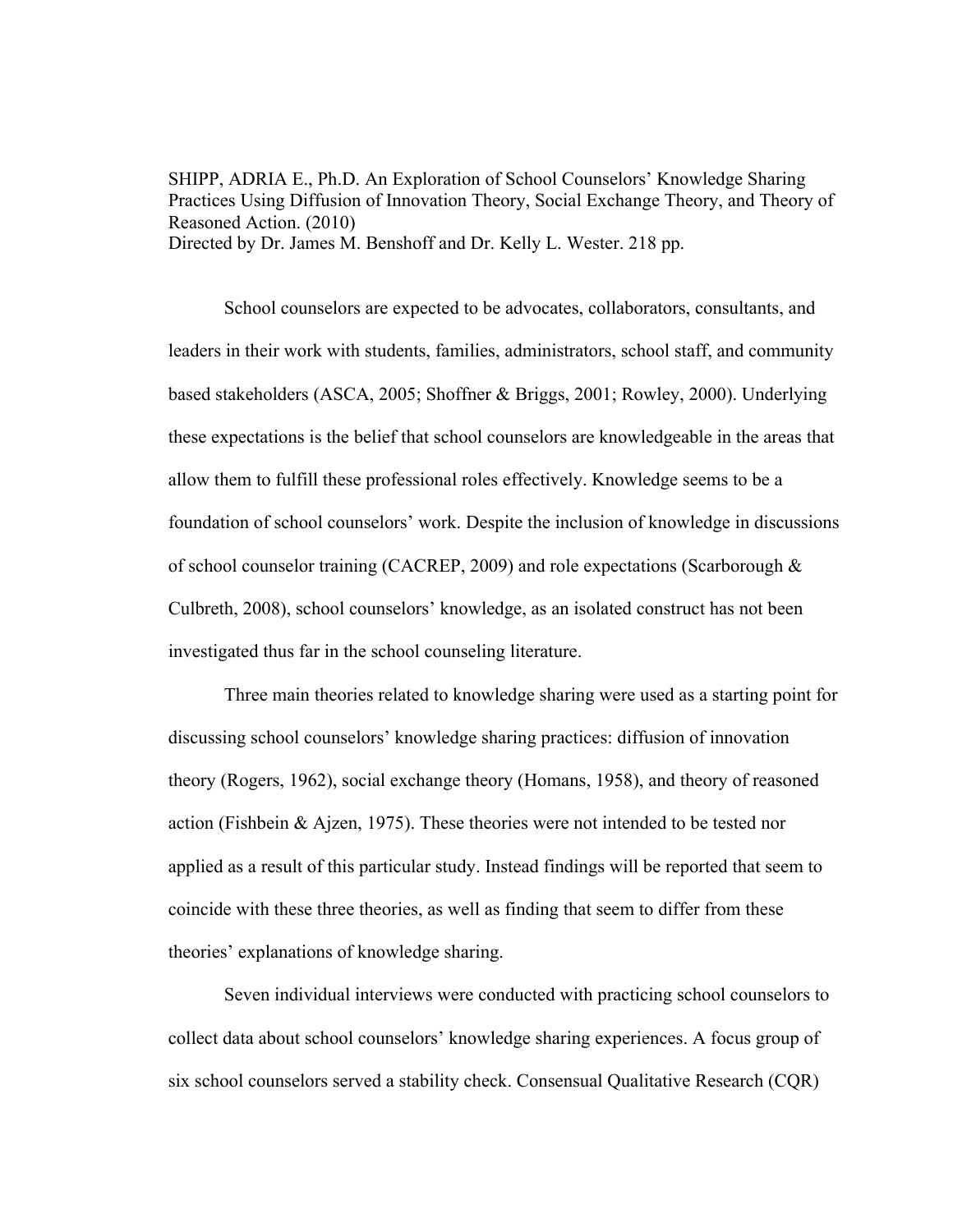was utilized as this study's methodology. Eight domains surfaced as a result of the interviews: 1) benefits and outcomes of knowledge sharing, 2) consequences of nonsharing of knowledge, 3) factors that influence knowledge sharing, 4) reasons for sharing knowledge, 5) knowledge sharing behaviors, 6) knowledge sharing content, 7) who knowledge is shared with, and 8) technology used for knowledge sharing purposes. The implications of these research findings can be applied to school counselors, but also extend beyond school counselors to include the larger counselor education community, as well as educational leaders.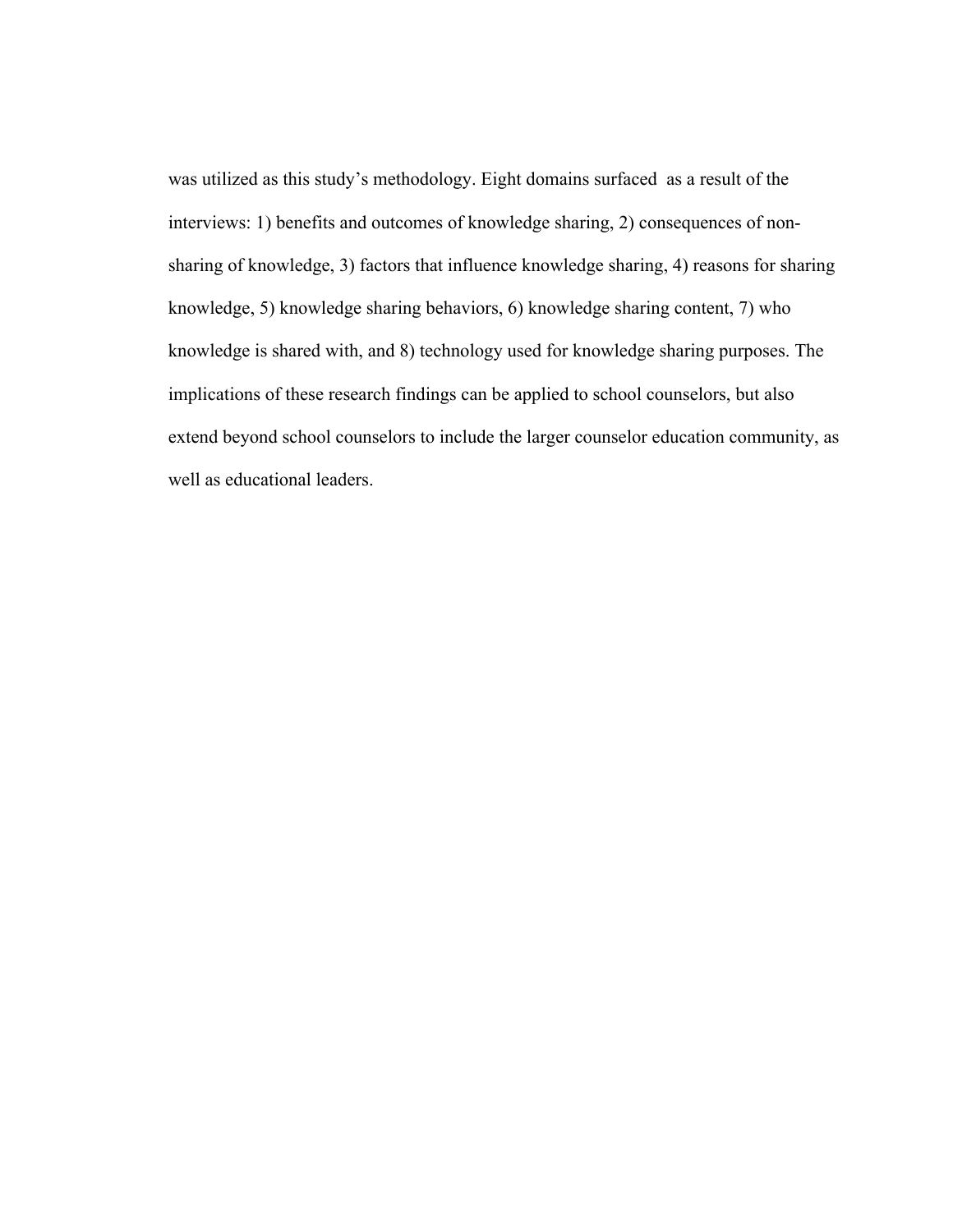# AN EXPLORATION OF SCHOOL COUNSELORS' KNOWLEDGE SHARING PRACTICES USING DIFFUSION OF INNOVATION THEORY, SOCIAL EXCHANGE THEORY, AND THEORY OF REASONED ACTION

By

Adria E. Shipp

A Dissertation Submitted to the Faculty of the Graduate School at The University of North Carolina at Greensboro in Partial Fulfillment of the Requirements for the Degree Doctor of Philosophy

> Greensboro 2010

> > Approved by

Committee Co-Chair

 $\mathcal{L}_\text{max}$ 

 $\mathcal{L}_\text{max}$  , and the set of the set of the set of the set of the set of the set of the set of the set of the set of the set of the set of the set of the set of the set of the set of the set of the set of the set of the

Committee Co-Chair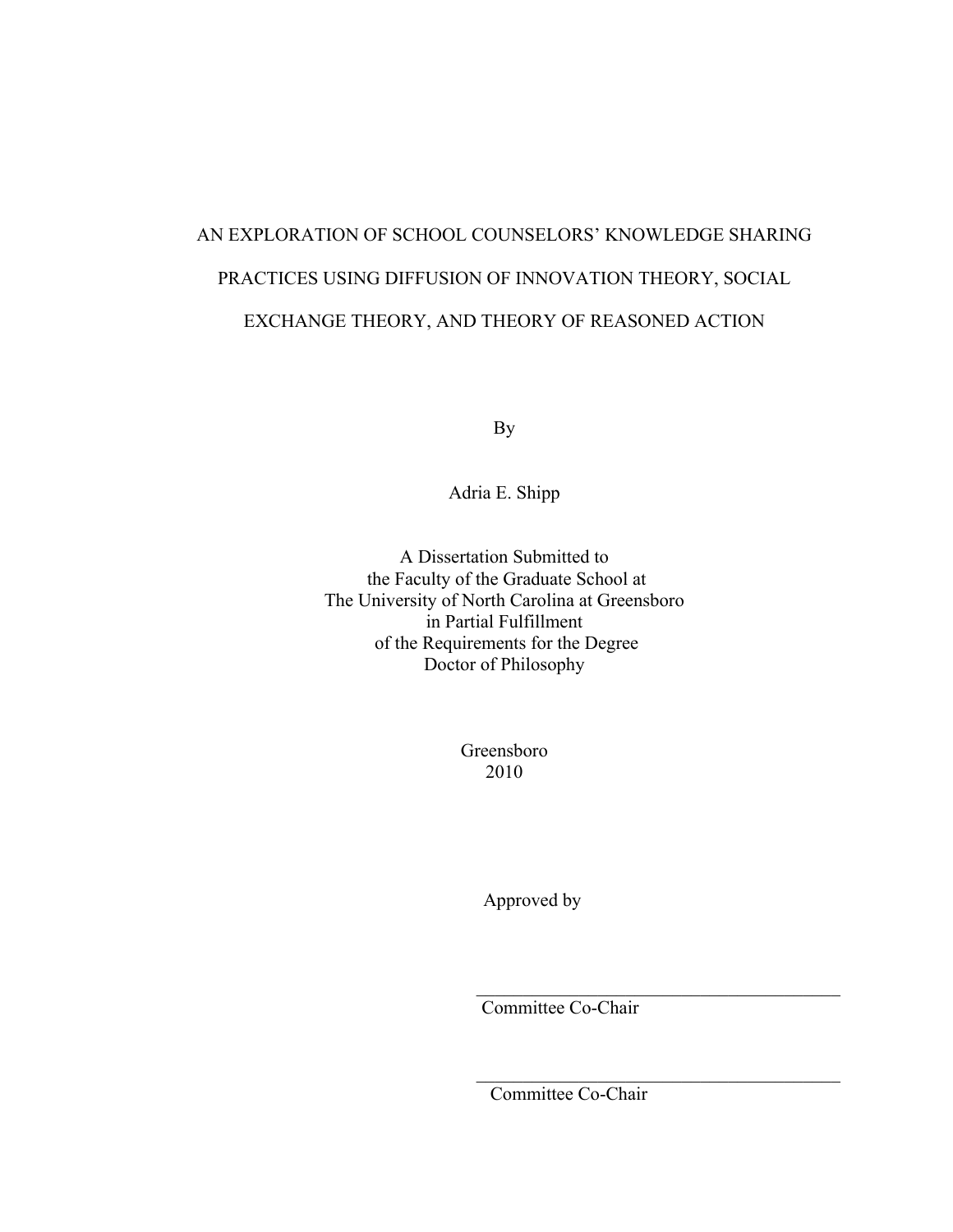# APPROVAL PAGE

This dissertation has been approved by the following committee of the Faculty of

The Graduate School at The University of North Carolina at Greensboro.

Committee Co-Chair \_\_\_\_\_\_\_\_\_\_\_\_\_\_\_\_\_\_\_\_\_\_\_\_\_\_\_\_\_\_\_\_\_\_\_\_

Dr. James M. Benshoff

Committee Co-Chair \_\_\_\_\_\_\_\_\_\_\_\_\_\_\_\_\_\_\_\_\_\_\_\_\_\_\_\_\_\_\_\_\_\_\_\_

Dr. Kelly L. Wester

Committee Members \_\_\_\_\_\_\_\_\_\_\_\_\_\_\_\_\_\_\_\_\_\_\_\_\_\_\_\_\_\_\_\_\_\_\_\_

Dr. Terry Ackerman

\_\_\_\_\_\_\_\_\_\_\_\_\_\_\_\_\_\_\_\_\_\_\_\_\_\_\_\_\_\_\_\_\_\_\_\_ Dr. Spoma Jovanovic

\_\_\_\_\_\_\_\_\_\_\_\_\_\_\_\_\_\_\_\_\_\_\_\_\_\_\_\_ Date of Acceptance by Committee

\_\_\_\_\_\_\_\_\_\_\_\_\_\_\_\_\_\_\_\_\_\_\_\_\_\_\_\_

Date of Final Oral Examination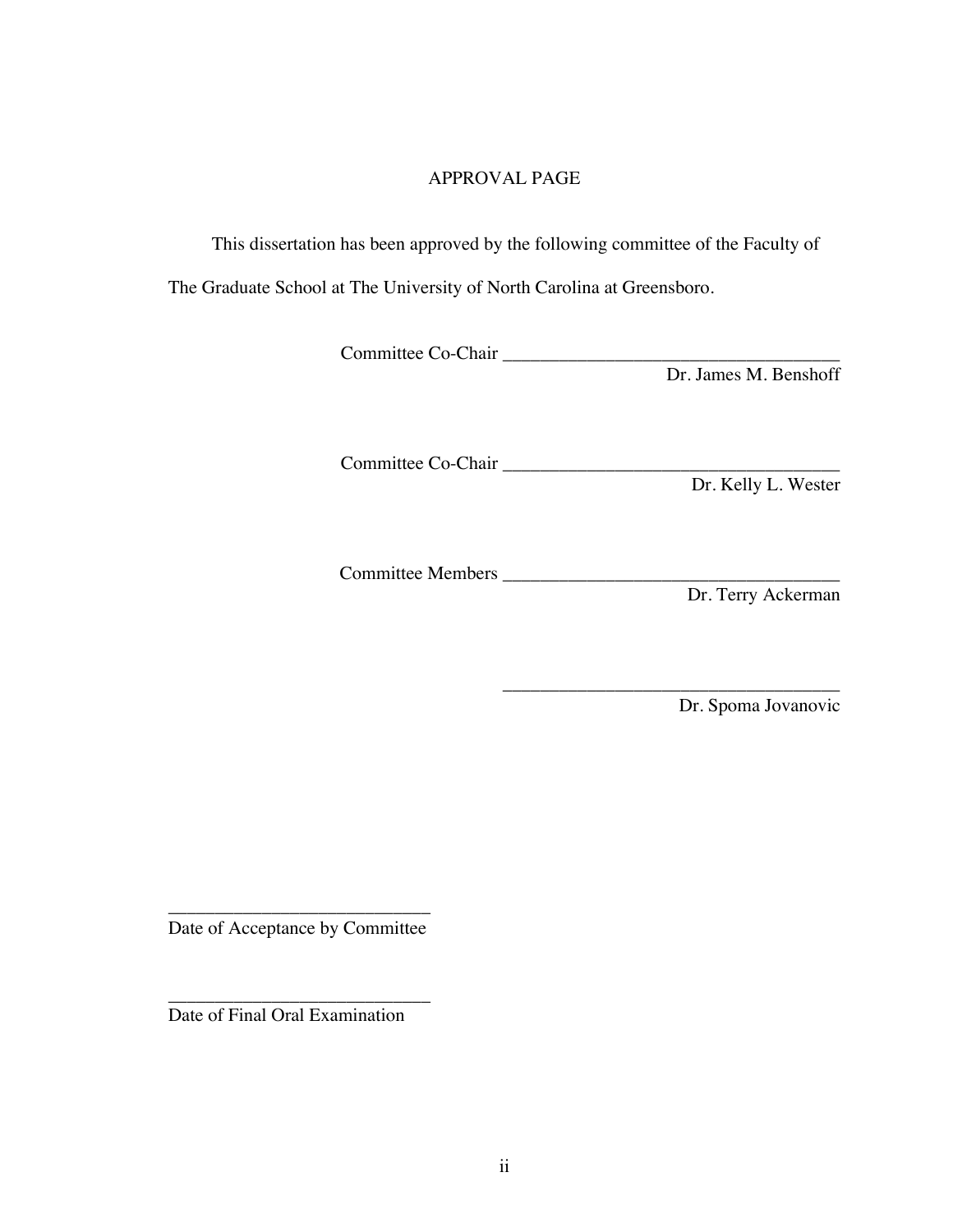To Dr. Mary Deck

"The question is, who…are you?" -Rafiki, The Lion King

"He who receives an idea from me, receives instruction himself without lessening mine; as he who lights his taper at mine, receives light without darkening me."

-Thomas Jefferson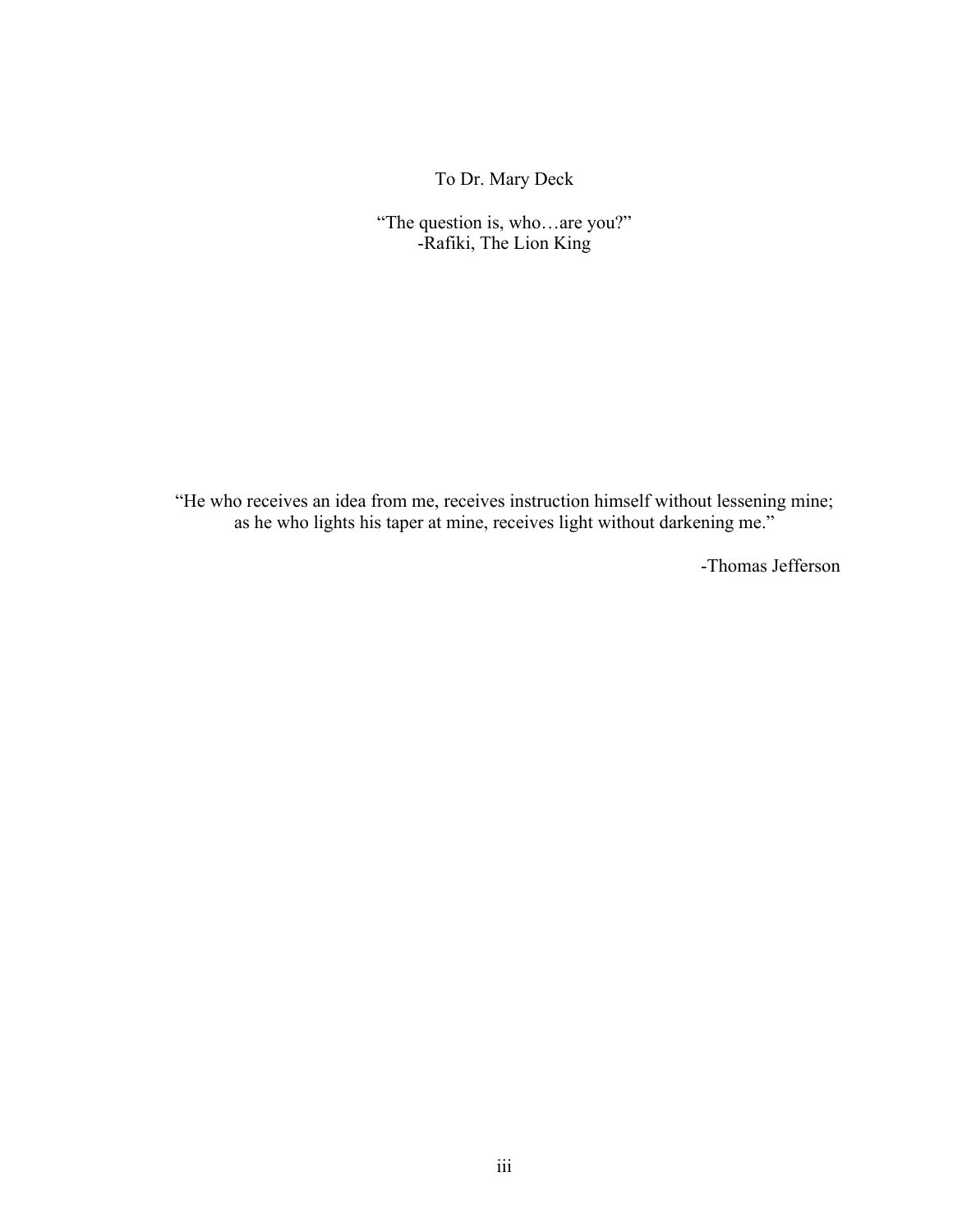#### ACKNOWLEDGEMENTS

It seems fitting that I am writing my acknowledgements overlooking the ocean and the beach. I always dreamed that I would write my dissertation from a beach house, inspired somewhat by the opening scenes of *Out of Africa.* Though writing a dissertation does not have quite the romantic quality that I had hoped, I am grateful to have pieced together a dissertation by the beach and in the mountains. In fact, at least 90% of this dissertation has been written on the Carolina beaches or in the mountains of Colorado. For this, I am extremely grateful.

I am also blessed to have a family that has always provided me a safe haven and a touchstone, and who never questions my need to drive home in the late hours of the night only to then leave again first thing in the morning. My mother's ability to see the good in anyone, my father's 1969 "fight the power" spirit, and Evan's unwavering support has kept me grounded in who I am and where I come from. Shanna and Camden have added sunshine to my life and I am so grateful to have them as part of my family.

When I was losing my balance and losing my perspective, my Sylvan family has kept me from falling. It is indeed difficult to lose perspective when what really matters is seated in my big blue chair trying to be brave. I hope I have been able to give back enough to the place where my passion for education and school counseling really began. I owe quite a lot to JD Barrett for his leap of faith when he hired me to teach fifth grade. And despite the years and miles between then and now, I am still grateful for his wisdom and his vision for what I might become. He singlehandedly changed the course of my life when he hired me as a teacher.

My master's program at Western Carolina University offered me so much more than a degree. It is there that I met some of my best friends, Megan Orr-Murphy and Buck Tanner. It was there that I met Dr. Mary Deck, whose shoes I could never begin to fill, though she likes to pretend I might be able to someday, who told me that who I thought I would become hadn't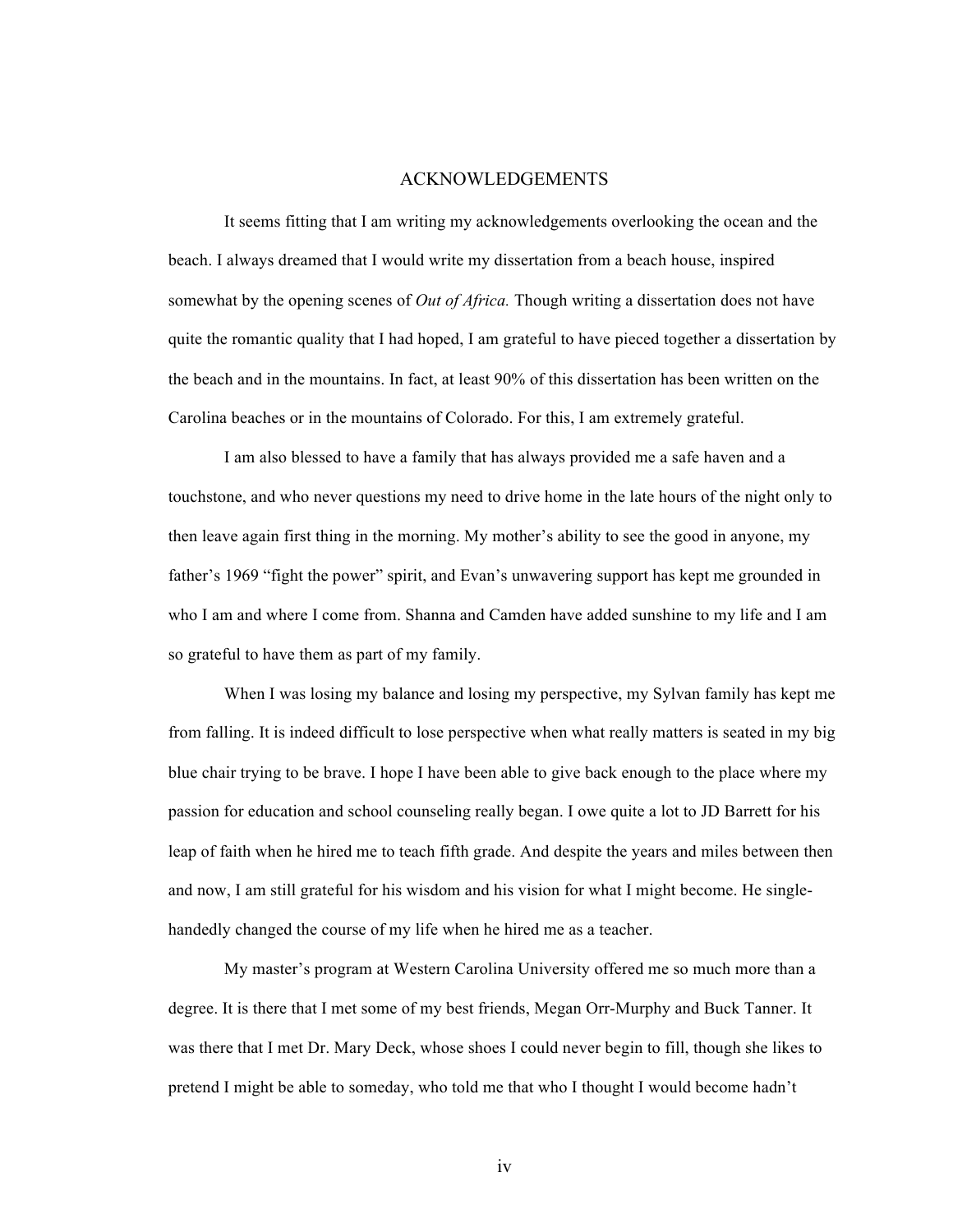caught up with who I had actually become (and she was right). And it was there that I was assigned Elysia Clemens as my mentor. I am grateful that two time zones has done little to limit our time together. I needed, and will continue to need, a sensorimotor-blocked rock in my life.

Carla Emerson and I put the buddy system in place early in our doc program and never let it falter. There are no words to describe the kind of support that stays up until all hours of the night, for nights on end. To know I was never alone means so, so much.

I especially wish to thank my school counseling supervisees, Jeannelle, Elyse, Nicole, Melissa, Liz, and Tracy. The lessons learned from those months of supervision still touch every aspect of my work as a school counselor and supervisor. There is also a small group of school counselors who I am lucky enough to meet with once a month. It is an honor to be invited into such a smart, caring, genuine group of friends and colleagues. I am also grateful for the time and knowledge graciously given by all of the school counselors who participated in my interviews. I hope my writing does justice to the ideas and stories you shared.

Whitney Oakley, especially, has restored my belief that schools can be innovative, safe, creative, amazing places to work. She will never realize the impact just knowing her and working with her has had on my vision of what I hope to achieve. It is my wish that all school counselors are lucky enough to work with such a supportive principal. She is my opposite, and a great friend and dissertation partner.

Others who have played a role in getting me to this place include former teachers (Dot Case, Ed Thompson, Jackie Caldwell, Ed Lewis, Margo Campbell, Peggy Kessaris), teachers who are currently in my life (Tiffany Day, Rhonda Wood, Sara Kesler, Sherri Curtis (I know you're not the speech teacher), Christina Scharen, Ann Creech, Janet Stuart), as well as the school secretaries with whom I have worked over the years (Judi Merrell and Beth Jones). These are people who will never be repaid for all that they give and I am truly in awe of their selfless work.

v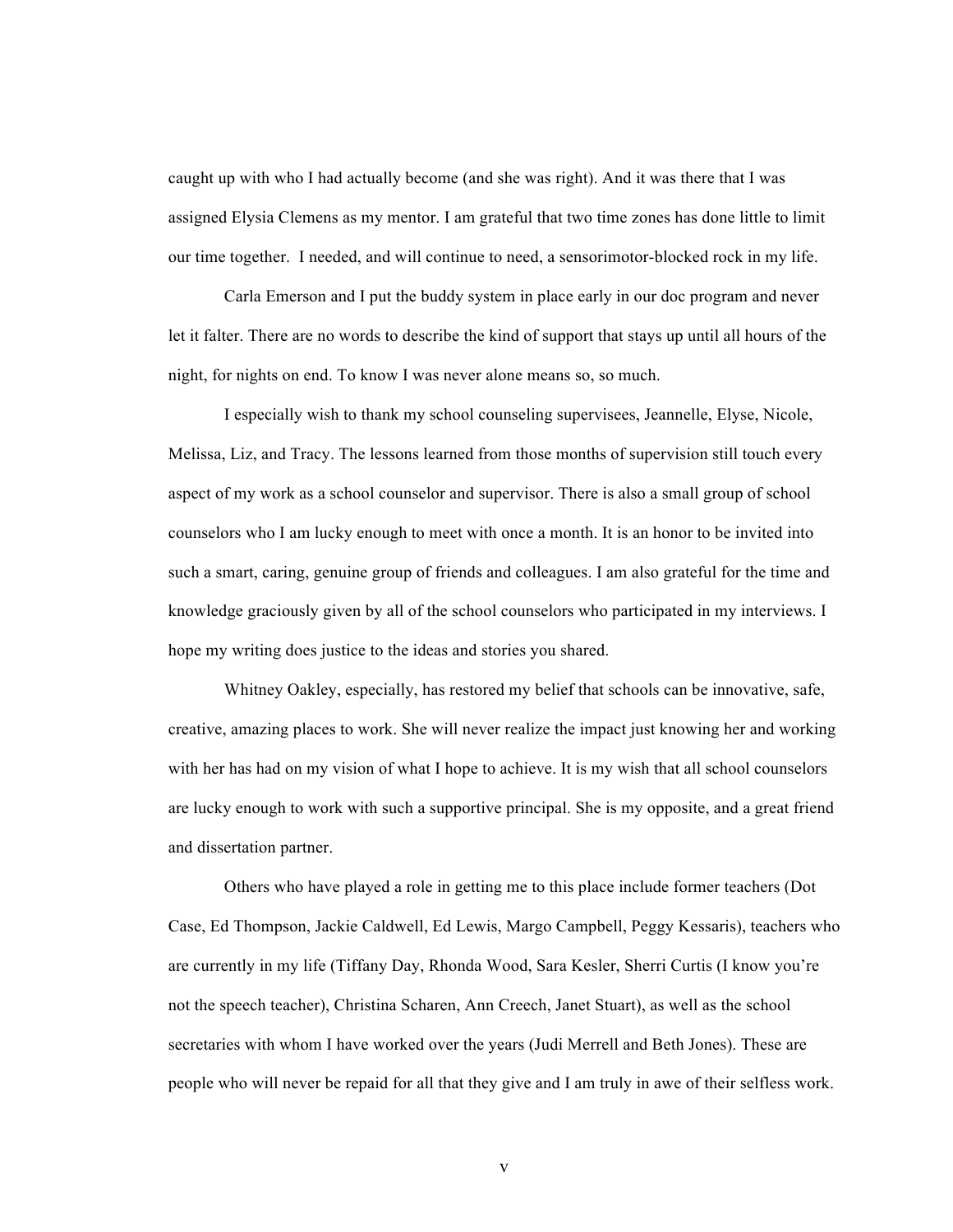My experience at UNCG would not have been the same without the influence of some key people. Dr. DiAnne Borders provided me a safe place to remove my brave face during our supervision time together. Dr. Amy Milsom taught me that seven year olds can move the tools and boxes off of their beds if they need a place to sleep and that I am the one to help them see that too. Dr. Clay Rowell gave me permission to be myself, completely, and not question whether it's the right thing to do. I'm pretty sure he would say it's always the right thing to do.

Finally I would like to thank my committee. When I put together my dissertation committee I chose people who were "grab your flip-flops and go" kind of people and I am so glad I did. Although I wish my dissertation work had allowed me to spend more time with Dr. Terry Ackerman and Dr. Spoma Jovanovic, their support has been revitalizing at times. The doses of sunlight and fresh air they have shed on this process have meant a lot to me.

My dissertation co-chairs, Dr. James Benshoff and Dr. Kelly Wester, have been exactly what I have needed, a balance of trusting the process and concrete steps. I am grateful for candid conversations and genuineness throughout my time at UNCG and I hope that our work together does not end because I have finished this dissertation. There is still knowledge yet to be shared.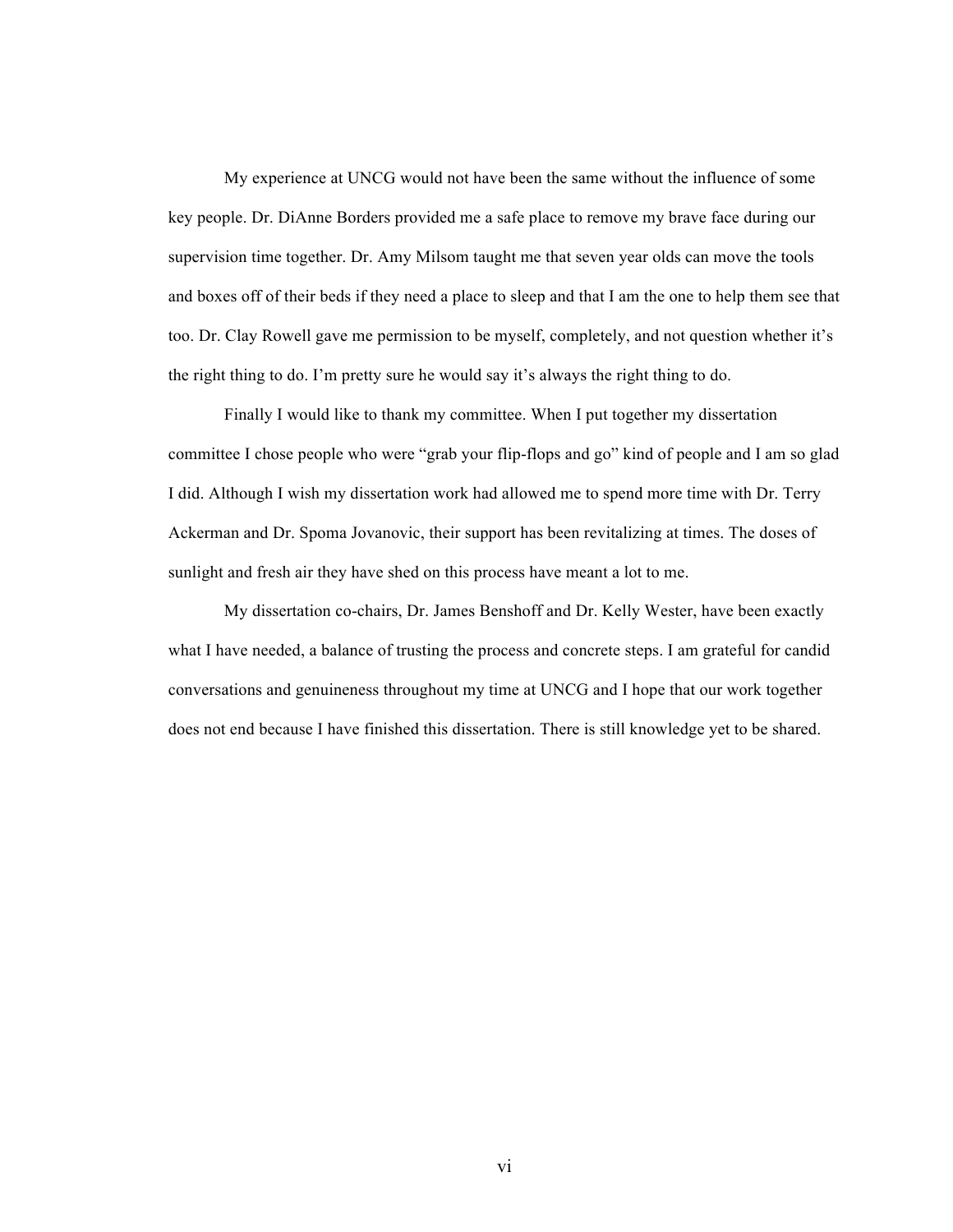# TABLE OF CONTENTS

|                                                                | Page |
|----------------------------------------------------------------|------|
|                                                                |      |
| <b>CHAPTER</b>                                                 |      |
|                                                                |      |
|                                                                |      |
|                                                                |      |
|                                                                |      |
|                                                                |      |
|                                                                |      |
|                                                                |      |
|                                                                |      |
| Purpose of the Study and Statement of the Problem 16           |      |
|                                                                |      |
|                                                                |      |
|                                                                |      |
|                                                                |      |
|                                                                |      |
|                                                                |      |
|                                                                |      |
|                                                                |      |
|                                                                |      |
|                                                                |      |
|                                                                |      |
|                                                                |      |
|                                                                |      |
| Critiques of Current Diffusion and Knowledge Sharing Theory.56 |      |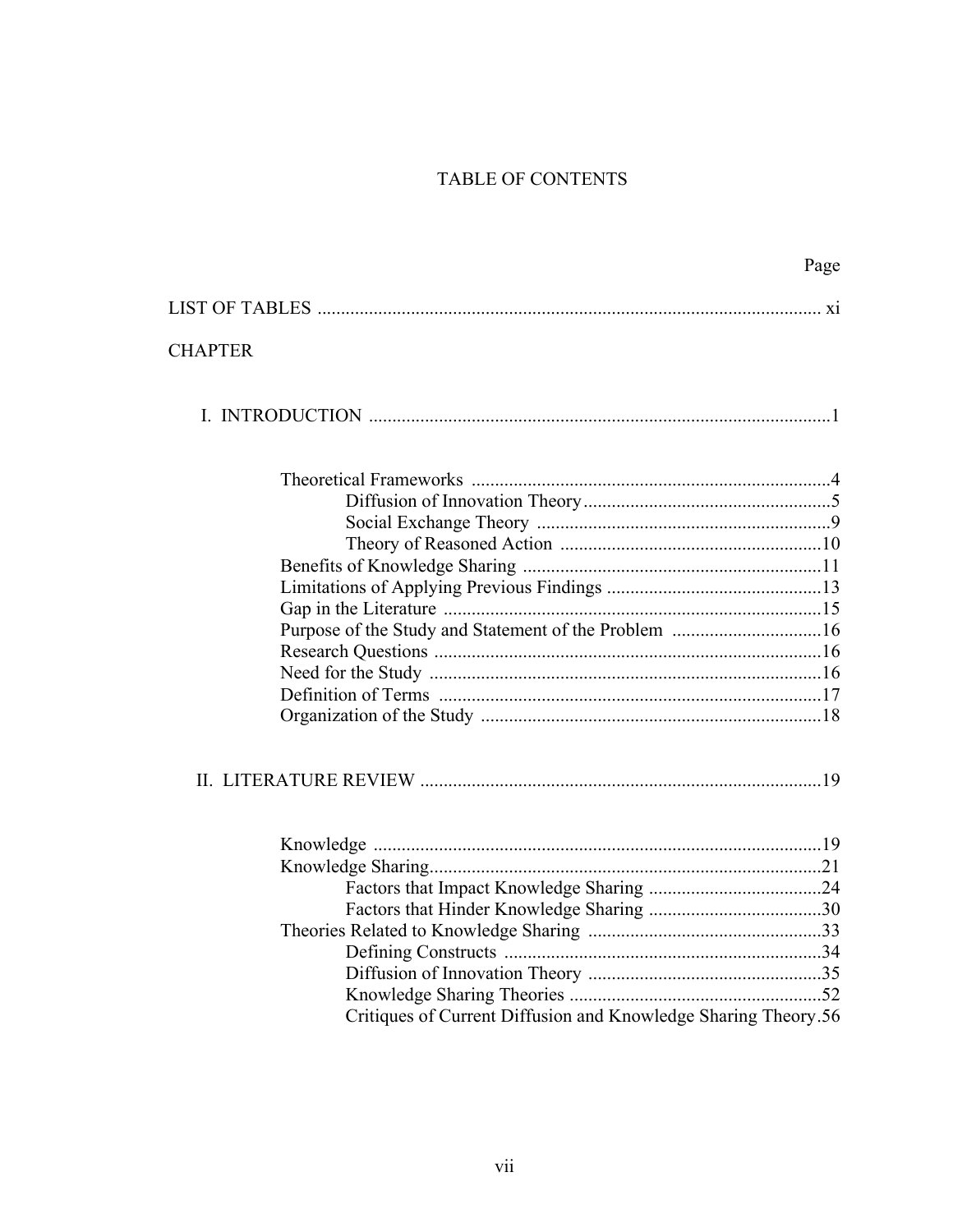|  | III. METHODOLOGY |  |  |  |
|--|------------------|--|--|--|
|--|------------------|--|--|--|

Technology Used for Knowledge Sharing ...................................146 Consequences of Non-Sharing of Knowledge ............................152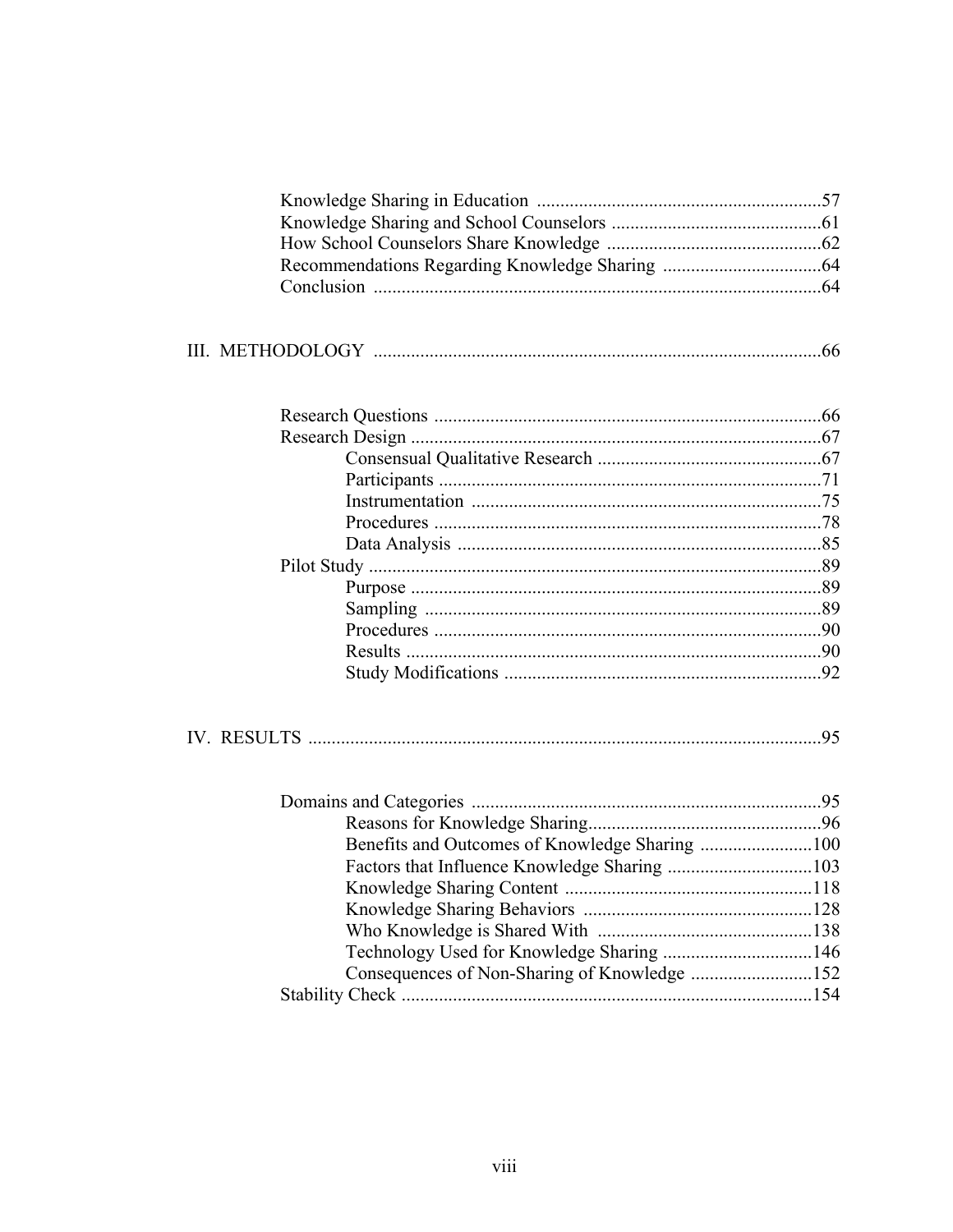|--|

| School Counselors' Knowledge Sharing Practices 156 |  |
|----------------------------------------------------|--|
|                                                    |  |
|                                                    |  |
|                                                    |  |
|                                                    |  |
|                                                    |  |
|                                                    |  |
|                                                    |  |
|                                                    |  |
|                                                    |  |
|                                                    |  |
|                                                    |  |
|                                                    |  |
|                                                    |  |
|                                                    |  |
|                                                    |  |
|                                                    |  |
|                                                    |  |
|                                                    |  |
|                                                    |  |

| APPENDIX B: LETTER TO SCHOOL SYSTEM PRINCIPALS 197      |  |
|---------------------------------------------------------|--|
| APPENDIX C: RECRUITMENT EMAIL TO SCHOOL COUNSELORS  198 |  |
| APPENDIX D: RECRUITMENT EMAIL TO SCHOOL COUNSELORS  199 |  |
|                                                         |  |
|                                                         |  |
| APPENDIX G: PILOT STUDY DEMOGRAPHIC QUESTIONNAIRE 206   |  |
| APPENDIX H: FULL STUDY DEMOGRAPHIC QUESTIONNAIRE 208    |  |
|                                                         |  |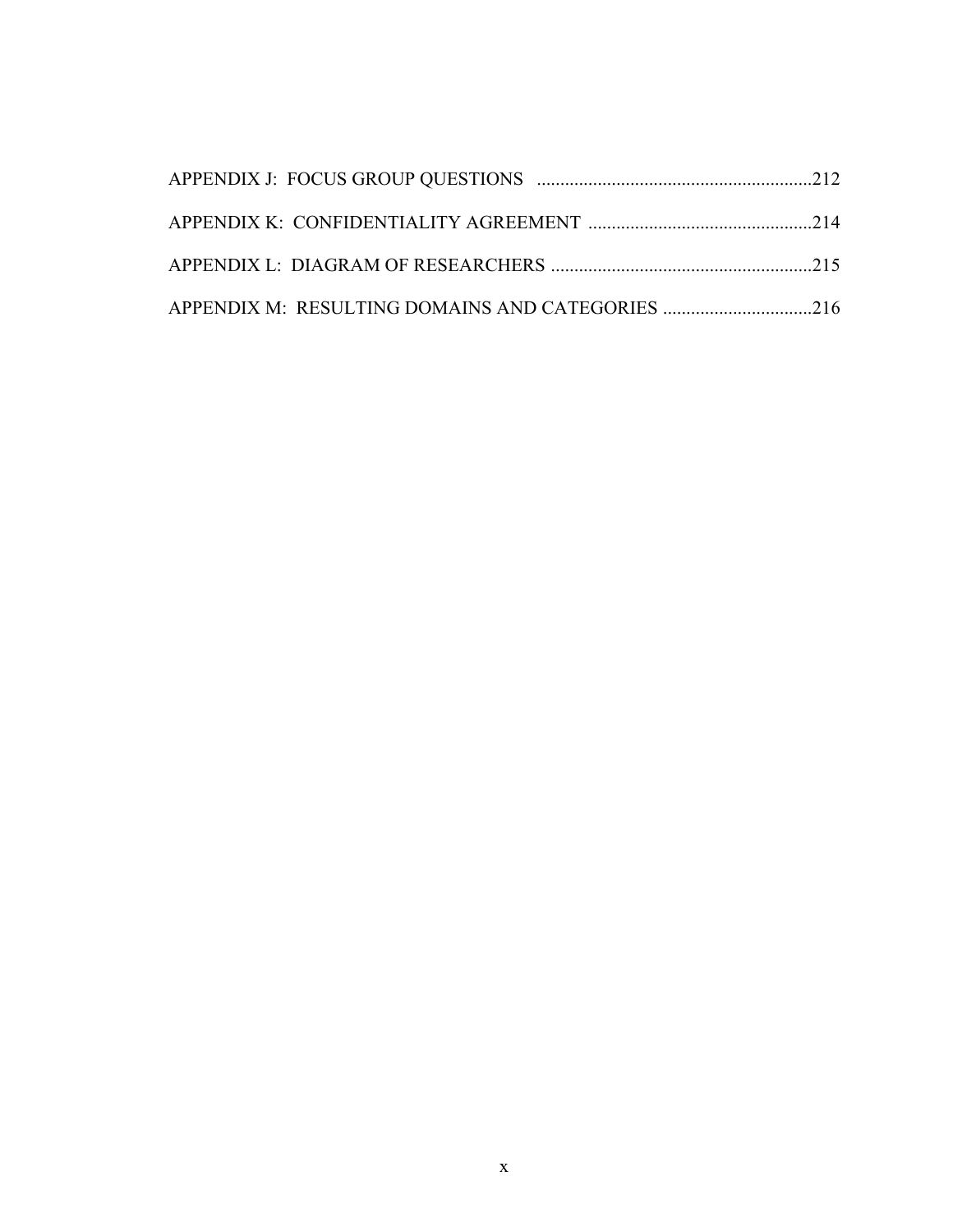# LISTS OF TABLES

| Page |
|------|
|      |
|      |
|      |
|      |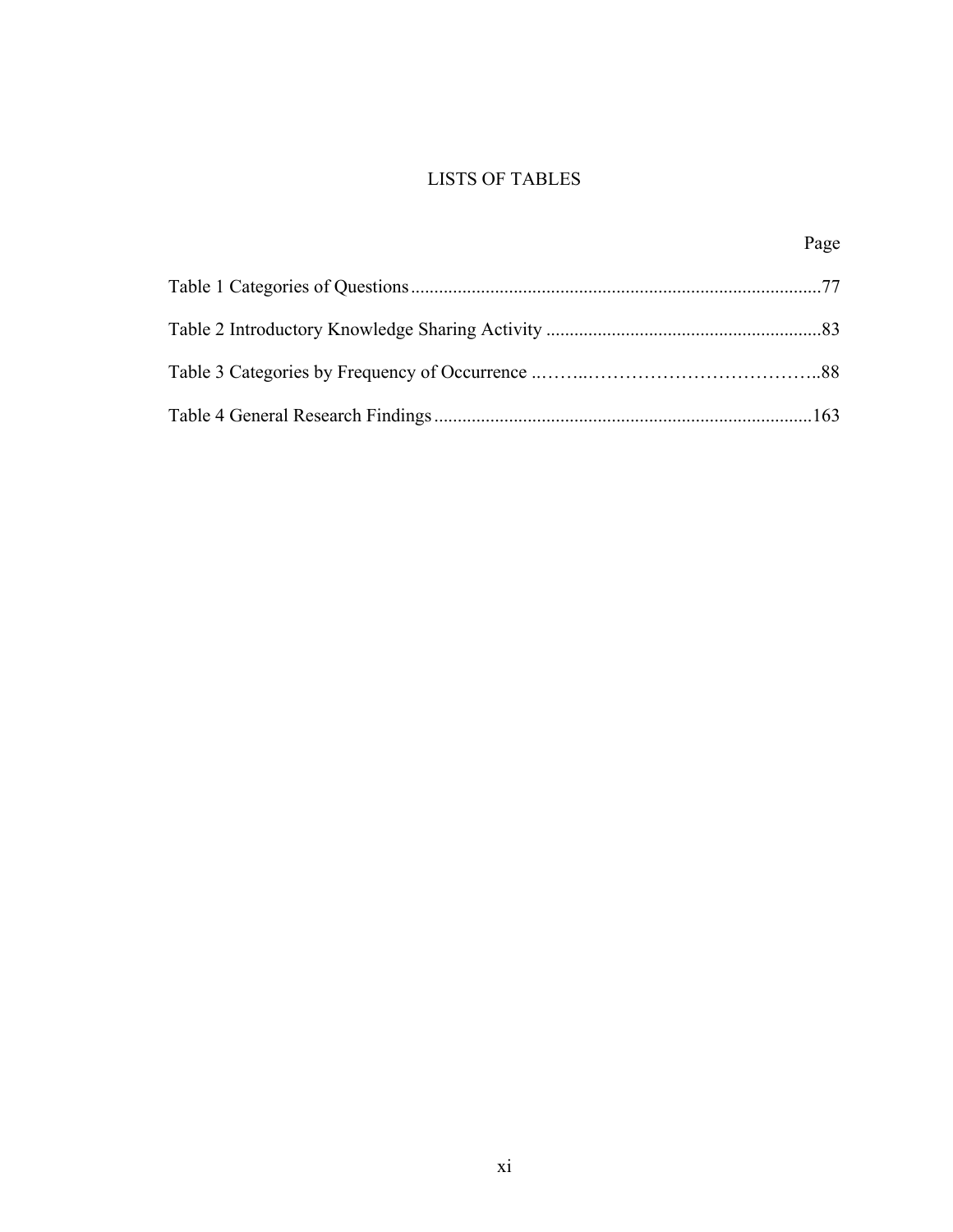## CHAPTER I

#### INTRODUCTION

School counselors are expected to be advocates, collaborators, consultants, and leaders in their work with students, families, administrators, school staff, and community based stakeholders (ASCA, 2005; Shoffner & Briggs, 2001; Rowley, 2000). Underlying these expectations is the belief that school counselors are knowledgeable in the areas that allow them to fulfill these professional roles effectively. Knowledge seems to be a foundation of school counselors' work. Despite the inclusion of knowledge in discussions of school counselor training (CACREP, 2009), and role expectations (Scarborough & Culbreth, 2008), school counselors' knowledge, as an isolated construct has not been investigated thus far in the school counseling literature.

The term knowledge surfaces most often in relation to school counselor training. Some of the knowledge related to school counselors' work is acquired through their clinical preparation and professional training (Staton & Gilligan, 2003). Although graduation requirements of specific school counseling programs vary, the Council for Accreditation of Counseling and Related Educational Programs (CACREP, 2009) and the National Council for Accreditation of Teacher Education (NCATE) have defined and standardized the knowledge needed for school counselors-in-training to gain a solid foundation for beginning their professional practice. As of 2009, approximately 72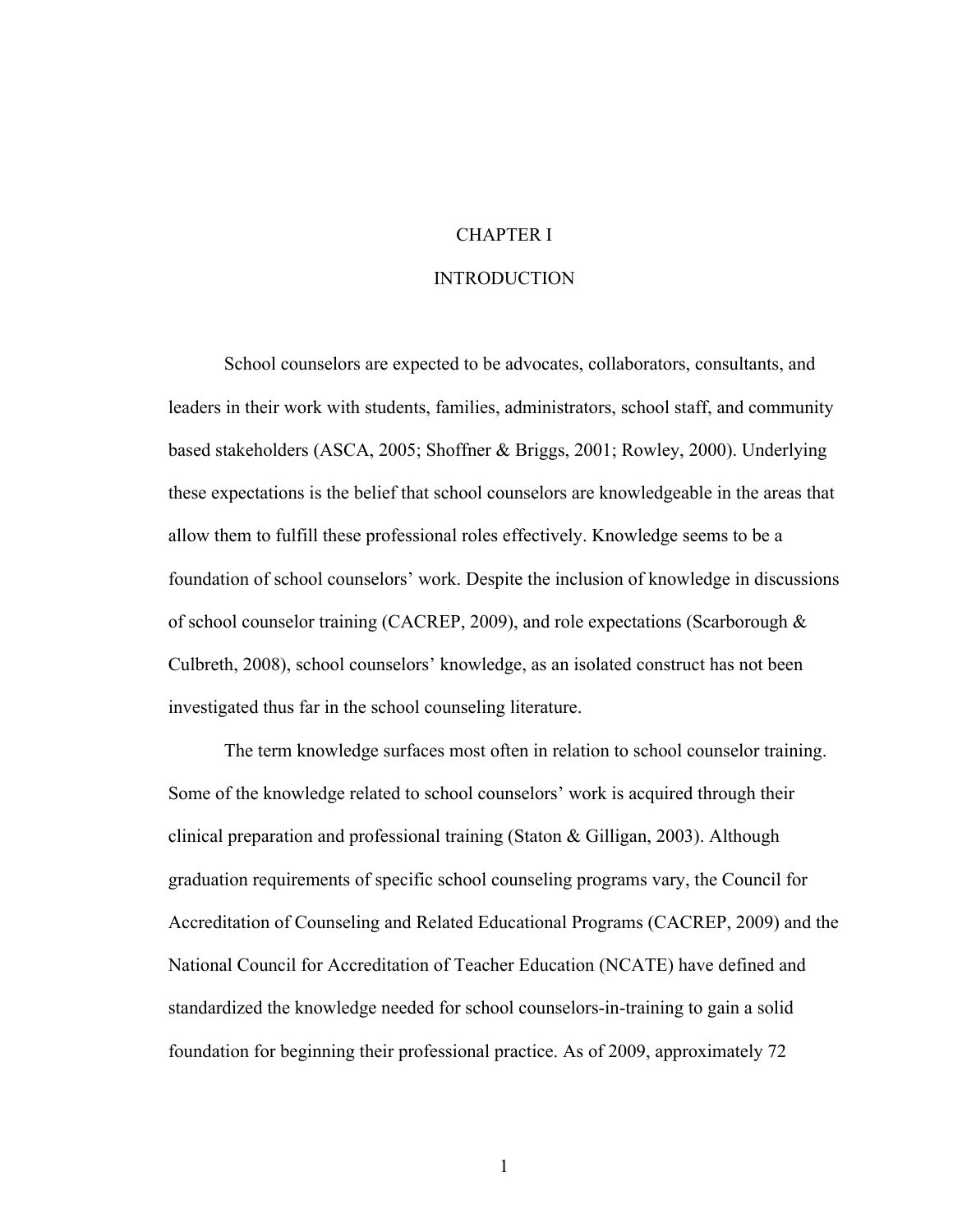percent of school counseling programs in the United States are accredited by CACREP and/or NCATE.

School counselors' knowledge of the content areas outlined by CACREP and NCATE are typically measured near the end of graduate coursework and/or prior to entering professional practice to ensure a minimum level of mastery of these foundational components. The emphasis on ensuring that school counselors have the appropriate level of foundational knowledge is evidenced by measures that are put in place by degree granting institutions, state licensing agents, and the National Board for Certified Counselors. Degree granting institutions often employ program-specific comprehensive examinations as a way of ensuring students have learned the knowledge associated with their programs of study. States require applicants for licensure to pass examinations and demonstrate knowledge of school counseling practice through portfolio requirements. The National Board for Certified Counselors recently developed the National Certified School Counselor Examination to assess knowledge as part of the credentialing process. Moreover, licensure and certification requirements typically include the requirement of ongoing continuing education over a school counselor's career.

Although foundational knowledge is a critical aspect of a school counselors' knowledge repertoire, discrepancies exist between the knowledge school counselors receive in graduate programs and the knowledge actually required to perform their school counseling duties once employed (Scarborough & Culbreth, 2008). Through on-the-job training, it is assumed that school counselors eventually acquire necessary job-related knowledge that was not included in their formal graduate training. Therefore, the logical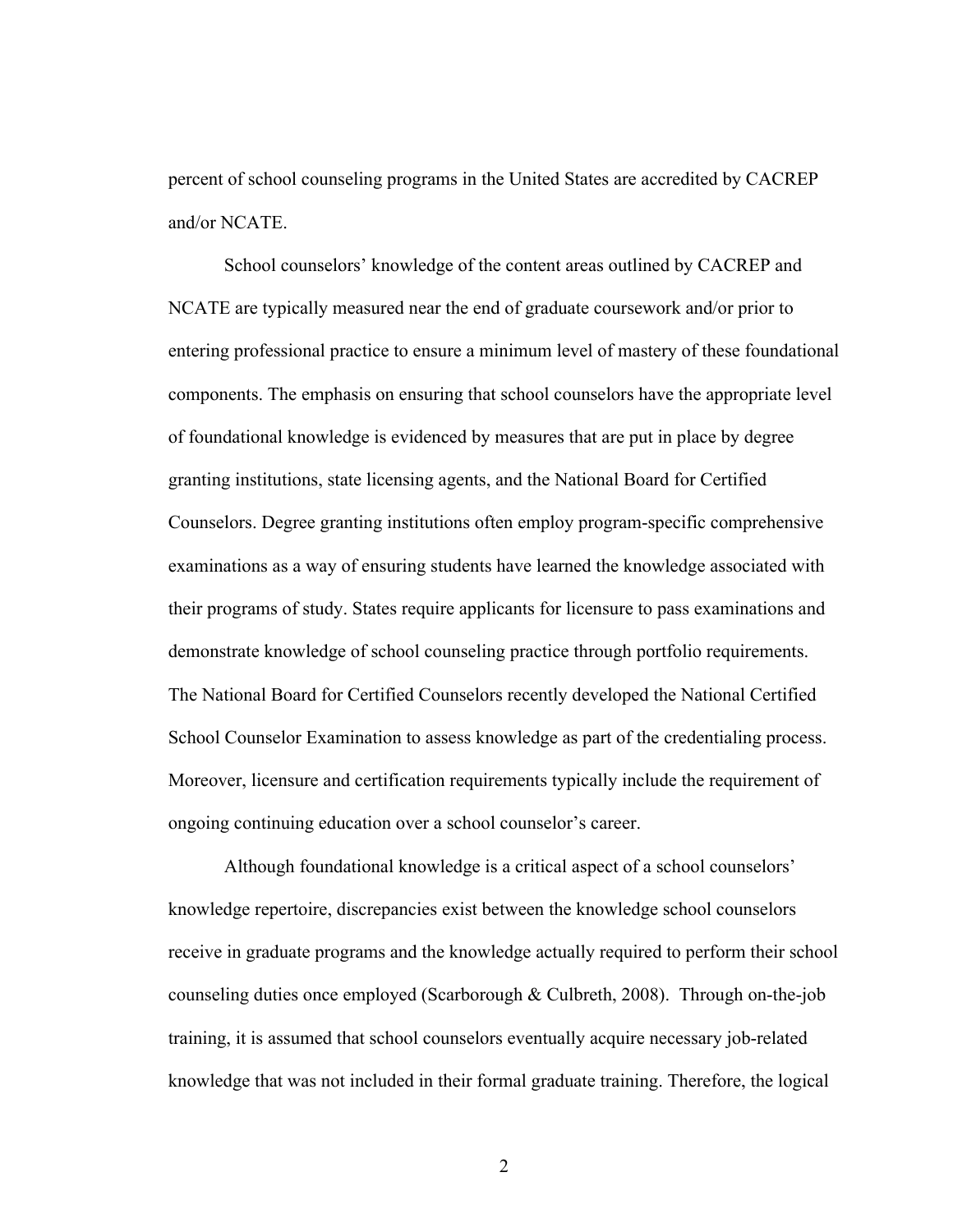conclusion that not all school counselors' knowledge is acquired through graduate studies is consistent with the broader counseling literature base that states much of counselor development occurs post-graduation (Brott & Myers, 1999).

Knowledge sharing is an area of investigation that has helped researchers conceptualize the types of knowledge shared within a profession, where this knowledge originates, how it is shared, and the processes available to facilitate knowledge sharing. Much of what is currently known about knowledge sharing originated in the business world, under the broader topic of knowledge management (Leibowitz, 2007). One of the main goals of knowledge sharing research, as it relates to business, has been to identify ways in which organizations might tap into individual employees' knowledge in order to benefit the overall organization (Li, Montazemi, & Yuan, 2006; Nonaka & Takeuchi, 1995).

Similarly, knowledge sharing could allow school counselors' individual knowledge to be integrated into the collective knowledge of the profession. For example, if a school counselor retires after thirty years of service, her or his experience will not be lost, but instead can be passed along to her or his successor, as well as to other school counselors. Furthermore, school counselors who may be particularly prone to isolation based on setting or responsibilities (e.g., an elementary school counselor working in a rural community or a school counselor working in a high school as the only senior class counselor) could access the knowledge of others who work in similar roles and settings. Capturing individual school counselors' knowledge and broadening the collective knowledge of the profession can expedite the process of school counselors' acquisition of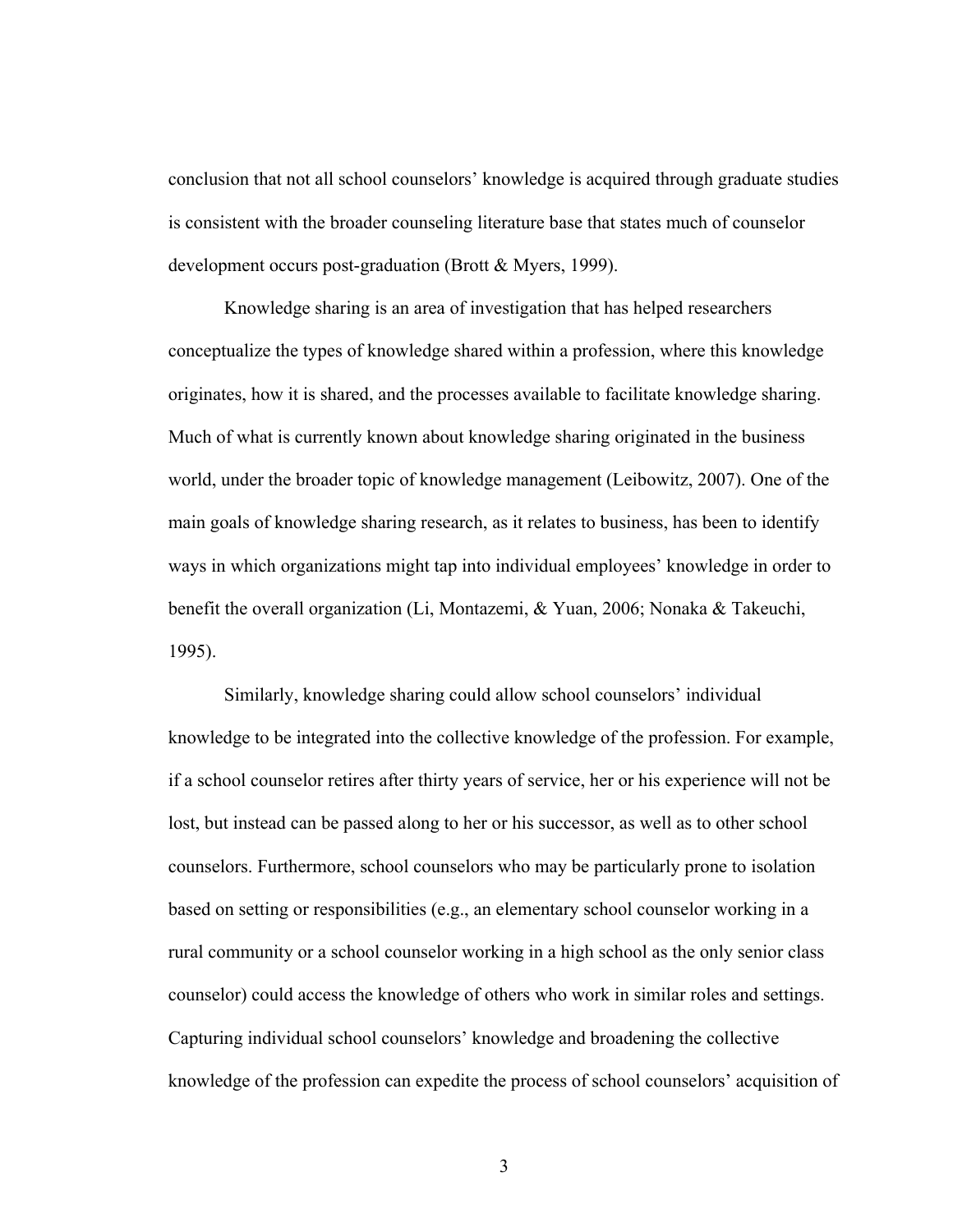knowledge above and beyond the foundational knowledge learned in graduate-level training.

Intuitively, school counselors' knowledge sharing practices are important because individual and collective knowledge is the foundation of the profession. Individually school counselors may gain experience or knowledge that helps them serve schools, students, and families more efficiently, but if not shared, that knowledge is only worthwhile to the individual. School counselors' knowledge sharing practices could potentially impact student outcomes, future professional initiatives, education-related legislation, collaborative agencies, and counseling researchers. Understanding more about how school counselors share knowledge, what types of knowledge are shared, and influential factors that impact their knowledge sharing seems an important first step for exploring knowledge sharing as a relatively new concept for the school counseling field. A look at how other fields have discussed knowledge sharing will also help guide future directions for school counseling research in this area.

#### **Theoretical Frameworks**

Examining theoretical frameworks previously used to explore knowledge sharing in other disciplines may provide appropriate frameworks for studying school counselors' knowledge sharing practices in their respective settings. Three specific theories that may be most applicable to school counseling will be discussed in the following sections: 1) Diffusion of Innovation Theory, 2) Social Exchange Theory, and 3) Theory of Reasoned Action.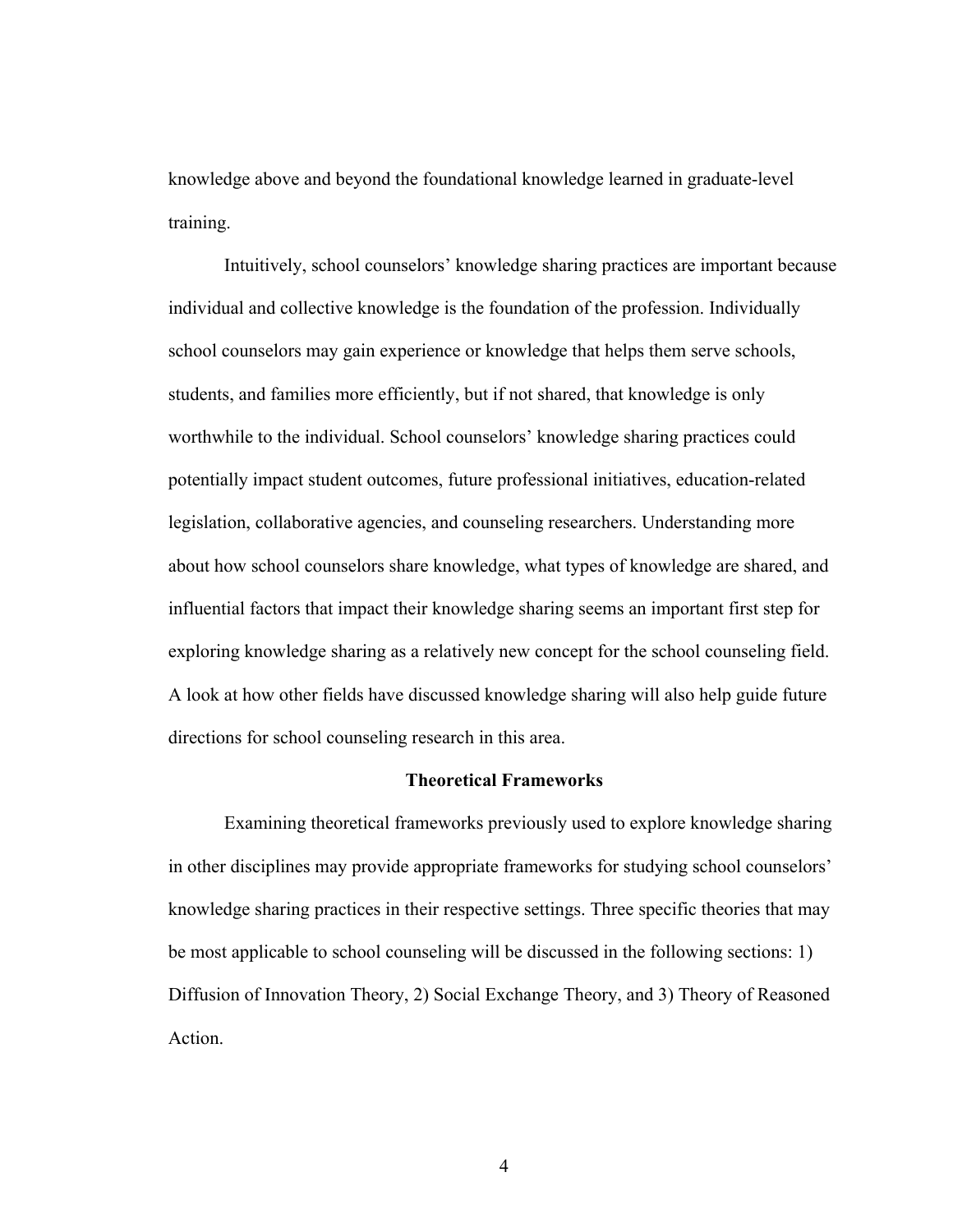#### **Diffusion of Innovation Theory**

Diffusion of Innovation Theory (DOI) was developed originally as a rural sociology theory to explain farmers' adoption of hybrid corn seed (Ryan & Gross, 1943) and was later expanded upon by Everett Rogers (1962) as a way to explain the diffusion of a wide variety of innovations. Recently, DOI was introduced to the field of counseling by Murray (2008) as a framework for understanding the gap that exists between counseling researchers and practitioners. Murray outlines nine of the major tenets of diffusion of innovation theory as they relate to closing the research-practice gap in counseling. Six of the nine postulates outlined by Murray may be relevant for discussing school counselors' knowledge sharing practices for this study:

The first postulate of DOI is that characteristics of innovations themselves account for adoption rates. The five most important characteristics for an innovation to have in order to be adopted include: relative advantage, compatibility, complexity, trialability, and observability. In other words, an innovation must seem to have an advantage over existing methods, be compatible with the systems and culture already in place, be easy enough to use, able to be tried before committing to regular use, and able to be seen in use by other people. Rogers (1995) found that 49-87% of variance of rates of adoption were explained by a specific innovation's characteristics.

Depending on the innovation that is being investigated, certain characteristics can be more important than others. Tornatzky and Klein (1982), in a meta-analysis of research on innovation characteristics, found that three of the five characteristics seemed to best predict adoption: relative advantage, complexity, and compatibility. Relative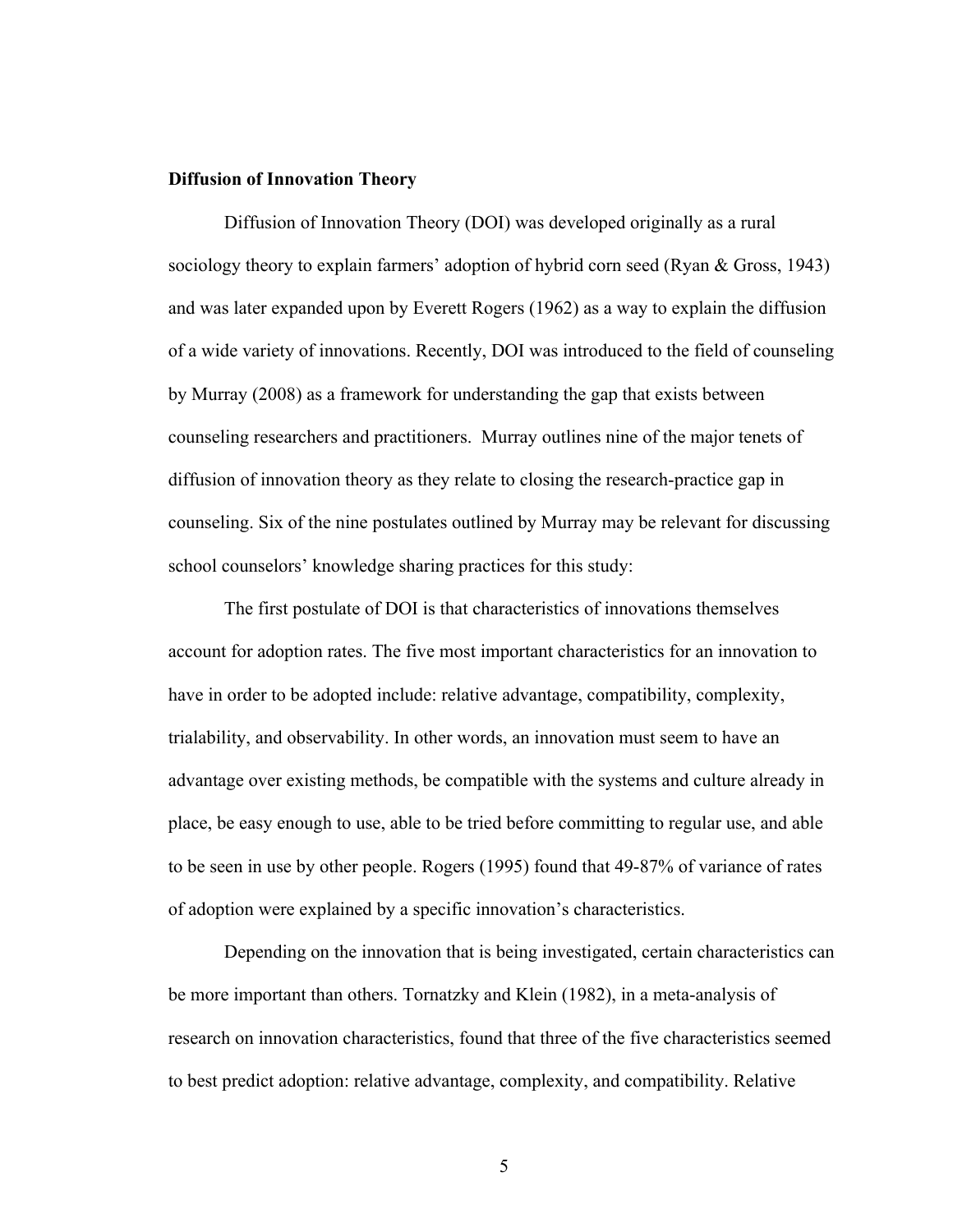advantage and compatibility, specifically, consistently have been found to be "two of the most significant determinants of adoption" (Nelson & Shaw, n.d., p. 266). Additional researchers have found similar findings in disciplines such as business and information science (Lin, 2008; Rogers, 1995; Tornatzky & Klein, 1982). These findings may or may not be as influential for school counselors.

The second postulate of DOI proposes that knowledge is "gained largely through one-way communication" (Dearing & Meyer, 2006, p. 32) although there are also two way communication opportunities. A communication channel is "the means by which messages get from one individual to another" (Rogers, 1995, p. 18). The three types of communication channels available include mass media communication outlets (e.g. radio television, or other print materials), interpersonal communication (e.g., face-to-face communication), and interactive communication channels (e.g., Instant Messenger or weblogs). Depending on the stage of the diffusion process, the three communication channels can have different levels of significance. For example, mass media communication channels allow potential adopters to learn about an innovation, whereas information that persuades a potential adopter to commit to adoption is more likely to be a result of interpersonal communication (Sahin, 2006).

A third DOI postulate is that, in addition to innovation characteristics, individuals also can decide to adopt an innovation for a variety of social, personal, or psychological reasons (Tessmer, 1990; Farquhar & Surry, 1994). Some of the social contexts that can influence the diffusion process include opinion leadership, social networks, and community characteristics (Hornik, 2004).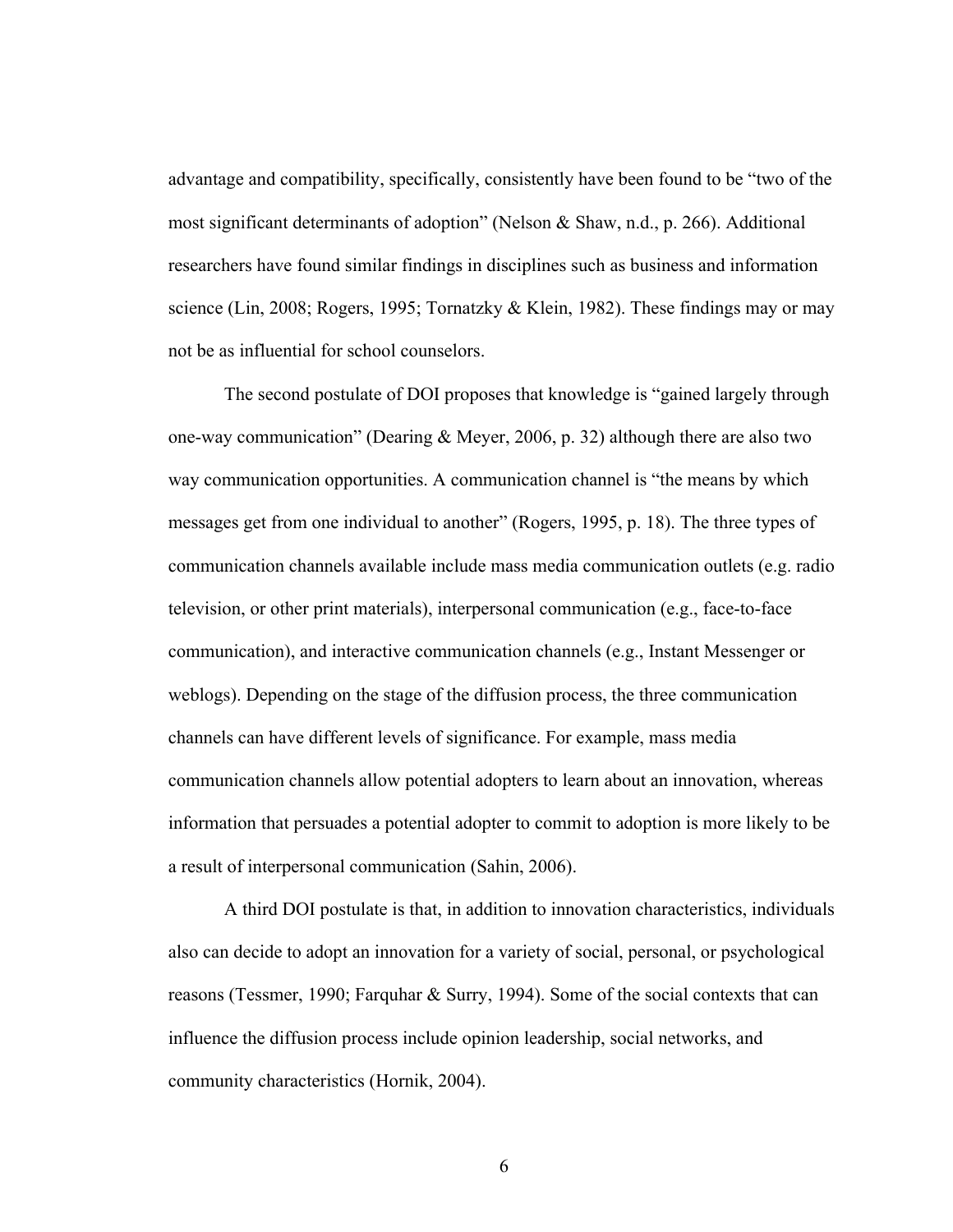Opinion leaders can be extremely important to the diffusion process (Rogers, 1995; Rogers & Kincaid, 1981; Valente, 1995) and in many ways control if and when information flows (Harik, 1971; Robinson, 1976; Rosario, 1971; Saunders, Davis, & Monsees, 1974) through social networks and in response to the community characteristics. Because opinion leaders are those whose opinions and advice are sought by other group members they naturally have the ability to influence others to adopt an innovation. Although social networks are used most often to "identify and utilize opinion leaders" (Rogers, 1995, p. 321), their influence extends beyond opinion leadership. For example, as network members choose to adopt or reject an innovation, others within the network can be influenced to do the same. The impact of social networks has even more influence when network members are in close proximity to each other (Rogers, 1995) because interpersonal communication that occurs in close proximity "drives the diffusion process" (Rogers, 1995, p. 342). Finally, the organizational environment in which an innovation is introduced can be an important influence on the diffusion process. These community characteristics include a range of potential influential factors such as organizational policies and procedures, leadership, norms, size, and reward structure (e.g., Frank, Zhao, & Borman, 2004; Hornik, 2004; Rogers, 1995) that can facilitate or hinder the innovation diffusion process within an organization.

DOI's fourth postulate is that potential adopters are more likely to adopt an innovation when they perceive a change agent to be similar to them. Communication is likely to be more effective between people who are similar because they are more likely to share similar language, a similar frame of reference, and similar experiences.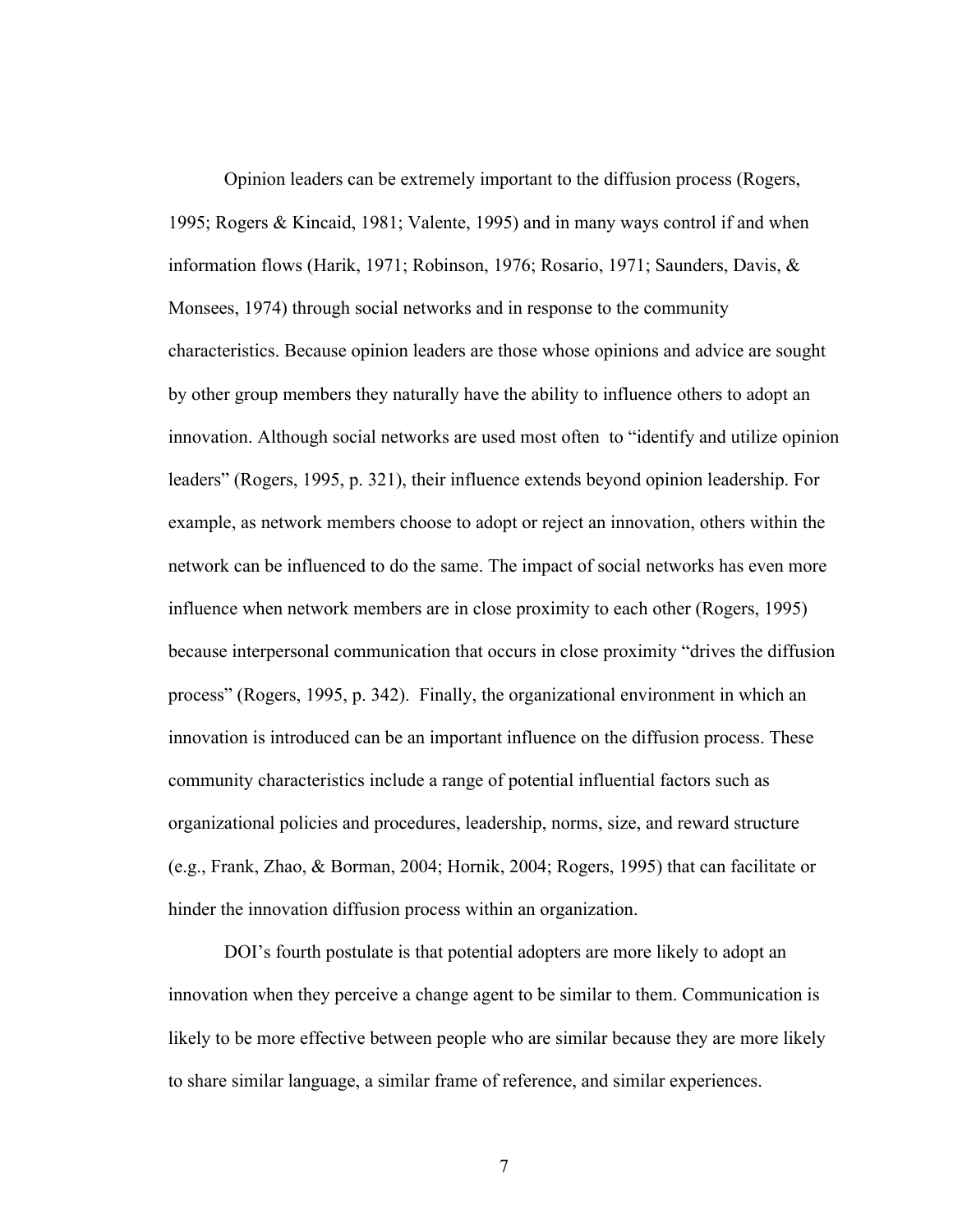Therefore, diffusion is more likely to occur if the change agent is similar to those he or she is attempting to influence. Although members of homophilous groups (groups of people who share similar views, characteristics, or knowledge) typically have access to similar knowledge and social network contacts, heterophilous groups (with more differences among members) are more likely to provide members with new knowledge. Granovetter (1973) identified this concept as the *strength of weak ties* and used it to explain why most individuals find jobs through a friend of a friend rather than through a close friend or family member.

A fifth DOI postulate is that potential adopters go through a multi-phase decisionmaking process prior to adopting or rejecting an innovation. The six phases associated with decision-making as it relates to adoption of an innovation include: awareness, knowledge, persuasion, decision, implementation, and confirmation. When an individual is exposed to an innovation and learns of its existence or gains an understanding of the innovation, the first stage of the decision making process is said to occur. From there, an individual forms an opinion about the innovation (persuasion), decides to adopt or reject the innovation (decision), and may begin to use the innovation (implementation). Over time, the individual will seek reinforcement for the decision and will choose to continue to use the innovation or may reverse the initial decision (confirmation). Knowledge is most important during initiation of the adoption process, with communication and infrastructure gaining in importance as the process continues (Brown, Chervany  $\&$ Reinicke, 2007).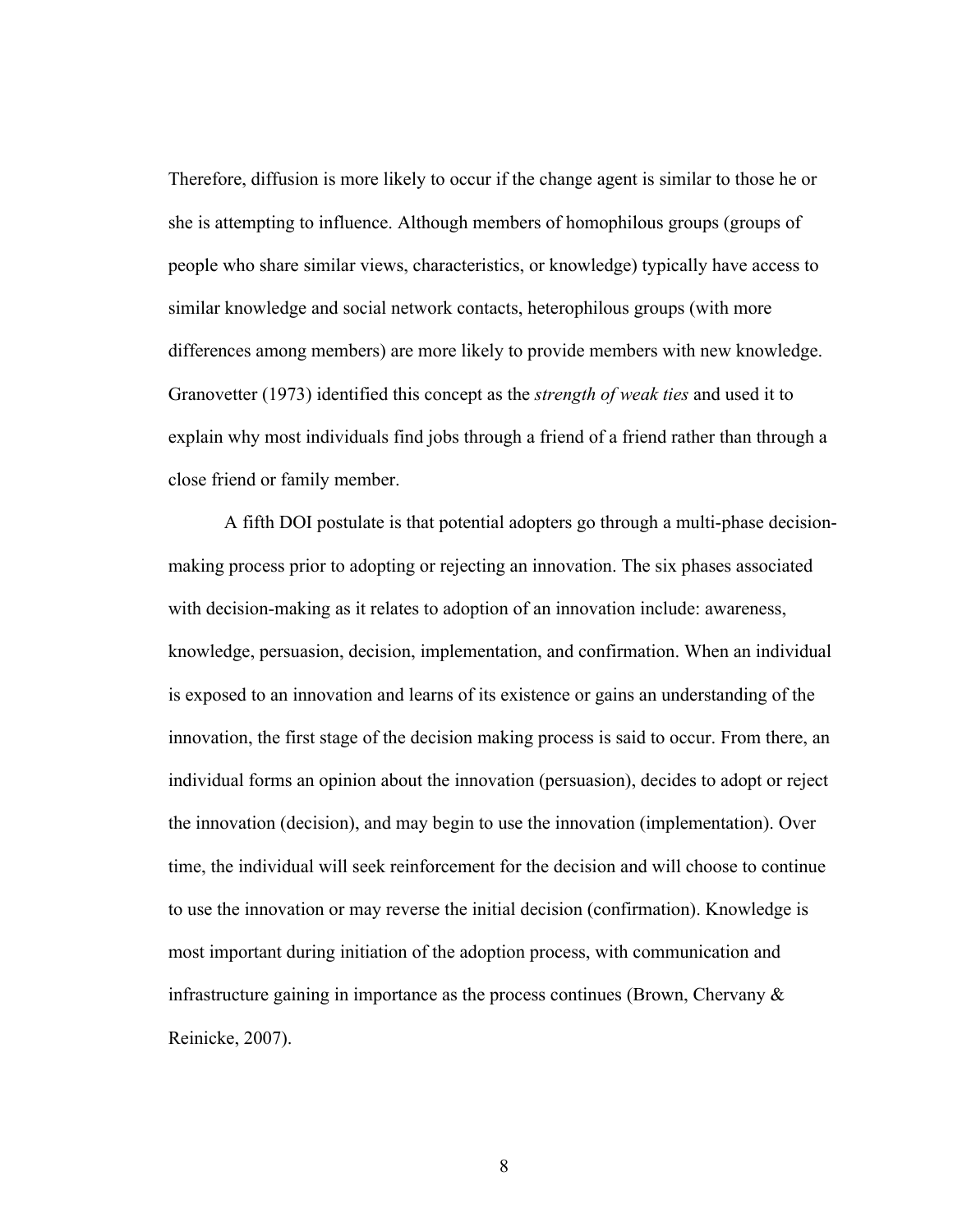A sixth postulate of DOI is that adopters fall into one of five categories based on their rates of innovation adoption and that adoption is a clearly defined and orderly process (Rogers 1995; Morehouse & Stockdill, 1992). Rogers (1995) identified five types of potential adopters: 1) innovators (2.5%), 2) early adopters (13.5%), 3) early majority (34%), 4) late majority (34%), and 5) laggards (16%). Adopters in each of these categories play crucial roles in the overall diffusion process.

## **Social Exchange Theory**

Social Exchange Theory stems from Economic Exchange Theory (Bock & Kim, 2002), which is based on a behavioral reward system. Economic Exchange Theory posits that expected rewards will positively influence behavior; however, Bock and Kim (2002) found that attitude toward knowledge sharing is actually negatively correlated with external expected rewards. For example, an individual might be less likely to share knowledge with a colleague if a bonus that is tied to performance metrics is in place. Although Economic Exchange Theory did not hold up for knowledge sharing when tested by Bock and Kim, Social Exchange Theory fared better (Hall, 2003). Rather than being based on external, expected rewards, Social Exchange Theory is based on the notion that people exchange knowledge with those with whom they have a reciprocal relationship (Thibault & Kelley, 1952). Therefore, people are more likely to share knowledge with those who also share knowledge with them. Hall (2003) and others (e.g., Constant et al., 1994; Bock & Kim, 2002) have applied this theory to the study of knowledge sharing.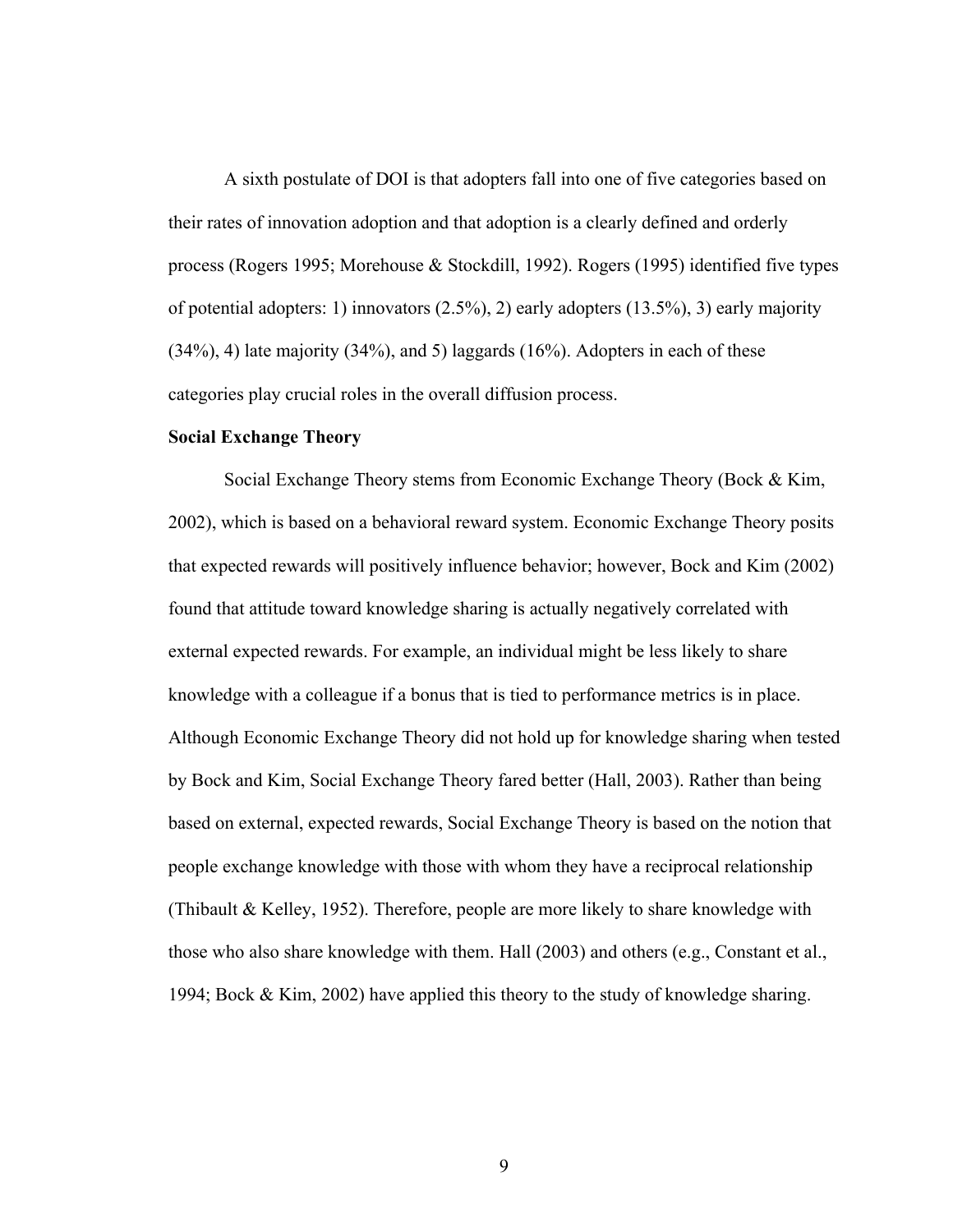#### **Theory of Reasoned Action**

The Theory of Reasoned Action is intended to predict specific behaviors that individuals have control over, in this case, knowledge sharing practices. Knowledge sharing practices "can be studied by applying the theory of reasoned action, wherein attitudes are predicted by evaluating an individual's intention to perform certain behaviors and the available subjective norms" (Leibowitz, 2007, p. 15). In other words, individuals' intentions to share knowledge are based on individuals' attitudes toward knowledge sharing and the norms of their contextual environment that provides structure and rules that can either help or hinder knowledge sharing practices. Fishbein and Ajzen (1975) are credited with expanding this theory for the purpose of studying knowledge sharing behaviors. One critical aspect of the theory is the assumption that human beings are rational and make choices about their behaviors. Others also point out the relevance of the theory of reasoned action for studying knowledge sharing (Bock & Kim, 2002), especially because knowledge sharing is a voluntary behavior (Davenport & Prusak, 1998). The theory of reasoned action has been applied to such fields as psychology, healthcare, and business (Chang, 1998; Sheppard et al., 1988).

Depending on the specific behaviors and populations studied using Theory of Reasoned Action (Ajzen & Fishbein, 1980), possible predictors of knowledge sharing include attitude (Bock & Kim, 2002, Bock, Zmud, Kim, & Lee, 2005; Chang, 1988, Kim & Lee, 1995; Koys & Decotiis, 1991; Ryu et al., 2003; Shin & Jahani, nd) subjective norms (Ajzen & Fishbein, 1980; Fishbein & Ajzen, 1975; Kim & Lee, 1995; Kurland, 1995; Mathieson, 1991; Shin & Jahani, nd; Taylor & Todd, 1995; Thompson et al.,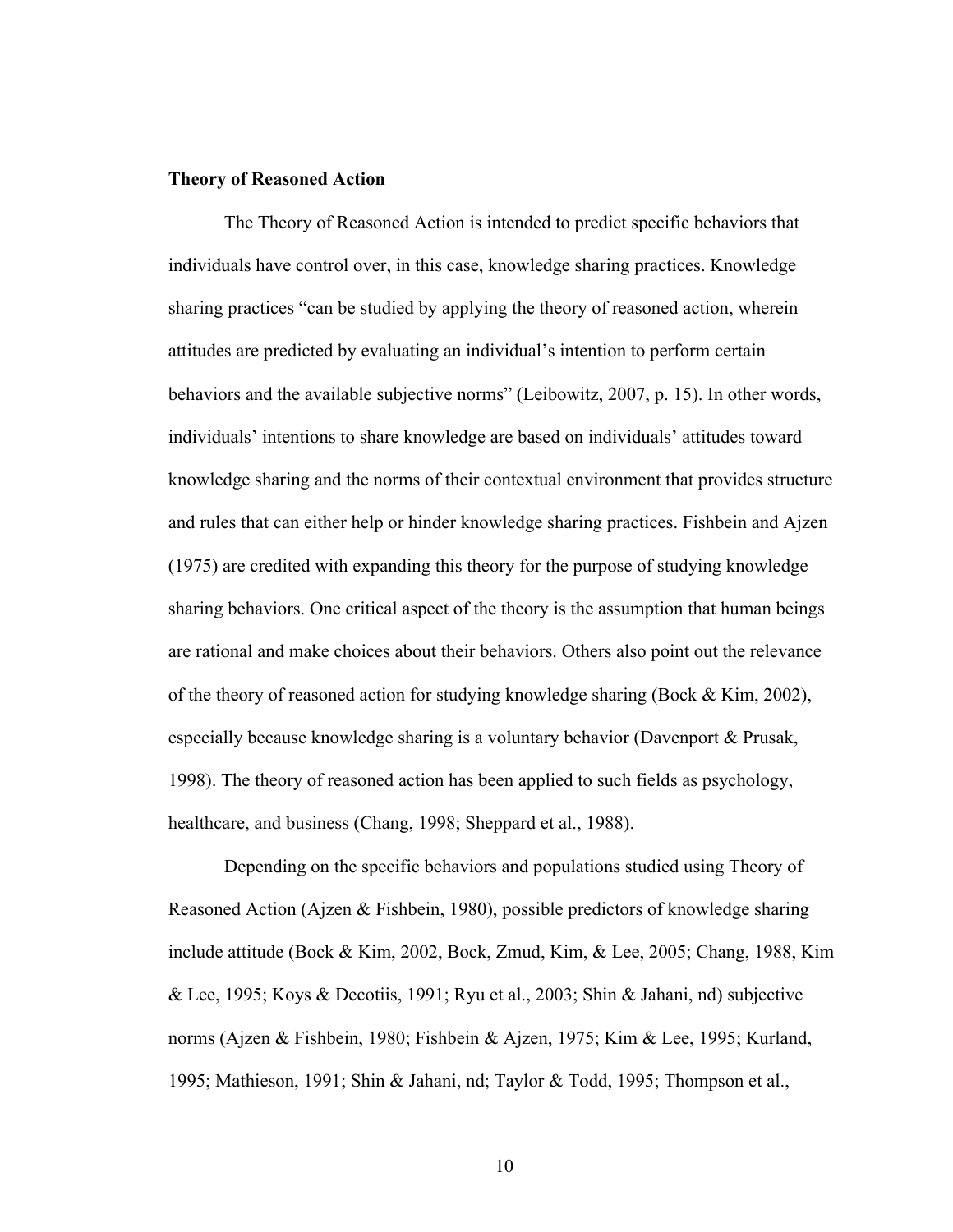1991), social networks (Awazu, 2004; Chow & Chan, 2008), and shared goals (Chow & Chan, 2008). Other factors' influence on the prediction of knowledge sharing behaviors are still being debated in the knowledge sharing literature. One such factor is social trust. Although Staples and Webster (2008) found that trust and knowledge sharing were highly correlated, Chow and Chan (1998) found that social trust did not contribute to the prediction of knowledge sharing behaviors. These contradictions are likely the result of studying different populations in different settings.

#### **Benefits of Knowledge Sharing**

Much of the knowledge sharing literature focuses on business organizations and attempts to identify ways in which technology can help employees share knowledge more efficiently in order to increase a business' profitability (Hou, Sung, & Chang, 2009). Furthermore, benefits of knowledge sharing are often associated with businesses gaining competitive advantage (Leibowitz, 2007). In addition to research on business practices, some knowledge sharing research has been conducted in the medical community. In these instances, knowledge sharing has been cited as having benefits such as quality and efficiency for medical professionals (Ryu, Ho, & Han, 2003).

Knowledge sharing studies that focus on education are rare (Hou, Chung, & Chang, 2009). This could be because academic institutions do not utilize knowledge management strategies to the same extent that other professions tend to (Saba  $\&$ McDowell, 2007), which means that knowledge sharing is then not studied at the same rate in education as it is in fields such as business. Therefore, there is less information regarding "knowledge sharing in an academic environment" (Kim & Ju, 2008, p. 284).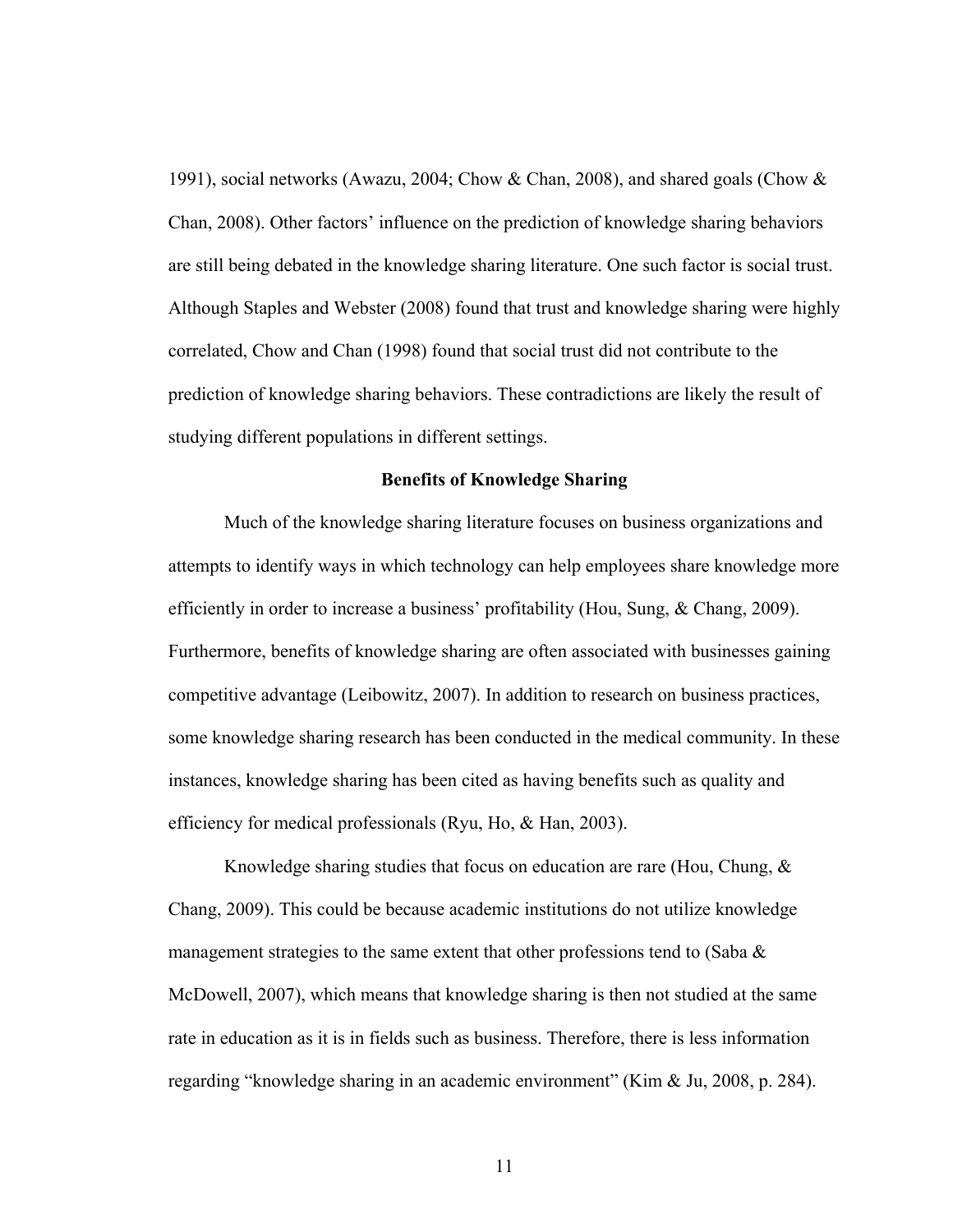Studies that do exist within the educational field focus on teachers' or professors' knowledge sharing practices and are not typically outcome-based research but are more descriptive in nature. These studies are discussed below.

Saba and McDowell (2007) point out sources from which teachers typically gain knowledge. These sources include textbooks, Internet sites, fellow teachers, books, multimedia sources, and commercial education products. The systematic approaches available for teachers to collect knowledge from these sources, however, are "generally limited in their ability to organize multiple types of resources, include different digital format types, add notes, record reflections, suggest changes for future use, share with other teachers, and quickly search" (p. 41) so teachers gain knowledge from a wide variety of sources but do not have the means to store what is useful for later access or utilization.

Additionally, most of the knowledge that is compiled in schools is related to administrative tasks (Zahner, 2002). For example, test score data or attendance data is compiled and shared with teachers but there is little opportunity for teachers to share knowledge with each other. Of course, the extent to which knowledge sharing between teachers takes place is school, and school district, specific (Carroll et al., 2003).

One of the ways to increase knowledge sharing in schools would be to create knowledge repositories for school staff. Saba and McDowell (2007) suggest that teachers' unique needs be taken into account if and when knowledge repositories are created. Some of the technical capabilities of a knowledge repository for teachers would include the ability to store knowledge in multiple formats, the ability to comment on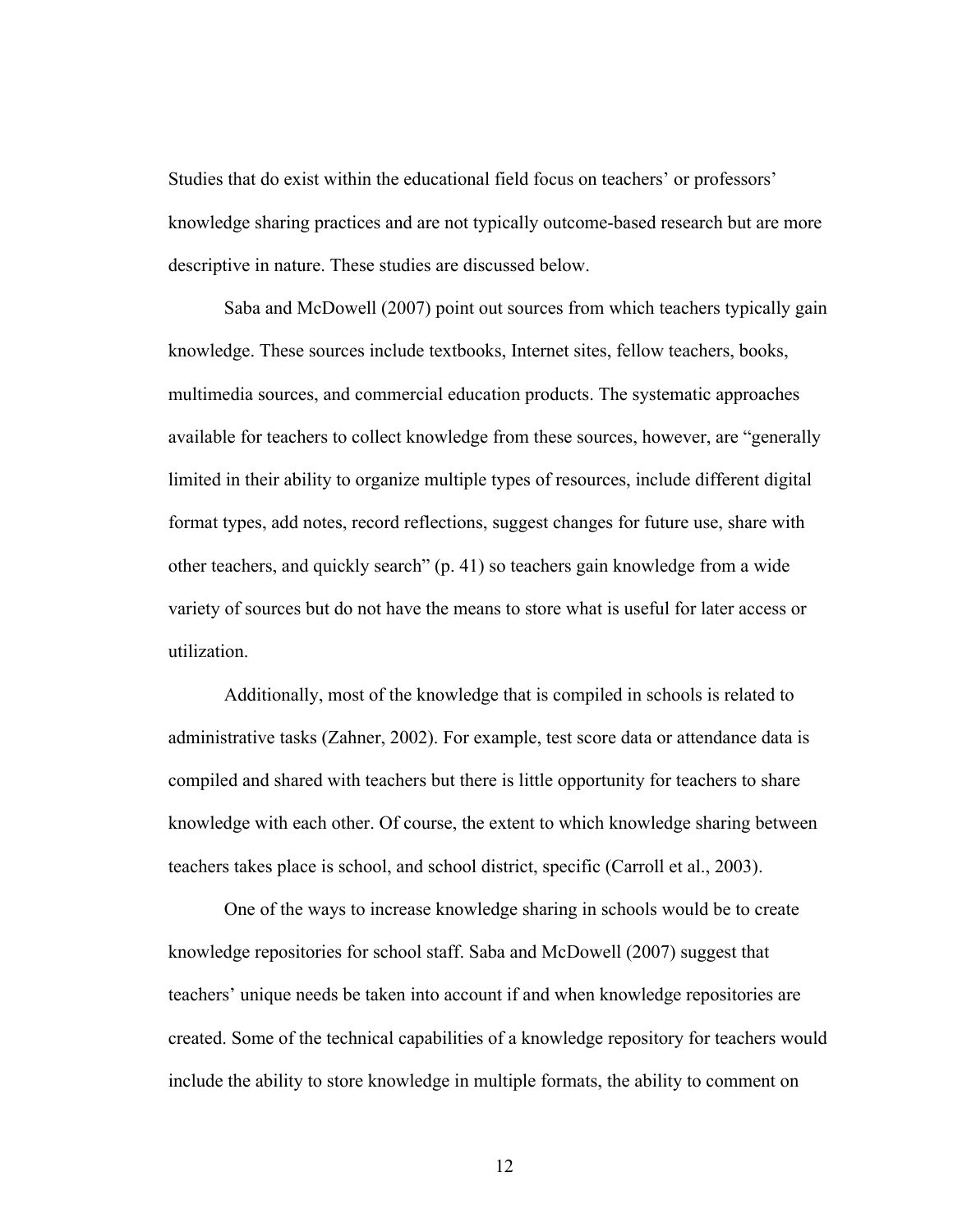others' postings, and the ability to easily upload materials and search for what is available.

In addition to knowledge repositories, allowing time for knowledge sharing can also increase the practice. Wood (n.d.) cites an example of a school-business partnership that allowed teachers time to share knowledge during the school day. With the help of a grant from Lucent Technologies, Lucent Learning Communitites (LLCs), were created as a "professional development initiative aimed at establishing learning communities as the organizational structure for teacher learning" (p. 281). The grant allowed substitute teachers to be available while classroom teachers met with one another on a regular basis. One of the main goals of this initiative was to help teachers combine knowledge-forpractice (passed on from outside experts) with knowledge-in-practice (tacit knowledge gained from experience) so that knowledge-of-practice could be increased. It was a way to make teachers' knowledge more public so that it could be critiqued, refined, and preserved rather than lost.

#### **Limitations of Applying Previous Findings**

In general, knowledge sharing has been shown to help organizations harness knowledge, stimulate productivity, inspire innovation, and improve employees' satisfaction (Leibowitz, 2007). School counselors' knowledge sharing practices have not yet been explored and the previously mentioned theories have not been applied to understanding and explaining knowledge sharing among school counselors. Applying findings from other disciplines' literature to the field of school counseling, although promising, is complex for three reasons.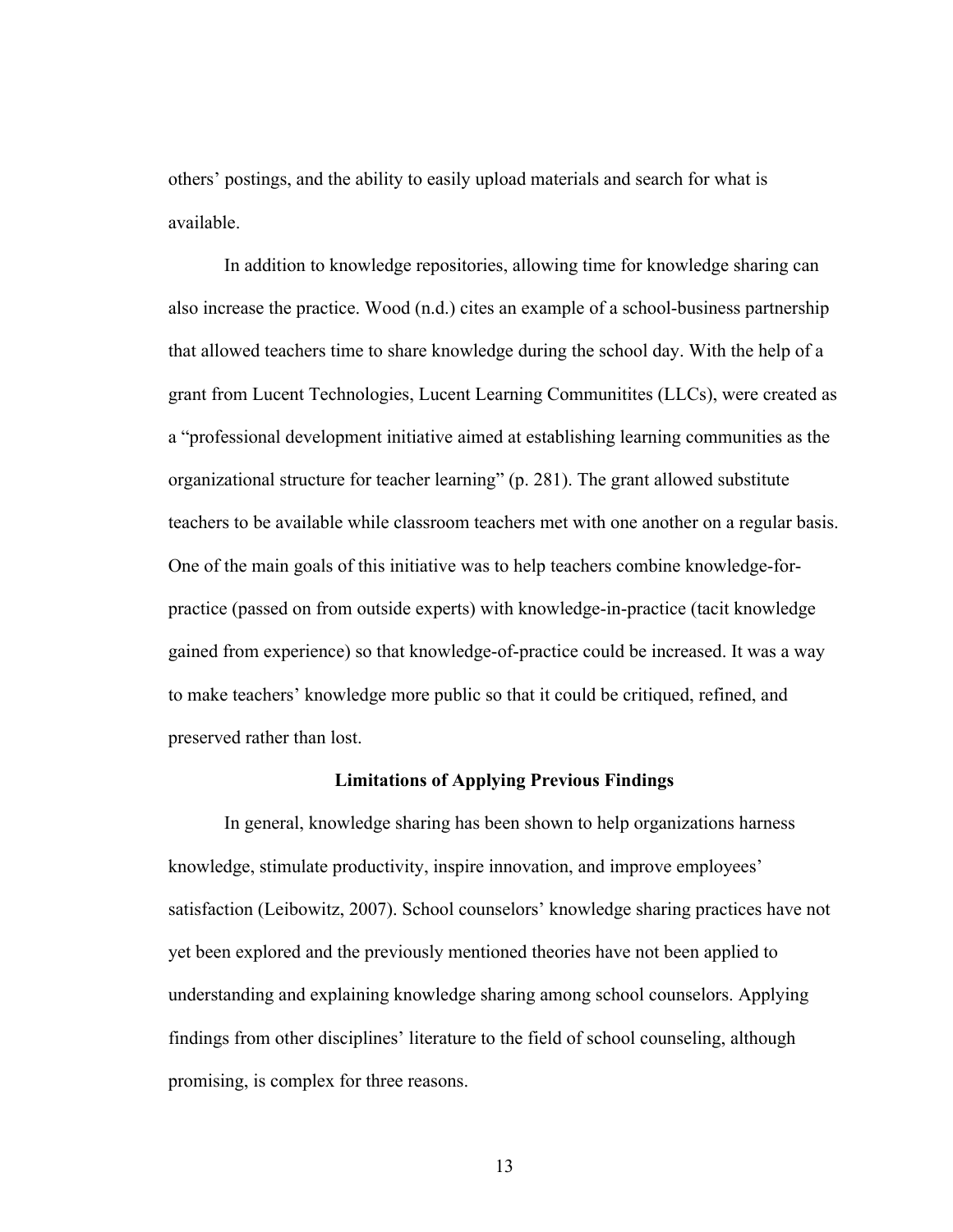First, many of the motivations and incentives inherent in the business world do not exist to the same degree for school counselors. For example, most school counselors are not rewarded through promotions or bonuses for creating more innovative ways to approach an issue related to their work.

Second, many of the countries that have been studied using knowledge sharing models are collectivist cultures, making it difficult to generalize findings to the individualistic culture of the United States. Van den Hooff, Riddler, & Aukema (2004) found that there are differences in the propensity to share knowledge between collectivist and individualistic cultures. Interestingly, more knowledge sharing occurs in groups when the norms are primarily individualistic since collectivist cultures tend only to share within their group. Thus, cultural differences seem to produce differences in motivations and incentives for sharing knowledge.

Finally, what constitutes knowledge also might be different for school counselors than members of other professional fields. Although school counselors collaborate and consult with other professionals, both inside and outside of the schools where they work, the actual knowledge that is shared has not been identified; therefore, it is possible that knowledge shared that is relevant to the practice of school counseling is qualitatively different than the types of knowledge that are shared in the fields in which knowledge sharing research has been conducted. For example, there is little perceived ownership to certain knowledge shared by school counselors, such as student transfer records, but other knowledge such as lesson plans are more proprietary. Proprietary knowledge, in other fields, can sometimes lead to knowledge hoarding, which occurs when someone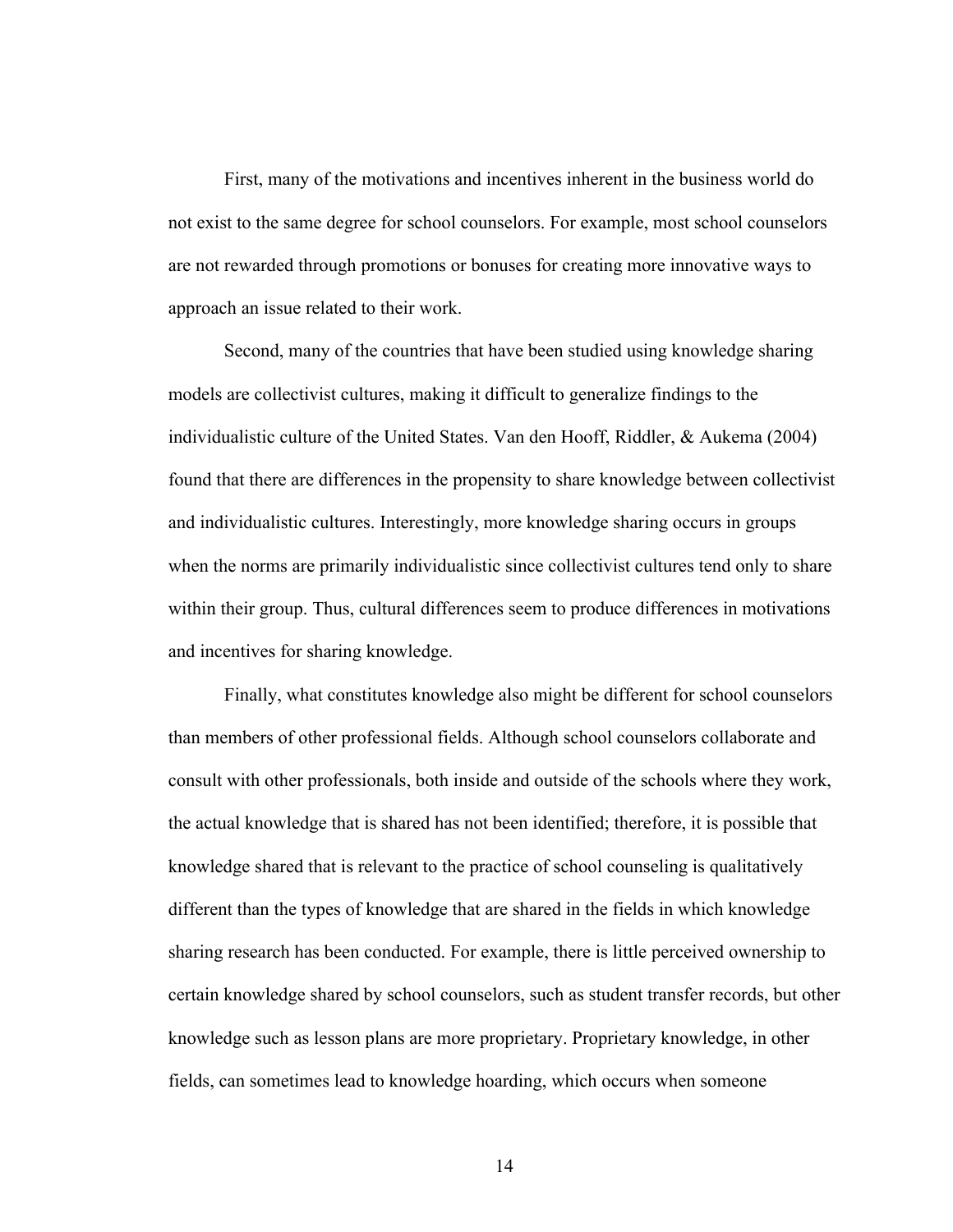intentionally chooses not to share knowledge, but to instead keep the knowledge to herself or himself. Consequently, it is important to be informed of the literature that currently exists on knowledge sharing, yet also to recognize its limitations and potential shortcomings in regard to its utility for school counselors since less is known about school counselors' knowledge sharing practices.

#### **Gap in the Literature**

There is an extensive body of literature in which researchers attend to the process and practice of ensuring that school counselors acquire the knowledge necessary for beginning professional practice. Although the terms *knowledge* or *information* are mentioned in regard to the practice of school counseling, they are mentioned casually without considerable attention paid to defining or elaborating on these terms compared to the attention paid to knowledge acquisition during counselor preparation. For example, seeking information is mentioned as one aspect of collaboration under system support of the delivery system component of the American School Counseling Association (ASCA) National Model (2005) (Baker et al., 2009). Knowledge, specifically, is mentioned in terms of core professional knowledge, promoting knowledge of self, and knowledge as an advocacy skill (Green & McCollum, 2004). Although the importance of knowledge has been established within the school counseling field, how and when knowledge is shared has not been studied. The degree of applicability of knowledge sharing research findings in other fields is unknown. The gap in the literature, therefore, is understanding how knowledge is and can be shared post-graduation. Due to the lack of research in this area of study, a qualitative study will be conducted as a first step.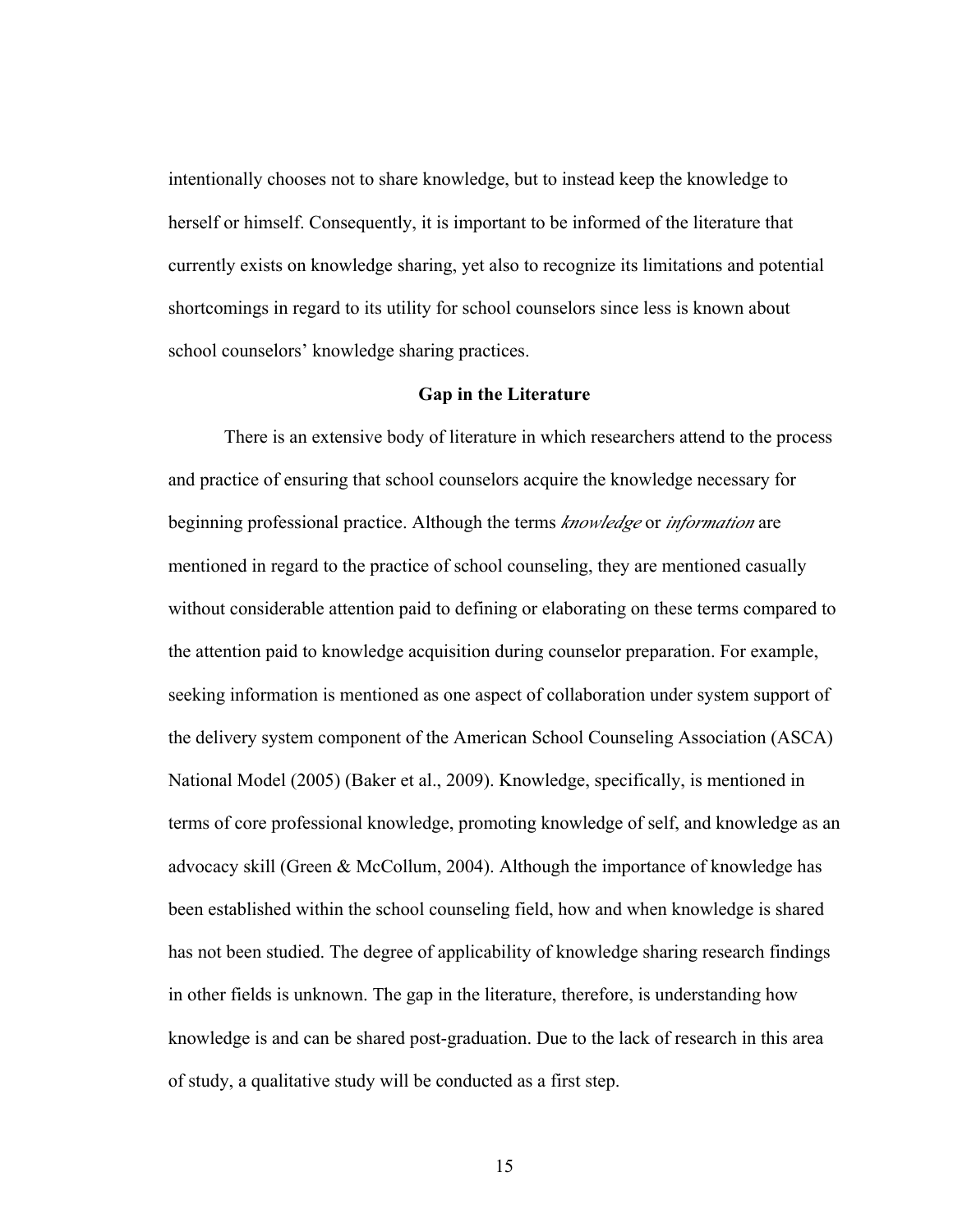#### **Purpose of the Study and Statement of the Problem**

The primary objectives of this study are to 1) isolate school counselors' knowledge sharing practices, 2) focus on the types of knowledge shared, 3) identify the means by which knowledge sharing takes place, and 4) bring knowledge sharing to the forefront of school counseling literature. Knowledge sharing may contribute to school counselors' efficiency, innovativeness, and effectiveness but before any of these assumptions can be made, an investigation of school counselors' knowledge sharing practices must take place.

#### **Research Questions**

The following research questions are the focus of this proposed study.

- 1. To what extent is knowledge sharing occurring among school counselors?
- 2. What are the outcomes of knowledge sharing?
- 3. How does knowledge sharing impact school counselors' work?
- 4. With whom are school counselors sharing knowledge?
- 5. What types of knowledge are being shared?
- 6. What drives school counselors' intentions to share knowledge?
- 7. What opportunities are available (formal and informal) for knowledge sharing?
- 8. How do school counselors share knowledge?

#### **Need for the Study**

There is a gap in the research that does not address school counselors' knowledge sharing practices. Knowledge sharing has been shown to have beneficial outcomes for various types of organizations, with a strong emphasis on business, and those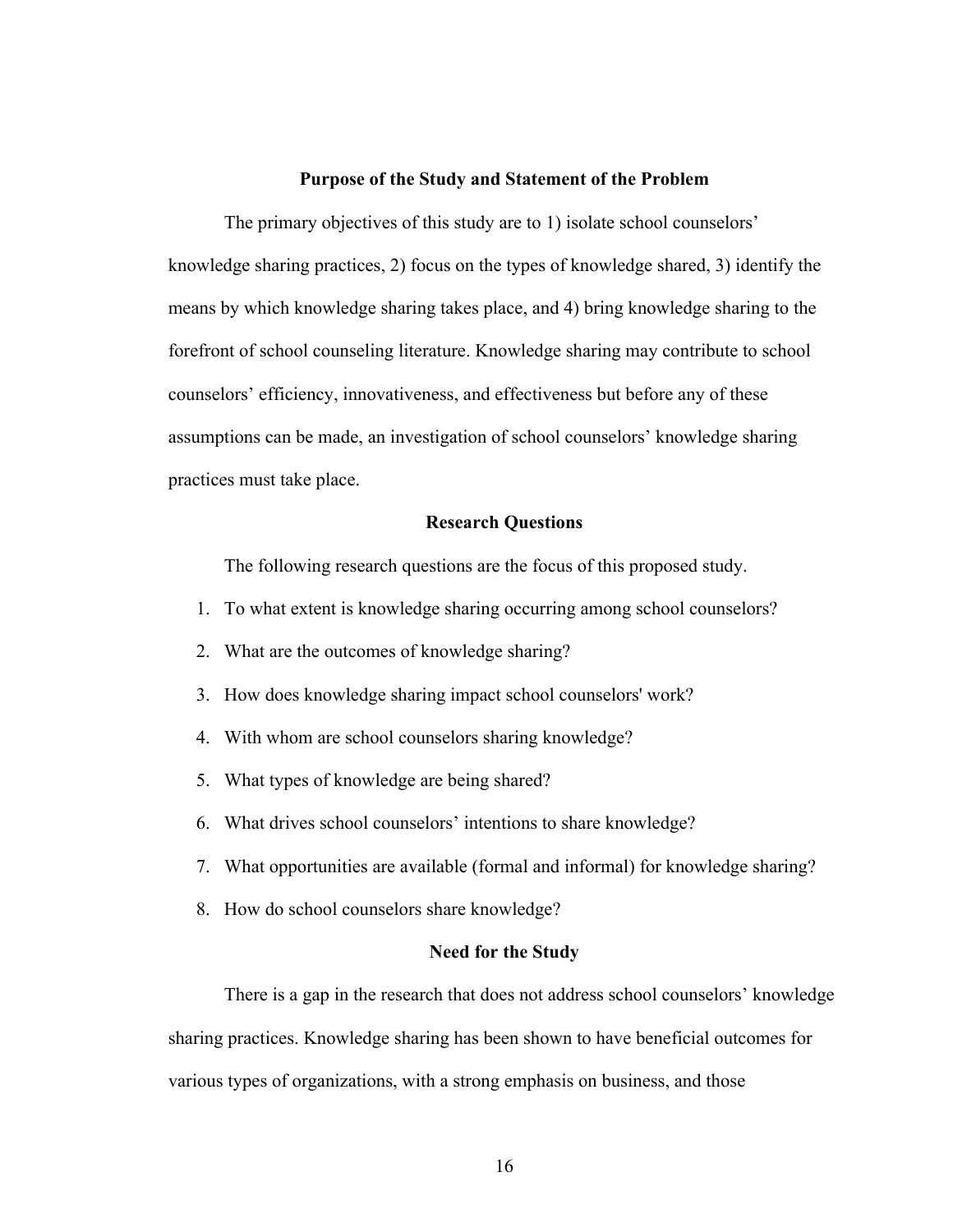organizations' employees. It is unclear if similar positive results might be realized for school counselors, but if knowledge sharing might help school counselors be more efficient, innovative, and/or effective in their work, it seems a worthy cause to investigate the practice. Understanding how school counselors are sharing knowledge is a first step toward filling the gap in the literature and toward improving those aspects of knowledge sharing that are beneficial and decreasing those that seem to hinder the process.

#### **Definition of Terms**

*Knowledge* is defined as all information related to a school counselor's professional work. For purposes of this research, the term knowledge is to be used the way Rogers used the term innovation. Rogers (1995) defined an innovation as "an idea, practice, or object that is perceived as new by an individual or other unit of adoption" (p. 475). Although not all knowledge shared by school counselors is necessarily innovative, in the general sense of the word, some of the concepts of diffusion of innovation theory might help make sense of characteristics of knowledge shared, communication channels used to share knowledge, the social context in which knowledge sharing takes place, who people choose to share knowledge with, the decision making process of sharing knowledge, and the characteristics of knowledge sharers. In school counseling an innovation may be associated with technological innovations and may be a confusing term, whereas knowledge better describes the information, ideas, and practices that school counselors may share with others.

*School counselors' knowledge sharing* is defined as an umbrella term used to describe the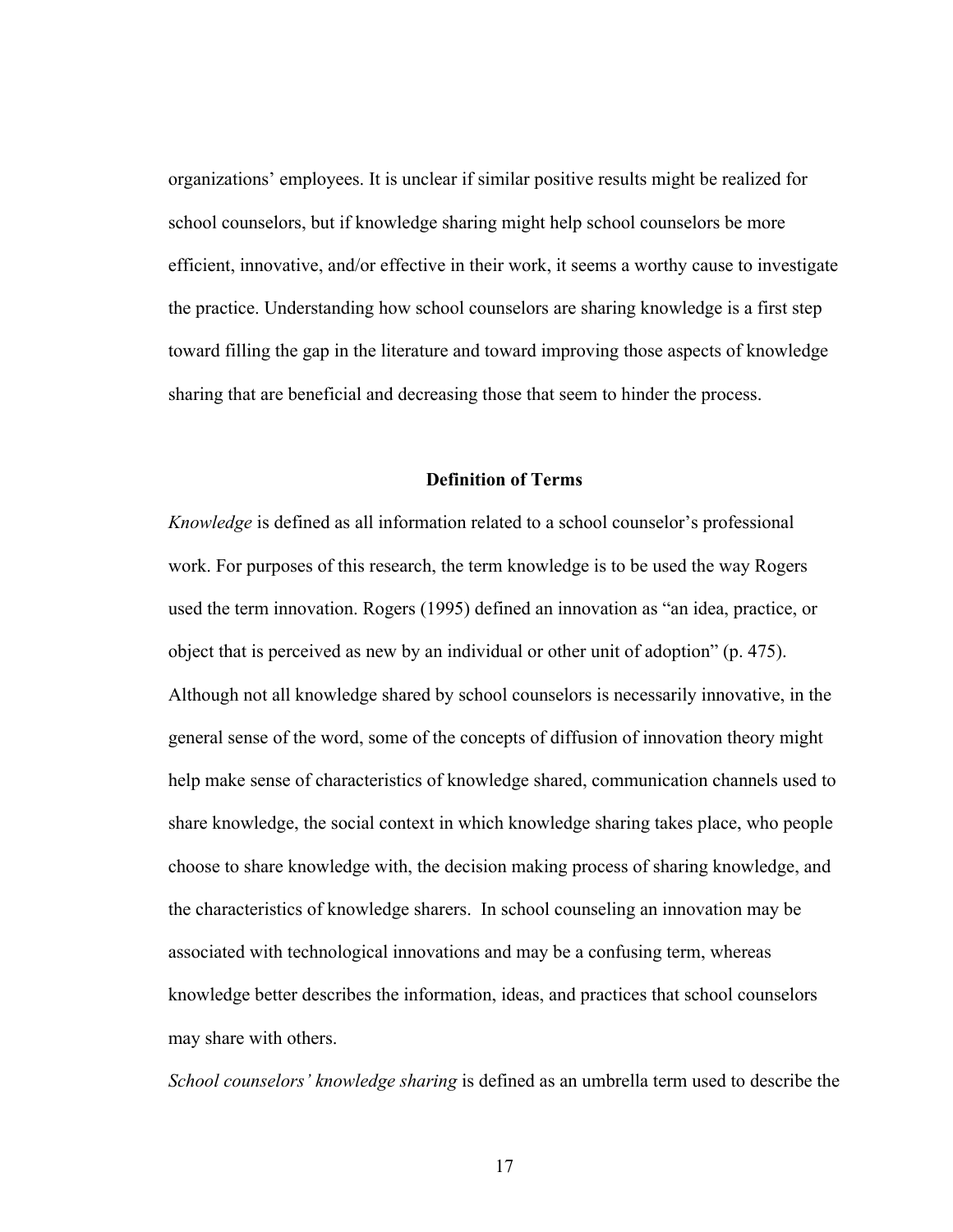acquisition and dissemination of information, ideas, and practices related to school counselors professional work. At any given time knowledge sharing may be a one-way communication of information, while at other times it might be a two-way communication of information. An exchange of knowledge takes place "when one party gives some knowledge that he or she has (explicit or tacit) to another party (a person or repository)" (Staples & Webster, 2008, p. 620).

*School counselors* will be defined as licensed school counselors who currently are employed as public school counselors.

#### **Organization of the Study**

This dissertation is presented in five chapters. The first chapter provides an overview of the research on knowledge sharing, the need for the proposed study to expand this research into the field of school counseling, and states research questions. The second chapter gives a detailed review of literature related to the topic of knowledge sharing and further elaborates the need for the proposed study in the field of school counseling. The third chapter describes the methods that will be used to collect data on school counselors' knowledge sharing practices, as well as information about participants, and limitations of the study. The fourth chapter will describe the results of the study presented. In the fifth chapter, implications and steps for future research will be discussed.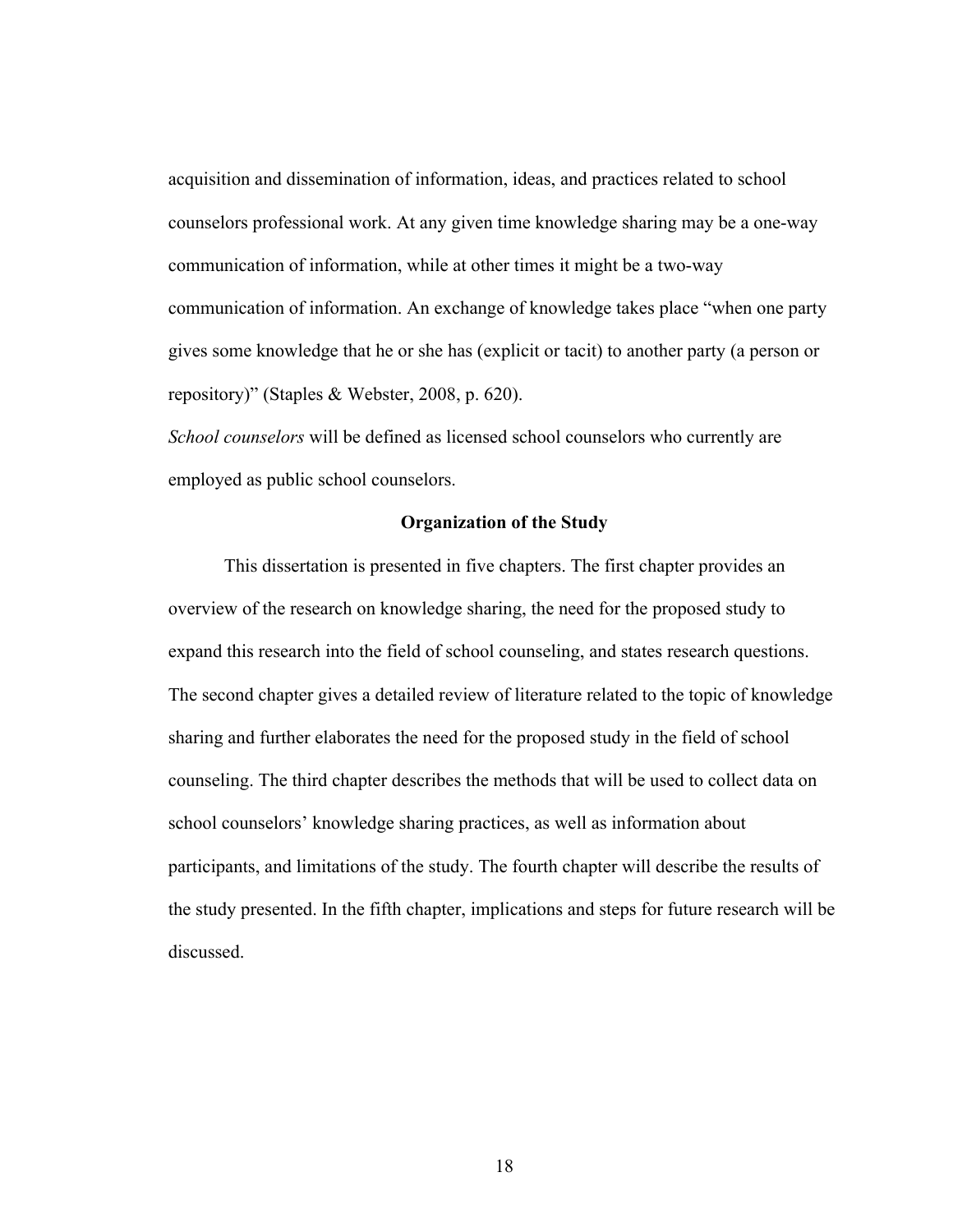### CHAPTER II

# LITERATURE REVIEW

Before beginning a discussion of school counselors' knowledge sharing practices, it is important to examine the body of literature already available on the topics of knowledge and knowledge sharing. It is equally important to explore what is already known about school counselors' knowledge and knowledge sharing practices. The following sections contain theoretical and empirical research that will serve as a foundation on which to build future research in this area.

#### **Knowledge**

If someone is knowledgeable, he or she is aware of, or familiar with, specific information. Knowledge, itself, however is a fluid, dynamic concept that is difficult to define in terms of scope or tangibility. Researchers have attempted to define knowledge in terms of categorizing types of knowledge. For example, for Quinn, Anderson, and Finkelstein (1996) knowledge includes know-how, know-what, know-why, and selfmotivated creativity. Davenport, De Long, and Beers (1998) defined knowledge as a person's experience, context judgment, beliefs, and information. Other researchers have utilized a broader definition such as "the essence of power in the information age" (Toffler, 1990). For purposes of this discussion, knowledge is defined as an over-arching term that encompasses ideas, practices, innovations, or procedural information.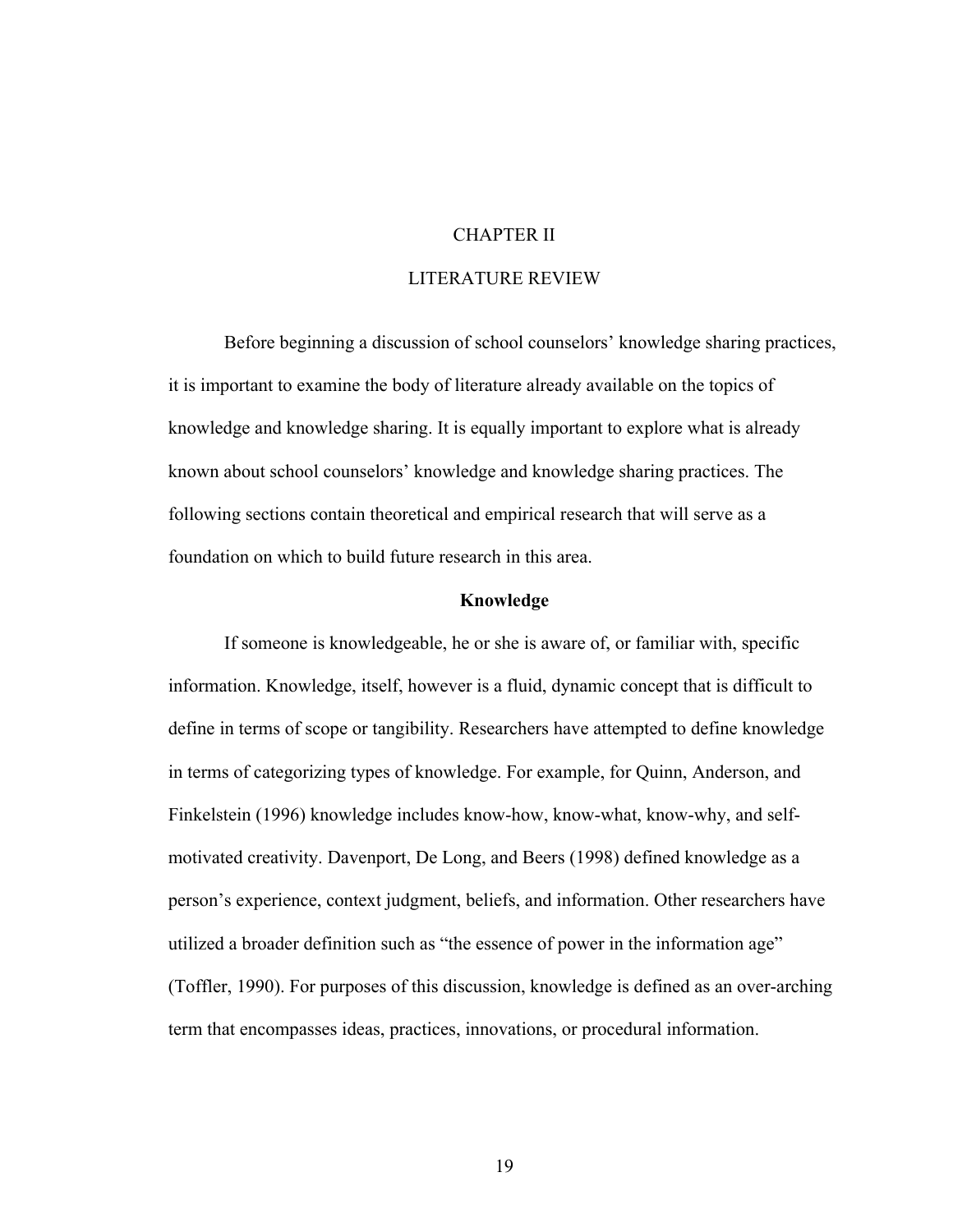Three aspects of knowledge make accessing an individual's knowledge base especially difficult. First, creating a comprehensive list of one's knowledge would be an impractical task that would surely produce an incomplete inventory limiting the accessibility of the scope of one individual's knowledge. Second, knowledge acquisition is potentially limitless with knowledge that is known continuously changing, which also limits access to the scope of one's knowledge. Third, most of an individual's knowledge is invisible much of the time and remains unseen by others, making an individual's knowledge intangible to others. Definitions of knowledge, therefore, can attempt to be all encompassing but may fall short. Consequently, because of these three factors, not knowing the scope of other's knowledge base becomes one of the greatest impediments for efficient knowledge sharing but this does not necessarily mean that knowledge sharing does not take place.

Because, or perhaps despite, the reality that knowledge is difficult to define, some researchers have attempted to describe knowledge using dichotomous variables such as tacit and explicit (Nonaka & Takeuchi, 1995), implicit and explicit (Polyani, 1967), or practical and book knowledge (Hara, 2007). Although these types of descriptions do not explain what knowledge is, they do offer additional ways to describe knowledge (Biggam, 2001). Expanding on each of these types of descriptors can be useful as discussion moves from knowledge to ways in which knowledge is shared.

Tacit and explicit knowledge are perhaps the most common descriptors of knowledge. Explicit knowledge is that which can be expressed or stated, while tacit knowledge is that knowledge which is more difficult to express (Hinds & Pfeffer, 2002).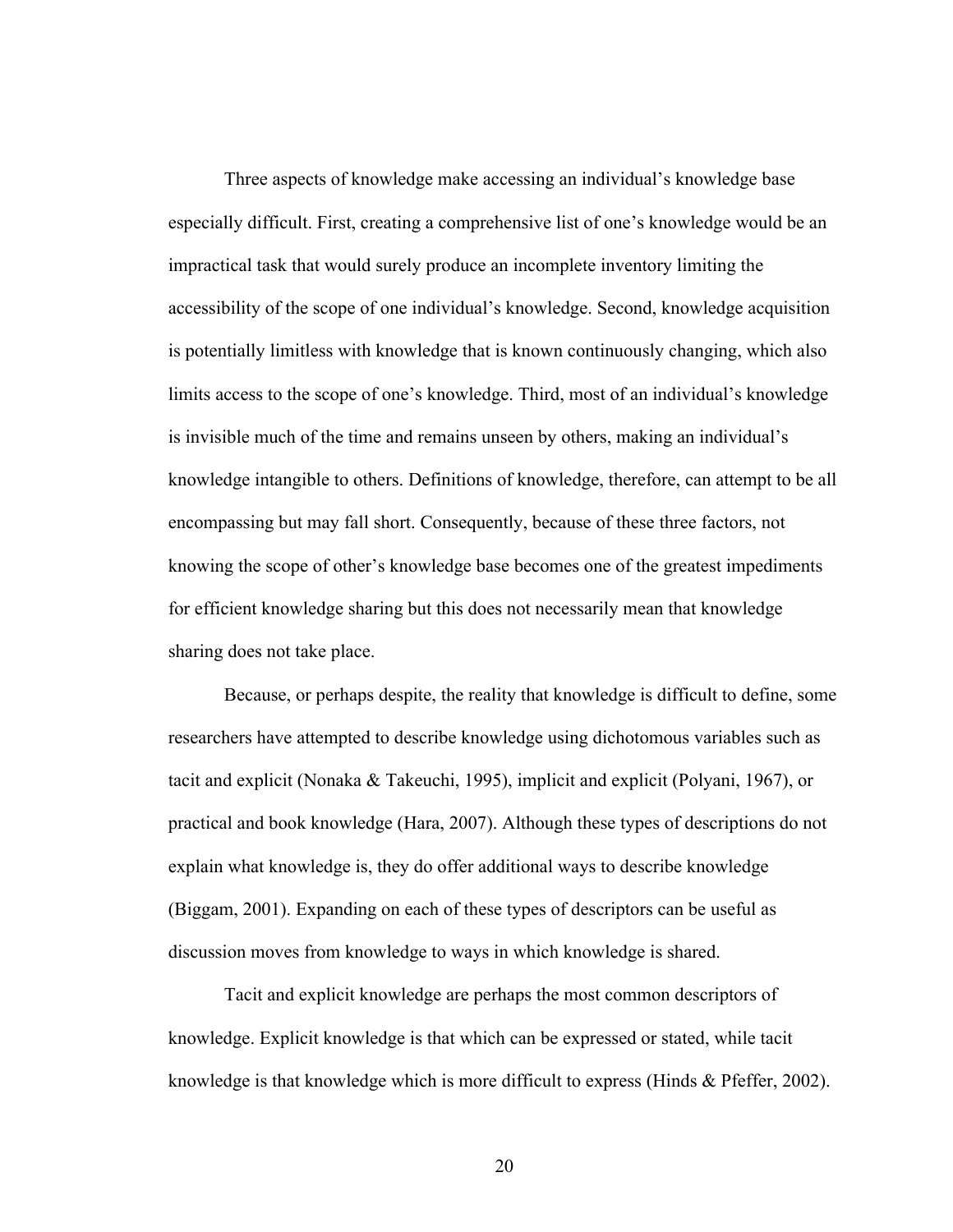Hara's (2007) examples of book knowledge (facts) and practical knowledge (use of book knowledge) would be considered explicit knowledge, whereas cultural knowledge (beliefs about specific practices or professional responsibilities) would be considered tacit knowledge that is gained through work experience (Hew & Hara, 2007). Similarly, Polyani's (1967) definitions of implicit and explicit knowledge overlap current uses of the terms tacit and explicit.

#### **Knowledge Sharing**

 Although knowledge may be useful to the knowledgeable individual, it only become useful to others once it is shared. One of the main goals of knowledge sharing is to utilize each individual's knowledge for a collective group's purposes (Li, Montazemi, & Yuan, 2006; Nonaka & Takeuchi, 1995). Knowledge sharing is "the willingness of individuals in an organization to share with others the knowledge they have acquired or created" (Gibbert & Krause, 2002) and takes place when "one party gives some knowledge that he or she has (explicit or tacit) to another party (a person or a repository" (Staples & Webster, 2008, p.620). Knowledge sharing is therefore a social process (Tuomi, 1999) that requires the participation of multiple individuals. Other terms that similarly describe the process of knowledge sharing include knowledge transfer, knowledge diffusion, knowledge distribution, and information sharing (e.g., Bergman et al., 2004; Hou, Sung, & Chang, 2009; Kelley, 2005; Kim & Ju, 2008; Kuo & Young, 2008; Van den Hoof, & Ridde, 2004; Wasko & Faraj, 2005). The specific term used tends to depend on the geographic area and discipline being studied. All of these terms, however, fall under the term knowledge management, which encompasses "creating,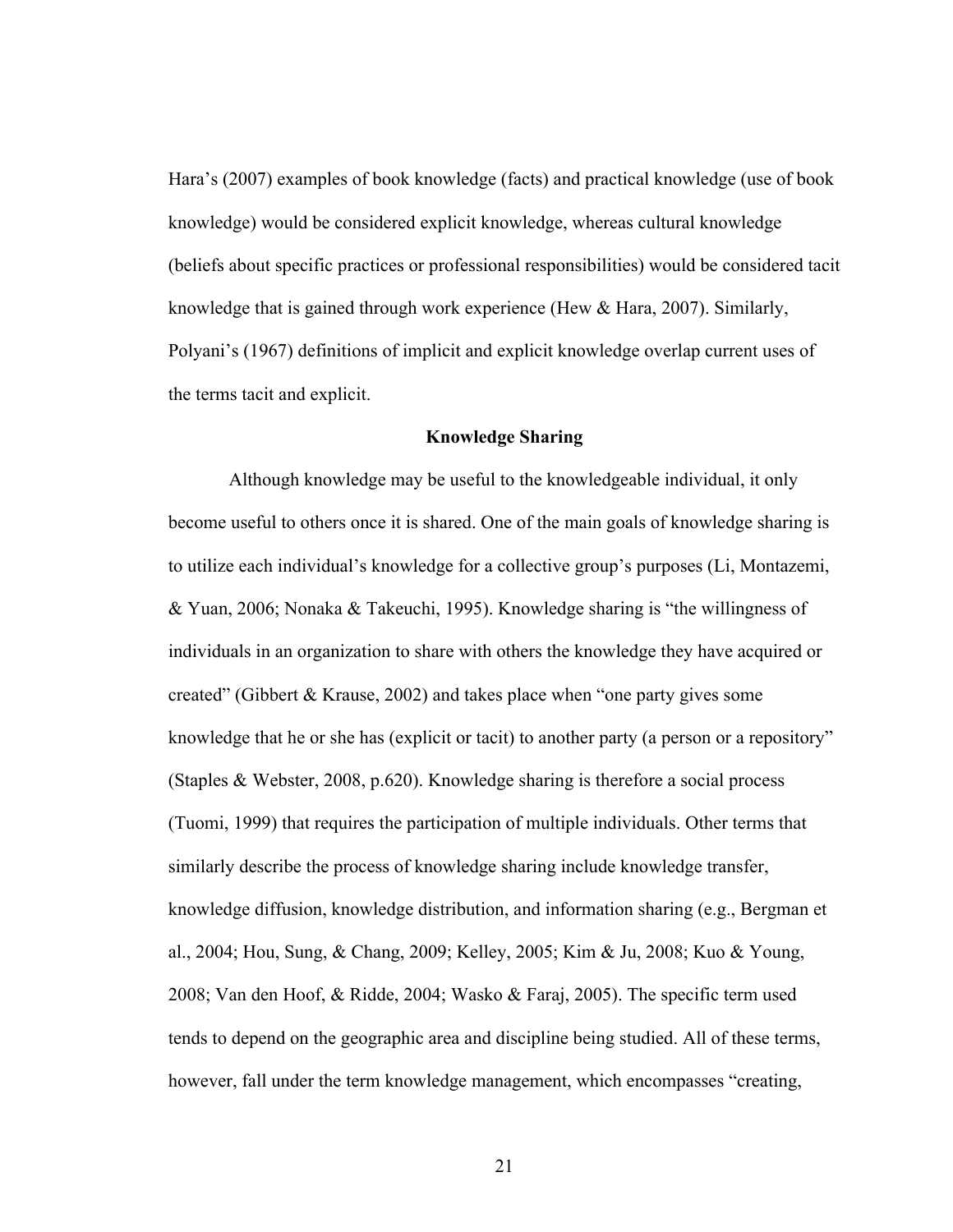capturing, codifying, applying and sharing" knowledge (Chindgren, 2005, p. 603). Knowledge sharing is considered to be the most critical part of knowledge management (e.g., Alavi & Leidner, 2001; Hickins, 1999).

The two main activities associated with knowledge sharing are absorption and transmission (Davenport & Prusak, 1998), which may also be referred to as acquisition and dissemination. Acquisition occurs when new knowledge is gained, whereas dissemination occurs when knowledge is passed along to others. A third aspect of knowledge sharing that might be necessary for effective knowledge sharing is knowledge interpretation which accounts for the accuracy of knowledge that is transmitted (Wijnhoven, 1998). These three key elements are necessary for the process of knowledge sharing to occur.

Knowledge sharing may occur through either formal or informal contexts. Holtham and Courtney (1998) identified informal communication channels as ways knowledge is spread informally such as impromptu meetings, informal workshops, or "coffee break conversations" (Alavi & Leidner, 2001, p. 120). These informal knowledge sharing opportunities promote socialization among colleagues, especially in smaller organizations (Holtham & Courtney, 1998). More formal knowledge sharing contexts would include trainings, workshops, or formal classes. These formal knowledge sharing opportunities are usually intended to ensure distribution of a body of knowledge (Kwok & Gao, 2005/2006).

At different phases of the knowledge sharing process, individuals can be viewed as internalizing or externalizing knowledge. As individuals acquire new knowledge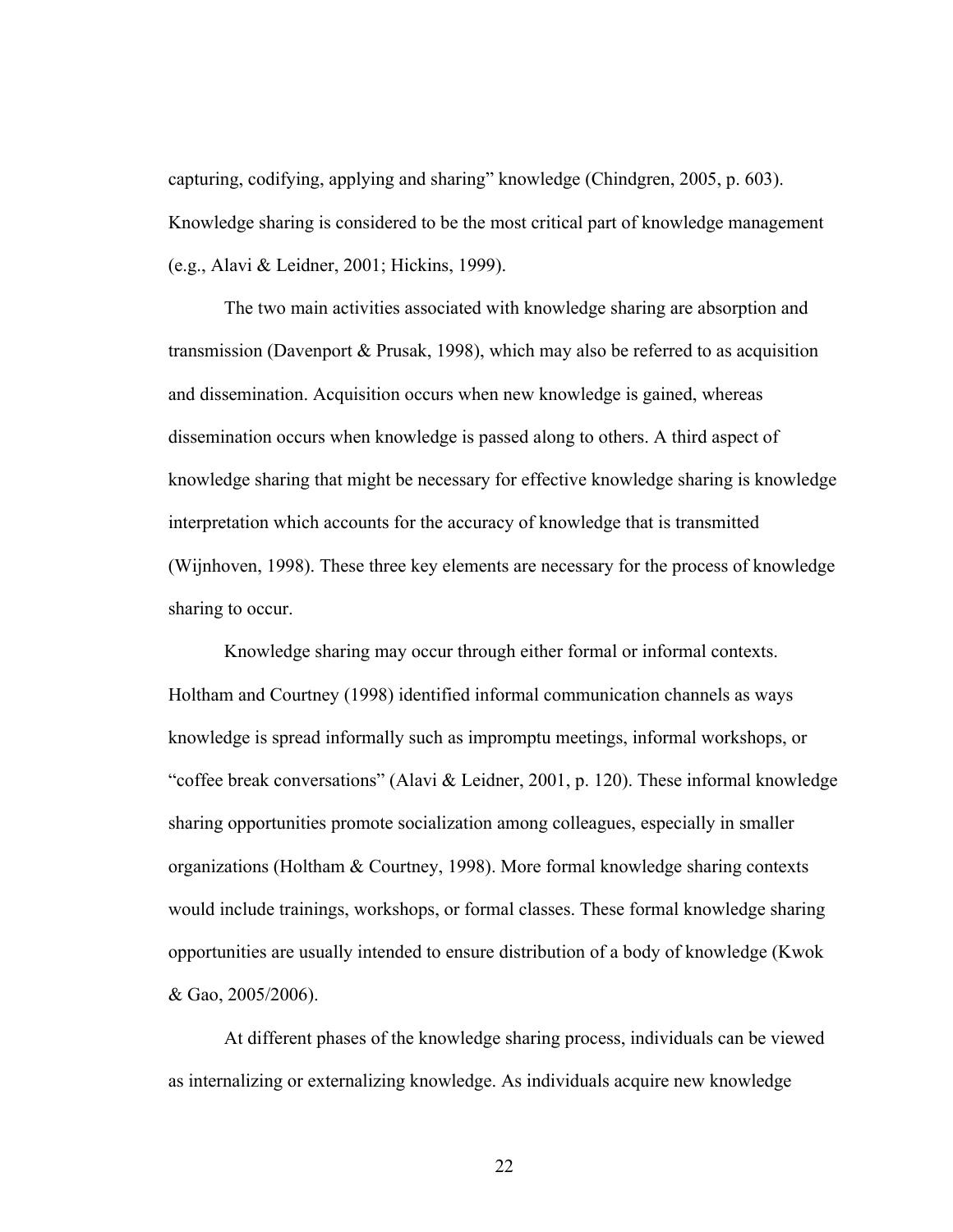through "learning, reading, and interpretation" (Kuo & Young, 2008, p. 2699) they are internalizing that knowledge and adding new knowledge to existing knowledge which they already possess. Knowledge seeking would be considered a part of acquisition or internalizing knowledge, that occurs "through exposure to the opinions and practices of others also working in the same context" (Mathews & Candy, 2000, p. 49). When that knowledge is disseminated through "codifying, showing, and describing" (Kuo & Young, 2008, p. 2699), an individual is considered to be externalizing the knowledge they possess.

The knowledge management literature contains descriptions of two main approaches for externalizing or disseminating knowledge: personalization and codification (Leibowitz, 2007). Personalization involves person-to-person communication in which one person shares knowledge with another person. In contrast, codification uses a knowledge management system, sometimes referred to as a knowledge repository, in which knowledge can be stored and accessed by others at a later date. Personification is typically synchronous communication and utilizes relationships between people for the transfer of knowledge, while codification is asynchronous and typically utilizes some type of technological application such as groupware, intranet, or internal knowledge maps (Ruggles, 1998).

Holtham and Courtney (1998) described these two approaches to knowledge sharing as personal and impersonal channels. They identify personal channels, or personification, as more productive for sharing "highly context specific knowledge" (Gao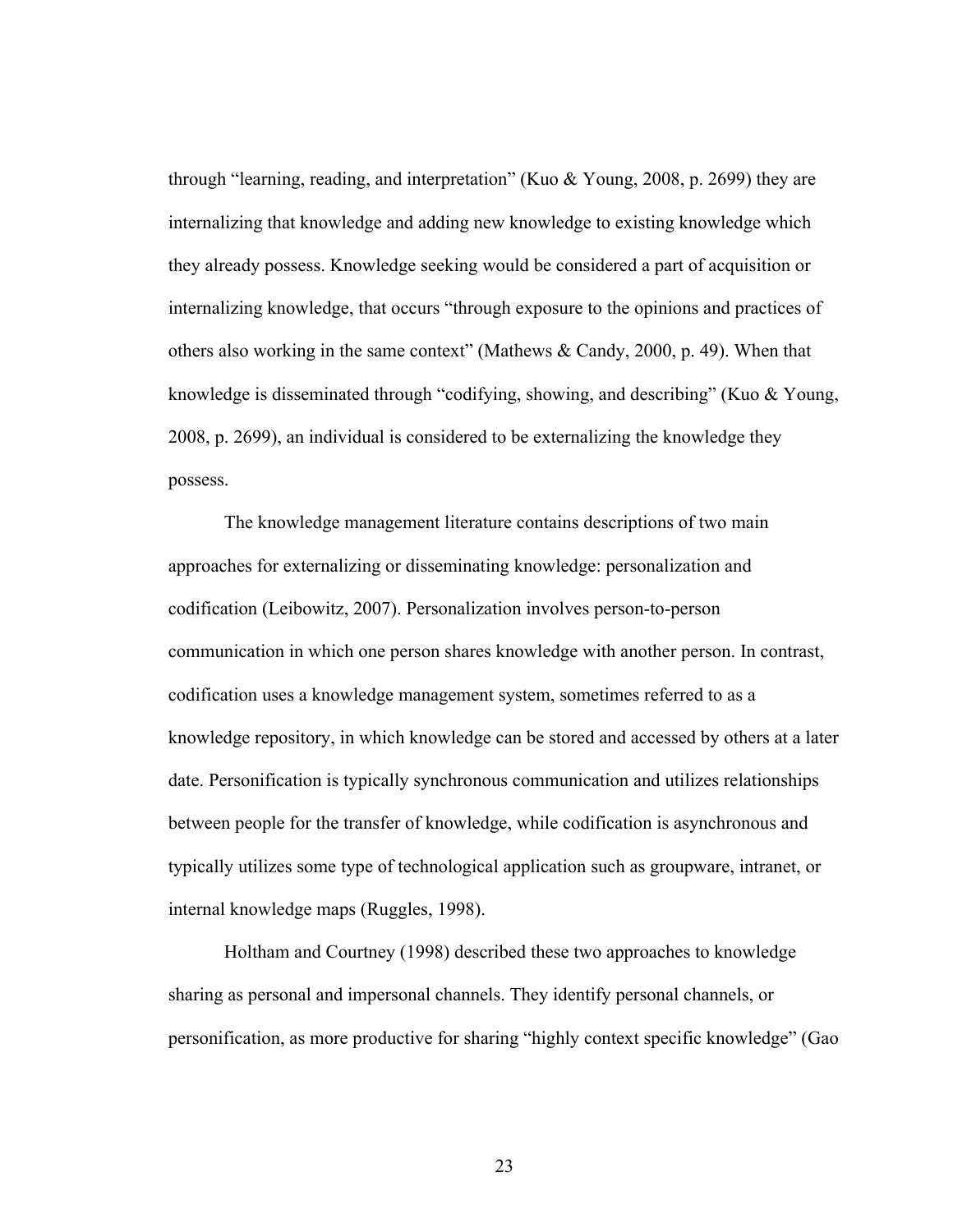& Kwok, 2005/2006, p.47). Impersonal channels, or codification, can be more a more efficient way to generalize knowledge to other contexts (as cited in Gao & Kwok).

# **Factors that Impact Knowledge Sharing**

Several factors that impact knowledge sharing have been identified through previous research. It is important to bear in mind that factors that impact knowledge sharing may be different for specific populations and different industries studied. For example, factors that contribute to knowledge sharing may be culture specific, especially considering that groups with individualist norms tend to share more knowledge than groups with a collectivist one (Van den Hoof, et al., 2004). Keeping this in mind previous research findings may prove beneficial for generalizing about knowledge sharing practices overall or at a minimum providing a starting point for discussion of knowledge sharing practices for additional populations.

Bock, Zmud, Kim, & Lee (2005) found three levels of motivational factors that influence individual's knowledge sharing practices: individual benefits, group benefits, and organizational benefits. People may choose to share knowledge with others if there is something in it for themselves, for the group to which they are members, or for the organization with which they are affiliated. In addition, Bock and Kim (2005) identified three positively related factors that determine intention to share knowledge: attitude, subjective norms, and organizational climate.

## **Attitude.**

Attitude has been identified as a "critical factor" (p. 2700) for knowledge sharing (Kuo & Young, 2008). Meaning that person's dispositions or feelings about knowledge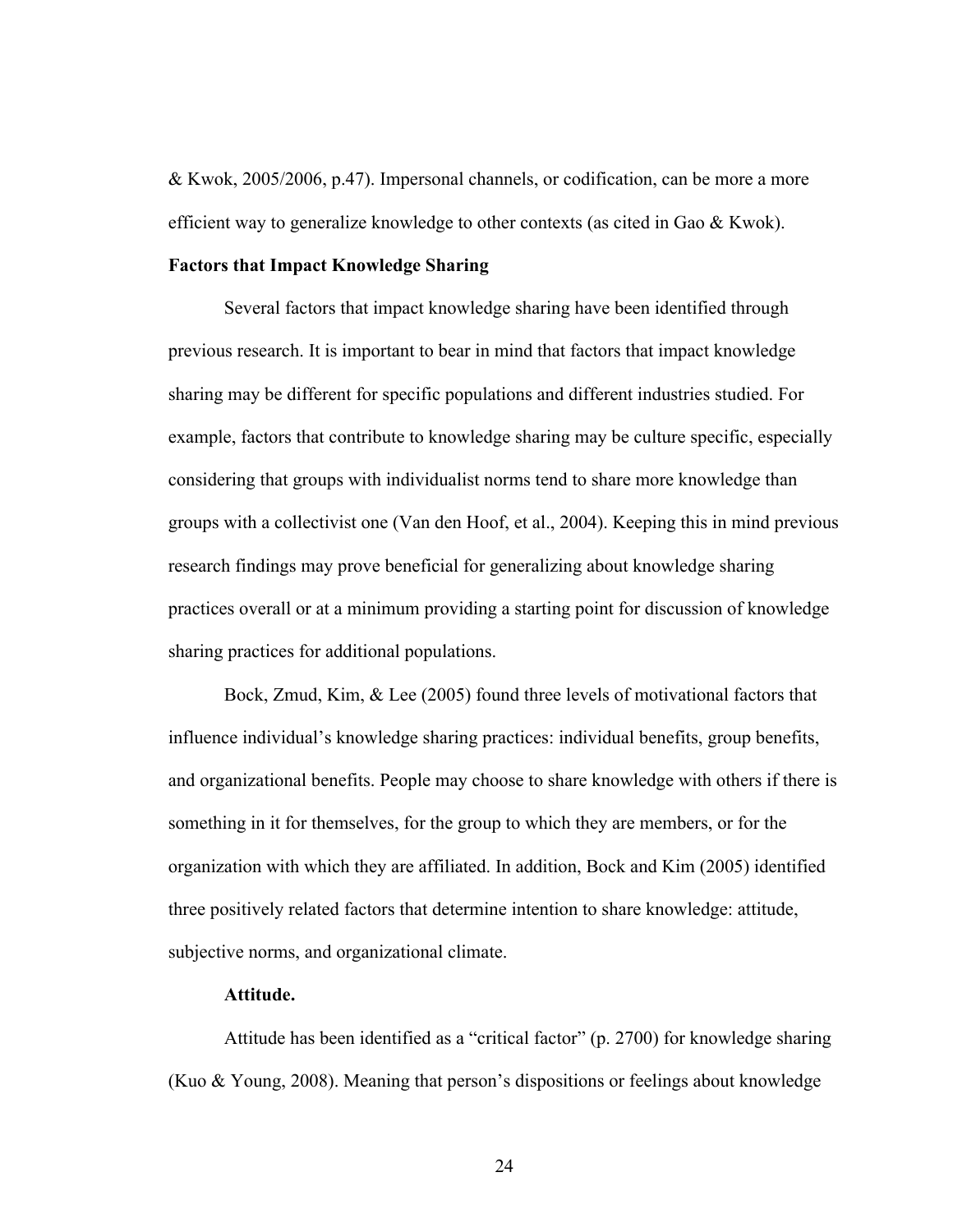sharing are likely to reflect their willingness to engage in knowledge sharing practice. Further, individual attitudes toward knowledge sharing in turn influence actual knowledge sharing behaviors (Bock et al., 2005; Bock & Kim, 2002; Constant et al., 1994; Jarvenpaa & Staples, 2000; Kolekofski & Heminger, 2003). Thus attitude toward knowledge sharing might be a critical aspect of a person's openness to the process as well as their knowledge sharing behaviors.

Bock and Kim (2005) identified expected awards (e.g., monetary incentives) as having a potentially negative effect on knowledge sharing attitudes and overall social interactions with colleagues. Specifically, when there is an external reward system that would create a competitive climate, individuals' disposition to knowledge sharing tends to be less favorable. Kwok and Gao (2005/2006) also found that extrinsic motivators were less significant factors for influencing positive attitudes toward knowledge sharing but identified absorptive capacity and channel richness as having an pro-social impact on attitudes toward knowledge sharing. Thus, if the goal is to promote knowledge sharing it may be more important to consider the degree to which colleagues have the foundation to acquire new knowledge (i.e., absorptive capacity) and the mechanisms in place for communicating knowledge as opposed to applying incentive programs that might foster competition.

## **Subjective norms.**

Kuo and Young (2008) found that subjective norms, the unspoken rules of a culture or organization, partially explained individual's knowledge sharing intentions, along with attitude, compatibility, and self-efficacy. These four factors combined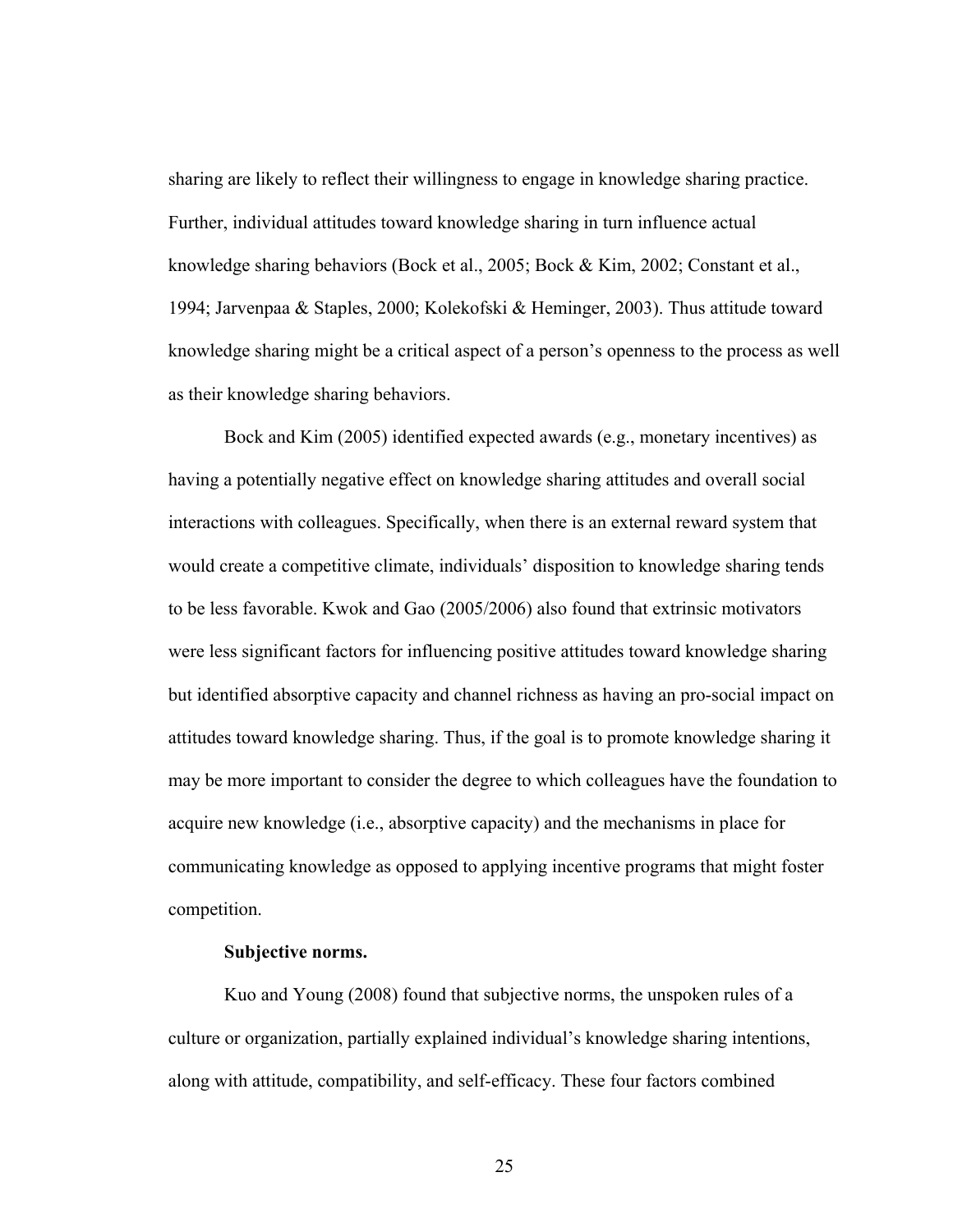accounted for 42% of variance in knowledge sharing intention is their study of a virtual community of teachers. Arthur, Defillippi, and Lindsay (2008) also mentioned social norms as one of the important aspects of organizational knowledge sharing practices that must be understood to improve organizational knowledge sharing practices. Subjective norms are similar to the construct of organizational climate.

## **Organizational climate.**

The biggest barrier for knowledge sharing is organizational culture (Ruggles, 1998). Even if individuals are interested in knowledge sharing and have positive attitudes toward knowledge sharing, the organizational climate in which they work must be conducive to knowledge sharing in order for the practice to infiltrate individual's work. Chindgren (2005) indicated that "observing, listening, practicing, questioning, debating, and collaborating have all become part of a prosperous knowledge sharing environment" p. 603). Although Chindgren's list of behaviors is not exhaustive, it does provide concrete examples of behaviors that are often present when the organizational climate is facilitative of knowledge sharing.

Researchers assessing capacity for knowledge sharing within and across organizations also found that aspects of climate are important. Cross et al. (2005) described an organization's capacity to share knowledge using four factors: 1) knowledge of what others know, 2) access to knowledge, 3) engagement, and 4) overall feeling of safety. If these factors are not met, it is less likely that an organization's knowledge sharing potential can be met.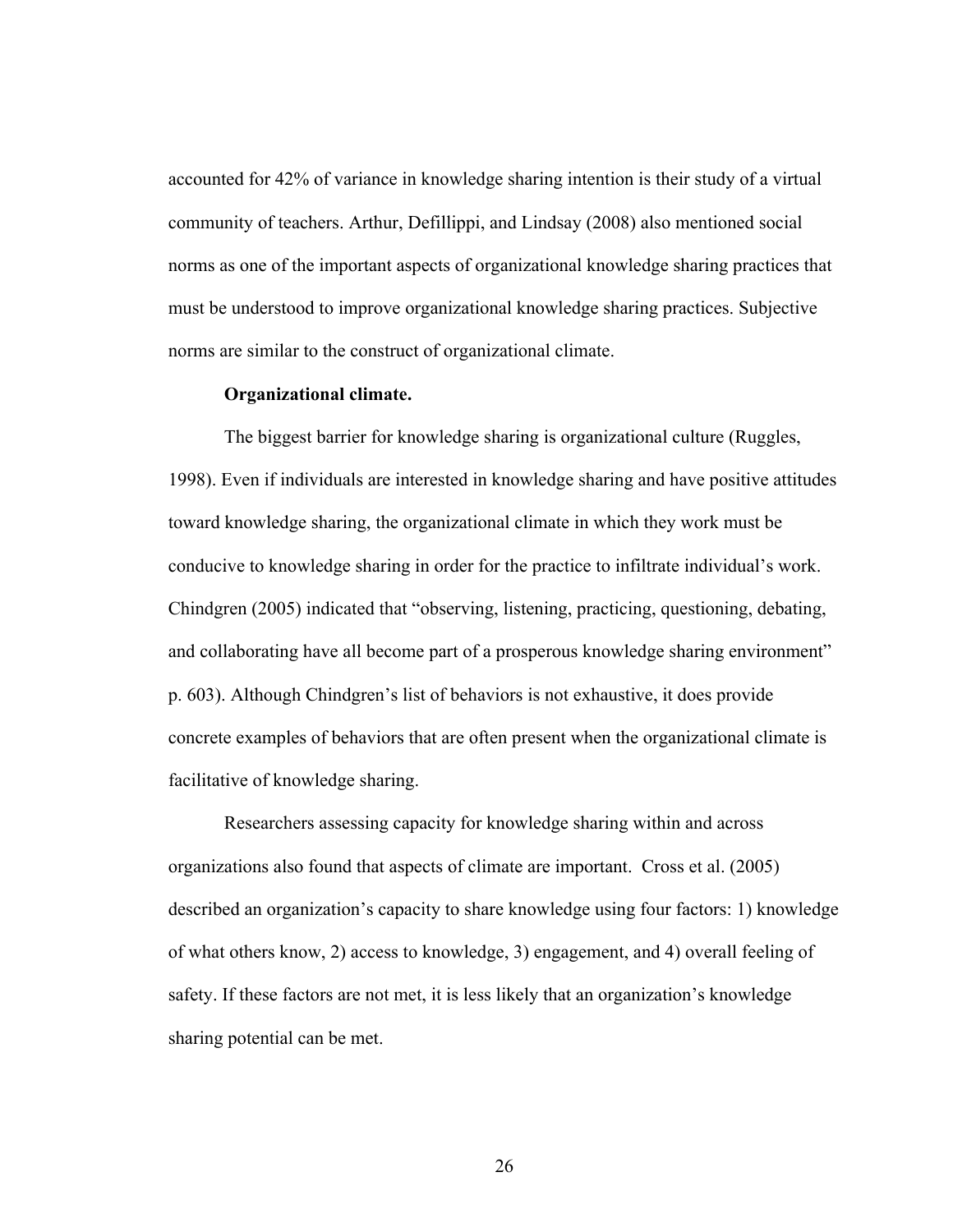Similarly, Galaskiewicz (1985) examined inter-organizational sharing and found four necessary steps that must be taken for effective knowledge sharing to take place: 1) acquire resources, 2) reduce uncertainty, 3) enhance legitimacy, and 4) attain collective goals.

Practical factors also are important to consider in terms of creating organizational climates that are conducive to knowledge sharing practices including resources, training opportunities, and support (Mumtaz 2000; Tearle, 2003). For example, availability of staff who have specific roles related to knowledge sharing (Nantz & Lundgren, 1998) or having access to knowledge sharing software within a department can influence the organizational climate and the ease with which individuals are able to share knowledge.

In addition, an organization's workspace also can influence innovation and creativity for employees (Ahuja  $\&$  Thatcher, 2005). In some aspects, this might also relate to proximity with those with whom an individual might share knowledge. Borgatti and Cross (2003) found that proximity mediates the relationship between "knowing what a person knows, valuing it, and timely access to information seeking" (p.432). Closer proximity makes relationships easier to maintain and much more likely to be "strong, stable, and positive" (Monge & Eisenberg, 1987 as cited in Brass, n.d., p. 2).

## **Technology.**

Technology is one way that the process of collegial communication and collaboration has become an easier process since geographic constraints no longer restrict access (Baldwin, 1998). However, it is important that technology is chosen intentionally and because it is useful (Smith, 1997), especially since learning how to use technology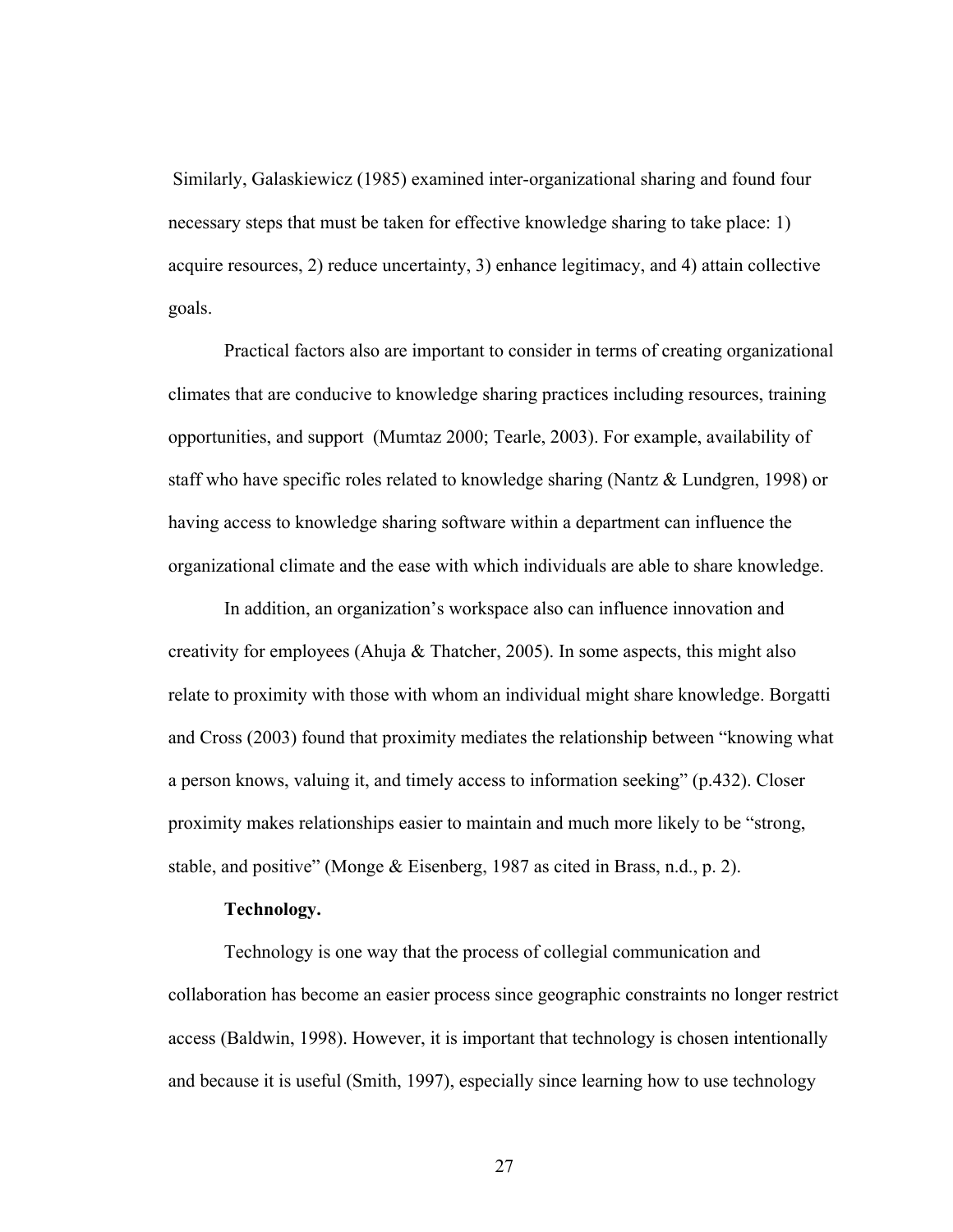for the purpose of knowledge sharing requires time and effort (Hirschbuhl & Faseyitan, 1994; Nantz & Lundgren, 1998). For example, training school counselors to use a website that they do not find useful will not increase knowledge sharing regardless of the time and money that was invested in the websites' design.

### **Interpersonal relationships.**

Ensign and Hebert (2009) found that past behavior and expected action influence knowledge sharing decisions. The ability and openness to reciprocate on the part of the potential knowledge recipient and previous knowledge sharing behavior have an effect on whether a knowledge holder is willing to share his or her knowledge with a potential recipient. The main underlying factor is interpersonal trust and whether people have bonded enough and feel secure enough to share knowledge. Other authors, however, have disputed the predictive power of these factors on knowledge sharing (e.g., Staples  $\&$ Webster, 2008).

## **Social networks***.*

There also is a networking component to knowledge sharing. Knowledge spreads from person to person through an intricate social network. These networks can serve as facilitators of innovation (Leibowitz, 2007) and a place for new ideas to arise via information exchange between members (Rogers, 1995). Although social networking and knowledge sharing is a topic worthy of its own examination, it is worth mentioning briefly in this overall discussion of knowledge sharing as well.

A social network can "bridge knowledge and skills gaps" (Leibowitz, 2007, p. 18). These networks are defined by the content or knowledge that flows within them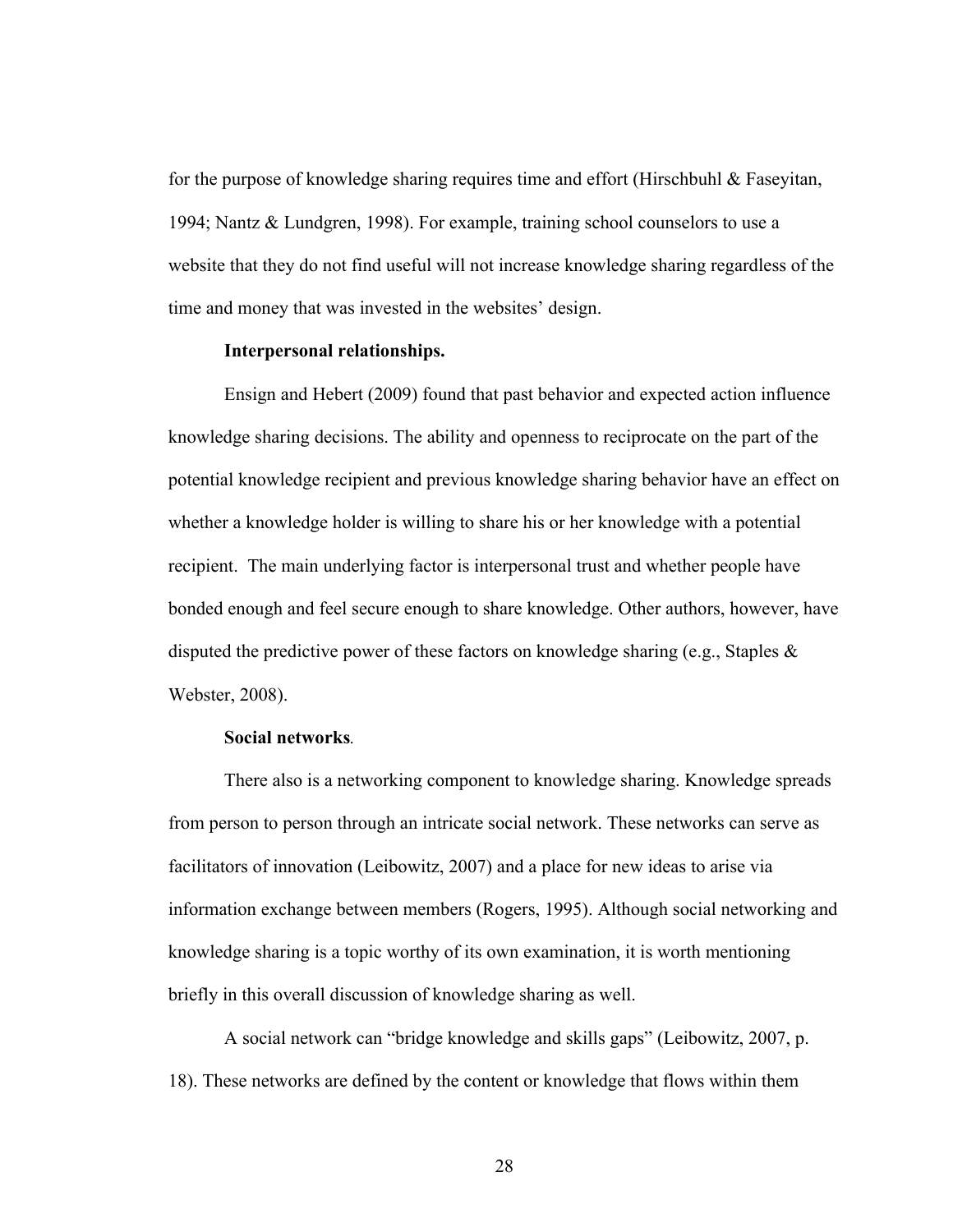(Marsden, 1982; Uzzi, 1996; McCarty, 2002 as cited in Hite, Williams, & Baugh, 2005). A social network's structure, members, and boundary span can influence how knowledge spreads throughout the network (Hite et al.).

Individuals can play a variety of roles within a social network to either facilitate or hinder knowledge sharing. Although there is little agreement that categories of network members exist, several authors have attempted to describe the various roles. Leibowitz (2007) described these roles as isolates, carriers, transmitters, and receivers. On this spectrum, individuals' roles vary from unconnected to others (therefore unable to share knowledge), connected to others within and across departments and organizations (therefore able to share knowledge more broadly), willingness to share information, and willingness to spread information. Cross, Linder, & Parker (2005) described the roles slightly differently with individuals taking on roles as central connectors (hold power or centrality within the group), boundary spanners (collaborate across departments or groups), peripheral specialists (isolated or on the periphery), information brokers (share within one department and have indirect connections to others), and facilitators (advise and put individuals in contact with one another).

Other researchers have attempted to describe the characteristics of those who take on specific roles, for example, those who are likely to connect two different social networks. Rosen (2000) identified those who are information hungry, vocal, and exposed to media as those most likely to span more than one network.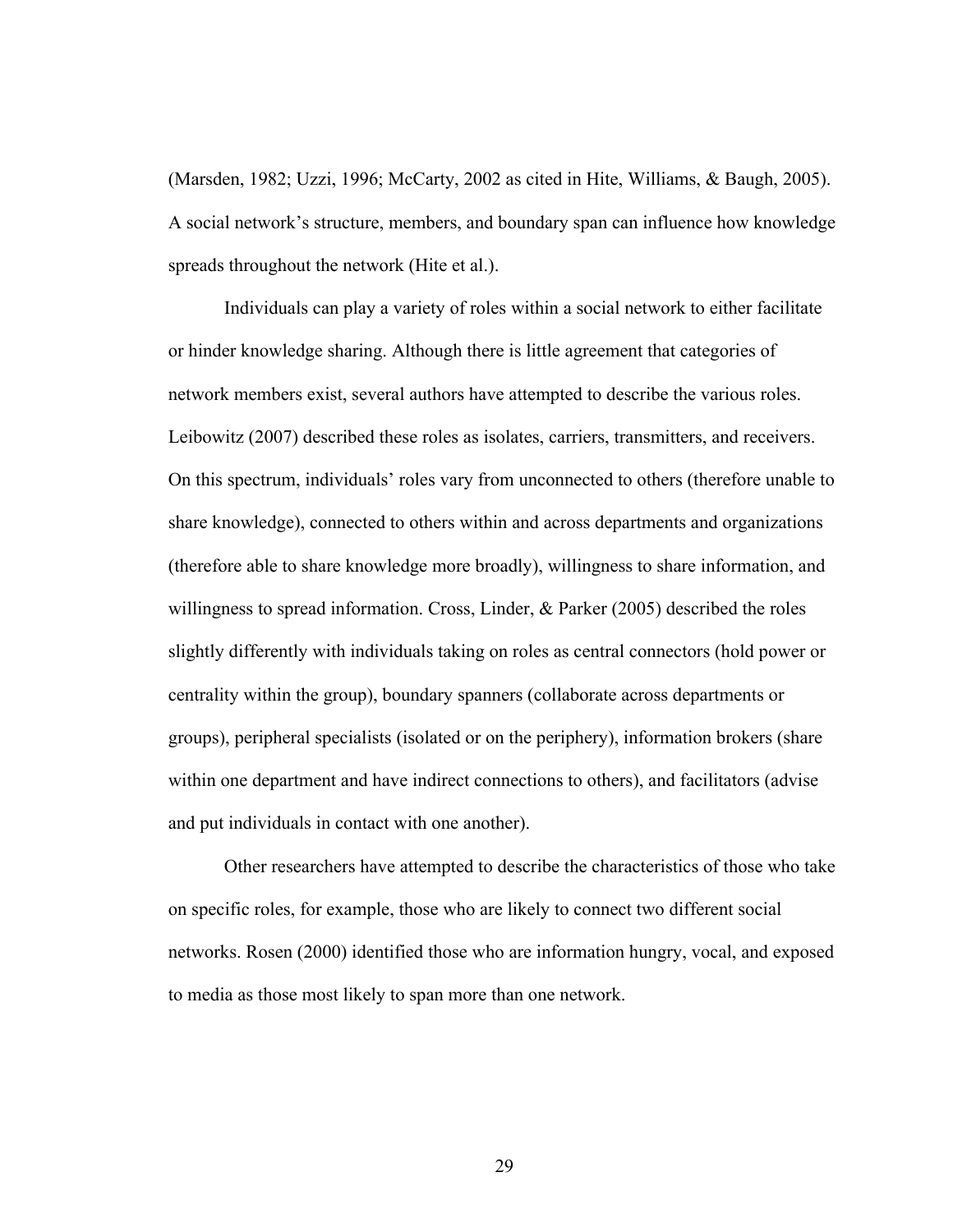## **Factors that Hinder Knowledge Sharing**

The most important first step in a discussion of factors that potentially hinder knowledge sharing is to recognize that knowledge sharing requires time and effort and people do not always want to share their knowledge with others (Husted & Michailova, 2002). Furthermore, knowledge sharing is often unnatural (Davenport, 1997) because knowledge is presumed to be within individuals (Nonaka & Konno, 1998) and is therefore invisible to others. Although most research on factors that hinder knowledge sharing was conducted in other disciplines, most often business, there may be transferability of the findings to the education arena as well.

Leibowitz (2007) identified specific organizational and individual constraints related to knowledge sharing. Although these constraints were reported by members of a business organization, they may be reflective of constraints that also are experienced by other groups. Lack of time and workload were reported as the biggest limitations for knowledge sharing. These were followed by too many people working individually on projects, not knowing who has information, job insecurity, organizational culture, and inefficient means of accessing internal knowledge. Other restrictive factors that were reported included standardization, politics, rigid hierarchical structures, geographical issues, limited access to intranet from home, communication issues, and lack of knowledge capture. Although this is not an exhaustive list of all possible issues related to knowledge sharing, it is at the very least a comprehensive one. It can be narrowed into the following categories: 1) factors related to workers and 2) factors related to organizations. A worker's lack of time, isolation, and uncertainty of consequences along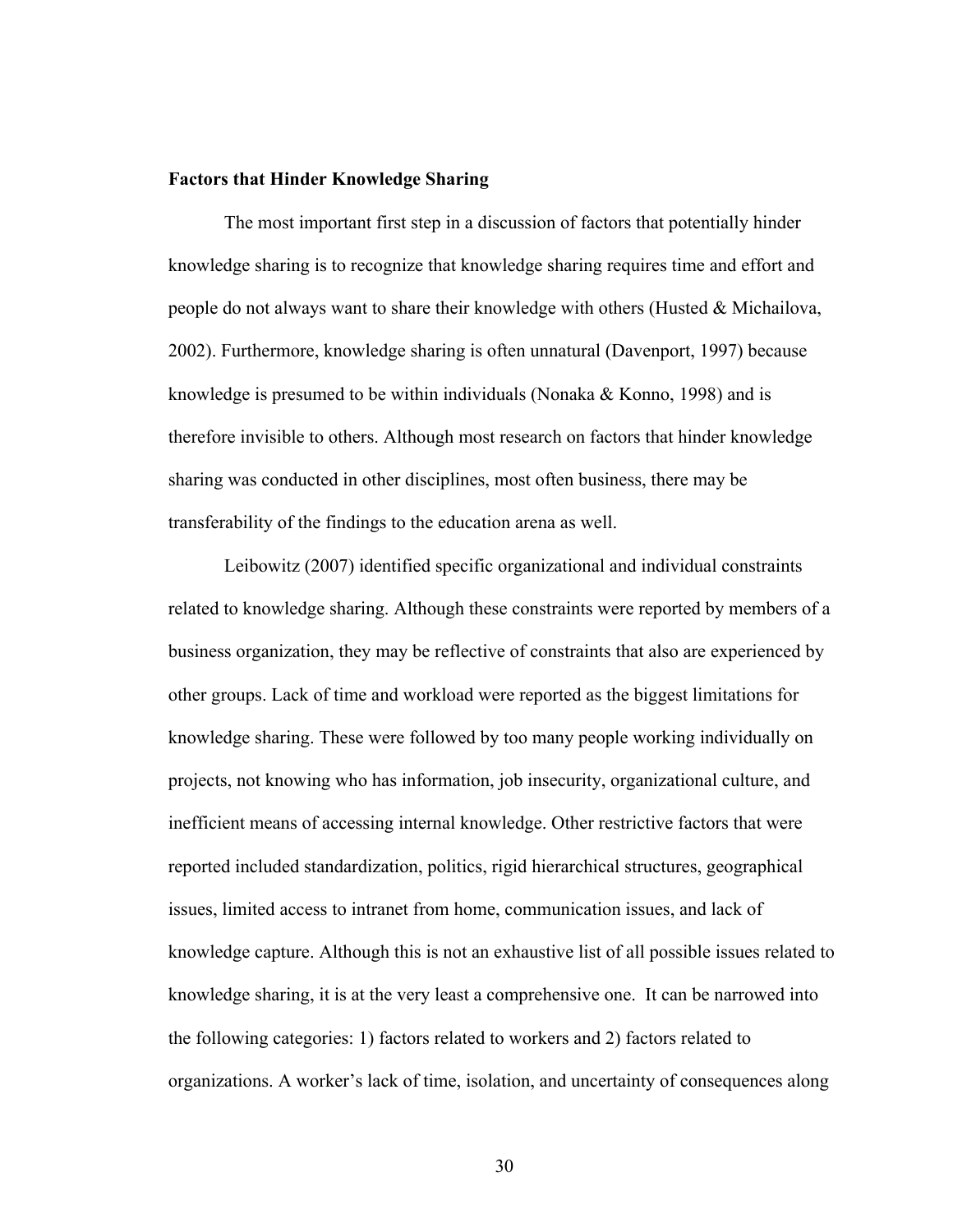with an organization's incentives, norms, and infrastructure can lead to a lack of knowledge sharing among colleagues (Leibowitz, 1998).

Empirical research has supported some of Leibowitz and Parson's claims, as well as identifying additional factors that might reduce the likelihood of effective knowledge sharing. Lockett, Kerr, and Robinson (2008) studied knowledge sharing between higher education professionals and the business industry in the United Kingdom and identified three barriers for knowledge transfer including lack of time, biased incentives, and detachment of academics from real world issues. A lack of time with which to share knowledge is a common factor that has been identified in several studies. If individuals feel their time is limited, they are less likely to use their free time to share knowledge with others. In addition, activities such as knowledge sharing are not necessarily incentivized at the university level as much as isolated activities. Even collaboration efforts sometimes can take on the structure of two or more people working in isolation. Furthermore, higher education professionals sometimes have knowledge that does not easily translate into real world application, hindering knowledge sharing between university faculty and others.

Szulanski (1996) cited three different barriers to effective knowledge transfer: 1) ignorance, 2) absorptive capacity, and 3) lack of interpersonal relationships. Any one of these, or a combination of factors, may hinder knowledge sharing according to Szulanski. Not knowing what knowledge is available or what knowledge others need (ignorance), prohibits efficient knowledge sharing from taking place. Additionally, a lack of time or resources (absorptive capacity) keeps people from sharing knowledge they have or from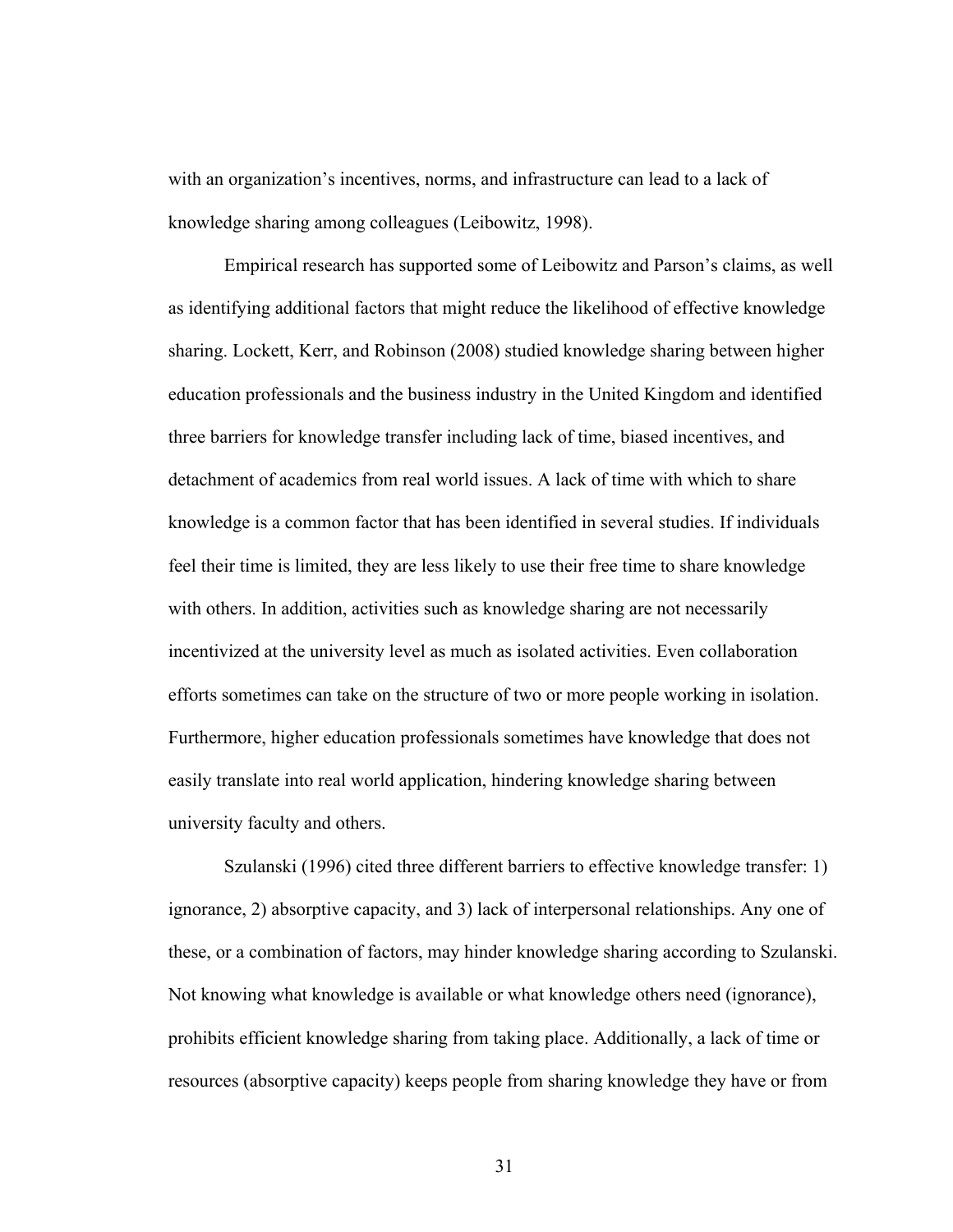seeking knowledge from others. Finally, if people do not feel connected (lack of interpersonal relationships) it is less likely that knowledge sharing will occur.

Individual resistance to change also might inhibit knowledge sharing (Blumhardt & Cross, 1996; Cuban, 1993; Klein, 1995). In fact, the biggest difficulty for managing knowledge is changing people's behaviors (Ruggles, 1998), meaning that people usually must change their existing behaviors for knowledge sharing to occur. Rutherford and Grana (1995) identified fear of change, fear of time commitment, and fear of appearing incompetent as potential reasons for individual resistance.

Although Rutherford and Grana (1995) studied these types of fears focusing on resistance toward IT communications, such fears also may be relevant for general knowledge sharing as well since technology is one component of how knowledge is shared. Hannafin and Savenye (1993) found that although fear often is an initial barrier to knowledge sharing, it is not the only barrier for technology adoption. For example, although individuals may be afraid technology will be difficult to use, which presents an initial barrier, when individuals experience difficulty using technology for knowledge sharing the problem becomes compounded and they are less likely to try again (Albright, 1996). Further complicating these dynamics, Greene (1991) found that when higher education faculty experience problems with technology, the problems discourage not just the individual, but also others in their social networks from using the technology.

For some cultural groups, the values required for knowledge sharing are cultural norms. Chatman (1996) is credited with developing the Theory of Information Poverty, which focuses on the social justice aspects of knowledge sharing. For some cultural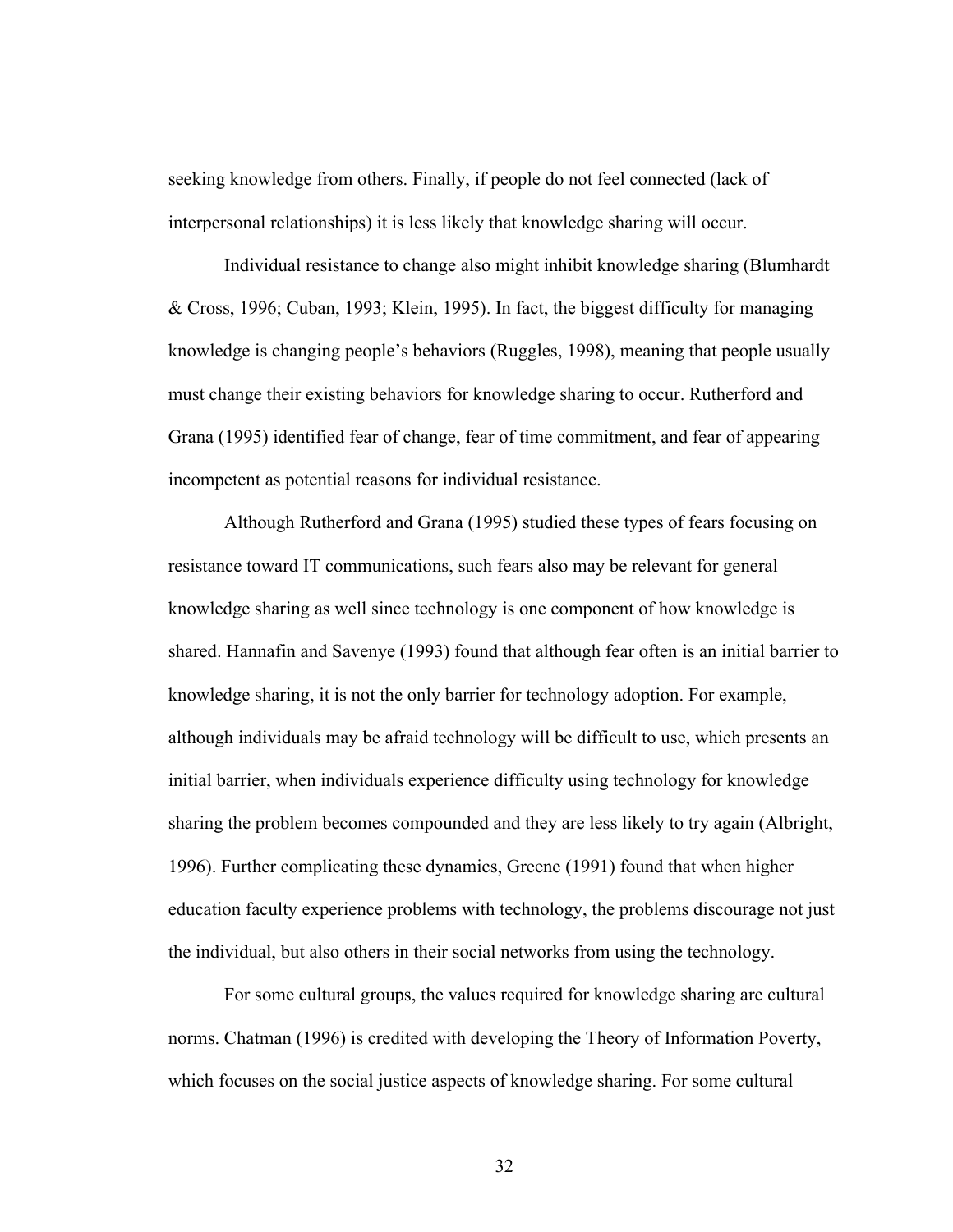groups, there is a lack of potential knowledge. These cultural differences often are associated with class distinctions in which lower class citizens lack access to knowledge. Secrecy and deception are often self-protective cultural norms that are utilized by members of these groups because of a sense of mistrust regarding interest, agenda, or ability of others to provide useful information. Further compounding the problem is the fact that new knowledge often is selectively introduced to the world of those living in poverty, whether intentionally or unintentionally.

In contrast to not having access to knowledge, in other cultures, especially organizational cultures, individual knowledge is rewarded. This sometimes can lead to knowledge hoarding (Ardichvilli, Page, & Wentling, 2003). Knowledge hoarding happens when an individual intentionally keeps knowledge from others instead of sharing what is known.

## **Theories Related to Knowledge Sharing**

There appear to be two bodies of literature that are relevant to the exploration of school counselors' knowledge sharing practices. Both use distinctly different theoretical approaches to explaining knowledge sharing. The first, research on diffusion of innovations, is mostly found within communication literature and might offer a helpful framework for understanding how knowledge spreads (Rogers, 1962). The second is research on knowledge sharing, which is mostly found within business literature. Theory of reasoned action, social exchange theory, and social cognitive theory also have been used to explain knowledge sharing in the context of business (Bock  $\&$  Kim, 2002). Both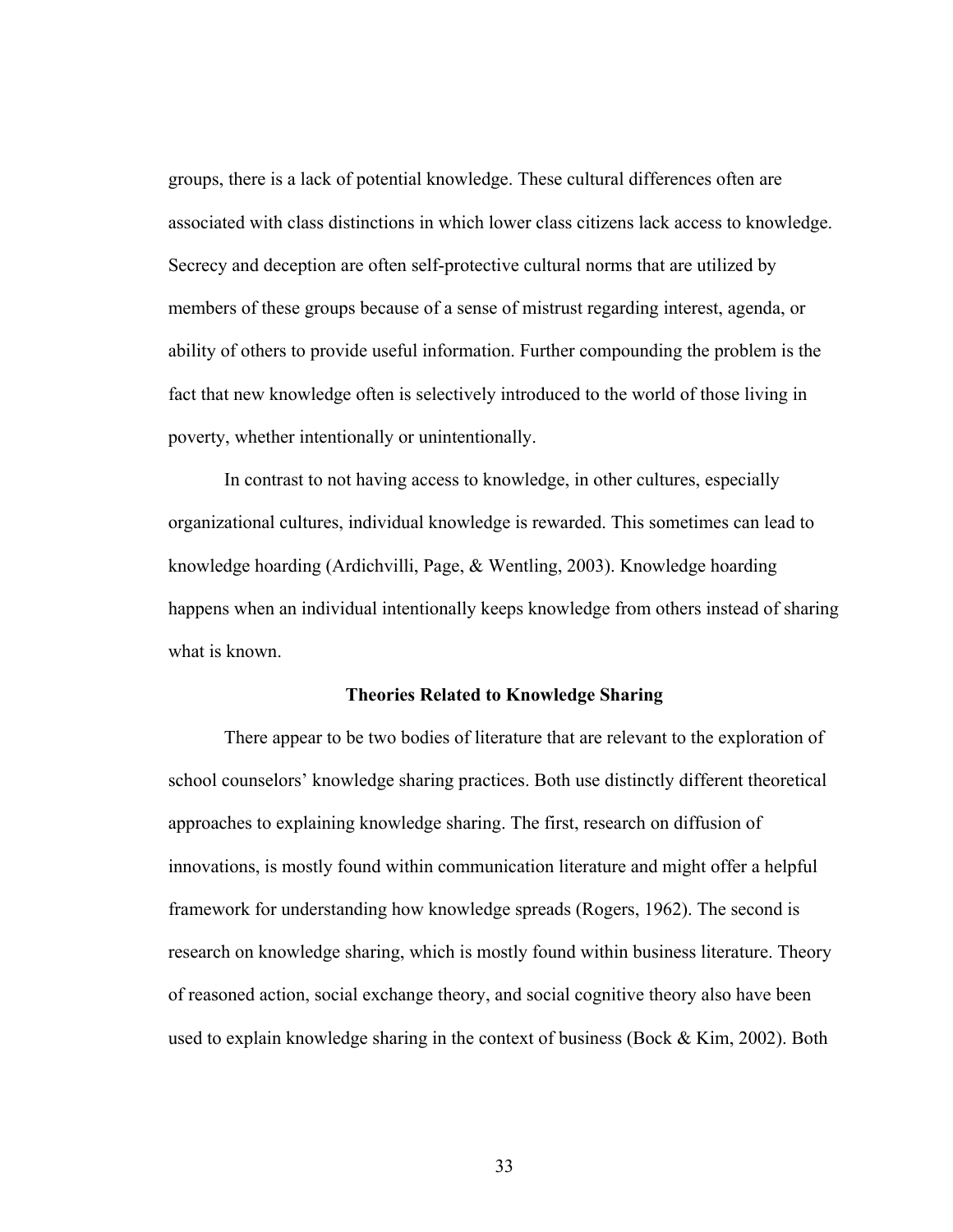bodies of literature will be discussed here since both may be helpful when examining school counselors' knowledge sharing practices.

## **Defining Constructs**

In the larger body of literature on diffusion and knowledge sharing, the terms information, knowledge, ideas, and innovations are sometimes used interchangeably or can sometimes be used to describe different aspects of overall knowledge. For purposes of this study, knowledge is an over-arching term that will be defined as that which is shared between one individual and another person, sometimes in a one-way exchange and sometimes in a two-way exchange. Knowledge sharing might include an idea, practice, innovation, or could be procedural information. Both knowledge acquisition and knowledge dissemination are included in this concept of knowledge sharing.

 References used throughout this chapter will these specific terms (i.e., knowledge, information, innovation, or ideas) as they have been used in specific studies. All of these terms, however, fall under the umbrella of *knowledge* for purposes of the current study.

Diffusion, according to Rogers (1995) is a type of communication in which the information being exchanged centers around a new idea that is being passed along, with the essence of diffusion being that information is exchanged when one individual communicates "a new idea to one or several others" (p.18). Individuals in this sense are seen as potential adopters of innovations. In order for adopters to adopt an innovation, four main elements of diffusion must be in place. These main elements include 1) an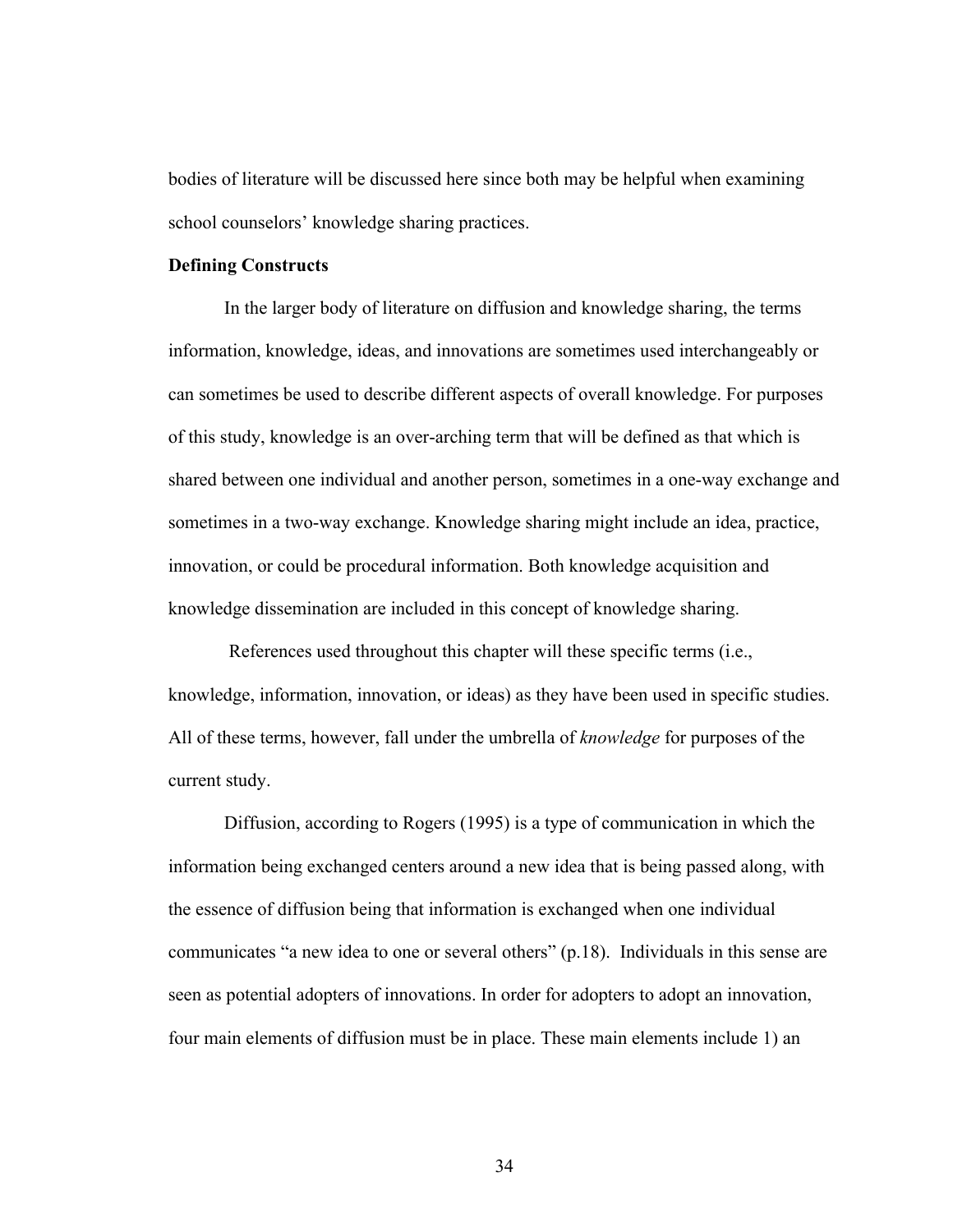innovation (i.e., knowledge), 2) communication, 3) elapsed time, and 4) members of a social system (Rogers, 1995).

#### **Diffusion of Innovation Theory**

Everett Rogers is often credited with the development of diffusion of innovation theory, although the theory actually had its beginnings in 1903 when Gabriel Tarde first wrote *The Laws of Imitation*. Tarde's work was the earliest diffusion study, although it would be decades before the term, *diffusion,* was used to describe the phenomenon. Tarde was the first to identify the S-shaped curve associated with the rate of imitation, the role of social status in the imitation process, and the importance of opinion leaders as potential accelerators of imitation. Valente and Rogers (1995) cite other early diffusion researchers including Pemberton (1936a, 1936b, 1937, 1938), Bowers (1937, 1938), and McVoy (1940), all of whom began studying the diffusion process long before Everett Rogers began his career and long before the term *diffusion* was introduced.

These early researchers laid the groundwork for Ryan and Gross to study diffusion as it relates to rural sociology. One of the most widely accepted beginnings of the diffusion process originated with Ryan and Gross' (1943) study of agricultural patterns among Iowan corn farmers' adoption of hybrid corn seed. The hybrid corn seed in question was one innovation that helped corn farmers yield larger crops since this new seed was more hardy and drought-resistant than traditional corn seed. Their original study was focused on understanding differences between farmers who adopted the new farming innovation and those who waited to adopt the innovation later, or perhaps never adopted the innovation despite its obvious benefits. They categorized farmers into four categories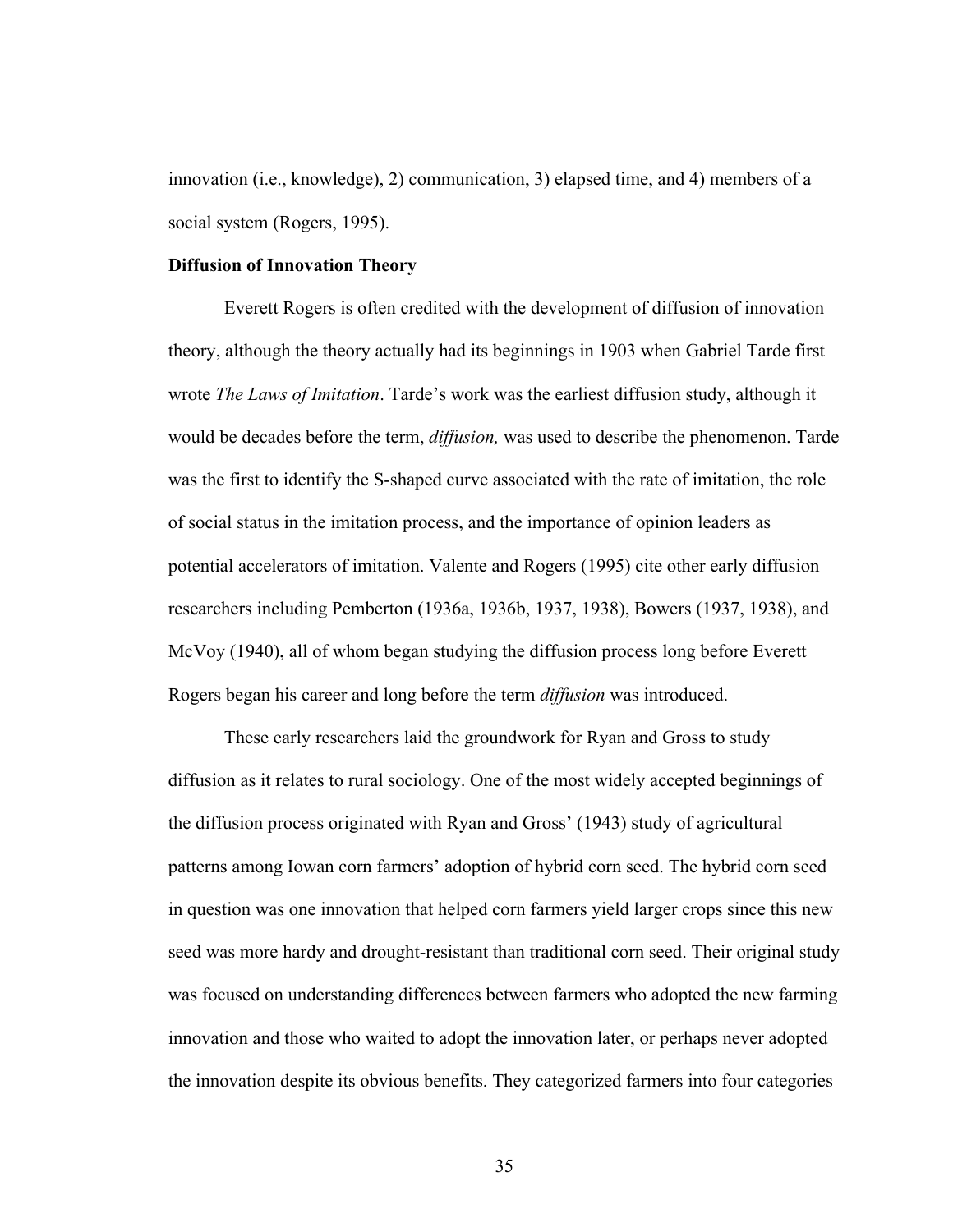based on the rate at which the farmers' tried the new corn seed innovation: 1) innovators, 2) early majority, 3) late majority, and 4) laggards. Ryan and Gross conducted individual interviews with Iowan corn farmers to better understand the process of adoption.

Some of the key findings from Ryan and Gross's (1943) study strongly influenced the direction of future diffusion research. Four key aspects of diffusion were especially helpful. First, each individual farmer experienced a decision making process when deciding whether or not to adopt the corn seed, which included stages of "awareness, trial, and adoption" (Rogers, 1995). Second, the roles of specific communication channels were influential at specific times during the decision making process. For example, although most farmers initially learned of the innovation through a salesperson, it was generally a neighbor that was most influential in the adoption decision-making process. Third, Ryan and Gross also identified the same S-shaped curve that had been identified previously as a model of the rate of adoption. Finally, characteristics of farmers were identified that potentially influenced the adopter category into which they best fit.

It is important to mention some of the personal, social, and economic factors that Ryan and Gross (1943) found to influence farmers' adoption rates. Personal characteristics such as age and formal education level were identified as important predictors of adopter category. Certain social characteristics also influenced farmers' decisions regarding adoption of hybrid corn seed. These social characteristics include: organizational participation, attendance at organizational meetings, participation in government farm programs, cosmopoliteness (trips to Des Moines), commercial recreation behavior, and nonfiction reading habits. Although many different economic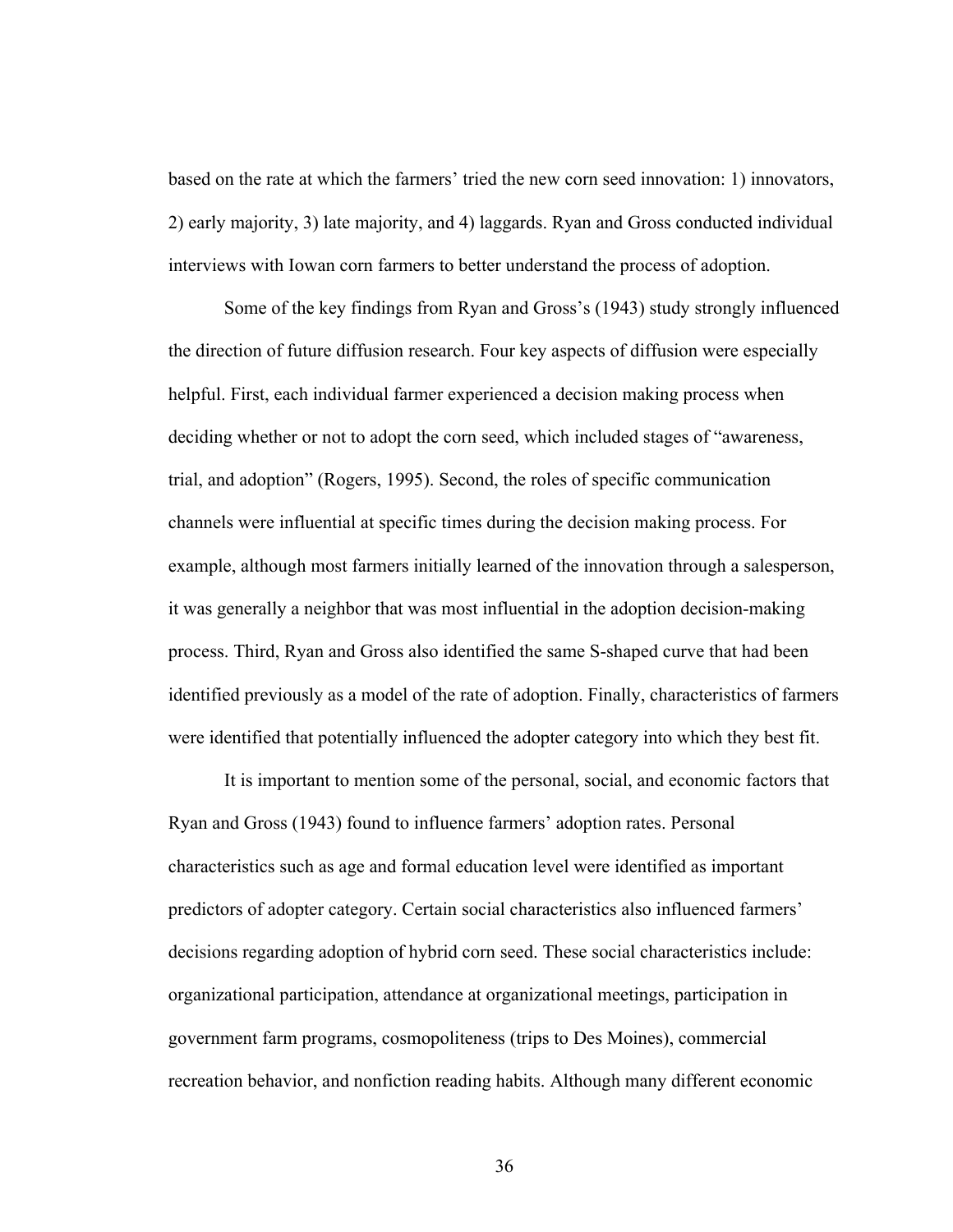factors might contribute to some of these personal and social characteristics, the one economic factor that emerged as particularly influential was farm size. Some of the characteristics that did not influence adopter category were ethnicity, farm tenure, mobility, and frequency of reading books.

Three main questions surfaced as areas for further research after Ryan and Gross's study of Iowan corn farmers' adoption patterns (Valente & Rogers, 1995):

1. What factors influence innovativeness?

- 2. What factors influence the rate of adoption?
- 3. What are the roles of the various communication channels/sources?

Furthermore, Valente and Rogers (1995) identified holes in the Ryan and Gross study that could have strengthened their study. First, social network analysis was not conducted to gain a better understanding of how information flows among members of the social network. Although diffusion was identified as a social process, the flow of information through that social network was not studied. Second, spatial data was not collected to identify how proximity or other spatial factors might influence the diffusion process. Data in these two areas could potentially strengthen the contributions of Ryan and Gross.

Beal and Bohlen (1955), who both earned PhDs from Iowa State University, where Ryan and Gross first began their research on the diffusion process, were in an ideal situation to pick up where Ryan and Gross left off and contribute additional research in this area. Beal and Bohlen (1955) identified five stages an individual must go through when making decisions about adoption: 1) awareness, 2) interest, 3) evaluation, 4) trial, and 5) adoption. These built on the stages already identified by Ryan and Gross. Beal and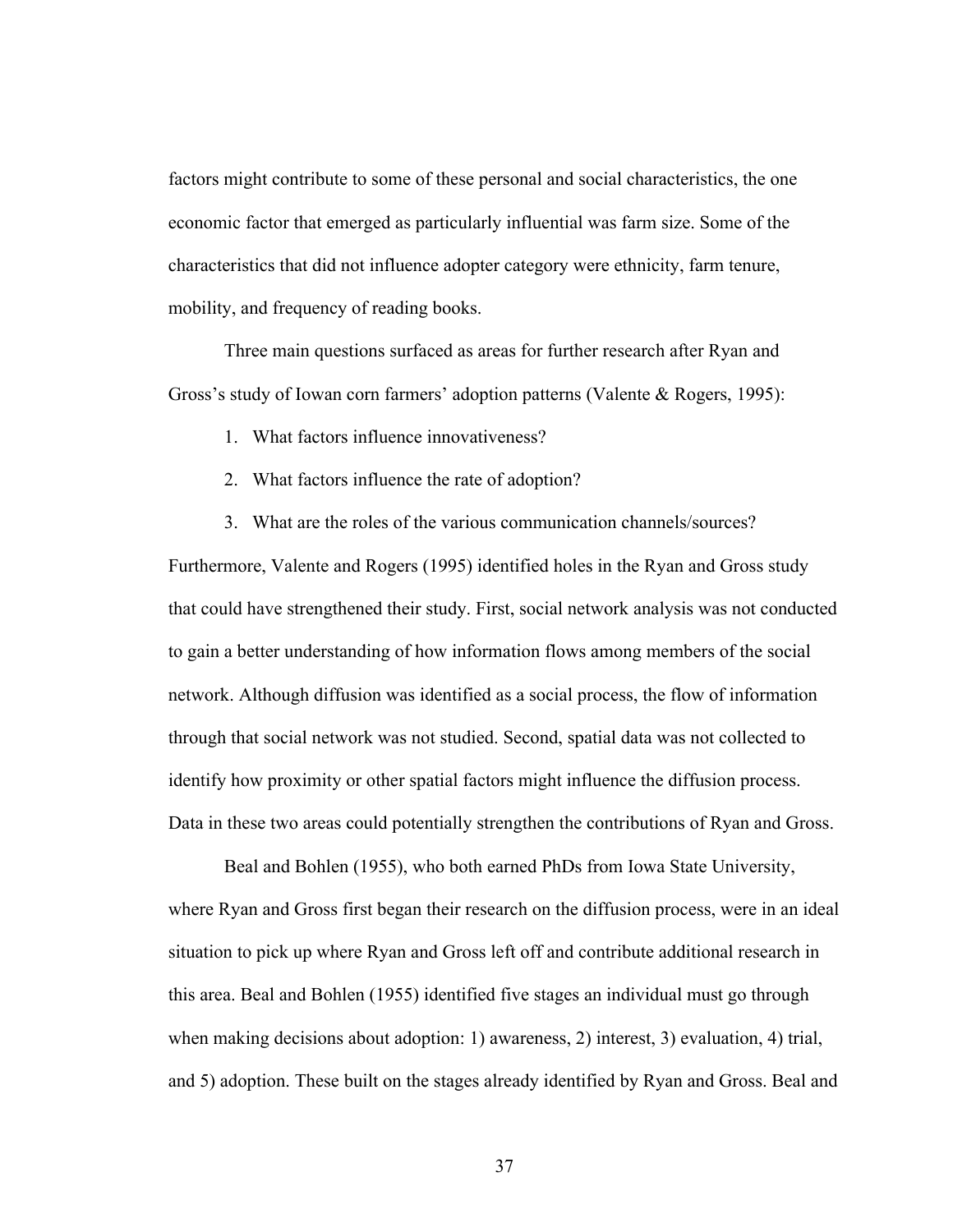Bohlen also attempted to answer two of the three lingering questions left by Ryan and Gross' research study. First, they identified that the role of specific communication channels/sources may have significantly different impacts at various stages of the decision making process. For example, mass media is more important when fostering awareness, while interpersonal communication is more important during the evaluation stage when people are in a more active decision making role (Valente & Rogers, 1995). Beal and Bohlen also identified additional characteristics of adopter categories to help identify communications strategies that accelerate the diffusion process and/or target specific groups of adopters (Valente & Rogers, 1995).

#### **Application to other disciplines.**

Most diffusion research conducted prior to 1955 focused solely on rural sociology (Valente & Rogers, 1995). However, three important events occurred in the late 1950s that changed the course of diffusion research. The first was that Everett Rogers began his career, with Beal as his advisor, and further investigated the diffusion research that had already taken place. Rogers' *Diffusion of Innovations* (1962) cited diffusion as a general process that could be applied to a wide variety of disciplines. The second event was a study published by Coleman, Menzel, and Katz (1957) that researched a group of Illinois physicians' prescription of a new antibiotic and found similar results as Ryan and Gross' (1943) study of Iowan corn farmers, even though Coleman et al. were not aware of the earlier study. The third event that altered the course of diffusion research was that departments of communications studies were created on college campuses across the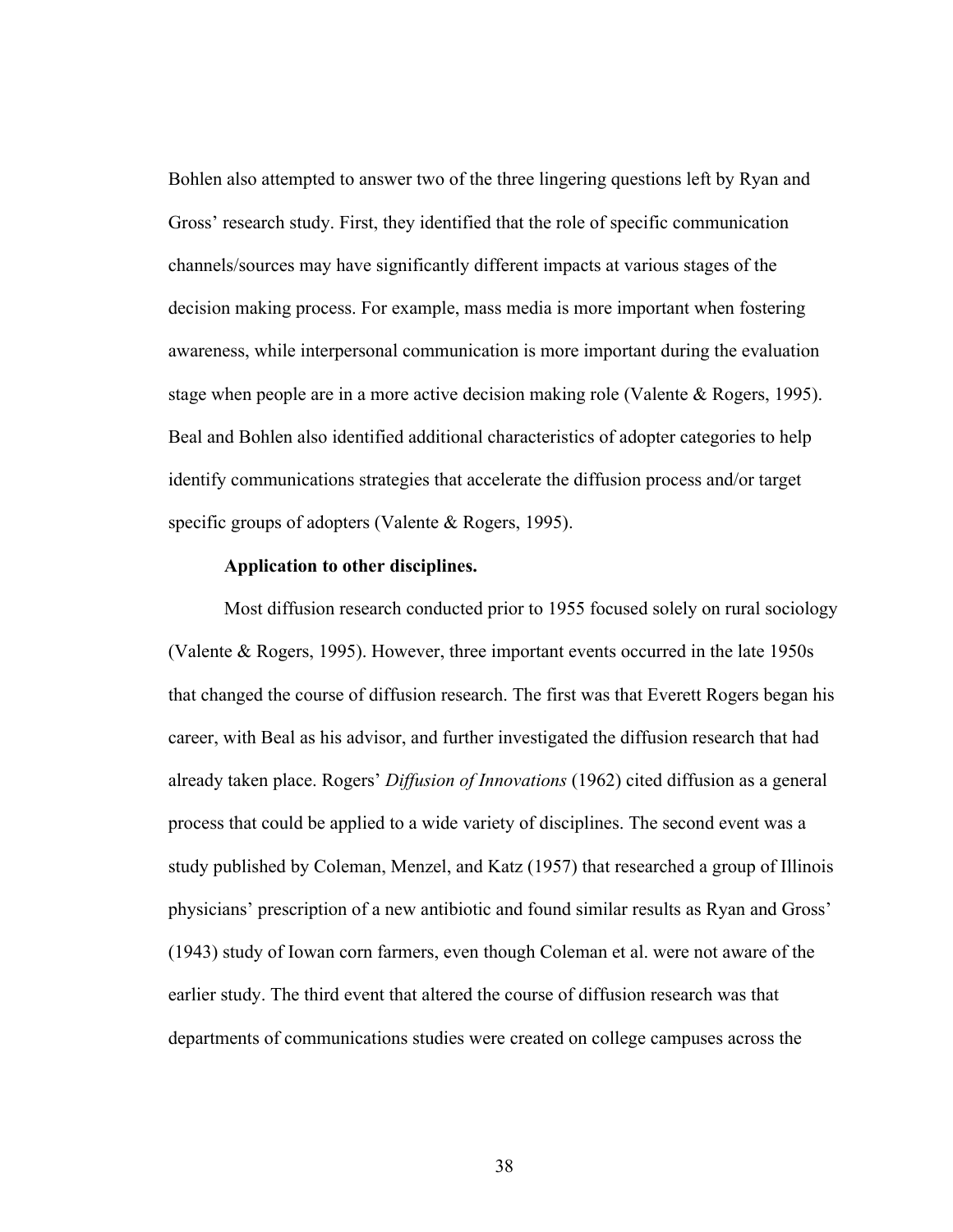United States beginning in 1960 (Valente & Rogers, 1995) providing a forum from which researchers could study diffusion as it relates to communications generally.

In the four decades following Ryan and Goss' initial discovery, Everett Rogers expanded the theory to an "interdisciplinary paradigm of innovation diffusion" (Singhal & Dearing, 2006, p. 19) by applying the theory to a variety of innovations and finding that the adoption of new ideas results from information sharing through a network of relationships among people (Rogers, 1995). Many disciplines have applied diffusion of innovation theory to explain diffusion in their own contexts. As of 1995, over 4000 diffusion research publications existed in the literature and spanned a variety of fields including "public health, economics, geography, marketing, political science, and communications" (Valente & Rogers, p. 264). Since the theory has been reviewed and tested in a variety of disciplines, there is greater generalizability of overall findings over time (e.g., Kwon & Zmud, 1987; Prescott & Conger, 1995). Although there have been lulls as the research paradigm becomes saturated in a specific discipline or on a specific aspect of diffusion theory, researchers continue to apply diffusion of innovation theory in innovative ways.

## **Application to counseling and counselor education.**

Recently, Murray (2008) introduced Diffusion of Innovation theory to the field of counselor education as a framework for understanding the gap that exists between counseling researchers and practitioners. The introduction of diffusion of innovation theory into counselor education opens the door for current research to examine specific aspects of the theory as they relate to specific aspects of practice and/or research.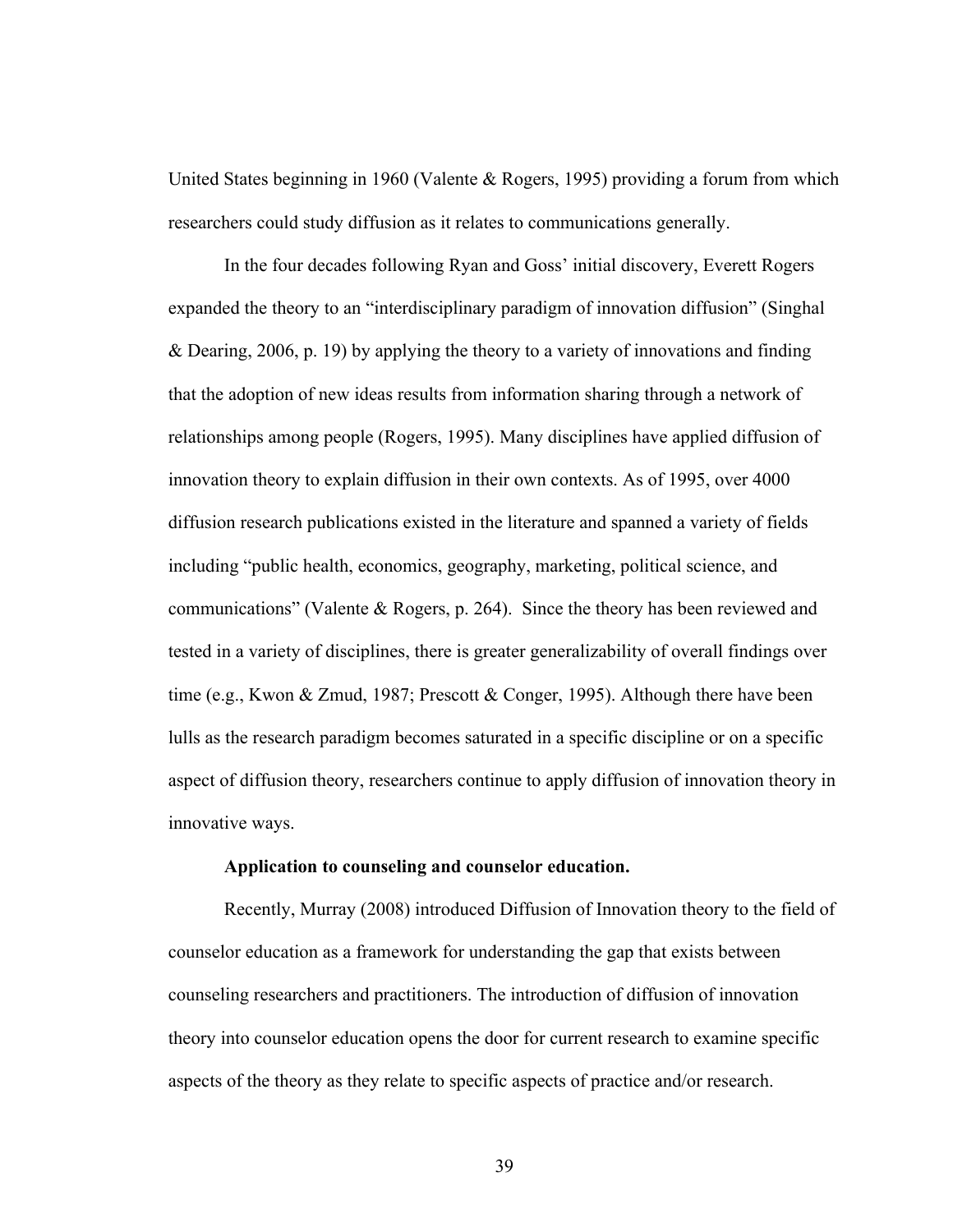#### S**ix basic tenets of diffusion of innovation theory.**

Murray (2008) outlined nine of the major tenets of diffusion of innovation theory as they relate to closing the research-practice gap in counseling. Six of the nine postulates outlined by Murray may be relevant for discussion of school counselors' knowledge sharing practices. The six postulates that will be discussed in relation to school counselors' knowledge sharing practices are: 1) characteristics of innovations, 2) communication channels, 3) social context, 4) homophily, 5) decision making processes of individuals, and 6) adopter categories.

## *Characteristics of innovations.*

Diffusion of innovation theory explains the characteristics of innovations themselves that help account for adoption rates (Rogers, 1995). Rogers (1995) found that 49 to 87% of variance of rates of adoption is explained by the specific innovation's characteristics. The five most important characteristics an innovation must possess in order to be adopted include relative advantage, compatibility, complexity, trialability, and observability. In other words, an innovation must seem to have an advantage over existing methods, be compatible with the systems and culture already in place, be easy enough to use, be able to be tried before committing to regular use, and be able to be seen in use by other people. Findings regarding these five innovation characteristics are outlined below.

Depending on the innovation that is being investigated, certain characteristics can be more important than others. Tornatzky and Klein (1982), in a meta-analysis of research on innovation characteristics, found that three of the five characteristics seemed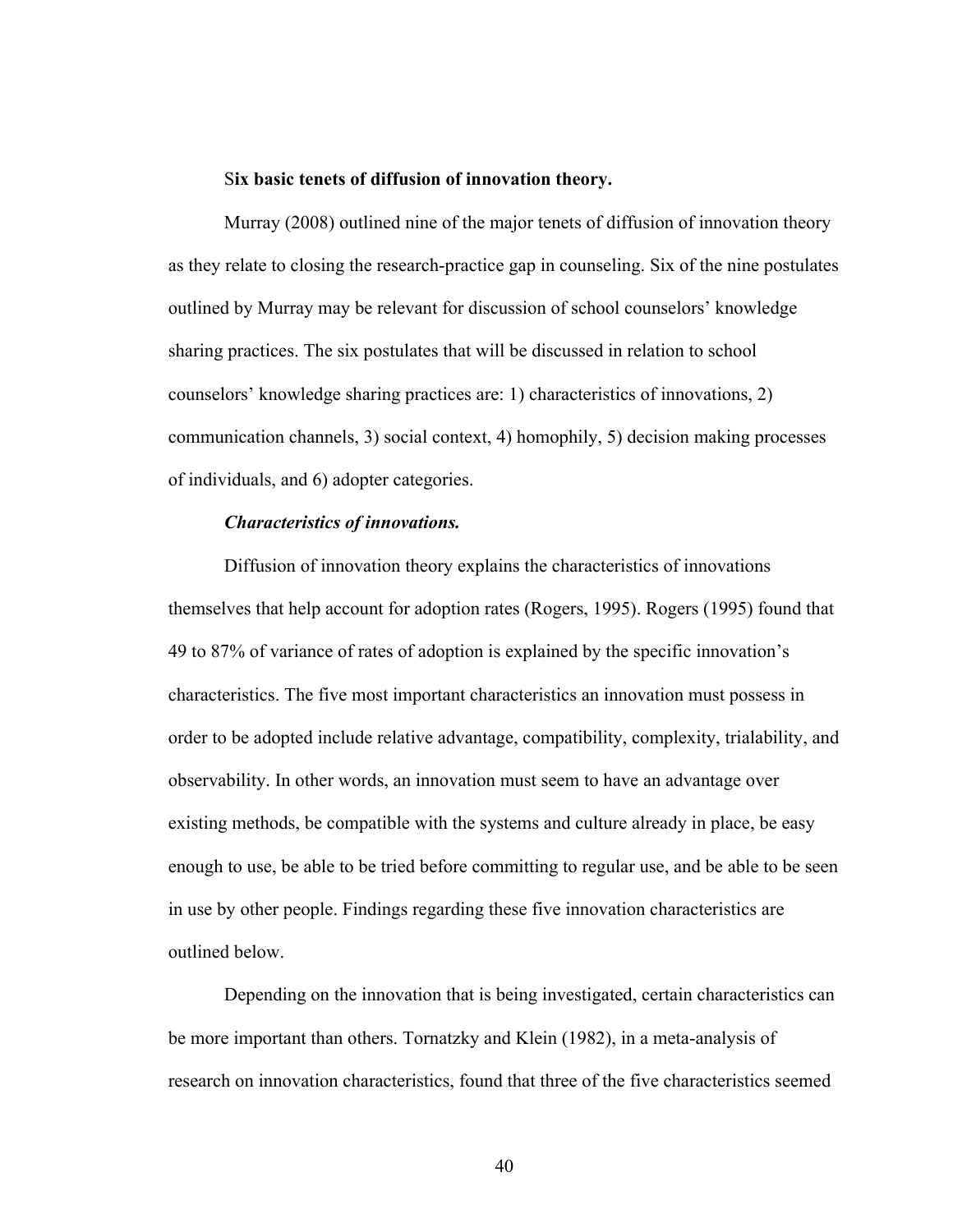to best predict adoption: relative advantage, complexity, and compatibility. Lin (2008) found that relative advantage and compatibility seemed to have a significant effect on specific business successes. Hornik (2004) pointed out that various versions of one innovation may be quicker to diffuse than another version. The example Hornik cited is that of 24-hour medication that must be taken only once per day versus 8-hour medication that must be taken three times per day. Thus, individuals are more likely to comply with the newer version of the drug since it has relative advantage over alternatives, is less complex, and is more compatible with a busy lifestyle.

## *Communication channels.*

Rogers (1995) defined communication as "the process by which participants create and share information with one another in order to reach a mutual understanding" (p. 18). A communication channel then is "the means by which messages get from one individual to another" (p.18). The following communication components are necessary for diffusion to occur: 1) an innovation, 2) someone with knowledge of the innovation, 3) someone without knowledge of the innovation, and 4) a communication channel connecting the two.

There are three types of communication channels (Rogers, 1995). First, mass media communication outlets (e.g., radio, television, or magazines) are an effective means of spreading awareness of an innovation's existence. Second, interpersonal communication, which has been shown to be of greater importance during later stages of the diffusion process when individuals are making adoption decisions, is another potential communication channel. Third, interactive communication is now possible via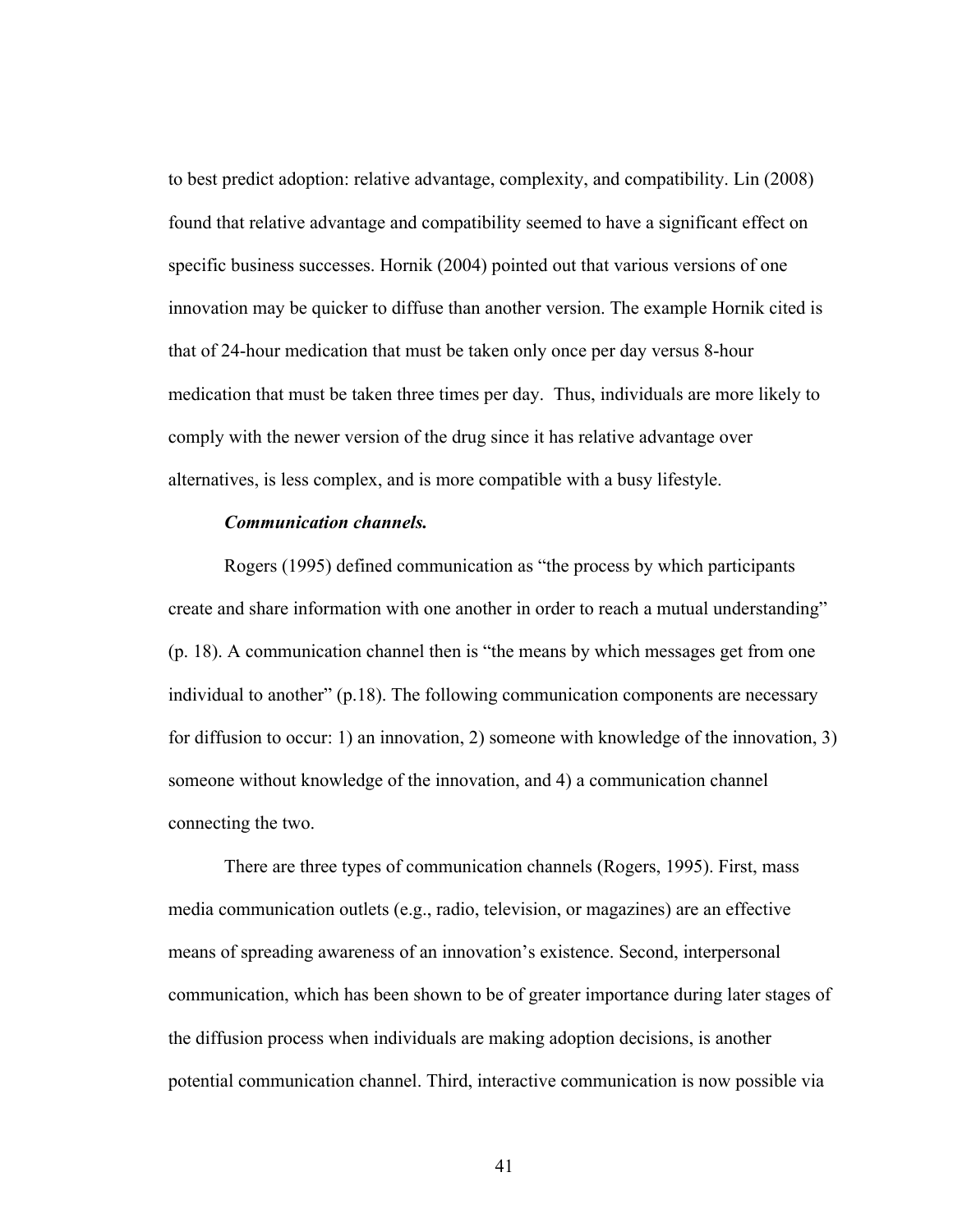the Internet, supplying yet another potential communication channel for diffusion to occur (e.g., Instant Messenger, online chat, discussion boards).

Technological advances have increased the potential for knowledge to spread more quickly and more efficiently through mass media, interpersonal and interactive communication channels. Technology has created a new means for providing experiences that can build community between people and therefore increase the likelihood that knowledge might be shared (Farnham, Kell, Portnoy, & Schwartz, 2004). For example, Farnham et al. (2004) mention blogs and wikis as potential sources of knowledge creation and transfer. In fact, not only does technology lead to more knowledge sharing potentially, but also people are more likely to use electronic means to share knowledge if they have access to such opportunities. (Adler & Kwon, 2002).

## *Social context.*

In addition to innovation characteristics, individuals also may decide to adopt an innovation for a variety of social, personal, or psychological reasons (Tessmer, 1990; Farquhar & Surry, 1994). The social aspect may be particularly salient to research as it is not specific to an individual. Social aspects that can influence diffusion include opinion leadership, social networks, and community characteristics (Hornik, 2004).

Opinion leaders are important to the diffusion process (Rogers, 1995; Rogers & Kincaid, 1981; Valente, 1995) and in many ways control if and when information flows (Robinson, 1976; Rogers, 1995; Saunders, Davis, & Monsees, 1974; Valente & Davis, 1999). Opinion leadership has been shown to be an effective means of bringing about changes in behavior, especially in health prevention research including randomized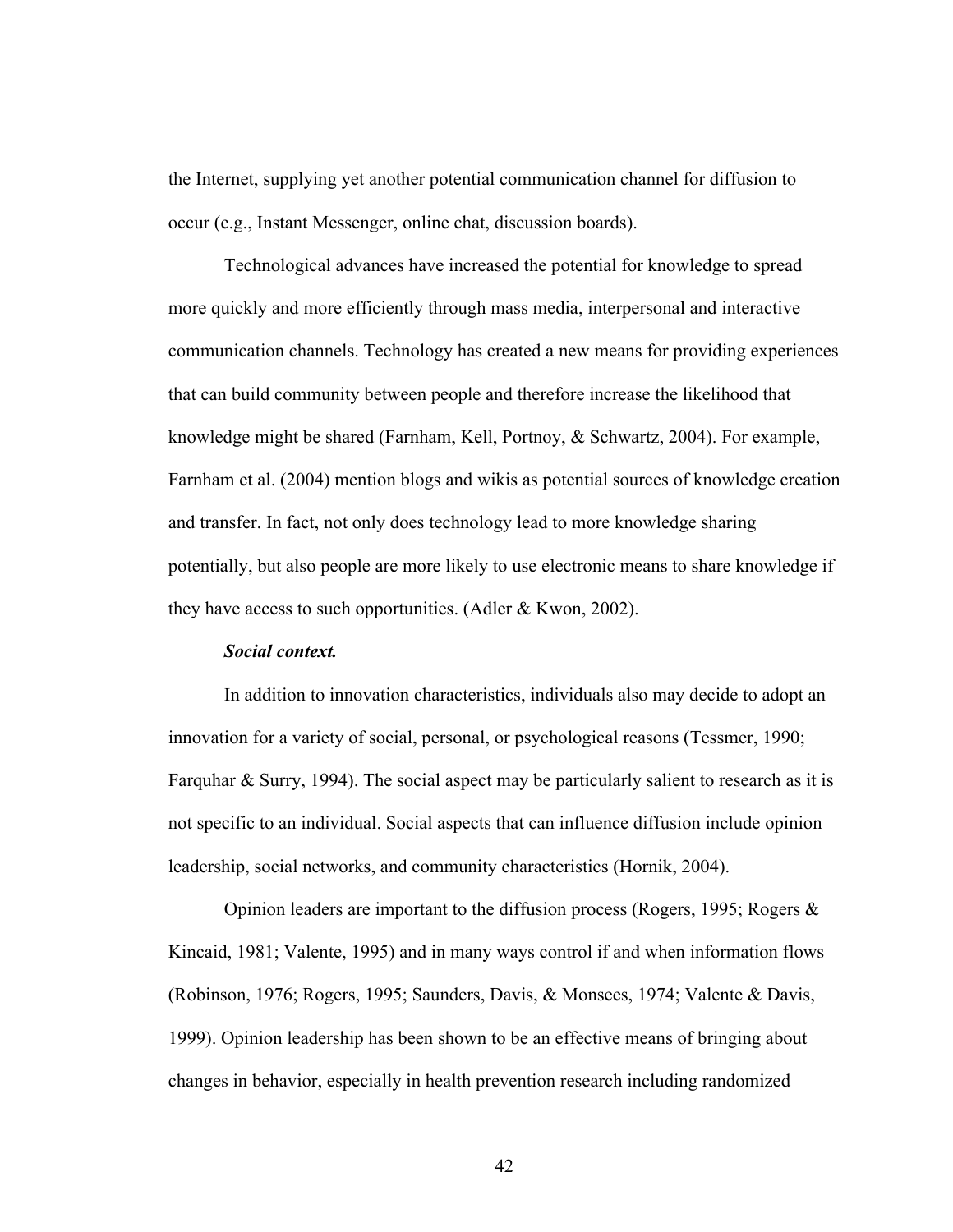controlled trials on HIV prevention, adoption of mammography, and the prevention of heart disease (Rogers, 1995). Typically a few people within a network are identified as opinion leaders and are utilized within the greater network to instigate change (Rogers, 1995).

Identifying opinion leaders has been useful for targeting professional development and training initiatives (McCay, Speedie, & Kerr, 1988). There are four ways to measure opinion leadership: 1) mapping, 2) informants' ratings of each other, 3) self-designating techniques, and 4) observing others (Rogers, 1995). All four methods of identifying opinion leaders are equally valid methods and have a "high degree of stability over time" (p. 312) over a relatively short period of time.

Some key characteristics of opinion leaders have surfaced as common traits. Most fall under four categories: external communication, accessibility, socioeconomic status, and innovativeness (Rogers, 1995). Opinion leaders typically have greater exposure to mass media, travel outside of their local area more often, and have greater contact with change agents. They also participate more in social activities, hold a higher economic status, and a higher social status than non-opinion leaders. Opinion leaders also are typically more innovative.

Although social networks typically are used to "identify and utilize opinion leaders" (Rogers, 1995, p. 321), they also can be used in other ways. For example, proximity to others within a network can influence the diffusion process significantly. Interpersonal communication that occurs within close proximity to peers "drives the diffusion process" (Rogers, 1995, p. 342). The social network also can provide normative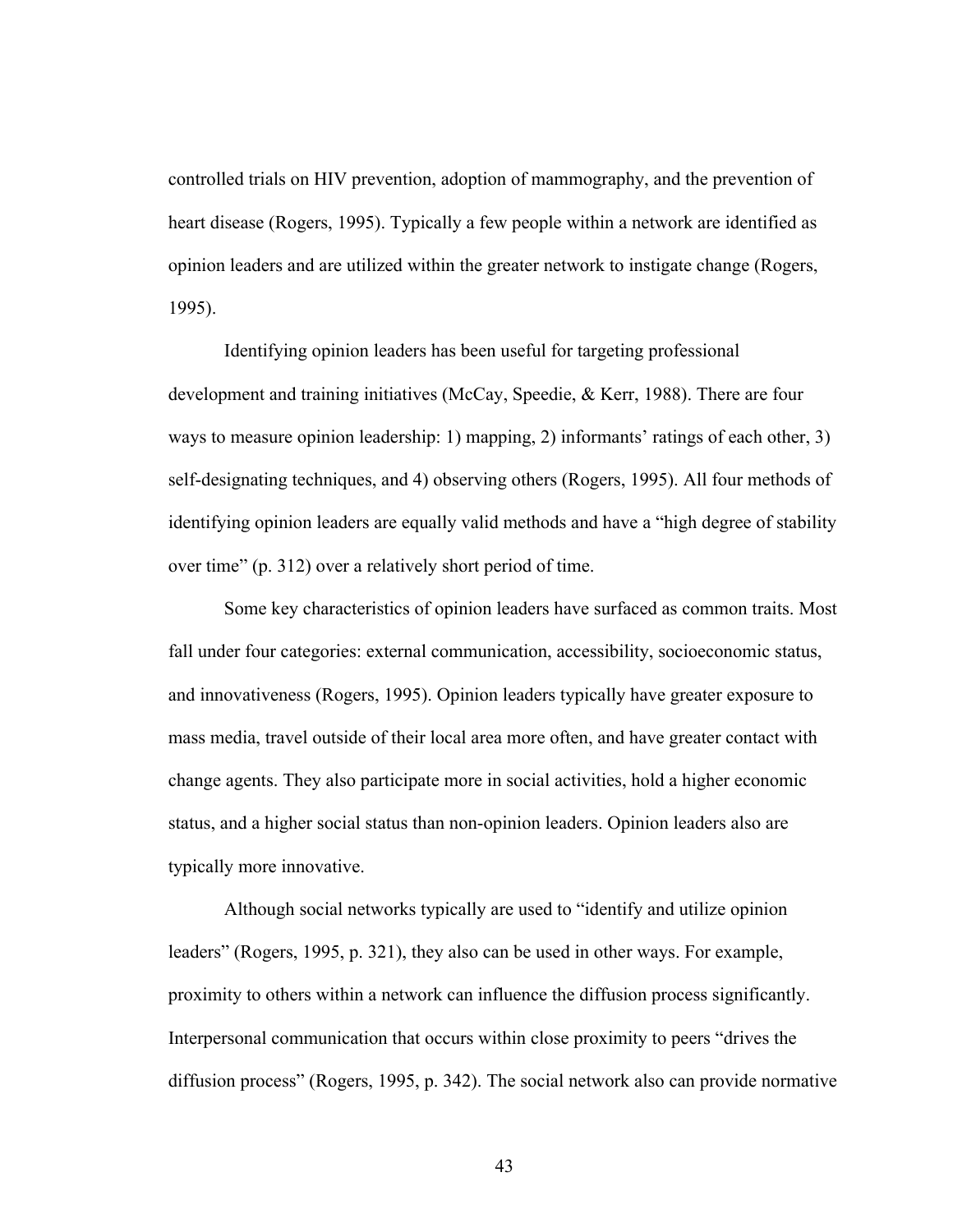pressure on an individual to adopt a particular innovation particularly when the network influences an individual's perceptions of how many others also have adopted the innovation (Schelling, 1978).

The organizational environment is another social context that may influence the diffusion process. Frank, Zhao, and Borman (2004) cite job conditions and job stress as influential on the diffusion process. An organization's rules, norms, policies, priorities, communication systems, and social networks can significantly alter an individual's adoption decisions and the overall diffusion of an innovation (Hornik, 2004). Any changes in these job conditions, such as new leadership, changes in policies, or new colleagues, can create job stress that also can influence individual adoption decisions (Hornik, 2004).

The professional environment and factors within that environment can play a large part in determining which communication channels are utilized. Jacobsen (1998) examined the top ten ways that higher education faculty choose to stay knowledgeable about change and innovation. The top three responses included a social context: 1) colleagues on campus, 2) informal network of family and friends, and 3) innovative graduate students. For example, researchers who have examined co-teaching found that co-teaching with an experienced teacher was a better model of learning teaching methods than traditional student teaching methods (Henderson, Beach, & Famiano, 2007). Knowledge diffuses best when people acquire knowledge from people they know and to whom they have immediate access (Jacobsen, 1998) making them...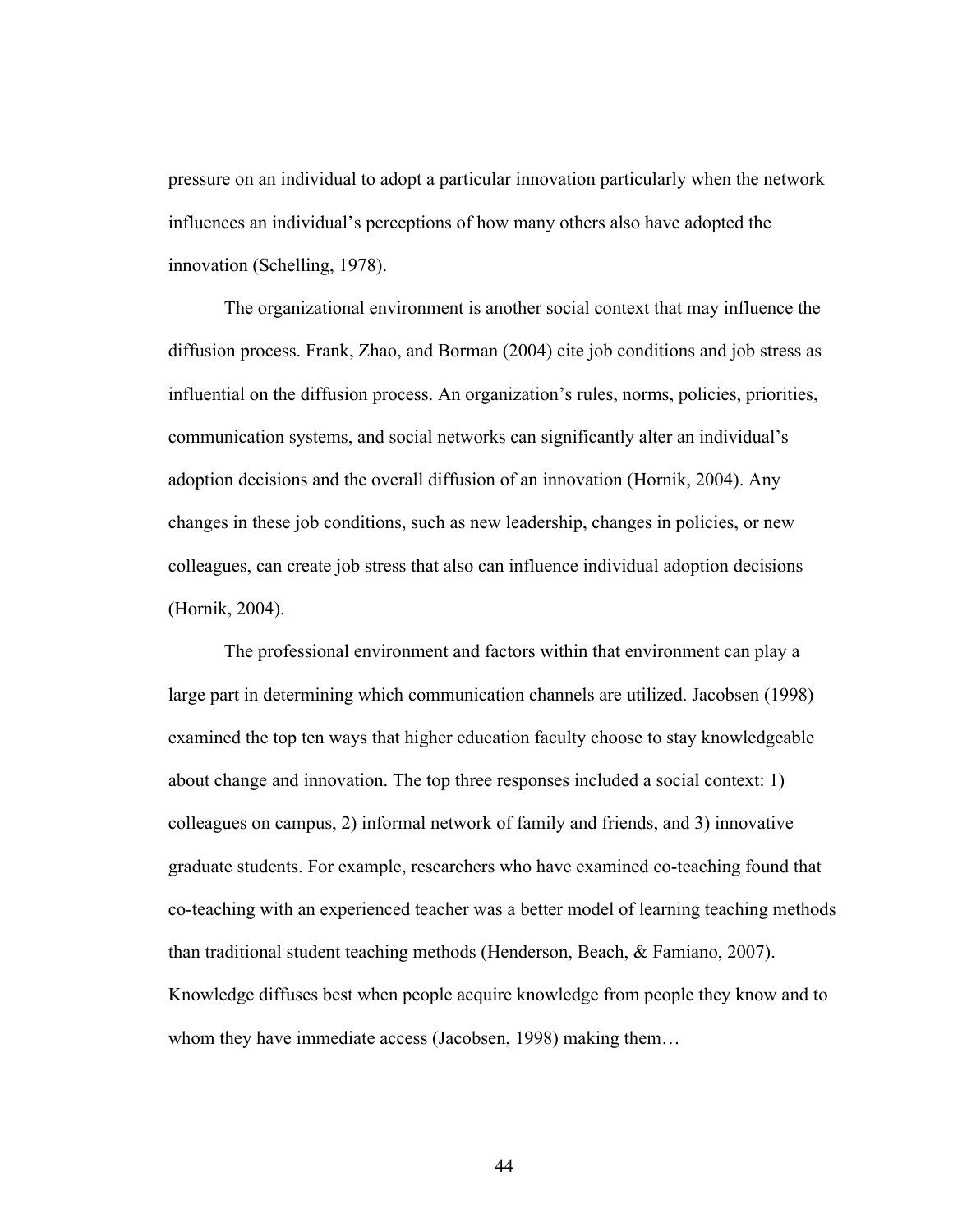Using Rogers' (1995) individual-level diffusion model, the social context of an organization can influence adoption of an innovation because members of an organization share the fate of the organization. Therefore, they are much more likely to adopt an innovation that will help themselves and the overall organization (Frank, Zhao, & Borman, 2004). Furthermore, organizations typically provide members with key benefits that they might not otherwise have (e.g., social rewards, access to resources, status) (Frank, Zhao, & Borman, 2004).

Many times work environments are not designed to encourage workers to have access to the knowledge of their co-workers. For example, Brown and Duguid (2002) found that there is often useful knowledge within a company, but that "too often the people who need it either failed to find it or were unable to make use of it" (p. 429). Researchers (e.g., Lin, 2007) have attempted to determine organizational factors that help or hinder workers' knowledge sharing practices. For example, Bock and Kim (2002) found that evaluation and external rewards are not necessarily as useful for increasing knowledge sharing practices as are identifying ways to motivate workers to want to share knowledge. Similarly, workers' lack of time, isolation, and uncertainty of consequences, as well as an organization's incentives, norms, and infrastructure can lead to a lack of knowledge sharing among colleagues (Leibowitz, 1998).

## *Homophily.*

Homophily is the "degree to which a pair of individuals who communicate are similar" (Rogers, 1995, p. 305). The traits on which two people are similar can vary, but the critical criterion is that they see themselves as similar. This general concept originated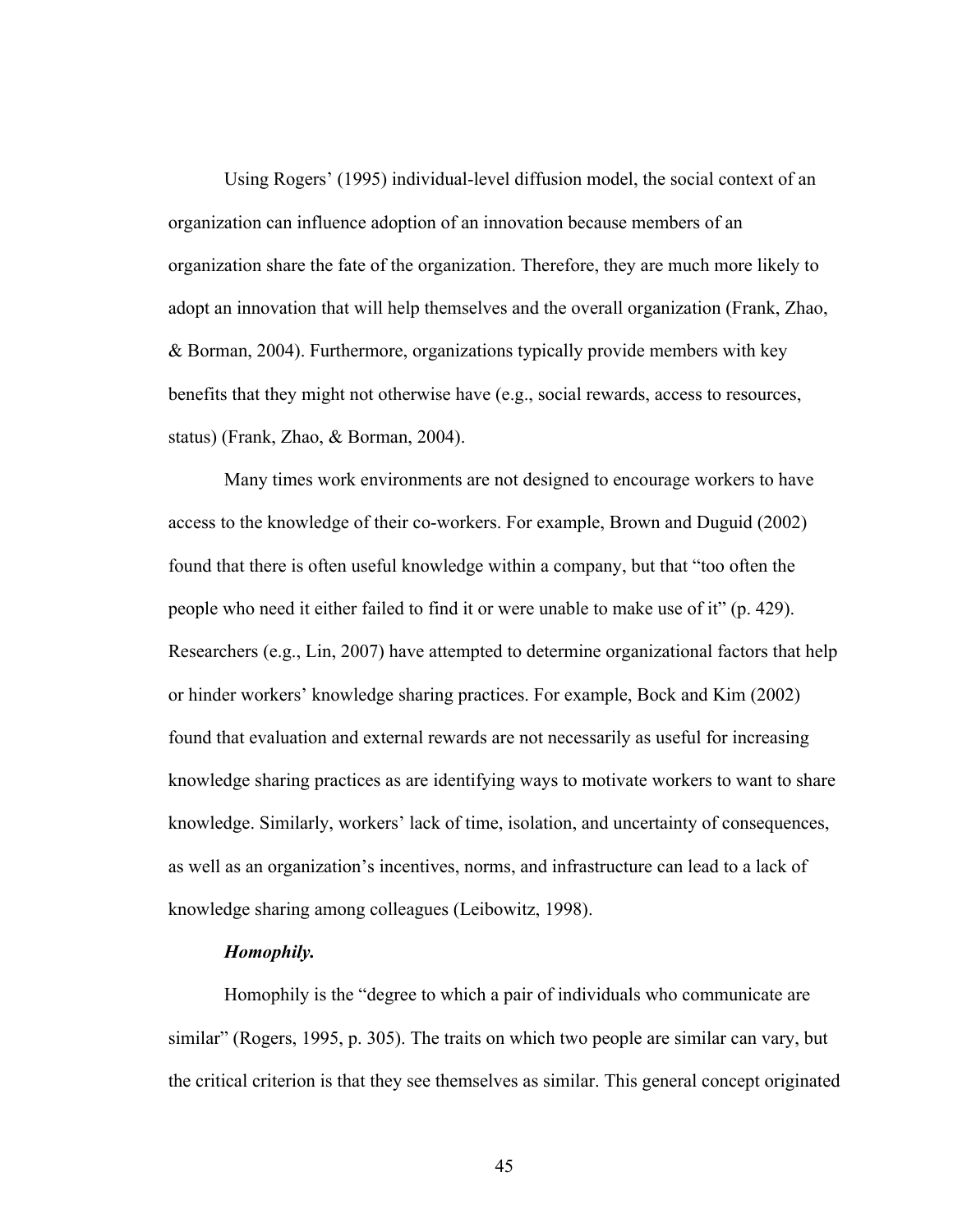with Gabriel Tarde in 1903 when he stated that social connections seem to be of greater significance for individuals who share similar occupations and similar education levels (Rogers, 1995). Communication is likely to be more effective between two people who are similar (homophilous) than those who are less similar (heterophilous) because they are more likely to share similar language, a similar frame of reference, and similar experiences. Furthermore, as communication between two homophilous individuals increases, they also are likely to become even more homophilous (Rogers, 1995).

For purposes of information diffusion, homophily can serve as both help and hindrance. Although communication within a homophilous group may be easier and more comfortable, new information is much more likely to be shared between heterophilous groups (Granovetter, 1973). Those within one homophilous group already are likely to have access to the same information whereas those from outside the group are more likely to contribute new knowledge or information (Granovetter, 1973). Granovetter would call this the "strength of weak ties". Innovative people tend to cluster together, "staying close to those who share their visions, understand their insights, and advance their ideas" (Brown & Duguid, 2002, p. 430), whereas heterophilous links (or connections with those that see things differently) are most important for encouraging the spread of ideas and innovations (Valente, 1995). For these networks to be effective; however, relationship between group members must be strong (Butler, 1999).

## *Decision making processes.*

There also are phases of decision-making associated with diffusion of innovation theory. The six phases associated with decision-making as it relates to adoption of an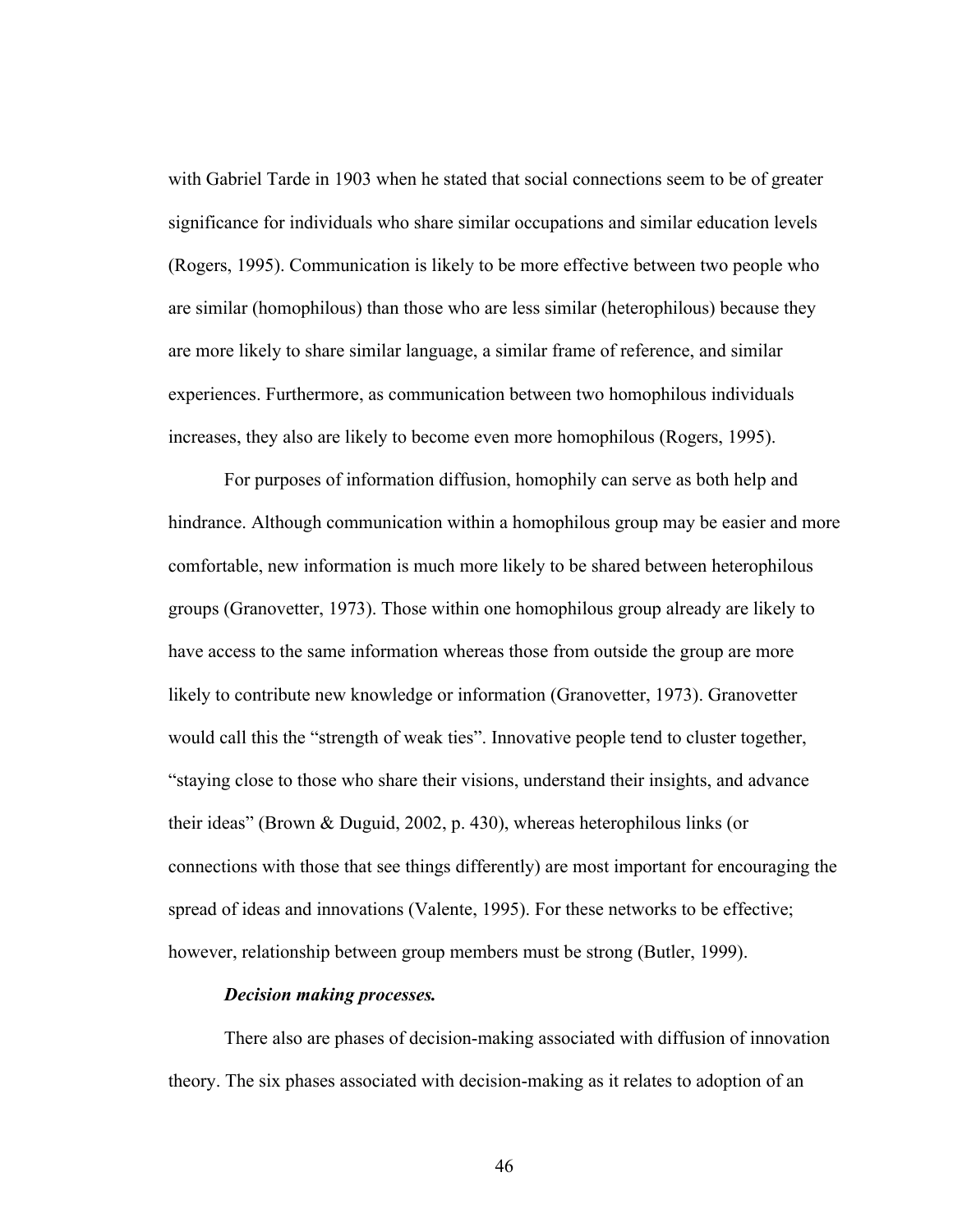innovation include awareness, knowledge, persuasion, decision, implementation, and confirmation (Rogers, 1995). When an individual is exposed to an innovation and learns of its existence or gains an understanding of the innovation, knowledge is said to be created. From there, an individual forms an opinion about the innovation (persuasion), decides to adopt or reject the innovation (decision), and may begin to use the innovation (implementation). Over time, the individual will seek reinforcement for the decision and will choose to continue to use the innovation or may reverse the initial decision (confirmation).

This decision making model has been compared to Prochaska and DiClemente's Stages of Change Theory (1982). Although there seem to be similarities between the two in terms of stages, there have not been "consistently successful findings of empirical support that different theoretical processes are influential at each stage" of Prochaska and DiClemente's theory (Hornik, 2004. p.147). However, there is more support for this regarding the diffusion model (e.g., Brown, Chervany, & Reinicke, 2007).

Frank, Zhao, and Borman (2004) interviewed teachers about their use of computers, decisions to use computers, and the social context in which they make decisions about computer use. They found that cohesion in a department leads to greater social capital and greater flow of information since social capital is guided by social exchange and relationships.

# *Adopter categories.*

Diffusion of innovation theory attempts to group individuals into categories based on the rate at which they adopt a specific innovation, and assumes that adoption is a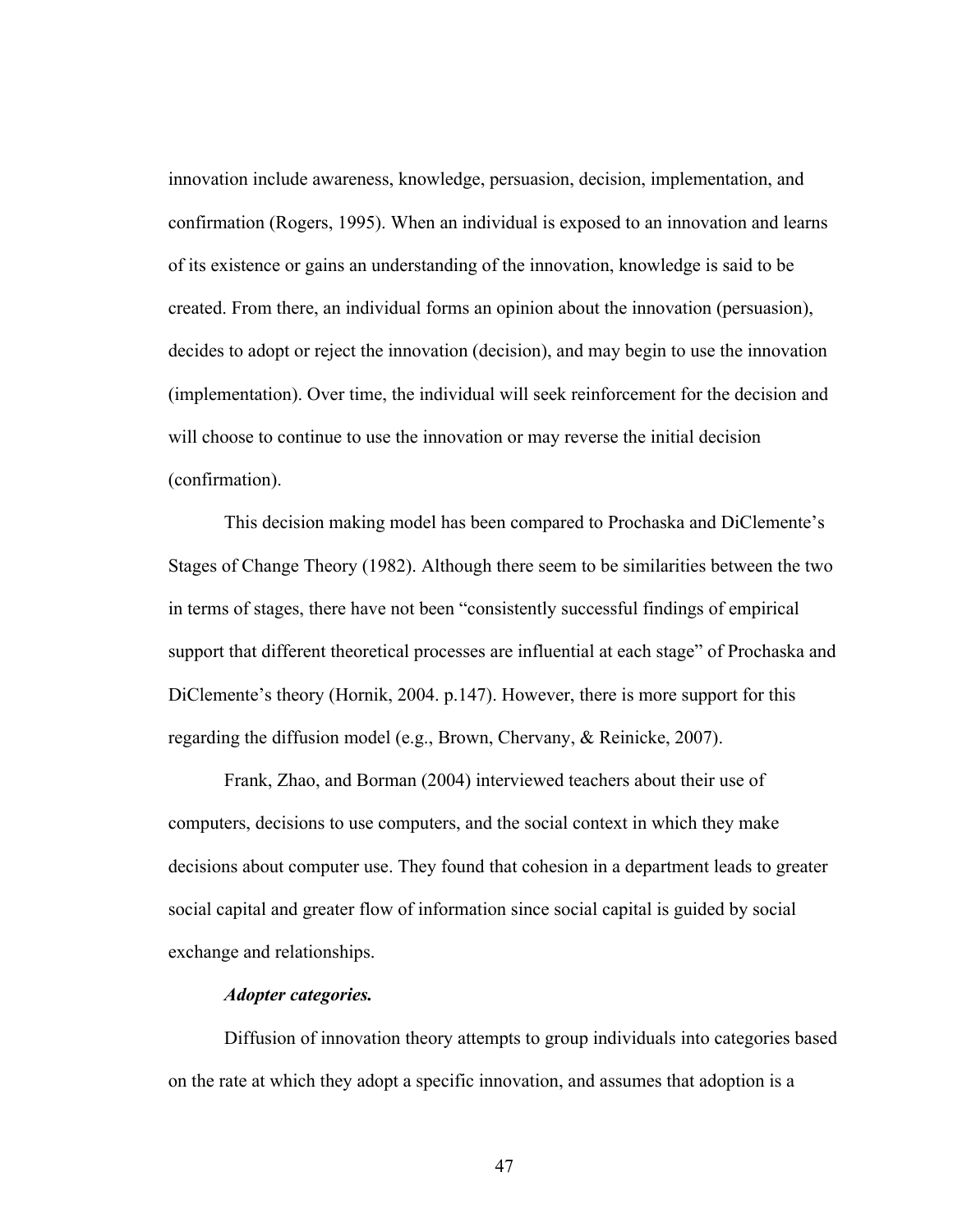clearly defined and orderly process (Rogers, 1995; Morehouse & Stockdill, 1992). In fact, several mathematical models of diffusion of innovations (e.g., Avvakumor & Kiselev, 2003) have been created to portray these ideal categories that allow comparisons to be possible based on the normal distribution (Jacobsen, 1997).

According to diffusion of innovation theory, there are non-random patterns among people in terms of how early they decide to adopt an innovation. In fact adoption of innovations generally follows an S-shaped curve when graphed, which becomes a normal curve when cumulative adopters are included, but initially begins as an S-shaped curve when looking at just the diffusion process as it occurs over time. It is S-shaped because initially only a few adopters will adopt an innovation so that the curve has a gradual incline until the critical 10-20% is met and then the curve begins to rise more steeply. Once 50% of potential adopters have adopted a particular innovation, the Sshaped curve begins to level off as there are fewer potential adopters left to adopt.

Rogers (1995) identified five types of potential adopters: 1) innovators (2.5%), 2) early adopters (13.5%, 3) early majority (34%), 4) late majority (34%), and 5) laggards (16%). Rogers (1995) found that each of these potential adopter categories plays a crucial role in the adoption or non-adoption of innovations within a given population. His descriptions of key characteristics of each, paired with more recent research findings, are described below.

Innovators are typically keen to new ideas and are willing to cope with the uncertainty and risk associated with trying a new innovation. Often innovators have ties within several social networks and are networked with other innovators regardless of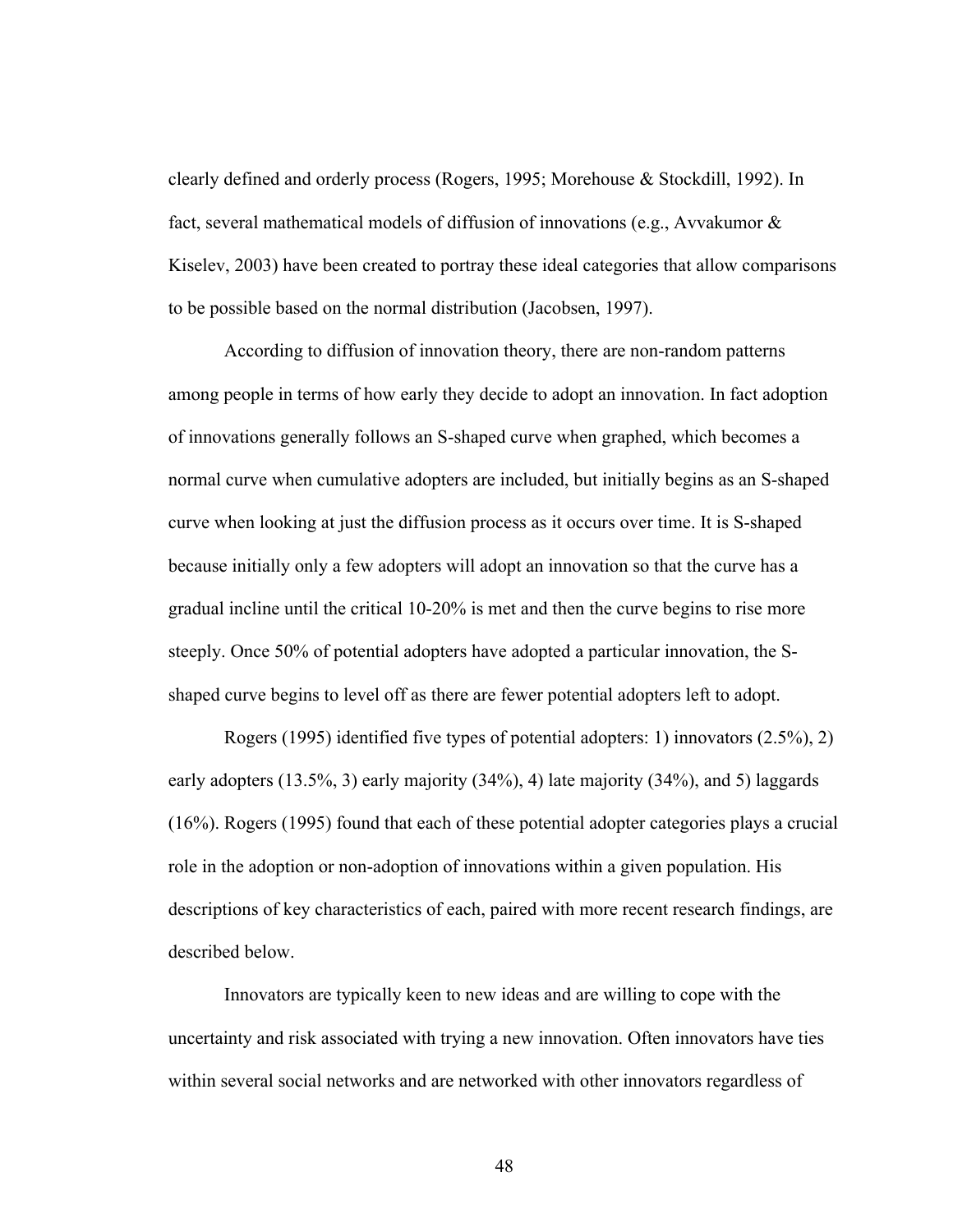geographic location. Innovators typically understand complex technologies and can apply that knowledge to other situations. Innovators are the "gatekeepers" of information into the network.

Early adopters are the opinion leaders within a network. These are the people that other people go to for advice about adoption decisions. They are role models within their networks and their opinions are well respected. The stamp of approval of early adopters decreases uncertainty among others regarding potential adoption decisions.

The early majority paired with the late majority makes up the mainstream (Rogers, 1995). The early majority adopts just before the average person would, while the late majority adopts just after. Neither are opinion leaders, but together they make up two thirds of an overall network. They are deliberate decision-makers who need more time to contemplate a decision than the early adopters. Late majority members are often skeptical and cautious when making adoption decisions and sometimes only adopt out of pure necessity and peer pressure.

Finally, the laggards are those who are last to adopt an innovation, if at all. They typically are isolated from the rest of the network and use the past as their primary frame of reference. They are suspicious of change and innovation and hold traditional values that have worked for them in the past and they see no reason to change now.

These categories are important, not just to explain behaviors, but also to target specific types of adopters in order for innovations to diffuse through each group (Rogers, 1995). Specific communication channels might be more advantageous to use with specific types of potential adopters, for example.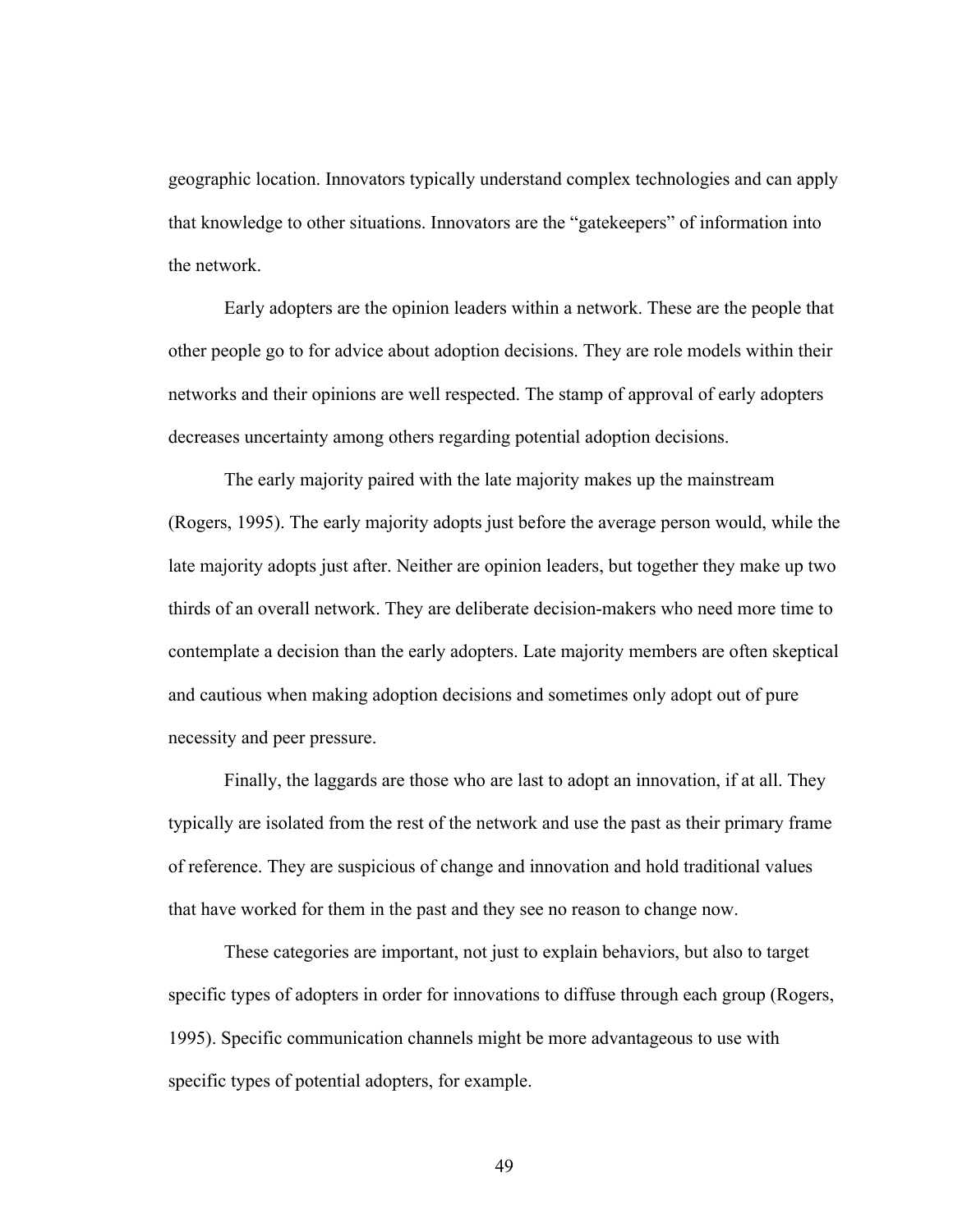Several key characteristics can be cited as important for determining the difference between early adopters and others including socioeconomic factors, personality values, and communication behaviors (Rogers, 1995). Socioeconomic variables such as level of formal education, social status, and social mobility can impact an individual's adopter category. Furthermore, personality values such as degree of empathy, rationality, intelligence, and fatalistic attitude also can influence an individual's orientation toward innovation. Finally, communication behaviors such as how social a person is, how interconnected a person is, or how exposed a person is to new information also can influence which adopter category a person falls.

Hornik (2004) grouped these characteristics of adopters by relatively fixed personality characteristics, moderately fixed personality characteristics, learned beliefs and skills, and structural characteristics. Many of the traits overlap those laid out by Rogers, with only the grouping of characteristics varying. However, Hornik added two theoretical bases to help understand aspects of the learned beliefs and skills category. Fishbein and Ajzen's (1975) theory of reasoned action and Bandura's (1986) social cognitive theory are included in Hornik's descriptions as potentially helpful for understanding individual adoption decisions.

## **Application to school counselors.**

Relying on previous researchers' attempts to understand diffusion of innovations may prove useful in examining school counselors' knowledge sharing practices. Using Murray's (2008) postulates as a framework will provide a helpful starting point for identifying critical aspects of knowledge diffusion among school counselors. Identifying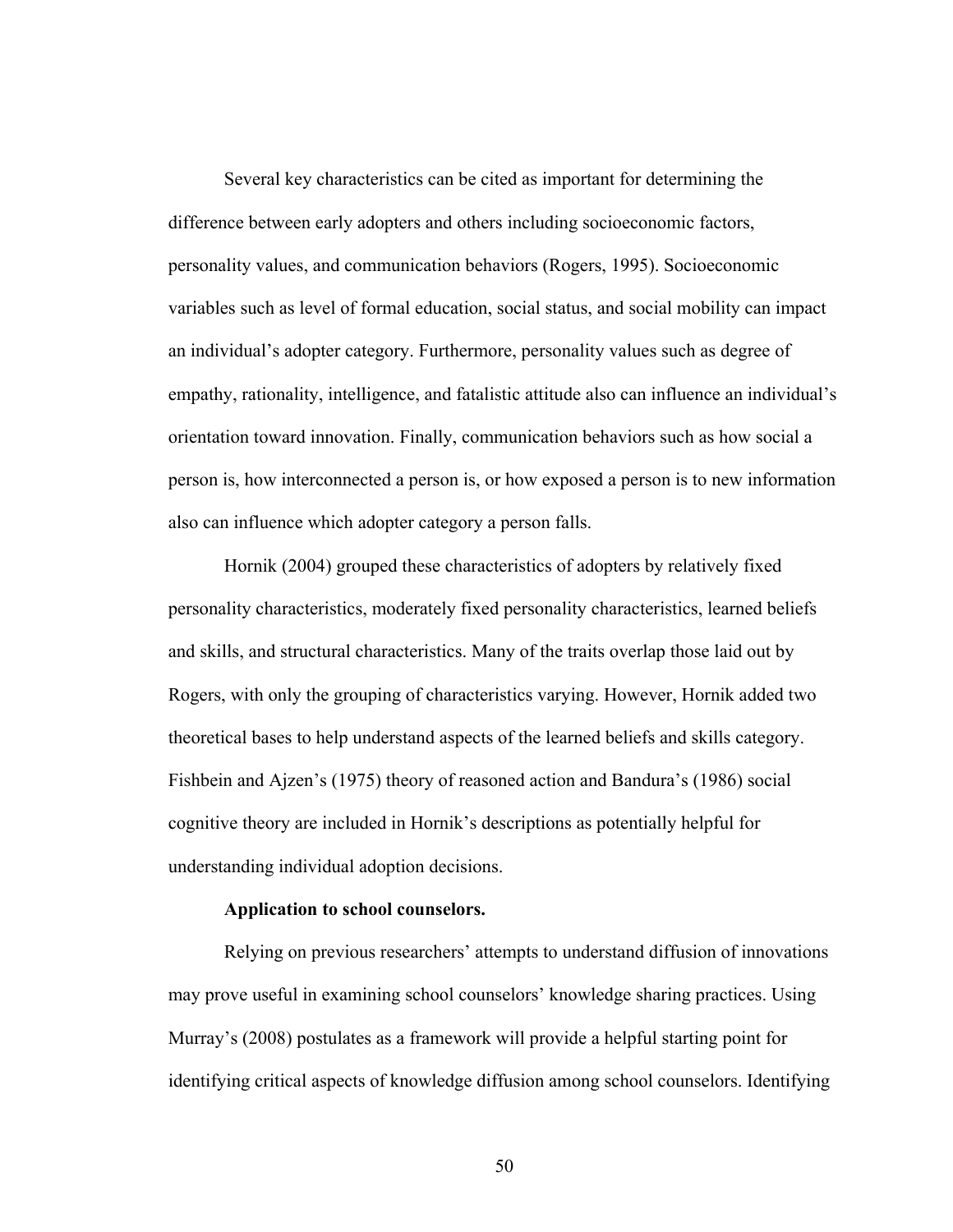what knowledge is being shared, how that knowledge is being shared, the social context for knowledge sharing, the decision making process behind knowledge sharing, and characteristics of individuals who are or are not sharing knowledge can provide a starting point for this research. Previous research will serve as a guide for examining the diffusion process.

At least one research study (Casey, 1995) has examined school counselors' innovativeness. Casey found that there is extreme variance between the innovators and laggards within the school counseling profession in terms of technology usage. Interestingly, much of the diffusion research that has been conducted in education in general, and especially in higher education, centers on faculty's adoption of technology. It is important to keep in mind, however, that the use of technology is not the only indicator of innovativeness. As Jacobsen (1997) points out, "there are plenty of innovators in education that make no use of technology at all" (Gilbert, 1995, p. 33).

It is also important to note that most diffusion of innovation studies concentrate on product innovations rather than process innovations (Surry & Brennan, 1998). Surry and Brennan (1998) hypothesized that this may be due to the fact that product innovations are easier to study because products are more "concrete and easier to define" (p. 10) than process innovations. Examining process innovations, such as knowledge sharing, "could reveal adoption factors that are different from those found in the adoption of product innovations" (Surry & Brennan, 1998, p. 11).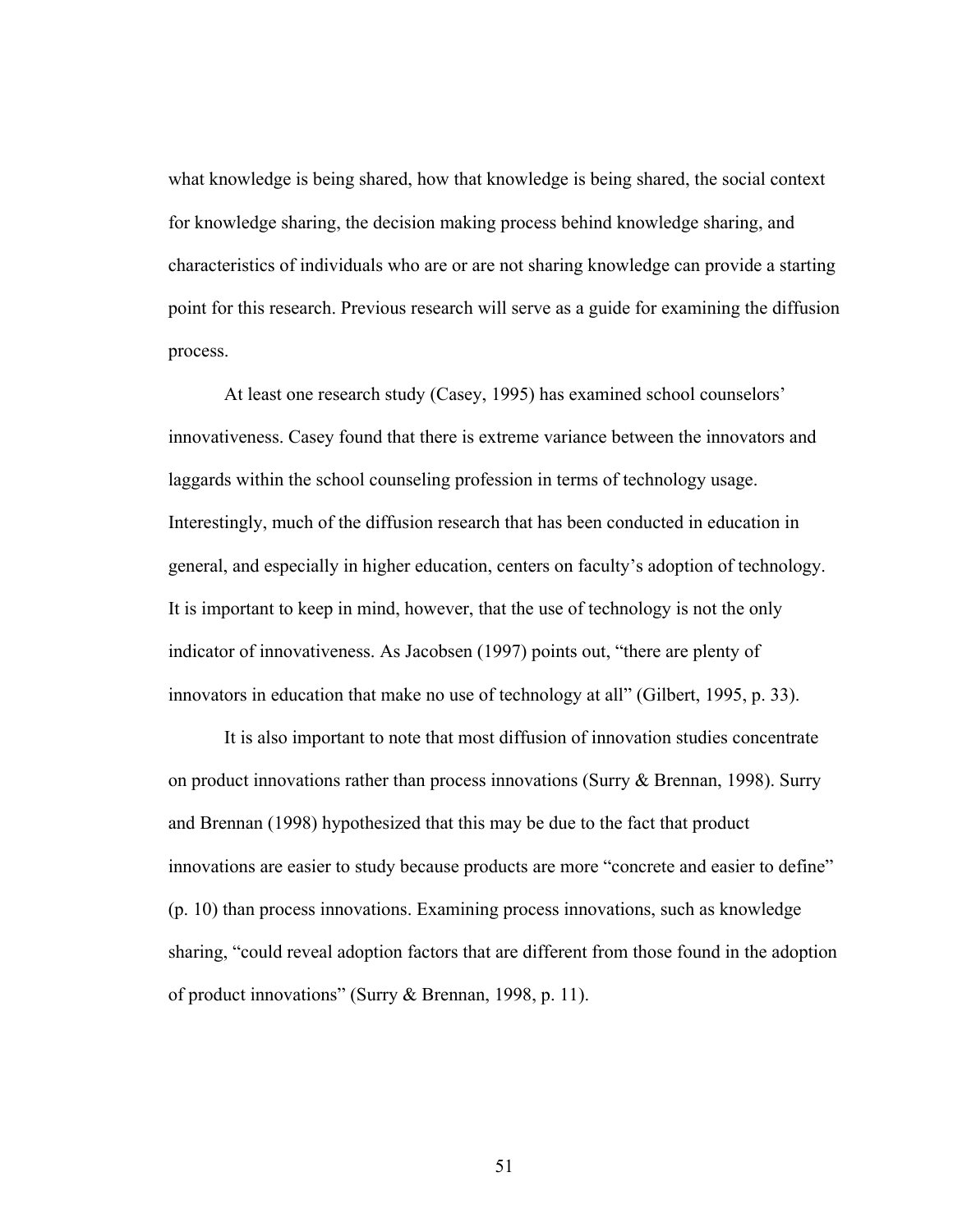## **Knowledge Sharing Theories**

Researchers have also used a variety of theories and theoretical models to explain knowledge sharing that takes place in various types of organizations. Thus far, the majority of theory-based research has focused on knowledge sharing as it applies to business organizations. Very little research has been done attempting to understand knowledge sharing as it relates to academic settings, and far less has focused on knowledge sharing in public K-12 school settings. Consequently, the theoretical foundations discussed below will be used to guide initial steps toward understanding school counselors' knowledge sharing in public school settings, although none have been tested in such a capacity. The most prominent and relevant theories and/or models include Social Exchange Theory and Theory of Reasoned Action.

## **Social Exchange Theory.**

Social Exchange Theory (Homans, 1958) is based on economic exchange theory and posits that there is an exchange of non-material goods between individuals in relationships. These non-material goods might include affection, prestige, power, or in this case, knowledge (cite). Ideally there is a balance in this exchange, with both parties receiving an equal share of non-material goods.

Social Exchange Theory, as it applies to knowledge sharing, is based on reciprocal relationships between knowledge sharers. In other words, individuals are more likely to have positive attitudes toward knowledge sharing when they anticipate a reciprocal relationship will form with the person with whom they choose to share knowledge, meaning both parties will benefit.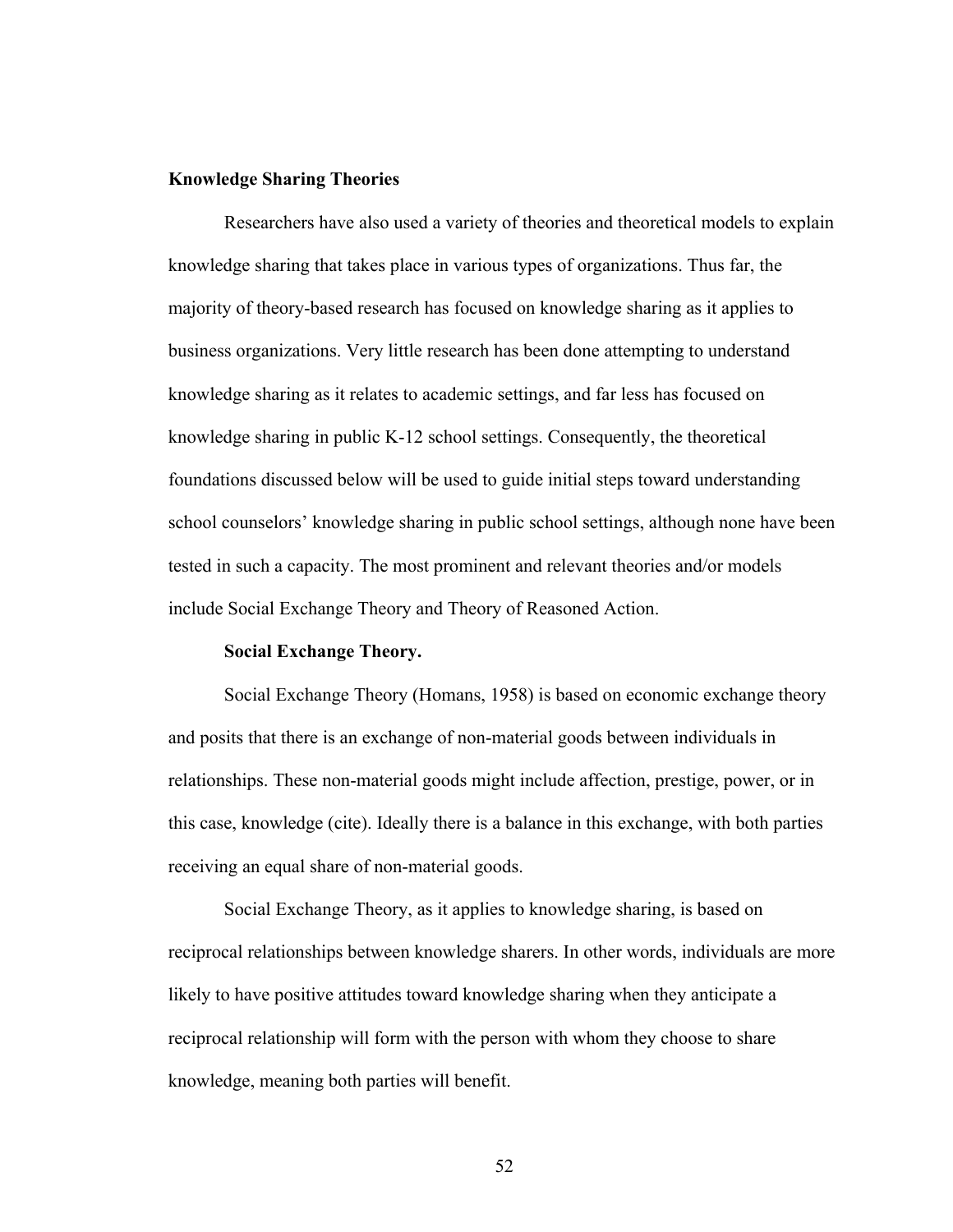Bock and Kim (2002) tested this theory as part of an exploratory study of attitudes toward knowledge sharing. Their study used a sample of 467 employees from four large, public organizations in Korea. One hypothesis stated that people would have more positive attitudes toward knowledge sharing if they believed "they could improve relationships with other employees by offering their knowledge (p. 16)." This hypothesis was supported at the  $p<001$  level, with similar findings in a follow up study (Bock et al., 2005) that found anticipated reciprocal relationships to be among the most significant factors that influence people's attitudes toward knowledge sharing. Anticipated reciprocal relationships, in this case, were defined as "the degree to which one believes one can improve mutual relationships with others through one's knowledge sharing" (Bock et al., p. 107).

According to Social Exchange Theory, school counselors might be more willing to share knowledge with people they think might have something to offer in return. It is unclear whether the reciprocating party would need to do the same type of sharing (e.g., knowledge) or if something else could be shared to maintain the reciprocal relationship (e.g., prestige). For example, school counselors might share knowledge with other school counselors or with school administrators and what is shared in return may be very different. Another school counselor might reciprocally share knowledge whereas a school administrator might be able to provide more responsibility. Regardless, Social Exchange Theory could be useful to consider school counselors' choice regarding with whom they share knowledge.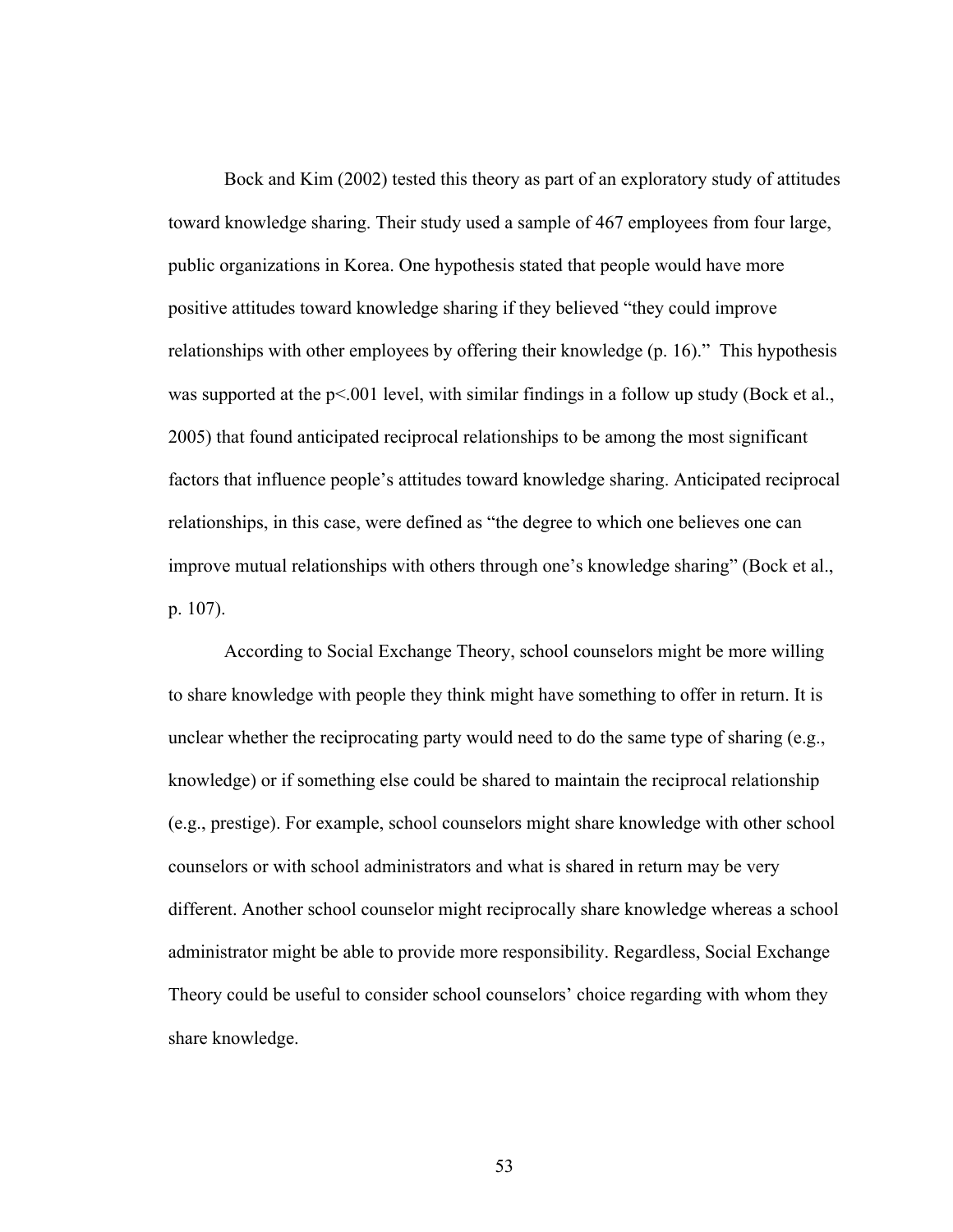#### **Theory of Reasoned Action.**

The Theory of Reasoned Action (TRA) (Fishbein & Ajzen, 1975), has been used in social psychology to explain human behavior and has been applied to psychology, business, marketing, and health professions (Chang, 1998; Sheppard et al., 1988). TRA assumes that humans are rational beings and states that human behavior is determined by three elements: 1) attitude toward the behavior, 2) subjective norms, and 3) behavior intention.

Miller (2005) provided a general definition of each of the three factors associated with TRA. First, attitude accounts for the sum of a person's beliefs about a behavior, with specific weights given to each aspect of that behavior. For example, a school counselor might have the attitude that knowledge is important for being successful at work, but might assign different weights to various types of knowledge (e.g., knowledge of counseling theory, knowledge of school personnel, knowledge of outside agencies). Second, the subjective norm consists of the opinions of people in a person's environment. For example, a school counselor's principal might think sharing information is a valuable way to spend part of a work day, while a co-counselor might see the same activity as less worthwhile. The school counselor assigns weights to various people in various roles, which then influences knowledge sharing behaviors. Finally, behavior intention is a function of both attitudes and the subjective norm. For example, a school counselor must weigh his or her attitudes together with the subjective norm to decide whether or not to participate in knowledge sharing behaviors. These three factors are what contribute to the actual behavior exhibited by an individual.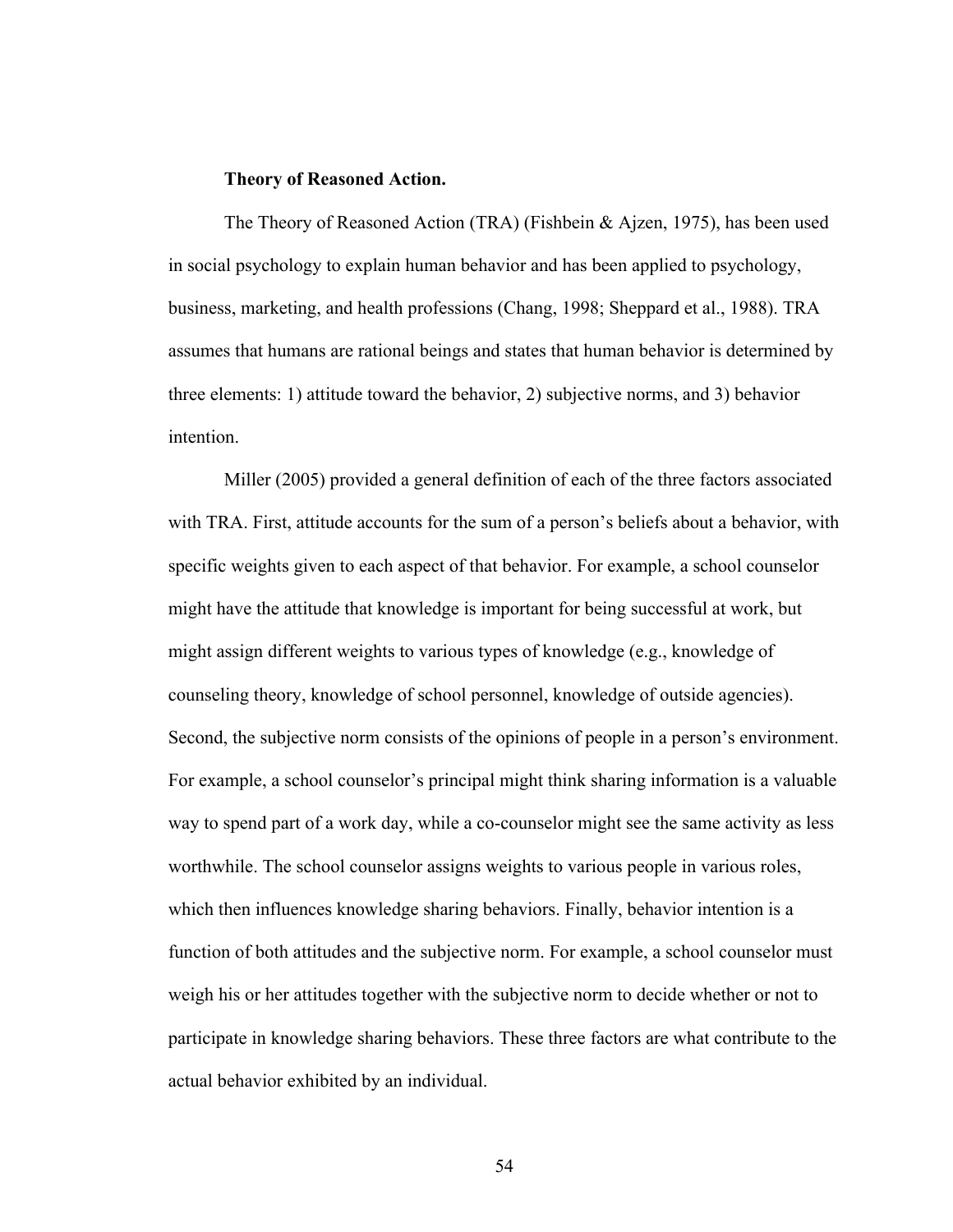TRA has been used as a model for explaining knowledge sharing behavior (Bock & Kim, 2002). The three main components of TRA, as outlined above, include attitude, subjective norms, and behavior intentions. These three predict actual behaviors. All other factors that could arise influence behavior by influencing attitude and/or subjective norms (Davis et al., 1989). The only criteria for using TRA to study a behavior is that the behavior in question must be one which is under a person's control (Sheppard et al., 1988).

In many studies, attitude and subjective norms, separately and together, have been shown to be positively related to actual knowledge sharing (Bock et al, 2005; Kim & Lee, 1995; Koys & Decotiis, 1991; Kurland, 1995; Mathieson, 1991; Taylor & Todd, 1995; Thompson et al., 1991). In one study of 142 faculty surveyed in Malaysia, 39.7% of variation in intention to share knowledge can be explained by these two variables, with attitude playing a bigger part in knowledge sharing than a person's intention to share knowledge (Shin & Jahani, nd). Similarly, Ryu, Ho, and Hon, (2003) found similar results when studying the knowledge sharing intentions of hospital physicians in South Korea.

The significance of the variables tested within the TRA model varies depending on the population and behavioral intentions being studied (Ajzen & Fishbein, 1980). The predictive formula associated with TRA assigns different weights to each of the factors depending on the population and behavior being studied. Consequently, factors that carry significant weight when predicting physicians' knowledge sharing behaviors might carry a very different weight for school counselors.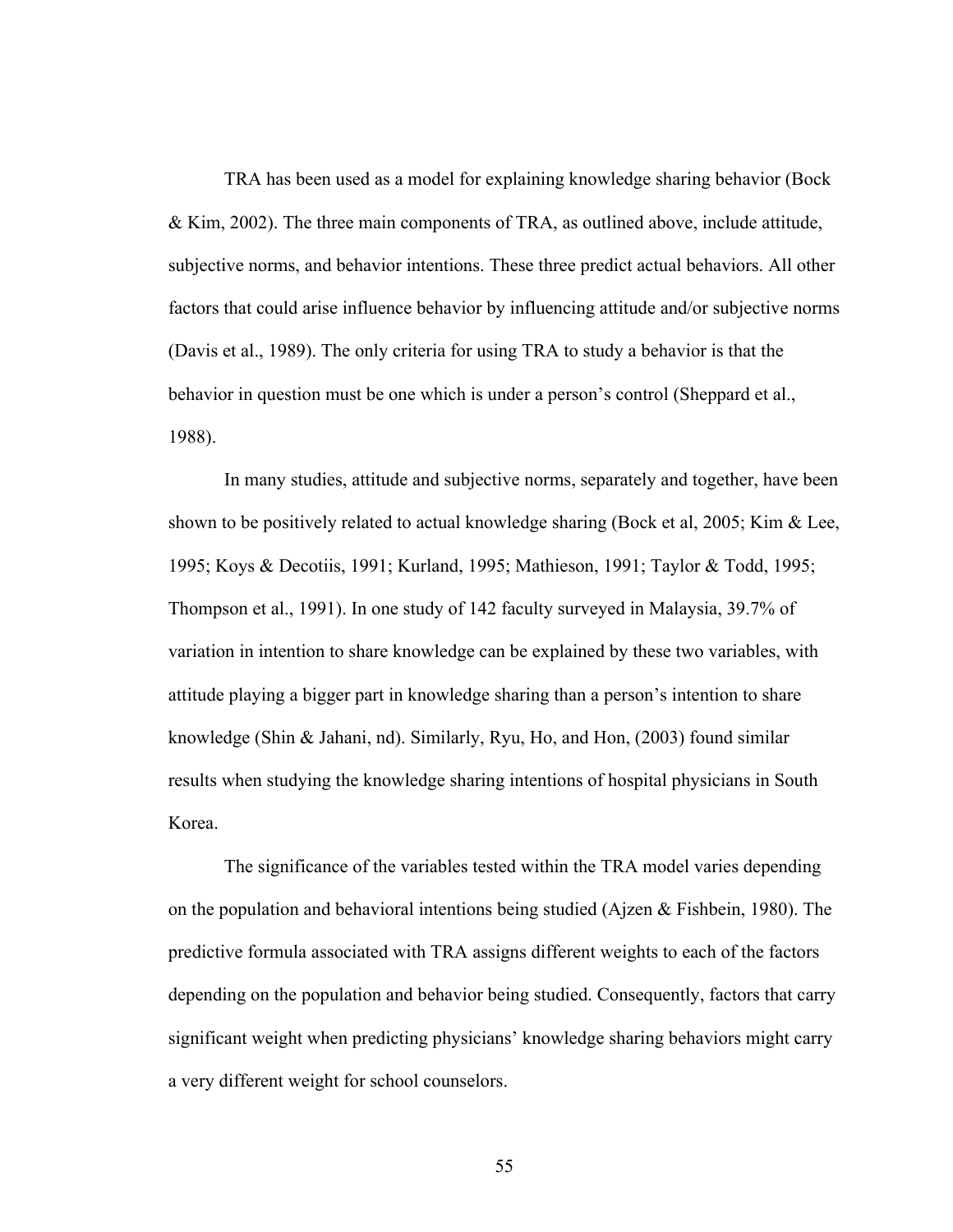#### **Critiques of Current Diffusion and Knowledge Sharing Theory**

One problem attributed to diffusion of innovation theory is that the theory lends itself to a pro-innovation bias when not all effective innovations diffuse and not all innovations that diffuse actually make organizations more efficient. The pro-innovation bias can be problematic and most often occurs when third parties influence innovation decisions or organizations have unclear goals, which can make measuring efficiency more difficult (Abrahamson, 1991). Rogers' model of diffusion within organizations has "a managerial focus and may not apply well to schools" (Etzioni, 1961, Frank, Zhao, & Borman, 2004).

So far, no one theory or theoretical model, in particular, stands out among the others as a concrete explanation for how or why knowledge sharing occurs. A wide variety of theoretical perspectives (e.g., behavioral, cognitive, social) have attempted to make sense of knowledge sharing among co-workers. Although each of these perspectives has made a contribution to the knowledge sharing literature, none fully explain the phenomenon. Rather, researchers have attempted to use previously existing theories to understand specific aspects of knowledge sharing (e.g., attitudes toward knowledge sharing, motivation for knowledge sharing, environmental factors that influence knowledge sharing, etc.). Furthermore, most of these aspects of knowledge sharing have been studied within only within the field of business.

 Further complicating the use of theory to explain school counselors' knowledge sharing behaviors is the fact that not only has much of the application of theory taken place outside of the education fields, much of the research that has been conducted also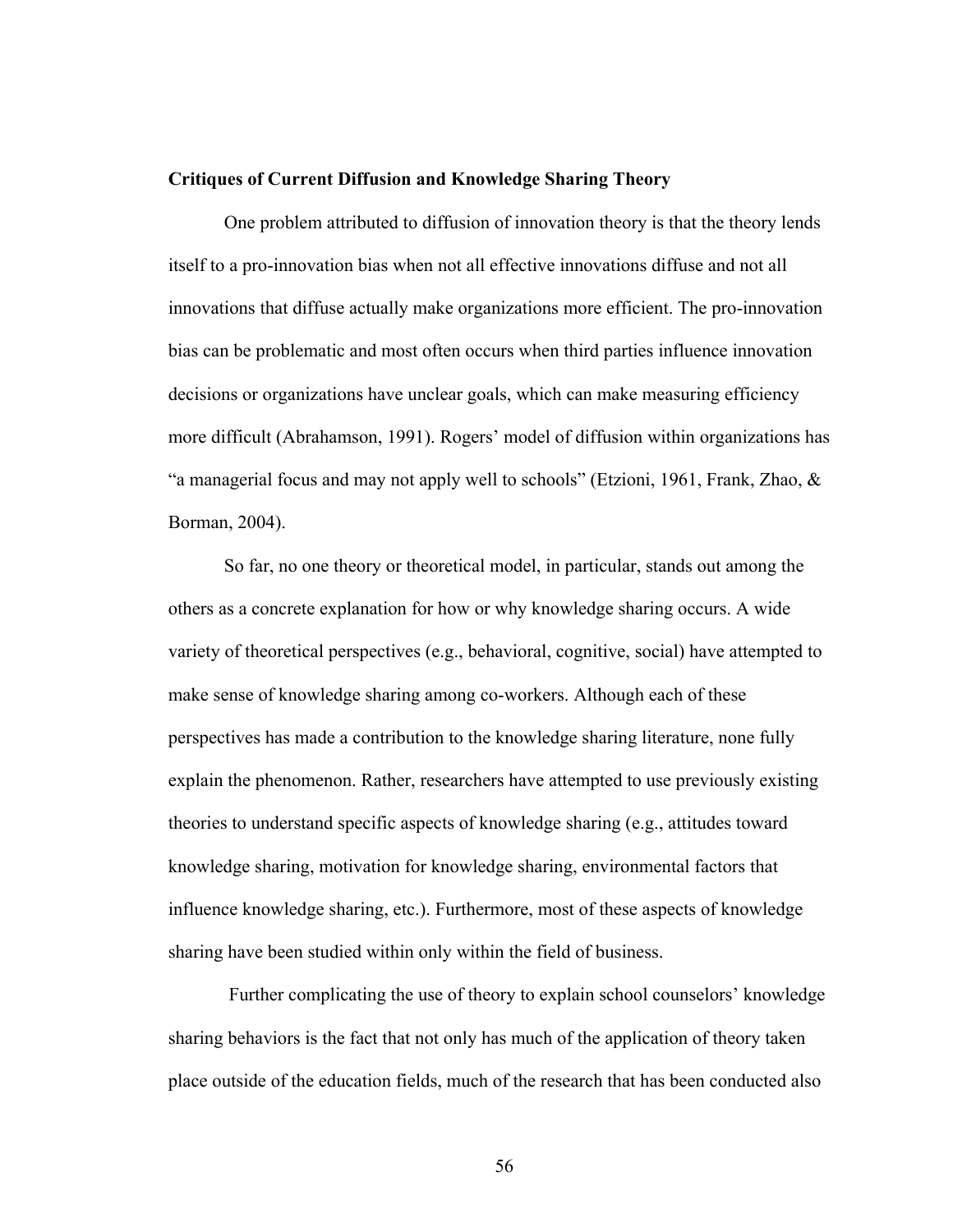has taken place outside of the United States and in male-gendered professions. Generalizing findings from any of these research studies should be done cautiously since many cultural differences could influence the relevance of any of these findings. Theoretical findings may not be generally applicable for school counselors working in public school settings in the United States.

Theories that were originally used to study innovation, human behavior, and interpersonal relationships have surfaced as the top models for studying knowledge sharing. Despite previous disclaimers that current theories used to explain knowledge sharing ultimately may not be applicable for school counselors, these theories provide a starting point from which to begin examining the knowledge sharing process among school counselors.

## **Knowledge Sharing in Education**

Much of the knowledge sharing literature focuses on business organizations, a male gendered entity, and attempts to identify ways in which technology can help employees share knowledge more efficiently in order to increase a business' profitability (Li, Montazemi, & Yuan, 2006; Hou, Sung, & Chang, 2009). Knowledge sharing studies that focus on education are rare (Hou et al., 2009). This could be because academic institutions do not utilize knowledge management strategies to the same extent that businesses tend to (Leibowitz, 2001), meaning that knowledge sharing has not been studied to the extent in education as it is in business. Therefore, there is less information regarding "knowledge sharing in an academic environment" (Kim & Ju, 2008, p. 284).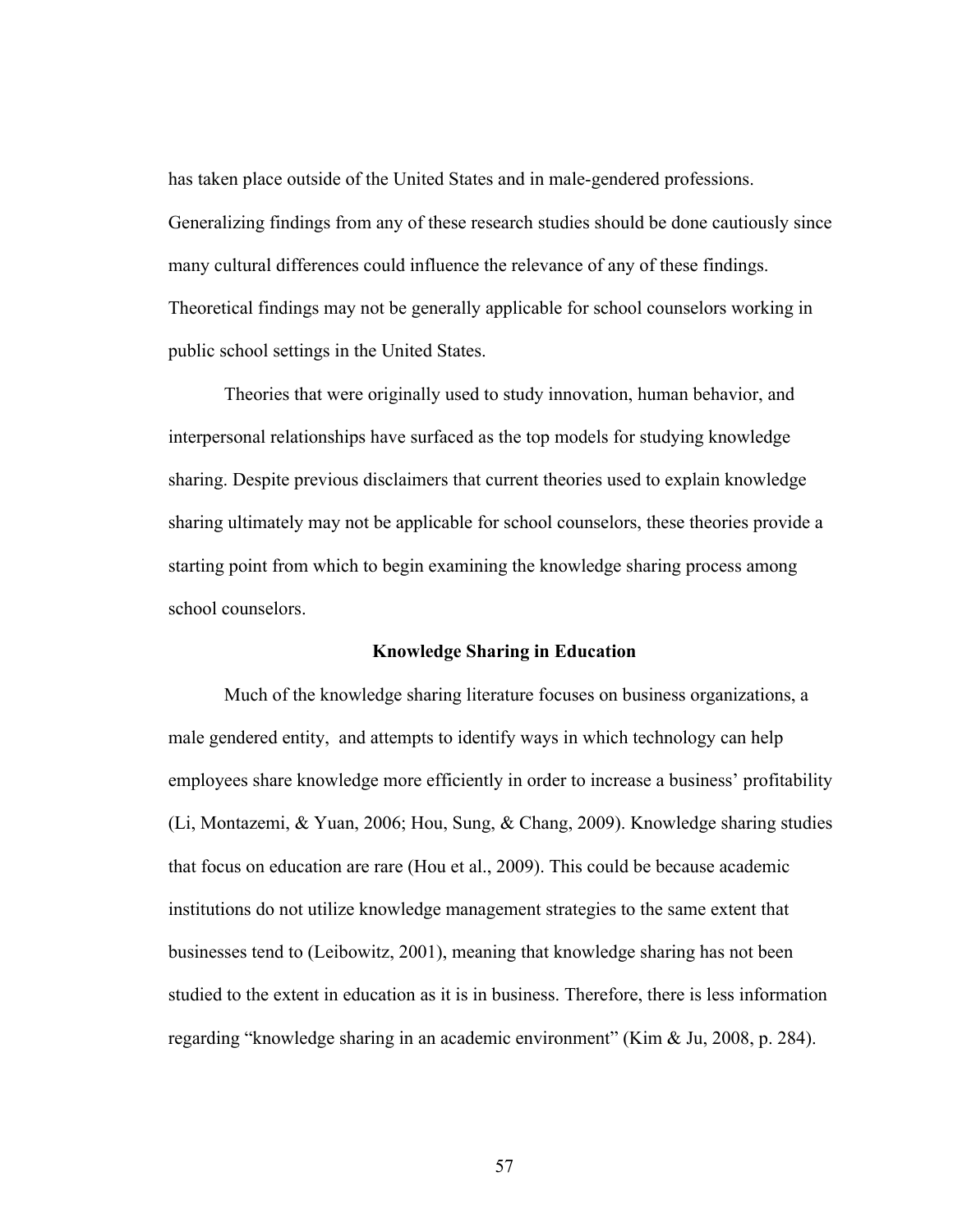The following is a summary of some of the knowledge sharing literature that currently exists in the field of education.

Hew and Hara (2007) conducted a study to understand "knowledge flows among teachers" (p. 573). Knowledge sharing was one of nine activities teachers engage in with each other. They examined knowledge sharing through a listserv in which teachers communicated about literacy and followed up their initial data collection with phone interviews. Many of the research questions asked in their study parallel the research questions being asked in the current study. For example, Hew and Hara (2007) found that teachers were sharing four main types of knowledge on the listserv: book knowledge, personal opinion, personal suggestion, and institutional practice. Most of the knowledge shared was practical knowledge (personal opinion and personal suggestion) and centered on problem solving.

In terms of motivators for knowledge sharing, Hew and Hara (2007) found seven: collectivism, altruism, egoism (personal gain), principilism (reciprocity), respectful environment, technology, and the interest of the seeker. Barriers to knowledge sharing included lack of knowledge, lack of time, technology, not wanting to cause a fight, and the negative attitude of the knowledge seeker. Eighty percent of teachers in the study indicated that there were motivating factors and barriers present and in competition with each other. Hew and Hara (2007) did not mention knowledge hoarding on the listserv, although knowledge hoarding may be difficult to spot online if people are withholding, or hoarding, knowledge. In their study, most knowledge sharing occurred after a question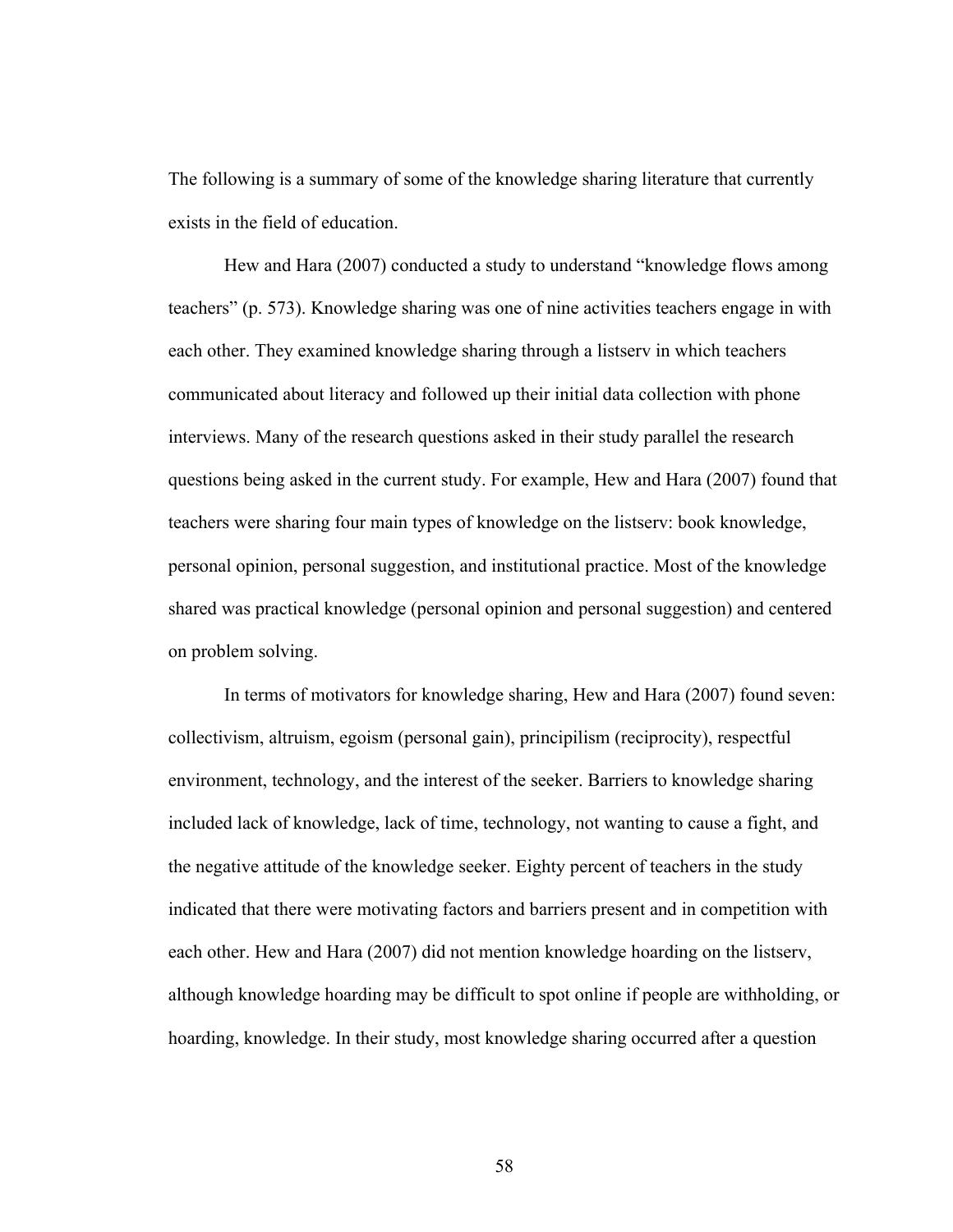had been asked. Therefore "knowledge sharing may generally be conceptualized as a response to a question" (p. 591).

Overall findings of the Hew and Hara (2007) study are presented here. Teachers are motivated to share knowledge by an overall sense of collectivism and reciprocity of knowledge sharing. When teachers share knowledge with each other, it is likely that reciprocity will begin to occur (Hew & Hara, 2007). Technology can hinder knowledge sharing but also can be addressed easily by creating opportunities for people to engage in face-to-face knowledge sharing. Knowledge sharing requires time and energy from teachers; therefore, knowledge seekers must make it known that they appreciate this investment in their questions and that they intend to utilize the knowledge gained.

Hou, Sung, and Chang (2009) examined 441 Taiwanese teachers' knowledge sharing in an online forum using both qualitative and quantitative methods, in which individual case studies were examined along with a qualitative content analysis of teachers' online discussions in an asynchronous discussion board. Some of the limitations of knowledge sharing noted for teachers in Taiwan were a result of an isolated culture in which teachers plan classroom activities on their own. The main goal of the Hou et al. study was to identify ways in which technology might help teachers better facilitate knowledge sharing.

Kim and Ju (2008) conducted a study at a four-year university in South Korea to identify 109 faculty members' attitudes toward knowledge sharing. The basis for their study was that because faculty members create new knowledge by "processing existing knowledge" (p. 282) there is a need for a "systematic structure to help faculty members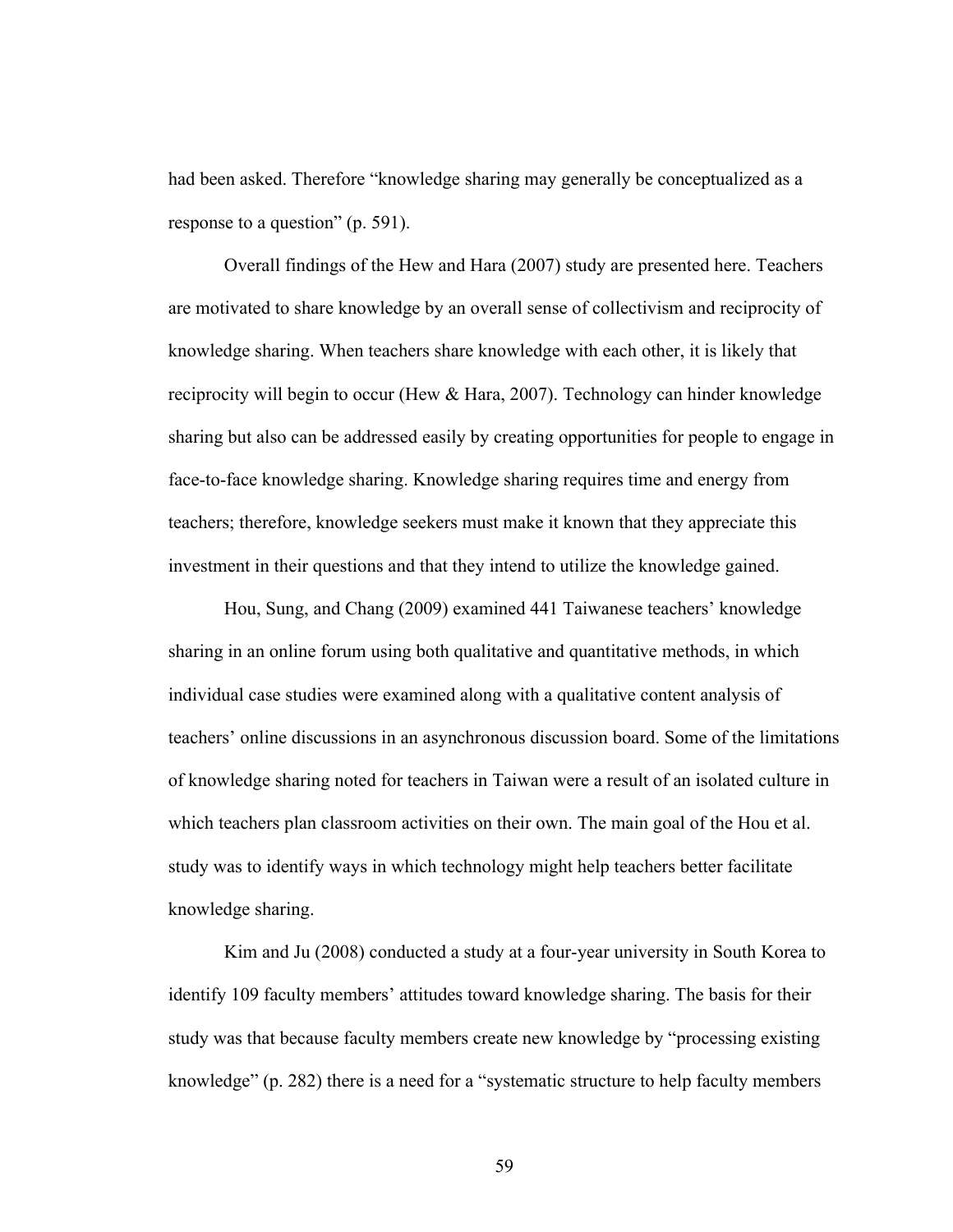share knowledge and collaborate effectively" (p. 282). According to Kim and Ju (2008), two studies have been conducted which resulted in proposed knowledge management strategies for higher education faculty members, and which include effective knowledge management by departments and universities as well as through repositories where knowledge can be stored (Cronin, 2001; Kidwell, Linde, & Johnson, 2000). One of the biggest barriers to overcome in higher education is the "fear about intellectual property issues and…scholarly credit" (Kim & Ju, 2008, p. 284). For faculty members in South Korea, the most important aspect of knowledge sharing was found to be "perception of the necessity and importance of sharing teaching and research materials" (Kim & Ju, 2008, p. 286) followed by reward systems. Kim and Ju (2008) also found that trust was not 'significantly associated with knowledge sharing among faculty in academic institutions" (p. 287), which differs from findings in other disciplines (e.g., Chowdhury, 2005; Gray, 2001). Openness of communication was not a factor supported by Kim and Ju's (2008) study, nor was collaboration or communication through IT.

Research on knowledge sharing among educators is scarce. Very few educational research studies refer to specific practices of knowledge sharing. Carroll et al. (2003) have argued that much of the knowledge related to teaching is tacit knowledge (Carroll et al., 2003) and is therefore difficult to share with others and difficult to study. Studies that do exist within the education field focus on teachers' or professors' knowledge sharing practices which may be very different from school counselors' knowledge sharing practices. For example, differences in ratios of teachers to school counselors within one school building might be enough to potentially change the dynamics of knowledge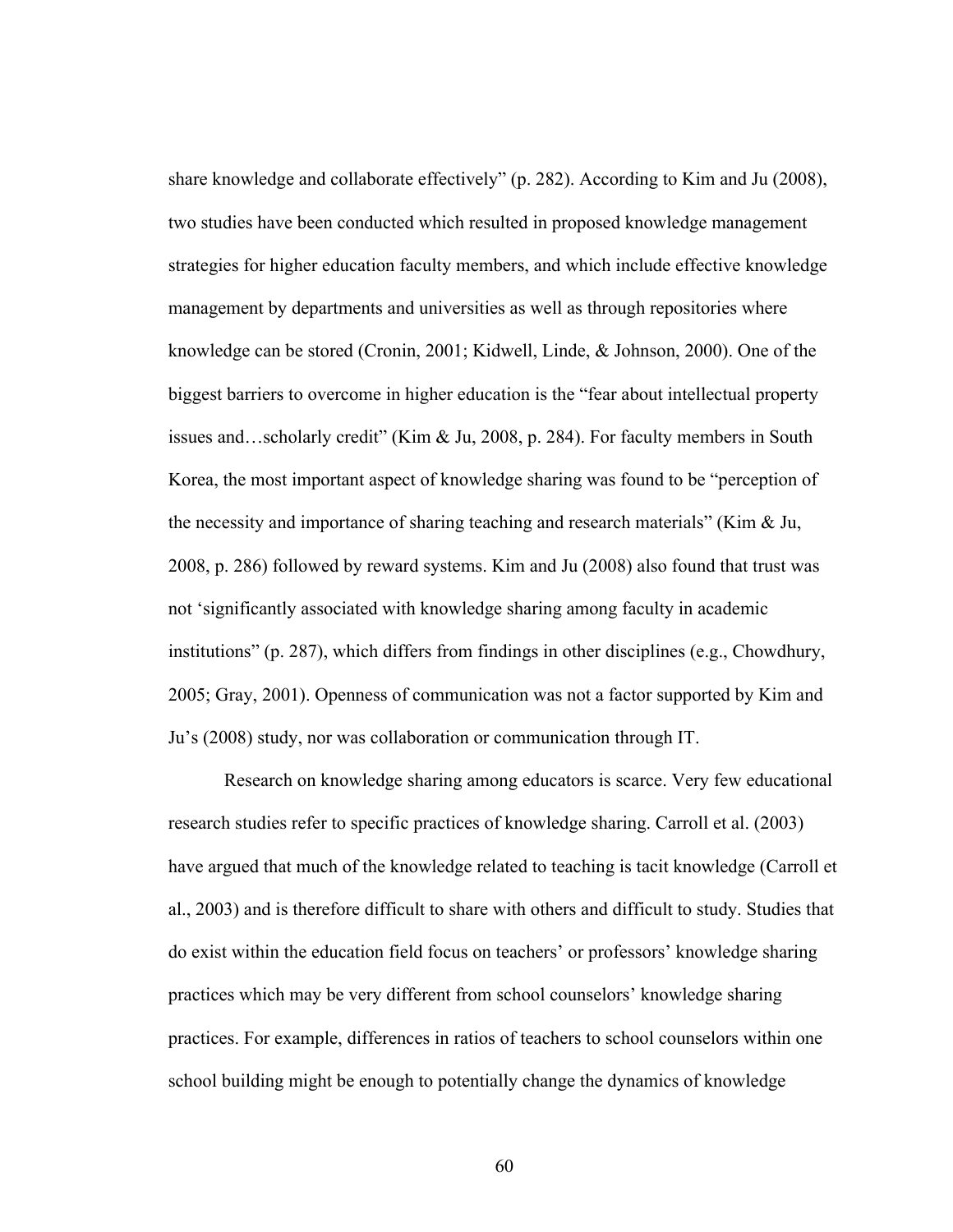sharing practices, making the research on teachers' knowledge sharing practices relevant but not necessarily representative for school counselors. Furthermore, higher education institutions function much differently than public schools. Thus, it is important to study the phenomenon of knowledge sharing with school counselors.

# **Knowledge Sharing and School Counselors**

Applying findings from previous knowledge sharing literature to the field of school counseling, although promising, is complex for two reasons. First, many of the motivations and incentives that exist in one profession can be very different in other professions or may not exist to the same degree. For example, most school counselors are not rewarded through promotions or bonuses if they create a more innovative way to approach an issue related to their work. Thus, the organizational structure, motivations, incentives, and intentions necessary for school counselors to share knowledge are likely different than for other professions. Second, what constitutes knowledge also might be different for school counselors; therefore, the very content that is shared might create a completely different context when it is shared. Although school counselors collaborate and consult with other professionals, both inside and outside of the schools where they work, the actual knowledge that is shared has not been identified; therefore, it is possible that knowledge shared in an educational environment is qualitatively different than the types of knowledge that are shared in the fields in which knowledge sharing research has been conducted.

Previous studies that focused on school counselors' knowledge sharing practices were not found through a thorough literature review, however, the importance of school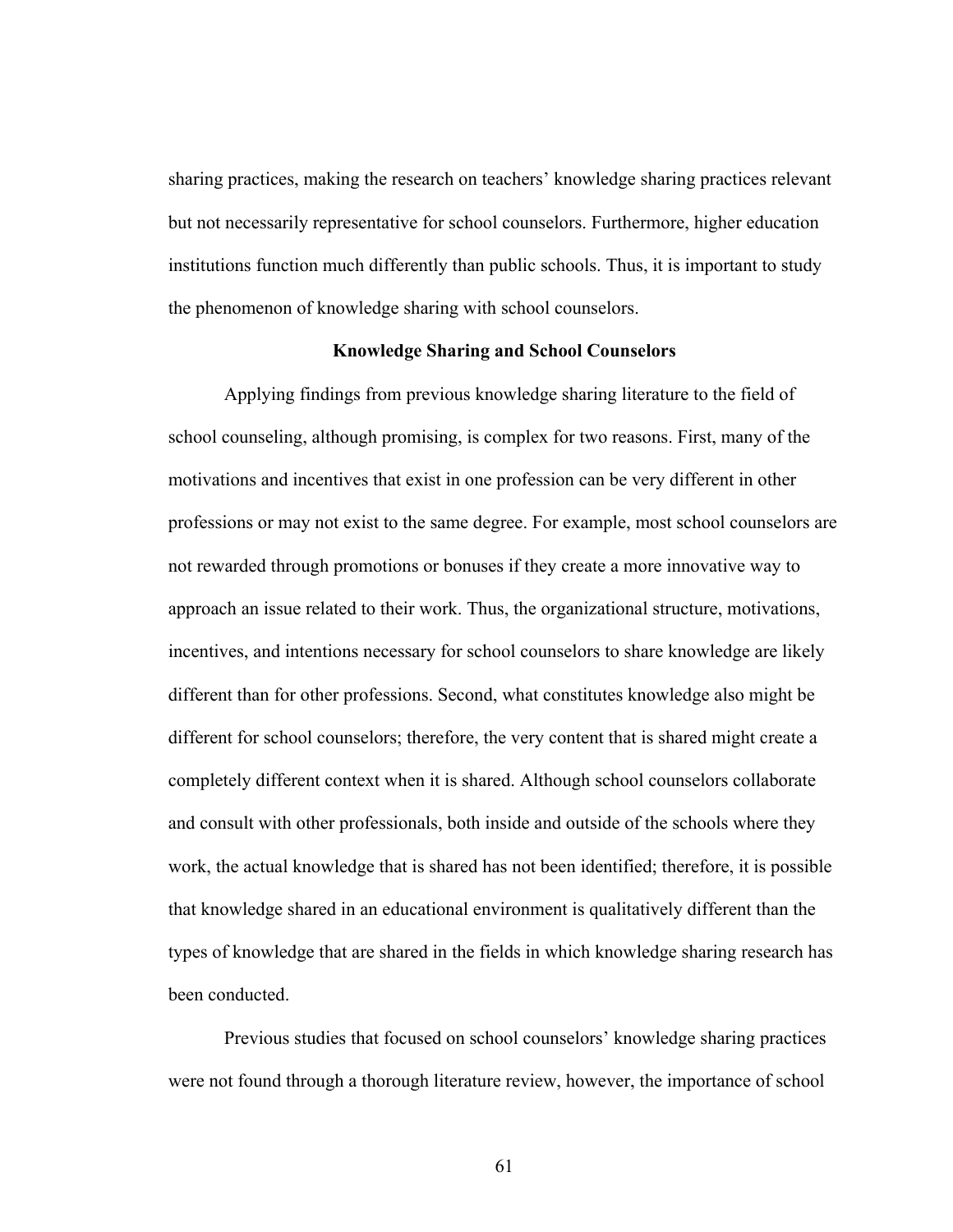counselors broadening their knowledge base is present in the ASCA National Model. The ASCA National Model has been posited as the standard of practice for school counselors (Sink, Akos, Turnbull, & Mvududu, 2008). Baker et al. (2009) indicated that seeking information is one aspect of collaboration that falls under the delivery system component of the ASCA National Model under the subheading *collaboration*. Galassi et al. (2008) encouraged school counselors to "draw on knowledge from related disciplines to enrich theory, practice, and research about the newer themes of leadership, advocacy, collaboration, and systemic change" (p. 176). Given the dearth of research on knowledge sharing practices in the school counseling literature, it may be important to consider research in other disciplines as a foundation for exploring the important process of knowledge sharing in school counseling practice. In the following section research pertaining to ways that other disciplines share knowledge is considered in the context of school counseling practice.

### **How School Counselors Share Knowledge**

One of the ways in which it is assumed that school counselors share knowledge is by attending professional conferences. De Vries and Pieters (2007) studied the effectiveness of professional conferences (in general, not specific to school counselors) in terms of knowledge sharing and found that what takes place at such events falls under the category of information dissemination, one aspect of knowledge sharing, but with less focus on "exchange of materials, co-creating of knowledge, or setting of research agendas" (p. 237). The authors did recognize, however, that both formal and informal opportunities for knowledge sharing exist at professional conferences. Although difficult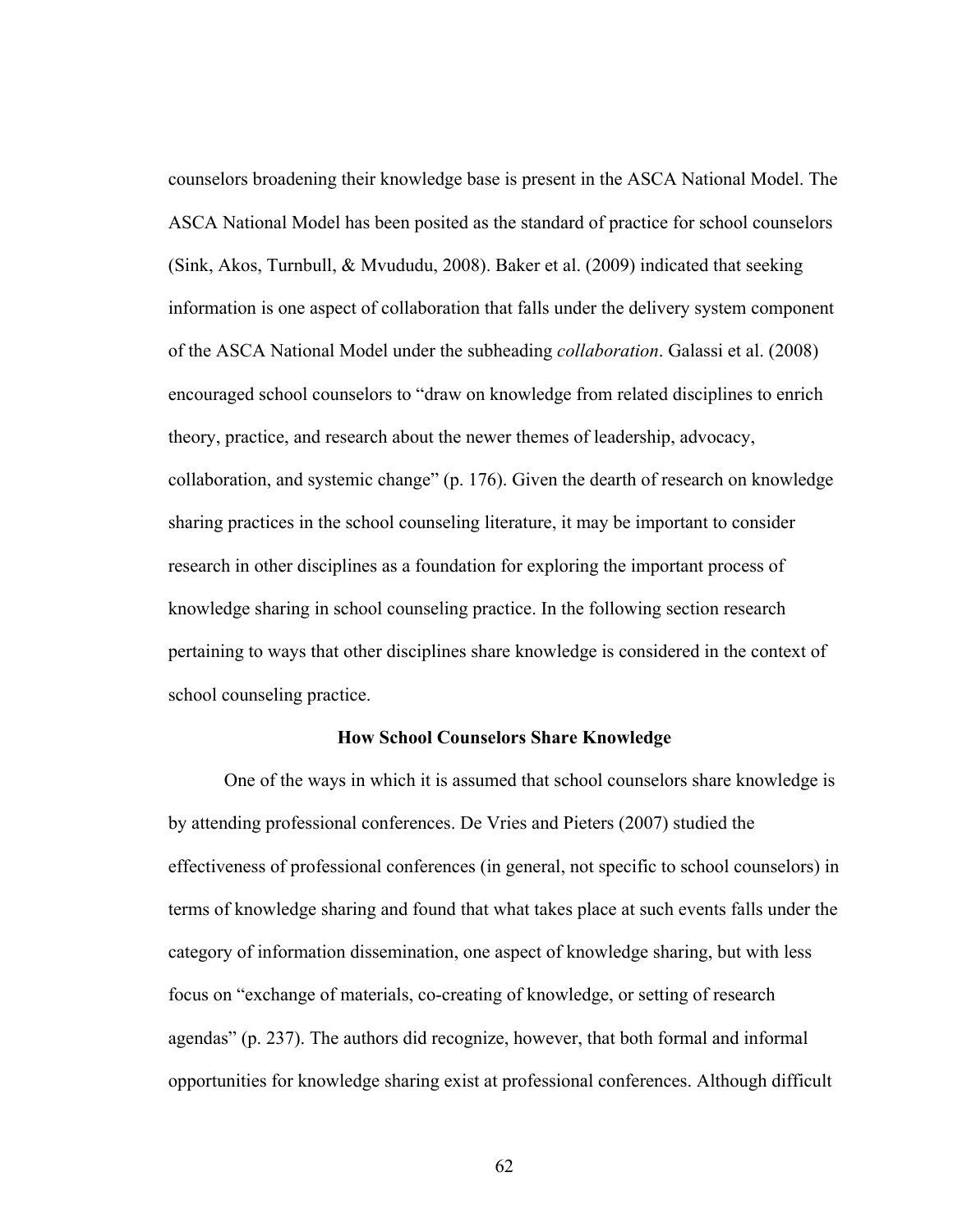to measure, one of the knowledge sharing benefits of professional conferences for school counselors is that individual knowledge and individual networks could be broadened through attendance (Leibowitz, 2007), which could lead to future knowledge sharing even if knowledge sharing does not take place at the conference itself.

School counselors also may be using technology as a means of knowledge sharing. Hew and Hara (2007) found that listservs are good mediums for teachers to share knowledge since "continuous professional development is one of the core practices for teachers" (p. 593). Since school counselors have similar professional development requirements as other educators, the same may be true for school counselors' use of listservs. According to Hew and Hara (2007), listservs can help teachers stay up to date on current issues and can also help people solve problems together, meaning that knowledge is more than likely shared in these forums.

Another finding that is potentially relevant for school counselors is that higher education faculty groups that are homophilous have stronger communication relationships with each other than faculty groups that are heterophilous (Valente, 1996). Homophily could be based on any number of characteristics including working in the same building, being of the same age, working with students at the same school level, or having the same cultural background. Homophilous groups are likely to have stronger communication relationships, but while heterophilous links likely allow for new knowledge to be shared that cannot be found within the homophilous group (Valente, 1995).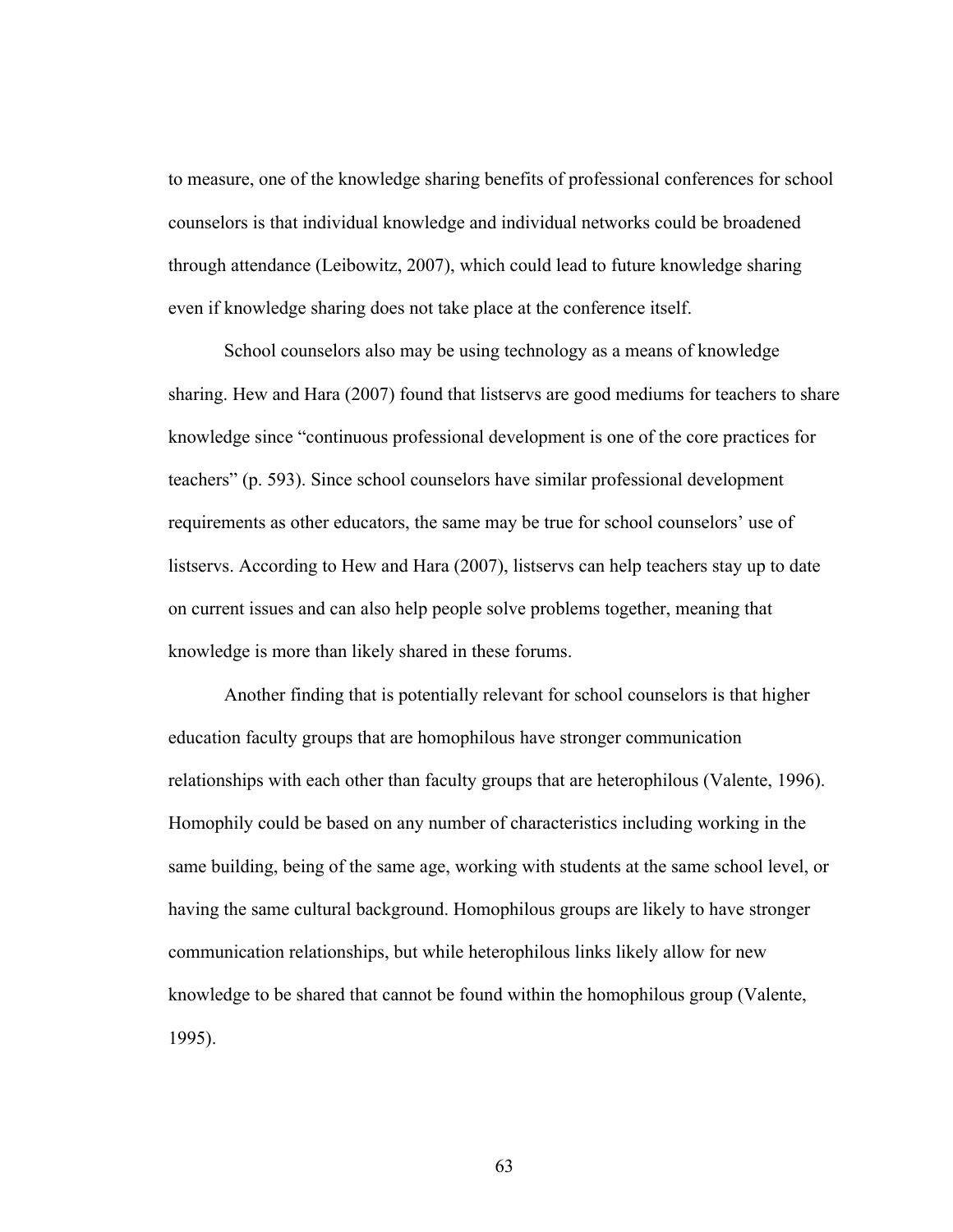### **Recommendations Regarding Knowledge Sharing**

There is a need for a shift in how school counselors think about knowledge and knowledge sharing in order to improve the efficiency and effectiveness of knowledge sharing. Business strategies for increasing effective knowledge sharing include crossfunctional teaming, cross-staffing, cross-departmental meetings, mentoring programs, expertise locators, and information get-togethers (Leibowitz, 1998). A greater use of technology, especially electronic meeting spaces and knowledge repositories can lead to greater knowledge sharing potential (Leibowitz) among school counselors since these uses of technology serve to eliminate the constraints of geography and distance.

Perhaps one of the most important considerations is that effective knowledge sharing cannot be forced or mandated (Bock et al., 2005). Instead, the motivating factors for individual and group knowledge sharing must be encouraged and barriers to knowledge sharing eliminated as much as possible. This may be a cultural shift for some school counselors and the districts in which they work.

### **Conclusion**

In summary, most of the literature that has explored knowledge sharing comes from the business world, where the benefits of knowledge sharing help businesses realize competitive advantage over other companies. Three theories in particular have been used to conceptualize knowledge sharing: 1) diffusion of innovation theory, 2) Theory of Reasoned Action, and 3) social exchange theory. It is uncertain, at this point, if these same theories will prove useful for explaining school counselors' knowledge sharing practices. In general, there is a dearth of research related to knowledge sharing in the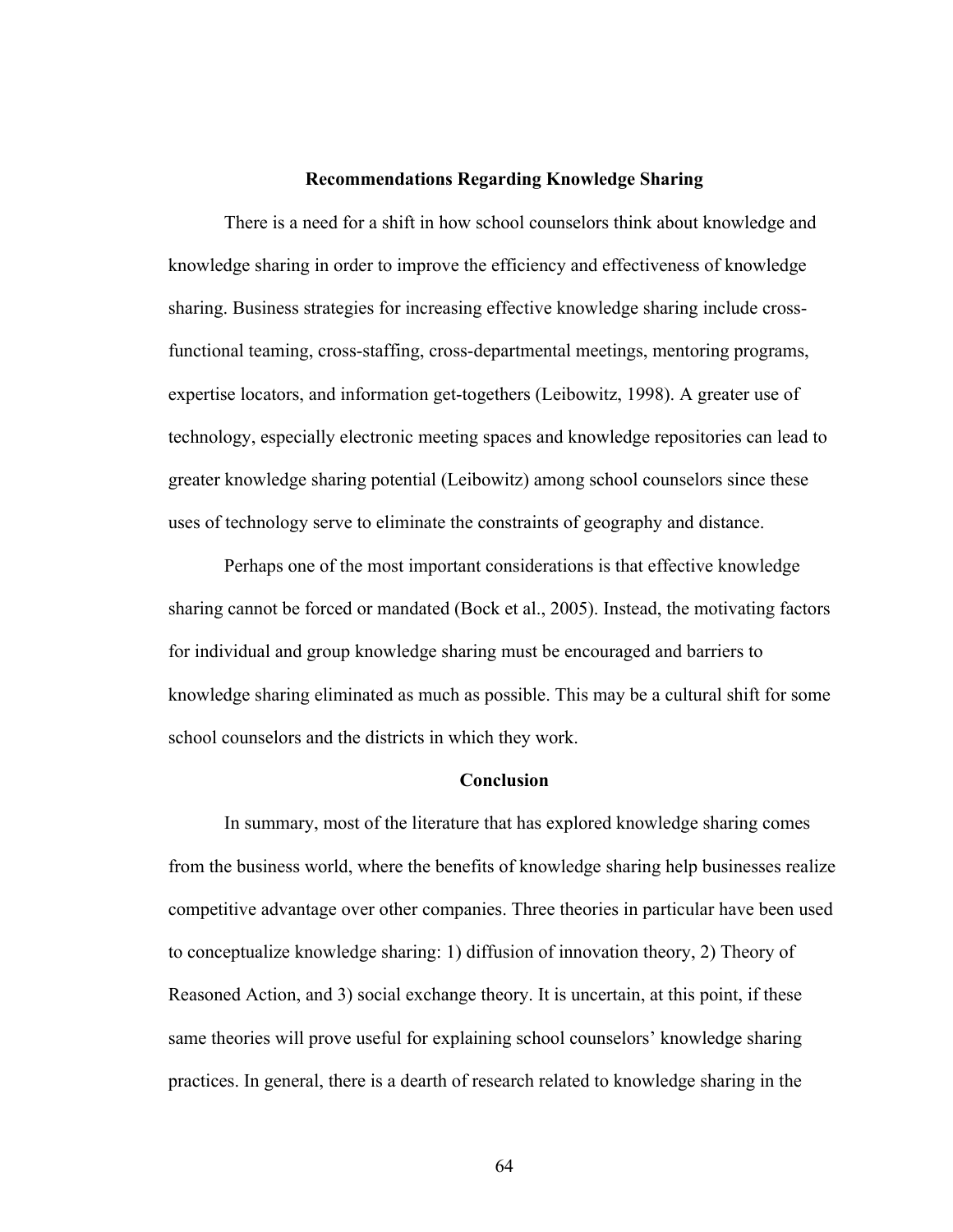education field, especially school counseling, but there is an implicit sense that knowledge is a key foundational component of school counselors' work. A qualitative exploration of school counselors' knowledge sharing practices will hopefully provide a starting point for research in this area.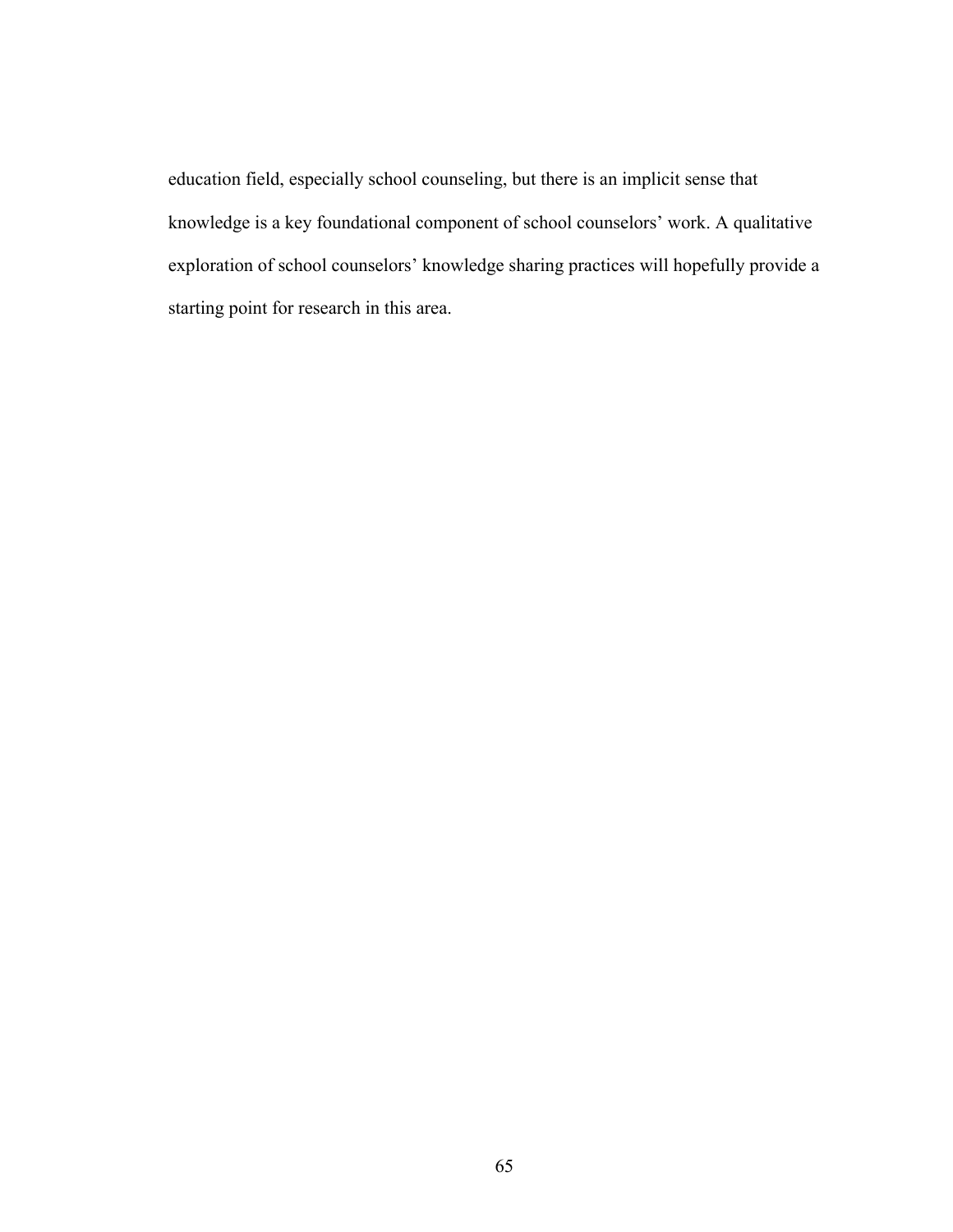# CHAPTER III

# METHODOLOGY

The purpose of this research study is to explore the ways in which school counselors engage in knowledge sharing practices. The primary objectives are to isolate school counselor's knowledge sharing practices, focus on the types of knowledge shared, identify the means by which knowledge sharing takes place, and bring knowledge sharing to the forefront. Qualitative methods will provide a starting point for this line of research. Specifically, consensual qualitative research, using seven individual interviews and one focus group interview, will be conducted to examine the knowledge sharing practices of professional school counselors.

### **Research Questions**

- 1. To what extent is knowledge sharing occurring among school counselors?
- 2. What are the outcomes of knowledge sharing?
- 3. How does knowledge sharing impact school counselors' work?
- 4. With whom are school counselors sharing knowledge?
- 5. What types of knowledge are being shared?
- 6. What drives school counselors' intentions to share knowledge?
- 7. What opportunities are available (formal and informal) for knowledge sharing?
- 8. How do school counselors share knowledge?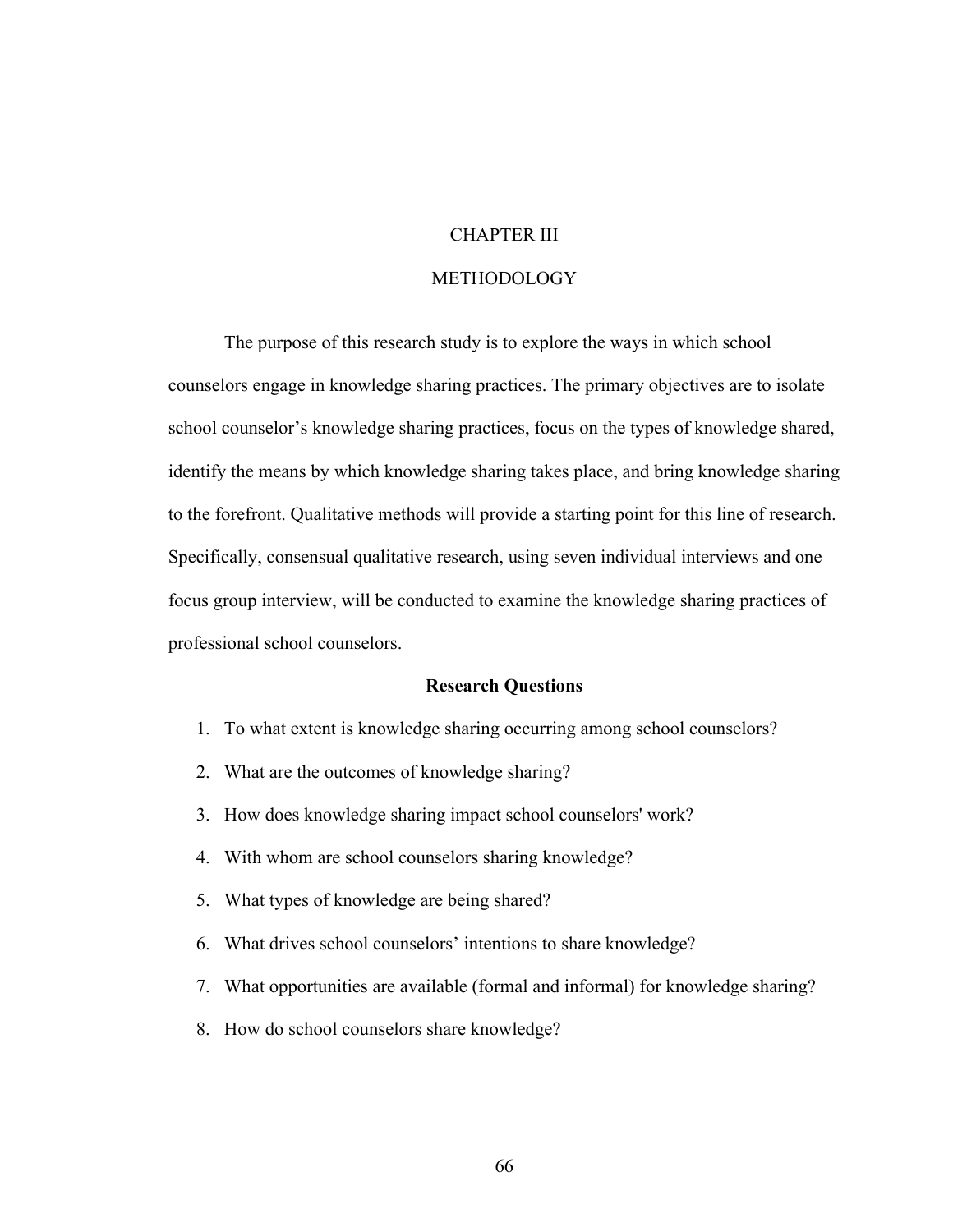### **Research Design**

#### **Consensual Qualitative Research**

Consensual Qualitative Research (CQR) is a structured method of collecting and coding data obtained through the use of interviews, and in this case, individual and focus group interviews. Hill et al. (1997) were the first to introduce this methodology as an alternative to other forms of qualitative research previously utilized in social science research that may have been more subjective or biased based on one researcher's perspective and findings. Although Hill et al. (2005) described this inquiry approach as "predominantly constructivist with some postpositivist elements" (p. 197), other qualitative researchers describe CQR as more postpositivist (Morrow, 2007). Most qualitative researchers, however, agree that CQR, as a method of inquiry, falls somewhere between the postpositivism and constructivist research paradigms based on consideration of the philosophy of science parameters: ontology, epistemology, axiology, rhetorical structure, and methodology (Ponterotto, 2005).

The basis of CQR stems from the Grounded Theory approach to qualitative research set forth by Strauss and Corbin (1990), but also utilizes elements of phenomenological (Giorgis, 1985) and comprehensive process analysis (Elliott, 1989). It has been widely used as a method of inquiry in social science research, especially in counseling psychology (Hill, et al., 2005). Although most research utilizing this method of qualitative research has focused on individual interviews, at least two studies (Hendrickson et al., 2002; Veach, et al., 2001) have combined the use of CQR with focus group interviews. This study utilized both individual and focus group interviews.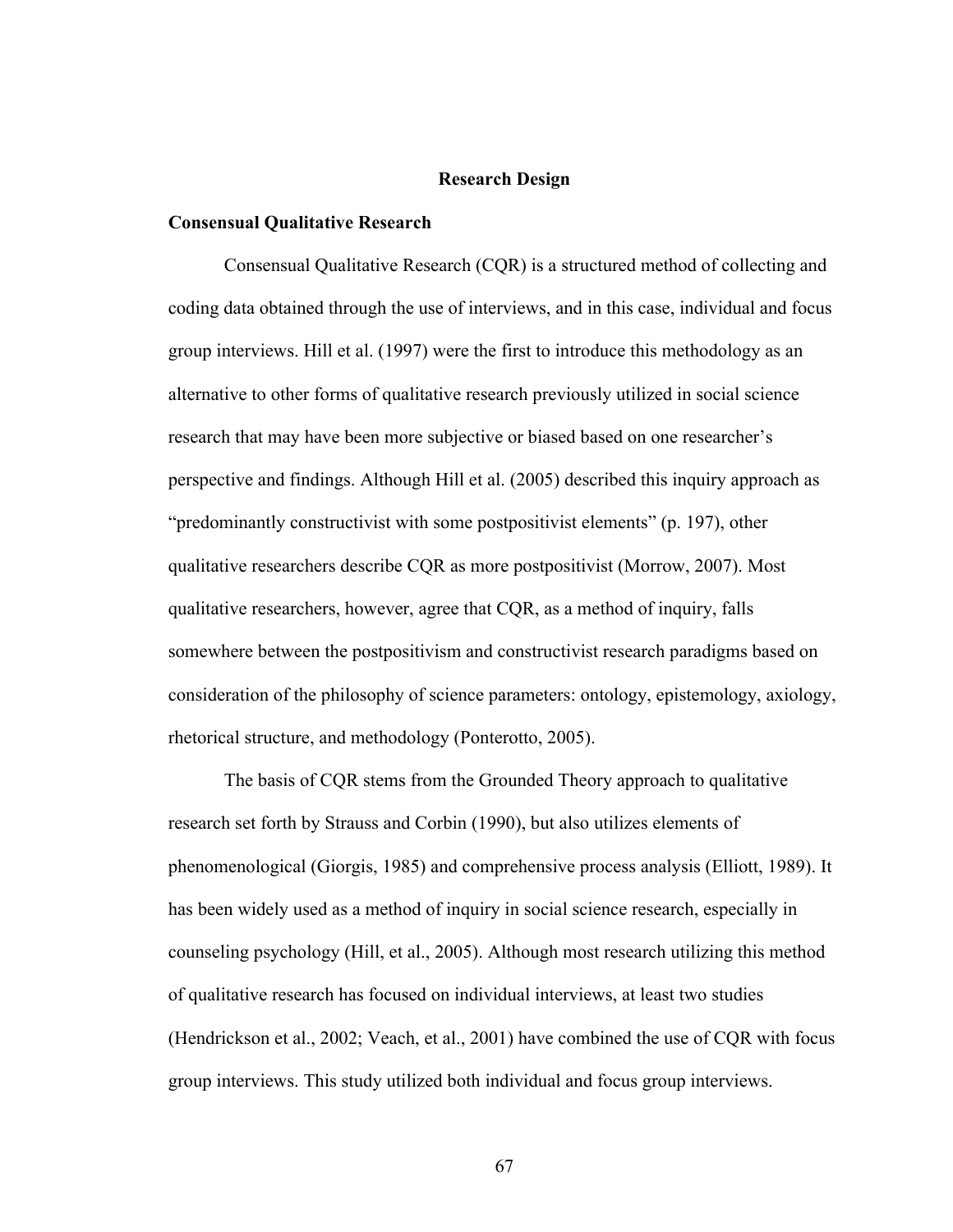The core concepts of consensual qualitative research are outlined in Hill et al. (2005):

- (a) Semi-structured interviews using open-ended questions are used to collect data for an in-depth examination of experiences as well as identification of patterns across cases
- (b) A research team is utilized to obtain multiple perspectives when examining data
- (c) Consensus is reached by all members of the research team at various points throughout the process in order to interpret and analyze data collected
- (d) Auditors, who are separate from the research team, are utilized to check the work of the research team to reduce bias when analyzing data
- (e) Data analysis consists of identifying domains (i.e., common themes) and core ideas (i.e., subthemes) that emerge through data collection as well as conducting cross-analyses to identify common themes

## **Individual interviews.**

Seven individual interviews were used to access school counselors' experiences and practices as they relate to knowledge sharing. The purpose of these individual interviews was to gather data by inviting school counselors to use their own words to describe knowledge sharing as it relates to their work. The initial interview began with a written exercise that allowed school counselors to list ways in which knowledge sharing exists in their regular practice. In this way, as well as through the use of additional open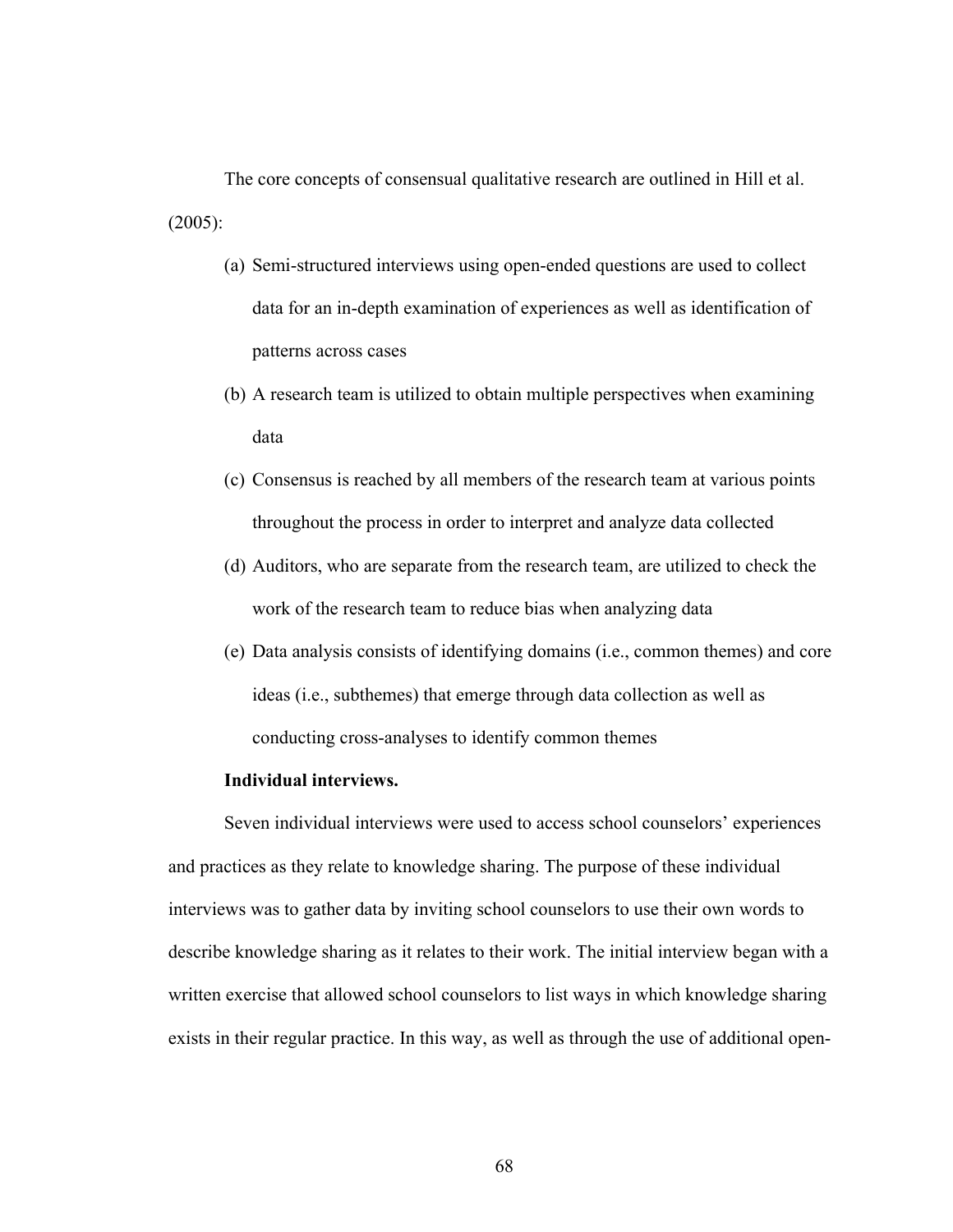ended questions, school counselors' perspectives on knowledge sharing could surface since observations of these practices was not possible.

Conducting such qualitative individual interviews was "based on the assumption that the perspective of others was meaningful, knowable, and able to be made explicit" (Brott, 1996, p. 85). Questions asked during the individual interviews were almost identical to those questions created using focus group interview guidelines (discussed below) in order to maintain consistency between the primary method of gathering data and the stability check. The opening and closing questions were altered in order to accommodate for the interviewing of a single subject rather than a small group. These questions allowed the interviewer to access both explicit and implicit knowledge that school counselors have about their knowledge sharing practices. The following questions were utilized:

1. Introduction

Let's begin with an activity to get us thinking about school counselors' knowledge sharing practices.

Introductory Knowledge Sharing Activity (see Table 2)

2. Transition

What kinds of knowledge do you typically share and are different types of knowledge shared differently?

3. Transition How does knowledge sharing typically start?

# 4. Key

Give an example of a knowledge sharing experience that really impacted your work as a school counselor.

5. Key What factors facilitate and/or inhibit knowledge sharing?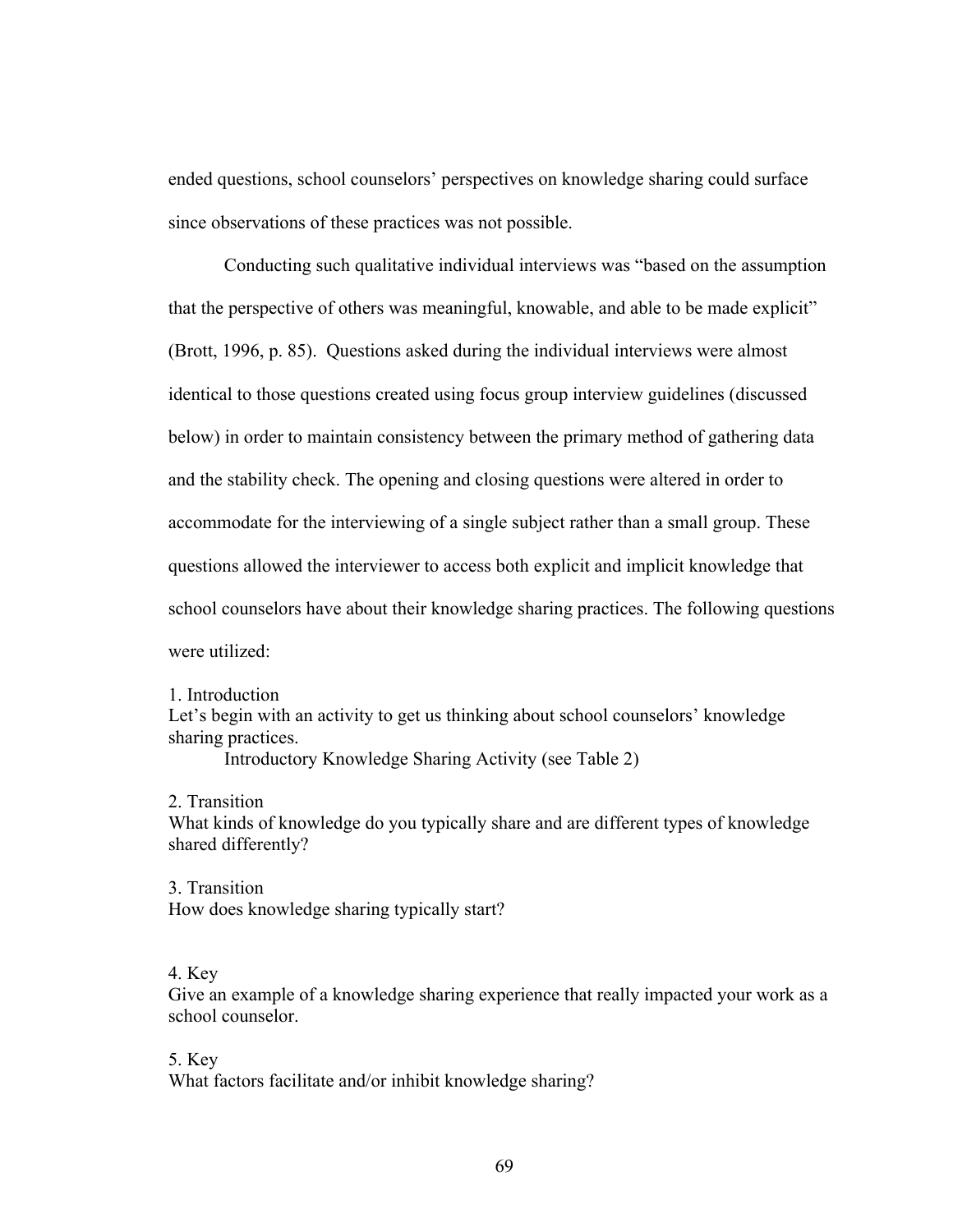# 6. Key

How important is knowledge sharing for school counselors? What makes it so?

#### 7. Ending

What else would you like to add about school counselors' knowledge sharing practices that haven't already been brought up?

Although these interview questions were used as a guide for the individual interviews, the researcher was allowed the freedom to intentionally probe, clarify, or ask additional questions in order to gather richer data, as well as to maintain a conversationlike flow to the dialogue. Every attempt was made to make interviewees comfortable and feeling natural during individual interviews. Specific protocols for the individual interviews will be discussed further in later sections.

### **Focus group interview.**

One focus group interview served as a stability check for the seven individual interviews; therefore, literature regarding planning, moderating, and conducting focus groups was consulted in addition to the CQR literature. The use of focus groups has predominantly existed in marketing research, especially following World War II (Krueger & Casey, 2009). In the past 20 years, however, focus groups also have been considered a mode of choice among social scientists (Krueger  $\&$  Casey, 2009). With the popularity of focus group interviews for research purposes came a tendency for many different types of groups (e.g., support groups, information groups) to be labeled *focus groups*; therefore, a working definition of the term *focus group (*Krueger & Casey, 2009)*,* as it pertains to this study, is necessary to ensure accurate understanding of the methodology used.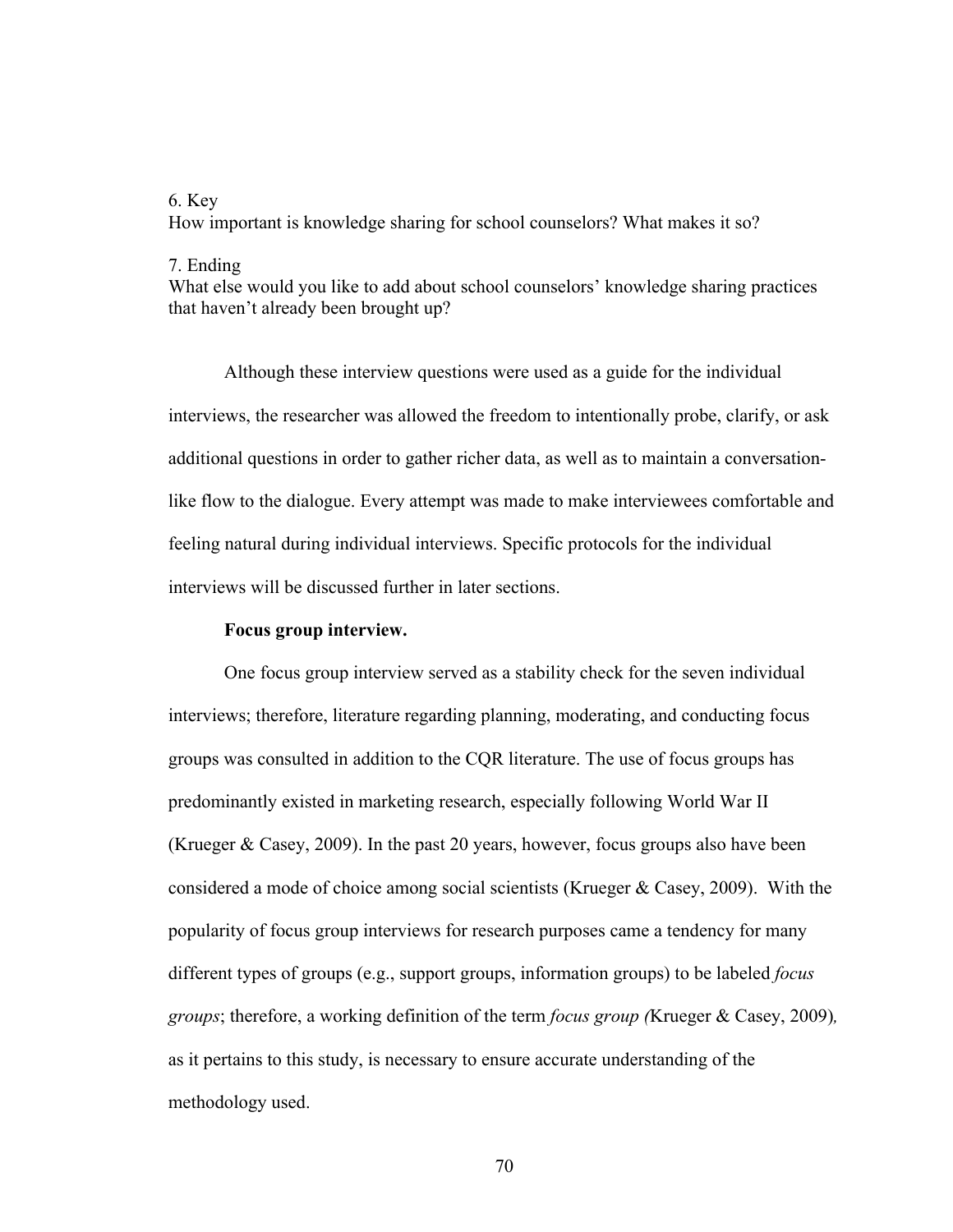A true focus group has a specific research topic that is being explored and is conducted with a structure in place for planning, conducting, and analyzing the results of the focus group. Questioning follows a specific format to best access information related to the research questions proposed. Focus groups also access the naturalistic conversation between and among participants; however, the focus groups are not utilized as a back door to survey research nor as a faster way to access individual interview data (Morgan, Krueger, & King, 1998). Intentional consideration was given to these aspects of focus group interviews before this particular method was chosen for the current study.

The protocol for the focus group interviews was based on the work of Morgan, Krueger, and King (1998) and also considered recommendations by Hill et al., (1997). Morgan, Krueger, and King's Focus Group Kit (1998) guided the planning and implementation of the focus group interviews conducted. A summary of the steps followed are briefly listed below:

(a) Focus group questions were developed through the use of a team of experts

(b) Questions were intentionally phrased, categorized, and sequenced

(c) Focus group questions were piloted

### **Participants**

Participants were selected from one school system in the Triad area of NC, in which the primary researcher is employed. Individual interviews, as well as one focus group interview, were utilized as a means to gather data from participants. Although two focus group interviews were initially planned for the full study, seven individual interviews and one focus group were actually conducted in order to gather richer data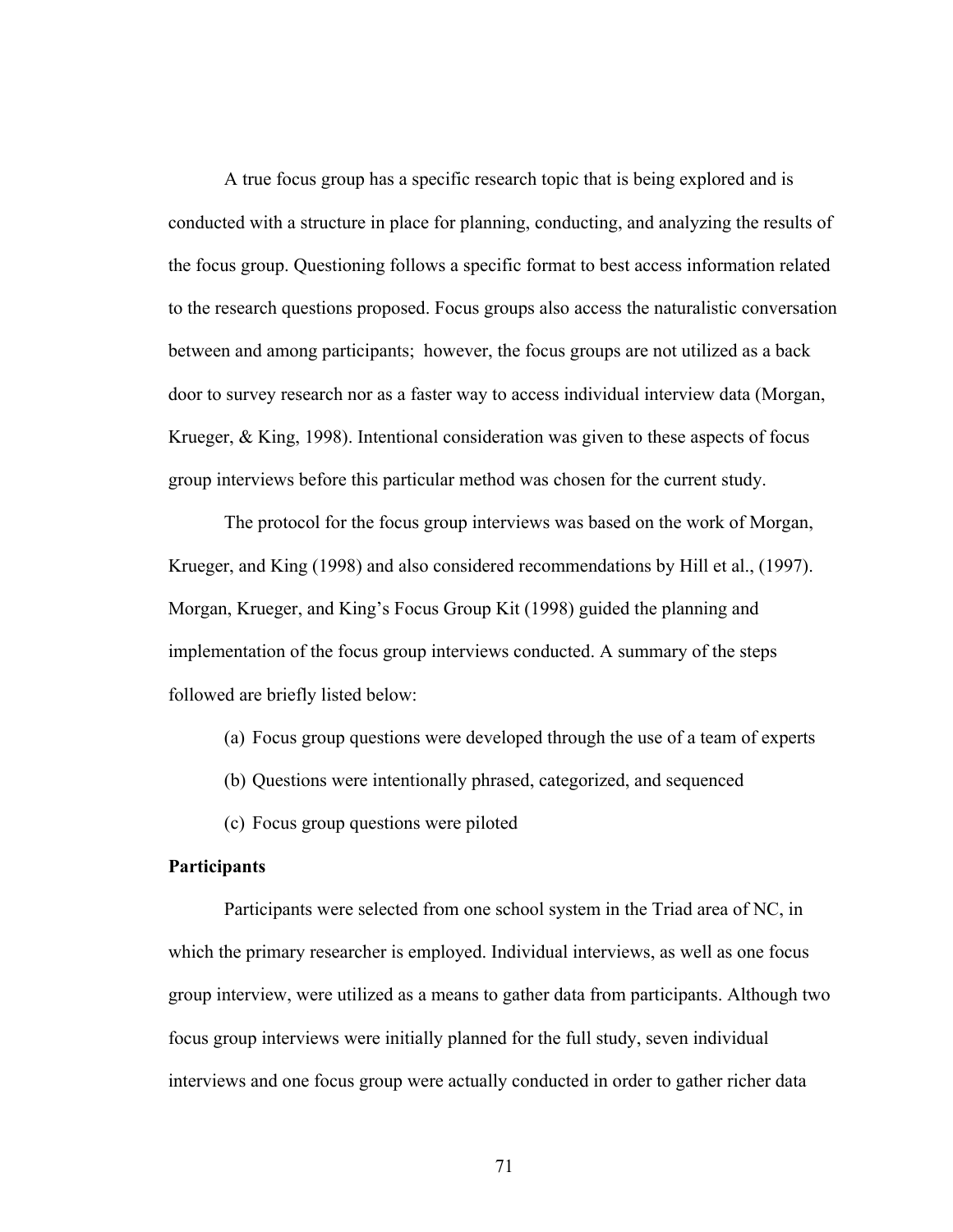based on a larger number of cases. The focus group was used as a stability check for the individual interviews to ensure that conducting interviews in a focus group format, where subjects are able to build on each other's ideas. In this way the researcher can be more certain that there is stability in the findings, similar to the way focus group researchers strive to achieve a saturation point before reporting results (Morgan et al., 1998). A saturation point has occurred when no additional categories or domains arise with additional focus group interviews.

Participants were selected from the larger population of school counselors within the school district. First school counselors, whose principals have consented to their potential participation, were asked to participate in a focus group interview. Next, school counselors who did not participate in the focus group interview were asked to participate in an individual interview. The individual interviews did not require principal permission. Individual interviews were conducted with school counselors from all three school levels including 1 elementary school counselor, 4 middle school counselors, and 2 high school counselors. The focus group consisted of six participants: four elementary school counselors, one middle school counselor, and one high school counselor, creating a homogenous (i.e., school counselors from one school district), but varied, group composition (i.e., school counselors working with varying age groups and at different school levels). Each school level was represented during both the individual and focus group interviews with a total final sample of 13 participants. Hill et al. (1997) recommended 10 to 15 participants when conducting individual interviews. Including the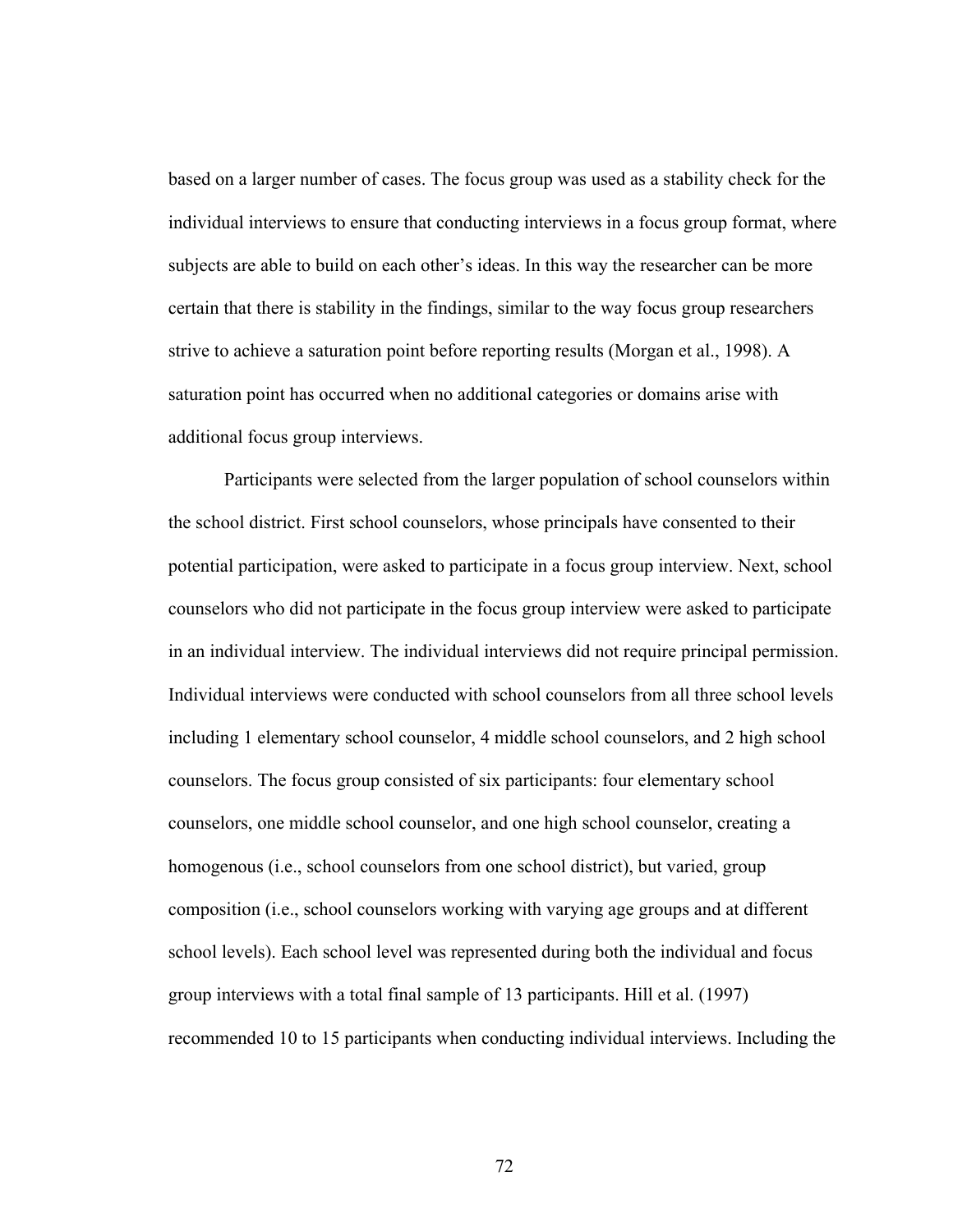focus group, the number of participants in this study approximates this recommended range.

The thirteen participants included twelve females and one male who identified their ethnic/cultural group as Caucasian/white (n=10), African American (n=2), or Pacific Islander (n=1). Ages of participants ranged from 30-62 with a median age of 40 and a mean age of 41 (sd=10.66). All thirteen participants have at least a master's degree and are licensed by the state as school counselors. Three school counselors also have an education specialist degree. In addition, five of the school counselors are National Certified Counselors (NCC), one is a Licensed Professional Counselor (LPC), and one is a National Board Certified School Counselor (NBCSC). Years of experience ranged from .5-21 years with a median of 5 years and a mean of 6 years. In terms of years at their current schools, 15% were in their first year, 46% were in years 1-3, 23% were in years 4-7, and 15% were in years 7-10. Six of the school counselors are the only counselors at their respective schools, five school counselors have one other school counselor on-site, and two school counselors have two other school counselors on-site.

Professional activities such as professional memberships and conference attendance also were reported. All but two participants are members of the North Carolina School Counselor Association (NCSCA), eight are members of the American School Counselors Association (ASCA), and one is a member of the American Counseling Association (ACA). One participant reported being a member of Chi Sigma Iota (CSI) and one reported being a member of North Carolina Association of Educators (NCAE). All of participants reported attending at least one professional counseling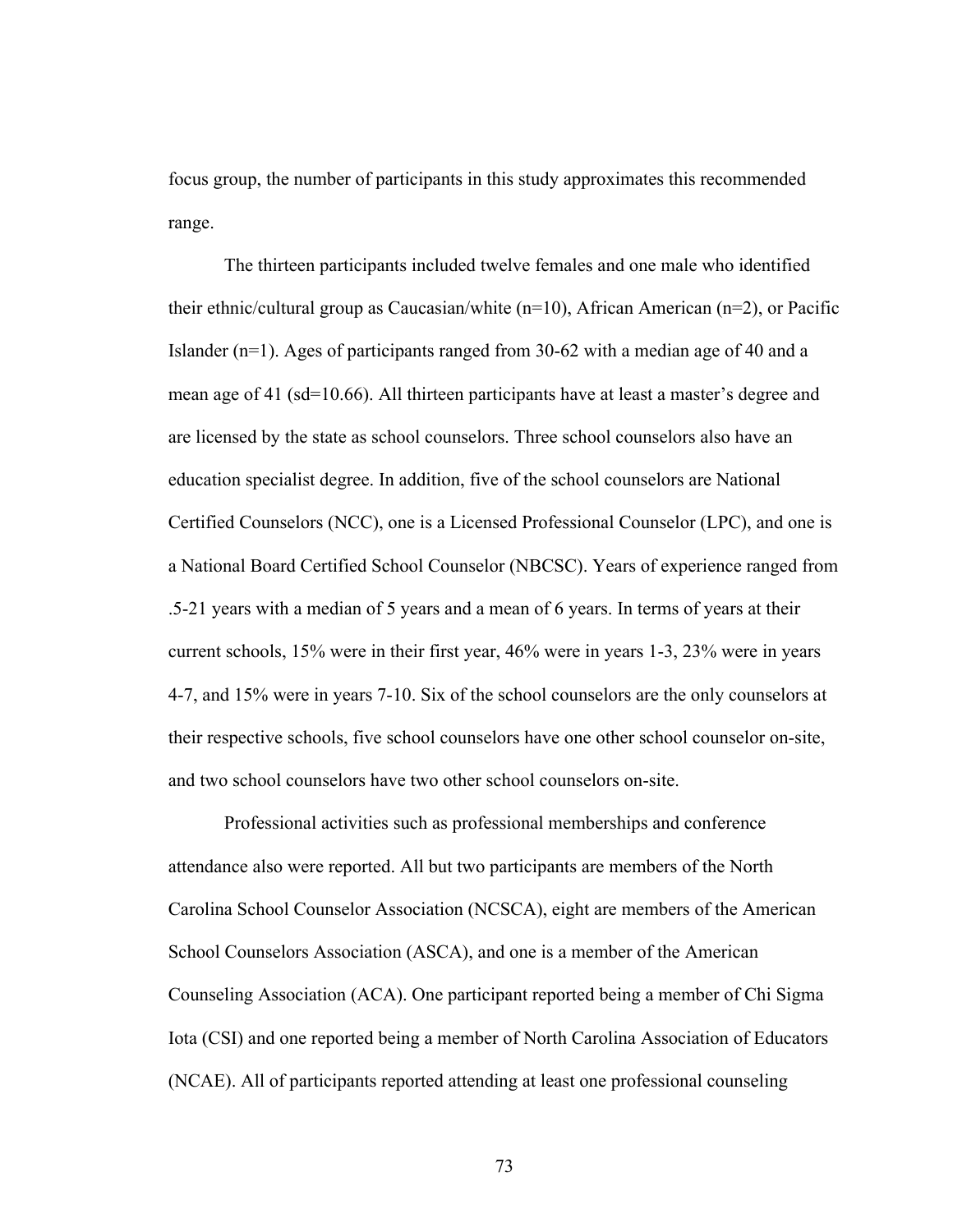conferences in the past 24 months, eight reported they had attended two conferences, and two reported that they had attended three conferences. It is important to note that the interviews were conducted after the NCSCA annual conference in 2009.

Recruitment of participants took place by first contacting all school system principals to gain permission to invite school counselors at their schools to participate in the research study. School counselors from each school level (i.e., elementary, middle, and high school) were contacted via email to invite them to participate in a focus group interview. During this first contact, information was provided to the school counselor about the study's purpose and methodology. If the school counselor agreed to participate, information regarding scheduling was provided. Focus group interview times were scheduled to accommodate school counselors' schedules and to take into account principal's requests; consequently, the focus group interview took place during the early morning (8:00am). Furthermore, because the focus group interview was held so early in the day, the risk of school counselors being unable to attend because of situations that might arise at school was reduced. The focus group interview lasted approximately 90 minutes and was held at the school system's central offices in a private conference room.

Upon completion of the focus group interview, another email was sent to all district school counselors who did not participate in the focus group inviting them to participate in an individual interview. In this case principal permission was not necessary because the interviews took place off-campus and before or after school hours. After the initial email invitation was sent, two reminders also were sent out via email. A total of seven individual school counselors responded to the request for participants. Individual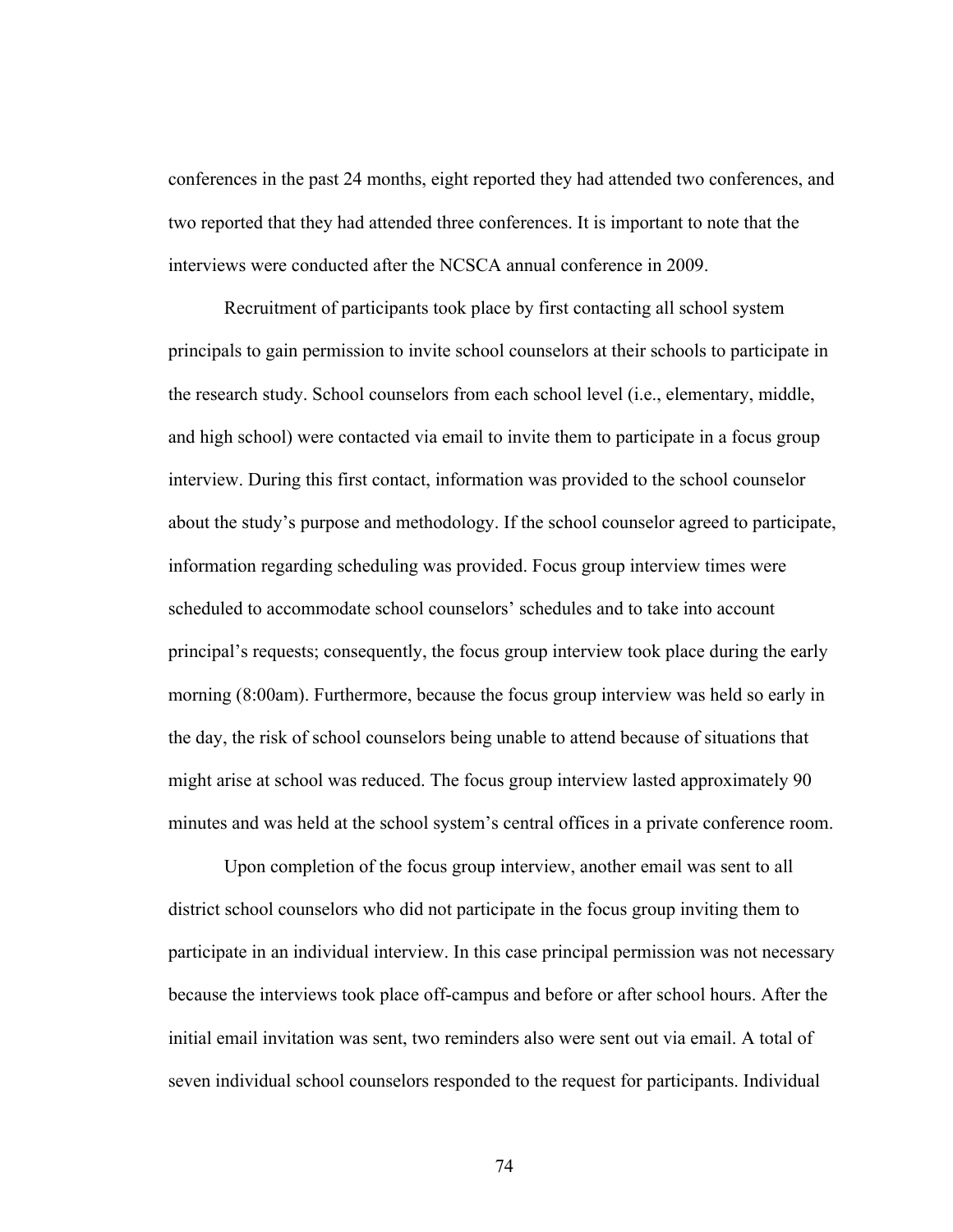interviews were scheduled at participants' convenience at a location that was comfortable for them (e.g., coffee shop, bakery).

Hill et al. (1997) recommended providing interview questions to interviewees; however, because that approach might hinder natural discussion, only the general topic of the groups was be provided beforehand. All participants, regardless of the type of interview in which they participated, received a \$25 gift card for Barnes & Noble bookstores as compensation for their time. Although this type of external reward has been found to negatively influence individuals' attitudes toward knowledge sharing in a natural setting (Bock & Kim, 2002), it can incentivize participation in research.

# **Instrumentation**

The focus of the study was exploring knowledge-sharing practices among professional school counselors. A brainstorming team was responsible for the creation of appropriate interview questions and probing questions as well as for reviewing the questions in final form as suggested by focus group methodology (Morgan et al., 1998). Interview questions were developed by a team of three licensed school counselors, and one counselor educator who also is a licensed school counselor to narrow the focus of questions further. Two licensed school counselors brainstormed a list of questions separately and then combined the lists and narrowed them down to a final set of eight research questions. The final list was then sent to one licensed school counselor and one counselor educator for review. Minor adjustments to wording were made by the initial question developers after feedback was obtained. The final set of interview questions is included below: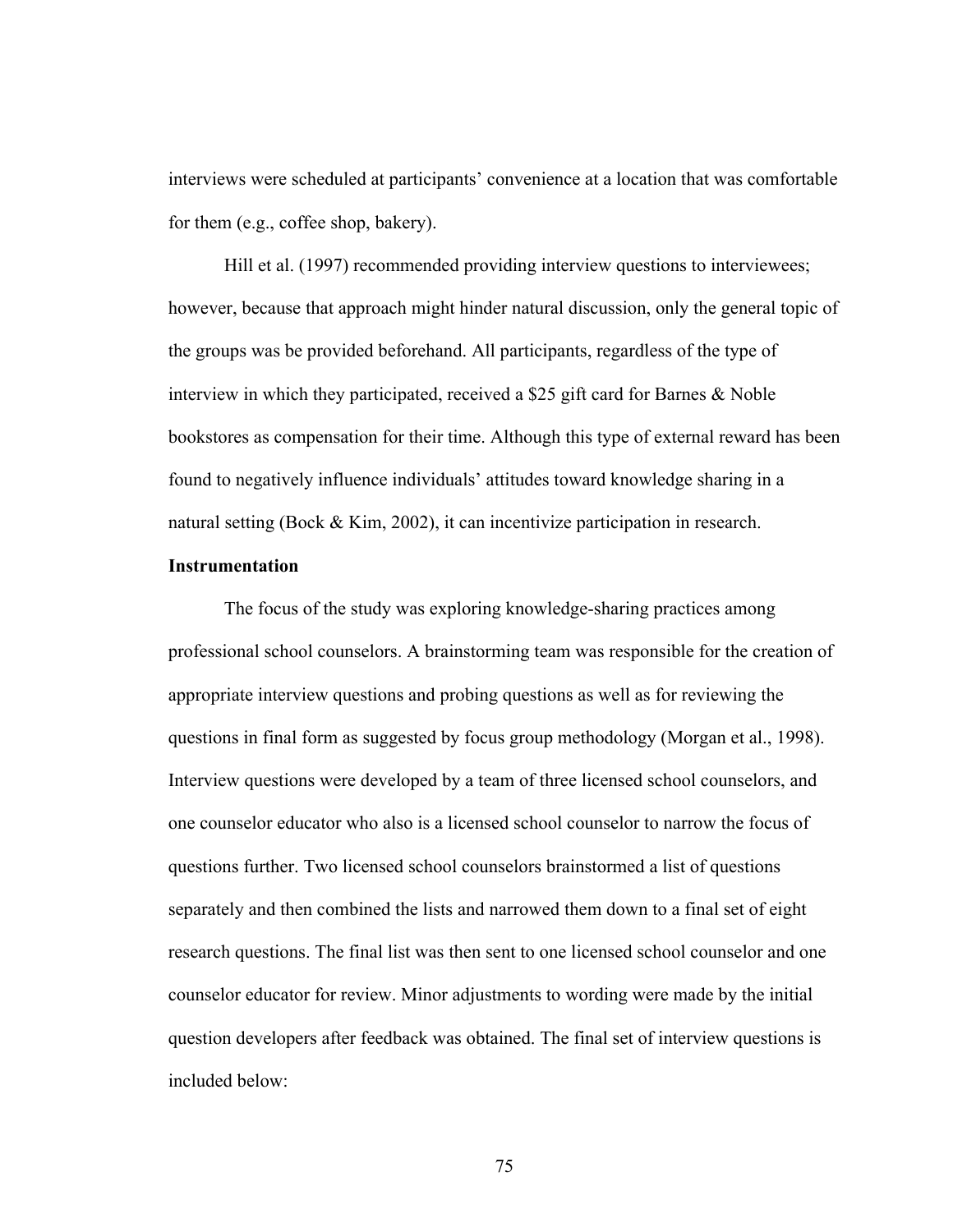To get to know each other better, let's go around the circle and have everyone share with the group their name, which school you're from and one piece of knowledge you think is invaluable as a school counselor. (used only in the focus group interview)

1. Let's begin with an activity to get us thinking about school counselors' knowledge sharing practices.

Introductory Knowledge Sharing Activity (see Table 2)

2. What kinds of knowledge do you typically share and are different types of knowledge shared differently?

3. How does knowledge sharing typically start?

4. Give an example of a knowledge sharing experience that really impacted your work as a school counselor.

5. What factors facilitate and/or inhibit knowledge sharing?

6. How important is knowledge sharing for school counselors? What makes it so?

7. What else would you like to add about school counselors' knowledge sharing practices that haven't already been brought up?

Hill et al. (1997) noted that participants would likely not be able to "provide detailed analysis of reasons for their behaviors" but would be able to "describe their experiences" (p. 538). This perspective was considered as interview questions were created, therefore *why* questions were avoided.

### **Phrasing, categorization, and sequencing of questions.**

Questions, were categorized as opening, introduction, transition, key, and ending questions (Morgan et al., 1998) as recommended by focus group literature. The final composition of the focus group questions included one opening question, one introduction question, two transition questions, three key questions, and one ending question. The goals of these questioning formats are shown in Table 1.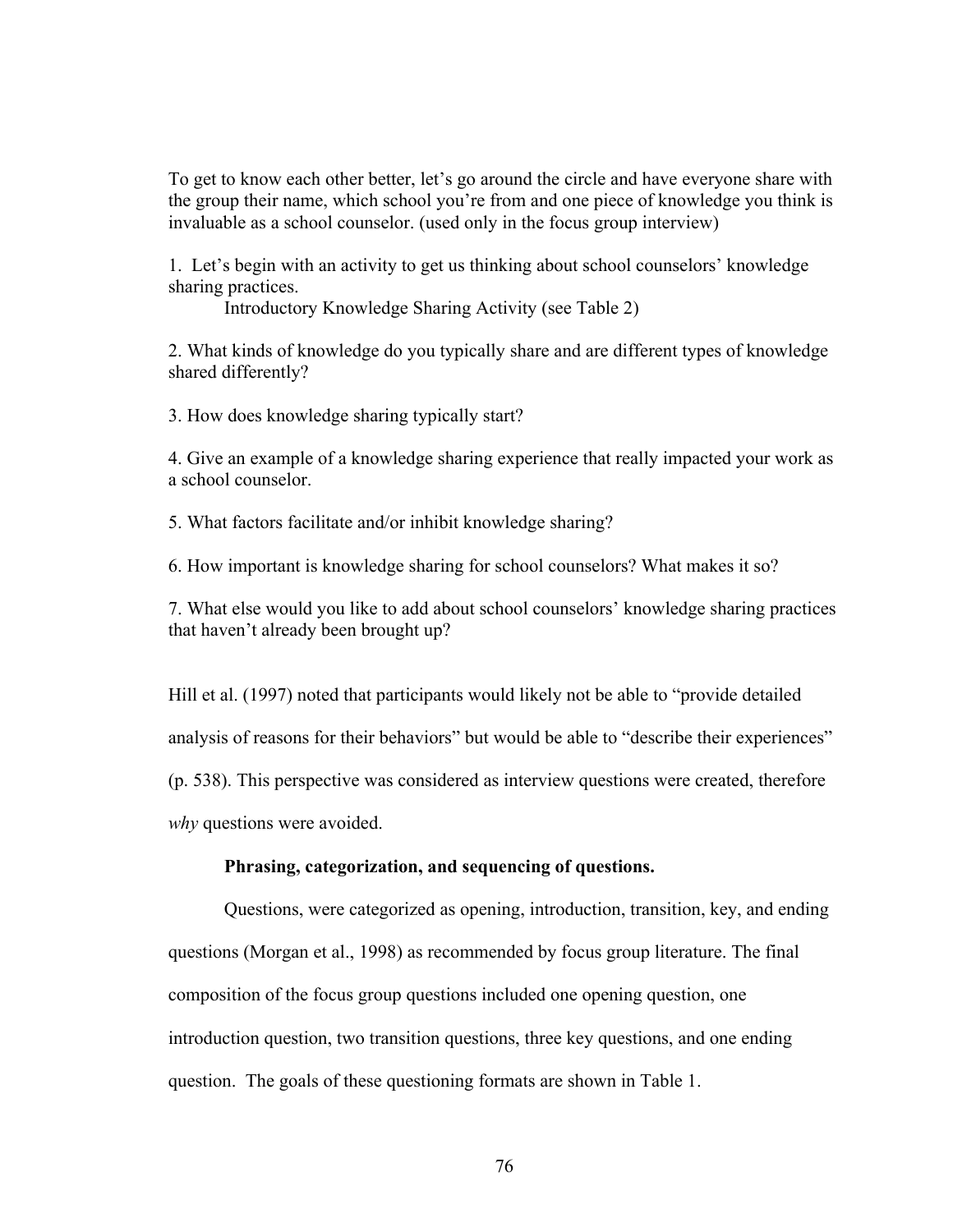Table 1

# Categories of Questions

| <b>Question Type</b> | Goals                                   |
|----------------------|-----------------------------------------|
| Opening              | Focus group members become              |
|                      | acquainted                              |
| Introduction         | Topic is first introduced               |
| Transition           | Provide smooth transition to key        |
|                      | questions while maintaining established |
|                      | rapport and interest                    |
| Key                  | Core questions related to the research  |
|                      | study                                   |
| Ending               | Brings closure to the discussion and    |
|                      | allows participants to add additional   |
|                      | emphasis to their responses             |

Once categories of questions were in place, the phrasing was double checked to ensure compliance with the suggested rules set forth in Morgan et al. (1998):

- (a) General questions are asked before specific questions
- (b) Positive questions are asked before negative questions
- (c) Uncued questions are asked before cued questions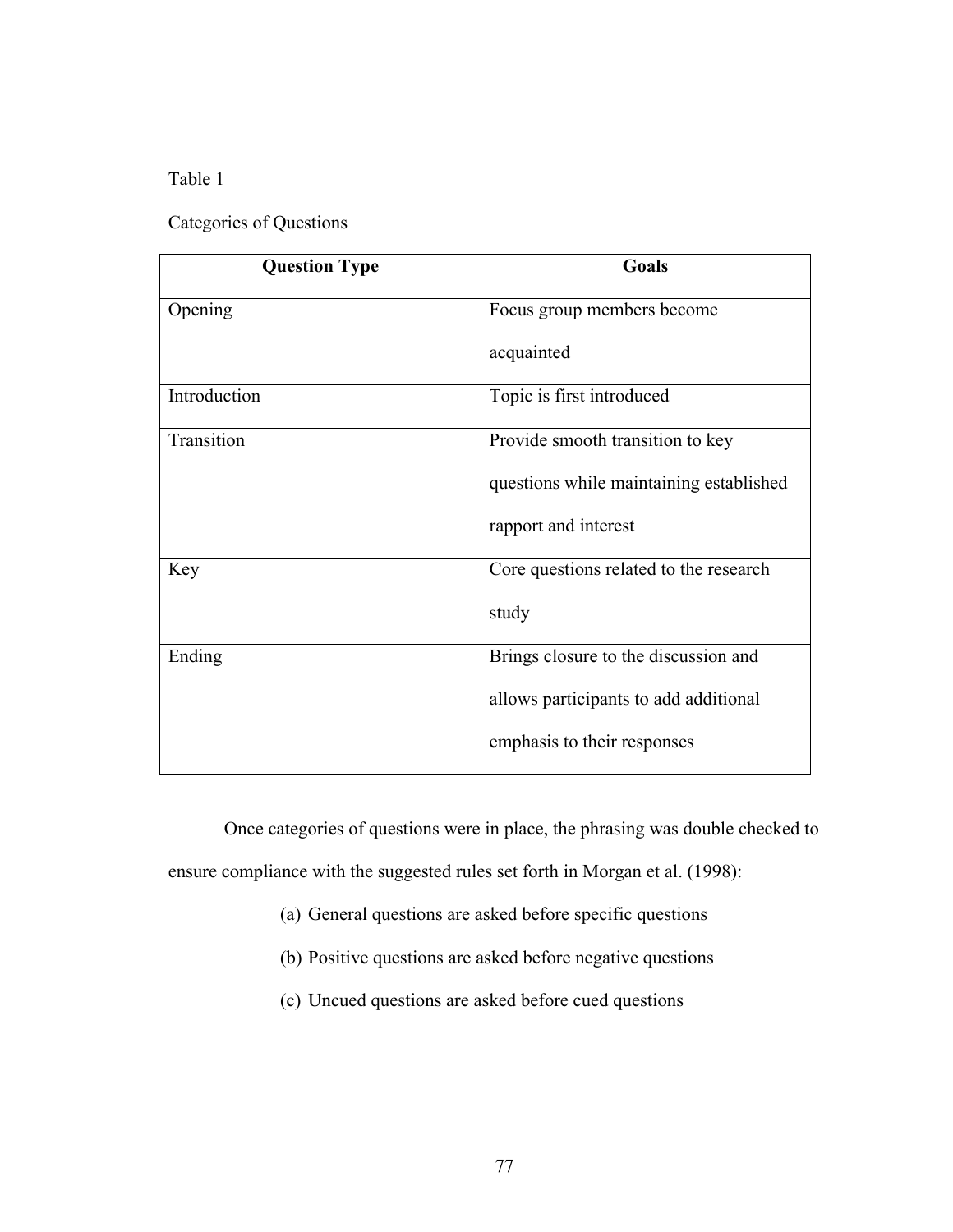# **Procedures**

# **Choosing and structuring a research team.**

This study utilized two research teams, one to brainstorm focus group interview questions and another to code and analyze data obtained from these interviews (see Appendix M). However, two members, a licensed school counselor and the primary researcher, were members of both teams to ensure the focus of each team's work toward the same end goal. Using one research team for all aspects of the research project could be useful since those people would have the most in-depth knowledge of the current research study, and some research projects employing CQR have adopted such a model (Hill et al., 2005). However, there also is a risk in taking this approach, which could lead to unintended "tunnel vision" among researchers. Thus, using two different teams of researchers in the present study, with a minimal amount (two) of the researchers overlapping both groups (as described above), was intended to help ensure objectivity and lessen any "tunnel vision" that could in turn influence the trustworthiness of the study, yet still taking advantage of the benefits of having just one research team. The composition of both research teams is illustrated in Figure 1.

Figure 1: Research Team Members

### *Brainstorming team.*

According to Morgan et al. (1998), "the key to good focus group research is to work with others to create the right questions" (p. 13). The recommended strategy for developing focus group questions as outlined in Morgan et al. (1998) was followed. This strategy includes brainstorming with a group of individuals, creating a draft of potential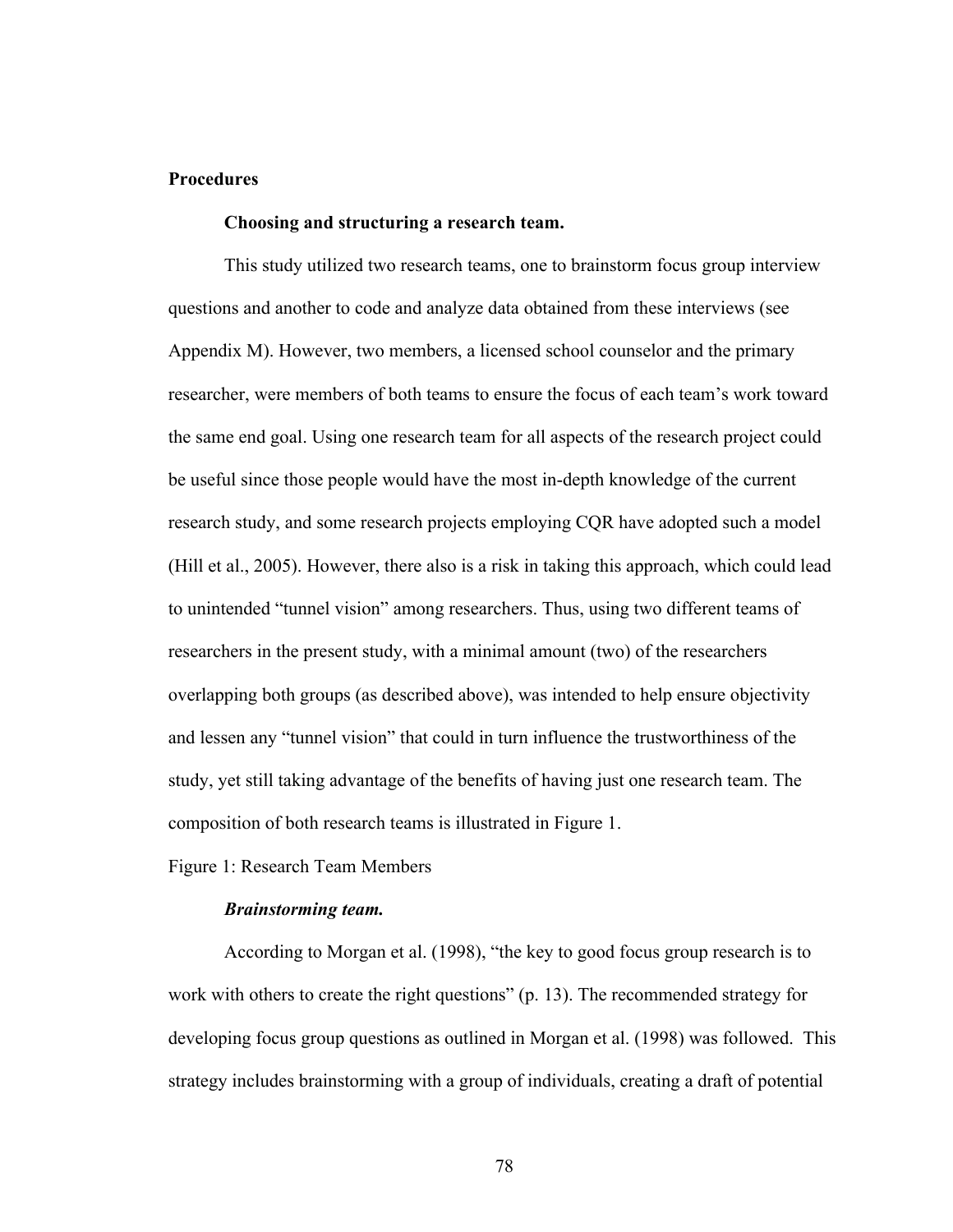questions, seeking feedback on the draft version of the questions, and preparing a final version of the questions.

A 1 to 2 hour brainstorming session was conducted as a necessary step for creating clear, unbiased, inclusive interview questions and was followed by a review of the proposed questions by two external reviewers. The team that helped brainstorm these questions included two licensed school counselors. The primary researcher led the brainstorming session and provided general information about the purpose of the research as well as a general summary of relevant literature. After creating an initial set of focus group questions, two external reviewers, one licensed school counselor and a counselor educator who is also a licensed school counselor, were asked to provide feedback about the questions' clarity and focus. As a final step, the focus group questions were reevaluated and finalized by the brainstorming team.

# *Coding team.*

Four individuals made up the coding team, which included the primary researcher (who is both a counseling doctoral student and practicing school counselor), one counselor educator who is also a licensed school counselor, and one licensed practicing school principal. This is an ideal situation, according to Hill et al. (1997), since "therapists and therapists-in-training…generally have good interpersonal skills, welcome feedback about how they come across to other people, and are motivated to work on interpersonal relationships" (p. 528). Although school counselors do not generally call themselves therapists, they are helping professionals with training that overlaps with those professionals who do refer to themselves as therapists. In addition to including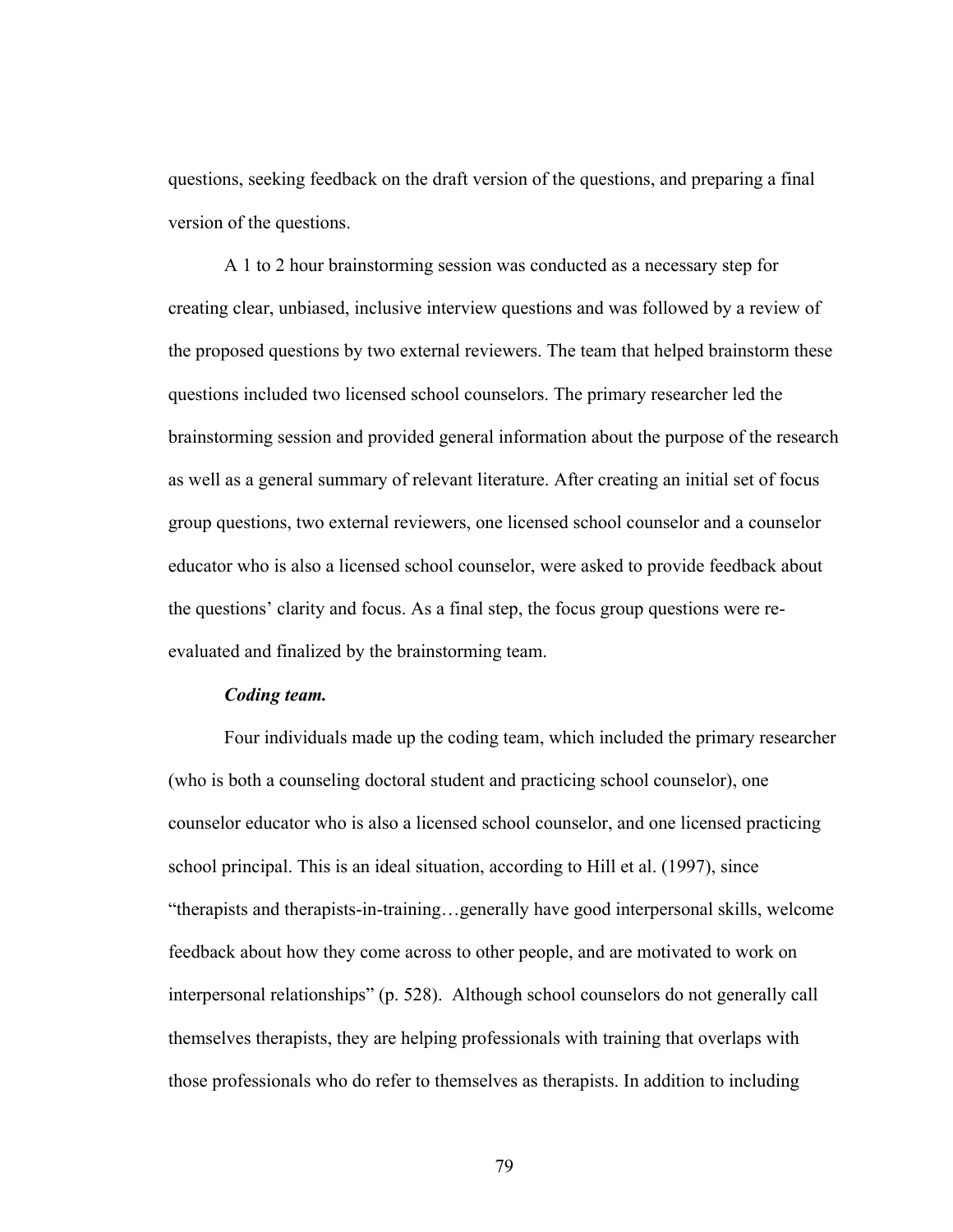helping professionals, including a licensed practicing school principal, who has a different training background and a broader perspective of school counseling, offered a varied point of view.

These individuals were responsible for the collection, transcription, and coding of data. Furthermore, both the licensed school counselor who served as an assistant moderator, the counselor educator who served on the coding team, as well as the counselor educator who served as an auditor, have previously conducted research using CQR methodology. All members of the coding team had studied the two foundational articles (Hill et al., 1997, 2005) on conducting consensual qualitative research. All coders also had earned a minimum of six to nine graduate level course credits in research methods by the time coding began.

# *Auditors.*

The counseling faculty members (dissertation committee co-chairs) served as auditors throughout the course of the research study, as has been done in previous studies mentioned by Hill et al., (1997) (e.g., Knox & Hess, 1997). They were not members of the research teams, and did not participate in the focus group or in the transcribing and coding of data. This hopefully avoided some of the potential power differentials that can occur when faculty members and students work together on a project that requires researchers to reach consensus. This is particularly important for these two counseling faculty members since they also serve in a supervisory role for two of the primary research team members.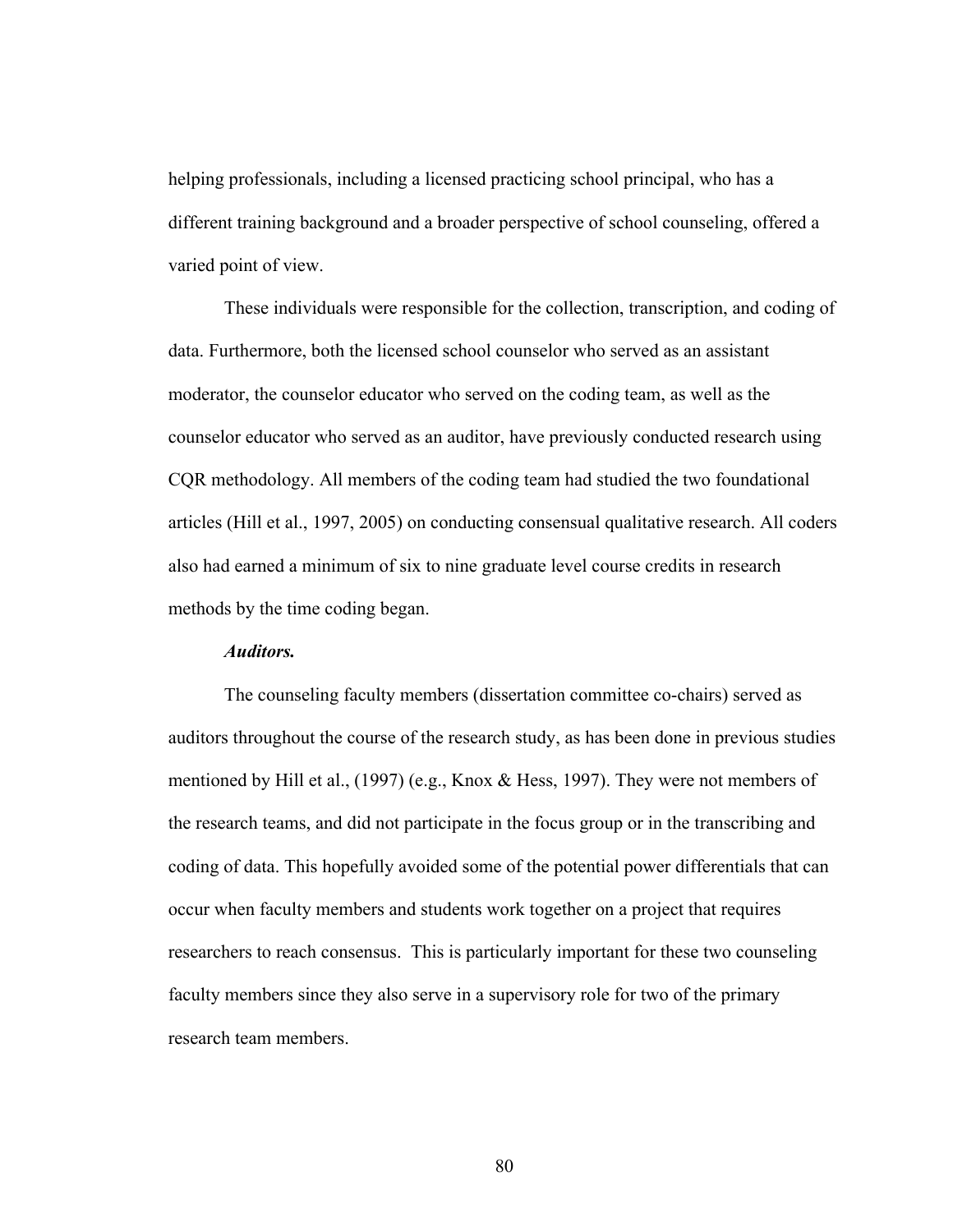# **Data collection.**

The research setting deemed most appropriate for conducting individual interviews was a location of each participants choosing (e.g., coffee shop, bakery). This location allowed participants to choose a setting in which they are comfortable and would be most likely to engage in a natural discussion. Participants were informed that should in the event of changes in the interview environment (e.g., a colleague walks in) the interview could be discontinued without penalty. The research setting deemed most appropriate for conducting the focus group interview was the school district's central office. This location allowed school counselors to participate in the focus group in a setting that presumably maintains the work environment. The central office is the location where professional development trainings, workshops, and meetings are regularly held for school counselors and therefore was a comfortable setting in which to discuss matters relevant to professional school counselors' work-related behaviors.

#### *Roles of moderators.*

Focus groups, unlike individual interviews, require the use of a moderator, as well as one assistant moderator, during the focus group interviews. Before beginning the actual interviews, the assistant moderator obtained informed consent in writing from each participant. The informed consent included participation in the focus group interviews as well as permission to audiotape the interviews. Once informed consent was obtained from each participant, the assistant moderator started the digital audio recorders placed in two locations in the room and then asked all focus group interview participants to sign a confidentiality agreement before the interview process began. The assistant moderator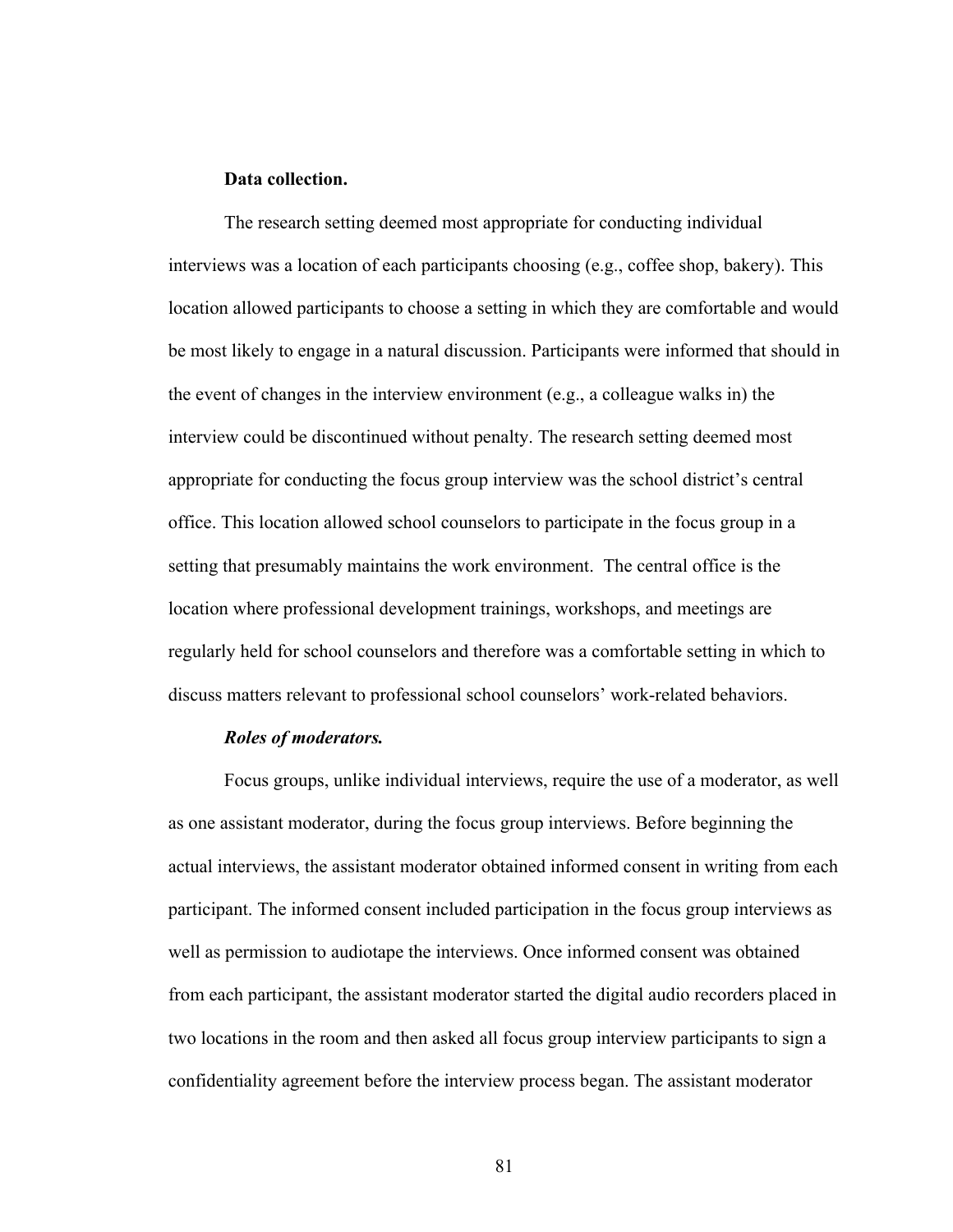was then seated outside of the group, poised to record information on the content of the focus group interview, including recording notes on the dynamics of the group, including any potential bias or values introduced by the moderator. This record will be used later to provide context for data collected and to ensure adherence to research protocols.

Once informed consent was obtained and the audio recorders were started, the moderator provided all participants with information on the purpose of the research study in order to minimize tacit assumptions by participants. The research team member who conducted the individual interviews also moderated the focus group to ensure consistency across interviews.

# *Interviews.*

At the beginning of the interview process, the following definition of knowledge sharing was provided to all focus group and individual interview participants: Knowledge sharing is an umbrella term used to describe the acquisition and dissemination of information, ideas, and practices from one school counselor to one or several others. The following questions were asked of all participants during the interviews:

# **Opening**

To get to know each other better, let's go around the circle and have everyone share with the group their name, which school you're from and one piece of knowledge you think is invaluable as a school counselor. (asked only during the focus group interview)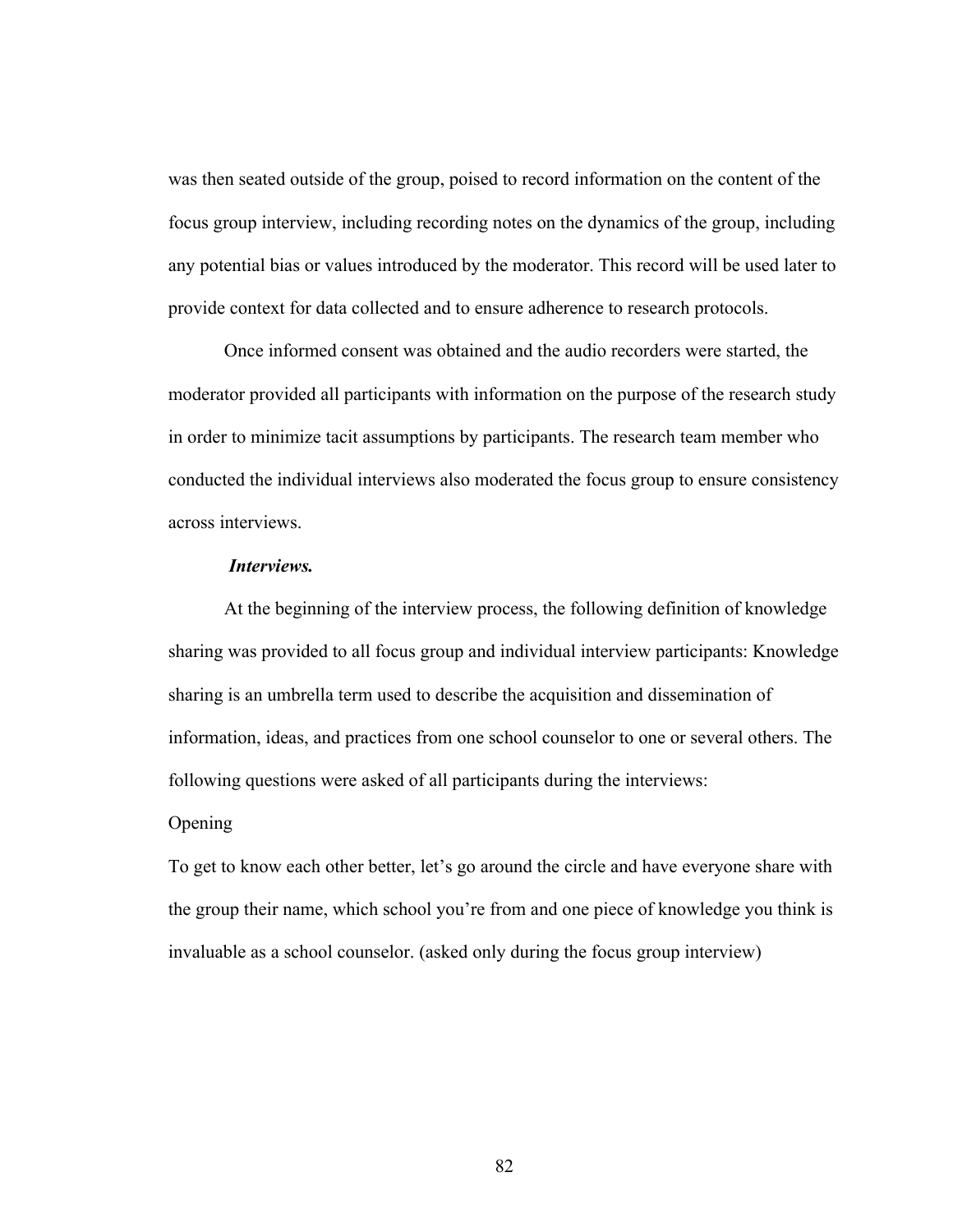Introduction

Let's begin with an activity to get us thinking about school counselors' knowledge

sharing practices. See Table 2

Table 2

Introductory Knowledge Sharing Activity

|                           | <b>Inside the School</b> | <b>Outside the School</b> |
|---------------------------|--------------------------|---------------------------|
|                           |                          |                           |
|                           |                          |                           |
| <b>Formal Knowledge</b>   |                          |                           |
| <b>Sharing</b>            |                          |                           |
| <b>Informal Knowledge</b> |                          |                           |
| <b>Sharing</b>            |                          |                           |

Transition

What kinds of knowledge do you typically share and are different types of knowledge

shared differently?

Transition

How does knowledge sharing typically start?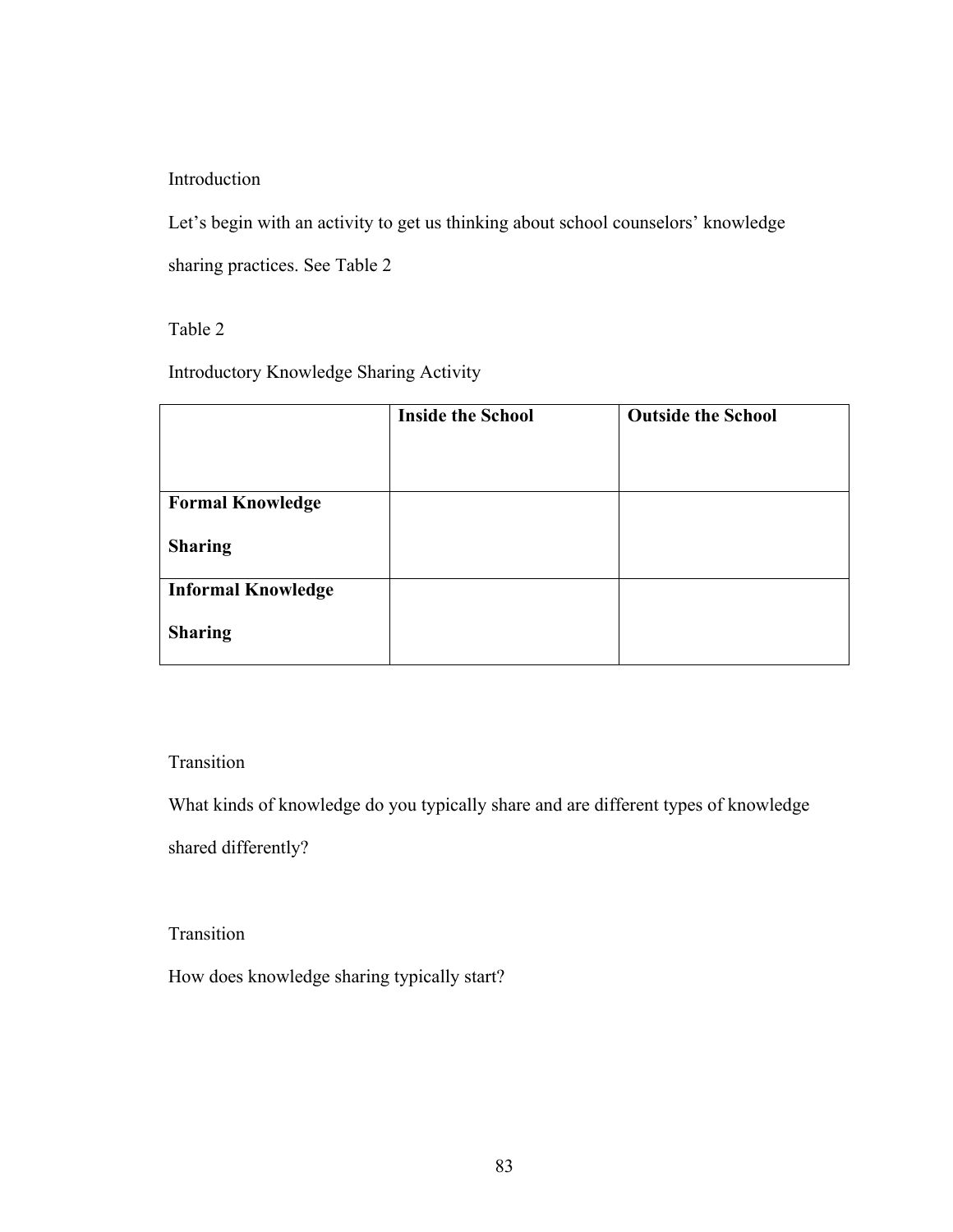# Key

Give an example of a knowledge sharing experience that really impacted your work as a school counselor.

### Key

What factors facilitate and/or inhibit knowledge sharing?

### Key

How important is knowledge sharing for school counselors? What makes it so?

### Ending

What else would you like to add about school counselors' knowledge sharing practices that haven't already been brought up?

A questioning protocol in which questions were explicitly written on note cards, was chosen over a topic guide as a preferred method of questioning during the focus group interviews. The questioning route helps moderators remember specifically what questions to ask of the group and increases consistency across different focus groups.

The semi-structured questioning approach outlined by Morgan et al. (1998) parallels the approach recommended by Hill et al., (1997), and therefore was chosen as the best approach for the current study. Hill et al., (2005) and Morgan et al. (1998) both recommend a mix of scripted questions and probes along with more spontaneous questions and probes. The scripted questions and probes allow for consistency across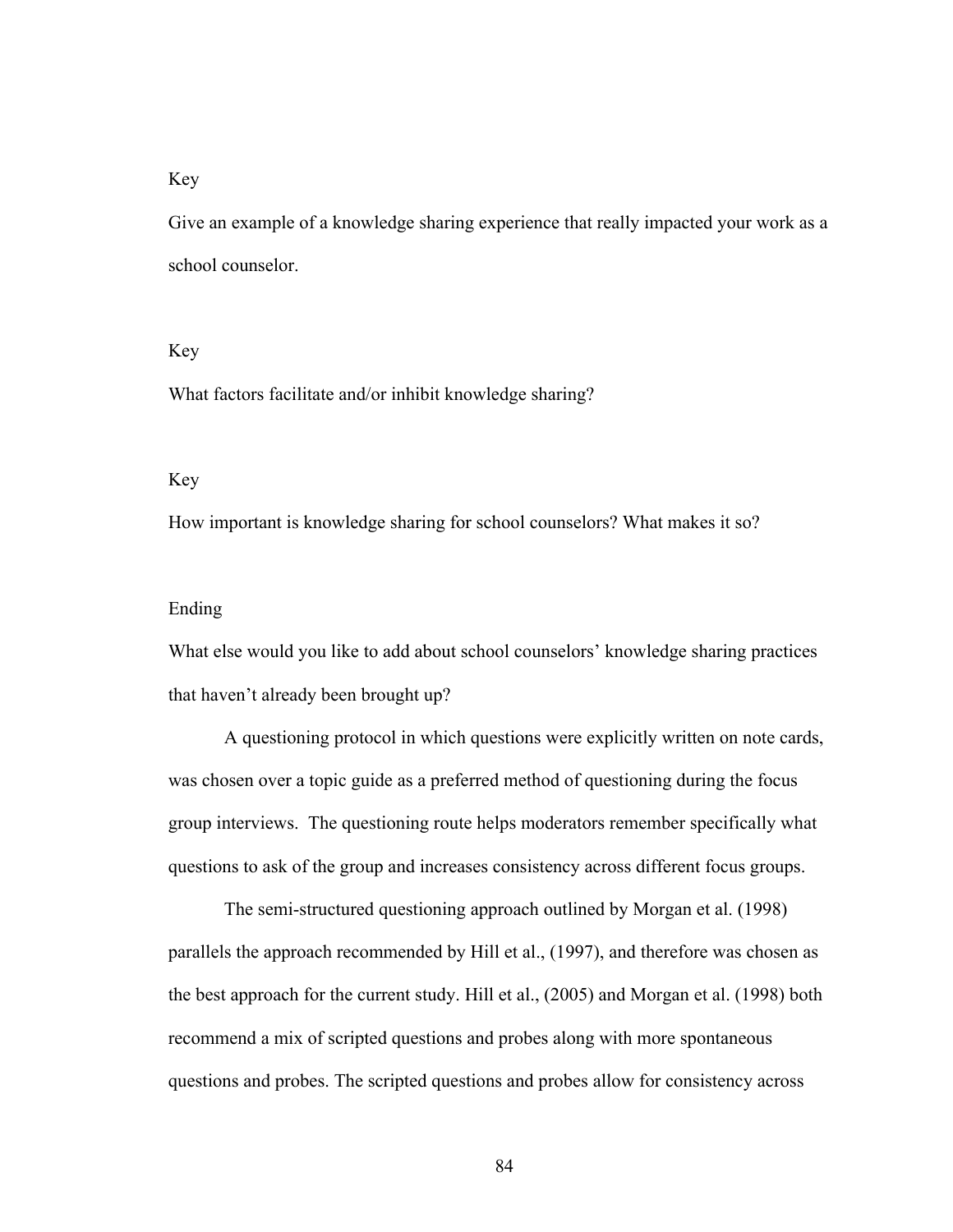interviews, while the more spontaneous questions and probes allow the moderator to gather in-depth information when deemed necessary. Unscripted questions were withheld "until near the end of the discussion" (p. 48) as recommended by Morgan et al.(1998). Morgan, Krueger, and King (1998) also cautioned moderators to use probes only when necessary, with more probes being used during the beginning phase of the interviews to emphasize the importance of detail rich responses. A list of acceptable probing questions was created prior to beginning interviews for reference by the moderator during the individual and focus group interviews.

Immediately following the conclusion of each focus group interview, the moderator (and assistant moderator in the focus group) recorded notes about the "length of the session, impressions of the interviewee(s), comments about the flow of the session, and reactions of the interviewer to the interviewee(s)" (Hill et al., 1997, p. 542). The assistant moderator did not participate in individual interviews.

#### **Data Analysis**

Research team members on both teams discussed their biases and expectations related to the topic under investigation "prior to, and throughout, the research process to ensure that these biases do not unduly influence the data analysis" (Hill, et al., 2005, p. 198). These biases and expectations were discussed before data analysis begins and recorded by the primary researcher so they could be referenced as needed throughout the study. The purpose of recording biases was to note the types of information research team members might be inclined to look for, which could interfere with their objectivity when analyzing data.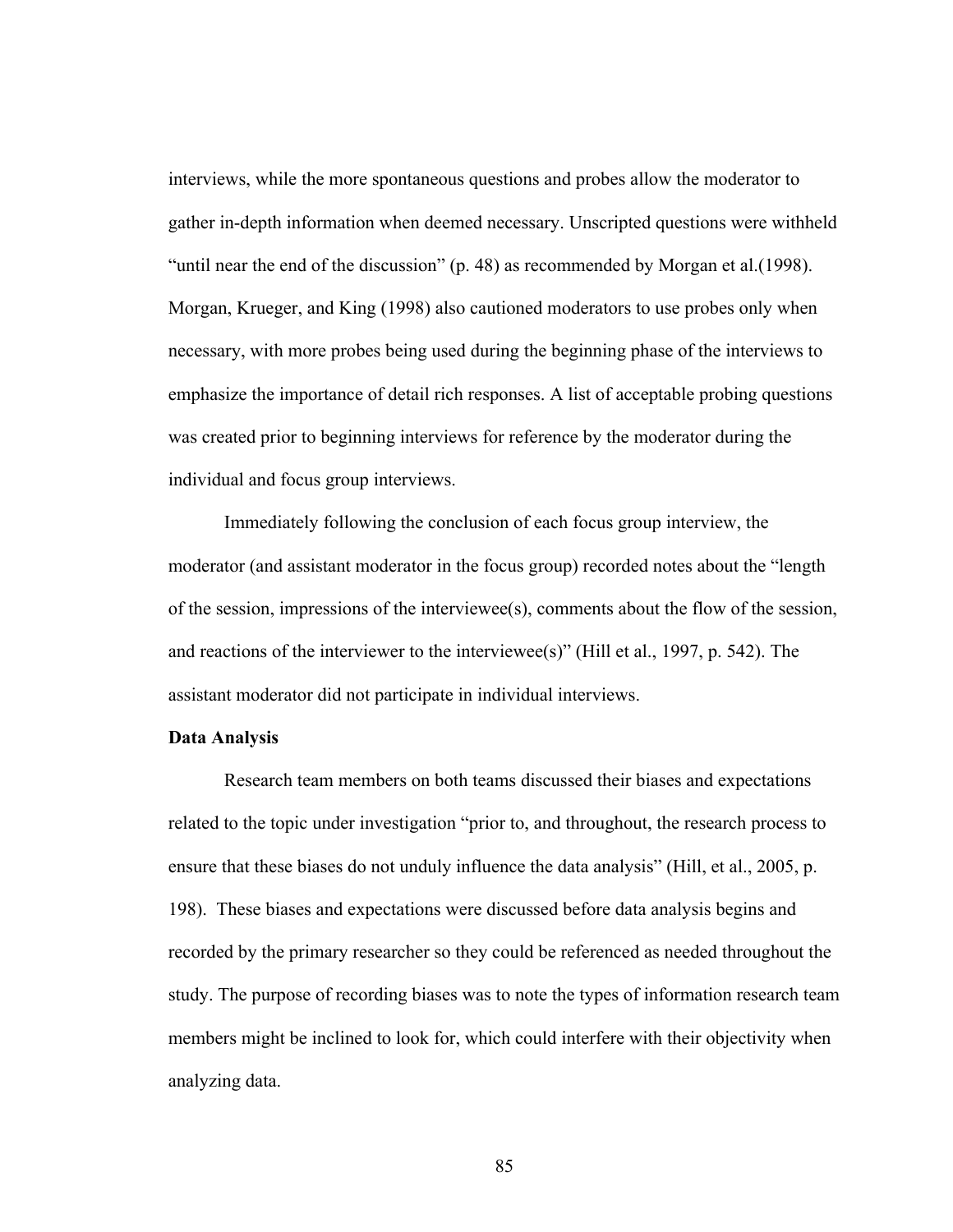### **Complete and check transcripts.**

Once the interviews were completed, the systematic analysis of data began. Following the protocol for CQR, a reputable transcription company transcribed audio recordings. Transcripts were sent to all interview participants for feedback and corrections as a validity check. Once accuracy was confirmed, all identifying information of participants was deleted and code names were assigned to each participant. Transcripts were then passed along to the other research team members for preliminary analyses of the data.

Once the initial steps required by CQR were completed, the research team began the analysis of data obtained through individual interviews. For analysis purposes, each individual was treated as a separate case. Hill et al., (1997) outlined the following steps for data analysis:

- 1. Within case analysis
- 2. Cross analysis
- 3. Examining patterns in the data

In addition, all research team members were asked to record notes on any insights they had as they proceed through these steps.

### **Within case analysis.**

Domains (i.e., general themes that emerge from the data) were created using transcript data. All coding team members independently reviewed transcripts of individual interviews and created a list of applicable domains. Once all transcripts were reviewed, coding team members reconvened to reach consensus on the applicable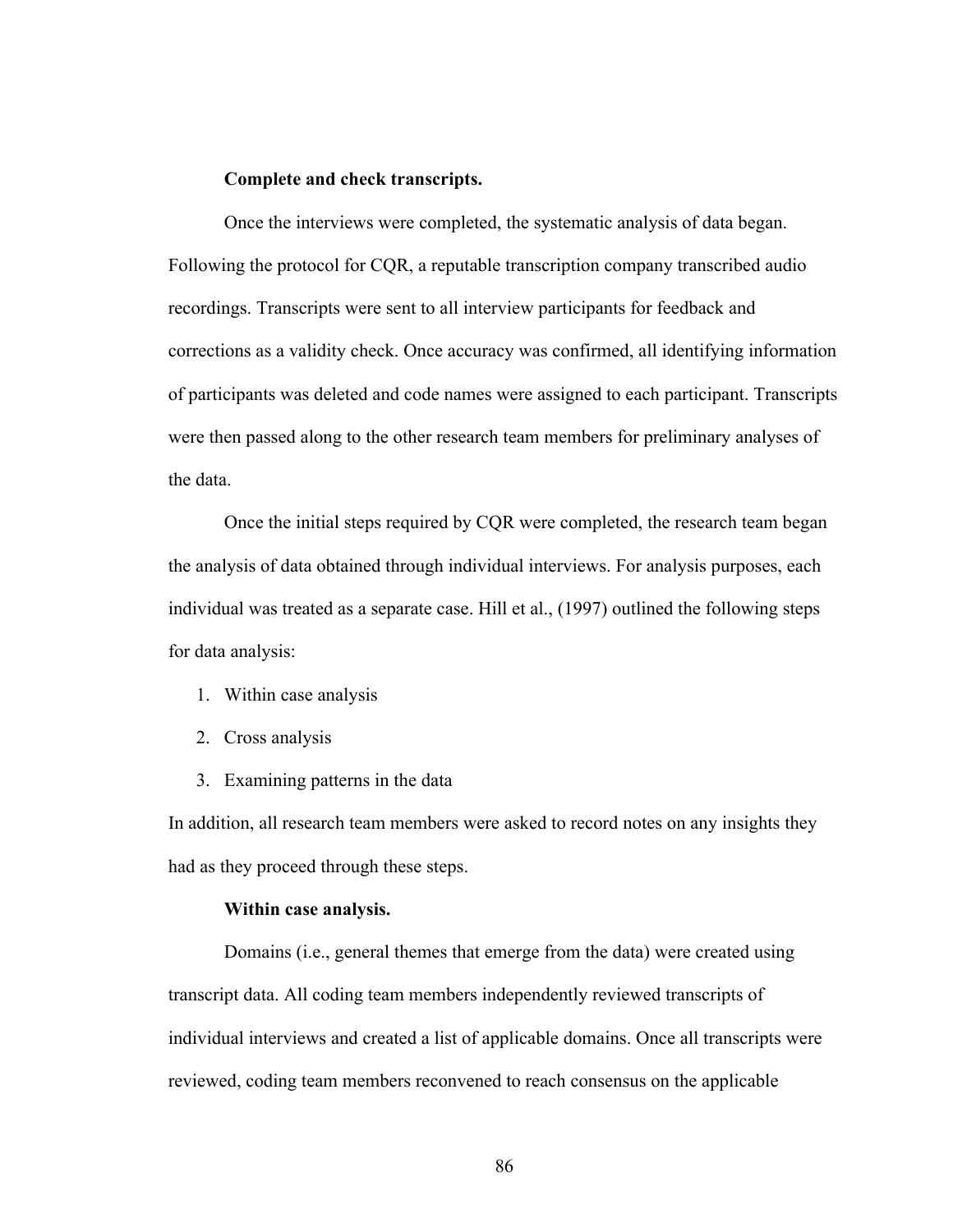domains. Once domains were agreed upon, the same three research members coded the transcript data using these domains.

Next, the primary researcher, created a consensus version of the transcripts using NVIVO software, which included domain titles and all raw data that research team members coded under the appropriate domain titles. All raw data fell under at least one of the domain titles. Extraneous material was coded into a domain labeled "other". An original copy of the raw data transcript was preserved for later reference throughout the course of the research study, while the coded (i.e., consensus) versions of the transcripts were used for the next steps of data analysis.

The consensus version of the transcript, an NVIVO document, was returned to all three members of the research team who individually created lists of core ideas for each of the domains. The three research team members then collectively created a list of categories, which are clearer, more concise ways of describing common core ideas.

Once consensus was reached in regard to the categories and core ideas represented under each domain, the primary researcher sent the agreed upon domains and categories, along with two raw data transcripts to an external auditor (counselor educator who is a dissertation co-chair). The auditor "serves as a check for the team" (Hill et al., 1997, p. 548). Thus far in the process, the auditor has not been involved in the process of collecting or coding the data and is therefore an outsider to the process, but also someone who is familiar with the research study underway. The auditor checked to make certain that the domains and categories fit for the raw data and that there were not significant domains or categories missing from the list.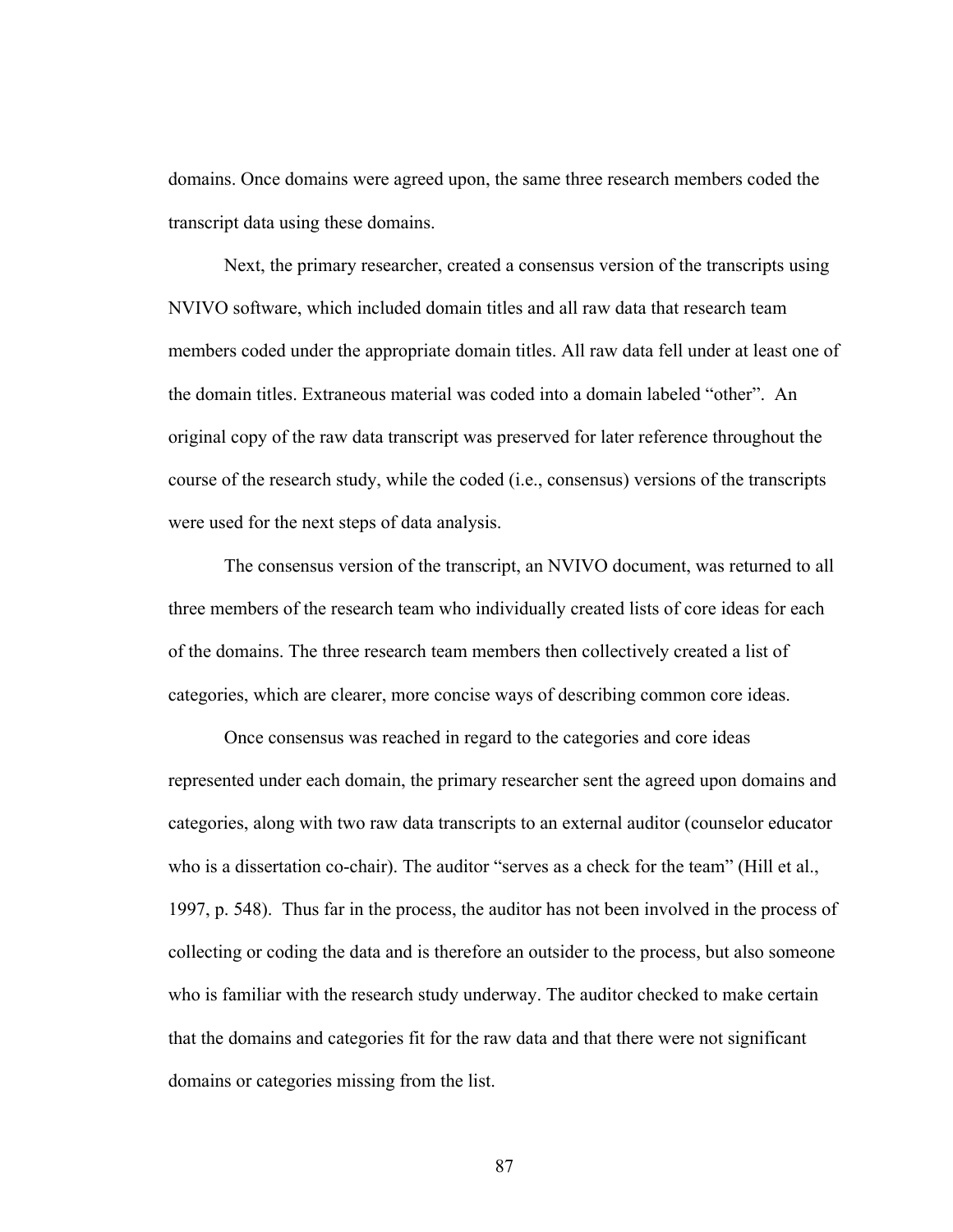Next the research team coded raw data from domains into categories of core ideas, reaching consensus for each coding decision. Once the raw data was coded into the categories, an additional audit was conducted by an external auditor (a second counselor educator and dissertation co-chair) to be certain the raw data was coded into appropriate domains and categories. This auditor also is charged with identifying categories that could be merged or subdivided for a better fit of core ideas into categories.

The auditor's comments were then returned to the team for review. These comments were considered by the team and accepted or rejected as the team deemed appropriate. All changes were made in consensus.

### **Cross analysis.**

The research team once again reconvened to engage in a cross analysis of the data. The categories were divided into four types, *general, typical, variant,* and *rare*. Table 3 indicates how categories are categorized based on the frequency of occurrence.

Table 3

|  |  | Categories by Frequency of Occurrence |
|--|--|---------------------------------------|
|  |  |                                       |

| <b>Category Type</b> | <b>Frequency of Occurrence</b>                       |
|----------------------|------------------------------------------------------|
| General              | All but one of the cases                             |
| Typical              | $>$ 50% of the cases up to the cutoff for<br>general |
| Variant              | At least two cases up to the cutoff for<br>typical   |
| Rare                 | A single case                                        |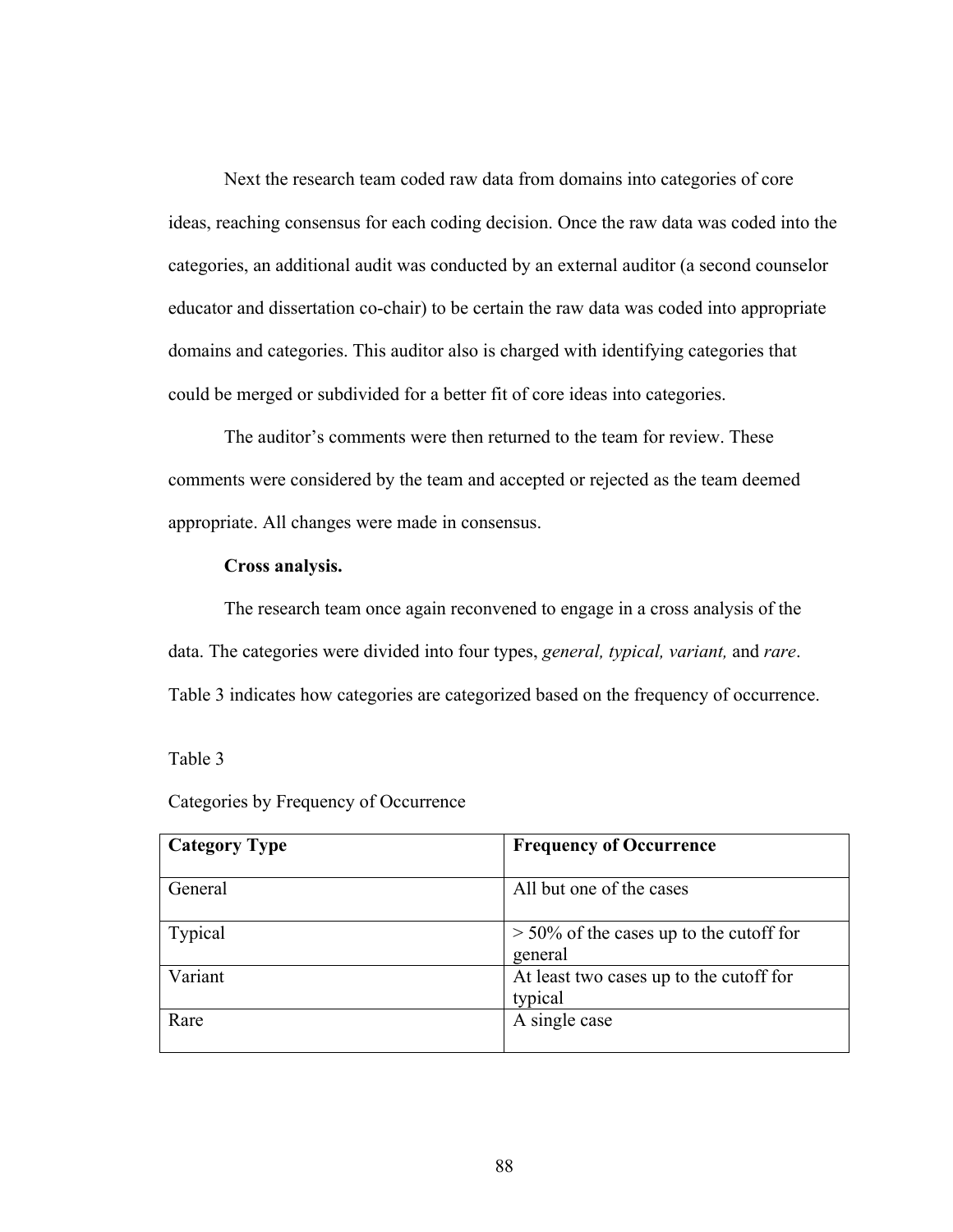# **Pilot Study**

Hill et al., (1997) recommended that interview questions be piloted several times with individuals similar to the target group of participants. One focus group, consisting of three professional school counselors of varying school levels was conducted as a pilot study before the main study took place. Although focus group interview questions were only formally piloted with one group of school counselors, the questions went through an extensive auditing process in which they were reviewed by licensed school counselors as well as two counselor educators, as discussed earlier in regard to the full study.

### **Purpose**

The purpose of the pilot study focus group interview was to receive feedback regarding the focus group interview questions developed for the main study. In addition, the logistical aspects proposed for the main study were assessed for feasibility with a school counselor population. Thus, one focus group interview was conducted to meet these goals.

# **Sampling**

Convenience sampling was utilized to obtain pilot study participants. An email was sent to three school counselors (one elementary, one middle, and one high school level) that were known colleagues from one school district in North Carolina. (different from the school district used for the full study). Each school counselor contacted was invited to participate in the pilot study. Each of these three school counselors was asked to invite other school counselor colleagues to participate in the focus group interview as well. Three high school counselors participated in the pilot study.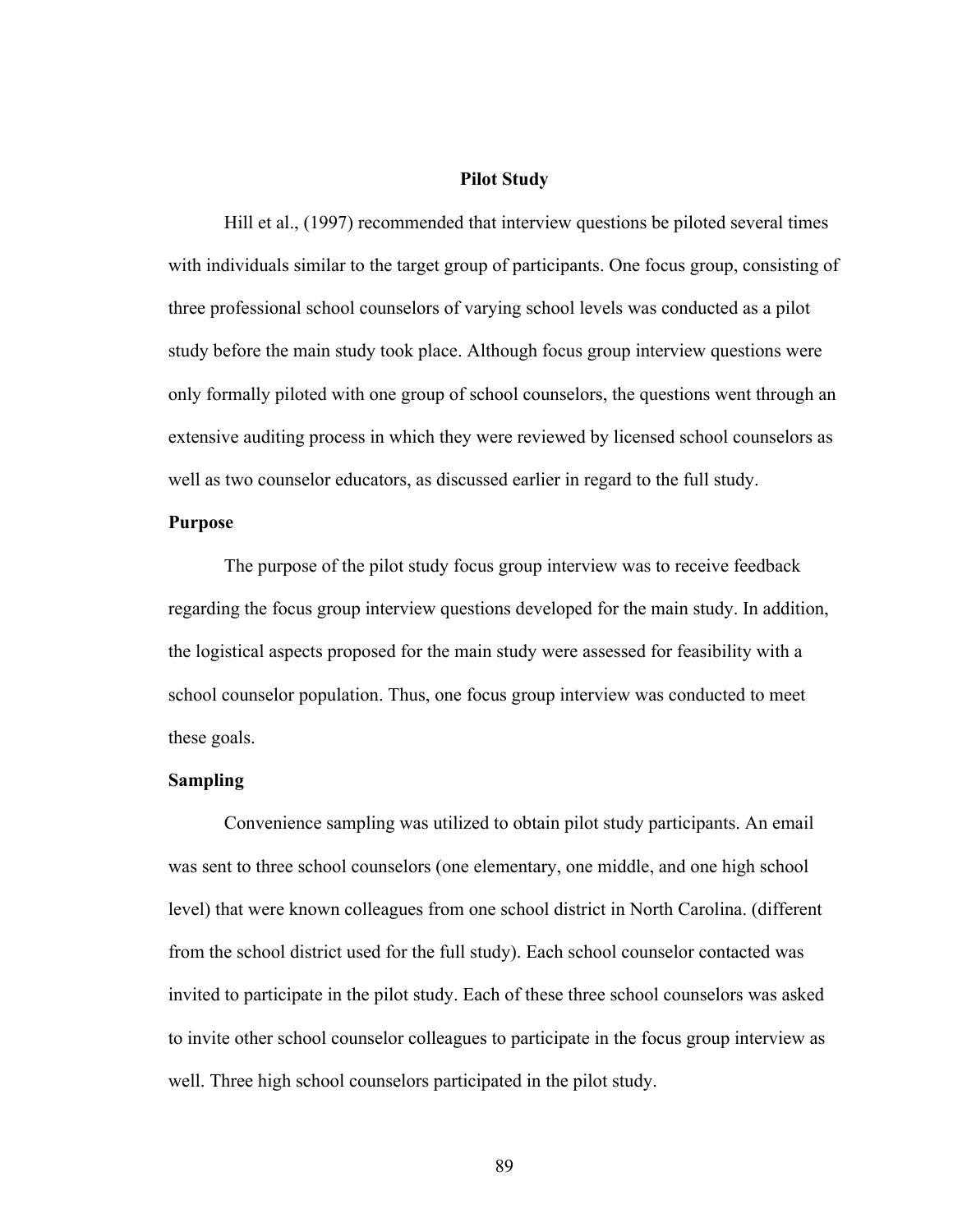# **Procedure**s

Recruitment was conducted via email. Three school counselors from one school district participated in a focus group, conducted at a local high school conference room. Although the focus group interview was expected to last approximately 2 hours, session lasted approximately an hour and a half due to participants' time constraints. The moderator and the assistant moderator for the full study served in their respective roles during the pilot study interview. The focus group began with the assistant moderator obtaining informed consent from all participants by providing participants with an informed consent document and reading over the document with participants to ensure understanding. After obtaining informed consent, the assistant moderator started the digital recorders. Demographic data was collected and all participants signed a confidentiality agreement. prior to beginning the focus group interview.

Participants were asked a series of the same eight questions that were proposed for use in the full study. The primary researcher served as the focus group moderator while the assistant moderator recorded content and process notes from outside of the focus group. After questioning, participants were asked to provide feedback on the overall focus group experience to inform future research procedures.

# **Results**

Three high school counselors, two males and one female, participated in the pilot study focus group interview. Ages of participants ranged from 41 to 59 years of age. All three participants listed their ethnicity as white. Each of the school counselors currently works in schools with at least one other school counselor in the building. Years of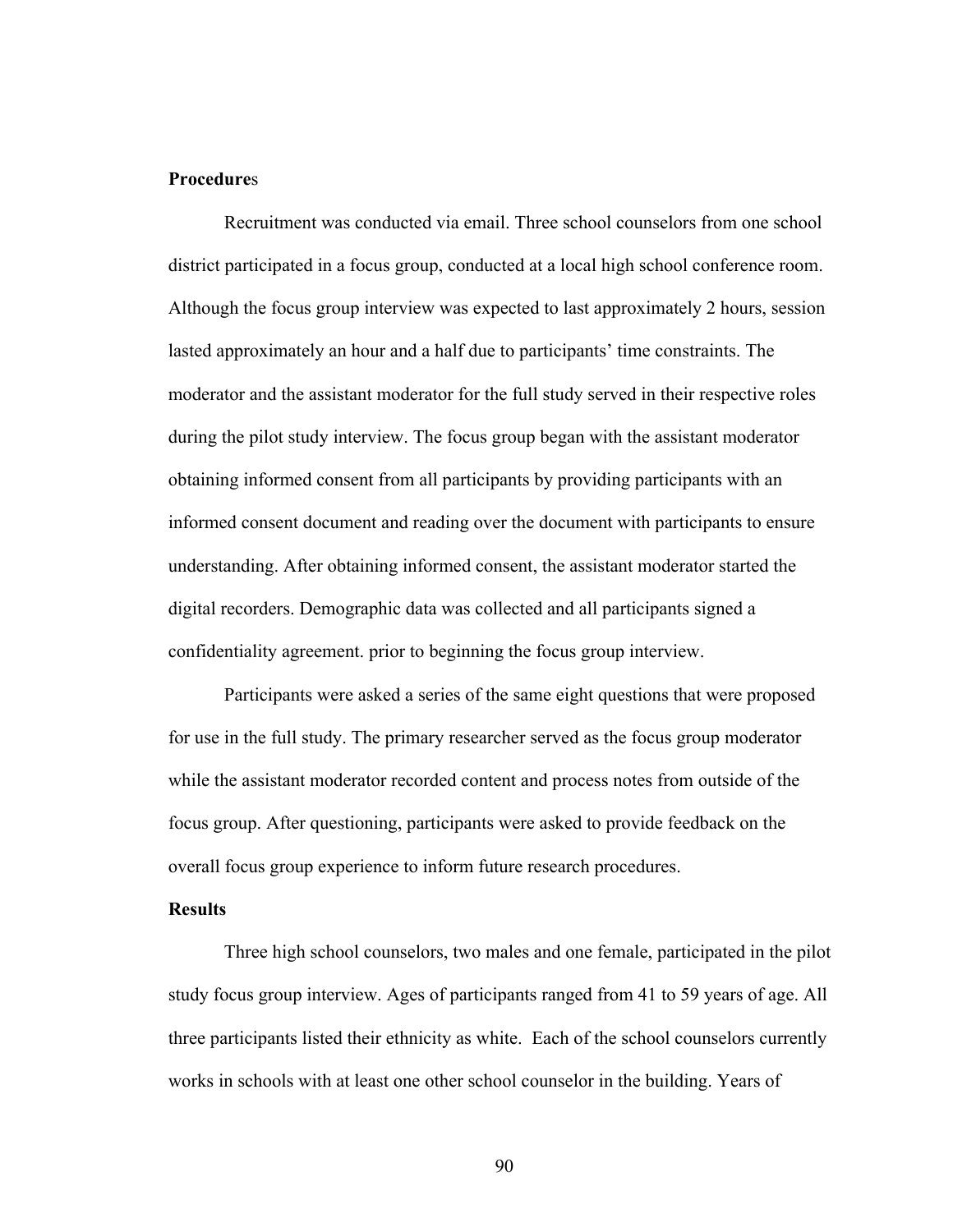experience ranged from five to ten years. Two of the school counselors' school counseling work experience was limited to schools where they were currently employed. The third participant had three years of experience in another school setting. One of the participants was currently supervising a practicum student. All three focus group interview participants are North Carolina licensed school counselors with at least a master's degree. One of the participants also holds an education specialist degree.

It was expected that the focus group interview would last for approximately two hours. However, when attempting to schedule the interview it became clear that asking for two hours of school counselors' time after school hours, with no concrete incentives offered, would be difficult. The focus group interview was shortened to an hour and a half to accommodate scheduling needs of participants related to responsibilities outside of work (e.g., family obligations). Before beginning the interview, one of the participants informed the researcher that an unexpected family scheduling conflict had arisen that would require leaving thirty minutes early. That participant was not present for processing the focus group experience, but was present for the rest of the interview questioning. The eight question focus group interview lasted a total of one hour with an additional half hour for processing the procedures and clarity of questions. One hour was a sufficient amount of time for questioning.

Procedures related to obtaining informed consent, confidentiality agreement, and gathering demographic data seemed clear to all participants. One participant seemed unsure, however, about the type of professional license school counselors hold, but the other two participants clarified. This information was solicited on the demographic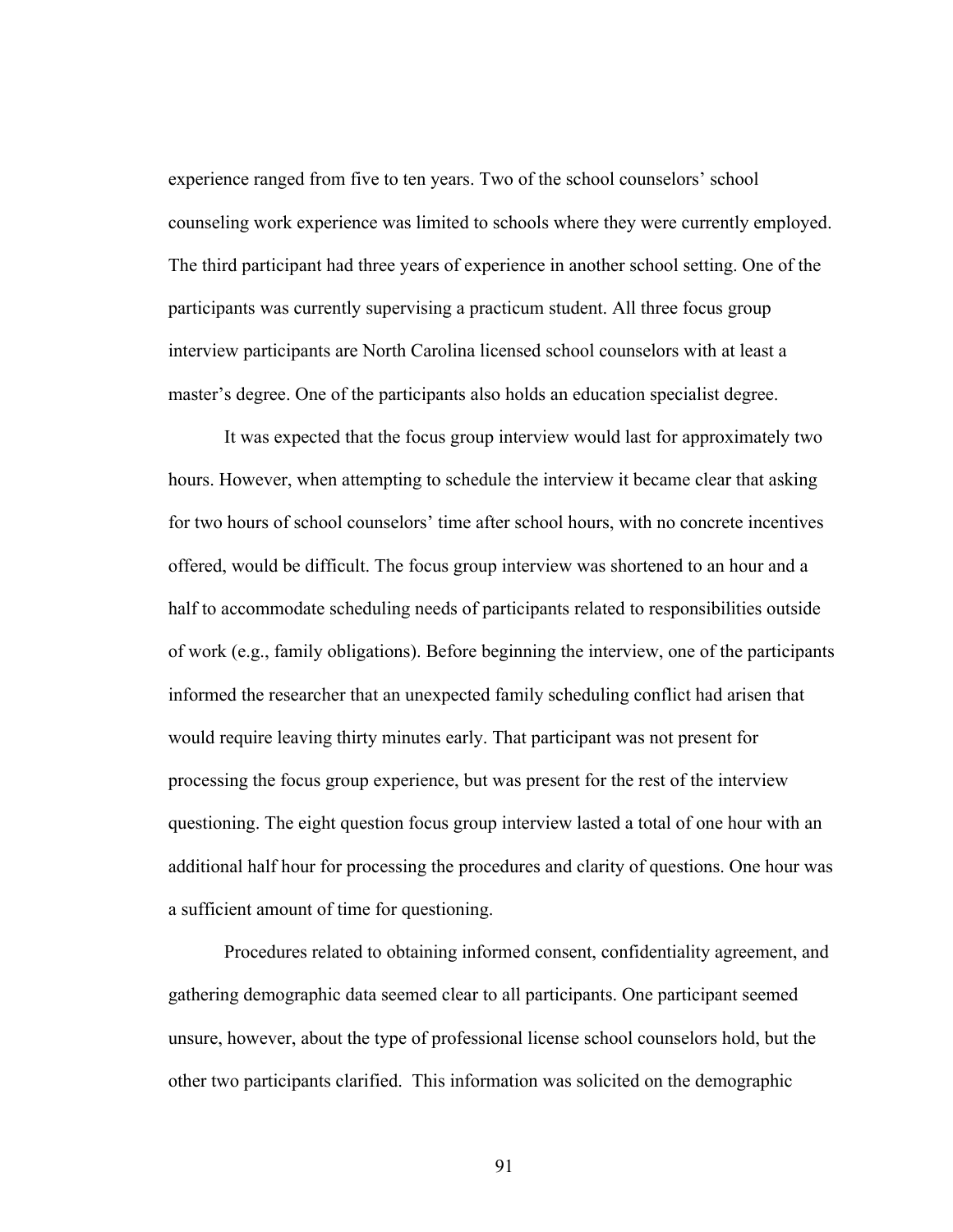questionnaire. Confusion seemed less about the wording of the question and more about actual confusion about what to call the license.

Overall study procedures were discussed with participants after conducting the focus group interview. Logistics such as time required for participation, experience of participating in a focus group with other school counselors, and number of questions asked were discussed to eliminate unnecessary barriers to data collection.

### **Study Modifications**

Based on the results of the pilot study, the following modifications were made to the proposed research study. First, the participants expressed that it was difficult for them to devote two hours of time to participate in a research study, but they indicated that 1.5 hours would be more feasible, therefore the amount of time required of participants was shortened to an hour and a half rather than two hours as had been initially planned. Furthermore, it was decided that a \$25 incentive would be offered to all full study participants to compensate them for their time based on participant's feedback regarding how limited their time is. Twenty-five dollars is an approximation of how much a school counselor typically makes during one hour of work.

Second, although no changes were deemed necessary to the existing demographic questionnaire based on participants' feedback, three additional questions were added for the full study: 1) Please list any professional organizations to which you are a member, 2) How many professional counseling conferences have you attended in the past 24 months?, and 3) Please list the names of three other school counselors in your school system with whom you regularly share knowledge relevant to your work. These three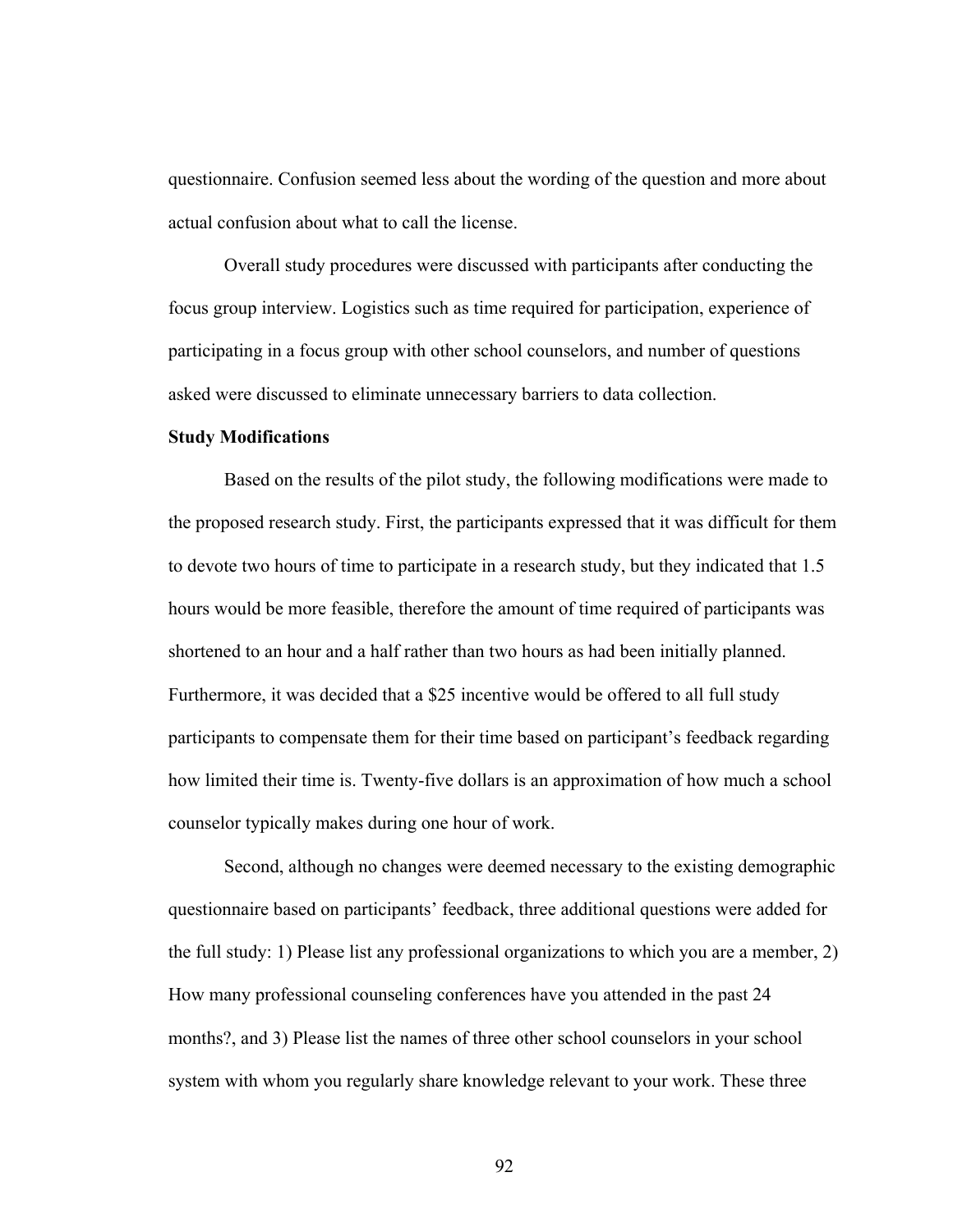questions were added to provide additional information regarding potential influences of school counselors' knowledge sharing practices based on literature on diffusion theory that offers potential characteristics of those who share knowledge (Rogers, 1995).

Third, although a definition of *knowledge sharing* was provided to school counselors at the onset of the focus group interview, school counselors did not have the definition available for reference throughout the interview, which resulted in participants potentially losing the context of this definition during the interview process and possibly forgetting the working definition presented at the beginning of the focus group interview.

During the pilot study, there seemed to be more focus on participants' knowledge seeking practices rather than on their knowledge sharing practices. Although knowledge seeking is one aspect of knowledge sharing, it is important that school counselors' are provided the opportunity to talk about all aspects of knowledge sharing in order to avoid potentially missing valuable data. Although participants did not ask to have the definition repeated during the focus group interview, both the moderator and assistant moderator listed providing participants with a copy of the definition as a potentially useful modification for future focus group interviews. During the full study interviews, school counselors were given a copy of a definition of the term for reference throughout.

In addition to providing participants with a working definition, the introductory focus group question was modified to include an activity that would serve as a primer to allow participants to think more holistically about knowledge sharing. The activity asked school counselors to identify formal and informal knowledge sharing opportunities that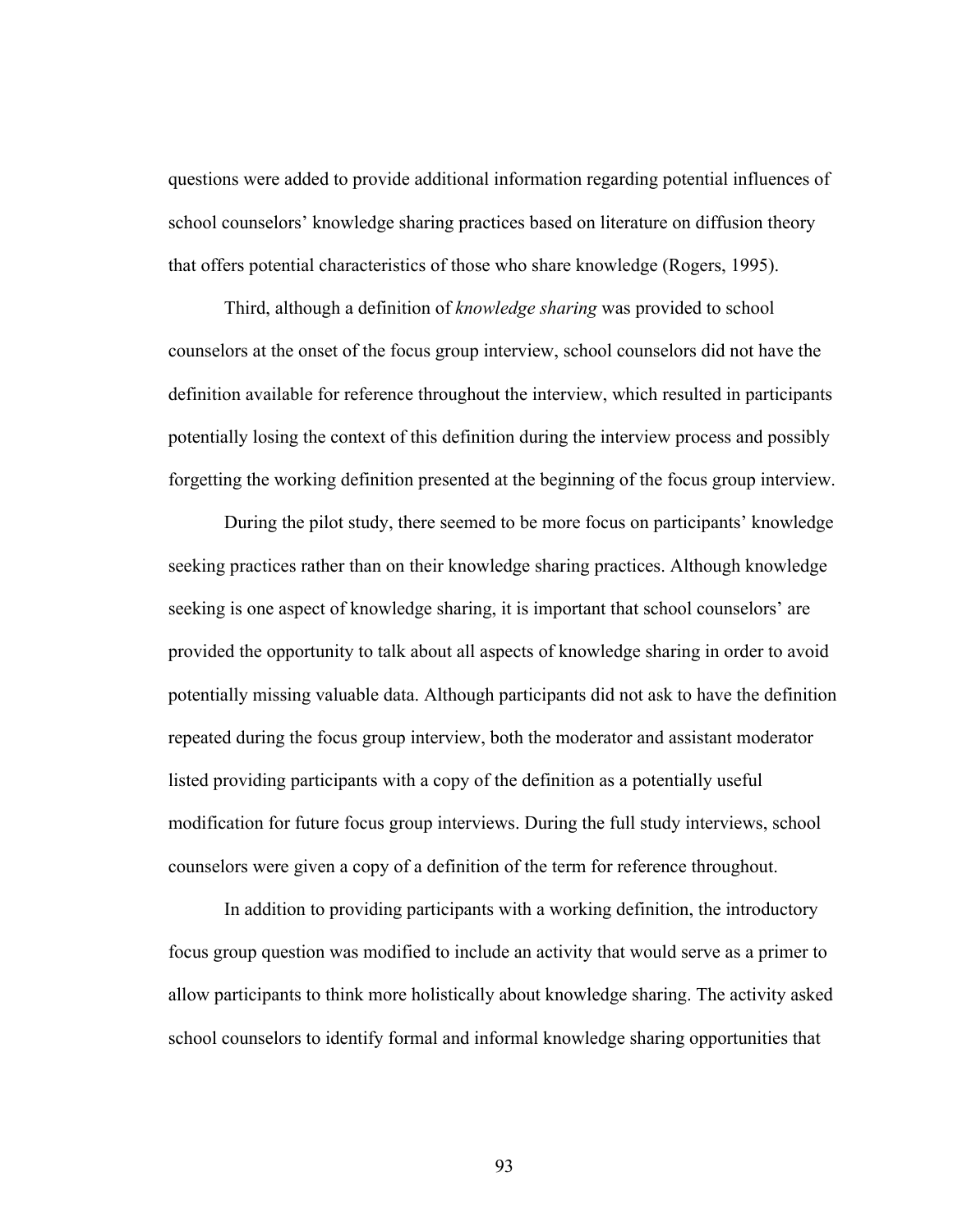are available inside and outside of the school buildings in which they work. A 2x2 matrix served as a framework for this activity (see Table 2 listed earlier).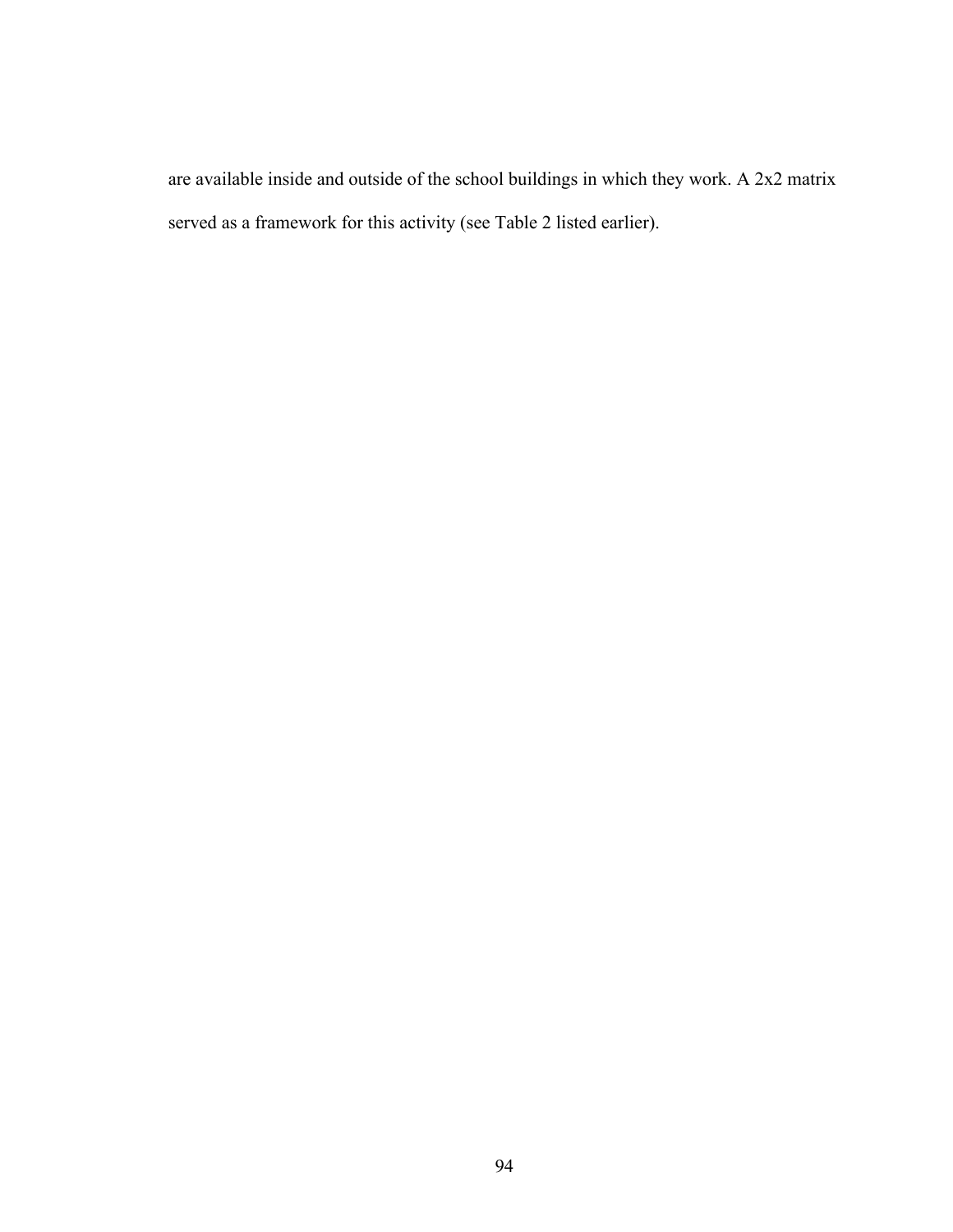# CHAPTER IV

# RESULTS

A review of 7 individual cases produced 8 domains, with 3 to 17 categories within each domain (see Appendix M for a list of all domains and categories). A focus group of 6 school counselors was utilized as a stability check for these domains and categories. Results of the stability check suggested that the domains and categories that surfaced as a result of the individual interviews, were indeed stable. These domains and categories address the research questions proposed:

- 1. To what extent is knowledge sharing occurring among school counselors?
- 2. What are the outcomes of knowledge sharing?
- 3. How does knowledge sharing impact school counselors' work?
- 4. With whom are school counselors sharing knowledge?
- 5. What types of knowledge are being shared?
- 6. What drives school counselors' intentions to share knowledge?
- 7. What opportunities are available (formal and informal) for knowledge sharing?
- 8. How do school counselors share knowledge?

# **Domains and Categories**

Eight domains surfaced as a result of seven individual interviews with school counselors. These eight domains describe school counselors' knowledge sharing practices: 1) reasons for knowledge sharing, 2) benefits and outcomes of knowledge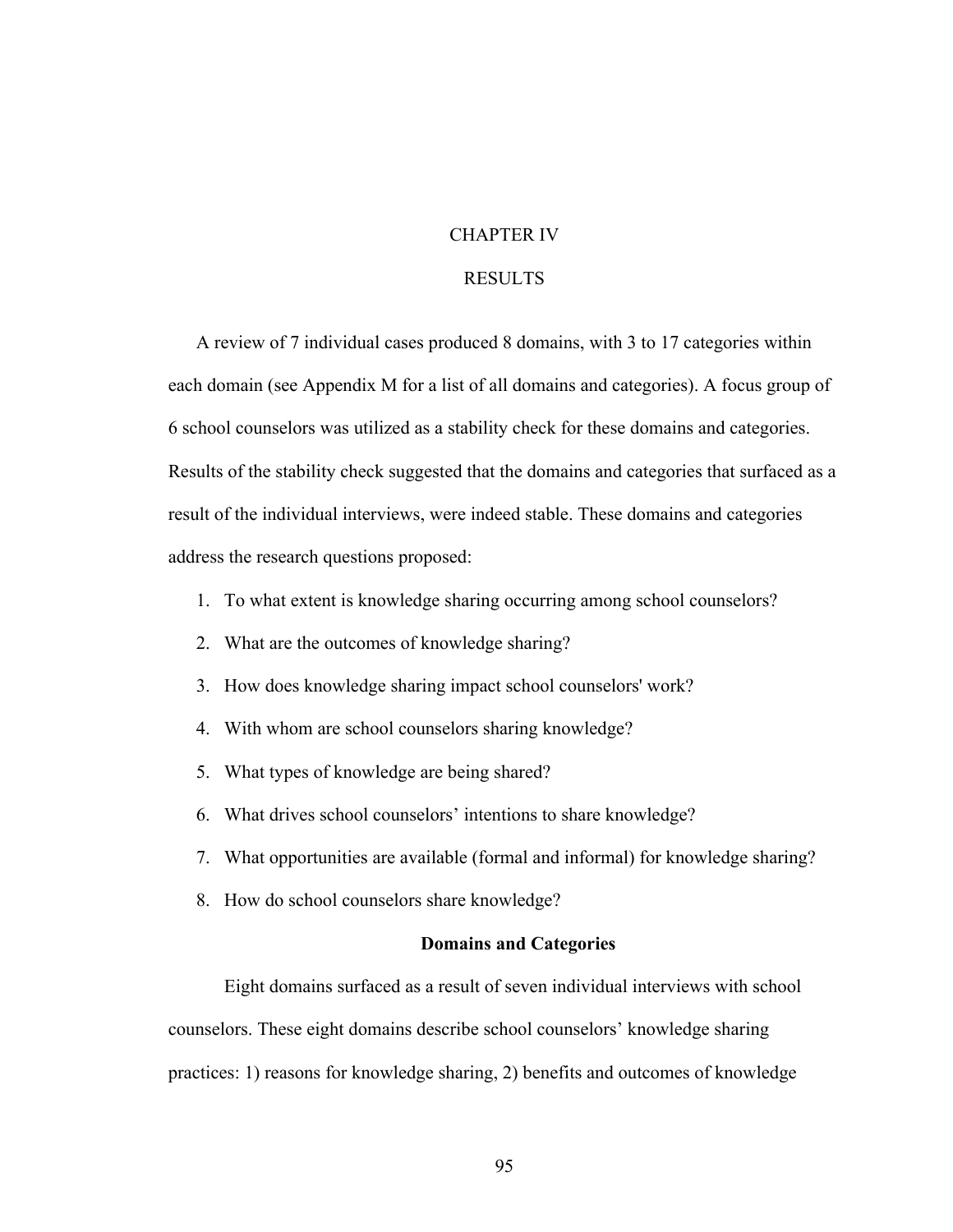sharing, 3) factors that influence knowledge sharing, 4) knowledge sharing content, 5) knowledge sharing behaviors, 6) who knowledge is shared with, 7) technology used for knowledge sharing, 8) consequences of non-sharing of knowledge. Each of these domains will be discussed below. In addition, categories that surfaced within each domain will also be discussed.

#### **Reasons for Knowledge Sharing**

Within the first domain, school counselors cited three main reasons for engaging in knowledge sharing practices: 1) student-driven knowledge sharing, 2) proactive knowledge sharing, and 3) reactive knowledge sharing.

### **Student-driven.**

The most common reason cited for knowledge sharing was to meet the needs of students. Five out of seven school counselors mentioned knowledge sharing as a studentdriven practice. Typically knowledge sharing centers around student needs and may take place between a school counselor and an administrator, a parent, a teacher, a school committee, a district committee, or an outside agency. When seeking knowledge that is student-driven, school counselors look for expertise and experience that will help them meet the student needs that arise. In other instances, parents, teachers, and administrators request knowledge from school counselors, who are seen as the ones with the expertise or experience in certain situations. Some of the situations that were mentioned include child abuse, grief and loss, or behavioral issues.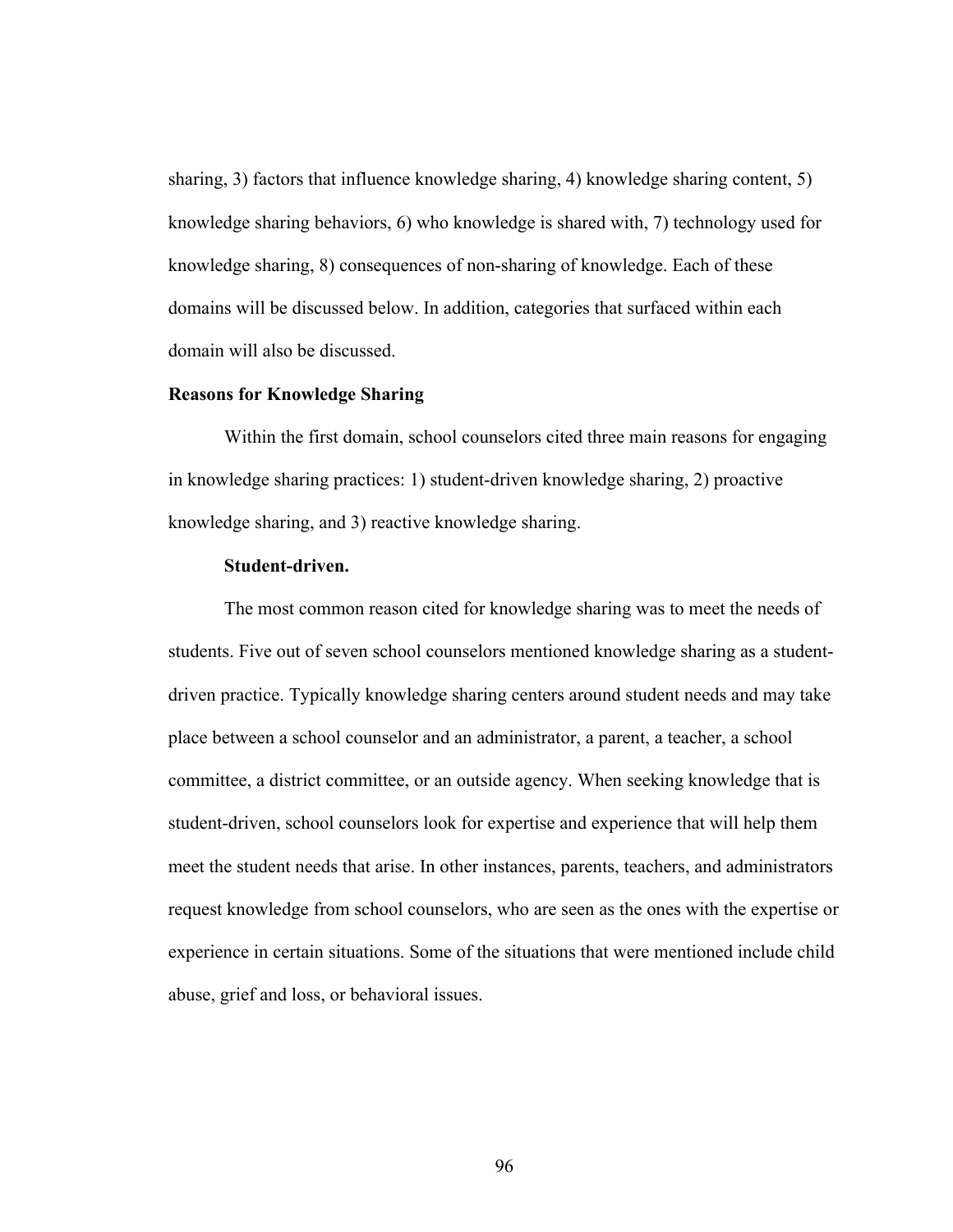"[The assistant principal] will come to me and say this is the situation with this kid…He'll ask, 'What can I do for this child?' or I'll share what I've done with a kid and he'll take that information and use it for whatever his needs are for the best of the child."

The school counselors interviewed did not mention any instances in which they were asked to share student-driven knowledge with an outside agency.

School counselors seemed to recognize the value of the student-centered knowledge sharing that occurs on an informal basis, and several mentioned their desire to formalize the knowledge sharing components of their work with students. For example, one participant stated, "It would be nice to have a formal meeting time once a week even if it was just once a week to talk about these kids."

There are two most commonly mentioned instances in which student-driven knowledge sharing is reported to be regularly taking place. The first, is during Student Services Team meetings in which student support staff, which varies from school to school, (e.g., school counselor, school nurse, school social worker, drop out prevention specialist, administrator, school resource officer, school psychologist) meet to discuss specific student needs and then collaborate as a team to provide effective services in the most efficient means possible. Most student support services teams were reported to meet "once a week".

The second, is during Response to Intervention meetings in which school counselors are a part of a larger school team that is responsible for identifying students who are struggling academically or behaviorally in the classroom. School counselors are often a part of this team within the school district from which the school counselors

97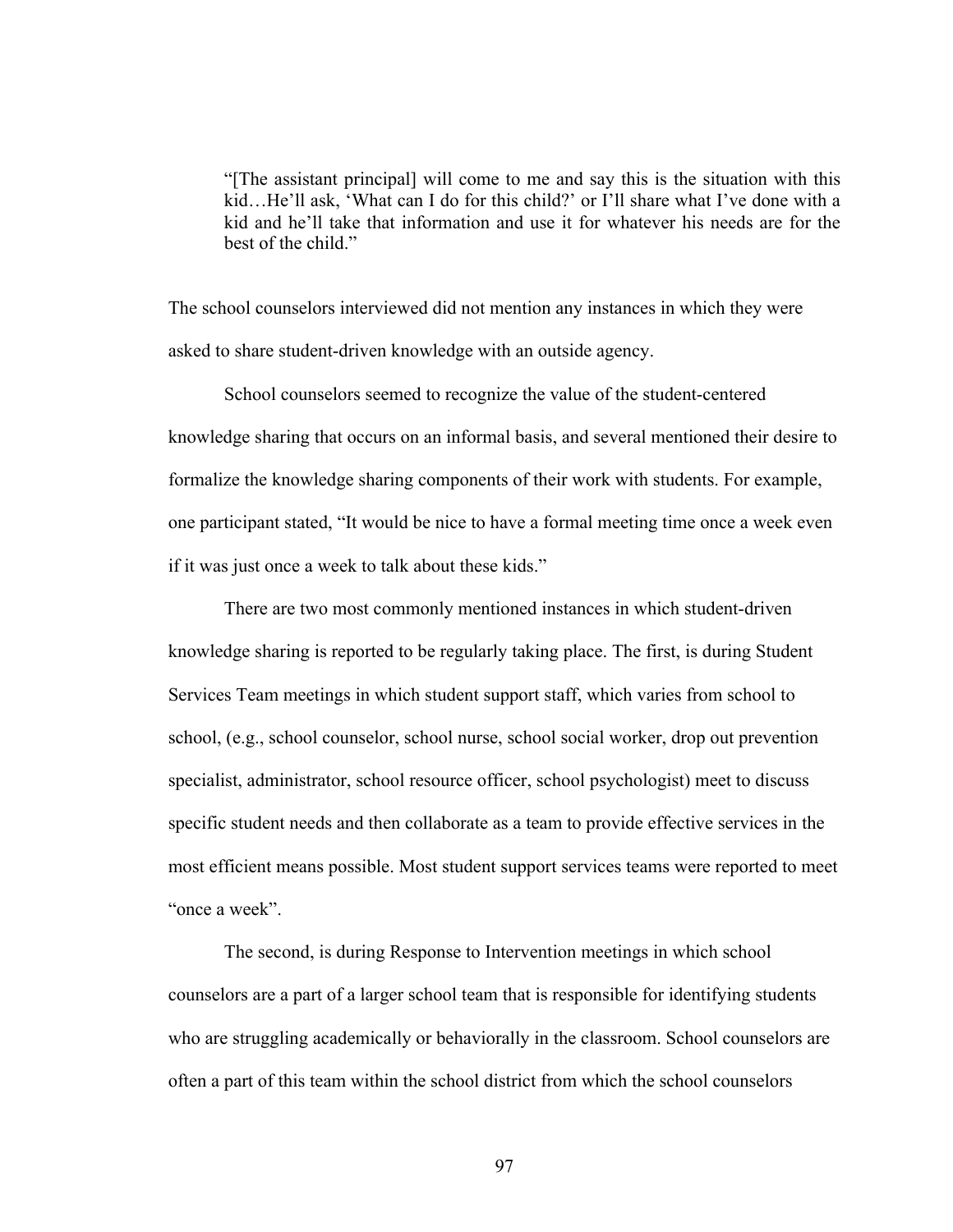interviewed were selected. During these meetings, individual students are often the topic of discussion with a focus on sharing knowledge as a team and identifying interventions to help students achieve to their potential. One school counselor referenced her contributions during such meetings, "I have something to share about all of the students that are in the RTI process."

#### **Proactive services.**

Two school counselors, both middle school counselors, discussed the ways in which knowledge sharing occurs at their schools in an attempt to proactively address common issues that may arise. They discussed times when schedules cleared, either because time was protected or the school year had yet to begin, in which they were able to meet with administrators or student services team members to plan for anticipated issues. Having scheduled, protected time seemed to be an important aspect of taking a proactive approach. One school counselor brought up the importance of scheduled, protected time, "Now fortunately, before school started, we didn't have those crisis, we were able to sit down and start thinking clearly about what our objective and plans were."

These school counselors seemed to have the sense that the work they were doing was enhanced by this proactive approach to their work. Not only did the proactive approach lead to a likelihood of sitting down as a team, but it also helped school counselors avoid potential pitfalls that might get in the way of serving their schools to the best of their abilities.

I think we took the initiative and just said we needed to [be proactive]. Because there, at one point, we just felt like we were just rolling off the cuff, and playing

98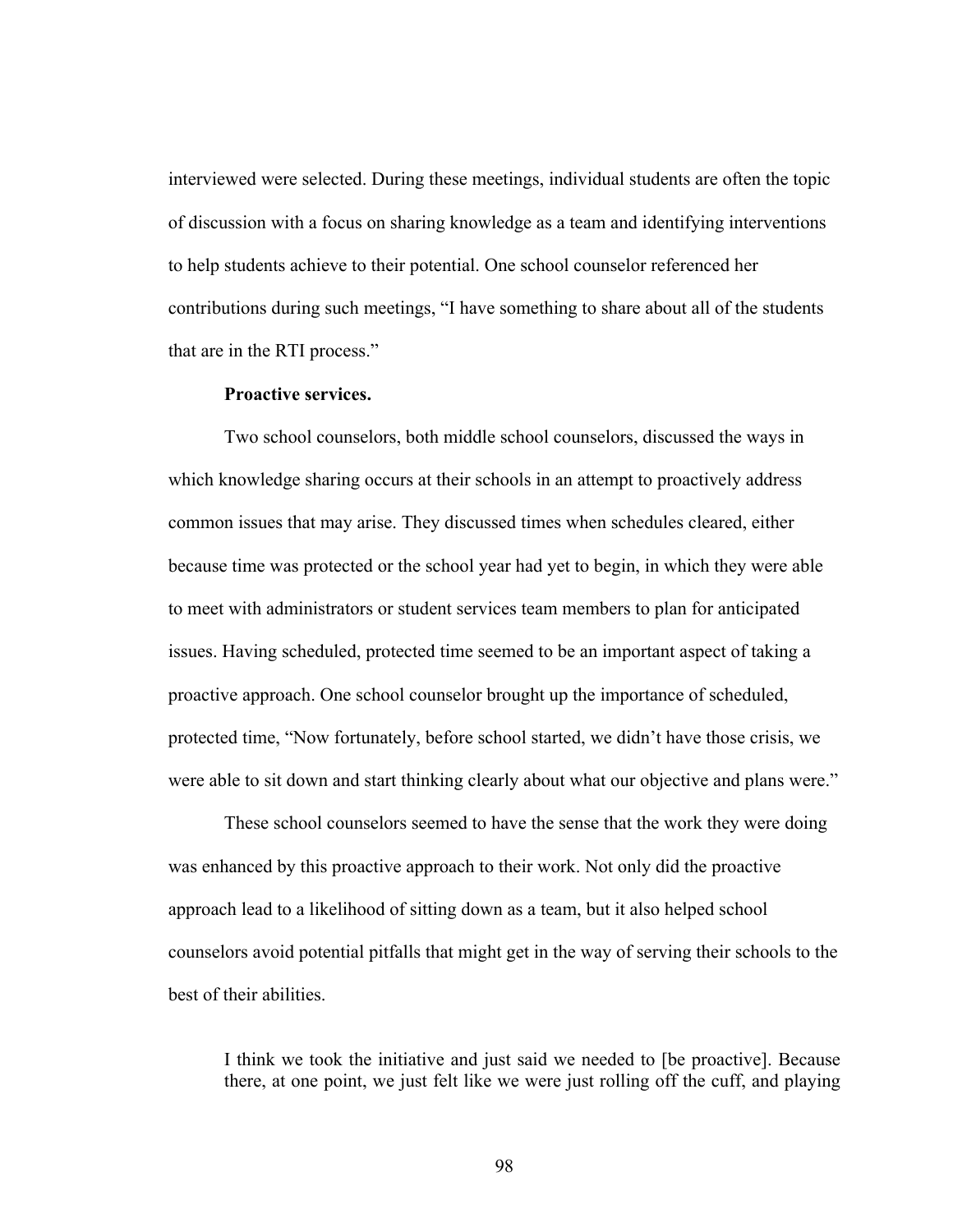like that after a while will burn you out and wear you out. So we just knew we had to really think about, 'what are the needs of our population?'

### **Reactive services.**

Three school counselors mentioned the reactive reasons for knowledge sharing. In these instances, there is usually little planning and school counselors find themselves reacting to whatever situation arises. One school counselor described it in the following way, "We've had to roll of the cuff because so many things was just like a snowball coming."

In each instance, the reactive approach to knowledge sharing was initiated by a request or consultation by a parent, administrator, or teacher. In each, another person sought the school counselors' knowledge. The following situation illustrates an example of an instance in which a reactive approach to knowledge sharing was necessary:

And you know, take like today, where we had a situation of physical abuse that was you know brought to [the principal's] attention first and then she, my principal, called me in and said we need to do something about this and so…I shared my prior knowledge that I had working with the student and where we should go from here so some days I feel great and I feel like, 'Wow! We worked as a team. We got this solved.'

In addition, there are times when requests that call for school counselors to participate in reactive knowledge sharing also results in school counselors then seeking knowledge from additional sources.

Parents that call in and say, "Oh, my child is so upset about his granddaddy dying; the school needs to do something." Well, [the other counselor and I agree, 'Well, we better get Hospice in to help us with it…'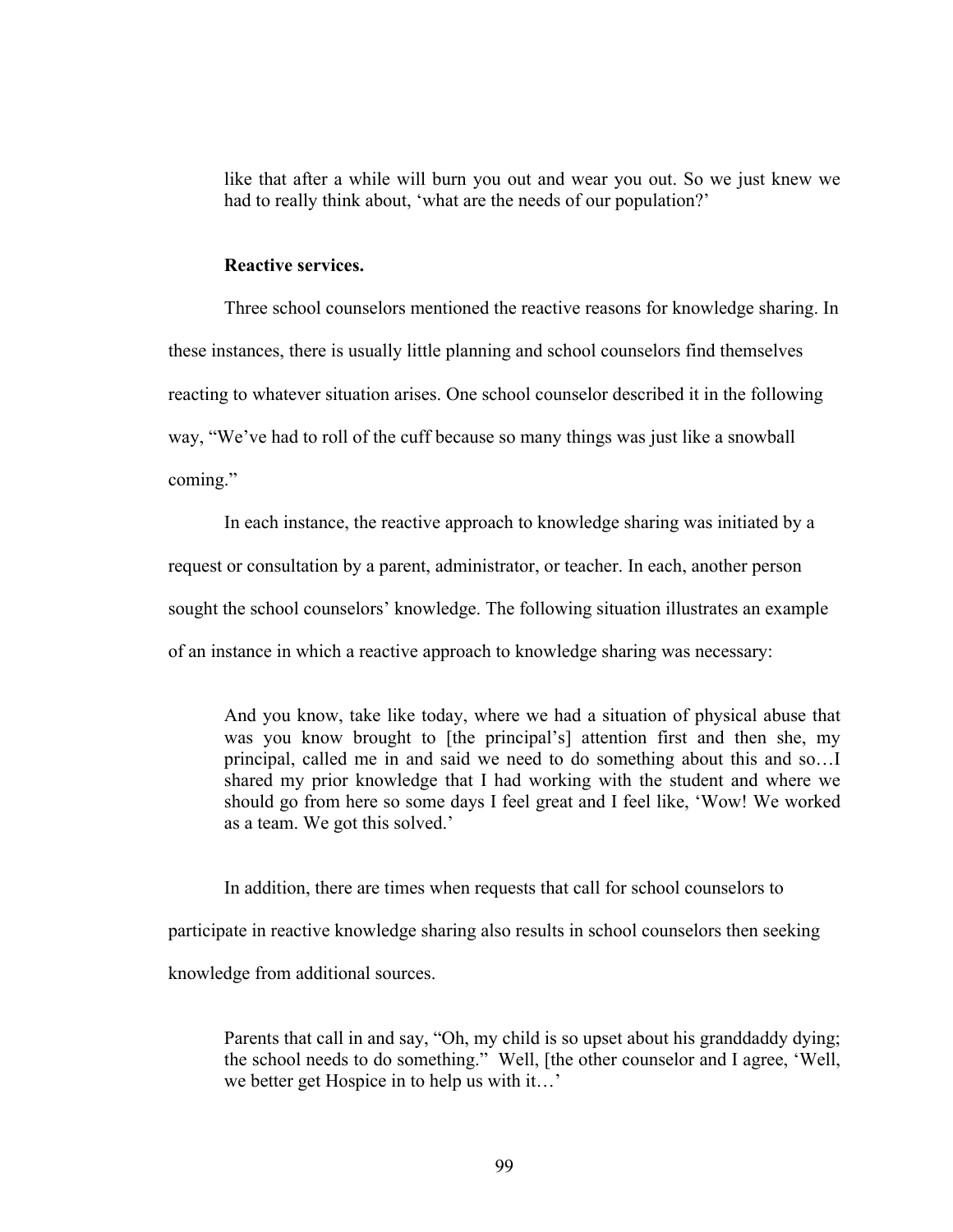### **Benefits and Outcomes of Knowledge Sharing**

Within the second domain, school counselors discussed five outcomes of knowledge sharing. All of the school counselors interviewed discussed the learning that results from their professional knowledge sharing. All but one also discussed the ability to offer better or expanded counseling services to students as a result of knowledge sharing. Two school counselors also cited social networking, support, and facilitated collaboration between schools and communities because of knowledge sharing.

#### **Learning.**

All school counselors interviewed cited learning as one of the main benefits and outcomes of knowledge sharing:

It's extremely important. We work in a profession that's constantly changing and evolving. We work with student bodies that we get situations that are always different, always new, always changing based on culture changes, and shifts, based on the times, just there's always new things or better ways to do things.

Although several ways of learning (i.e., conferences, web pages, online courses) were mentioned, most frequently cited is the learning that occurs when school counselors are able to share knowledge with each other:

We're not geniuses. We, myself especially, we learn from experience and listening to other people's experiences which are completely different than what I've done. It adds to my program…

In fact, school counselors report gaining something from every interaction with other school counselors: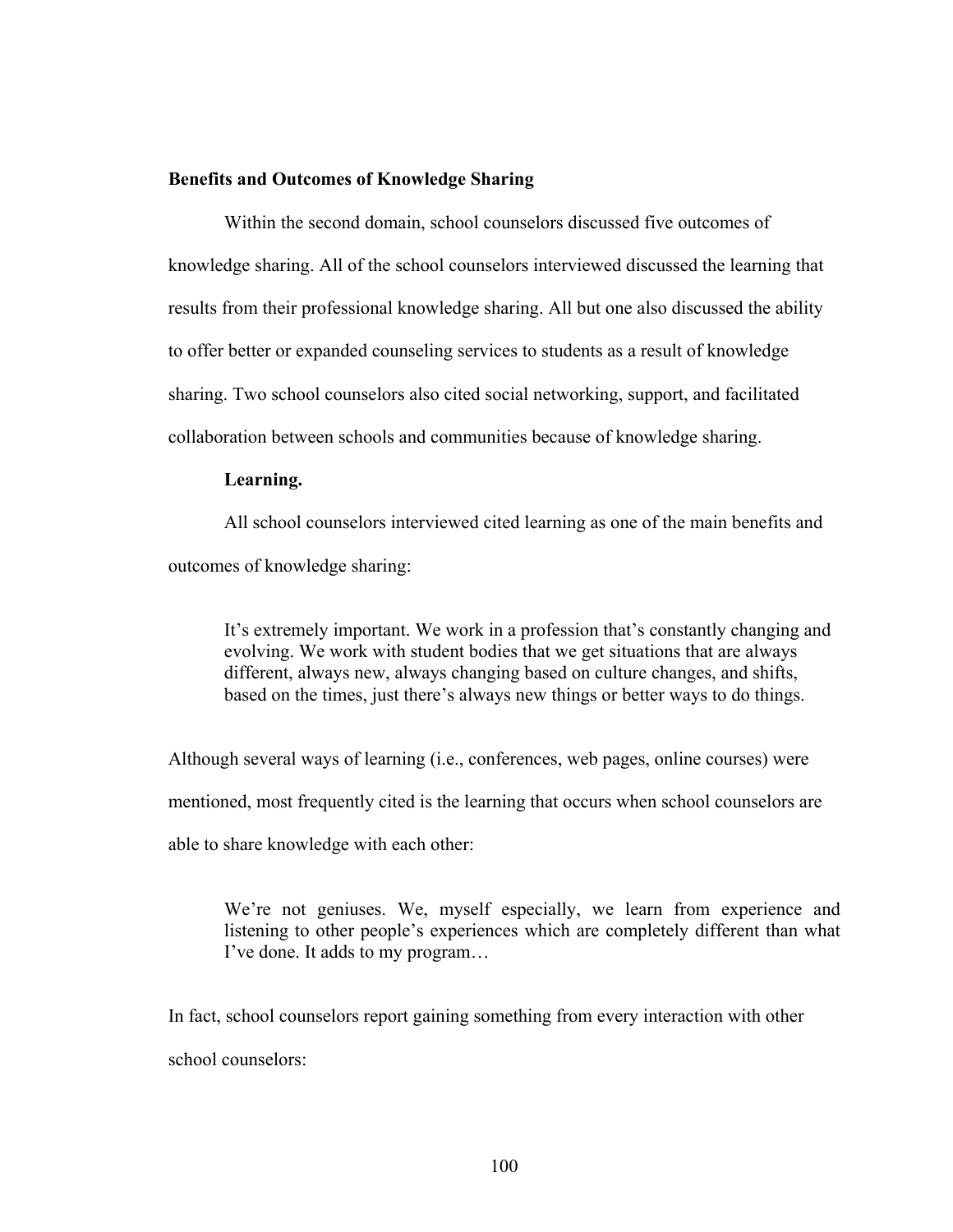I get, 'Oh! I didn't know that!' every time I go [to school counselor meetings]. Whether it's county policy or local school board policy or ideas on how to motivate students. So every time we've had a meeting that I've been to I've gained something from it.

# **Better or expanded counseling services.**

All but one school counselor discussed knowledge sharing as a way to provide

better or expanded counseling services for students. For example, when school

counselors work with other members of the student support services staff and the team

shares knowledge with each other about student issues or school needs, services can be

offered more efficiently:

The same kids don't need to be seen by three or four people. That's why we opened our communication about it now so we know, 'Okay, you're seeing that one child. Well, that's the one – you're gonna be the main go-to for that child,' instead of them feeling they can go to all three, because it's sad when kids have to go and share stuff three or four different times, especially stuff that's hard to share.

Furthermore, having a variety of perspectives allows school counselors to acquire a more

holistic view of a student's situation which also helps school counselors provide better

services:

I think it's essential because everybody has different styles and knowledge bases and experiences so I just think it's really important to be able to put our heads together and share and consult and get a bigger picture. I think that leads to better services for the students.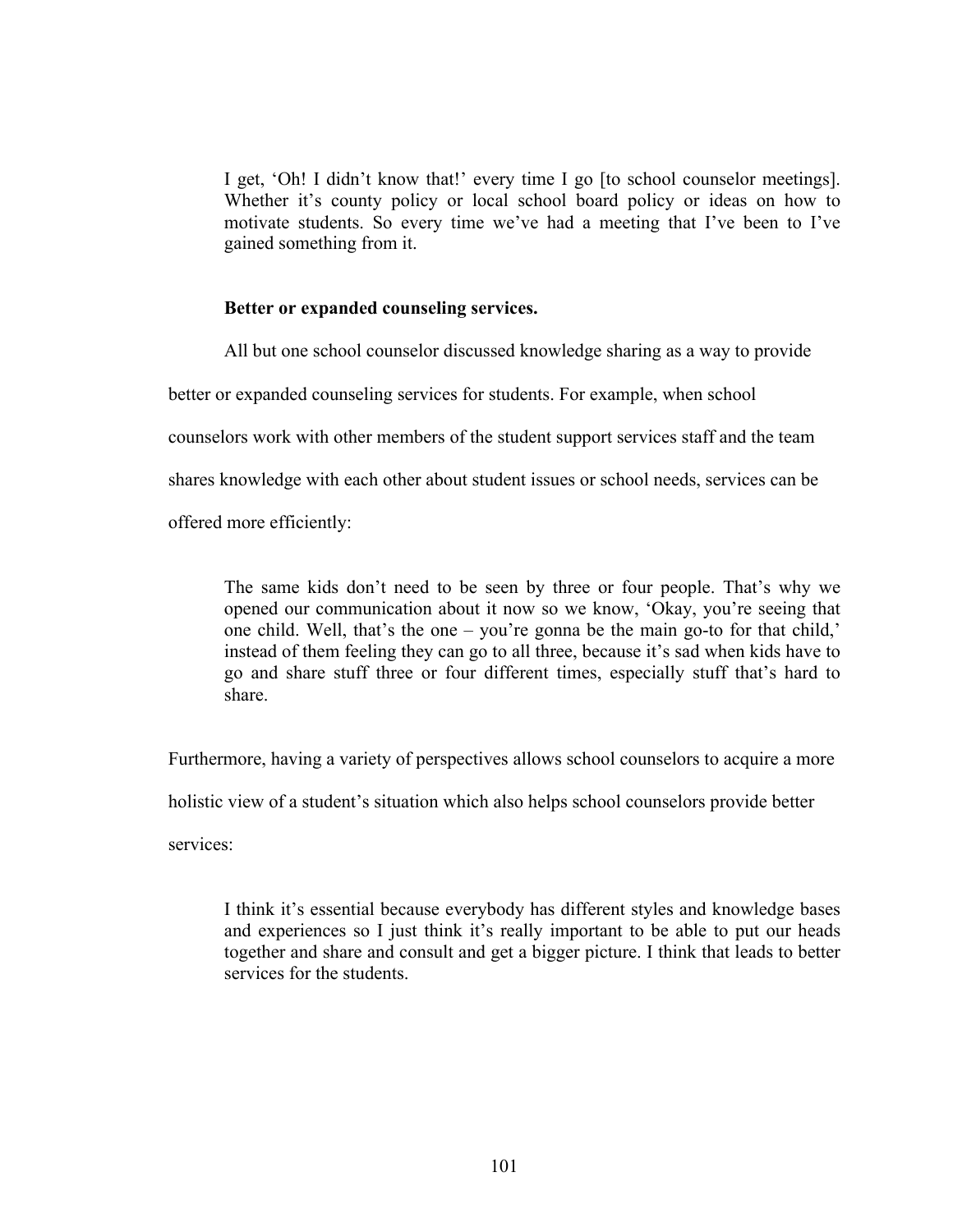In some instances, school counselors report not just offering better services through knowledge sharing, but that it would be impossible to offer services without knowledge sharing, "I couldn't do my job if it was just me. It wouldn't work."

# **Social networking.**

Two school counselors directly mentioned social networking as a benefit to knowledge sharing. Building social networks is an unanticipated effect that stems from school counselors' knowledge sharing. At times unexpected knowledge is gained through an individual conversation (e.g., one parent mentions a job opening and the school counselor is aware of another parent who is looking for a position). Another way social networking occurs as a result of knowledge sharing is that one person gains information and then passes it to another person within their social network which can then lead to resources and services for the school:

Passing on that information to other people, kinda like a domino effect. And so they've shared so other people have come out of the woodwork, where we've got more people we're starting to pull into our schools.

### **Support.**

Two school counselors also mentioned knowledge sharing as a means of gaining support for the work that they are doing. Support in this sense means emotional support. School counselors find this support from within their own district:

This small group counseling that I do with my peer counselors I think that works very well because it's a small group and we all know what the focus is and we can come to the table and just talk and it's nice. I would say…I feel most confident when I'm there.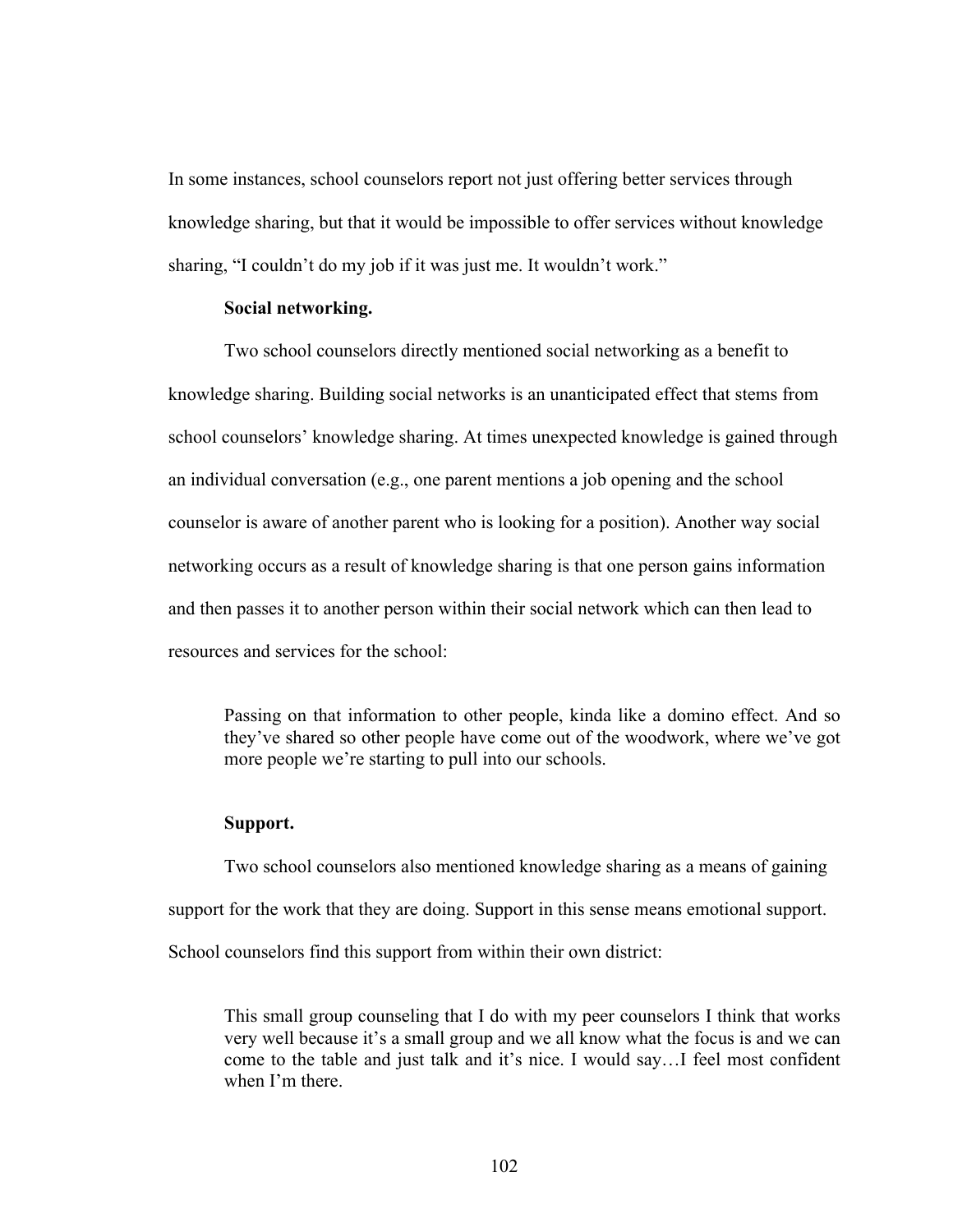School counselors also cited school counselor friends from outside of their own district as

a means of finding support:

I would say more so like for example my counselor friends that are elsewhere, the are a good support system, especially because they're not here…They just know the small pieces and they can be kind of neutral about how they respond to you.

Other school staff members were also cited as knowledge sharing partners as well

as people who provide emotional support for school counselors:

The media specialist is my support system at the school. She's the one that I…if I'm having a bad day I go to her and I vent, I guess you could say. Again it's all about the sharing of knowledge. I can ask her questions about technology or media and she can direct me where to go and it works out perfect.

# **Facilitates collaboration between school and community.**

Two school counselors discussed the ways in which knowledge sharing facilitates

collaboration between schools and the community. One school counselor discussed the

benefits of learning about community agencies when a representative of a local agency

spoke at the monthly school counselor meeting:

I get to ask questions…I get to clarify…I called that lady the next day and said, 'I have two people for you.' And they were referred and they were accepted and that was...and I would've called around eventually but just having that face made it easier to go ahead and make that connection.

# **Factors that Influence Knowledge Sharing**

Within the third domain, four factors that influence knowledge sharing were

addressed. These include personality, time, roles/additional duties, and accountability.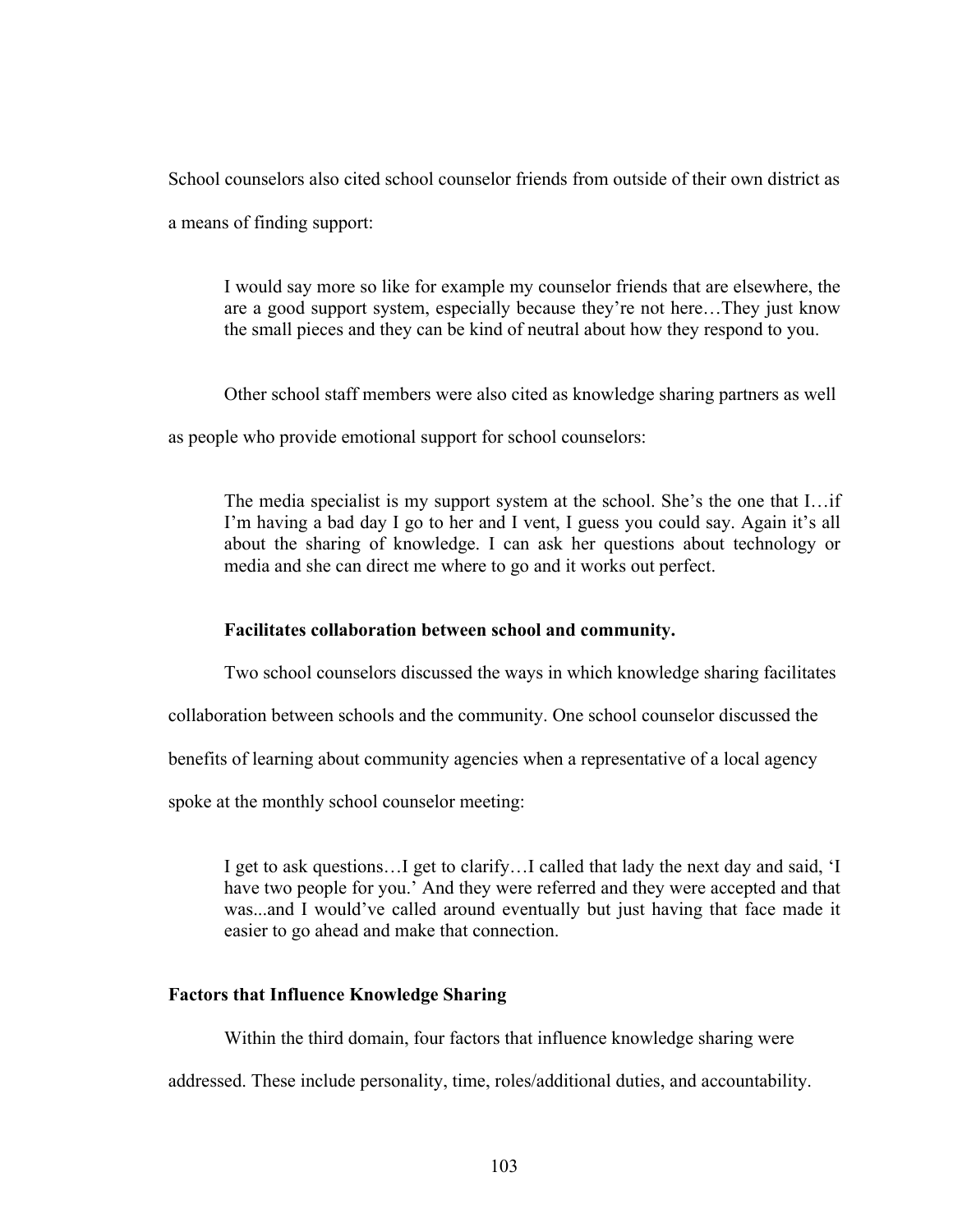More than half of school counselors also mentioned eight additional factors that seem to influence knowledge sharing: communication/communication gaps, relationships, fear of perception, knowledge base, principal support, directives (from Central Office, community, committees, etc.), forums to share knowledge, and group dynamics. Finally, six other factors were mentioned by more than 2 but less than half of school counselors interviewed: crisis/need, accessibility, societal or historical events, confidentiality, ASCA National Model, and budgeted resources.

#### **Personality.**

Several school counselor personality traits or factors were mentioned by school counselors as possible factors that influence knowledge sharing: empathy, optimism, enthusiasm, attitudes, and innovativeness. These personality traits influenced both the school counselors' willingness to share with others as well as others' willingness to share with them.

I think attitudes and personalities. People have a good attitude and a positive outlook that really facilitates knowledge sharing and their openness to learning new things and teaching new things.

Overall attitude was the most frequently mentioned aspect of personality that was

mentioned as a factor that influences school counselors' knowledge sharing practices.

It's just all about how, it's all about your attitude number one. And if you're open to listening to other's ideas and letting other people in. I think that's probably one of the most important factors for me.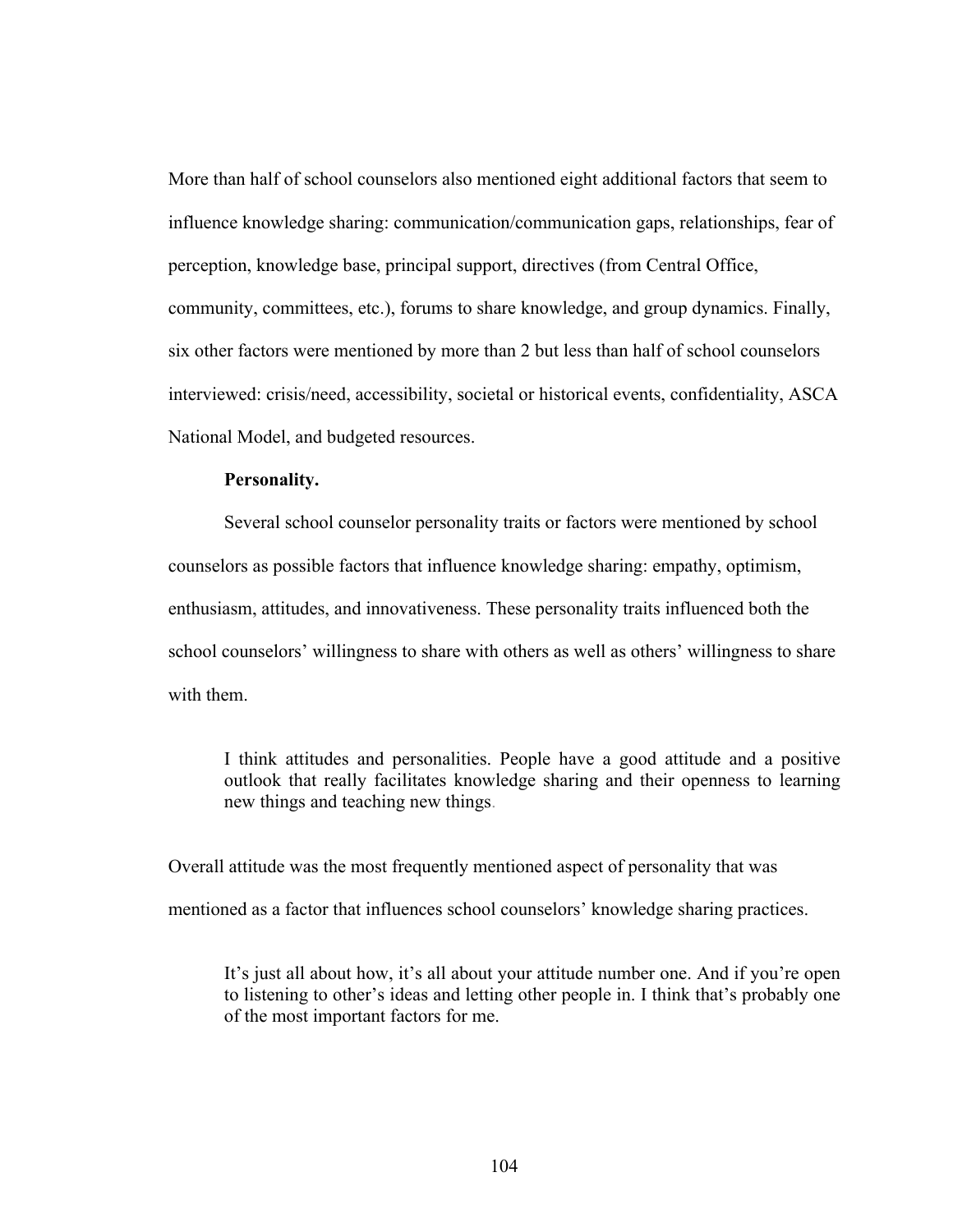School administrators, teachers, and other school staff's personalities also were perceived as having influence over school counselors' knowledge sharing practices. Some of the personality traits that were seen as helpful for school counselors' knowledge sharing include perseverance, empathy, openness, and supportiveness.

…I think the social worker at our school is pretty supportive…the assistant principal that I keep on talking about. She's pretty supportive.

In fact administrative support was referenced so frequently that it is also included as its own separate category to be sure to include the varied aspects of this type of support.

# **Time.**

Every school counselor interviewed made reference to time as one of the most important factors for knowledge sharing. They mentioned a number of competing factors that get in the way of their abilities to participate in knowledge sharing: testing responsibilities, lack of planning time, individual student needs, meetings, lack of scheduled and protected time, large meeting sizes, interruptions, and recurring procedural tasks. While there will always be competing factors, one school counselor described what could be helpful for school counselors' knowledge sharing in terms of helping them create an environment in which knowledge sharing becomes a priority:

It's scheduled. Too it's not at our school so we can't get interrupted and we don't have those things pulling us away um and we're actually sitting there concentrating on..and we have an agenda and a reason for coming and I think you know those are the three biggest things.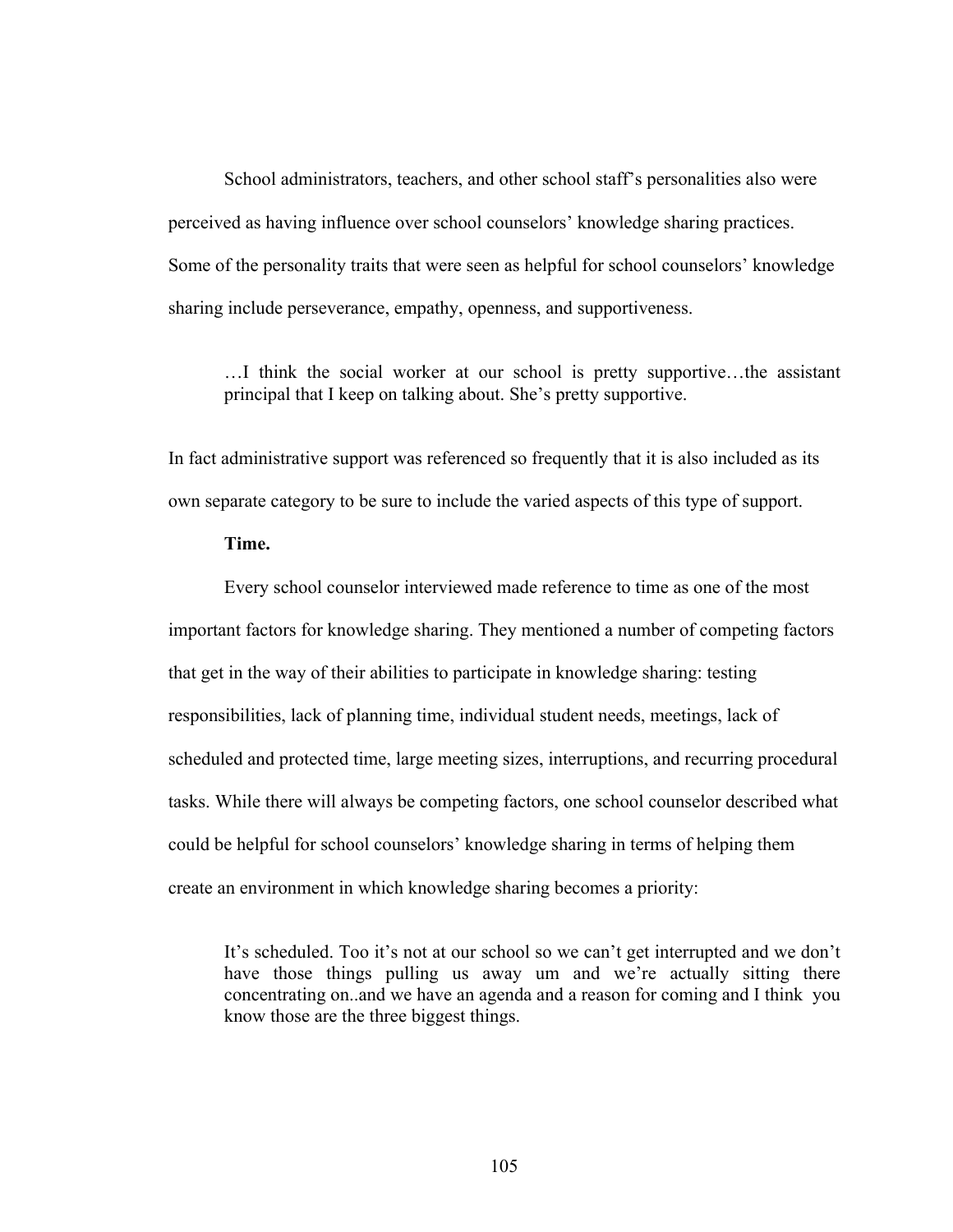## **Additional roles or duties.**

Each of the school counselors mentioned additional roles or responsibilities influencing their knowledge sharing practices. In some cases, these additional roles are the result of a directive. At other times, circumstances arise that create an additional role or duty for school counselors:

they were without a social worker there for a little bit, so we had to help out there for a little bit to do some things to help out with social work-wise and communication-wise.

In addition, school counselors' expectations of their roles and school staff's

expectations of school counselors' roles can sometimes differ or conflict:

I'm on bus duty, I have to be here at 7:30 a.m., make sure they clean the tables, yadda yadda, cafeteria. And the secretary walks out and says, 'you have a new student in the front office. You need to take her round.' And I said, 'Look, I'm on bus duty.' And so she said, "Well, [the school counselor] pissed me off this morning, the way she' – and I did snap at her. But the thing is, even the secretaries think they can tell us, 'Okay, drop this. Now go do this.' There's a terrible mentality that because you do call counselors when a child's upset or something to put out the fire, they feel like you can be called about every little. So they have you enrolling students, taking them on tours, doing that. You have to be very creative to share any knowledge with anybody, to be honest with you.

Previous school counselors can sometimes shift staff expectations, which then

continue even when another person has filled that role. Those expectations and norms may linger. One participant stated, "The principal said do it or I inherited it because that's

what the person before me did."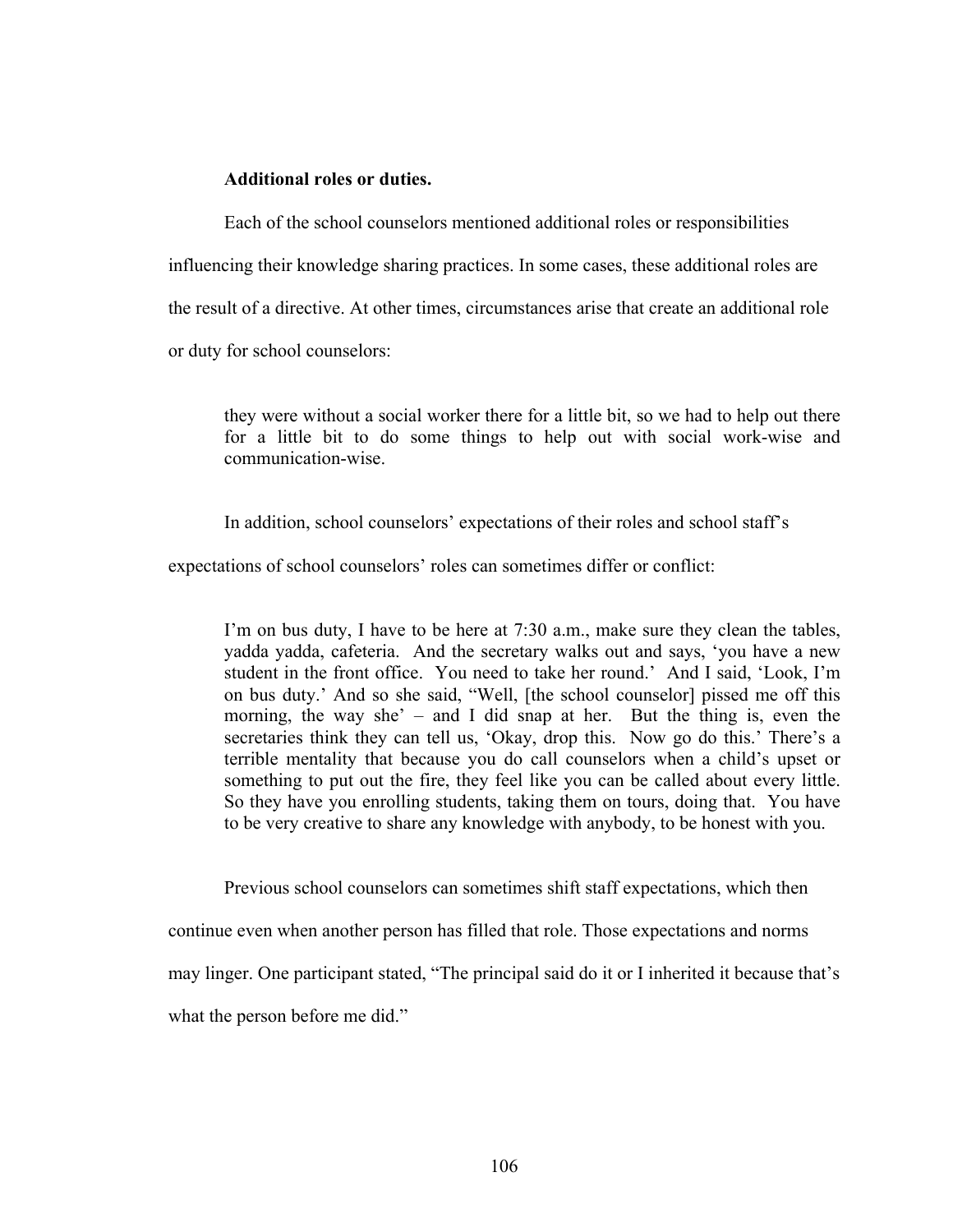Furthermore, budgetary restrictions may create additional roles for school counselors when positions are cut from school budgets. For example, one school counselor described taking on the role of testing coordinator because of budget cuts, "Unfortunately since we lost so many positions last year. We lost our test coordinator."

Unfortunately, many of the additional roles and duties assigned to school counselors do not necessarily match the school counselors' expectations of their professional roles in schools:

I think that the non-counseling tasks we have inhibit information sharing about our job description and what we're supposed to be doing. Um cause then it gets down to ok count the books and ok I can count to 100 over and over again. So that just inhibits being able to be a acting the role of a school counselor.

It is not necessarily the role, itself, that influences knowledge sharing, but the amount of time allocated for such additional responsibilities that takes away from school counselors' potential knowledge sharing time:

Other things that inhibit, I guess would be just time with the different demands of our roles, that keep us from having the time to share adequately.

In many instances, it is these additional roles and duties that create difference

between school counselors' expected and actual responsibilities:

Everything else that you have to…I went into school counseling for the counseling aspect of it and now all of the paperwork that has to be done you don't even have time to do that.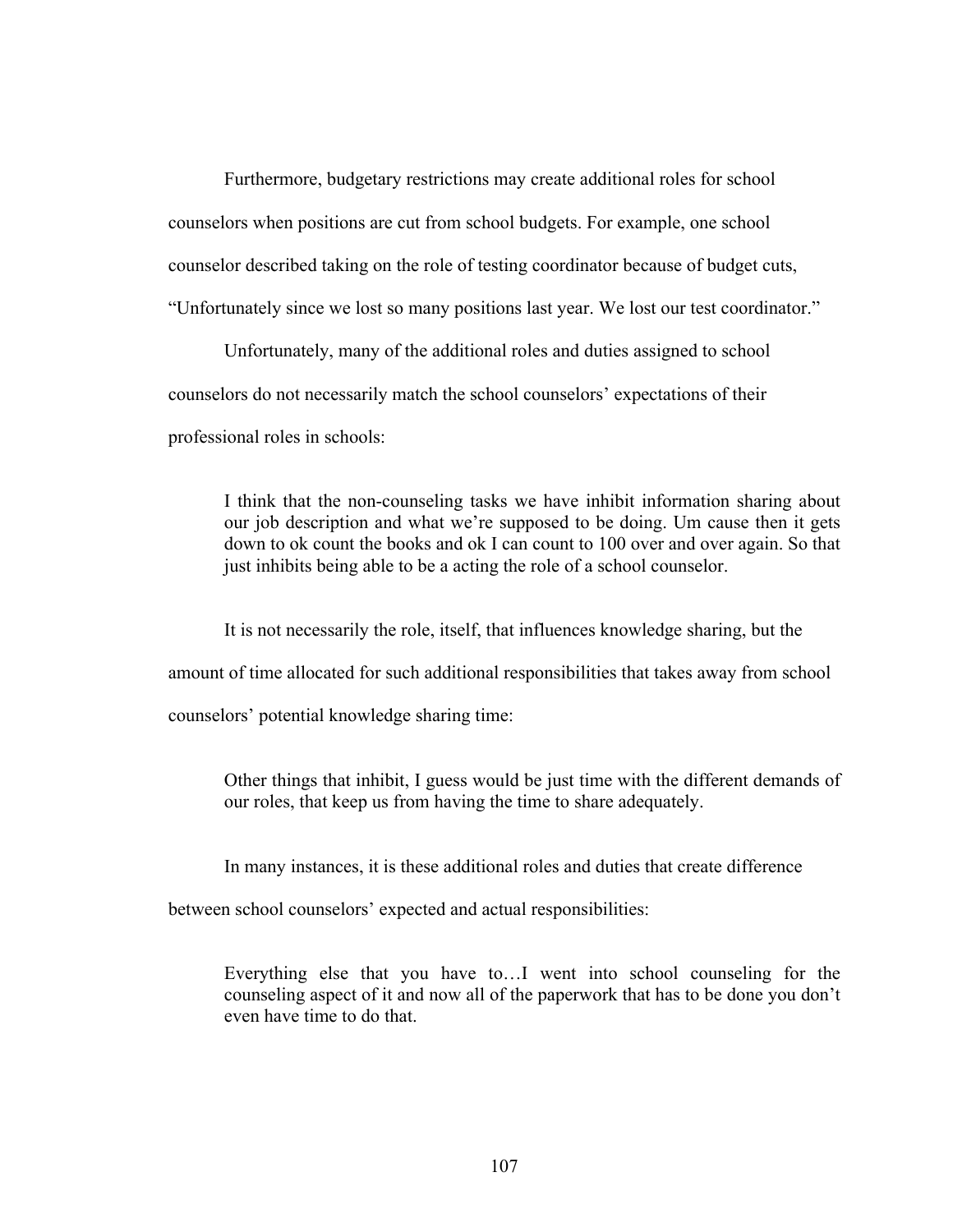#### **Accountability.**

Each participant mentioned the accountability movement, either by directly discussing data and standardized testing or by indirectly discussing spending time on tasks such as counting testing supplies. In most instances, accountability was linked to additional roles or duties school counselors are expected to fulfill.

### **Communication and communication gaps.**

School counselors reported communicating with other counselors, although the degree to which they are able to communicate with others seemed varied. The most frequent communication seems to be among school counselors working at the same school level (e.g., middle school) since they meet face to face on at least a monthly basis. However, school counselors also have access to communication with each other through other means, such as email or telephone calls.

All the counselors, we have a very good line of communication, so there's not one that you can't pick up the phone and call about work or something.

In many cases, although school counselors are able to communicate with each other and with other key stakeholders, it seems that school counselors desired better communication overall. In some instances, they desired the ability to get to know others who might be able to help them do their jobs better. For example, one school counselor indicated the importance of "…anything that helps counselors network I think, and build rapport, helps communication flow more freely."

They also see the potential for technology to facilitate the communication process for school counselors. In terms of addressing communication needs and communication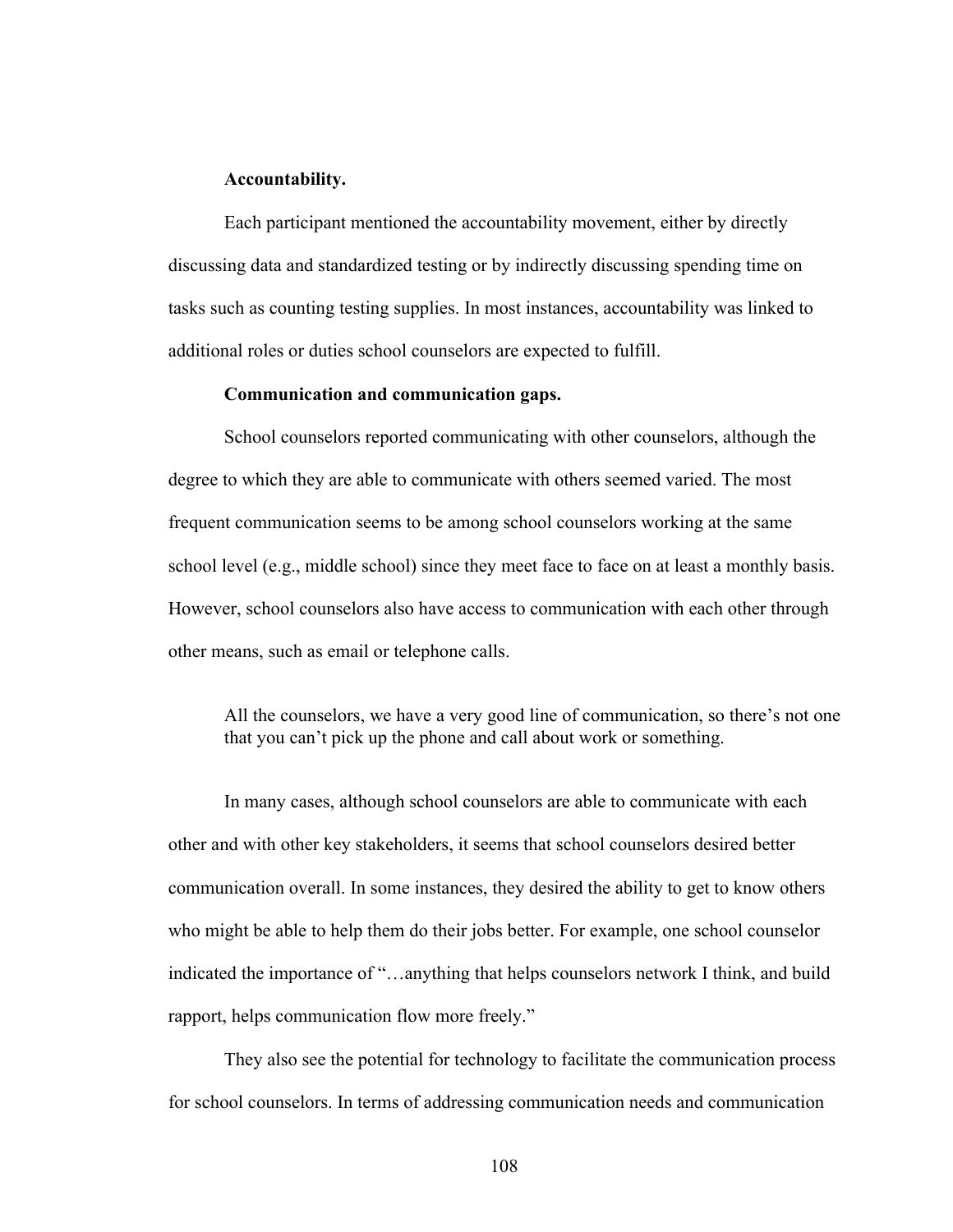gaps, one school counselors suggested that more could be done at the district level in an attempt to facilitate communication between school counselors, "…just better communication, better communication… using or having the use of modern technology…"

Finally, expectations for how communication occurs seem to depend on school norms and personalities of school and school system staff.

It's almost kinda like you just do your job as long as you don't need anything from [other people in the building], we don't need to talk. That's kinda how I feel some days.

A desire for protected, unstructured communication among school counselors was another consideration that was referenced by school counselors. One first-year school counselor, referenced the supervision received in graduate school that was beneficial during training that is lacking now that employed for the school system. Collegial relationships and monthly school counselor meetings were expected to be comparable but instead have fallen short of meeting this need.

I wish there was more of an opportunity to have a two-way communication, to share with other school counselors without it being a bitchfest. I miss supervision, I really do.

### **Relationships.**

Five school counselors mentioned relationships as one of the factors that influences knowledge sharing. Relationships with co-workers, within the school building and within the school district can facilitate knowledge sharing: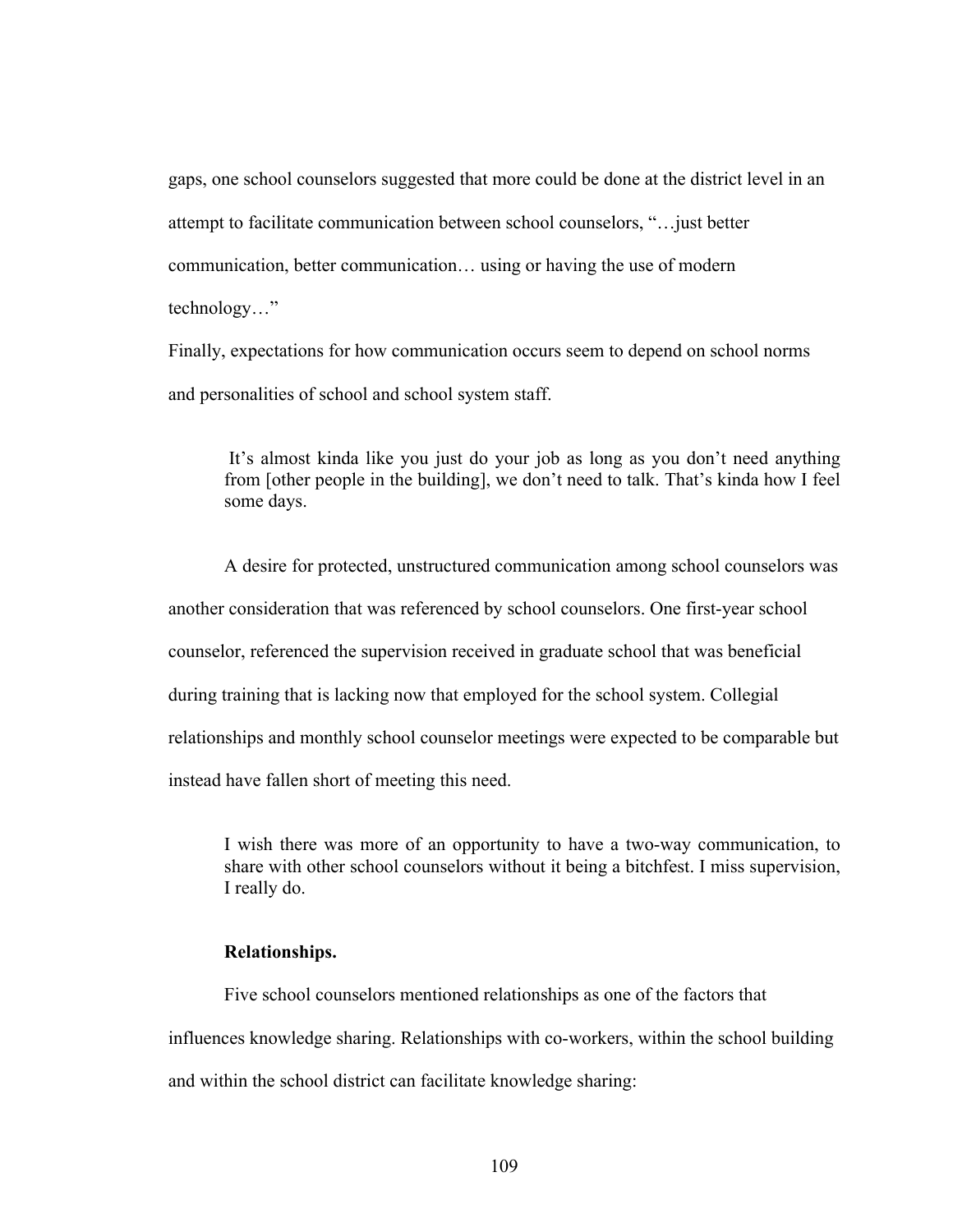The No. 1 thing that facilitates knowledge sharing would be building networks and building positive rapport with my co-workers. The No. 1 thing that inhibits is pretty much the opposite. It's a relational business, so anything that prohibits or gets in the way of building those relationships. So meetings where there's no time to get to know people, a lot of one-way communication, things like that.

### **Fear of perception.**

Four out of seven school counselors reported a fear of perception as influential for knowledge sharing. These school counselors referenced the possibility of being perceived as inept at their jobs if they seek knowledge from an administrator or from another counselor. In some cases, specific examples were cited in which a school counselor was made to feel less than adequate for seeking knowledge:

I've worked in places where because I went to [a certain university] and it's a predominantly black school my degree wasn't as good as somebody who went to [another school]. Um and it was brought up that that was it.

In other instances, school counselors had a general sense that seeking knowledge could jeopardize their reputation, but there was not a specific instance cited in which that had been the case:

I think I've been inhibited by not wanting to not know [something]. Or not wanting to appear that I can't do my job.

# **Knowledge base.**

Five school counselors discussed the necessity of having a foundation of knowledge from which to build. The depth of one's knowledge base can be a factor that influences knowledge sharing. This knowledge base could include knowing about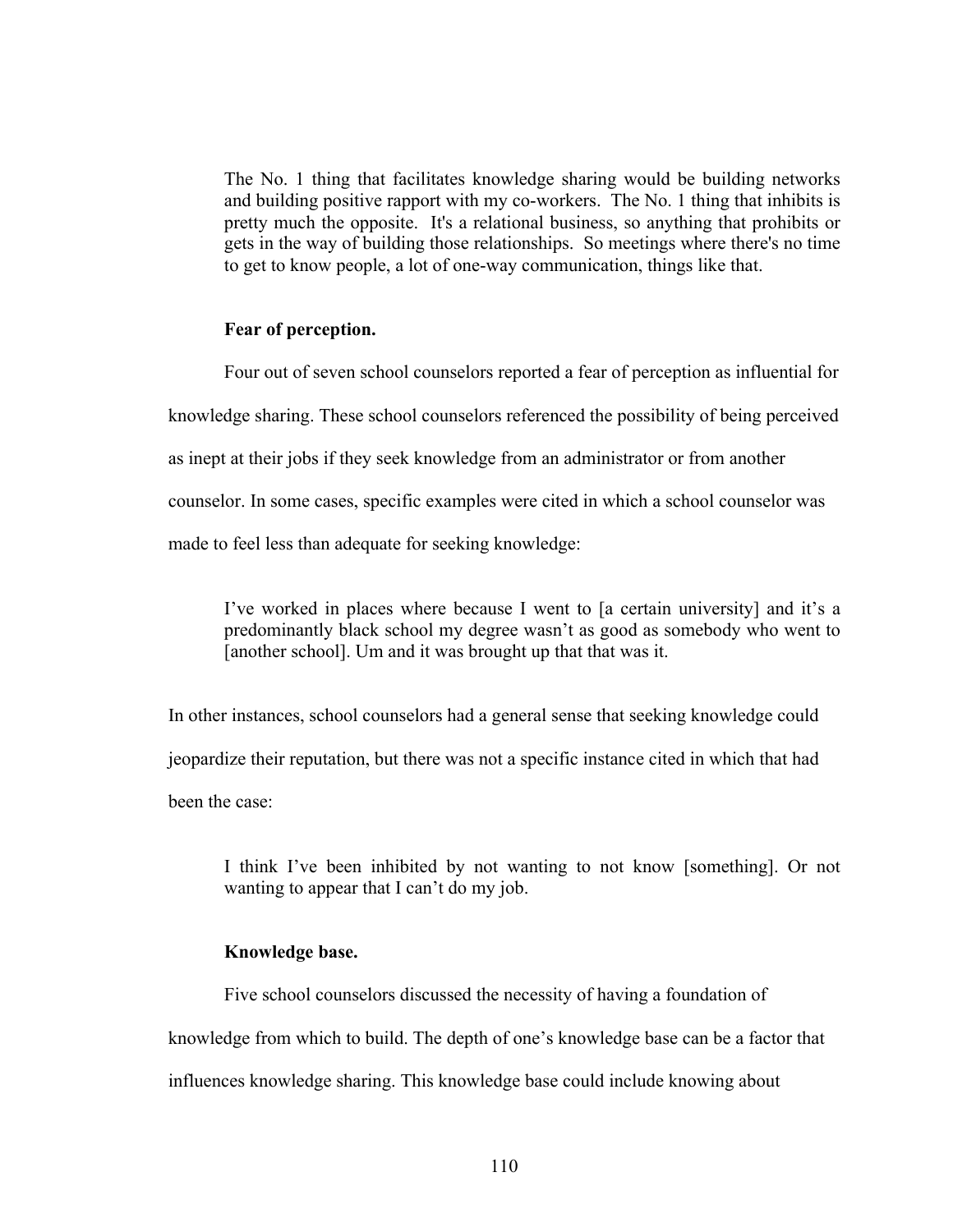community resources (e.g., agencies, businesses, organizations), social capital (e.g., who knows what, who works where, who has access to resources), and formal education (e.g., graduate school courses, trainings, workshops).

And being aware of your resources and things in the community that can help us find that. Or knowing the people on your staff you can email…

### **Principal support.**

Four school counselors mentioned administrative support as a factor that influences school counselors' knowledge sharing. First, school administrators may not be clear on what school counselors' expectations of their roles are. School principals are certainly knowledgeable about roles within their schools "but administrators don't necessarily understand counselors. I mean, they're not counselors." School administrators, therefore do not necessarily recognize when a school counselor might benefit from gaining knowledge in a specific counseling area (e.g., using counseling theory, co-leading counseling groups, working with specific populations using evidencebased practices). The school counselor may be the only one who recognizes how knowledge sharing could improve his or her practice. Depending on the school counselors' ability to self-advocate, the principal may or may not recognize the need for knowledge sharing around a particular topic.

Second, school administrators have their own agendas and priorities for school counselors working within their buildings: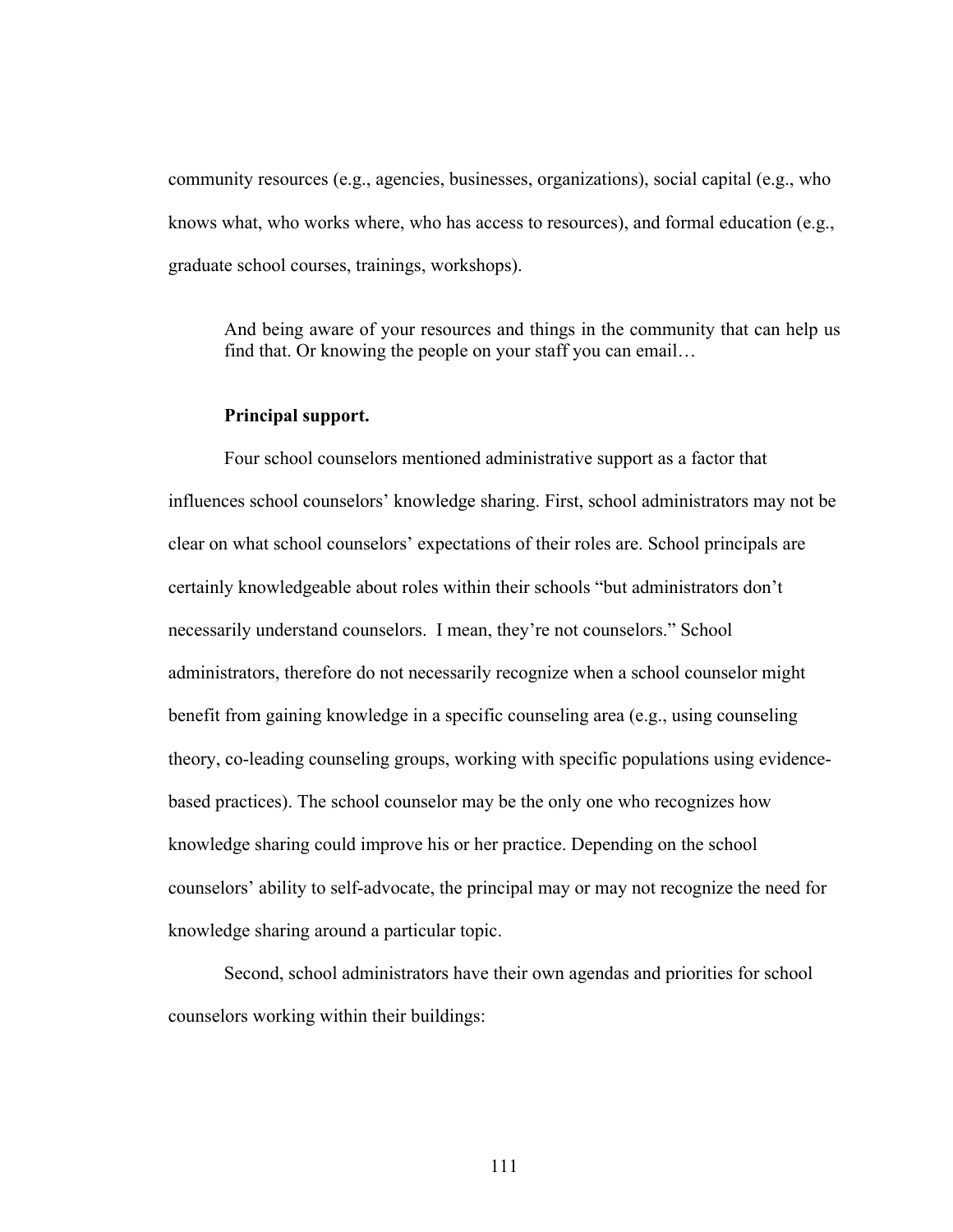…but ultimately, that's what we have to go by is what our principal says though. I would say that makes an impact because it impacts how I do my job, how I shift my priorities.

Therefore, if knowledge sharing is not valued or prioritized by the school's administration, school counselors will likely have a more difficult time prioritizing knowledge sharing as one of the more essential aspects of their jobs.

# **Directives.**

Directives that influence school counselors' knowledge sharing practices can

come from many places, but typically directives come from school administrators, central

office, or state and federal legislation. Four school counselors reported that directives

from principals can influence their knowledge sharing practices and when principals

change expectations and directives also may change:

we thought we'd made a lot of progress. I mean, we didn't have bus duty, we didn't have testing, and then we got a new principal and it all came back again, so.

In some instances, school counselors are not sure where directives are coming from. For example, one participant explained, "Central Office, I guess, although they're not very clear a lot of times."

Directives from both, school administrators and central office staff, can sometimes be in conflict with one another.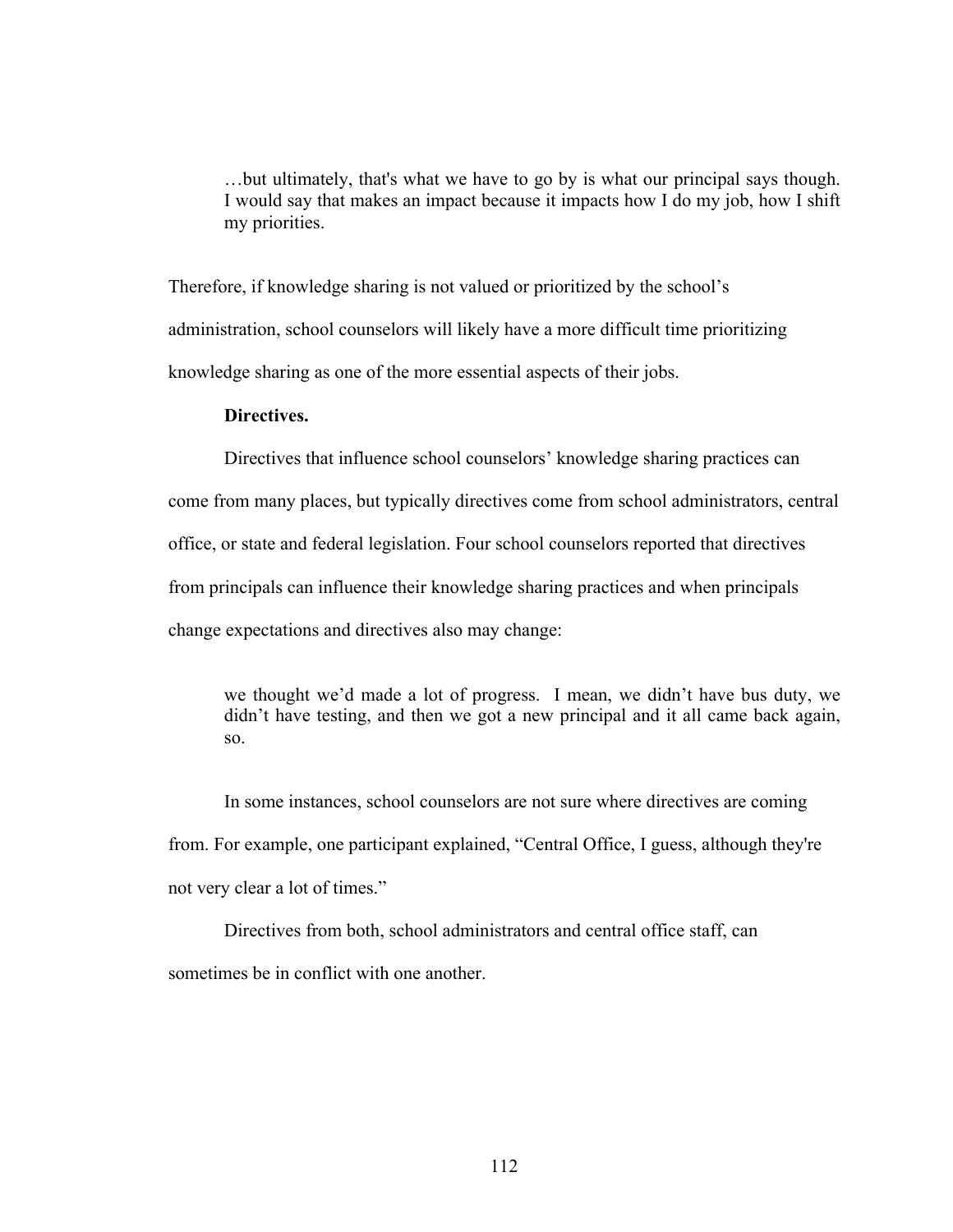I'm not really sure what goes on there because I hear what [the director of student support services] wants out of counselors and he says that he talks to [principals] about that at their principals meetings and assistant principal meetings but then I go back to school and I'm on a specials schedule and I'm you know doing all of these extra things that take away from what I should be doing. You know, seeing kids.

### **Forum to share knowledge.**

Four school counselors reported that having a forum for sharing knowledge

influences their knowledge sharing practices.

The space in which school counselors do their work can be one of the forums for

sharing knowledge:

They [administration] put us in a smaller old classroom, we can have little informal groups now in our classes, and do different activities and stuff, like, and get more kids in here when there's a crisis or drama or situation.

New ways for using technology can also provide a forum for knowledge sharing,

as one school counselor pointed out, "I've been doing webinars lately so there's more

technology based sharing"

Most frequently cited, were the informal opportunities that arise (typically as a

result of formal meetings) where school counselors can share knowledge amongst

themselves:

And as far as those district meetings I really at least on the high school level, I can't speak for elementary or middle, I really think they got it right. Because it's not just all formal like, 'Here's the policy and you're going through this. And you have to do it this way and that's it. And peace out we'll see you next month.' You know? There's a lot more collaboration. Um and you know time to share and it's not "I have more experience than you so you need to listen to me" type of thing. So yeah I really like it.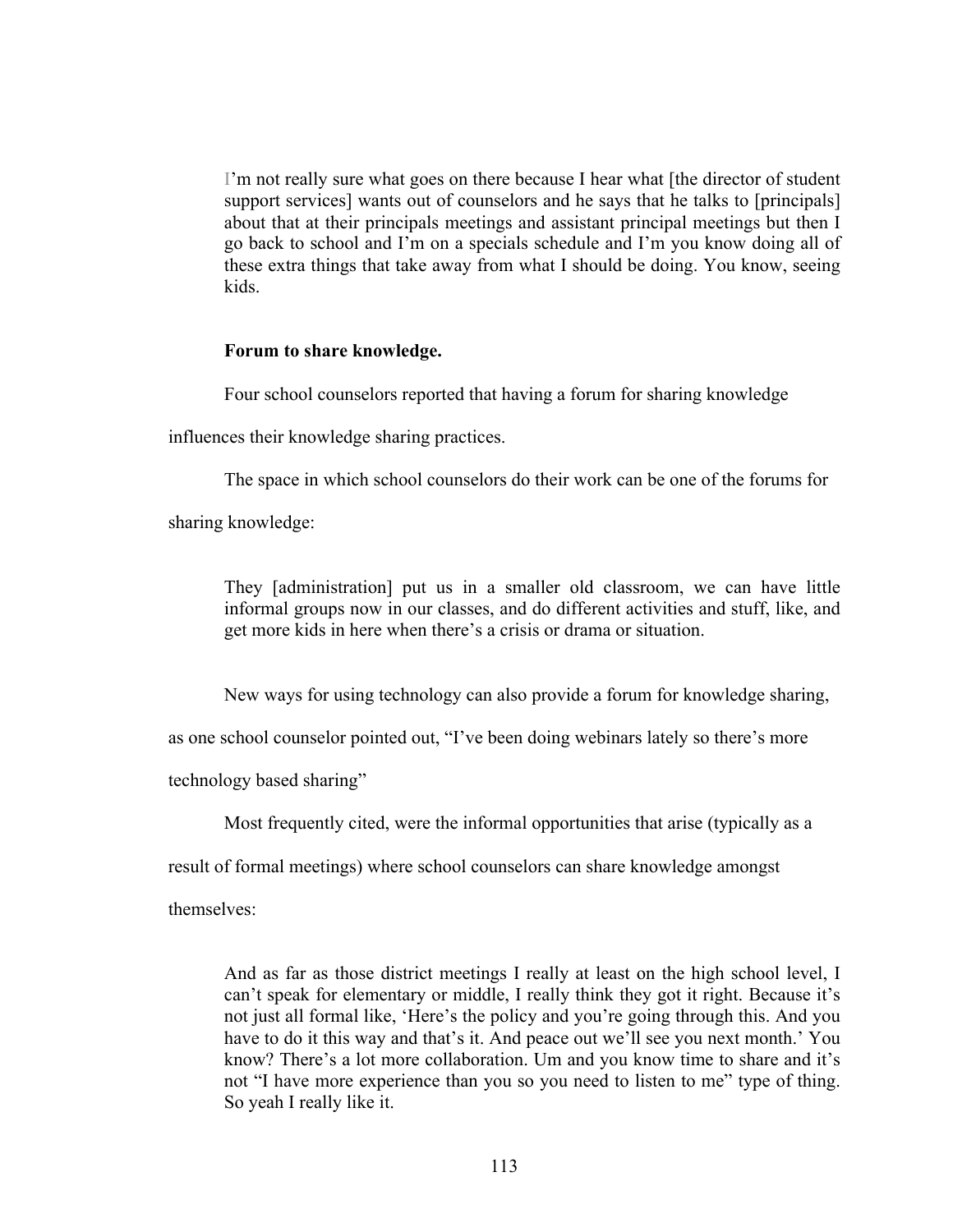### **Group dynamics.**

In a group setting, the make-up of the group can influence school counselors' knowledge sharing practices. Depending on characteristics of the group, knowledge sharing can be facilitated or hindered. One school counselor described the monthly school counselor meeting in which school counselors working within the same school level meet to discuss concerns, share knowledge, gain support, and stay informed. She described the group dynamics of these meetings in two different contexts:

When I'm outside my school, especially at our counselor groups (the large counselor groups), it seems like there's a lot of negative complaining. I hate to say that but it's what it is, a lot of venting, which everyone needs, I get that. But I'm less hesitant to talk…more in those meetings because I guess I worry about how it's gonna be accepted by you know or received by the other people because there's just an air about the room that you know "I've been here how many years now" and 'this is how I do it' and 'it's the right way' you know. It's just kind of how I feel.

She went on to describe one monthly school counselor meeting in which she felt

more comfortable to participate in knowledge sharing. She associated group dynamics,

specifically size of the group, as one of the main differences between the two meetings.

…because there was only about 8 people there. And normally, it was a smaller group, more intimate. And that's me…I'm an introvert so for the most part I can do well in smaller groups…

The personalities of group members were also brought up by school counselors

describing their experiences working in groups. All four of the school counselors that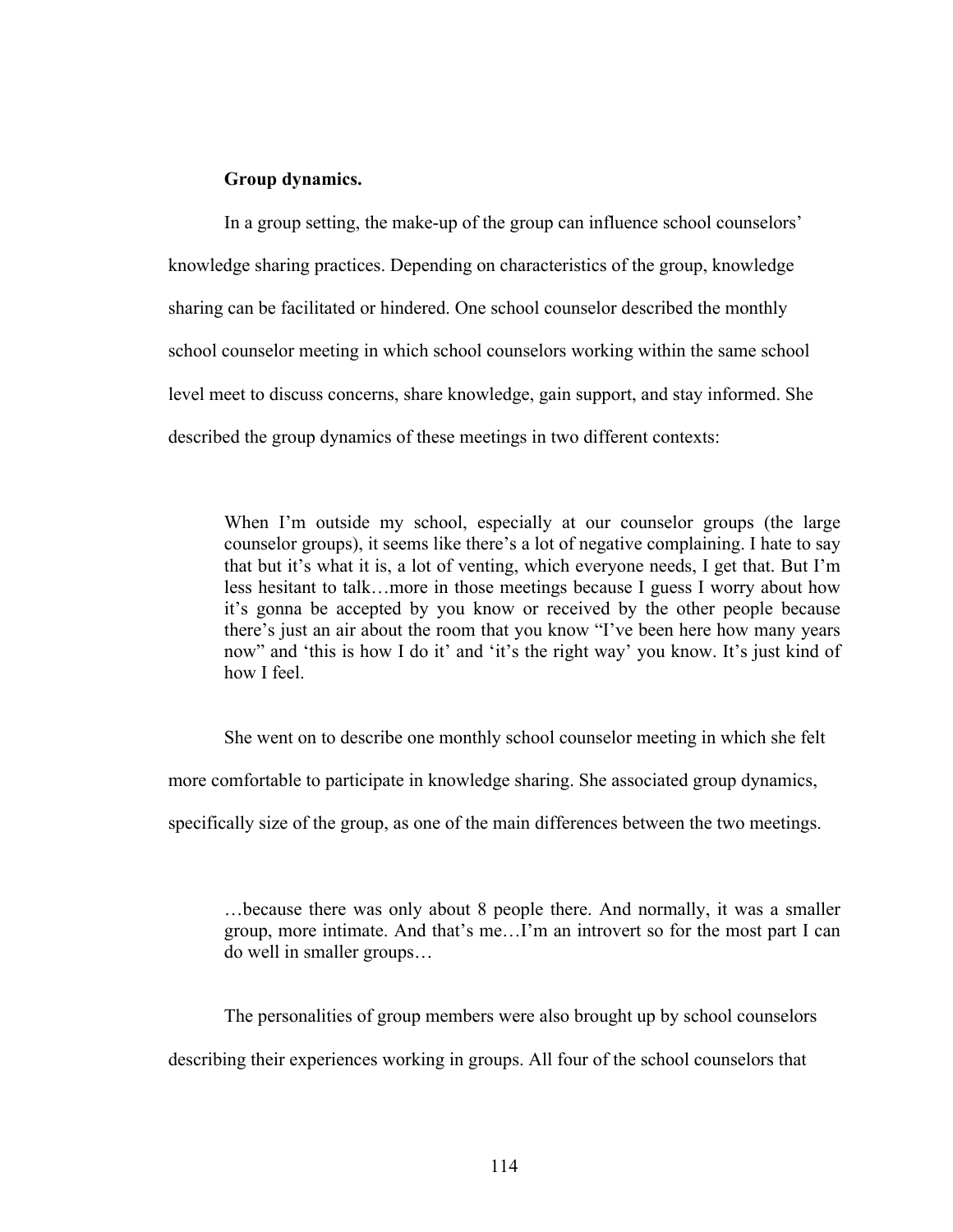discussed group dynamics as a factor influencing knowledge sharing discussed them in the context of the monthly school counselor meetings.

# **Crisis or need.**

Three school counselors mentioned knowledge sharing as sometimes influenced by a crisis or need arising, which precipitates knowledge seeking from those with more experience, typically another school counselor at the school or a school counselor with whom he or she has a pre-established relationship. The communication that occurs when school counselors consult on such crises typically concerns how to handle a specific situation such as a suicide assessment or a report of abuse.

I wasn't quite sure whether that was something that I needed to report for safety for the school…and I actually consulted with several different people about it without using the student by name.

#### **Accessibility.**

Three school counselors mentioned accessibility being a factor that may influence school counselors' knowledge sharing practices. Accessibility could pertain to accessing administrators, parents, local community resources, community agencies, teachers, school counselors, or students.

One of the ways school counselors discussed accessibility was in terms of proximity and centrality to other staff in the school building. In some cases, other staff referred to another school counselor, which is more typical in middle or high school settings in this particular school district, but also refers to administrators, teachers, and students.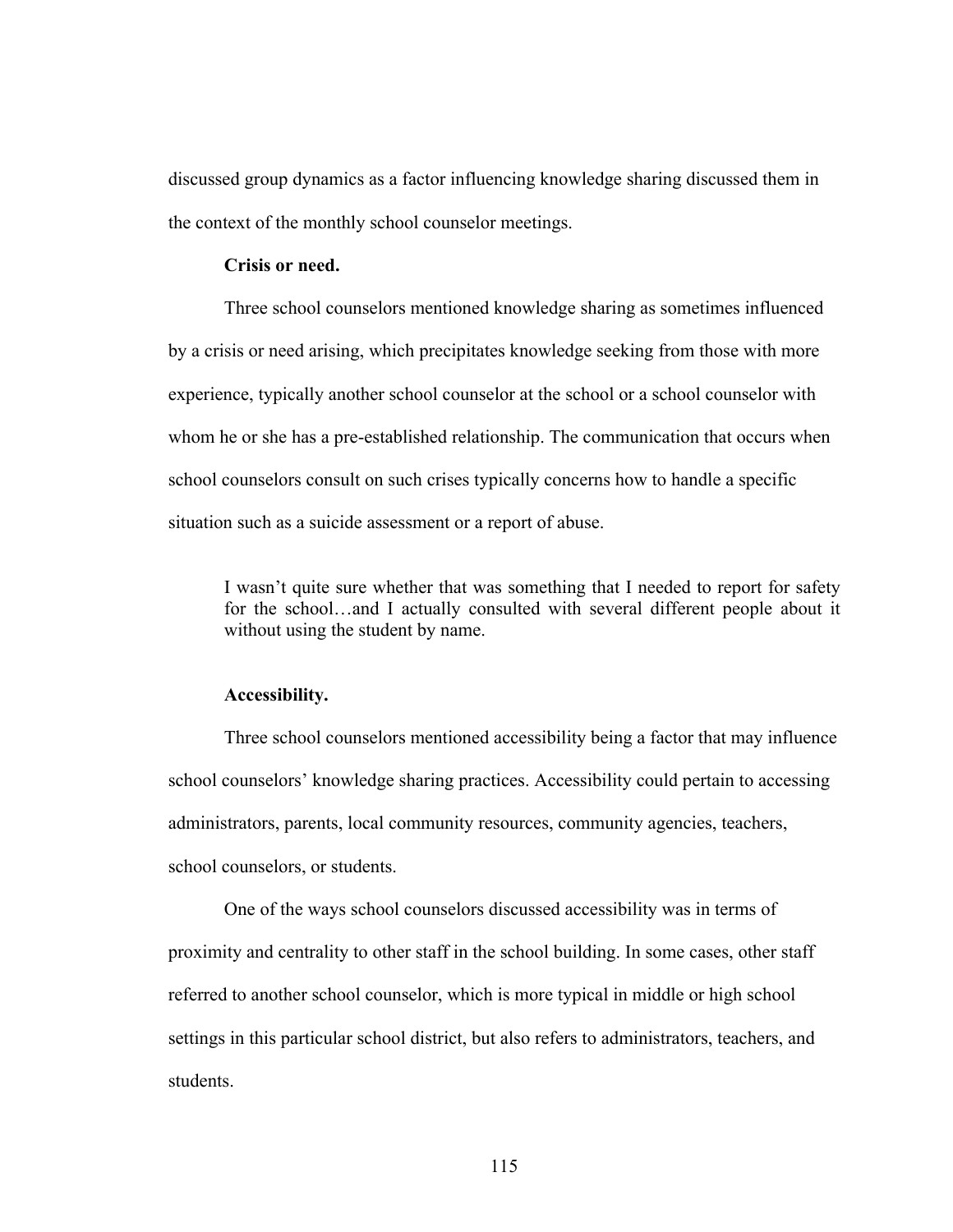Because [the school counselor] offices are right side by side. And it's better for the principals and the teachers and the students –everybody can see us and find us better…better access, better communication all the way around.

Proximity seemed to influence visibility, communication of referrals, and informal knowledge sharing (e.g., "Tell her I gotta go down, there's a crisis on such-and-such a floor.") which results in knowledge sharing occurring more frequently than if school counselors are less centrally located and less proximally close to one another.

One of the other ways in which accessibility was discussed is in terms of being able to access help from outside of the school building (e.g., counseling agencies, community organizations). Policies and procedures were reported to be a factor that influenced how effectively and efficiently knowledge was able to be shared between these agencies and the school system.

Because there's lots of agencies and different…we want to get in, but by the time we get some of the background checks and stuff done on some of these people, half the year's gone. And we needed this issue six months ago, not six months later.

The phrase "easiest" came up several times throughout the interviews with school counselors. School counselors, as well as other school system employees, are more likely to utilize the "easiest" means of accessing resources.

### **Societal or historical events.**

Two school counselors brought up the ways in which their individual schools had experienced budget cuts that were a direct result of the United States' current economic situation. These budget cuts resulted in additional responsibilities for school counselors.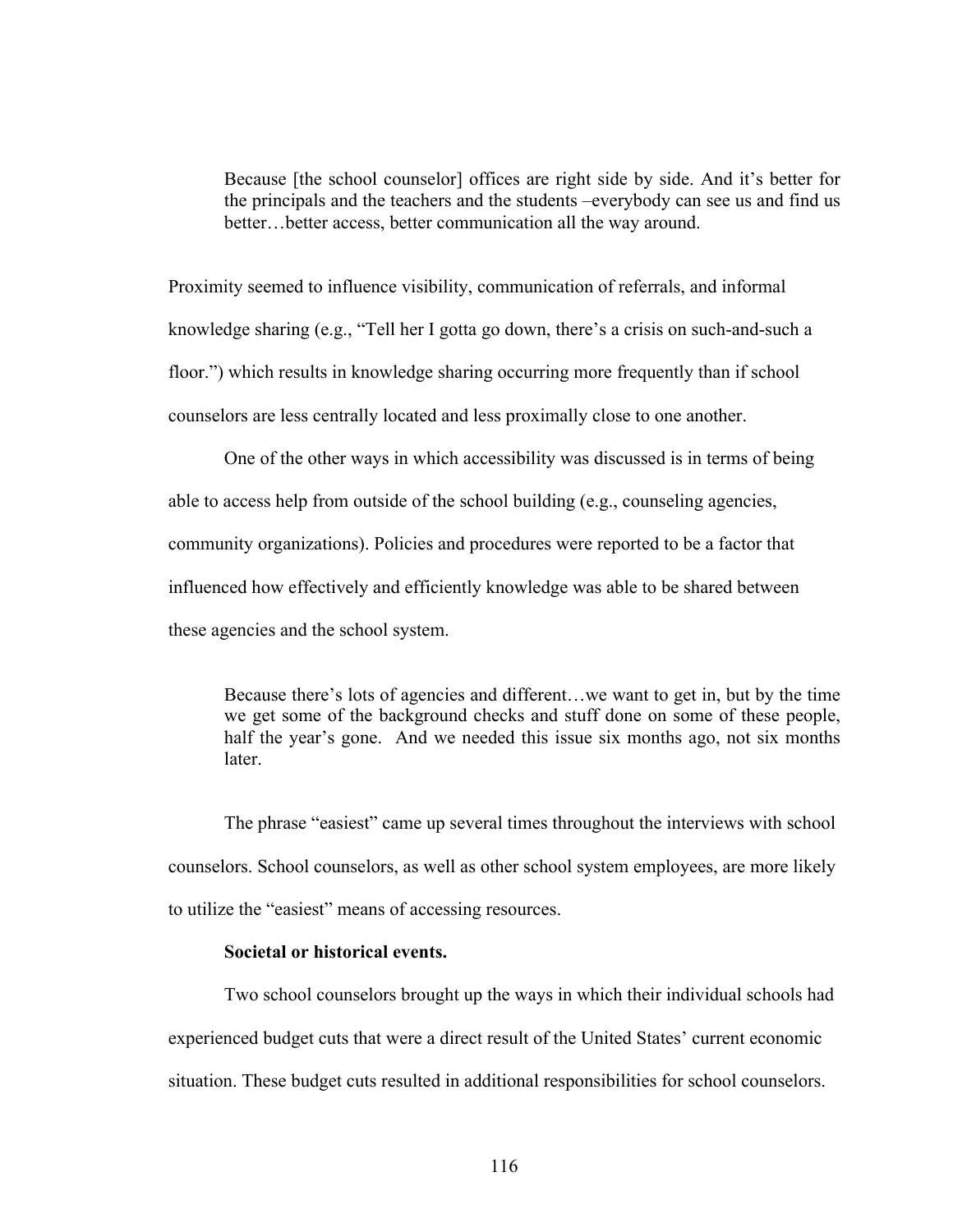Yeah unfortunately since we lost so many positions last year. We lost our test coordinator. And we lost so \_\_\_\_is taking care of that and I had to take over student assistance team which is totally academic and it's time consuming and I am the 504 chair and the tutor coordinator which it can that can be time consuming because it's like drip drip drip but it doesn't end.

# **Confidentiality.**

Three school counselors, all middle school counselors, referenced confidentiality

as an influential factor for knowledge sharing. Although school counselors recognized the

importance of confidentiality and referenced the need to keep certain knowledge

confidential, they also described confidentiality as one aspect of their jobs that also

influences knowledge sharing in a negative way. Paperwork associated with informed

consents can be a factor that influences who knowledge is shared with:

…there's a lot more things we'd want to do in our school, but getting the consents and all those things like that have to happen, you know, sometimes that paperwork gets in the way.

Furthermore, a lack of understanding concerning the limits to confidentiality by other school staff can also influence how knowledge is shared:

And if you don't tell an administrator why you had a kid in here for an hour- you know, it's confidential - then they don't perceive that you've done anything with the kid.

# **ASCA National Model.**

Two school counselors mentioned the ASCA National Model as a factor that

influences knowledge sharing. Although the national model does not specifically address

knowledge sharing, it does address aspects of school counseling such as consultation and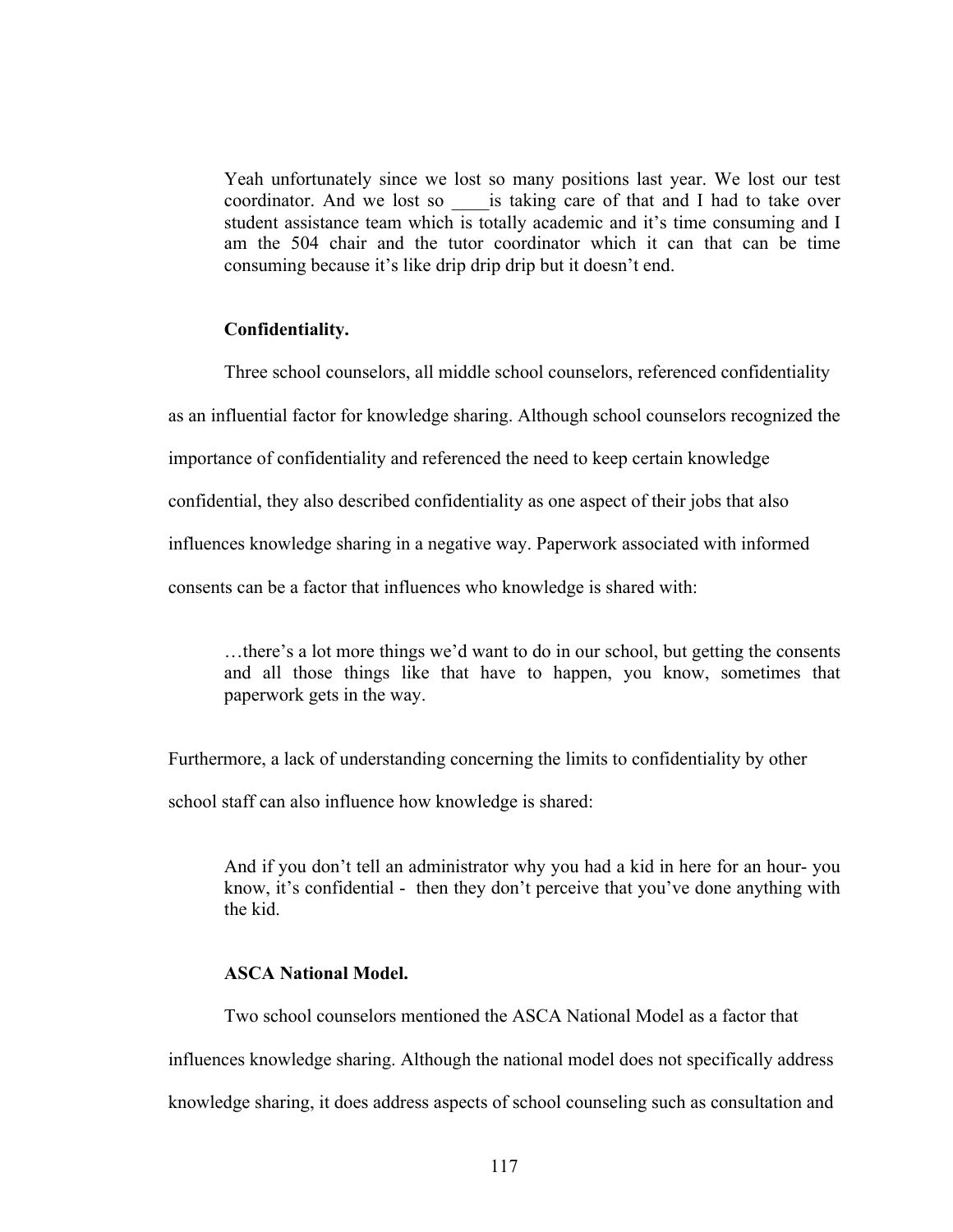collaboration, which would fall under knowledge sharing. Again, the extent to which school counselors are able to abide by the national model depends somewhat on their principal's expectations as well as their abilities to self-advocate for their roles:

[what the principal expects] doesn't always match what is expected for the national model or what he expects of us from even our student services, but ultimately, that's what we have to go by is what our principal says though.

#### **Budgeted resources.**

Money is, of course, always a consideration, especially in the education field. Knowledge sharing opportunities, (e.g., school counseling conferences) can sometimes require financial resources. Some school districts choose to support school counselors' professional development, which includes knowledge sharing. However, during times when budgets are scarce, money is sometimes allocated elsewhere leaving individual school counselors to foot the bill for their own knowledge sharing opportunities. Whether or not a school counselor has to pay for their own professional development (i.e., knowledge sharing opportunities) could become a factor that influences the forums in which they choose to participate:

I didn't go to the [school counselor conference] this year because of money and I just couldn't afford to fork out my own money…

# **Knowledge Sharing Content**

Within the fourth domain, there are four content areas that every (or all but 1) school counselor cited as likely to be shared as part of their professional knowledge sharing: student issues/concerns, community resources, policies and procedures, and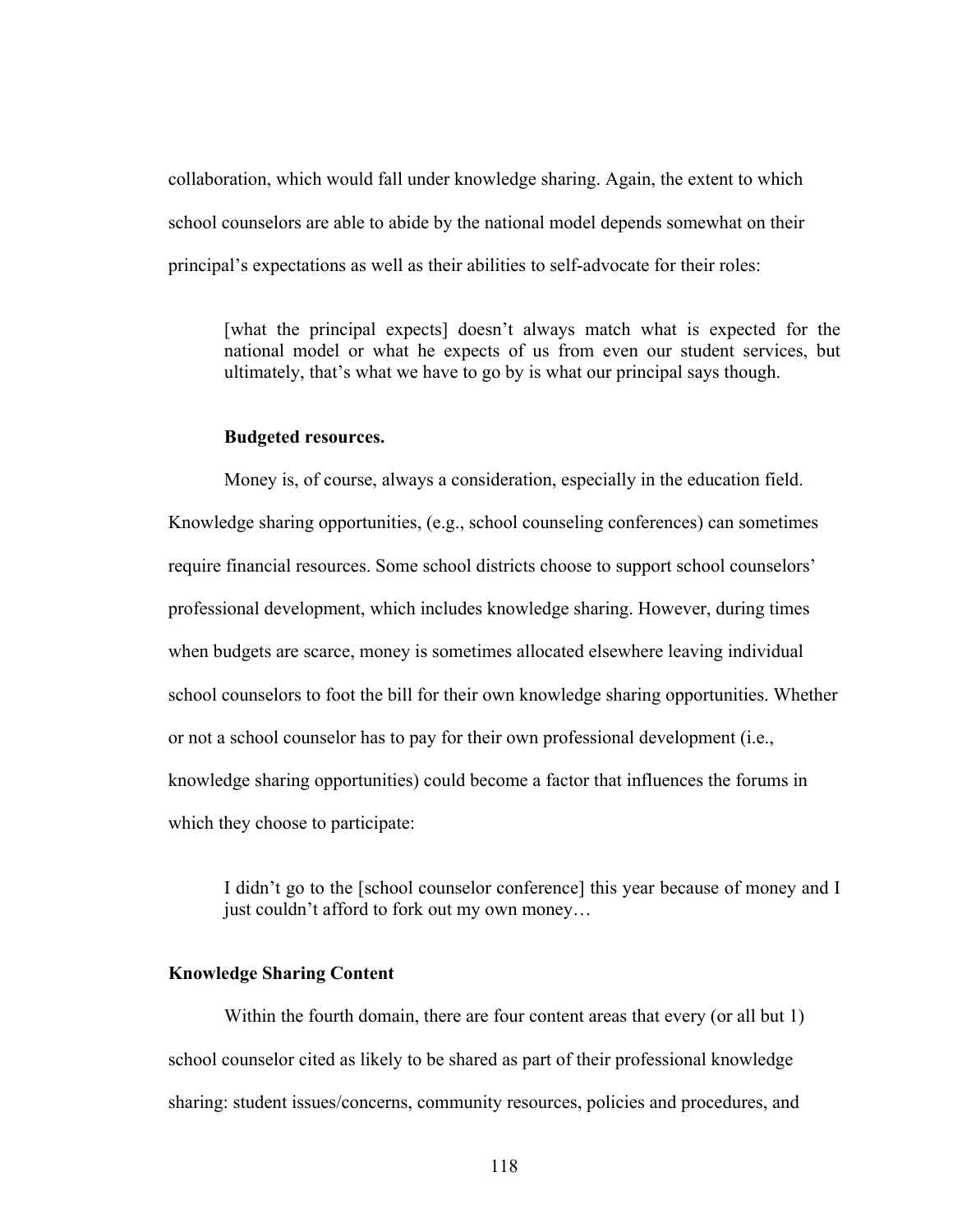school needs. More than half of the school counselors also discussed K-12 curriculum topics and specific counseling interventions as likely content topics during knowledge sharing. Less prevalent was knowledge sharing concerning data.

### **Student issues or concerns.**

When discussing knowledge sharing centered on student issues or concerns, Student Services Team (SST) meetings were brought up frequently. Although these meetings vary in structure and composition depending on the school and the school level, all school counselors seemed to believe that these meetings were helpful for knowledge sharing about student issues or concerns:

…what we call 'student service team' within our building level, and we meet weekly. And during that weekly meeting, we communicate about different kids… behaviors, academic, whatever's going on…

Family members also seem to precipitate knowledge sharing "regarding their child". School counselors described parents contacting them about a student issue via email, telephone, or stopping by the school counselor's office, "I have a lot of parents who'll just pop up because they've had an issue with a child."

There also seem to be regularly occurring events that warrant knowledge sharing about specific students. For example, at the end of an academic year, school counselors from one level may meet with school counselors from the next level up to try to facilitate smoother transitions for students: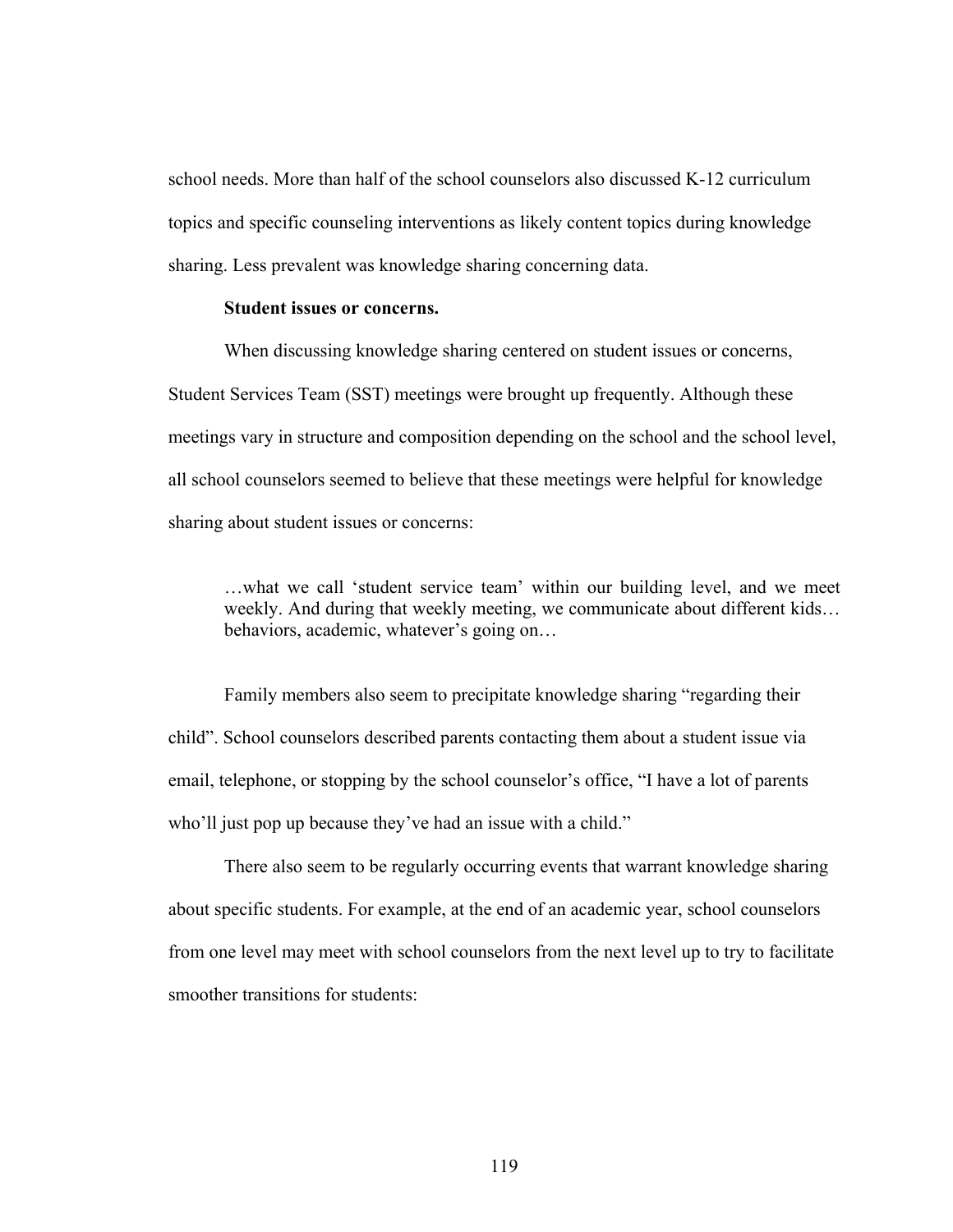When our kids transition from middle school to high school, we sit down and informally have a meeting with the school social worker up there to try to give them some high spots about – give them a little bit of knowledge about who our kids are. Who we're sending to you, who are the kids that are gonna need extra support, who are the kids that have different parental things going on in their family, kids who are high flyers that we know if we don't stay on them each quarter, they will fall through the cracks and they're gonna drop out of school, or different issues and stuff like that.

Knowledge sharing regarding student issues and concerns also takes place within the school building. Written records can serve as knowledge repositories from which school counselors can access knowledge about a student from the historical data that has been kept since kindergarten. This can be especially useful to gain longitudinal knowledge or to access knowledge about students who are new to a school. One school counselor specifically acknowledged the use of cumulative academic records saying, "I always look at the cum[ulative] folder of these new kids to see – because I don't know them."

Written communication from school staff can also contain knowledge sharing content regarding specific student issues or concerns. Although this knowledge may come from any staff member, teachers and administrators were mentioned most frequently, for example, "[teachers] send a key email, 'Oh, check on such-and-such student,' or 'Such-and-such has been withdrawing in class,' or 'Such-and-such hasn't been here.'"

Similarly, school staff members may engage in face-to-face interactions with school counselors in order to pass along content about a student issue or concern. "[The assistant principal] will come to me and say, 'Well this is the situation with this kid,'…he is looking for my input."

120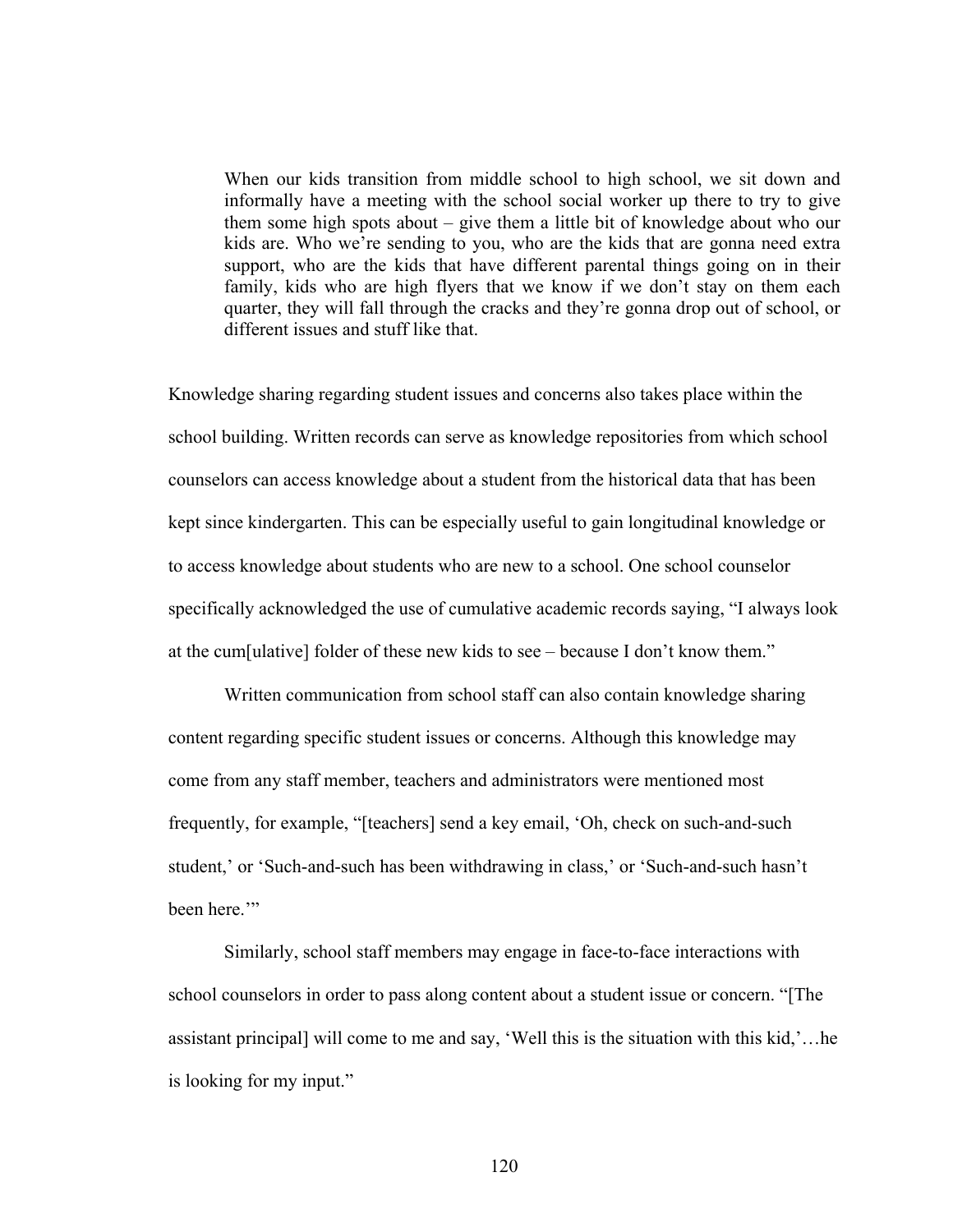The specific content regarding student issues or concerns varies, but can include academic issues, behavioral issues, or personal/social issues. In many cases, the person seeking knowledge has a question about how to handle a situation or is looking for additional insight into a situation. Sometimes people seek knowledge regarding student issues or concerns from school counselors:

I've got a kid that's doing this in class and I don't know how to…can you give me an idea on how to calm him down or how do I just deal with him with 30 other kids in the classroom as well?

There are also times when school counselors may seek knowledge regarding individual student issues or concerns from others. One specific example of the type of content that might prompt a school counselor to seek knowledge is if a student reports physical or sexual abuse:

I wasn't quite sure whether that was something that I needed to report for safety of the school versus – you know, where does the confidentiality versus what needs to be reported. And I actually consulted with several different people about it without using the student by name.

#### **Community resources.**

All but one school counselor mentioned sharing knowledge about community resources. Knowledge sharing about community resources seems to be an important aspect of school counselors' attempts to delegate responsibilities so that individually school counselors can meet all the demands of their roles within the school building. One school counselor questioned, "How can we get the right people to come in so we can do some education, do some stuff for our kids?"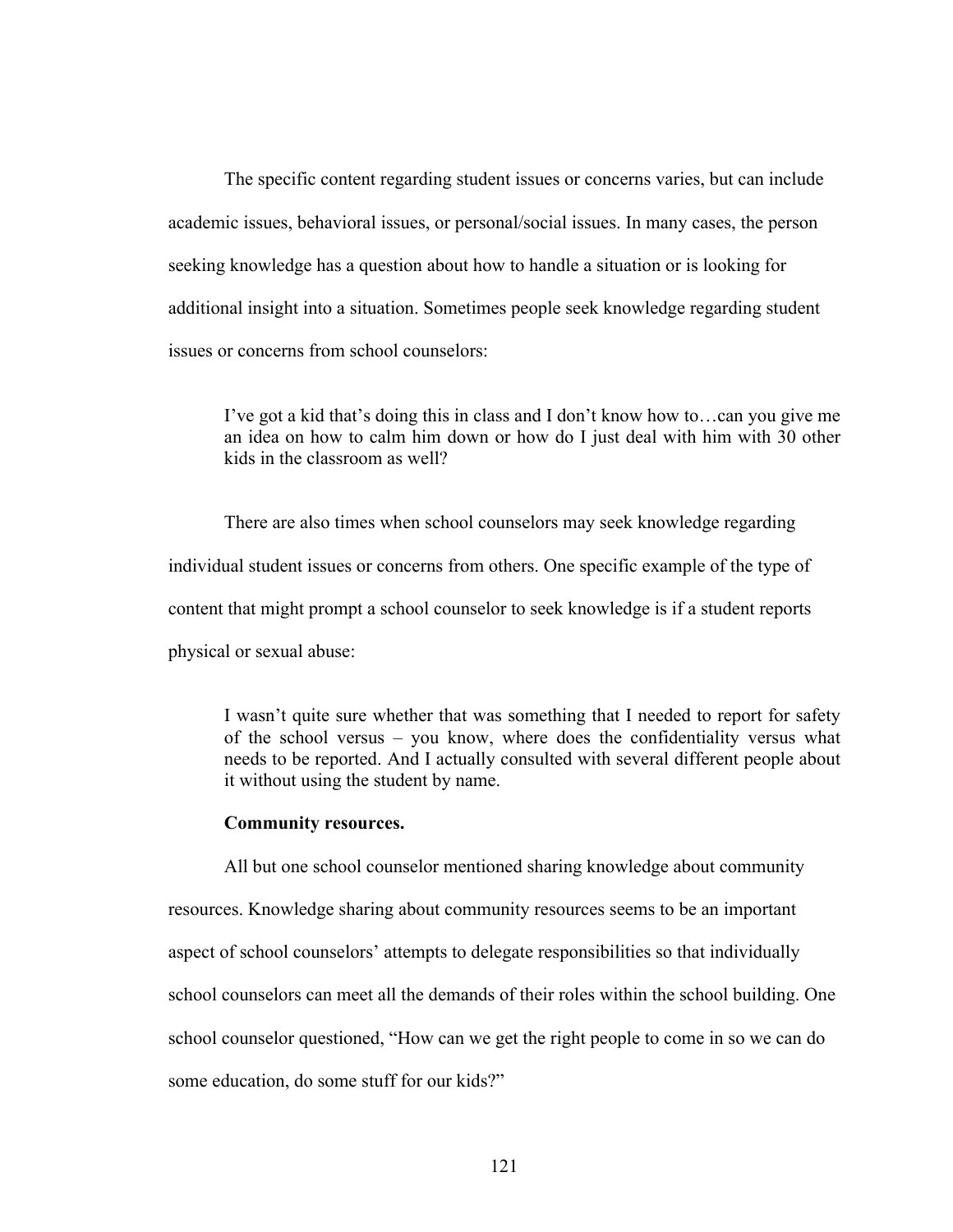With so many competing priorities, school counselors sometimes access community resources in order to avoid criticism of providing counseling services for students that might take away from instructional time in the classroom. One school counselor described the decision to involve an outside agency in services for students stating, "Well, we better get Hospice in to help us with [a group] because we sure are gonna catch grief if we try to run a grief group, and take kids out of class."

In larger groups, it seems important to school counselors to stay abreast of the community resources being offered by community agencies in order to know what resources are available, how to access those resources, and who is eligible for those resources:

What's going on in the community, what new agencies and things in the community are happening that can help us to better help our students, the families, and our community.

Also,

All of a sudden in that conversation I might learn about maybe [parents'] career, or different things they do. And so we'll learn some things during that conversation that opens up avenues of things or opportunities where I know I can pull them in to participate in certain things, or that they could help us out.

Monthly school counselor meetings seem like one efficient way that school

counselors are identifying the knowledge they wish to have and are inviting community

agencies to share knowledge with the larger group: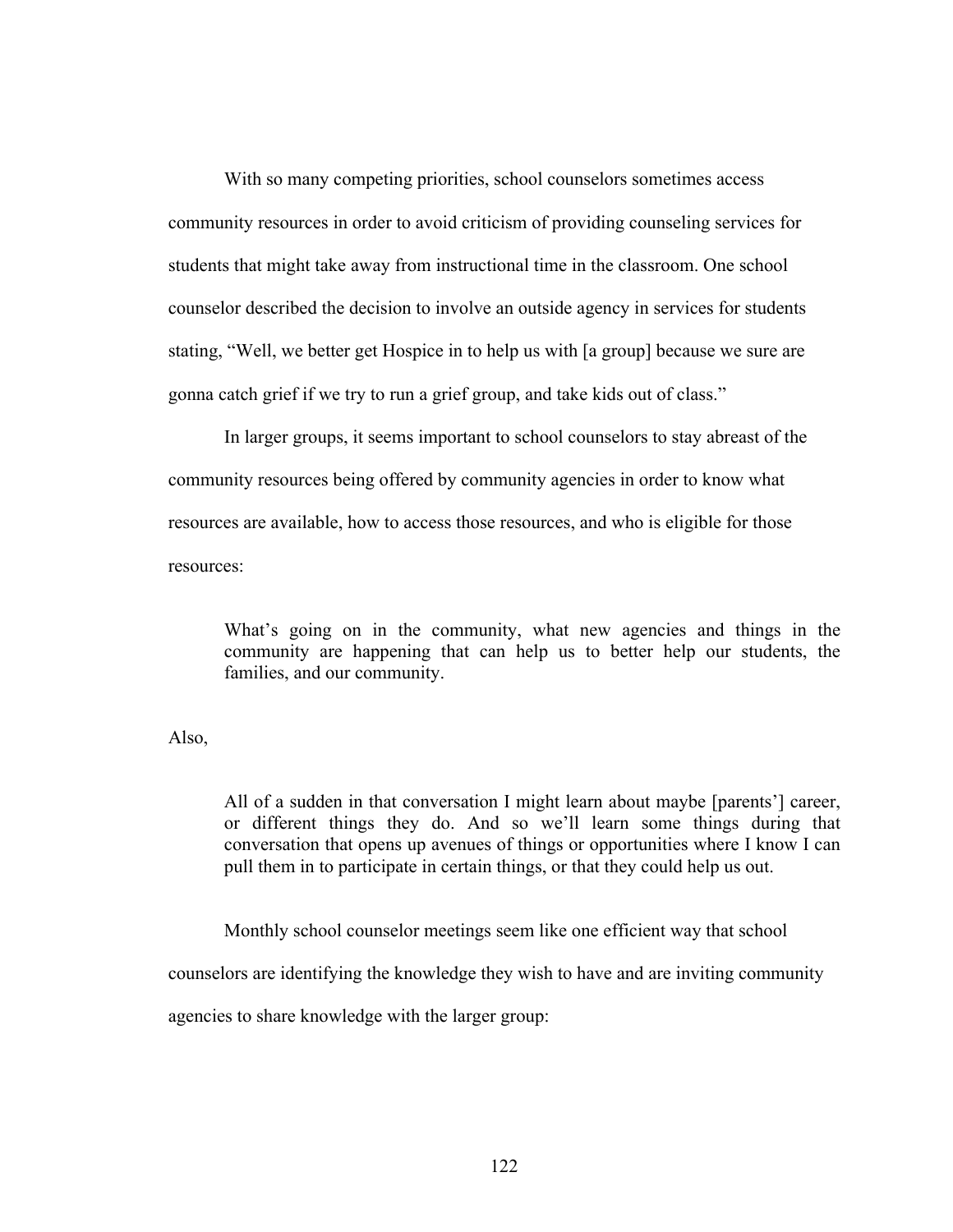We also bring in someone, a professional, each time we have [monthly school counselor] meeting so it could be somebody from the community who has resources that are available as far as counseling, mental health, coming in so to basically show us tools to put in our tool belt.

The face-to-face sharing of knowledge with groups of school counselors by

community agencies seems to facilitate further knowledge sharing and collaboration

between the schools and the community:

I get to ask questions. I get to clarify. You know, 'what do you mean by intensive in-home treatment? Who would qualify for that?'…you know and to have a face with a phone number....I called that lady the next day and said, 'I have two people for you.' And they were referred and they were accepted and that was…and I would've called around eventually but just having that face made it easier to go ahead and make that connection.

Several school counselors mentioned gaining direct knowledge through contact

with community agencies and then finding that indirect knowledge was also gained that

later helps them meet school, student, and family needs in unanticipated ways:

A lot of those agencies [we used for the Career Fair] are gonna come back, and a lot of those agencies we still have contacts and are resources that we're using now, is helping us connect with some of these kids.

### **Policies and procedures.**

All but one school counselor discussed knowledge sharing that relates to policies and procedures. School system policies and procedures are typically shared via one-way communication with school counselors and is often reflective of an accountability model in place for schools: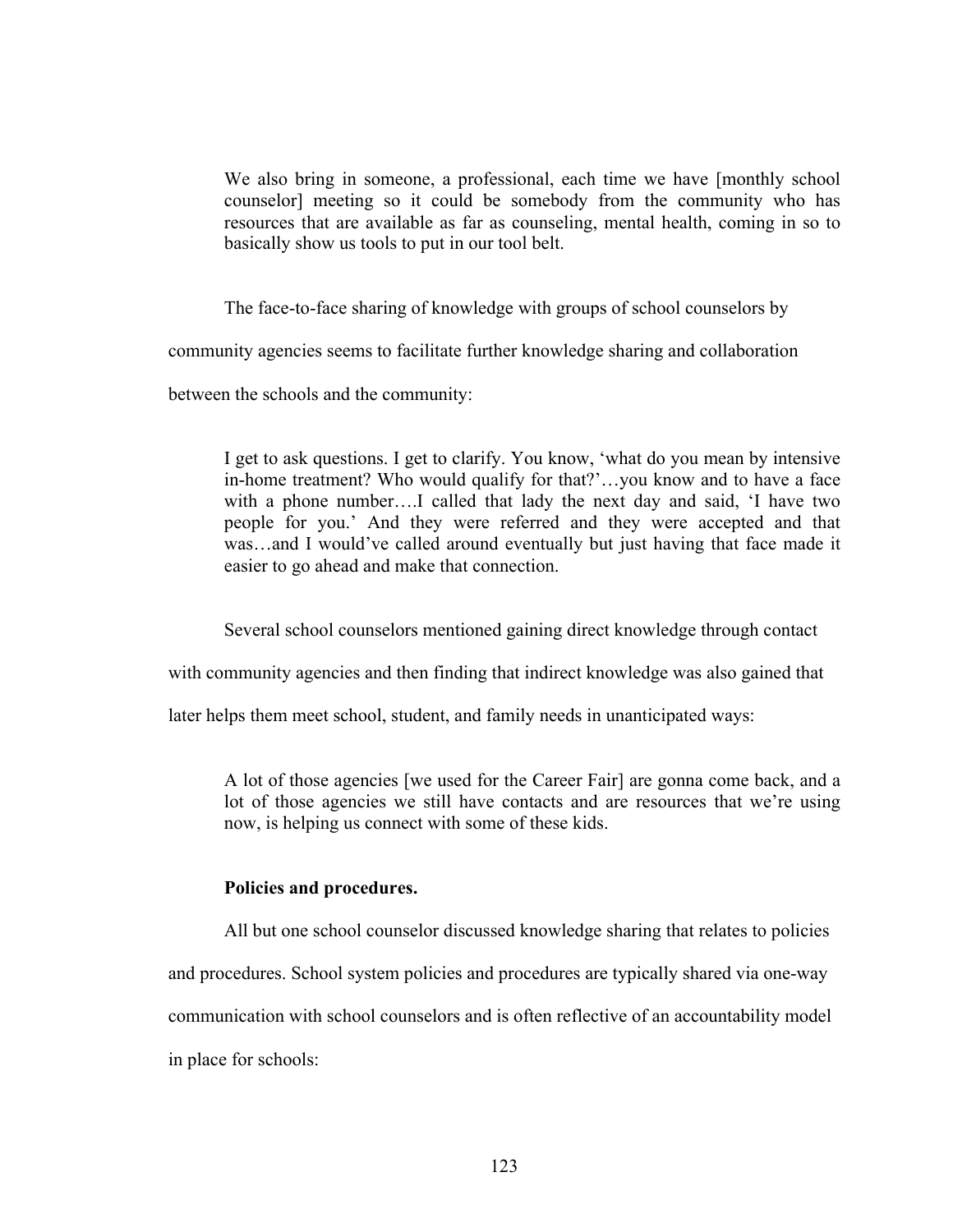…all [the assistant principal] want to talk about is attendance, I'm telling you. Because she's got to fill out some kind of paper on what she's doing about getting the dropout rate or something.

The origin of policies and procedures, at times, seems unclear to school

counselors. They are not sure which directives are driven by federal legislation, state

legislation, school board policies, school district policies, or school administrator

policies:

it's part of our student service team responsibility this year based on a new attendance policy created by a committee, like by someone at the school level, school board level.

School counselors sometimes feel at odds with some of the policies that are

shared with them in terms of how they impact their work with students. For example, one

school counselor mentioned a new attendance policy that has ethical implications for

counselors:

[The Central Office] has decided that the student services team is responsible for attendance policy in the high school, which goes against how we feel ethically, having to make decision about students about to-or how their attendance affects them and their grades and such…From a counseling perspective, yes like a meeting with them and helping them-'What's going on here,' but coming in behind and saying, 'Okay, you know our committee is supposed to decide who gets waived in an attendance appeal or not. We don't feel like that's in the realm of school counseling honestly.

The other type of knowledge shared regarding policies and procedures has to do with the

daily operations of individual schools. School counselors often share individual school's

policies and procedures with students and their families (e.g., rising freshmen or new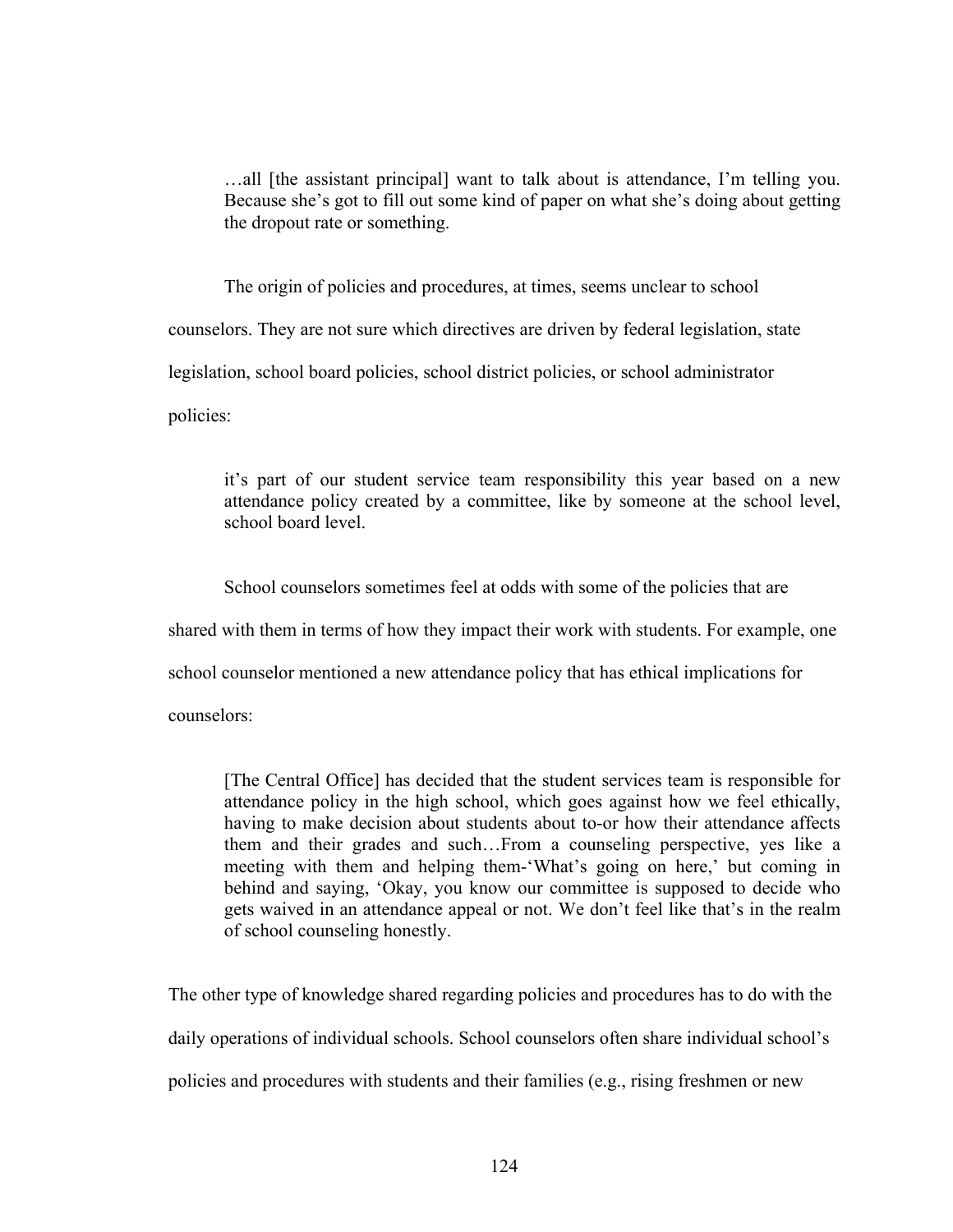students). One school counselor stated, "I think a large part of the knowledge I share is how the school works."

# **School needs.**

All but one school counselor addressed knowledge sharing that addresses school needs. This type of knowledge sharing seems to take two forms: 1) brainstorming school needs to find ways to address those needs and 2) making sure appropriate people and agencies are informed of school needs. By working together as part of a team, school counselors are able to identify school needs from a variety of perspectives:

Once we talked to our administrators, and team, and talked over our Student Support Team-'what is it that we want to offer our students…this year? What are our needs?'

Furthermore, making sure others are aware of school needs, provides better access to services and resources that may be available to "inform [the community] about things that's going on in our schools and our needs."

#### **K-12 curriculum.**

Five school counselors mentioned sharing knowledge about the guidance curriculum they are expected to cover as part of their jobs. School counselors shared knowledge about curriculum with teachers as well as other school counselors. Sharing with teachers typically was collaborative in nature, with an interest in meeting a specific need, "Most of the time when I share working with the teachers, we're centering around one particular issue with a particular child or issue such as bullying."

125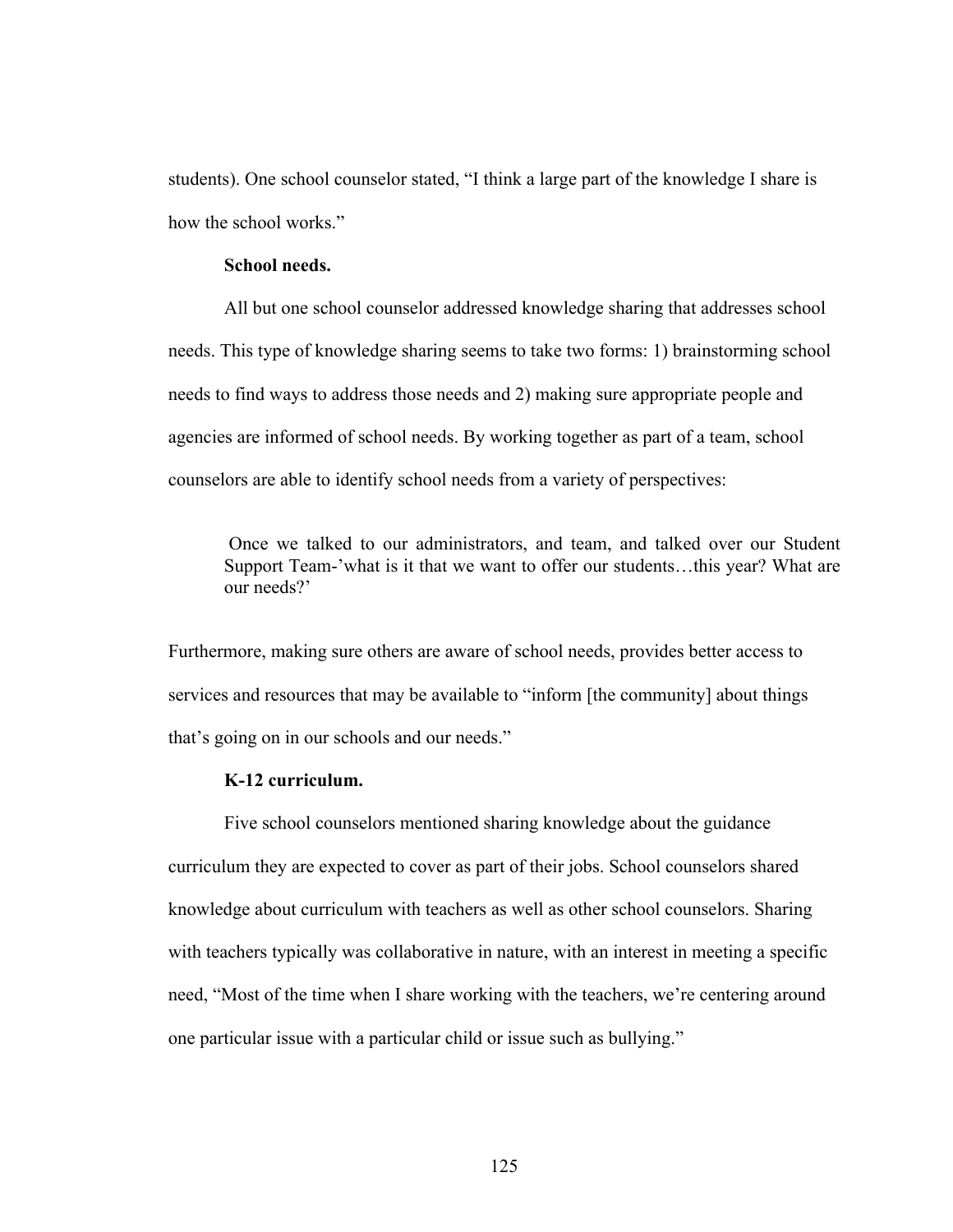When school counselors shared knowledge about curriculum with other school counselors, sharing centered on an exchange of ideas for ways to address curriculum needs:

I really didn't know which direction to go when it came to career counseling and how to do that with elementary school students and so I emailed on e of my friends that is a school counselor in Chapel Hill and she told me everything that she did and she sent me a nice email about her agenda, what she did and how she did it.

School counselors also shared curriculum knowledge more broadly, and more

formally, in district level committees with a goal of standardizing the implementation of

curriculum across school levels:

We're developing a lesson plan, formal lesson plan, for each grade level for academic, social, and career domains that theoretically starting next year every school counselor would implement that or a similar lesson plan in the same time period…

Although some sharing of knowledge about curriculum issues was reported to

take place in face-to-face meetings, it was also shared via email, telephone, or websites.

The means by which curriculum knowledge is shared seems to depend on whether a

school counselor was tapping into an individual's expertise and experience or was

searching more broadly for knowledge:

[On the website] we might have a section that's lesson plans, a folder that's lesson plans. Career or resources that we have like our book titles, in case we want to share books. Or we see a book, 'Oh! I'm doing something on that topic. Can I borrow your book?'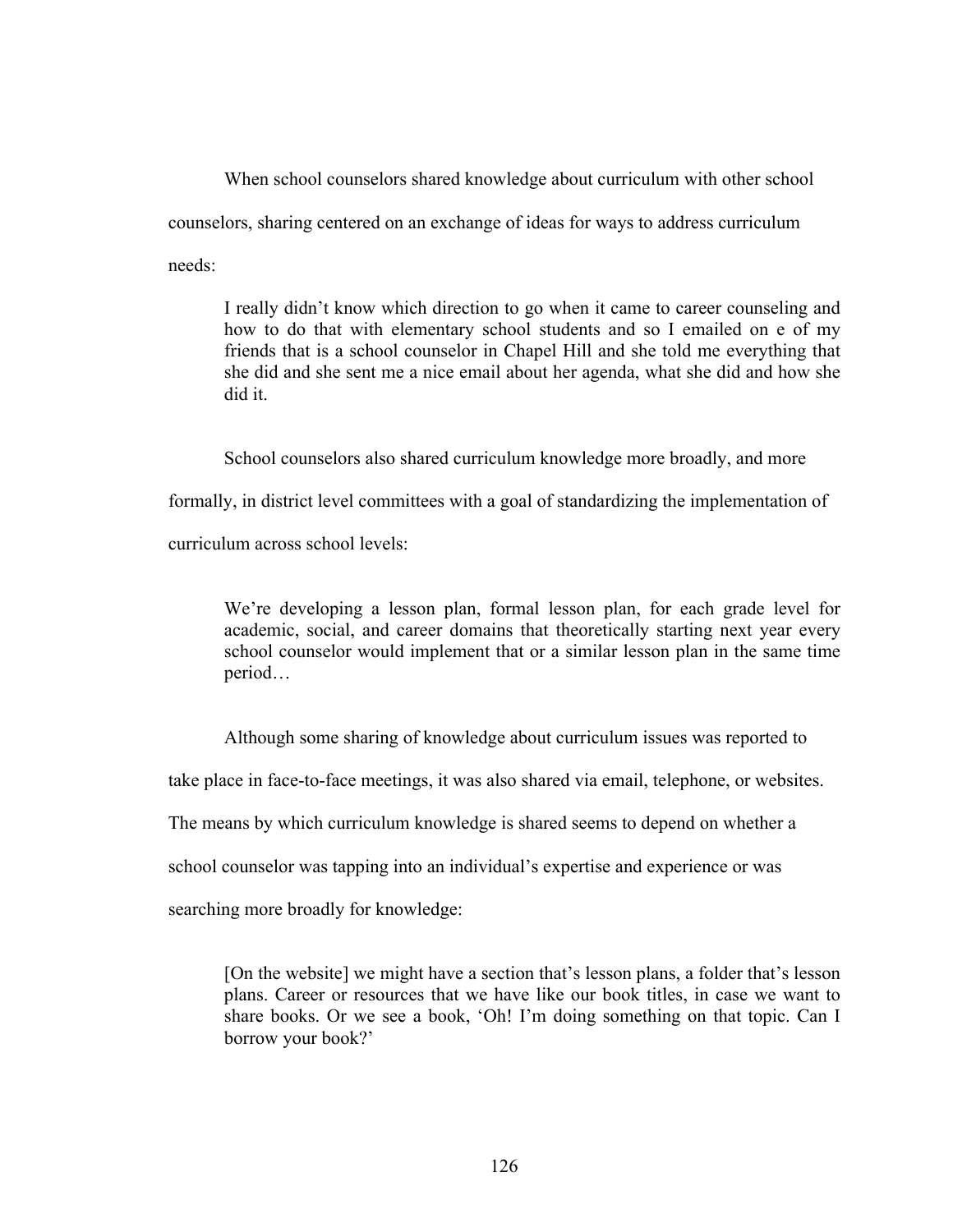## **Interventions.**

Five school counselors reported sharing knowledge of interventions utilized. This knowledge is sometimes shared with other school counselors, administration, and school staff. Interventions are sometimes shared at monthly school counselor meetings in order to pass on knowledge of what has worked based on an individual school counselor's experience. One school counselor described the sharing of intervention knowledge as "sharing knowledge on what we do that might help and can be implemented in other schools and vice versa."

A more collaborative approach to creating interventions is reported as a more likely scenario within the building level. This can sometimes occur one on one, for example, "we [the assistant principal and the school counselor] can kind of together try to come up with an intervention."

Collaborating and sharing knowledge to identify useful interventions also occurs in school committees, such as Response to Intervention (RTI) Teams where a variety of perspectives and expertise come together with a goal of identifying student issues and ways to address those issues through specific, measurable interventions:

[During RTI] we come up with interventions to help students. And I specifically concentrate more on the behavior interventions that when students come to us because it's a behavior issue then I can provide behavioral interventions or I can provide my assistance by saying let's, well this student can be invited to join my group on divorce or on anger issues right now and that might help. Or I can work with the student on social skills.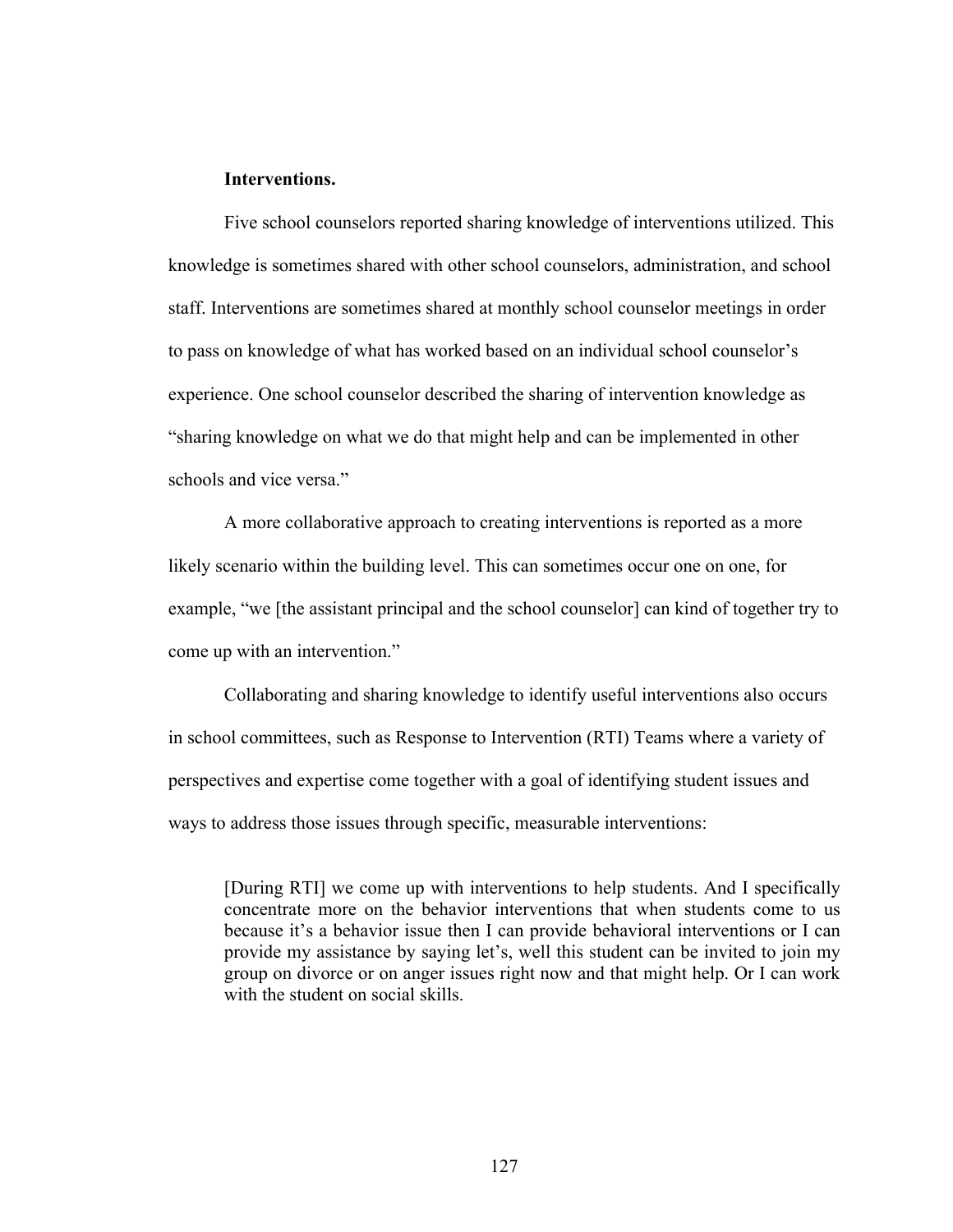# **Data.**

Two school counselors discussed sharing knowledge about data in order to determine school needs as well as individual student needs. Sometimes data was consulted in order to determine efficiency of services provided:

So one's just looking at raw data, which is great…attendance, discipline, surveys, informal reports, as well as formal reports. You know, bringing all that information together and looking at whether things are making an impact…

Data was also collected and shared to determine how to better serve individual students

and to provide a more holistic context for results obtained through formal assessment:

We looked at EOG scores and different things like that and tried to look at the big picture, trying to see what was going on in some of these kids' lives-other than the normalcy of life that was happening-that caused them to maybe make 1's and 2's on these EOGs.

In these instances, knowledge was gained through formal and informal data collected, but it is not clear with whom the knowledge gained is shared. However, larger scale data regarding district-wide or state-wide data is shared with school counselors as a means of comparison, "Within our school and within our system….state wide data…that would be another source of information sharing…"

# **Knowledge Sharing Behaviors**

Within the fifth domain, every school counselor interviewed reported

participating in giving and seeking knowledge. Depending on the circumstances, they all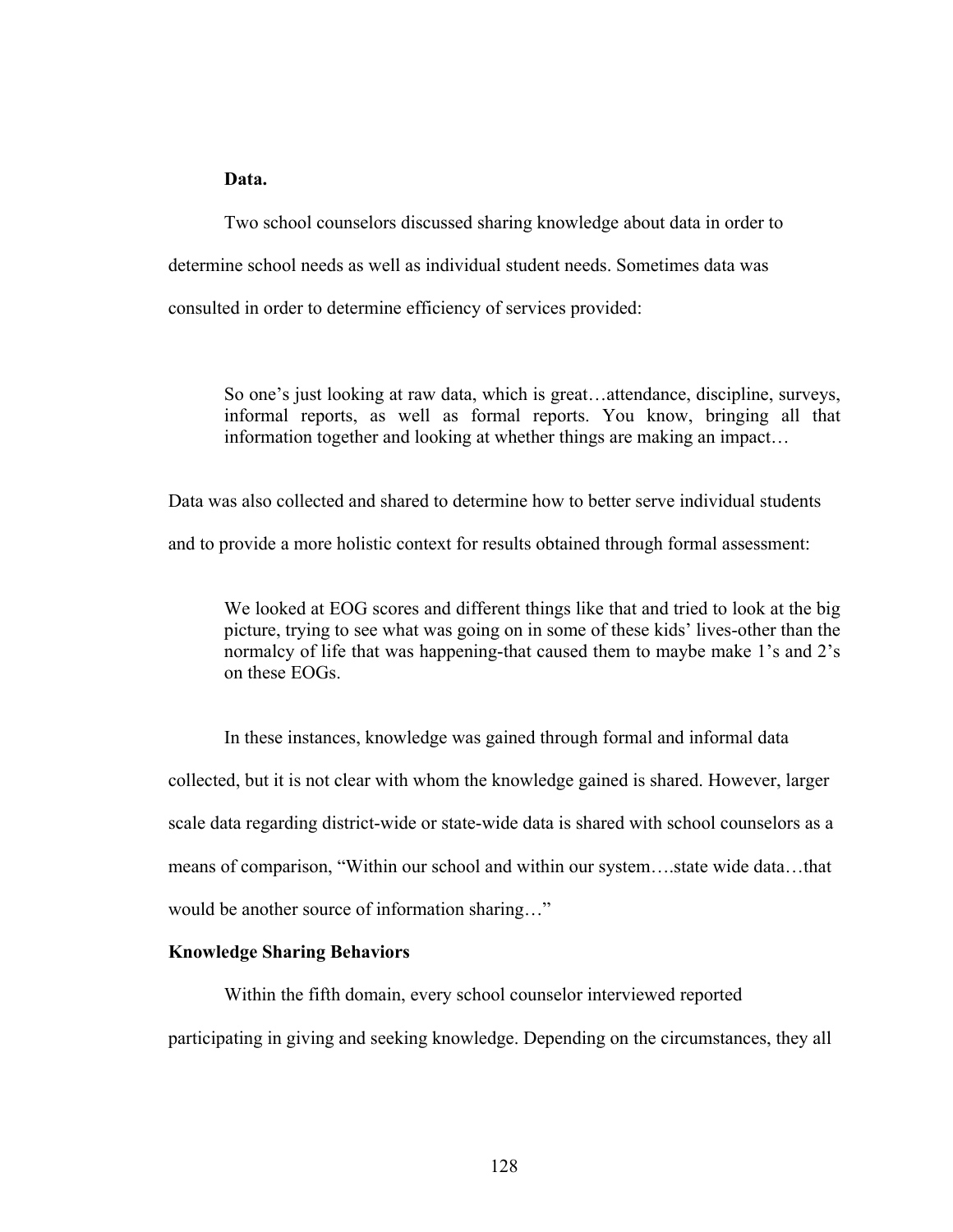reported knowledge being shared formally and informally, both in written and verbal form.

#### **Seeking knowledge.**

School counselors seek knowledge from a variety of sources including other people, web resources, and published materials. Reasons for seeking knowledge seem to usually stem from a need that arises (i.e., student need, school need, family need, etc.). Deciding from where to seek knowledge depends upon the situation, as described by one school counselor, "It's usually more, it's how quickly I need [knowledge]."

Seeking knowledge from others is reported as a common occurrence for school counselors. One group from whom school counselors frequently seek knowledge is other school counselors in the district. One school counselor described other school counselors as the first group from whom to access knowledge, "School counselors are more of mythat resources come from-they're my go-to people."

Most often school counselors start seeking knowledge from the closest available school counselor and then branch out from there, especially when another school counselor is in close proximity. "…I just went next door [to the other counselor]…cause I've never done this."

However, strong relationships with a particular school counselor or previous experience successfully accessing knowledge from a specific individual may prompt school counselors to utilize those resources first, "…I have a lot of friends that are counselors that are in other school systems or are throughout North Carolina."

129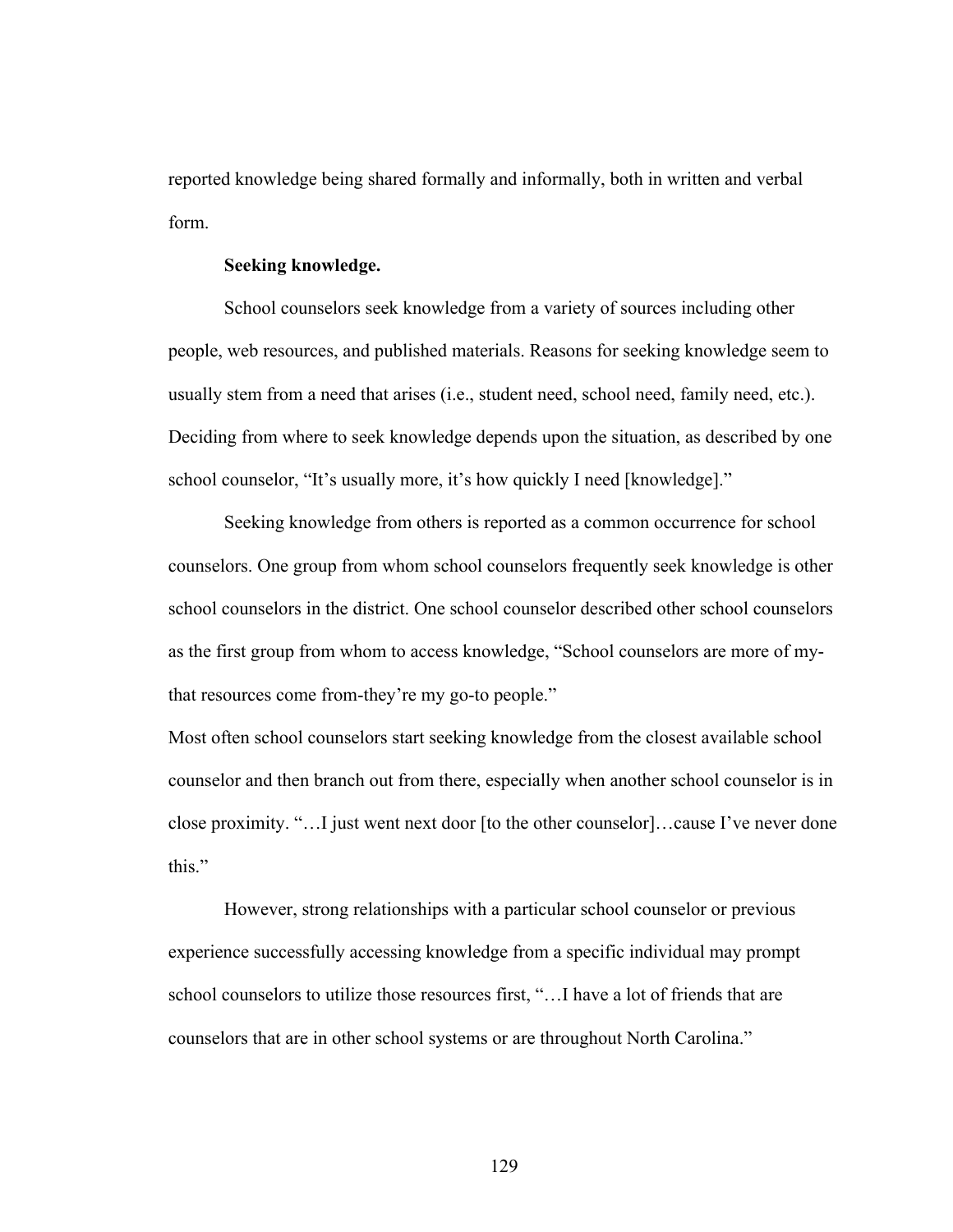Often school counselors seek knowledge during face-to-face meetings, but also utilize technology as a means of seeking knowledge. For example, one school counselor reported emailing someone who worked outside of the school system for more information about a training, "I emailed him and I said, 'what are the, are there any other resources?'"

Technology can also assist with knowledge seeking by allowing school counselors to gain knowledge on their own without the assistance of another person. Informal knowledge seeking using technology often includes the use of websites and online search engines. When asked how to find knowledge, one school counselor stated, "I just use Google."

Technology can also facilitate more formal knowledge seeking through webinars and online courses. "I've been doing webinars lately…I've taken online courses, not necessarily through the graduate school."

In addition to seeking knowledge from other school counselors and using technology to facilitate knowledge seeking, school counselors also seek knowledge from others. For example, there are times when school counselors seek knowledge from parents in order to best serve the needs of a student:

…I said to the mom, 'you know, I really would like to help you with your child. I'm wondering if you could help – I think I could help your child if I know some more, if I had a little bit more information.'

Another school counselor reported seeking knowledge initially from people within the building for help with specific student needs, but that seeking knowledge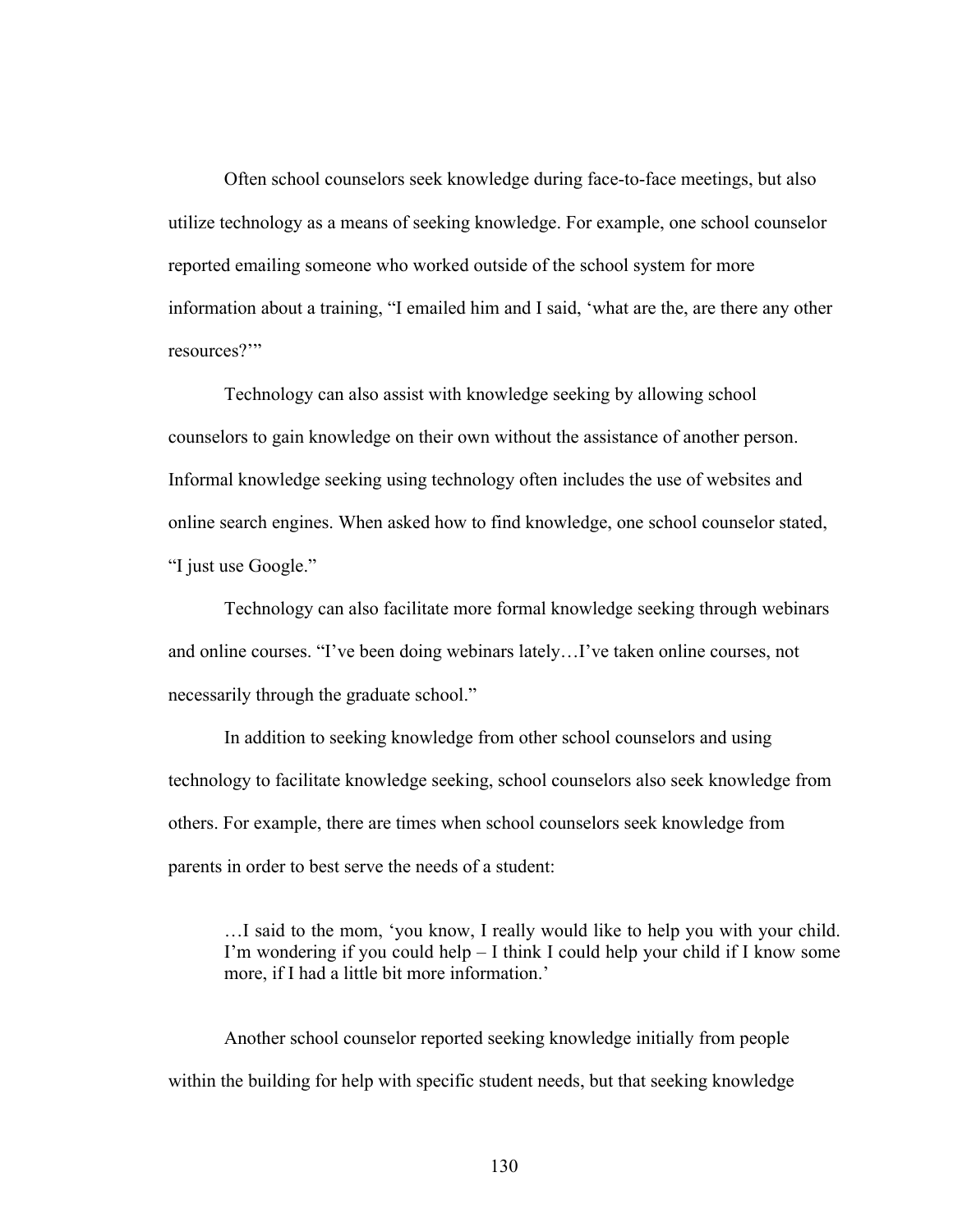outside of the school building can help her grow professionally and gain new

perspectives:

I think in dealing with specific students, I think, [I go to people] in my building. I've got that opportunity already. But as far as pushing me to think beyond what I do already, people outside of my school building, I have found have been able to do that a little bit more.

#### **Giving knowledge.**

Giving knowledge is another knowledge sharing behavior that all school counselors interviewed mentioned. School counselors give knowledge to a wide variety of people and organizations.

School counselors give knowledge to community agencies and organizations that are involved with collaborating to provide services for students and the school. For example, "I go out to a lot of different agencies…and I just try to knowledge-inform them about things that's going on in our schools and our needs."

School counselors also provide parents with knowledge that might be helpful for families. One school counselor stated,"we put a few [handouts] together in the office that [parents] could come by and pick up…."

They also mentioned making attempts to keep their school counseling websites up-to-date in order for parents to have access to current information about counseling services and related information, "...we're trying to work with [the technology teacher] about getting some stuff up on the website."

Within the school building, school counselors provide knowledge to school staff, including administrators, teachers, and student support staff. Sometimes this giving of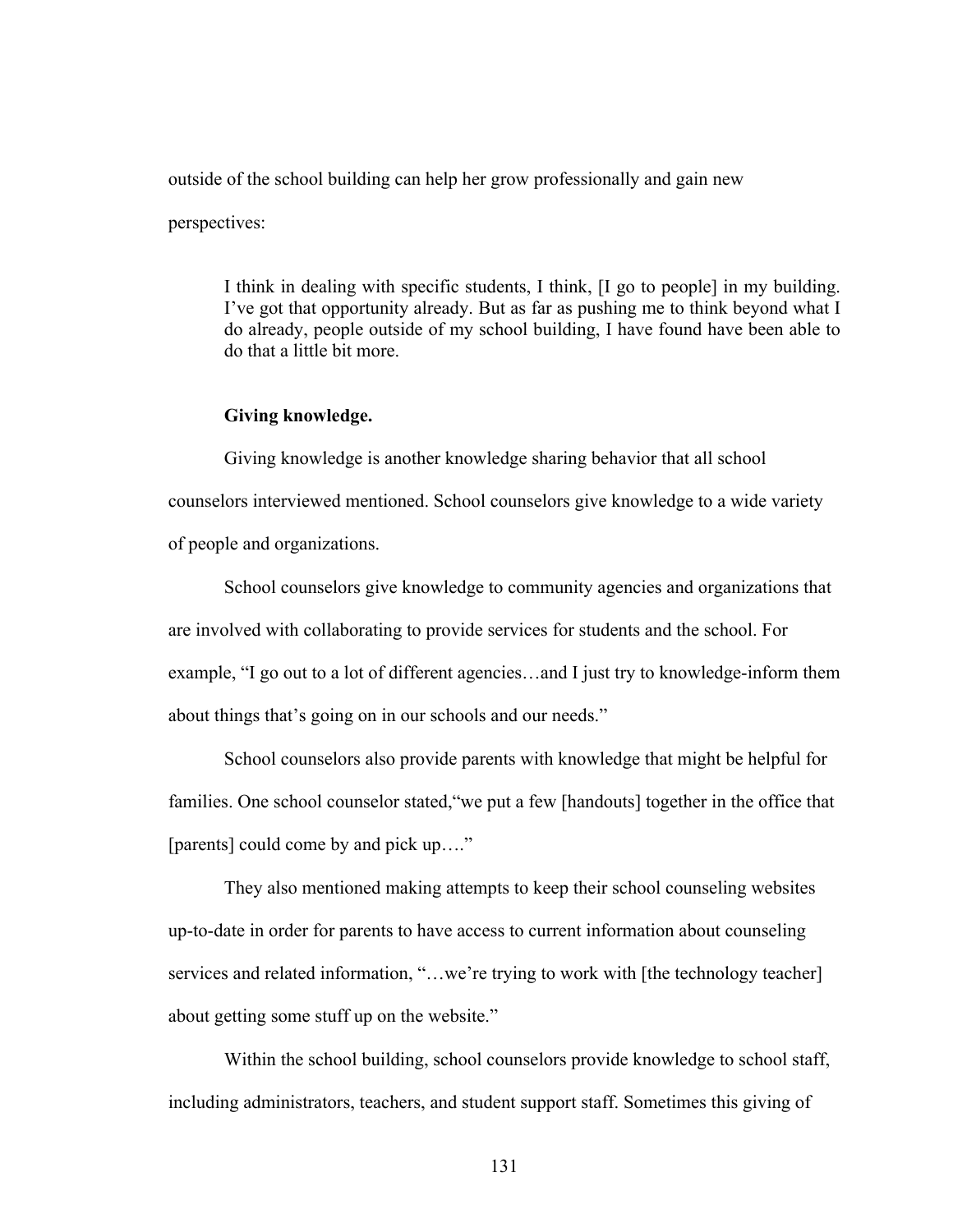knowledge happens one on one as described by one school counselor, "[my school administrator] will ask me to come to their office and we'll talk." Other times school counselors provide knowledge to staff in a larger forum, such as a

staff meeting, "Staff meetings where we share information with the staff."

Another larger forum in which school counselors give knowledge is professional conferences, especially the state school counselor conference. One school counselor brought up participation in the most recent conference stating, "…we did the presentation at the School Counselors Association…"

School counselors seemed interested in providing knowledge with others outside of their school systems, but sometimes were unsure of the forums that exist for such sharing opportunities. One school counselor discussed having knowledge but not knowing what types of forums exist for sharing that knowledge, "I mean, the question suddenly is, 'Where do you present outside?'"

Two school counselors mentioned providing knowledge with future school counselors. These types of sharing reportedly take on two forms. First, a school counselor can agree to host a school counseling intern, "[the intern] makes us have to re-teach things and remember we have to show people our steps of things we're doing." Second, school counselors provide knowledge to future school counselors who are still completing coursework by presenting during one of their regular class meetings, "…I've spoken to the intro to school counseling class bringing real life to the classroom."

Finally, school counselors also mentioned giving knowledge to each other. This can occur via online interactions such as counseling websites or through face-to-face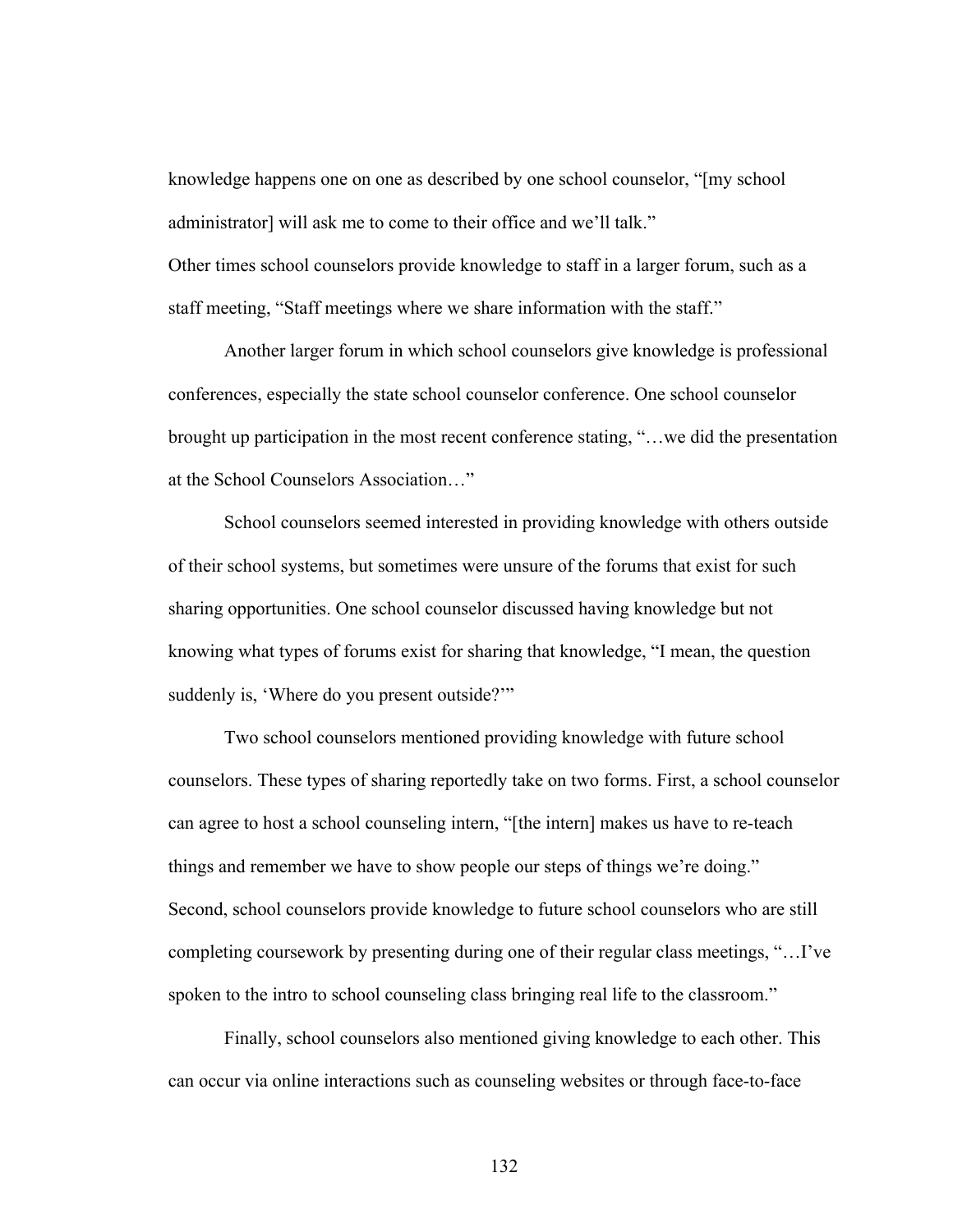meetings, particularly in monthly school counselor meetings, "From those books I end up sharing with other people what I have done or taken from a book."

## **Formal verbal knowledge sharing.**

Some knowledge sharing takes place in scheduled, planned forums in which knowledge is shared verbally. Sharing knowledge verbally in a formal setting can take on a wide variety of formats.

There are many meetings in which school counselors are expected to take part that require knowledge to be shared verbally in a formal setting. The most frequently mentioned of these is monthly school counselor meetings where school counselors meet with other school counselors from their same school level (e.g., elementary, middle, or high school):

…there's informal communicating around planning through email but then there's pretty much a formal structure when we get to the meetings. And we usually do the meetings at the central office.

The next most frequently mentioned forum in which knowledge is shared verbally in a formal setting is the annual school counseling conference that is sponsored by the state counseling association. One school counselor brought up a recent presentation in which knowledge was shared verbally, "…we recently just came back from the North Carolina School Counselors' Conference…we did a presentation on anxiety…"

School counselors also discussed several other types of meetings such as staff meetings, district committees, district-wide trainings, and school committees. One school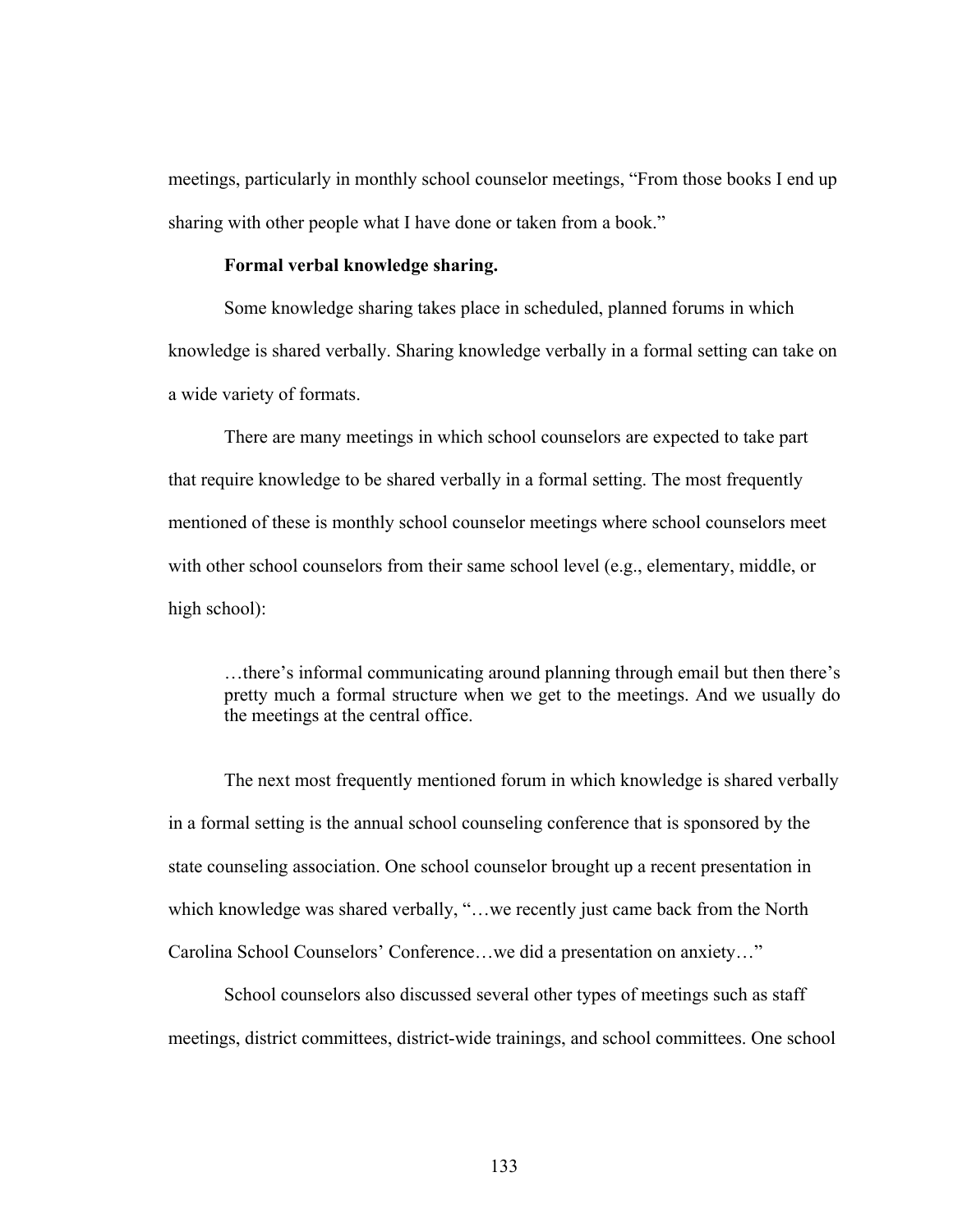counselor found it difficult to list all of the formal meetings she was expected to attend, "I don't know if you can list all the different types of meetings. That would be formal." In general, knowledge seemed to be shared more reciprocally at the school level and at the monthly school counselor meetings, whereas knowledge was described as more oneway verbal, formal communication at the district level, "the trend for central office trainings tends to be this is how it's gonna be done, instead of you know, what do you guys think?"

One school counselor also mentioned online courses as a way that she participates in formal, verbal knowledge sharing. These courses are offered through local colleges and universities. This particular school counselor referenced enrolling in a course offered through the local community college.

## **Informal verbal knowledge sharing.**

All school counselors mentioned verbal, informal knowledge sharing that takes place as part of their work in schools. This informal knowledge sharing is more casual and more spontaneous. Informal, verbal knowledge sharing can occur with a variety of individuals.

School counselors frequently mentioned sharing knowledge verbally on an informal basis with parents. Sometimes parents seek knowledge from school counselors, for example, "... we had a lot of parents at our school that volunteer and they'll just stop me in the hallway and ask questions."

Other times, parents provide knowledge to school counselors: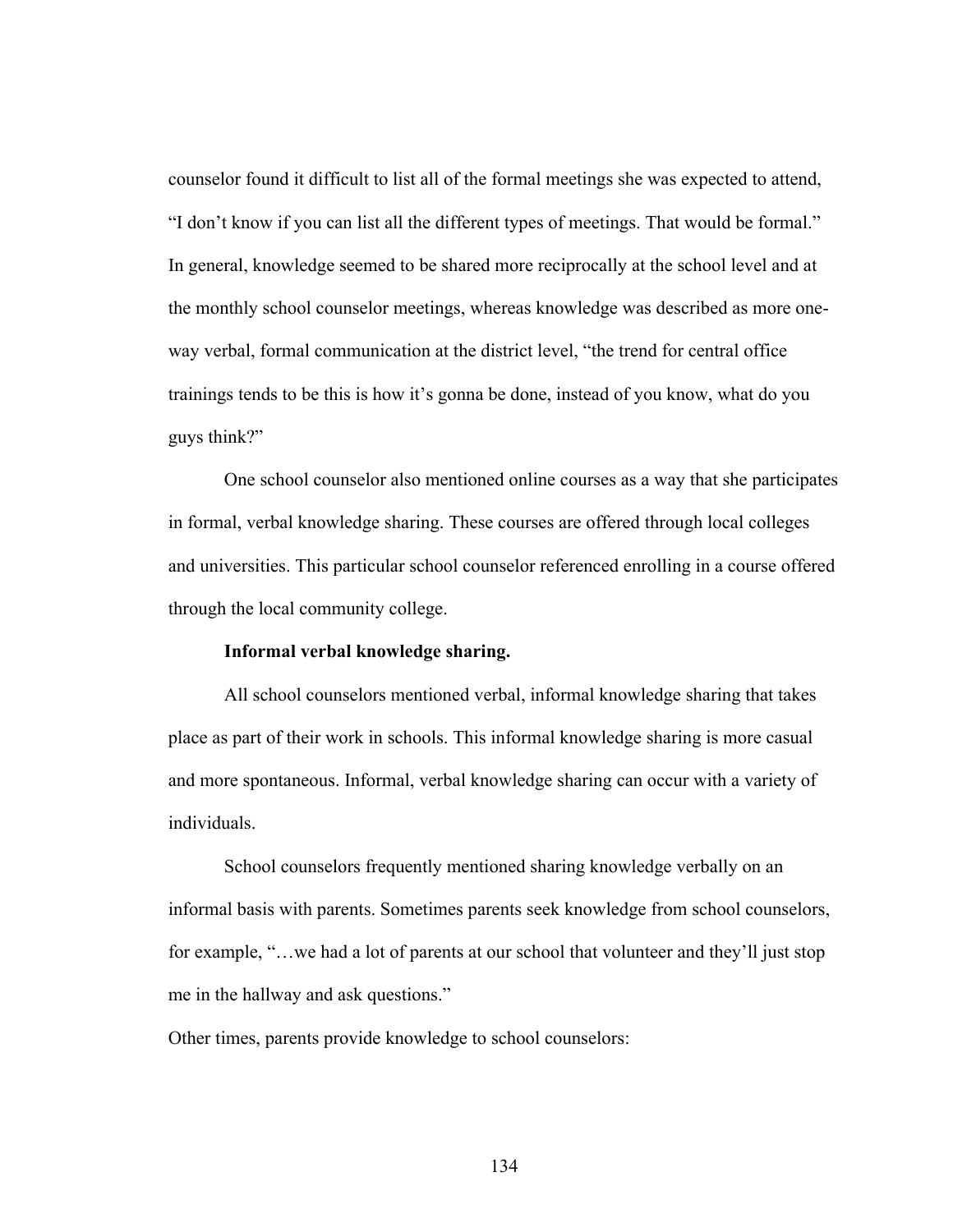That communication, informally, not even thinking, just talking off the cuff, hearing about and talking with a parent, 'Oh, tell such-and-such to call me, we got a job opening.'

Furthermore, this type of contact with parents sometimes can lead to unexpected

reciprocal sharing of knowledge:

I have a lot of parents who'll just pop up because they've had an issue with a child, and then all of a sudden in that conversation I might learn about maybe their career, or different things they do. And so we'll learn some things during that conversation that opens up avenues of things or opportunities where I know I can pull them in to participate in certain things, or that they could help us out.

In addition to sharing knowledge verbally and informally with parents, school

counselors also share knowledge in similar ways with school staff. For example, one

school counselor described sharing knowledge with the school social worker, the school

nurse, or classroom teachers unexpectedly:

I'll grab [the social worker]. Is this a good time to talk to you? I have some questions or I need to collaborate on this certain child. Some with the nurse as well….the teachers and I will collaborate a lot about a different child or different children…sometimes that's through them showing up in my office of me showing up in their classroom during their planning, whichever is easiest.

While knowledge can be shared verbally and informally on the spur of the moment, it can also occur when regular interactions are scheduled, but when the intention to share knowledge is not expected, for example, "[school counselors] eat lunch together sometimes and we'll share information as well."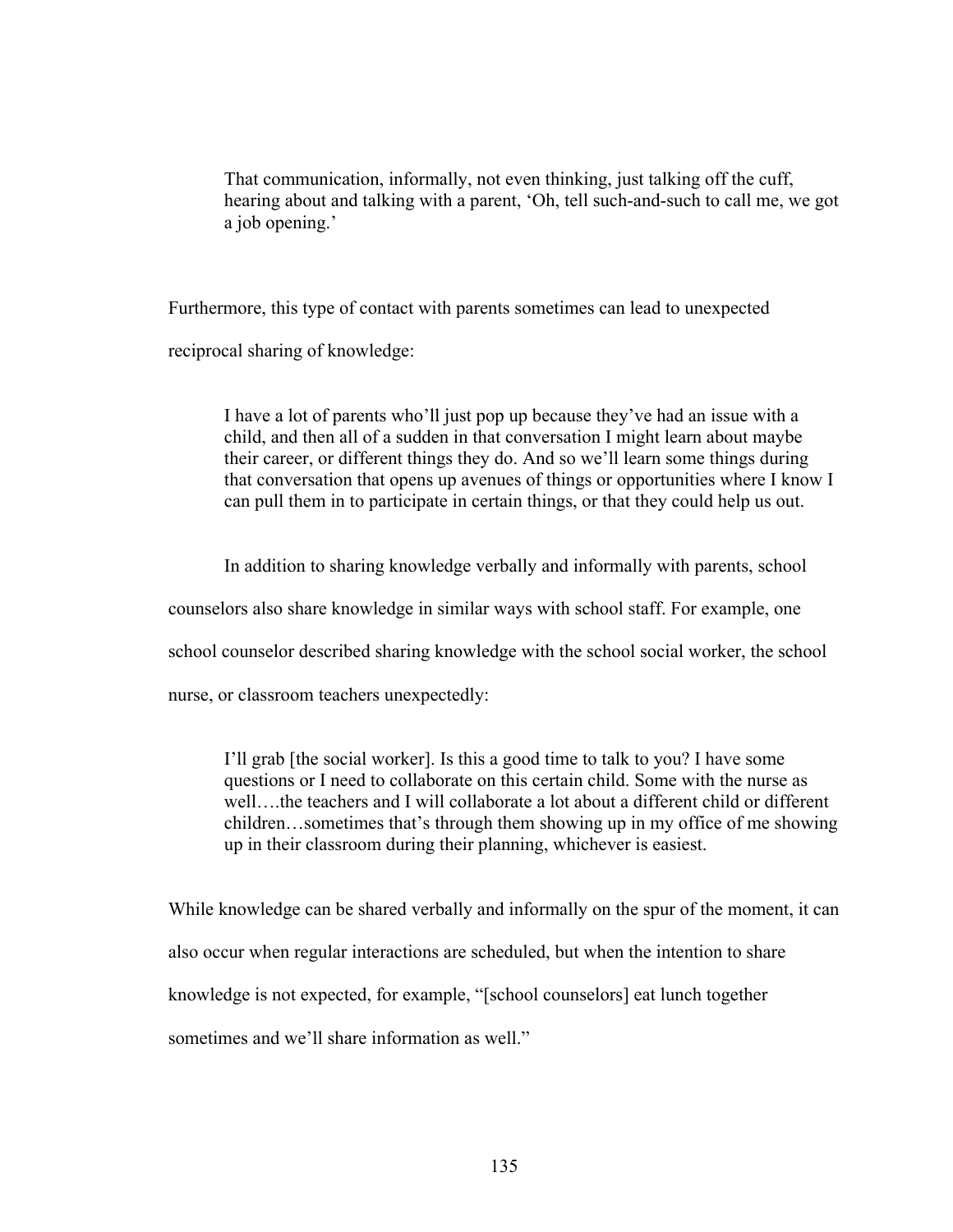Informal knowledge sharing is difficult to capture because it happens frequently and spontaneously. In many cases, it was hard for school counselors to verbalize how these interactions take place in anything more than general terms. One school counselor described the knowledge sharing that takes place at one school. "[The school counselors at my school] are just constantly sharing information, it's not like an official call to meeting." School counselors did, however, suggest that informal knowledge sharing often can lead to more formal knowledge sharing, stating, "I would say a lot happens informally first and then it's brought to the formal level."

#### **Formal written knowledge sharing.**

All school counselors mentioned knowledge sharing that occurs formally in a written format. This written knowledge is sometimes focused on an individual student. For example, every student has a cumulative file that contains all academic records since initial enrollment in public school and one school counselor talked about accessing those records consistently for specific populations, "I always look at the cum[ulative] folder of these new kids…"

Written knowledge can also help inform school counselors' practice. School counselors mentioned consulting counseling journals and books for knowledge about evidence-based practice, interventions, or ideas, for example, "…I get the ACA journal, and a couple other journals I get."

It is interesting to note, however, that specific journals (e.g., *Professional School Counseling* or *Journal of Counseling and Development*) were not mentioned by name.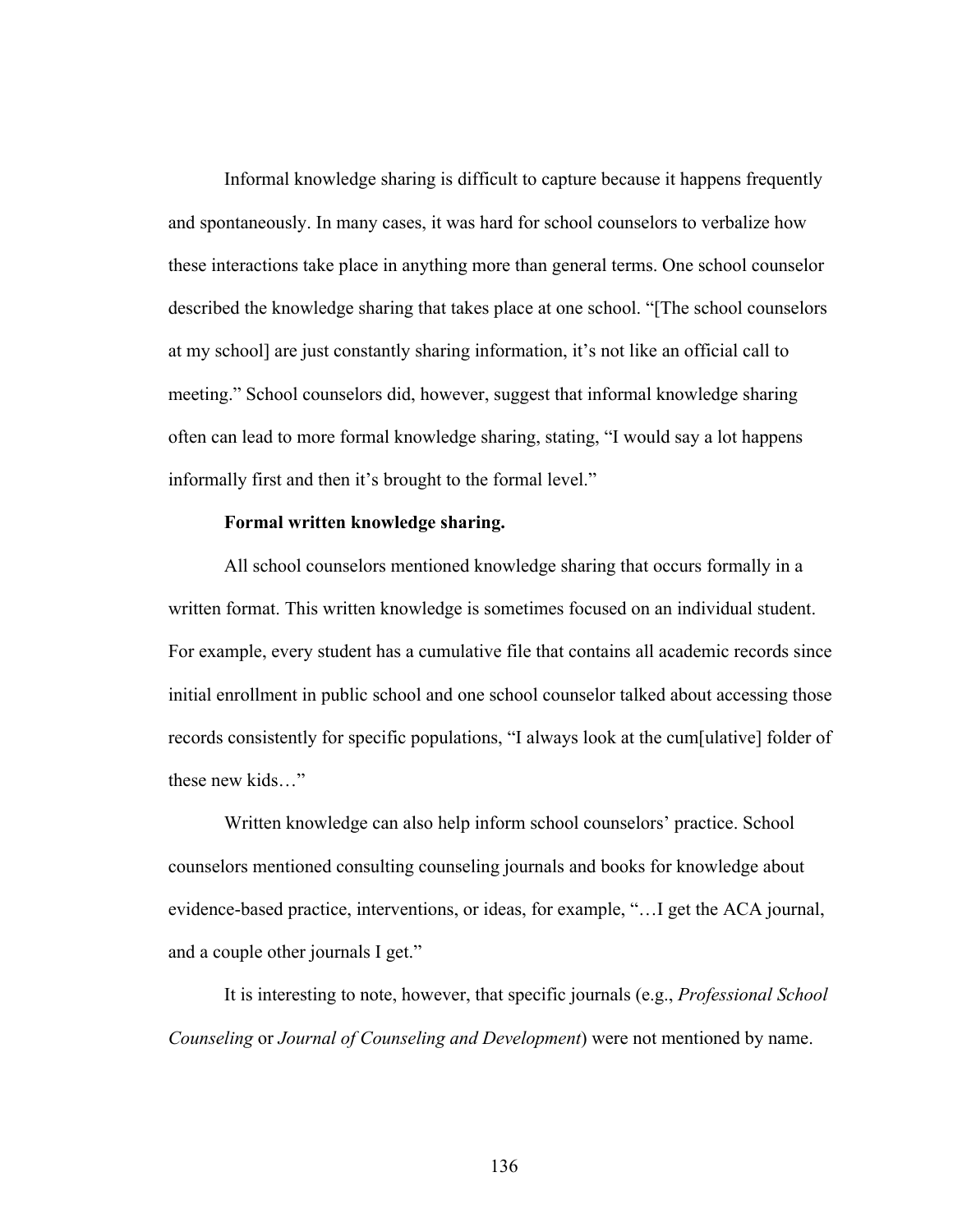For example, when one school counselor was asked specifically which journal she references the most, she replied, "whatever falls in my lap".

Another source of knowledge for informing practice is emailing other school counselors. Although sometimes emails can be addressed to one individual, there are also more formal emails that are addressed to a larger group of school counselors:

I'd say there's a lot of emailing going on between the middle school counselors and you know copied to everybody, all the middle school counselors, and people replying, replying all so there can be debate or discussion about times or an issue that's come up that they would like to bring up at the meeting.

Most of these formal, written knowledge sharing behaviors are described in terms of seeking knowledge. However, school counselors also use formal, written formats to provide knowledge as well. For example, one school counselor mentioned the use of the school's website to share knowledge with parents and students, stating, "we also use websites within the school. I have a counseling website that is available to parents and students."

#### **Informal written knowledge sharing.**

School counselors also share knowledge in written form that is more informal in nature. All of the examples cited for conveying knowledge informally in written form utilize technology. Email is the most frequently employed method of conveying knowledge informally in written form and seems to be a more efficient means of conveying knowledge than methods employed in the past. One school counselor described the benefits of email, stating, "[email] is a better avenue to get to it now. Because in the past, people would just maybe drop you a note."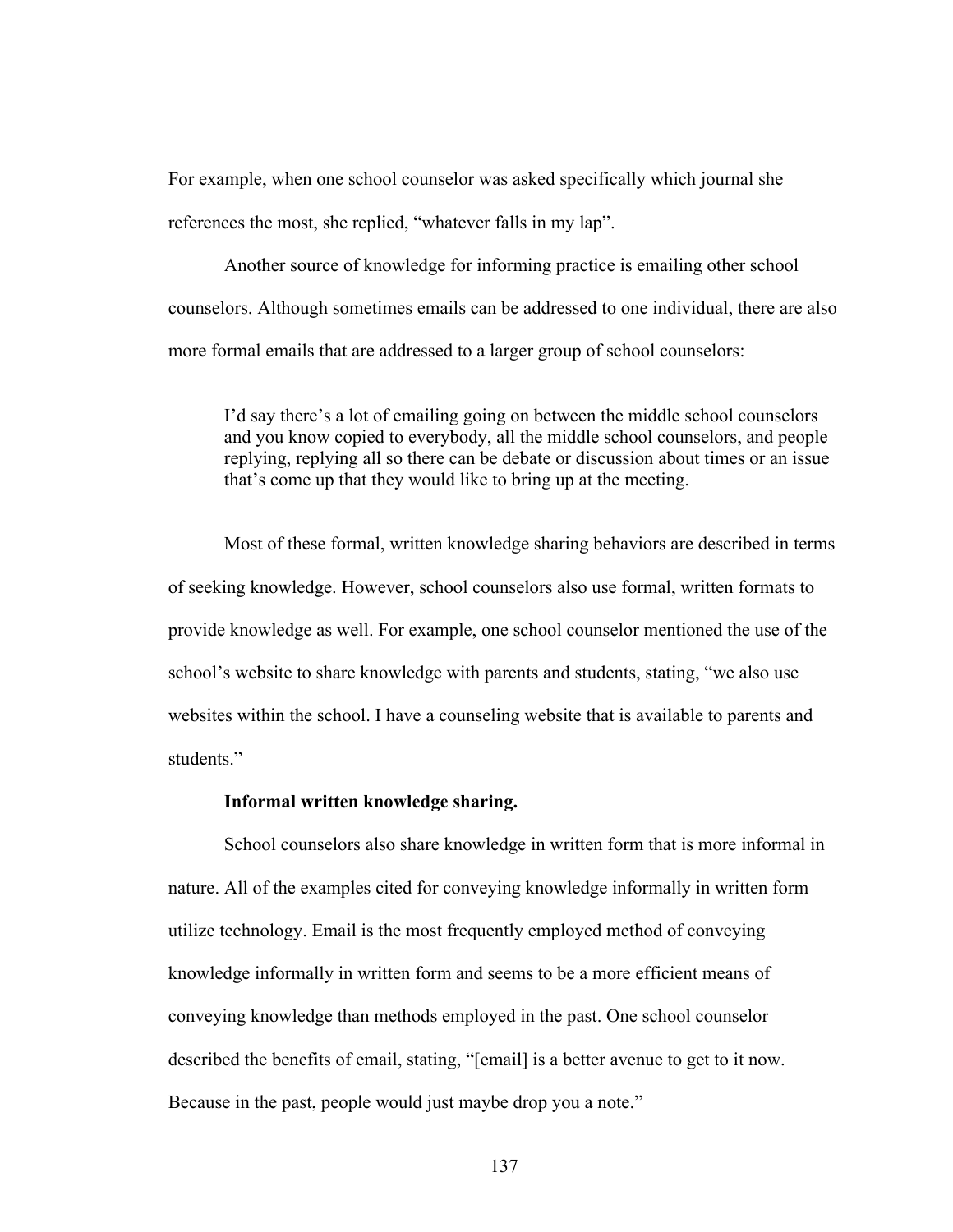One school counselor received a text message during our interview, which prompted her to then discuss how she uses text messaging to informally communicate with other school counselors in the system, stating, "I've texted the counselors outside, but it probably wasn't related to work, unless it was like, 'Where's the meeting at?'"

Two school counselors mentioned joining online discussion groups as a means of sharing knowledge informally. One mentioned a specific group, "I joined the website Yahoo Counselors…"

It is interesting to note that there is not yet a similar means of communicating with school counselors within the district. In other words, there is not a discussion board for school system school counselors. Also, interesting to note, is the fact that posts can be made to these types of discussion boards anonymously, though it is reported that some school counselors choose to share identifying information.

#### **Who Knowledge is Shared With**

Within the sixth domain, school counselors reported sharing knowledge with numerous key stakeholders, as well as with each other. All or all but one school counselor mentioned sharing knowledge with teachers, administrators, parents, and counseling colleagues. More than half of school counselors mentioned sharing knowledge with agencies, student support services staff, school staff, school committees, and students. Less than half of school counselors mentioned sharing knowledge with district committees, professional organizations, interns, school psychologists, the local community or the central office. Only one school counselor mentioned sharing knowledge with counselor educators.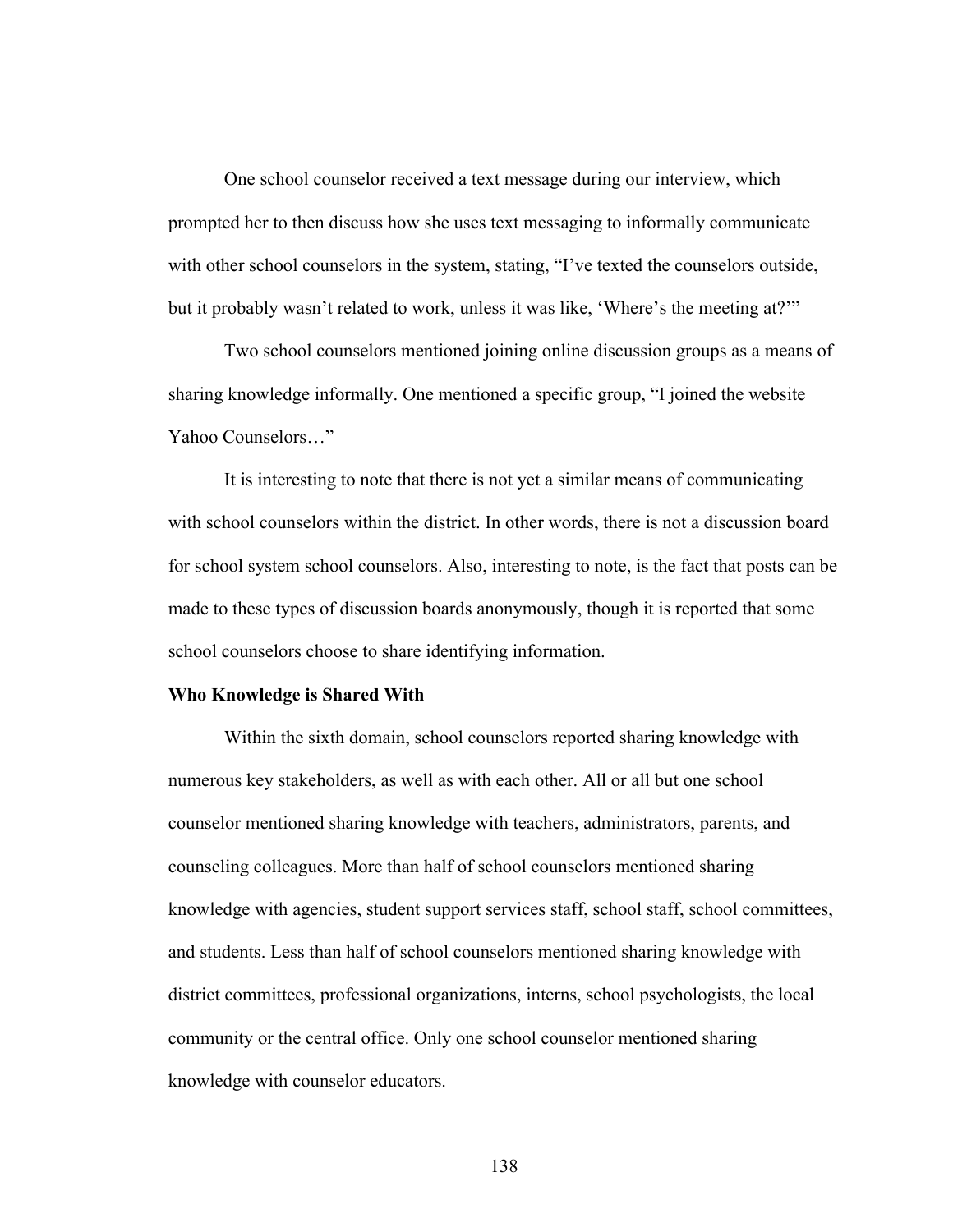## **Teachers.**

Every school counselor interviewed reported sharing knowledge with teachers:

I would say teachers on a daily basis, multiple times a day, this year especially…come up to me on a regular basis just to ask advice about their kids or if they want me to talk to their students.

These interactions take place in structured meetings as well as impromptu encounters:

I try to walk around the halls and I'll catch teachers in the calls and ask how things are going and that's where I get a lot of my referrals from.

# **Administrators.**

All school counselors mentioned sharing knowledge with school administrators.

Depending on the reason for knowledge sharing school counselors might meet with school principals, or sometimes, assistant principals if their roles include serving on committees on which school counselors are appointed. One school counselor stated, "Our assistant principal that's on the SST has been a pretty good resource."

The amount of knowledge sharing that takes place with school administrators varies depending on the individual school. Some school counselors respond to administrators' needs in response to a student issue whereas other school counselors meet with administrators on a more frequent basis, for example, "I'm in their office on a daily basis give or take."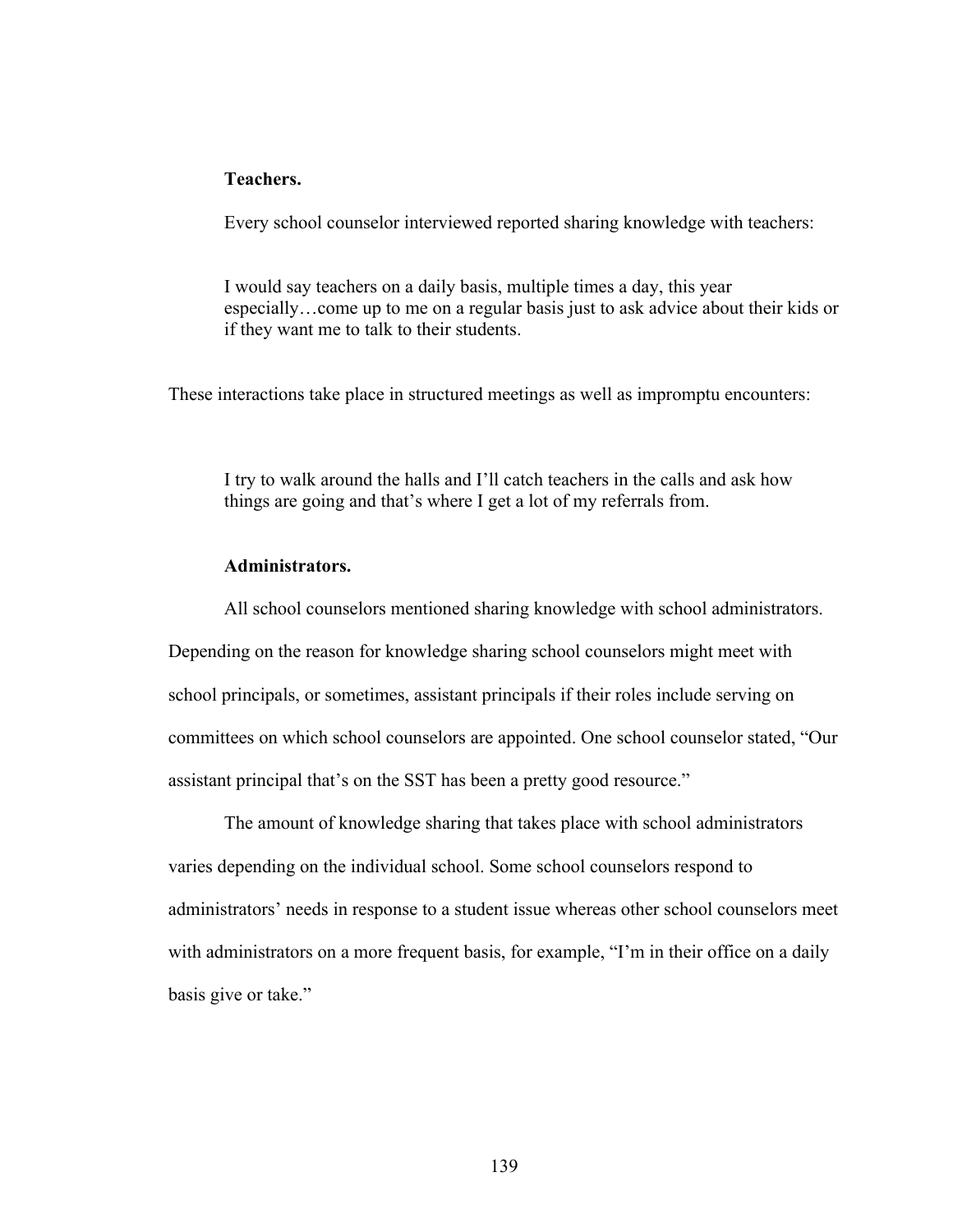## **Parents.**

Every school counselor mentioned knowledge sharing that occurs between themselves and parents of students within their schools. At times, knowledge sharing with students takes place individually face-to-face, for example, "I have a lot of parents who'll just pop up because they've had an issue with a child." School counselors also share knowledge with parents through other methods of communication as well, for example, "I do talk with parents by email and by phone." One school counselor also mentioned preparing presentations specifically geared toward parents' needs, "Well now, I have in the past done parent-presentations for the parents."

#### **School counseling colleagues.**

All of the school counselors reported sharing knowledge with other school counseling colleagues. These school counseling colleagues are sometimes located within the same building, and are working with the same student population. A likely response from school counselors who work with other school counselors within the same building was, "my first resource is the other counselor."

These knowledge sharing opportunities are sometimes impromptu conversations or may be regularly scheduled meetings. One school counselor described formally scheduled meetings between building-level counselors as informal meetings, "And just the way our site functions with counselors, our meetings are really informal, the three of us."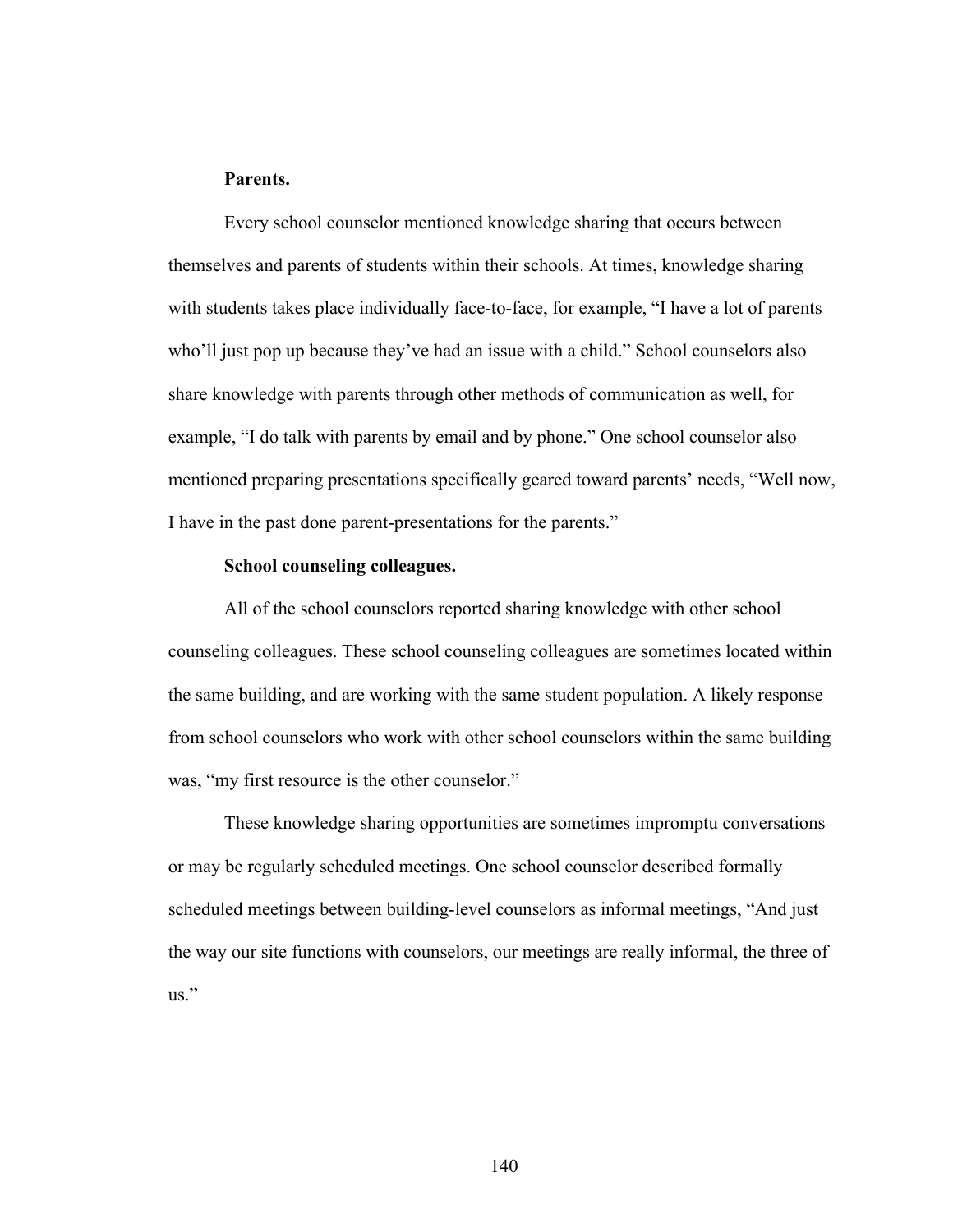School counselors also report participating in monthly school counselor meetings, regardless of the school level in which they work. They also report knowledge sharing interactions between formal meeting times via email or telephone conversation:

All the counselors, we have a very good line of communication, so there's not one that you can't pick up the phone and call about work or something, and it's how we communicate. Or email, we're constant emailing.

One school counselor also discussed a formal meeting time that occurs on a monthly basis between herself and a small group of school counselors outside of the monthly school counselors' meeting, "Outside of school, formally, we have that small group counselors meeting." These meetings resulted from the monthly school counselors' meetings not providing the support and resources desired from this small group. The size of the larger monthly school counselor meetings was reported as a deterrent for sharing knowledge, therefore, the smaller group meetings are more conducive for this school counselor's willingness to share knowledge.

Outside of the school system school counselors are also sharing knowledge with other school counselors with whom they have relationships:

I would say informally I would say I have a lot of friends that are counselors that are in other school systems or are throughout North Carolina. And you know, we'll shoot each other an email every once in a while.

In addition, one school counselor also mentioned joining an online discussion group with school counselors nationwide in order to share professional knowledge, "Yahoo counselors"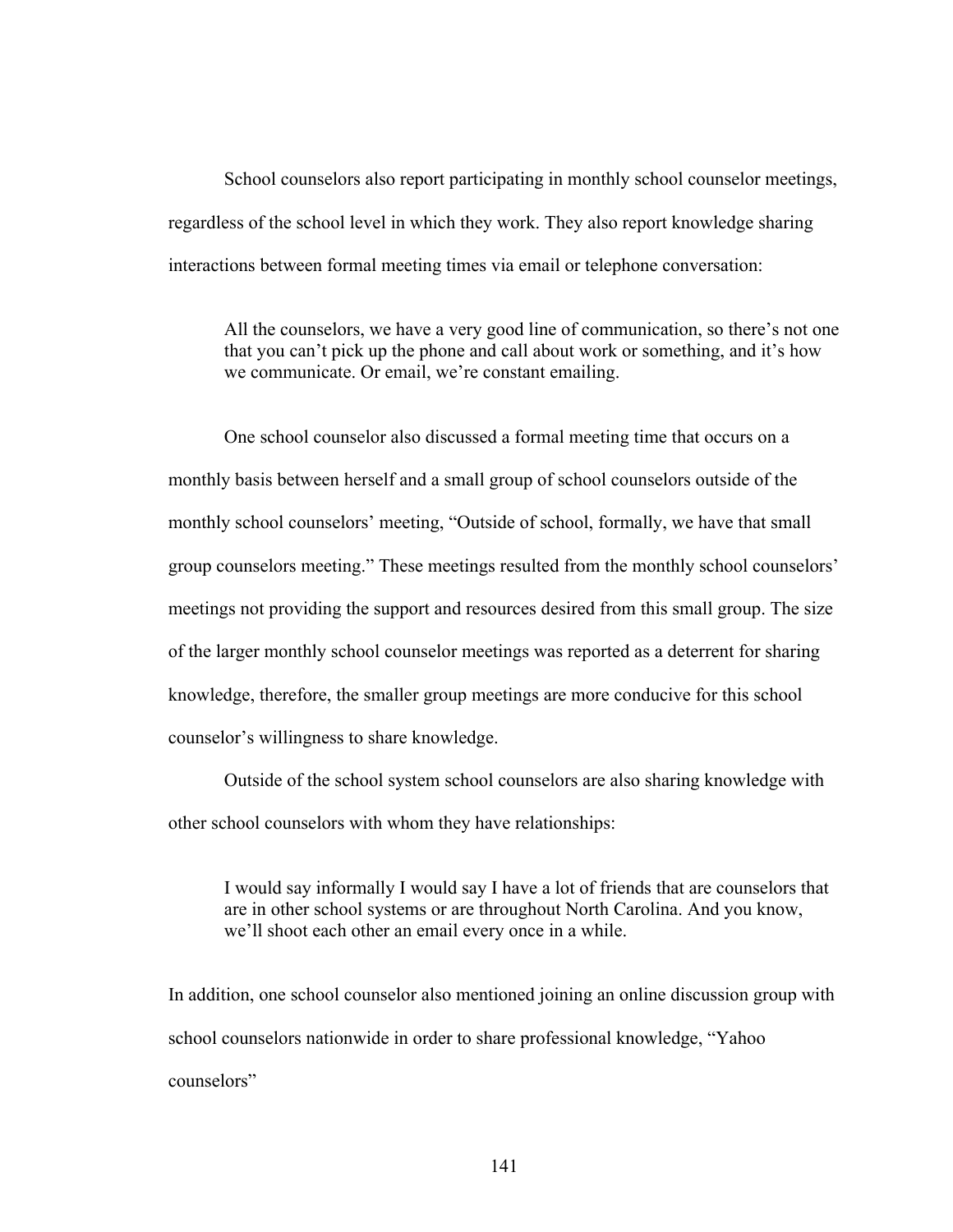#### **Agencies.**

Five school counselors mentioned sharing knowledge with outside agencies. The decision around which agencies to contact is sometimes prompted by a need that arises within the school. For example, one school counselor stated, "When we need different things in the school, I go out to a lot of different agencies."

However, contacting outside agencies for knowledge sharing can also be proactively planned by groups of school counselors (i.e., speakers at monthly meetings) or by individual school teams:

When we had out SST meeting in the beginning, we sat down and thought about, 'What are some of the key agencies that last year we didn't pull into our schools that we should have pulled in?'

These agencies are sometimes useful for helping school counselors meet some of the expectations for services provided. For example, two school counselors discussed bringing in Hospice counselors to facilitate a counseling group for students experiencing grief and loss. Their reasons for contacting Hospice were two-fold. First, the school counselors reported having a lot of priorities vying for their attention. Second, outside agencies were reported to give services more credibility with school staff with less likelihood of negative feedback if an outside agency was involved in providing services to students.

## **Student support services staff.**

Five school counselors mentioned sharing knowledge with other student support services staff. The composition of the student support services teams at each school can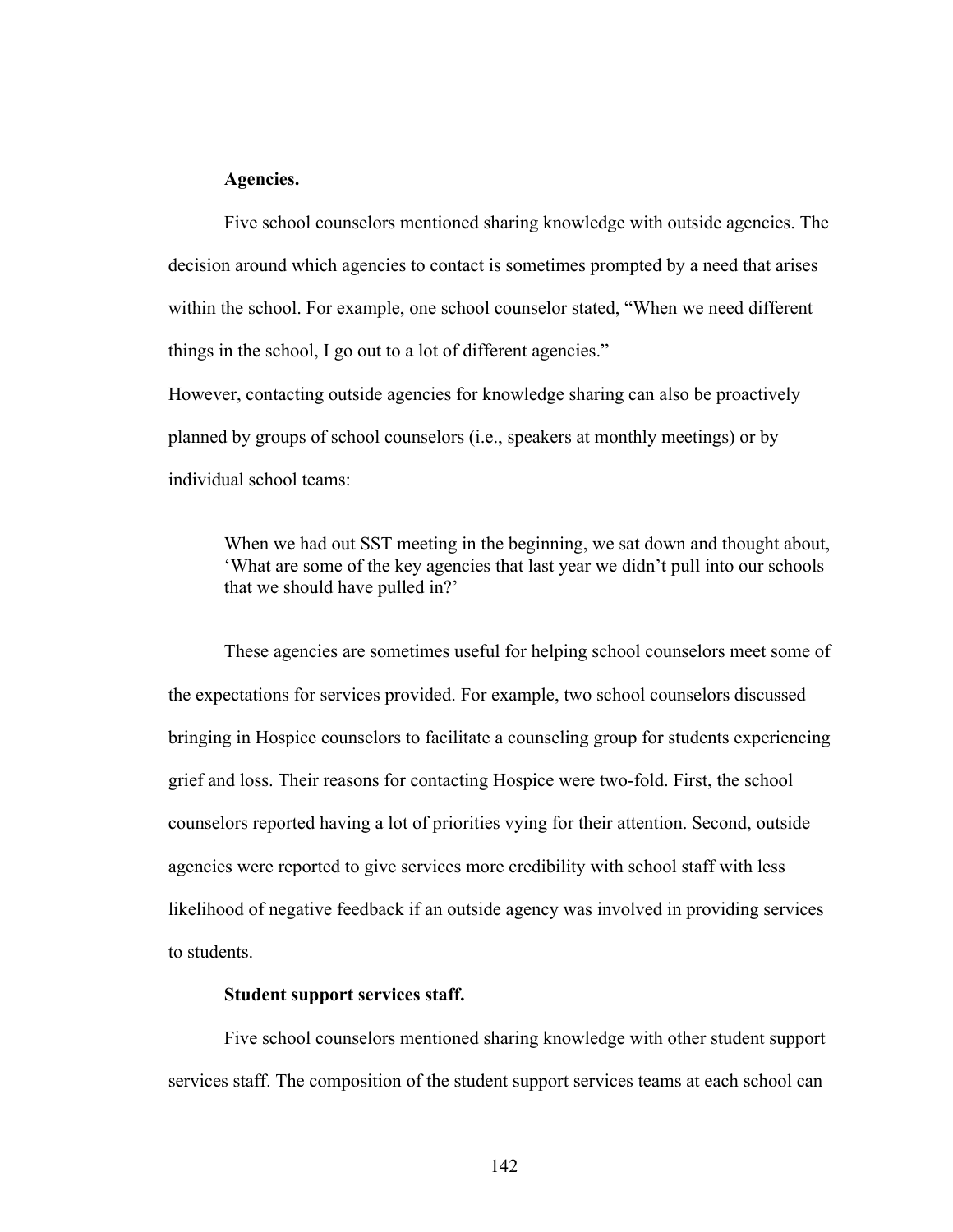be very different but can include school counselors, school nurses, school social workers, drop-out prevention specialists, administrators, school psychologists, as well as other school staff deemed appropriate for such teams. Typically these teams meet weekly to discuss individual student issues. In addition, all student support services team members (from all schools) meet once or twice a year to discuss common goals and priorities. "We have a beginning of the school year Student Support Team meeting-that's with all the [district] Student Support Team."

## **School staff.**

Five school counselors mentioned sharing knowledge with other school staff (i.e., other than teachers, school counselors, school psychologists, or administrators). In some instances, knowledge is shared with an individual, for example, "I work very closely also with my secretary and my data manager as well. That's a really important connection." Another way school counselors share knowledge with school staff is by presenting to the larger group in staff meetings.

## **School committees.**

Five school counselors mentioned several types of school committees. The most frequently mentioned committee is the student services team meetings. Other school committees that were also mentioned include leadership team, student council, 504 teams, Student Assistance Teams, Parent Teacher Associations, Response to Intervention Teams, and Limited English Proficiency committees. All of these committee meetings take place on-site at individual schools.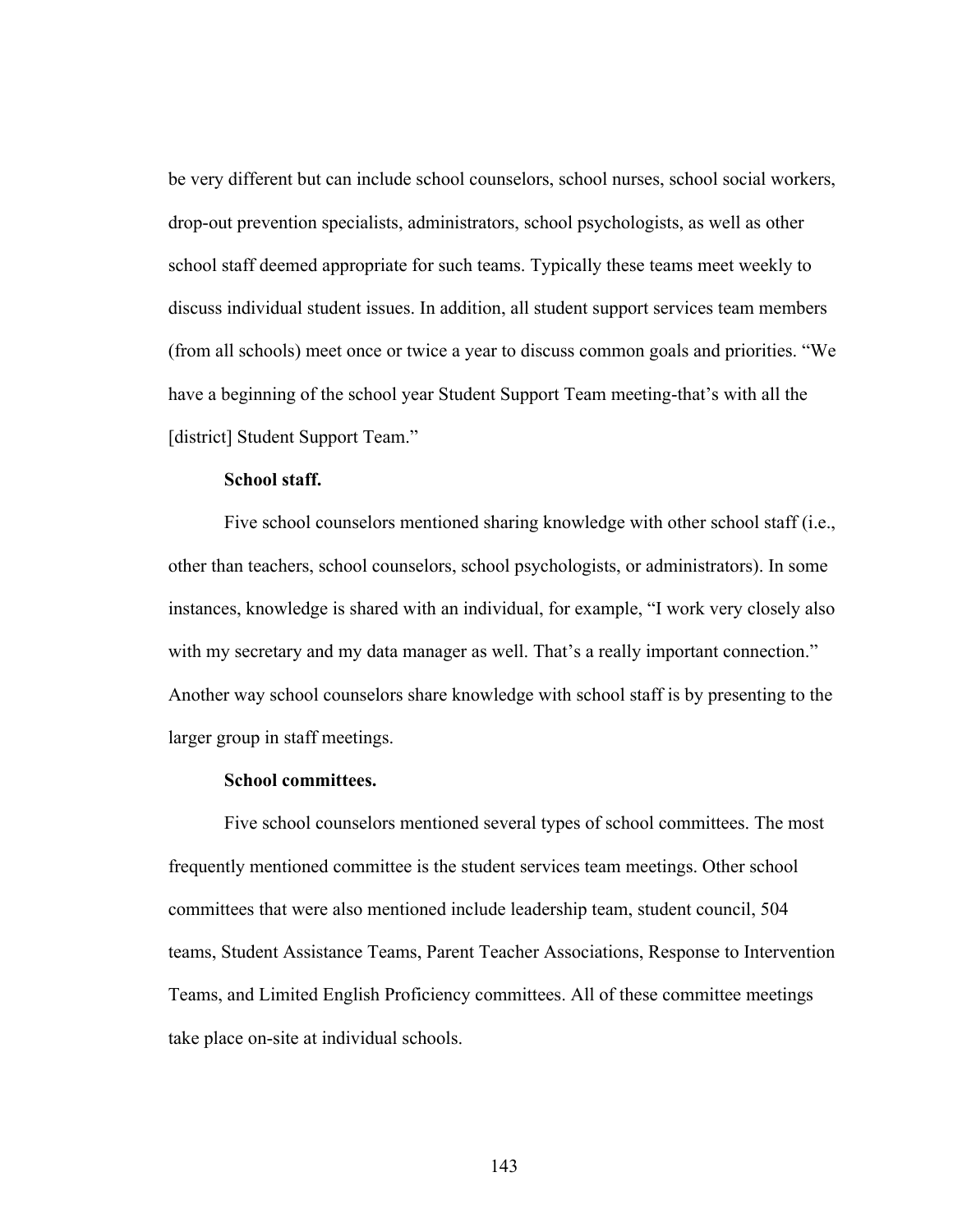## **Students.**

Although sharing knowledge with students is a part of every school counselors' work in schools, five out of seven school counselors directly mentioned knowledge sharing with students. This knowledge sharing can take place in classroom settings, in which school counselors are presenting curriculum material as outlined by the Department of Public Instruction:

We go around to the classrooms and do the classroom presentations we're doingand we've done those on bullying, friendship, test anxiety, all those kinds of things, and career.

Knowledge sharing with students can also take place in smaller groups or with individual students:

I meet with students formally. I have 5 groups going right now. And I see kids informally when they just are in the hallway or when they want to come see me they just stop by.

## **District committees.**

Three school counselors discussed knowledge sharing that occurs within district

committees. A wide variety of these types of committees were mentioned, for example,

"…registration design committee…curriculum committee...technology committee…"

## **Professional organizations.**

Two school counselors mentioned knowledge sharing with professional

organizations. In each of these instances, the school counselors referred to the annual

school counseling conference held by the state school counseling association, "We just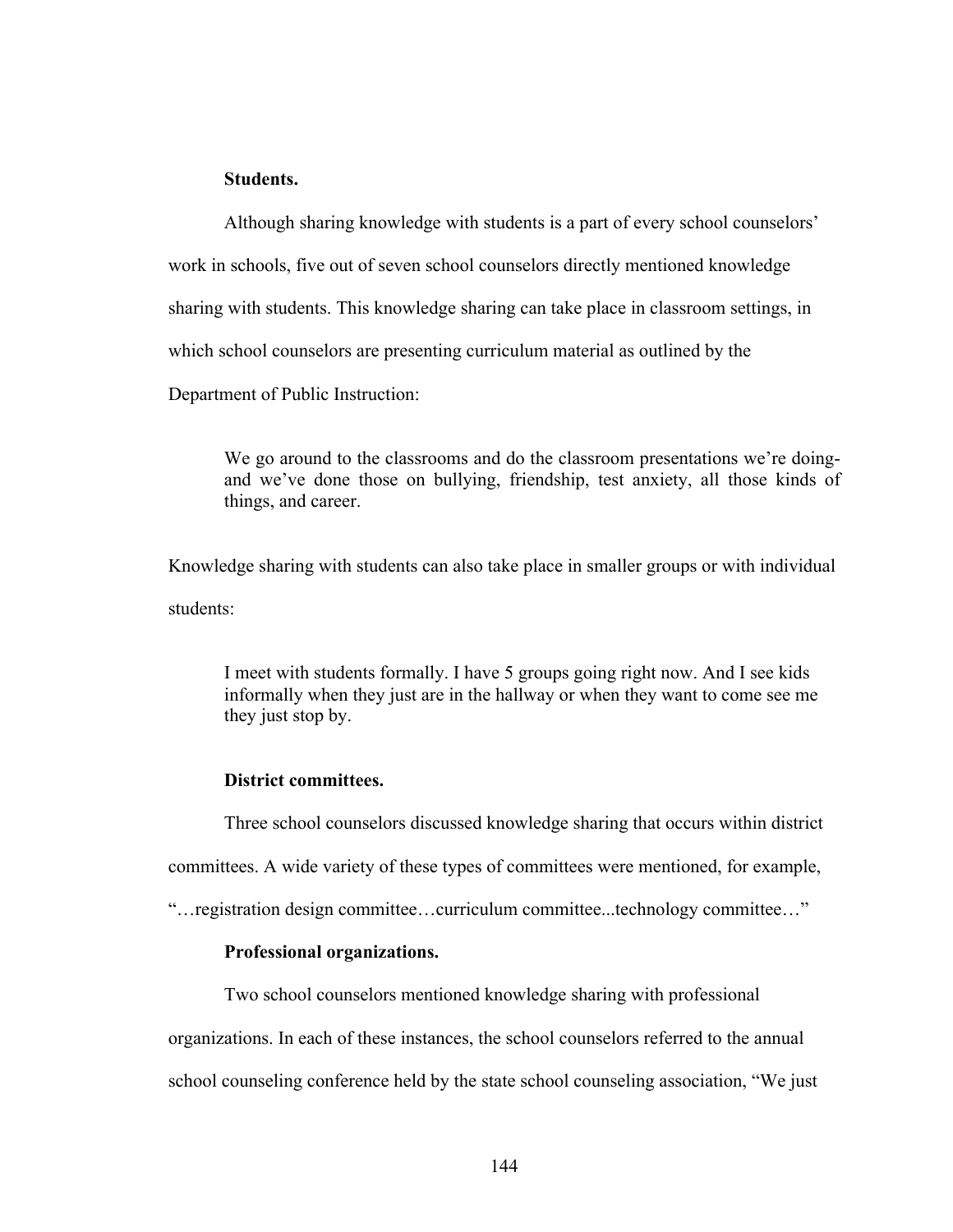came back from the North Carolina School Counselors Conference…we actually presented." One of the school counselors interviewed holds a leadership position within the organization.

## **Interns.**

Two school counselors discussed knowledge sharing with master's level counseling interns. Their descriptions of their knowledge sharing experiences with a school counseling intern were positive. One school counselor stated, "It's a bonus having an intern."

## **School Psychologist.**

Two school counselors mentioned knowledge sharing with school psychologists. Neither of the two went into detail about the knowledge sharing that occurs between themselves and the school psychologist, but spoke instead of the school psychologist's role within the school setting, for example, "The school psychologist comes in to test the kids."

## **Community.**

Two school counselors discussed knowledge sharing with members of the community at large. Knowledge sharing between school counselors and the community (e.g., businesses) usually centered on a school need, "I do a lot of community outreach when we need different things in the school."

## **Central office staff.**

Knowledge sharing between school counselors and central office staff was brought up by three school counselors. Each described knowledge sharing from central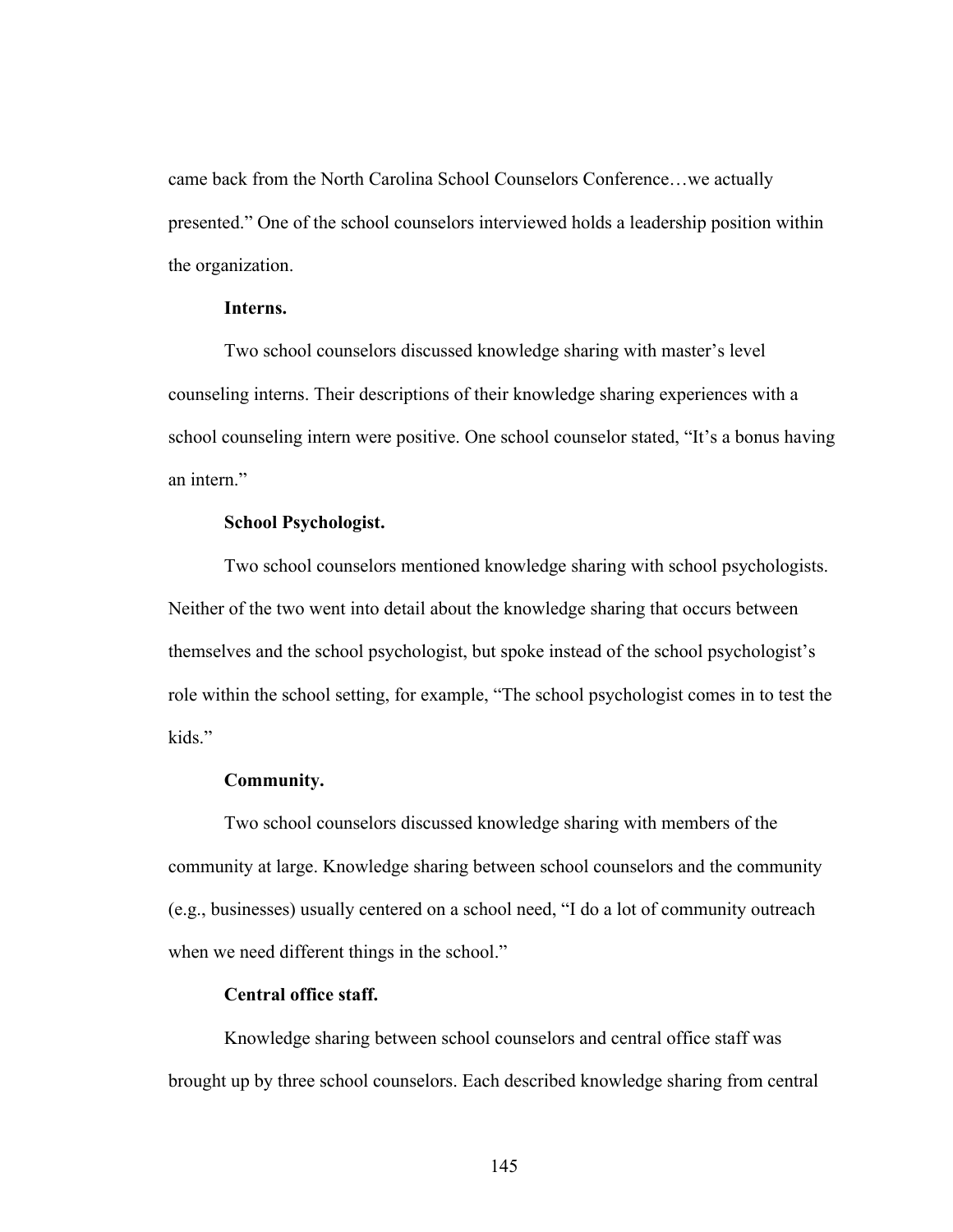office staff as one way communication. They also described the knowledge shared as more formal knowledge, saying, "A lot of information does start formally if it's coming from the central office or director of student services." None of the school counselors discussed reciprocal knowledge sharing between themselves and central office staff. A more likely response was, "When it comes to sharing knowledge with central office, I don't really do that."

## **Counselor educators.**

One school counselor discussed knowledge sharing between herself and counselor educators. She discussed seeking knowledge from former professors, one in particular, and from other counselor educators at nearby universities. This knowledge seeking occurred via email and telephone conversations. For example, one school counselor stated, "I have called upon instructors from the past, specifically my dean of students, asking him for some [help] on how to handle situations." She also reported visiting a former professor's class to discuss her experiences as a school counselor with master's students currently enrolled in the school counseling program from which she graduated.

## **Technology Used for Knowledge Sharing**

Within the seventh domain, all school counselors agreed that technology facilitates knowledge sharing. However, three school counselors also recognized that technology can sometimes hinder knowledge sharing. All of the school counselors recognized their use of technology as an interpersonal communication channel. Five school counselors reported using technology-related mass media communication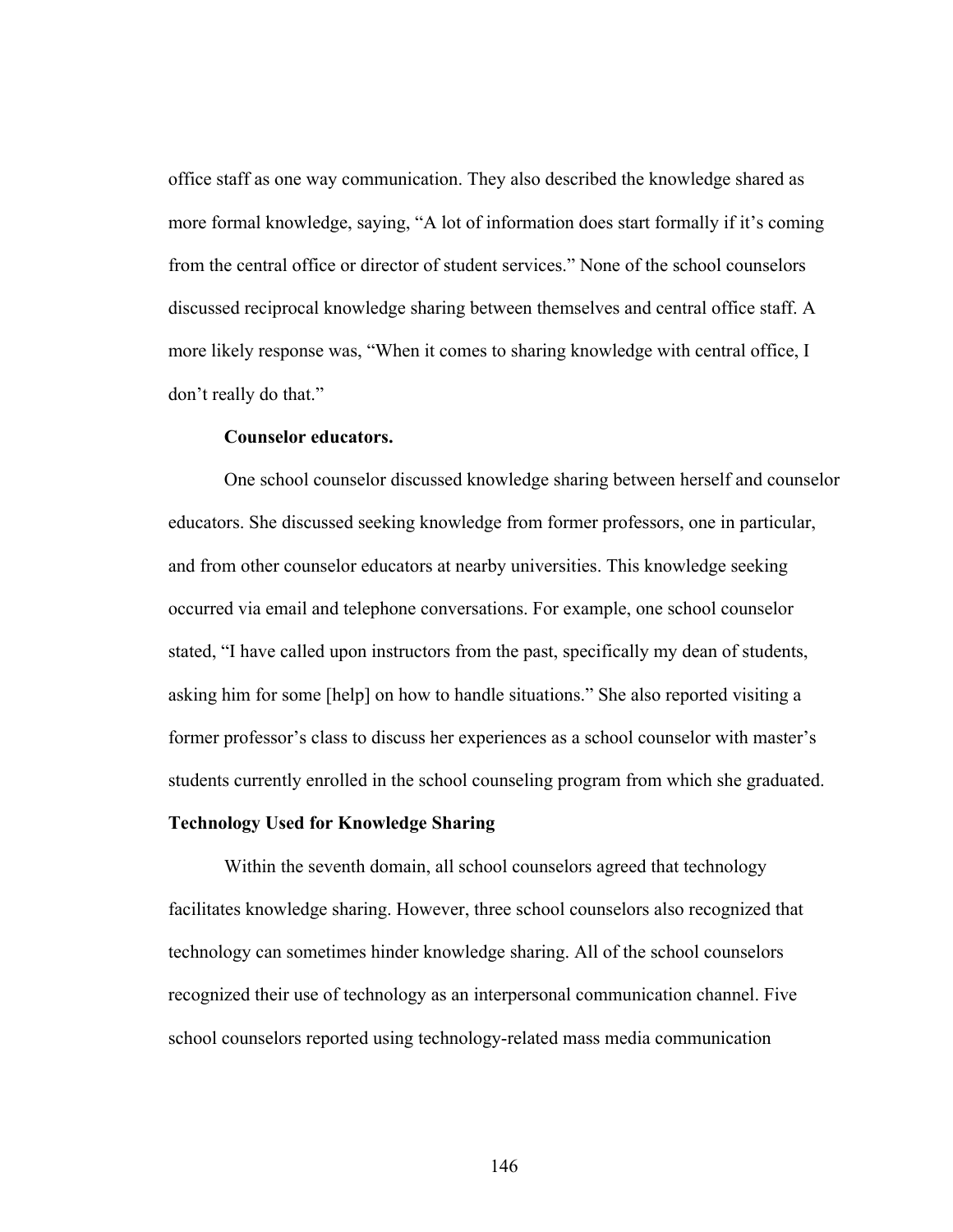channels for knowledge sharing. Similarly, five school counselors reported using technology-related interactive communication channels for knowledge sharing.

#### **Technology facilitates knowledge sharing.**

Every school counselor cited ways in which technology facilitates knowledge sharing. In fact, most cited the need for additional technological support in order to more efficiently perform their job responsibilities:

It would be nice to have technology where we could get on a conference or a video, a web…a web camera conference call to consult or to have meetings. I think technology could facilitate it more.

School counselors reported support at the district level, in the form of a technology committee, that is working on developing a website to assist school counselors in their roles.

On the technology committee for the county…basically we're looking for easy ways to be able to implement the ASCA model without having people having to reinvent the wheel every time and trying to go for a more unified system approach.

Technology has the potential to unite school counselors that are isolated from one another in terms of geographical proximity. One school counselor stated, "Technology is just a real key to do that since we're spread out all over the state." Technology applications can also act as knowledge repositories in the sense that a school counselor can post knowledge to a website, which can later be accessed by school counselors elsewhere in the district or in the country. One school counselor described the usefulness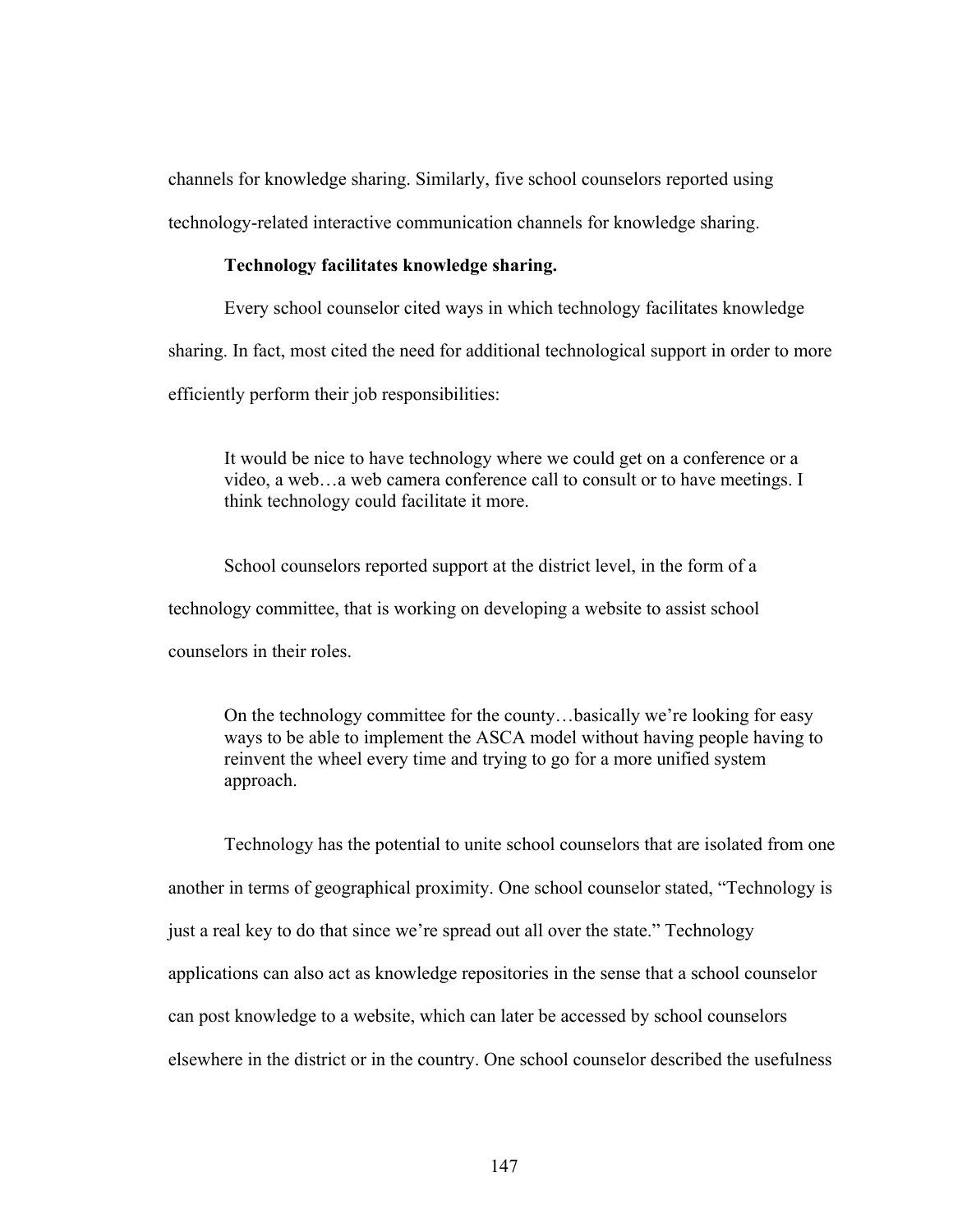of such a technology-assisted repository, "You can go to the websites and they can help you out so just kind of building [a list of resources] up."

On a daily basis school counselors are utilizing communications technologies to communicate with one another, seek knowledge, share knowledge, and collaborate with other professionals. For example, "I'm sending them constantly emails saying, 'I've got this situation…have you ever had to deal with it and how could you handle it? Or can you help me?"

Two aspects of technology that were not mentioned by school counselors include 1) the use of technology by school counselors with students and 2) the use of technology hardware (as opposed to technology software or online resources).

## **Technology hinders knowledge sharing.**

Two school counselors discussed the ways in which technology hinders knowledge sharing. There were two main ways that technology appears to hinder knowledge sharing. First, some school counselors are reportedly hesitant to use newer technologies:

People are afraid of technology, or data, and using data driven work…people aren't sure and afraid, so some people can be closed off to those ideas. So when it comes to progressive…I don't want to use that, it sounds too judgmental, but just changing or doing new things, it can be difficult. Those can be inhibitions.

Second, some of the technology that is utilized in schools is outdated or inefficient for the types of knowledge sharing school counselors are doing. For example, one school counselor discussed her use of the fax machine and her inability to send a fax without multiple attempts, stating, "I sent a fax three times yesterday."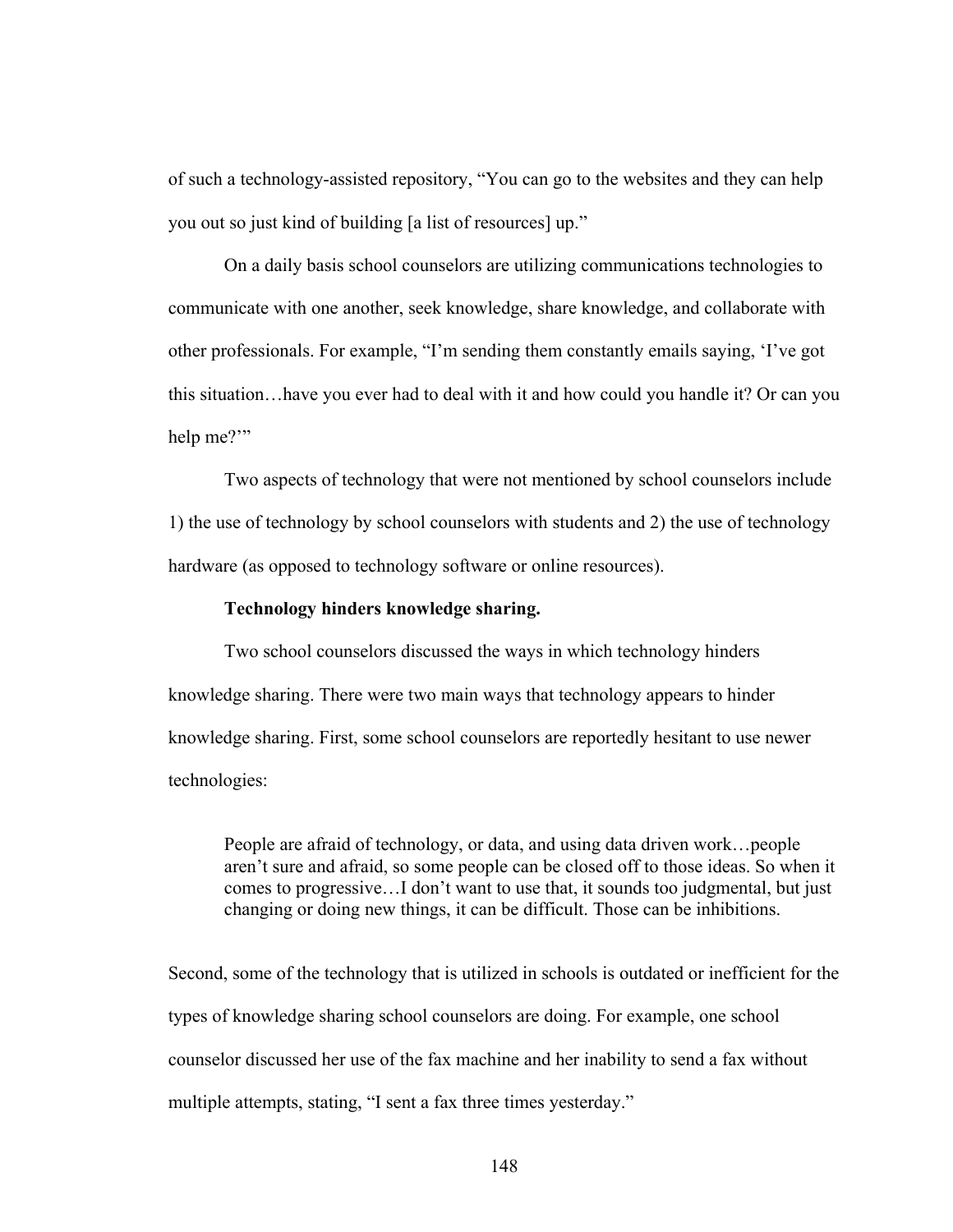Furthermore, school websites are maintained by someone assigned the duty of updating the website, therefore it is not always possible for school counselors to update the counseling website for their individual schools. One school counselor stated, "I just got my name on the website instead of the school counselor from last year."

A first year school counselor reports her experiences working in a school in which the technology that is in place is not meeting her needs and is hindering her ability to perform her job responsibilities:

And, honestly, the limited technology at school…I mean I can't, there's this great agency that I heard of but their website is blocked. Or I cannot figure out how to make a call out of my phone so that someone who has blocked unidentified call won't use it. And when I finally get in touch with someone at the help desk they're like you have this kind of phone and you have to dial star pound and then star 82 and then that will get you out. Oh, wow! Why didn't I guess that? That makes so much sense! No, it makes no sense. So I think that's been frustrating too.

The same school counselor reports feeling as though the technology is also hindering

other people's abilities to share knowledge with her:

Phone systems in schools are awful. It's completely inefficient….all calls go to the receptionist. The receptionist has to buzz me, ask if I am available. If I'm not in the room she has to buzz [the other counselor's] office, then she'll buzz the workroom, you know…I don't have a direct line. It would be really nice to just say, 'Just leave me a voicemail,' or 'Here's my extension.'

Furthermore, technology issues can also have ethical implications for school

counselors. One school counselor described the ethical considerations of not being able to

have a personal printer in her office: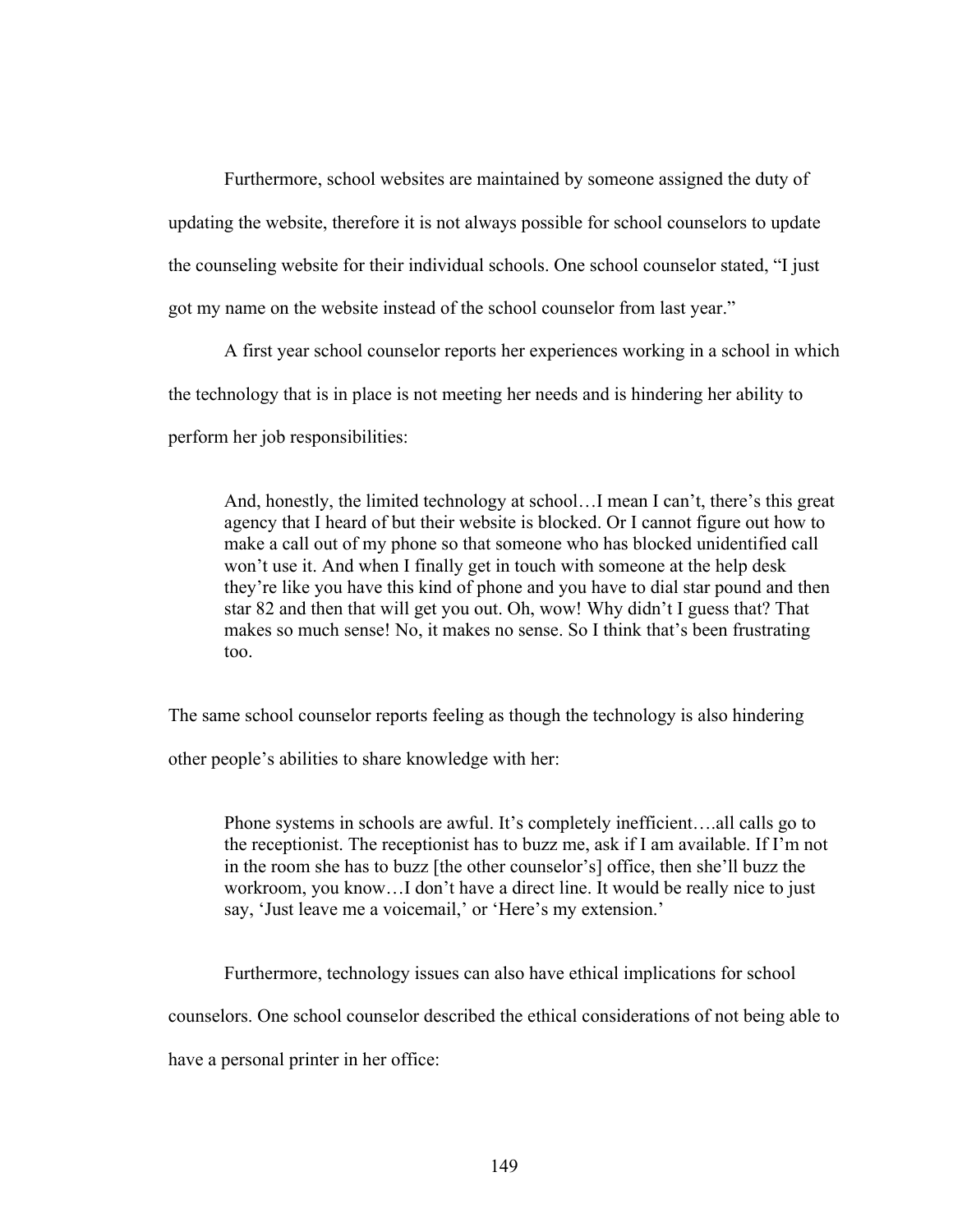If I print out an email from a parent…then it's just sitting there in the computer lab and there are students in there who come in as a class and there's confidential information in it.

The consequences of limited, or outdated, technology in schools can also result in school

counselors feeling less than effective in their roles:

The fax machine…it's little stuff like that, I hate to admit it, but the more frustrated I get with little stuff like that, the less effective I am and it really frustrates me sometimes.

# **Interpersonal communication channels.**

All school counselors reported using interpersonal communication channels for

knowledge sharing. Although discussion boards fall under interactive communication

channels, emailing individuals falls under interpersonal communication:

Knowing the people on your staff you can email-like our social worker's only here three days a week. In the two days she's not here, I know I can email her, I can call her on the phone, or whatever and say, 'This is the issue we've got going on,' and I can trust that she'll get back to me with the answer.

Although personal emails are useful in some circumstances, school counselors also rely

on other forms of interpersonal communication, depending on the circumstances

surrounding the knowledge sharing that is occurring:

I think I rely on email to get that procedural [information]…or in collecting information, I email like, 'How's Johnny doing in that class? Would you mind shooting me a quick email back?' And I think for general kinds of stuff like that and then for the individual stuff I'm more inclined to walk and talk to that person face to face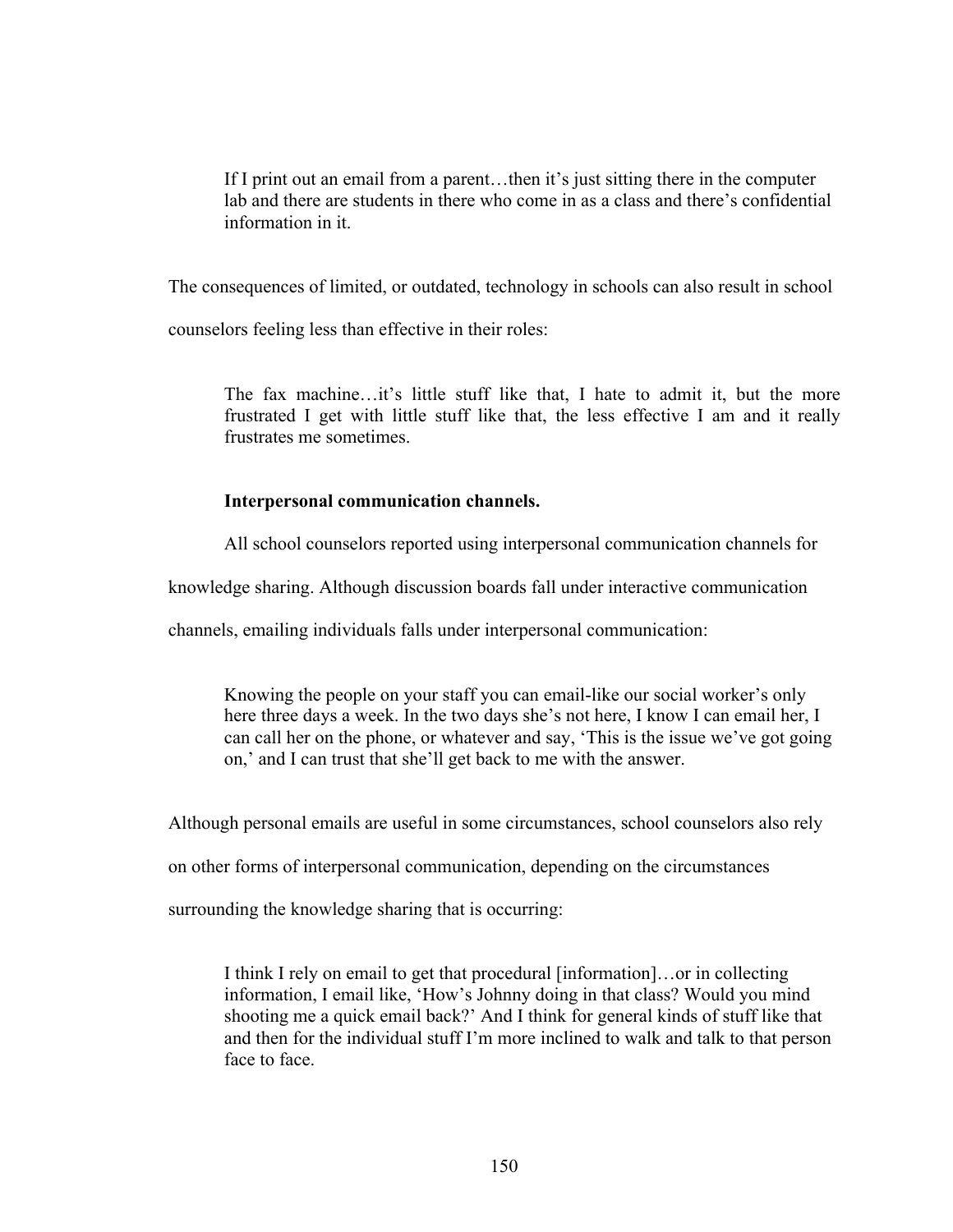Telephone calls are another way that school counselors share knowledge through interpersonal communication channels. For example, "I'll call up and say, 'Have you done this before? Have you had any experience with this?' and get a couple people's opinions." Individual telephone calls were mentioned, as well as conference calls and text messaging as means of knowledge sharing via interpersonal communication channels.

## **Mass media communication channels.**

Technology that reaches the masses was reported as useful for knowledge sharing by five school counselors. Online search engines and websites are the most commonly cited mass media resource for school counselors. School counselors are using these online web resources to access knowledge:

I used the Internet, and then it seems like I may have had a – seems like I had an article out of a journal or something – I don't even remember where I got the journal.

They are also using online web resources as a means of disseminating commonly

requested knowledge to students and key stakeholders:

I've asked out assistant principal you know 'Can we put the student code of conduct on the website? Can we put procedures for student transfers?'…because it seems like a lot of my time is spent clarifying those procedures which would be very easy to say this is how you do it and to say it's on the website just print it out or I can print it out for you and send it home with your student.

# **Interactive communication channels.**

Interactive communication channels are those that are online, but are also have an

interactive component rather than being a stagnant webpage. Five school counselors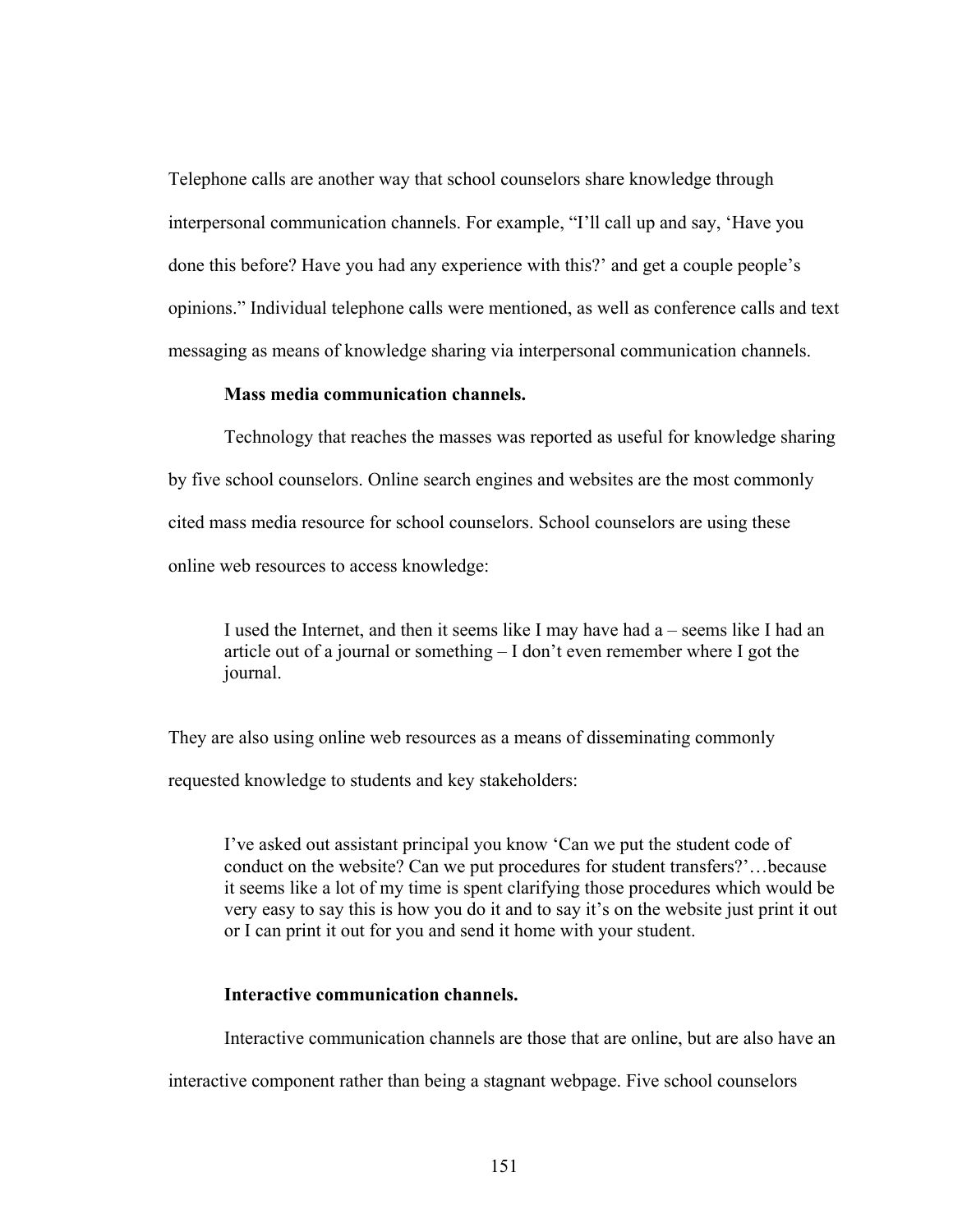reported using technology-based interactive communication channels for knowledge sharing. These include webinars, online courses, group sites, discussion boards, and online groups. Websites with an interactive component also fall under this category:

We have [a website] just for middle school counselors for us to consult and collaborate and upload lesson plans and share things. We have a space just for that that no one else can get on."

In addition to interactive communication channels within the school system, school counselors are also accessing more public interactive communication channels to reach a broader audience for knowledge sharing:

It's just nice to be able to type an email and say, 'Can somebody out there help me with…working with a student who has…depression right now and is crying every day and he goes home and he hits.' And then I get twelve emails back saying, 'I've done this.' and 'I've done this.' and 'I've done this.'

## **Consequences of Non-Sharing of Knowledge**

Within the eighth domain school counselors mentioned three consequences that may occur when knowledge sharing does not take place. Frustration was the most frequently mentioned consequence, followed by gaps in service and inefficient use of time.

## **Frustration.**

Four school counselors reported frustration stemming from non-sharing of knowledge. In one example, a school counselor discussed an issue that arose when one of her counseling colleagues advised a student that was assigned to her: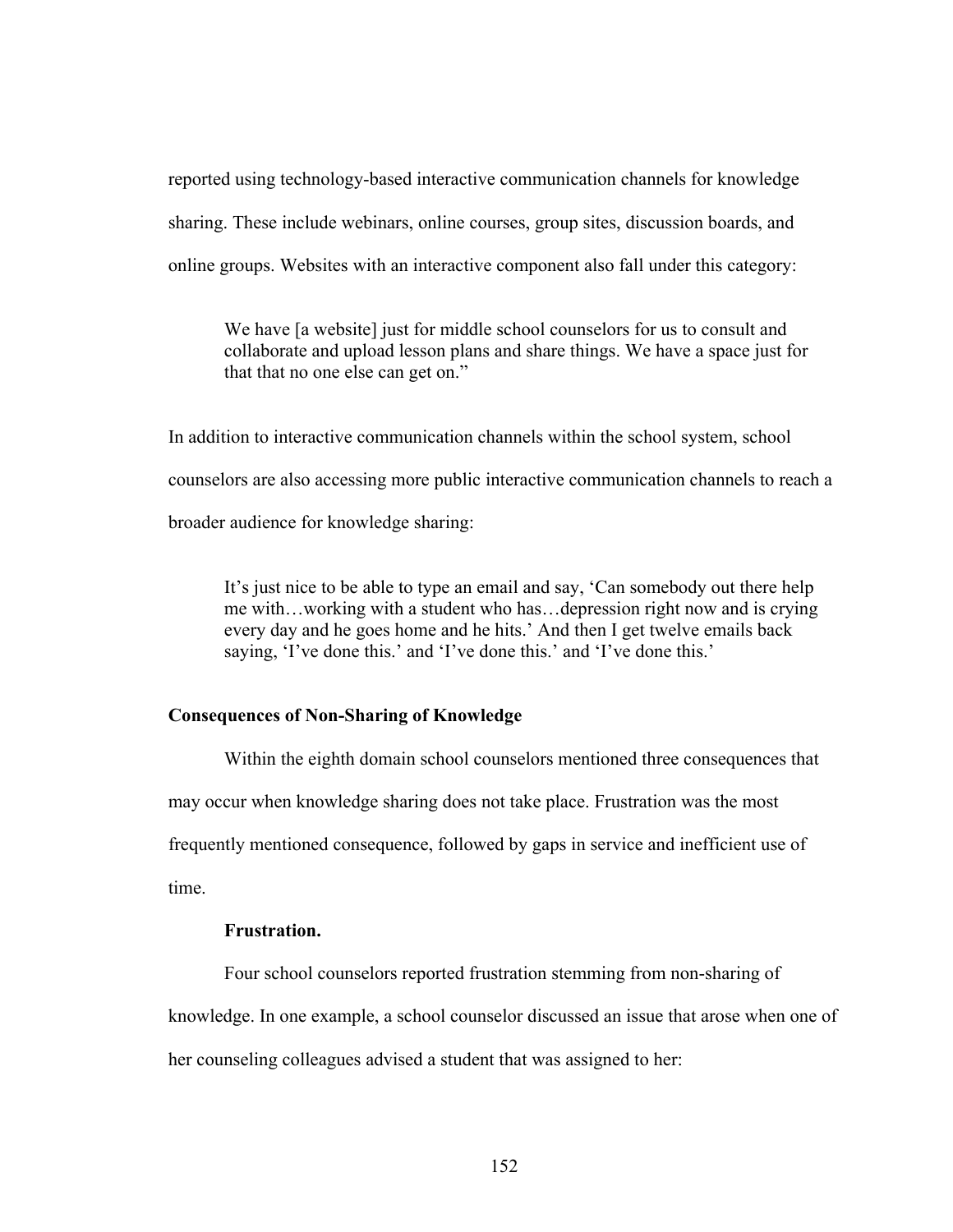If one of my other counselors sees [a student]…I got the schedule change I'm like 'what in the world? Now he's not gonna graduate.' And I didn't do it. Who did it? And why was it done? And I'm sending a letter home to the parent saying, 'what in the world?" Calling them in and going through all this and if that counselor had just said, 'Just so you know, Johnny came to see me today and he has an issue in this specific class and I'm taking him out. He's still gonna graduate because we're doing it online…Yeah, that still irks me now that I think about it.

Another school counselor reported frustration when information was not easily accessible as a result of non-sharing of knowledge. One school counselor stated, "When I'm on my sixth phone call and I still don't have an answer it gets kind of frustrating."

#### **Gaps in service.**

Three school counselors discussed how the non-sharing of knowledge can result in gaps in service for students. Sometimes non-sharing of knowledge by an individual, such as a parent, can lead to gaps in service. For example, "I can think of things where knowledge was not shared where if it had been then a light bulb would have gone off as far as things that were going on." School counselors also report not having knowledge shared with them during their training, which can also lead to gaps in services for students:

If she had addressed [the restraining order] before it expired she could have renewed it but since it had already expired she couldn't renew it…I didn't know that I needed to know that.

## **Inefficient use of time.**

Two counselors reported non-sharing of knowledge resulting in an inefficient use of school counselors' time. Parents and students may not share knowledge with a school counselor until rapport and trust are established as part of the working relationship.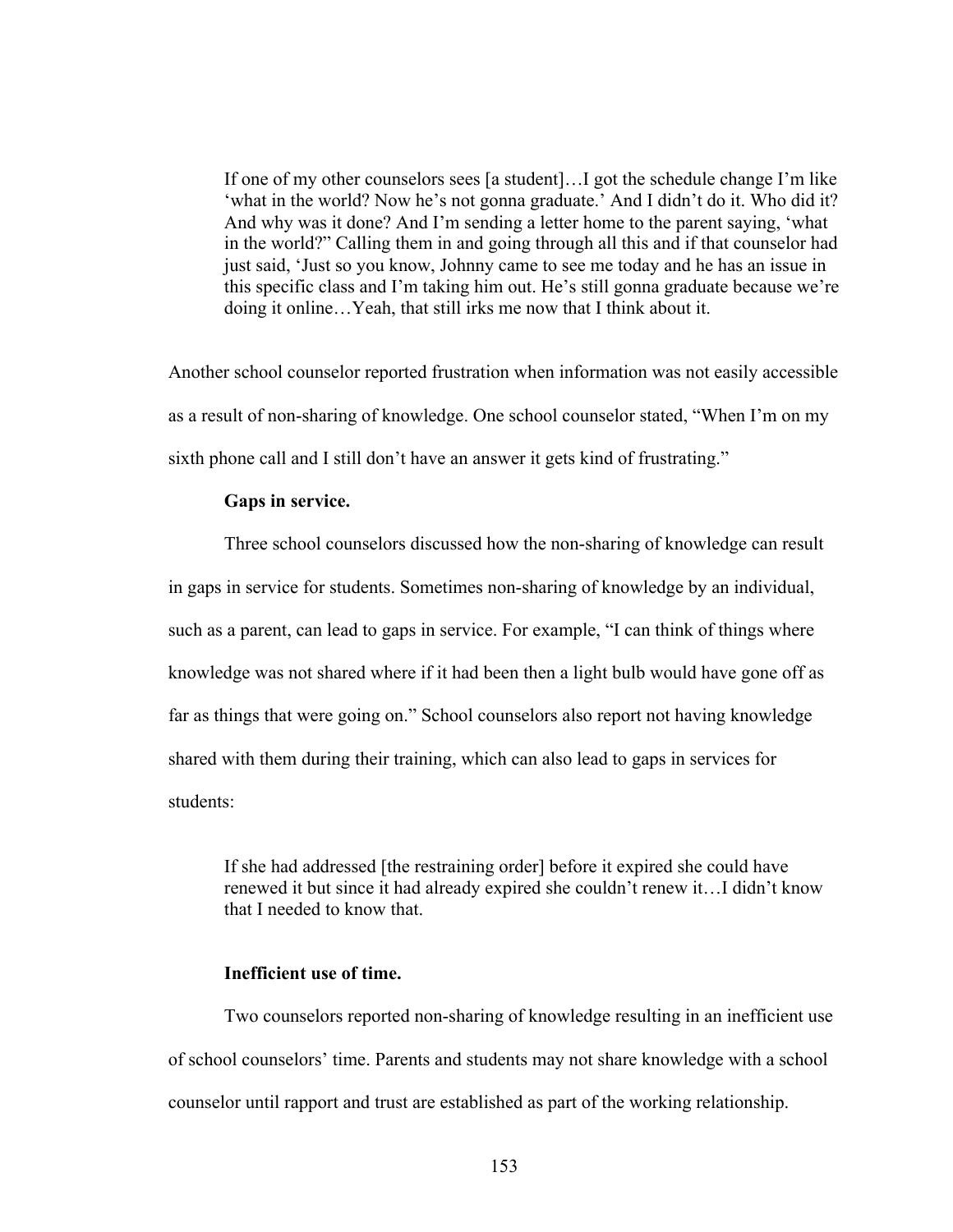Nevertheless, the non-sharing of knowledge hinders school counselors' abilities to efficiently meet students' needs:

It's like we're spinning our wheels trying to figure out what's going on and testing show that the kid's able to do the work. It's not an intellectual ability…after six months of saying, you know, going through the educational process as far as looking at services to provide for him…and something's going on that you're not telling us….

Furthermore, when knowledge is not shared between those working in a school who have overlapping roles (e.g., a school counselor retires and does not leave his or her community contact information) and there is not a knowledge repository of some kind in which to store known information, school counselors time is spent relocating knowledge that once already existed.

## **Stability Check**

A focus group interview was utilized as a stability check for the seven individual interviews conducted. The focus group consisted of four elementary school counselors, one middle school counselor, and one high school counselor. Five participants identified themselves as white and one participant identified as Pacific Islander. Five participants were female and one participant was male.

The focus group transcript was provided to the research team for review. Each member of the research team reviewed the transcript individually, coding each statement into the pre-existing domains and categories. The research team then met together to reach consensus regarding whether the additional data altered the previously agreed upon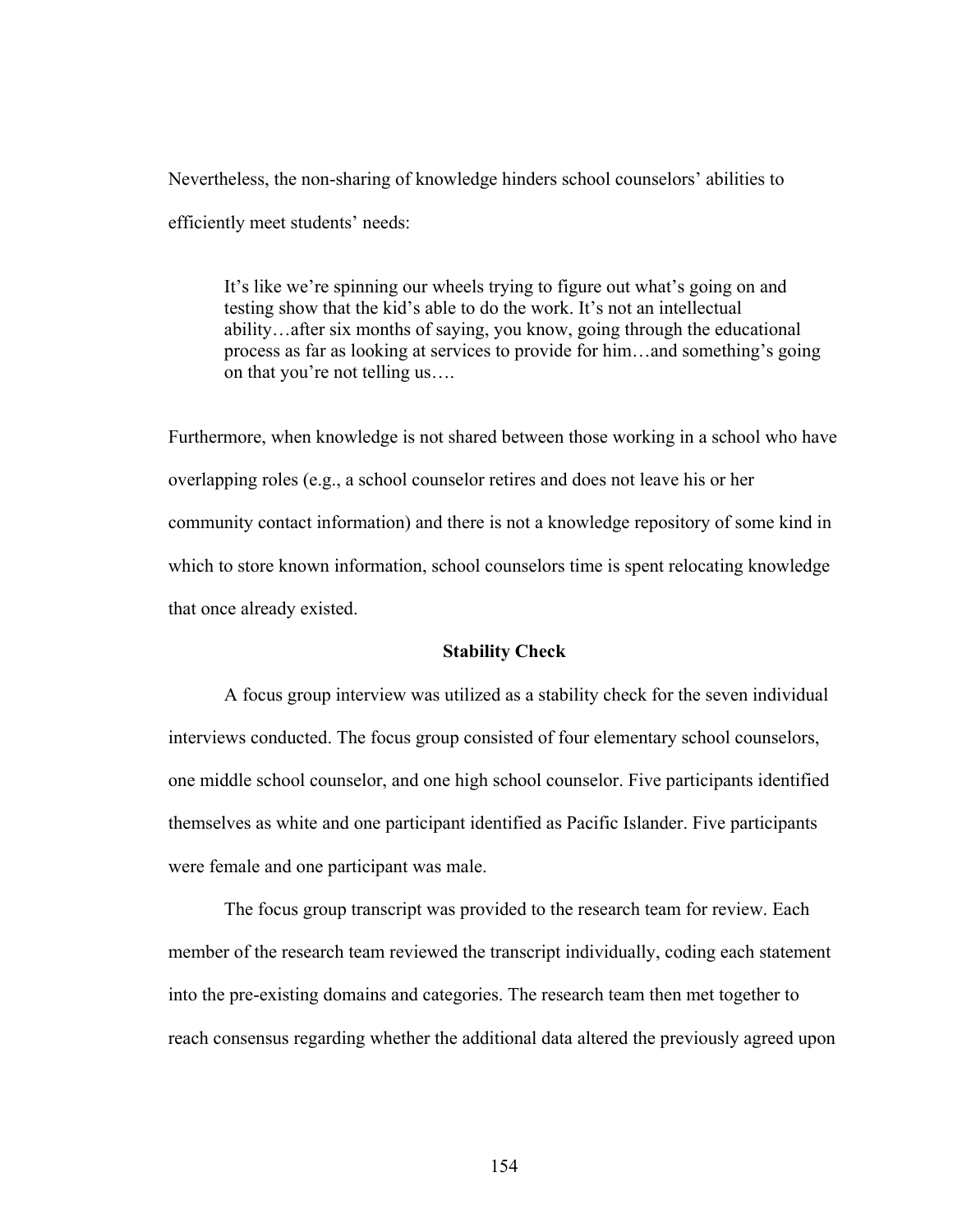domains and categories. It was decided that additional domains and categories were not necessary.

This chapter reported results of seven individual interviews with elementary, middle, and high school counselors from one school system in the Triad area of NC. Stability of findings was confirmed through the use of a focus group of six additional school counselors from the same school district. The next chapter will discuss implications for school counseling research and practice, as well as school counselor education. Limitations of this study also will be addressed.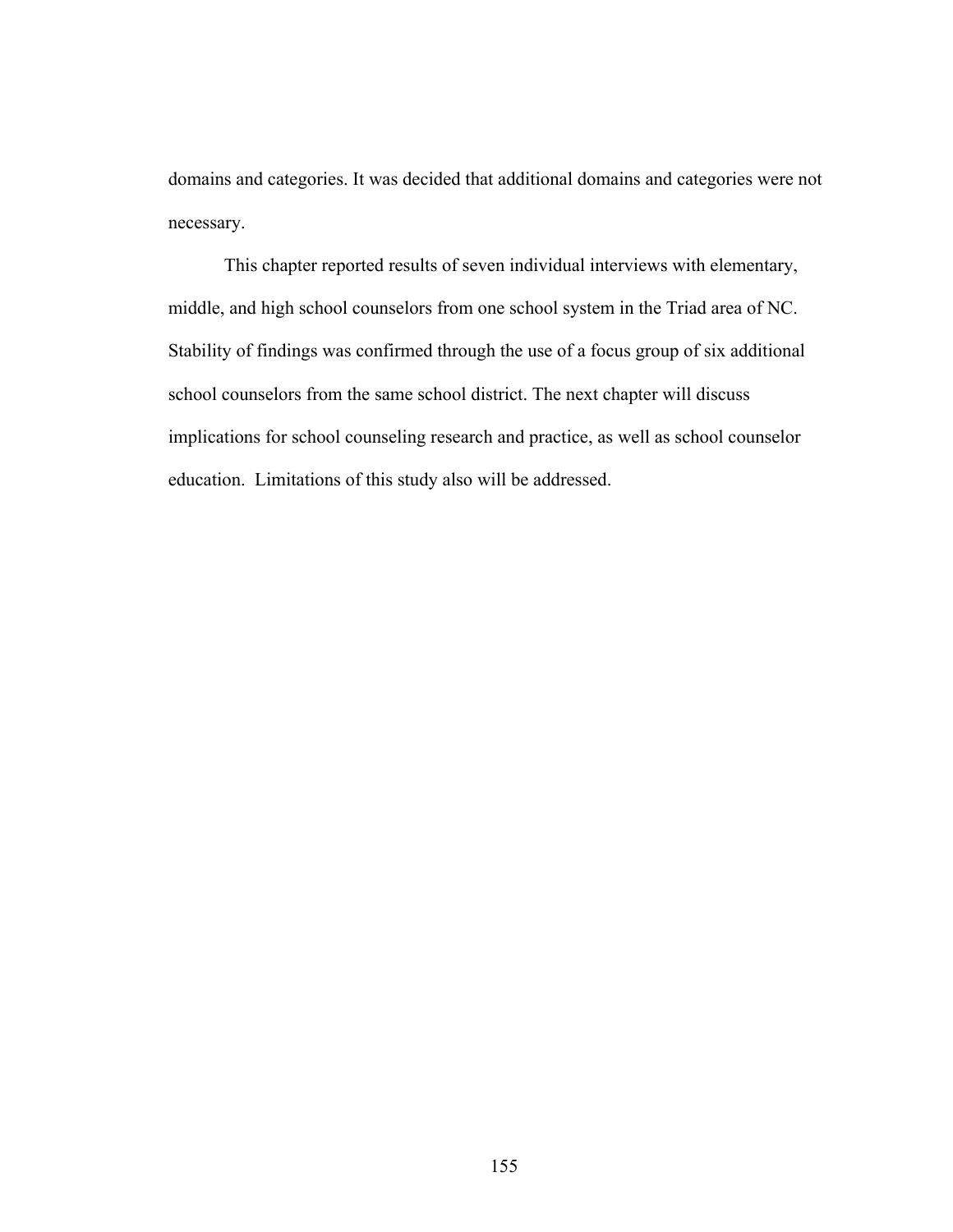## CHAPTER V

## DISCUSSION AND IMPLICATIONS

The purpose of this study was to explore school counselors' knowledge sharing practices. Theories were introduced that have been used to study other professions' knowledge sharing practices, however, these theories were not intended to be tested nor applied as a result of this particular study. Instead, findings will be reported here that seem to coincide with the theories used by other professions, as well as findings that seem to be different from those theoretical models. Furthermore, implications for the school counseling field, counselor education, and educational leadership will also be discussed in relation to findings.

## **School Counselors' Knowledge Sharing Practices**

This study provides a foundation for further exploration of school counselors' knowledge sharing practices. Knowledge sharing, thus far, has been examined in other fields (e.g., business or medicine), however, it has remained unclear if school counselors are similar or different from these other professionals in the ways in which knowledge is shared. Therefore, this study is an important first step for learning more about how school counselors share knowledge, reasons for knowledge sharing, and outcomes of school counselors' knowledge sharing. Theories from other fields are provided as a starting point to begin a discussion of school counselors' knowledge sharing practices, but are not intended to predict or explain these practices.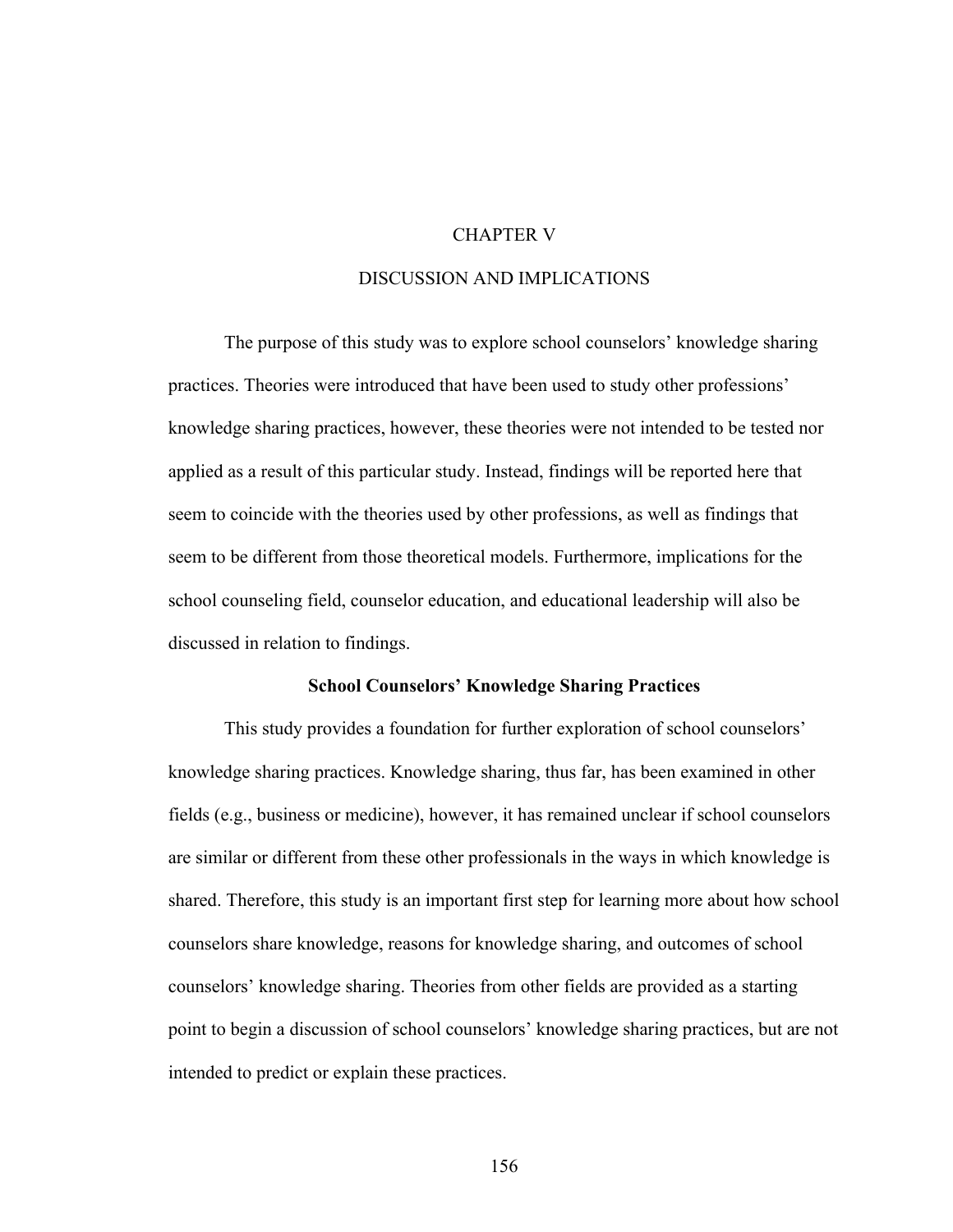#### **Theoretical Approaches**

Three main theories related to knowledge sharing were used as a basis for this study: diffusion of innovation theory (Rogers, 1962), social exchange theory (Homans, 1958), and theory of reasoned action (Fishbein & Ajzen, 1975). First, diffusion of innovation theory describes how knowledge passes through a network of individuals as well as possible reasons why some knowledge diffuses more easily than other knowledge. Second, social exchange theory describes the intrinsic reasons why an individual may decide to share knowledge with others. Third, the theory of reasoned action utilizes a model to describe the factors that contribute to individuals' intentions to share knowledge and attributes those intentions to attitudes and social norms.

#### **Diffusion of Innovation Theory**

#### **Characteristics of innovations.**

An innovation, which could include abstract concepts such as knowledge or more concrete concepts such as technological applications, will have a better chance of adoption if five characteristics exist: 1) relative advantage, 2) compatibility, 3) complexity, 4) trialability, and 5) observability. School counselors discussed each of these characteristics as they relate to knowledge sharing. For example, school counselors discussed utilizing online chat groups because they could remain anonymous (relative advantage), they already have the means to access these groups online (compatibility), the chat group is easy to use (complexity), they could try out the group without making a commitment (trialability), and could observe the types of responses others posted (observability).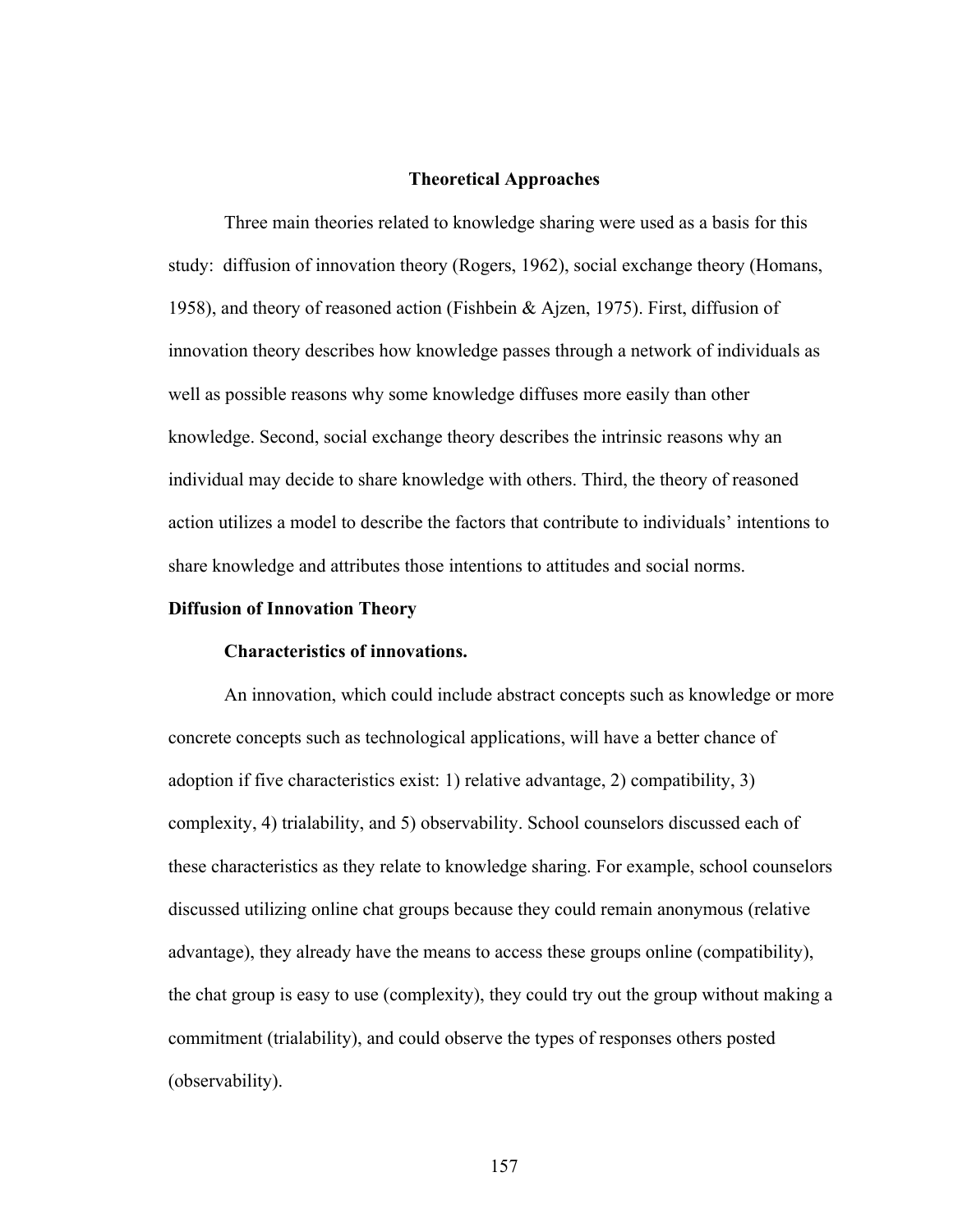## **Communication channels.**

Participants reported sharing and receiving knowledge through a wide variety of communication channels including interpersonal, interactive, and mass media. Interpersonally, school counselors talked about meeting in groups, both formally and informally to share knowledge reciprocally. In addition, these school counselors also utilized interactive communication channels such as web chats, discussion boards, and online courses for reciprocal sharing of knowledge. Mass media communication channels seemed to be utilized the least, with the exception of web-based resources such as individual websites. Although journals, magazines, and books were mentioned as sources through which school counselors seek knowledge, websites were cited as the most frequently utilized mass media channel for seeking knowledge. However, it is possible that school counselors may not always have access to some mass media sources such as online journal articles or specific websites because of school system firewalls or because many school systems do not subscribe to online databases. Furthermore, although school counselors mentioned seeking knowledge through mass media channels, interestingly they did not mention providing knowledge through mass media sources.

## **Adoption for social, personal, or psychological reasons.**

Participants frequently referenced social networks as an important aspect of knowledge sharing. They mentioned networks within the school building, school system, local community, and school counseling community at large. These network ties seem to be critical for school counselors' knowledge sharing practices, based on the frequency with which social networks were mentioned or referenced during individual interviews.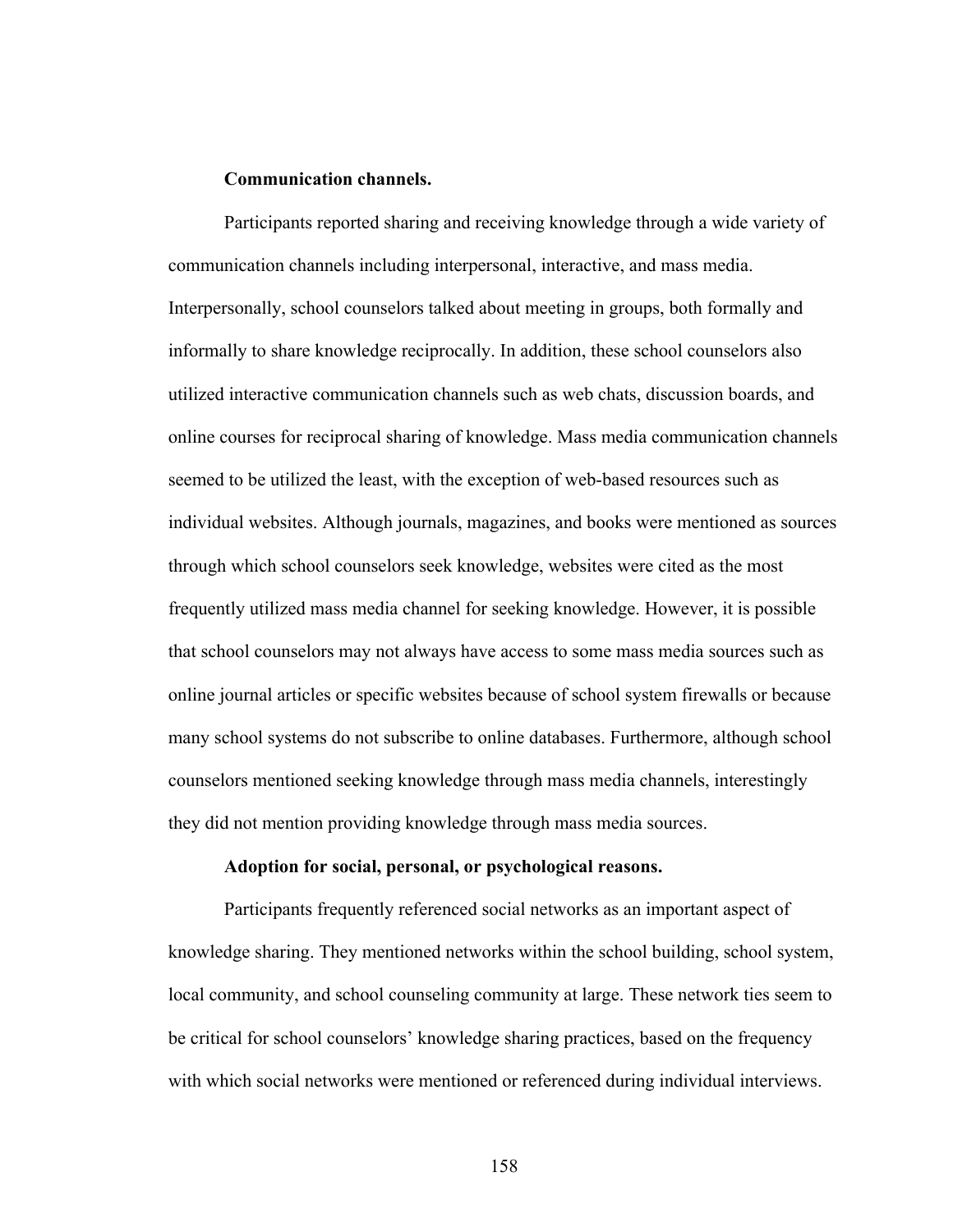Although opinion leadership within these social networks was not mentioned as frequently, one school counselor's name was mentioned frequently throughout the interview transcripts. She was the school district's counselor of the year during the 2008- 2009 academic year, and gained visibility and recognition through this honor. Since these school counselors did mention not necessarily knowing well other school counselors within the district, it is possible that those who are labeled formally as leaders become opinion leaders by default. School counselors also mentioned seeking knowledge from colleagues within their buildings, with proximity being a major determinant of who is consulted as an opinion leader.

## **Homogeneity.**

School counselors are likely to adopt new innovations, including new knowledge, when that knowledge is shared by individuals, or through groups, that they see as similar to themselves. Participants discussed adopting practices and ideas from other school counselors, especially those that were shared at school level meetings or at state conferences. There seems to be a disconnect between what is shared through the school district or through the Department of Public Instruction and what is understood about that knowledge or how it is expected to be applied.

## **Phases of decision making.**

Participants in this study did not explicitly discuss the phases of decision making in terms of making adoption decisions. These phases include: awareness, knowledge, persuasion, decision, implementation, and confirmation. These school counselors did allude to evaluating their own knowledge, deciding who else might have additional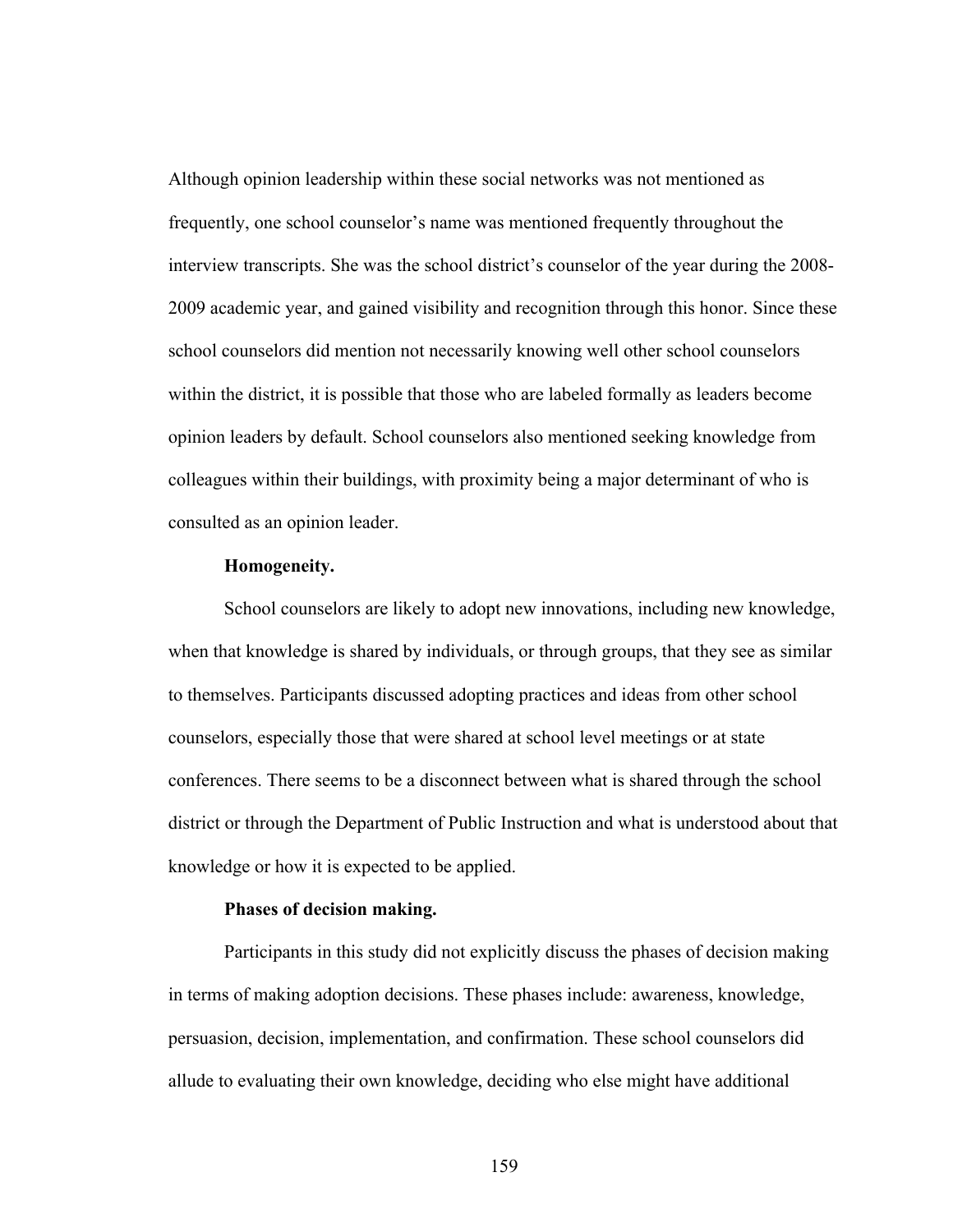knowledge, seeking that knowledge, and applying knowledge gained through this consultation process. The decision making process for using knowledge, therefore, might be somewhat different than the decision making process for adopting a specific innovation. However, knowledge of where to access additional knowledge seems like a critical component early on in this decision making process. Without knowing where to access additional knowledge, the individual is more likely to act solely on the preexisting knowledge he or she already has. Communication and infrastructure, after initially deciding where to access additional knowledge, seem to be important for the rest of the process to continue.

#### **Categories of adopters.**

School counselors' adoption categories are difficult to determine in this particular exploratory study. However, many participants brought up the fact that some school counselors seem to be able to adopt innovative practices, especially those utilizing technology, fairly easily while others resist change, or perhaps even fear the consequences of change. Participants did not mention possible reasons for these differences.

## **Social Exchange Theory**

Social exchange theory is based on the premise that people share knowledge with those who share knowledge with them (Homans, 1958). External rewards for sharing knowledge are not necessary, but that the reciprocal sharing of knowledge is (Thibault  $\&$ Kelley, 1952). This theory seems to apply to situations in which school counselors' knowledge sharing is expected, such as during school level meetings. School counselors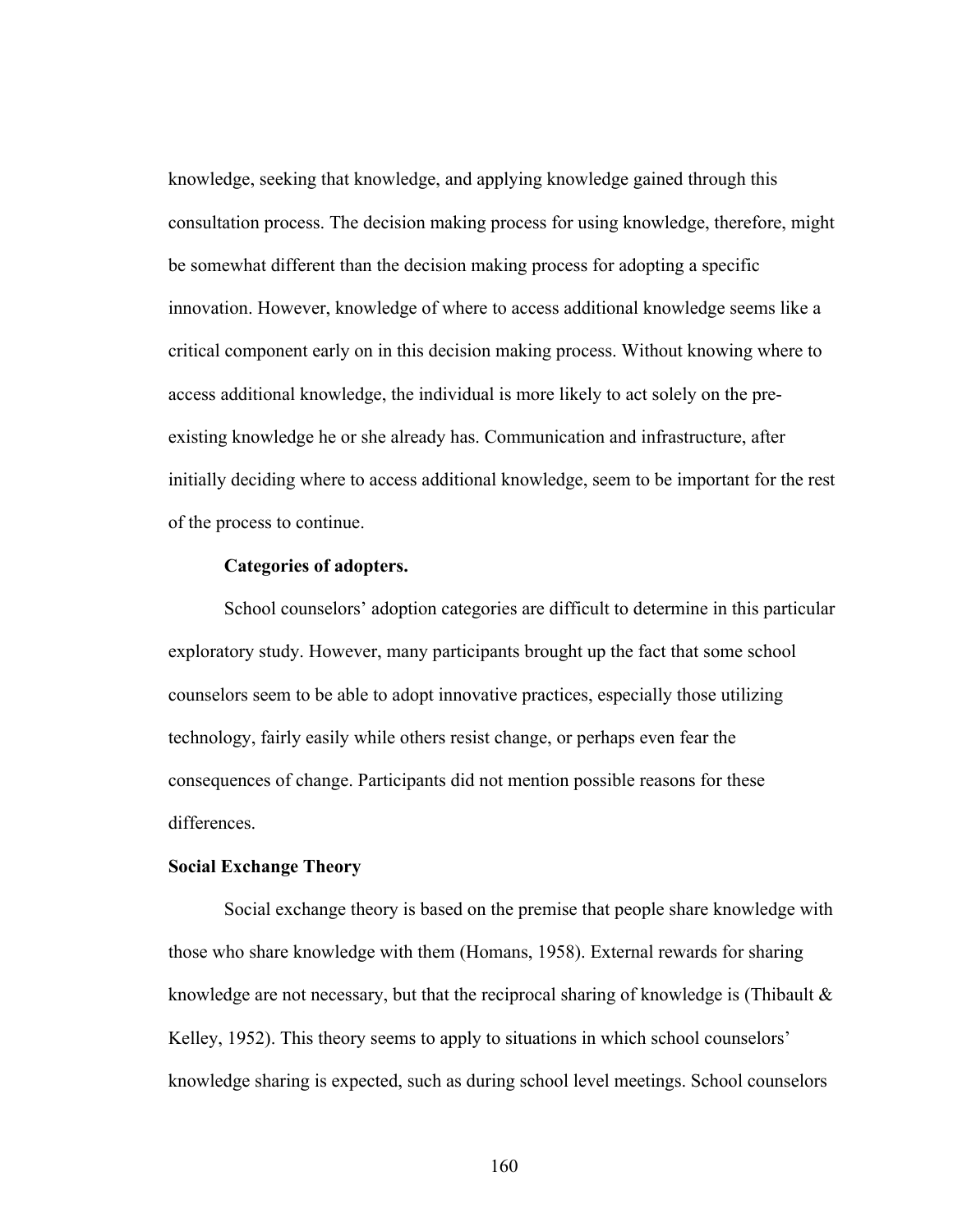mentioned meeting with other school counselors from the same school level monthly. Depending on school level, some school counselors seemed to gain a lot of knowledge and share a lot of knowledge during these meetings, while others did not feel the meetings were as beneficial as they would like. Some participants referenced meeting outside of these formal district meetings in smaller groups in order to share knowledge. It is not clear whether those with whom they meet with outside of the district meetings are school counselors who are more likely to reciprocally share knowledge. If these are more reciprocal relationships, social exchange theory may explain how these groups are formed, or at least how they maintain.

#### **Theory of Reasoned Action**

The theory of reasoned action has several components that contribute to the likelihood that knowledge sharing could occur including: 1) attitude, 2) intention, 3) subjective norms, 4) social network, and 5) shared goals (Fishbein & Ajzen, 1975). Of these, participants mentioned attitude most frequently as a predictor of knowledge sharing. There may be additional personality traits also attributing to school counselors' knowledge sharing practices. Attitude, as well as additional personality traits, may also influence relationships school counselors have with others with whom they could potentially share knowledge.

Social networks, as mentioned earlier, were also referenced as critical components that must be present for knowledge sharing to occur. Additional factors that arose frequently as factors influencing participants' knowledge sharing practices included time, additional roles or duties, and accountability models. All three of these factors may be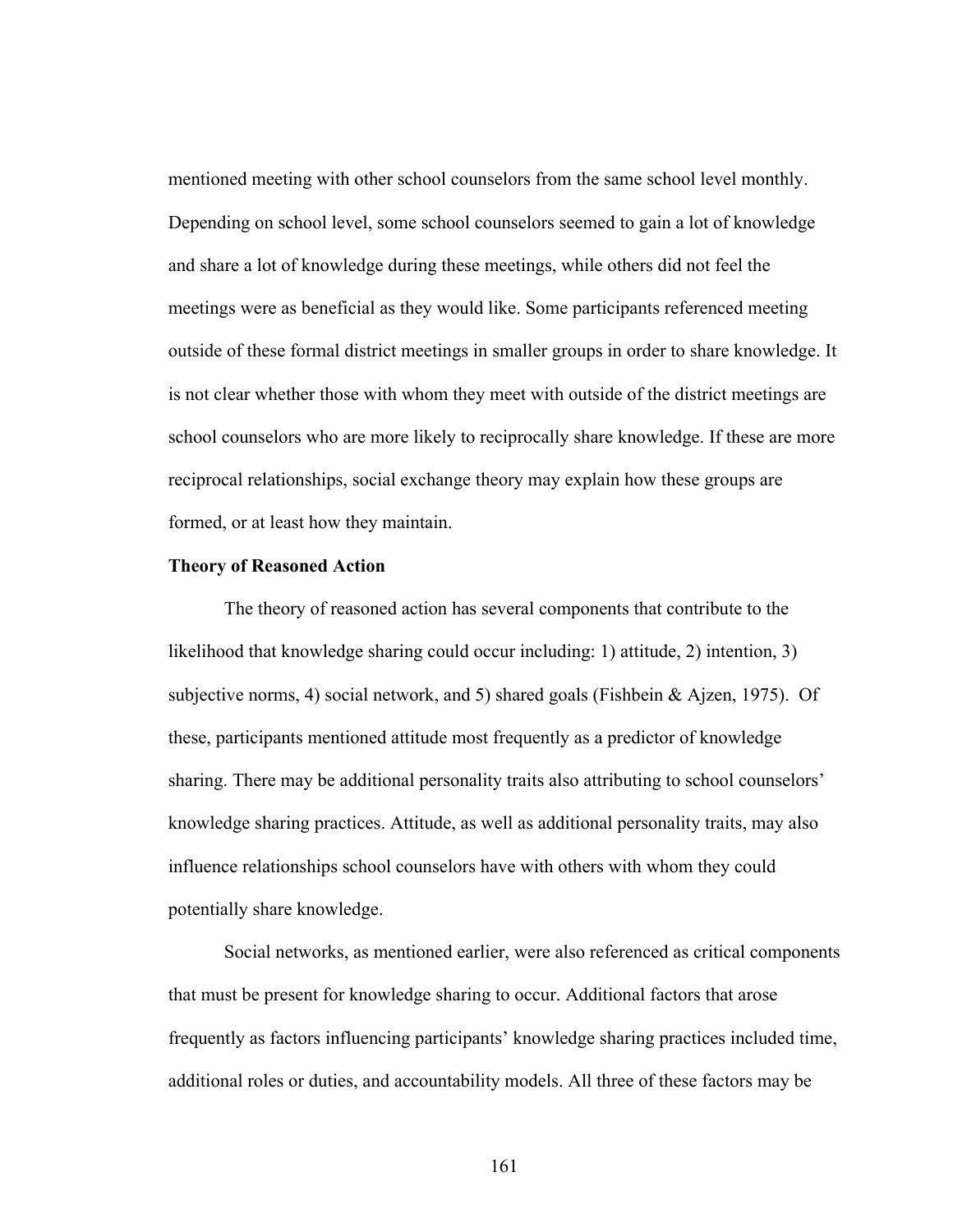collapsed under the over-arching umbrella of *time*, but were separated for purposes of clarifying types of factors that might be influencing how school counselors spend their time.

Subjective norms were not explicitly addressed, although some surfaced throughout individual interviews with counselors. For example, administrators seem to be the gatekeepers of how school counselors spend their time at work. Variables such as administrators' personalities, accessibilities, perceptions, and experiences may influence the subjective norms of a work environment, which in turn influences the ways in which school counselors go about their jobs. Additionally, having two or more school counselors within a school building can influence the subjective norms present within the building. Finally, subjective norms may be difficult to alter once they are set. Therefore, monthly or annual meetings may have norms in place that either help or hinder knowledge sharing; however norms keep practices in place whether they are effective or not.

## **Conclusions about Theoretical Approaches**

Since theories were not tested as a part of this research study, conclusions cannot be drawn as to the extent to which these three theories (diffusion of innovation theory, social exchange theory, and theory of reasoned action) explain or model school counselors' knowledge sharing practices. Components of each theory, however, seem clearly to be worthy of further exploration. Additional theories, or new theoretical models, also may prove useful for further exploring school counselors' knowledge sharing practices.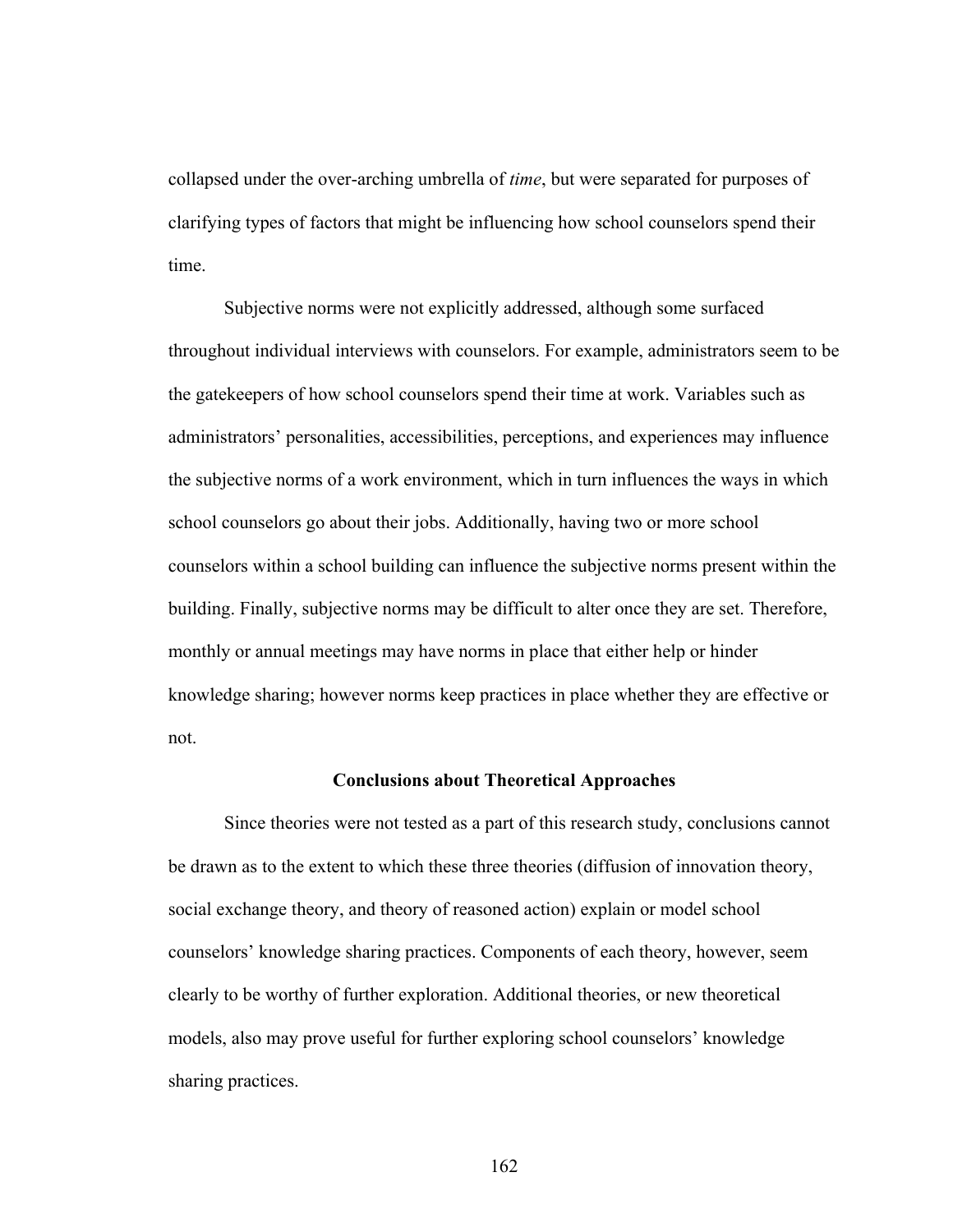#### **Summary of Findings**

Seven individual interviews were conducted to collect data about school counselors' knowledge sharing experiences. A focus group of six school counselors served as a stability check. Eight domains surfaced as a result of these interviews, each with 3-19 categories. There are four potential labels for the categories that describe school counselors' knowledge sharing experiences: 1) general, 2) typical, 3) variant, and 4) rare. If a category applied to all participants, or all but one, the category is labeled *general.* Categories that applied to more than half of participants, but less than the *general* category, they were labeled *typical.* Categories reported by less than half of the participants, but more than one participant, were labeled *variant.* Finally, a category that was mentioned by only one participant was labeled *rare.* General findings are reported below; additional findings are reported in Appendix M.

#### **General Findings**

Categories surfaced within six domains that all participants, or all but one participant, mentioned in relation to their knowledge sharing practices (Table 4).

Table 4

| <b>General Research Findings</b> |  |
|----------------------------------|--|
|----------------------------------|--|

|                                 |           |                         |                         |   |                          | Category |
|---------------------------------|-----------|-------------------------|-------------------------|---|--------------------------|----------|
|                                 | <b>MS</b> | <b>MS</b>               |                         |   | $MS$   HS   ES   MS   HS | Type     |
| <b>Benefits and Outcomes of</b> |           |                         |                         |   |                          |          |
| <b>Knowledge Sharing</b>        |           |                         |                         |   |                          |          |
| Learning                        |           |                         |                         | v |                          | General  |
| Better or Expanded              |           | $\overline{\mathbf{X}}$ | $\overline{\textbf{X}}$ | v | $\mathbf X$              | General  |
| <b>Counseling Services</b>      |           |                         |                         |   |                          |          |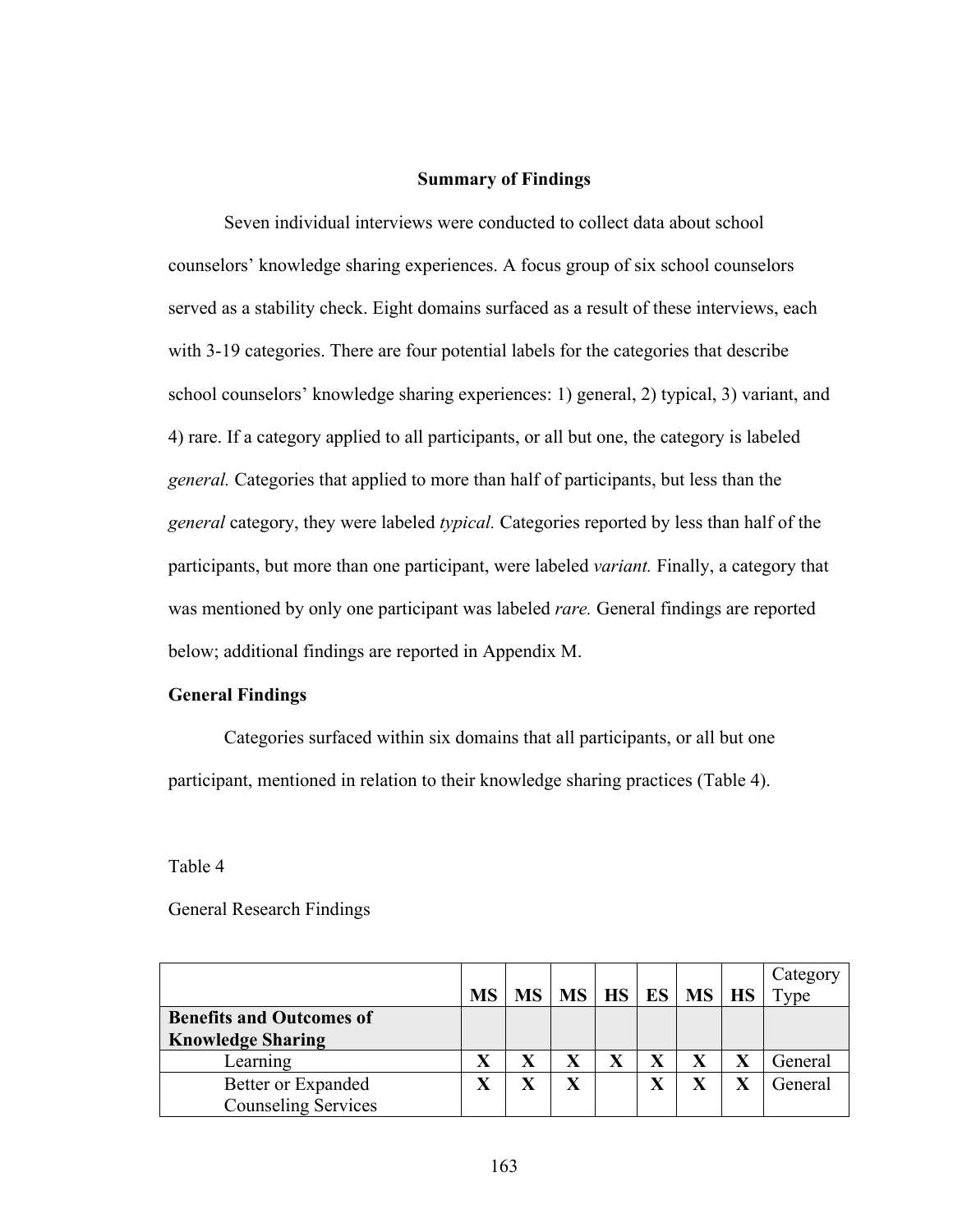| <b>Factors that Influence Knowledge</b> |                         |              |                         |                         |                         |                         |                         |         |
|-----------------------------------------|-------------------------|--------------|-------------------------|-------------------------|-------------------------|-------------------------|-------------------------|---------|
| <b>Sharing</b>                          |                         |              |                         |                         |                         |                         |                         |         |
| Personality                             | $\mathbf X$             | $\mathbf X$  | $\mathbf X$             |                         | $\mathbf X$             | $\mathbf{X}$            | $\mathbf X$             | General |
| Time                                    | $\overline{\mathbf{X}}$ | X            | $\overline{\mathbf{X}}$ | X                       | $\mathbf{X}$            | $\mathbf{X}$            | $\overline{\mathbf{X}}$ | General |
| <b>Roles/Additional Duties</b>          | $\mathbf{X}$            | $\mathbf X$  | X                       | X                       | $\mathbf X$             | $\mathbf X$             | $\mathbf{X}$            | General |
| Accountability                          | $\mathbf{X}$            | $\mathbf X$  | $\mathbf{X}$            | X                       | $\mathbf X$             | $\mathbf X$             | $\mathbf{X}$            | General |
|                                         |                         |              |                         |                         |                         |                         |                         |         |
| <b>Knowledge Sharing Behaviors</b>      |                         |              |                         |                         |                         |                         |                         |         |
| Seeking Knowledge                       | $\mathbf{X}$            | $\mathbf X$  | X                       | X                       | $\mathbf{X}$            | X                       | $\mathbf X$             | General |
| Giving Knowledge                        | $\mathbf{X}$            | $\mathbf{X}$ | $\overline{\mathbf{X}}$ | $\overline{\mathbf{X}}$ | X                       | $\overline{\mathbf{X}}$ |                         | General |
| Formal Verbal                           | $\mathbf X$             | $\mathbf X$  | X                       | $\mathbf{X}$            | $\mathbf X$             | $\mathbf{X}$            | $\mathbf X$             | General |
| <b>Informal Verbal</b>                  | $\overline{\mathbf{X}}$ | $\mathbf X$  | $\overline{\mathbf{X}}$ | $\overline{\mathbf{X}}$ | X                       | $\mathbf{X}$            | $\overline{\mathbf{X}}$ | General |
| Formal Written                          | $\overline{\mathbf{X}}$ | $\mathbf{X}$ | $\overline{\mathbf{X}}$ | $\overline{\mathbf{X}}$ | $\overline{\mathbf{X}}$ | $\overline{\mathbf{X}}$ | $\overline{\mathbf{X}}$ | General |
| <b>Informal Written</b>                 | $\mathbf{X}$            | $\mathbf X$  | $\overline{\mathbf{X}}$ | $\overline{\mathbf{X}}$ | $\overline{\mathbf{X}}$ | $\overline{\mathbf{X}}$ | $\overline{\mathbf{X}}$ | General |
|                                         |                         |              |                         |                         |                         |                         |                         |         |
| <b>Knowledge Sharing Content</b>        |                         |              |                         |                         |                         |                         |                         |         |
| <b>Student Issues/Concerns</b>          | $\mathbf X$             | $\mathbf{X}$ | X                       | X                       | X                       | X                       | $\mathbf X$             | General |
| <b>Community Resources</b>              | $\overline{\mathbf{X}}$ | X            | $\overline{\mathbf{X}}$ | $\overline{\mathbf{X}}$ | $\overline{\mathbf{X}}$ | $\overline{\mathbf{X}}$ |                         | General |
| Policies and Procedures                 | $\mathbf X$             | $\mathbf X$  |                         | $\mathbf{X}$            | $\mathbf X$             | $\overline{\mathbf{X}}$ | X                       | General |
| <b>School Needs</b>                     | $\mathbf X$             | $\mathbf X$  | $\mathbf X$             | X                       | X                       | X                       |                         | General |
|                                         |                         |              |                         |                         |                         |                         |                         |         |
| <b>Who Knowledge is Shared With</b>     |                         |              |                         |                         |                         |                         |                         |         |
| Teachers                                | $\mathbf X$             | $\mathbf X$  | $\mathbf X$             | X                       | X                       | X                       | X                       | General |
| Administrators                          | $\mathbf{X}$            | $\mathbf X$  | $\mathbf{X}$            |                         | $\mathbf X$             | $\overline{\mathbf{X}}$ | $\mathbf{X}$            | General |
| <b>Counseling Colleagues</b>            | $\overline{\mathbf{X}}$ |              | $\mathbf X$             | X                       | $\mathbf X$             | $\mathbf{X}$            | $\mathbf X$             | General |
| Parents                                 | $\mathbf{X}$            | $\mathbf X$  | $\overline{\mathbf{X}}$ | $\mathbf{X}$            | $\mathbf{X}$            | $\mathbf{X}$            | $\mathbf{X}$            | General |
|                                         |                         |              |                         |                         |                         |                         |                         |         |
| <b>Technology Used for Knowledge</b>    |                         |              |                         |                         |                         |                         |                         |         |
| <b>Sharing Purposes</b>                 |                         |              |                         |                         |                         |                         |                         |         |
| <b>Interpersonal Communication</b>      | $\mathbf{X}$            | $\mathbf X$  | $\mathbf X$             | X                       | $\mathbf X$             | $\mathbf X$             | $\mathbf{X}$            | General |
| Channels                                |                         |              |                         |                         |                         |                         |                         |         |
| <b>Technology Facilitates</b>           | $\mathbf{X}$            | $\mathbf X$  | X                       | $\mathbf X$             | $\mathbf X$             | $\mathbf{X}$            | $\mathbf{X}$            | General |
| Knowledge Sharing                       |                         |              |                         |                         |                         |                         |                         |         |

# **Findings by Research Question**

Eight research questions were addressed through seven individual interviews with school counselors. Results of this study are discussed in the context of each research question below.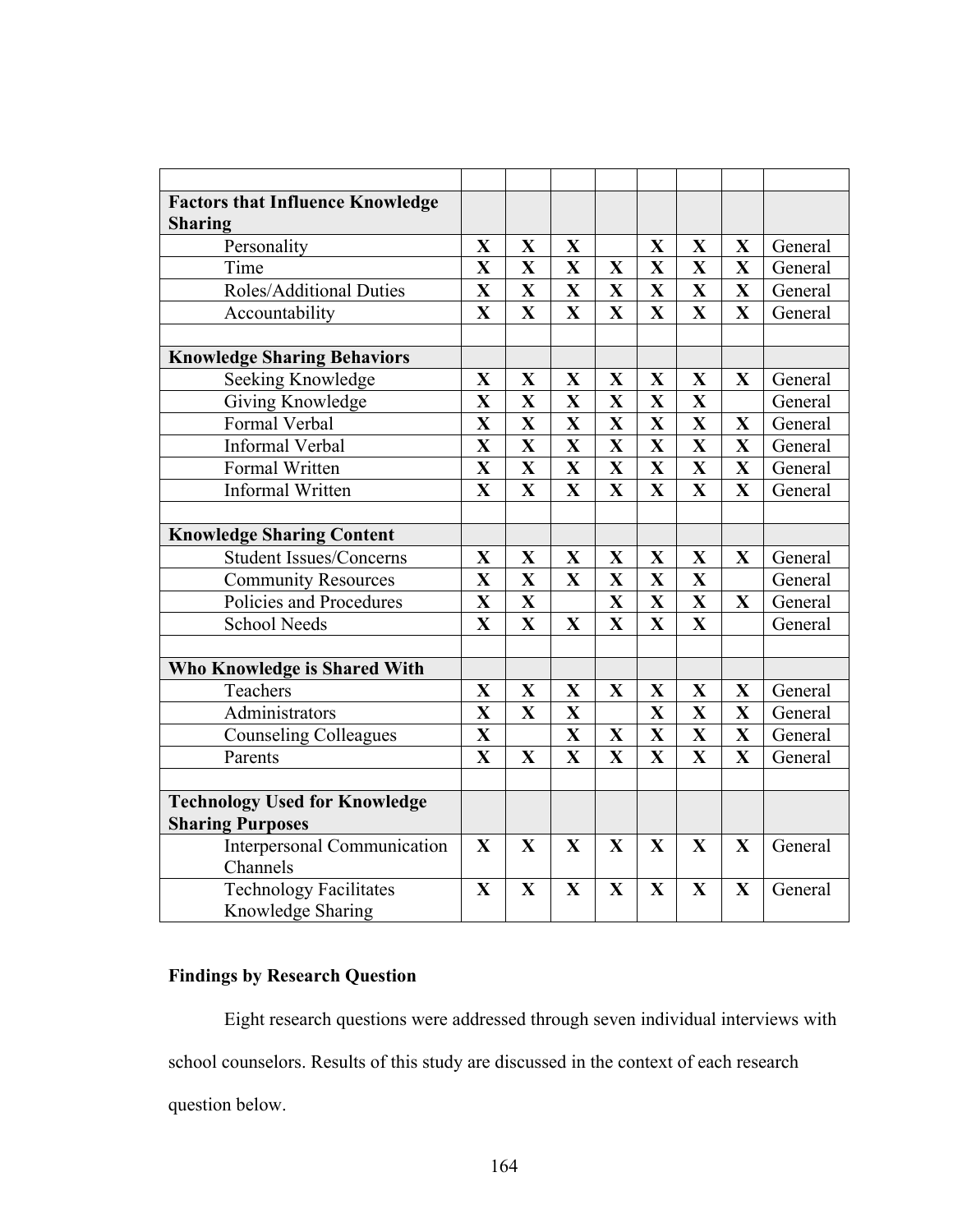#### **RQ1: To what extent is knowledge sharing occurring among school counselors?**

The reasoning behind this research question was that the researcher did not want to assume that school counselors were indeed sharing knowledge. None of the participants, either in individual interviews or in the focus group, had trouble discussing and describing the knowledge sharing they do as part of their professional work. In many cases, they discussed knowledge sharing as something that is done "regularly," in some cases on a "daily basis."

Participants also discussed the level of importance that knowledge sharing plays in their professional work. The most common response was that knowledge sharing is "extremely important". All school counselors elaborated on the importance of knowledge sharing for their work in schools.

#### **RQ 2: What are the outcomes of knowledge sharing?**

Participants reported five benefits and outcomes of knowledge sharing: 1) learning, 2) better or expanded counseling services, 3) increased collaboration between school and community, 4) social networking, and 5) support.

#### **RQ 3: How does knowledge sharing impact school counselors' work?**

When asked for specific examples of times when knowledge sharing occurred as part of their work, most participants initially responded with an example of a time when knowledge was not shared and negative consequences were the result. Participants reported three consequences of non-sharing of knowledge: 1) frustration, 2) gaps in service, and, 3) inefficient use of time. In addition, when asked how important knowledge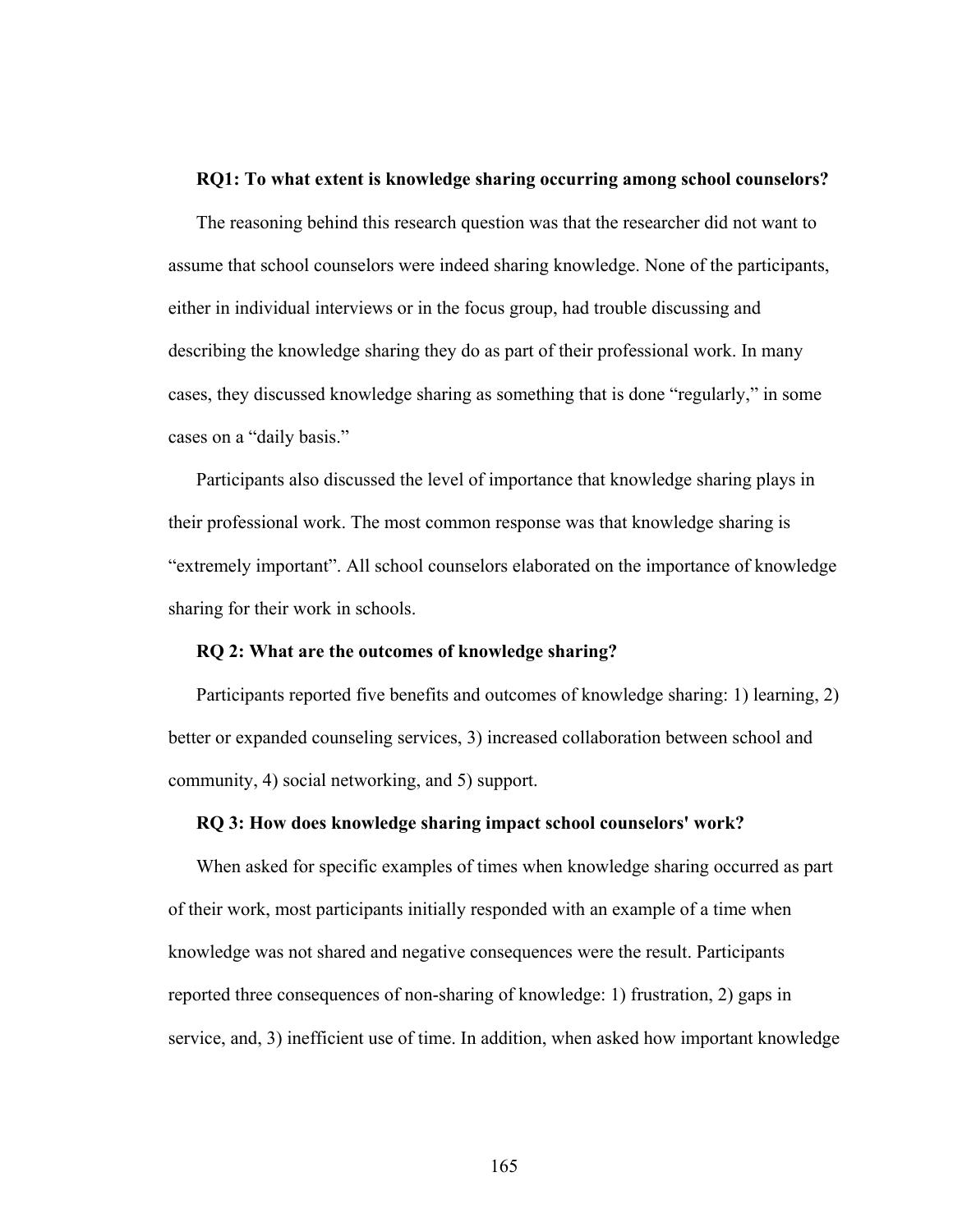sharing is for school counselors' work, the most common response was, "extremely important".

## **RQ 4: With whom are school counselors sharing knowledge?**

Participants reported sharing knowledge with a variety of people and organizations. All participants, or all but one participant, reported sharing knowledge with: 1) teachers, 2) administrators, 3) counseling colleagues, and 4) parents. More than half of all participants also reported five additional categories with whom they share knowledge: 1) agencies, 2) student support services staff, 3) school staff, 4) school committees, and, 5) students. Fewer participants reported sharing knowledge with: 1) Central Office staff, 2) district committees, 3) professional organizations, 4) interns, 5) school psychologists, and 6) the community at large. Only one participant mentioned sharing knowledge with counselor educators.

#### **RQ 5: What types of knowledge are being shared?**

Types of knowledge being shared fell under seven categories: 1) student issues/concerns, 2) community resources, 3) policies and procedures, 4) school needs, 5) interventions, 6) K-12 curriculum, and, 7) data.

#### **RQ 6: What drives school counselors' intentions to share knowledge?**

Participants cited three reasons for knowledge sharing: 1) student-driven, 2) proactive services, and 3) reactive services. Additionally, 19 factors that influence participants' knowledge sharing practices were discussed. All participants, or all but one participant, mentioned four factors that influenced their knowledge sharing practices: 1) personality, 2) time, 3) additional roles or duties, and 4) accountability. More than half also discussed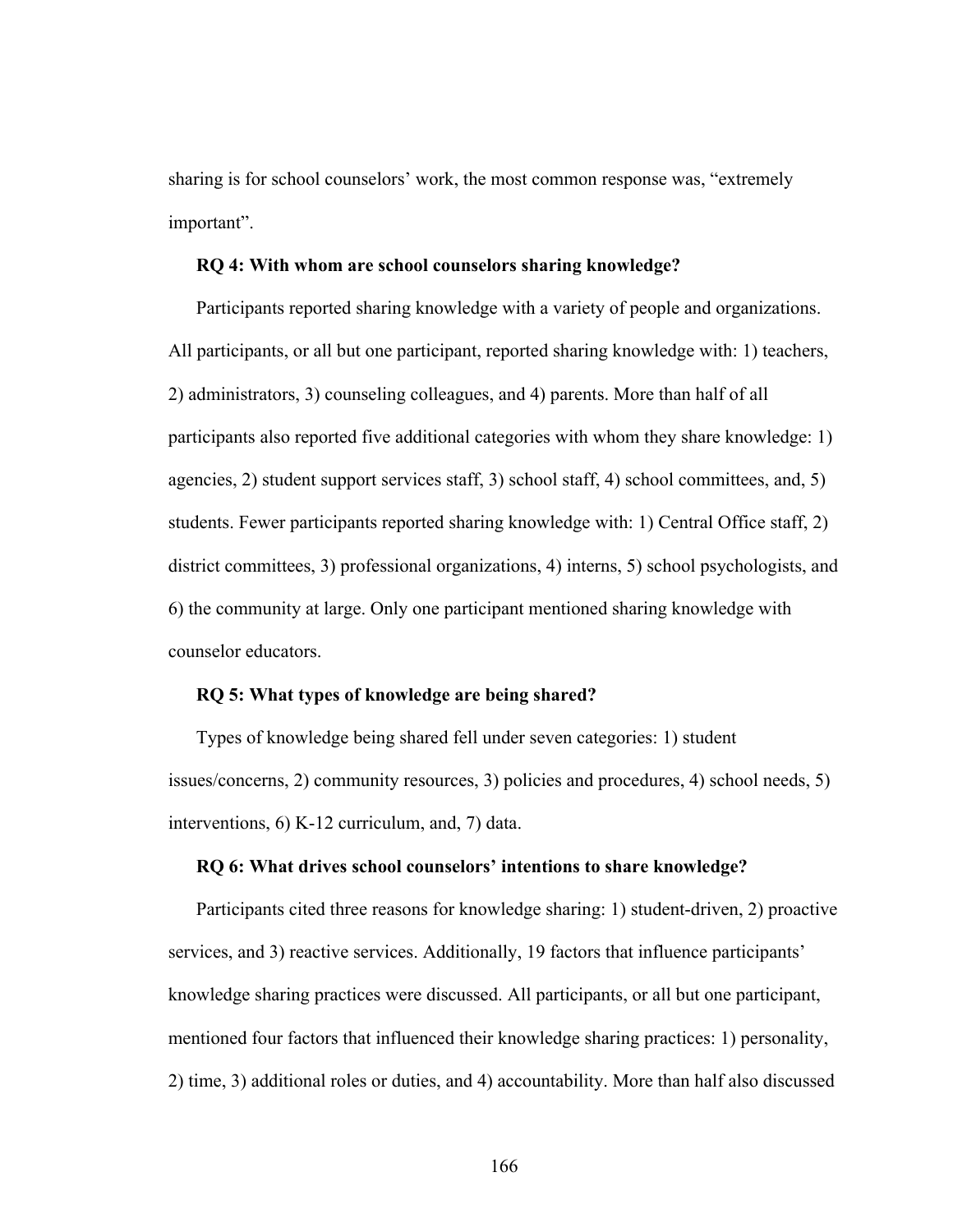an additional eight factors: 1) communication/communication gaps, 2) relationships, 3) fear of perception, 4) knowledge base, 5) principal support, 6) directives (from Central Office, community, committees, etc.), 7) having a forum to share knowledge, and, 8) group dynamics.

# **RQ 7: What opportunities are available (formal and informal) for knowledge sharing?**

All participants cited opportunities for school counselors to seek and share knowledge formally and informally, in written and verbal form. All participants recognized opportunities that exist in which they are participating in a variety of these types of knowledge sharing. District level knowledge sharing is reported to take place in more formal ways in which knowledge is shared with school counselors, but these counselors rarely reciprocate knowledge sharing with the district level central office.

#### **RQ 8: How do school counselors share knowledge?**

Participants mentioned sharing knowledge through a variety of ways. Face-to-face, online, and telephone sharing were mentioned by all participants. Technology appears to play a large role in the ways participants share knowledge. For example, all school counselors discussed ways in which technology facilitates knowledge sharing in their professional work, with an emphasis on technology that allows for interpersonal communication. However, technology that is interactive as well as technology that allows for easier access to mass media sources was mentioned by more than half of participants as impacting the ways in which they share knowledge. Participants also observed that there are times when technology may hinder knowledge sharing because it is outdated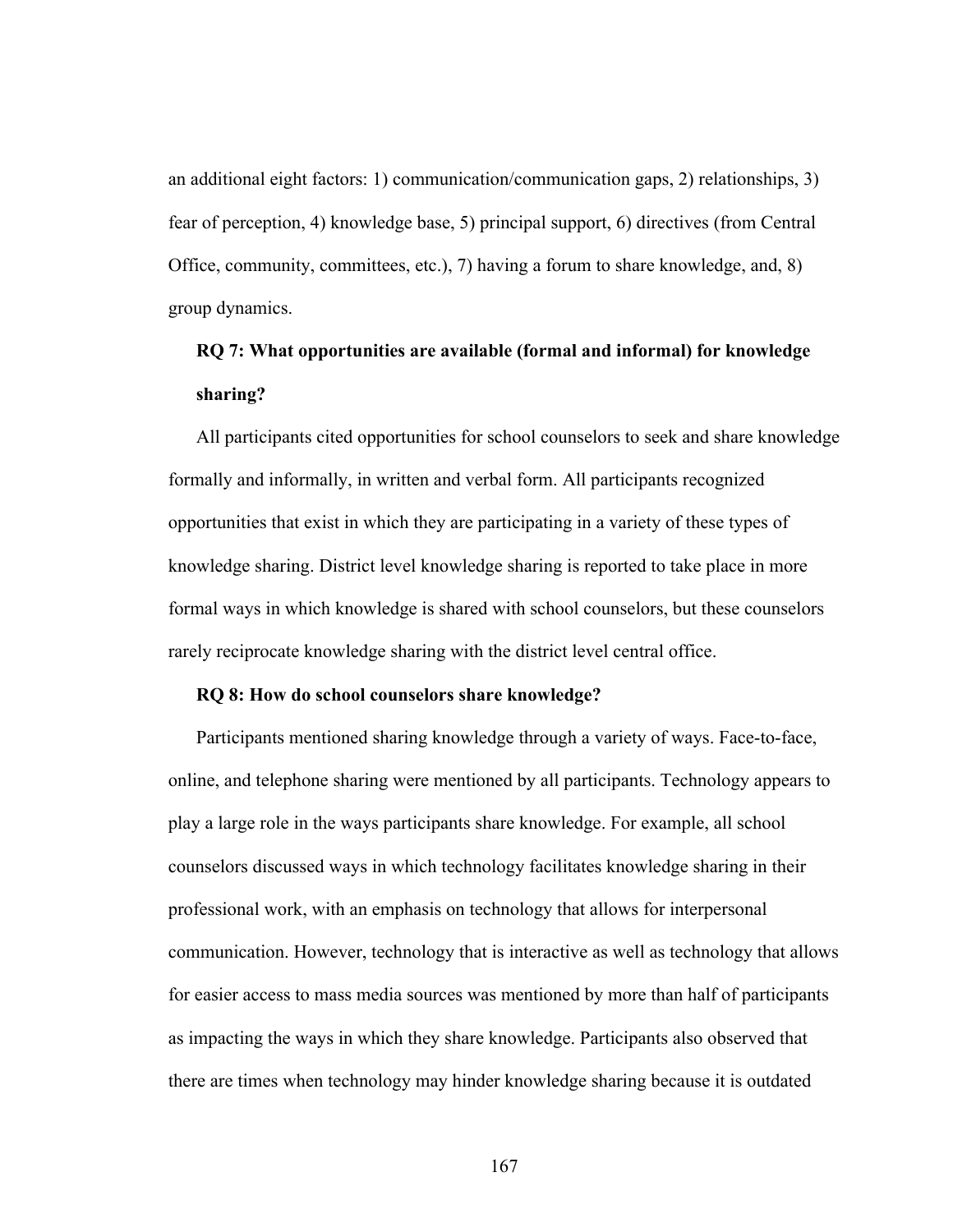technology or because some school counselors may be hesitant to utilize new technologies.

#### **Implications**

The implications of these research findings can be applied to school counselors but also extend beyond school counselors to also include the larger counselor education community, as well as educational leaders. In this section, implications as they apply to each of these groups will be discussed.

#### **School Counselors**

It is evident from the results of this study that knowledge sharing is a critical aspect of school counselors' work in schools. It also is evident that while school counselors realize the value of knowledge sharing, there are factors that sometimes hinder knowledge sharing from taking place. Through advocacy and self-advocacy, school counselors may be able to remove some of the boundaries that currently hinder more knowledge sharing. For example, there are technology needs of which school counselors are aware that, if met, could facilitate greater knowledge sharing. School counselors could collaborate with each other, as well as with district level staff, to identify grants or advocate for internal resources that might allow those needs to be met.

Furthermore, results of this study suggest that school counselors need a place to store knowledge, a knowledge repository, so that knowledge gained can be organized and accessed at a later date. This includes individual knowledge, school specific knowledge, district specific knowledge, and broader school counseling knowledge. For example, school counselors taking National Boards exams should have access to experiences of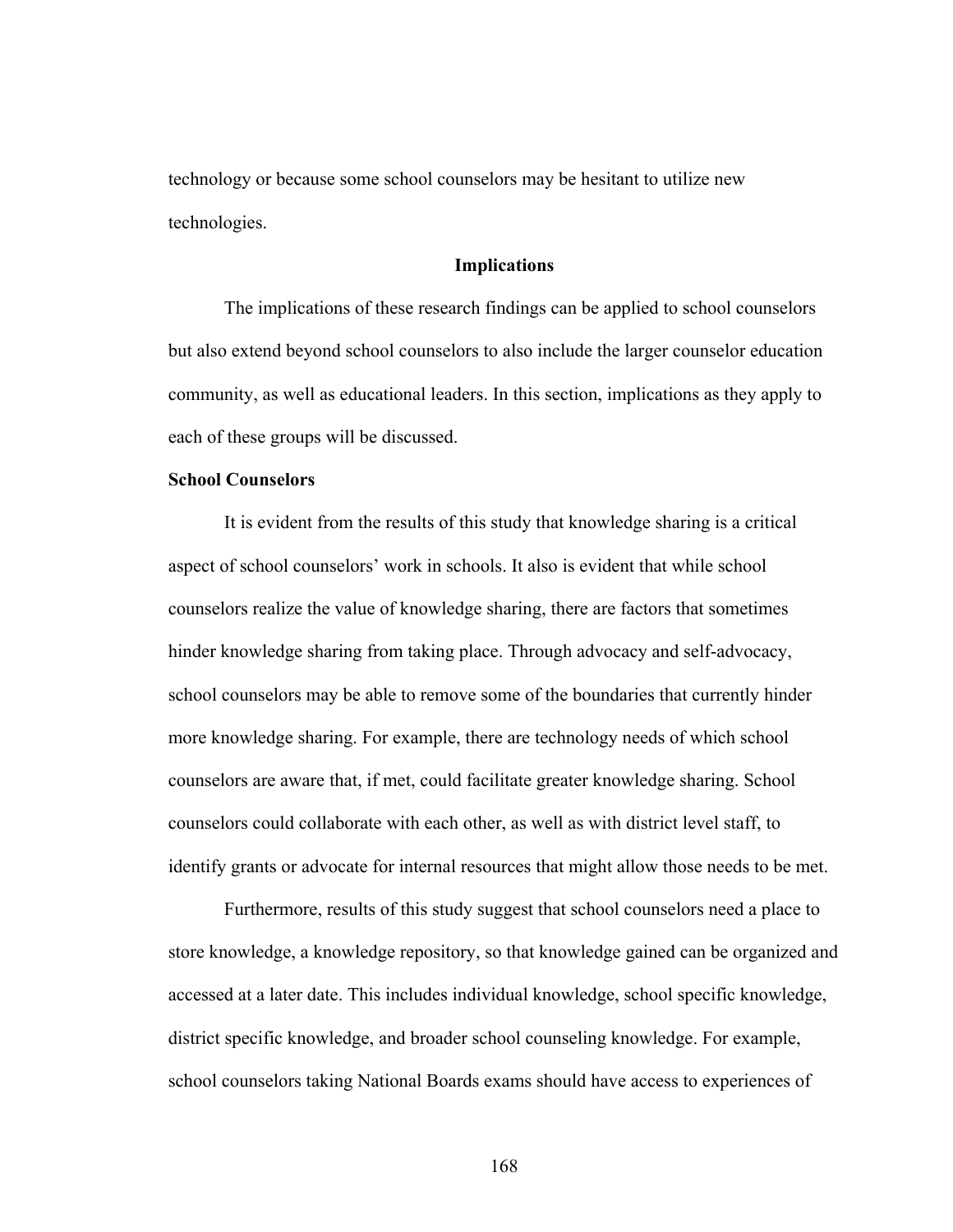others who have already taken the exams. First year school counselors should have access to an updated list of community resources without having to track down individual agencies' contact information themselves. Retiring school counselors should be able to pass along the wisdom and knowledge that is the result of 20 years of experience. A knowledge repository could capture these types of knowledge and instantly broaden the knowledge base of an entire district of school counselors, making them able to more efficiently and effectively perform their work responsibilities.

Time was one of the most frequently cited hindrances to knowledge sharing. This is likely the case for many professional groups, not just school counselors. Identifying ways to find additional time in school counselors' busy schedules is not an easy task for school counselors, school administrators, or district level administrators. Some suggestions for advocacy in this area include documenting how school counselors' time is spent to identify activities or roles that could be shifted so that knowledge sharing can be included. Furthermore, school counselors may need to consider documenting the benefits of knowledge sharing time spent as part of their professional work. Sharing results of such interactions could demonstrate the importance of knowledge sharing in terms of outcomes for students, school counselors, families, or school staff. District leaders' and school administrators' understanding of the importance of knowledge sharing can also help school counselors find time to practice knowledge sharing.

#### **Counselor Educators**

One of the topics frequently discussed in counseling research journals is the gap that exists between researchers and practitioners within the counseling field. One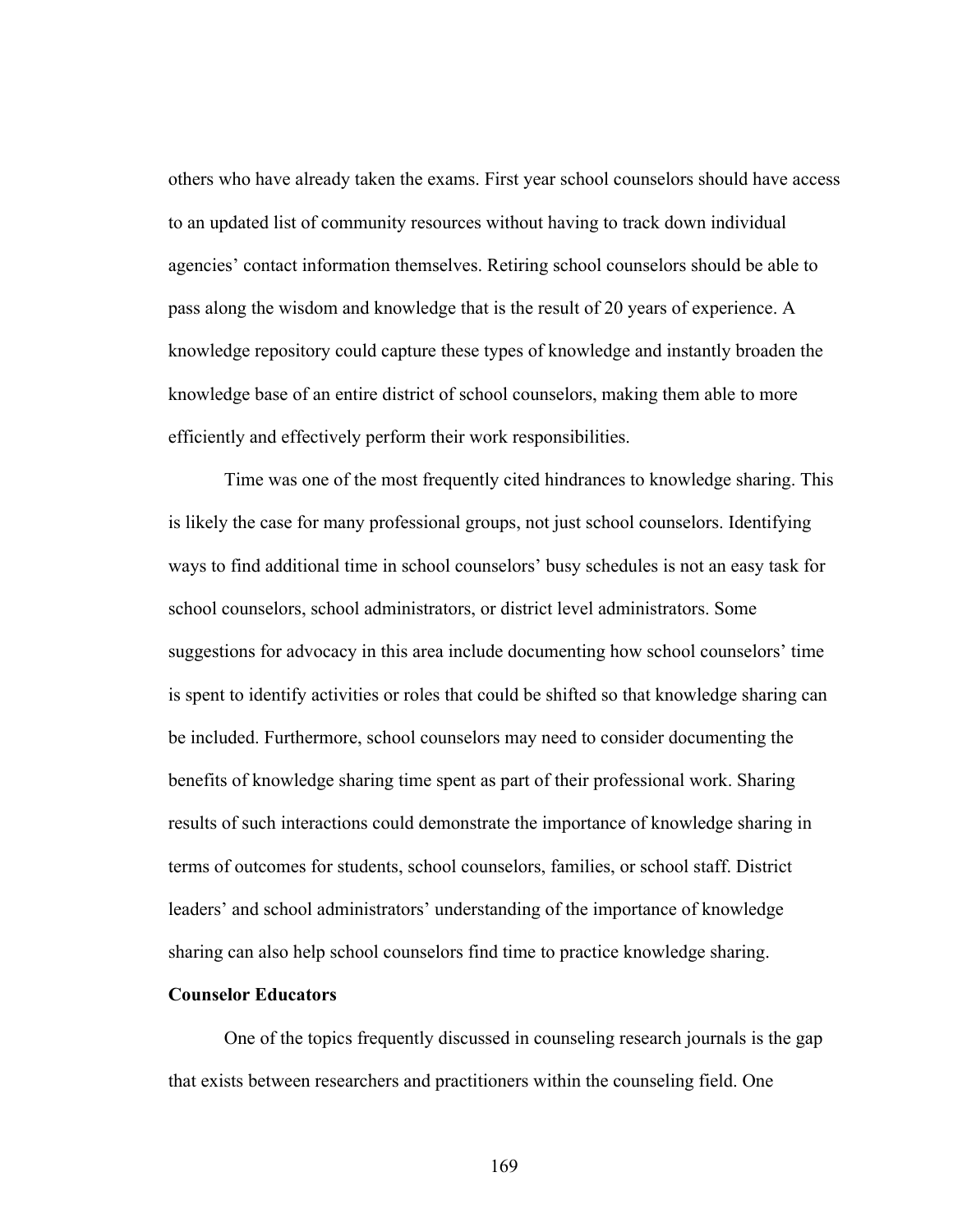explanation for this gap is that knowledge may be shared differently between the two groups. In other words, while counselor educators typically share knowledge via classroom lessons, conference presentations, and peer-reviewed journal articles, these do not seem to be the most likely sources for reference by school counselors who are seeking knowledge to put into practice. Perhaps online resources or e-newsletters might be ways to share knowledge with school counselors in addition to journal articles and conference presentations. At the very least, these could be mediums to highlight key findings from research studies to help direct school counselors to articles or presentations that might be of interest to them.

Furthermore, counselor educators could examine some of the individual factors that influence school counselors' knowledge sharing practices to begin to understand reasons that school counselors and counselor educators do not seem to reciprocally share knowledge. Counselor educators may have additional factors that impact their abilities to share knowledge with school counselors. Although, it seems beneficial for counselor educators and school counselors to have regular contact, there appear to be factors that influence these types of interactions, such as limited time or roles/additional duties. Each group may be able to help the other reduce those factors that hinder knowledge sharing while increasing those factors that facilitate knowledge sharing. For example, school counselors may be able to provide a clinical perspective for counselor educators' students, alleviating some of the planning time required for teaching. Counselor educators could, in turn, assist school counselors with the collection of data or with accessing research-based practices.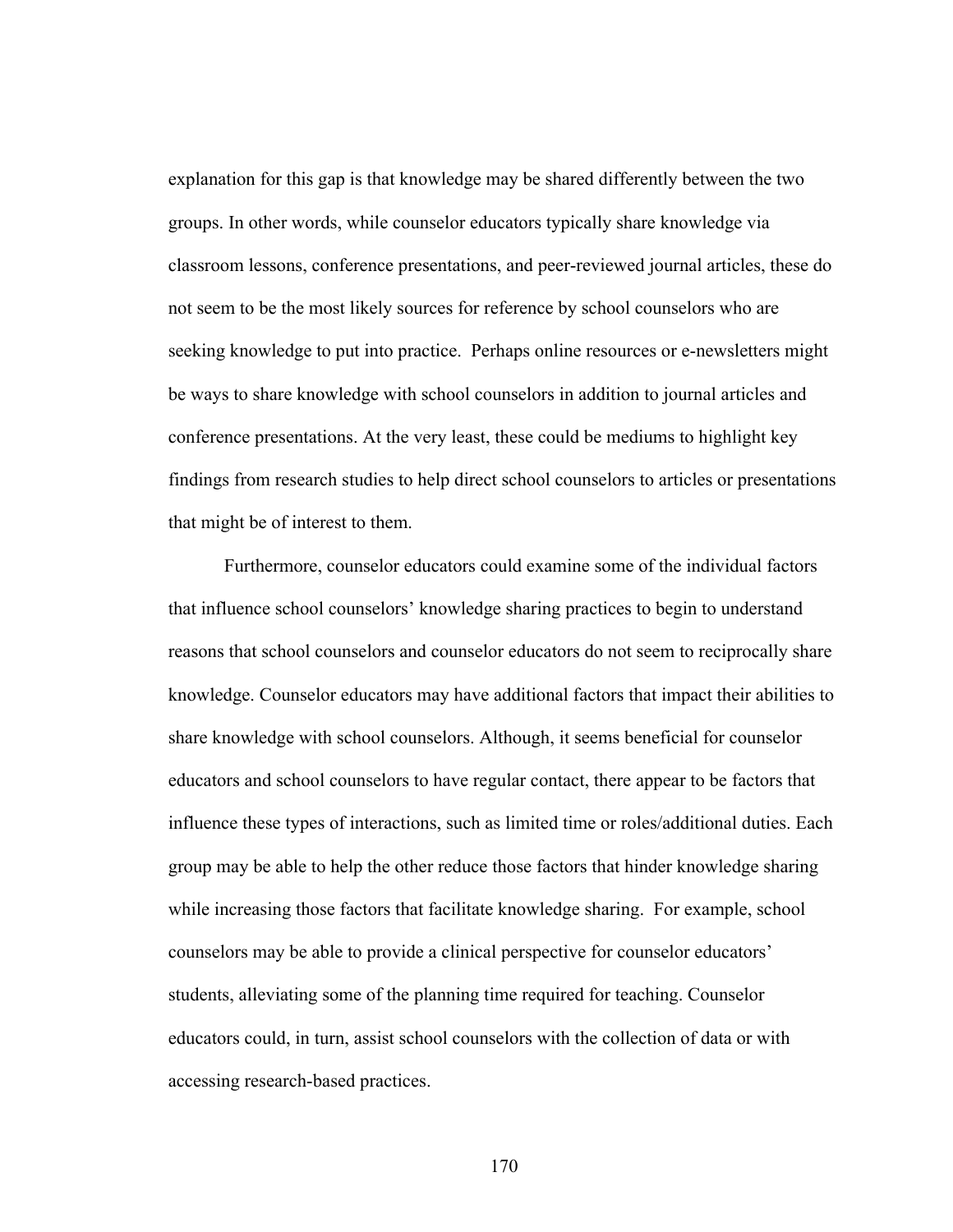## **Educational Leaders**

Educational administrators may want to consider benefits and outcomes of knowledge sharing for school counselors in their school districts. School counselors are asking for time together so that they can expand their own knowledge bases in order to offer better or expanded services for students and their families. Perhaps building in protected, semi-structured time for school counselors to interact and work together could be beneficial for school counselors and those with whom they work.

In fact, those school counselors who participated in the focus group interview were surprised by how much knowledge they gained by spending an hour and a half reflecting on their own knowledge sharing practices. For many, these unanticipated consequences were a surprising benefit of simply spending time with others who share a similar role within the same school district. Discussion that followed centered around brainstorming ways to allow these types of meetings to occur, with most suggestions requiring school counselors to meet after school or on the weekends. In other words, participants in the current study expressed their willingness to meet after school and on the weekends to share knowledge with other school counselors because knowledge sharing is that important to them. In fact, many reported doing just that.

Furthermore, educational leaders may also be able to help school counselors find other ways, in addition to meeting with each other, to alleviate some of the barriers that are hindering their knowledge sharing practices. Creating forums for school counselors to share knowledge, as well as to create new knowledge from existing knowledge, could be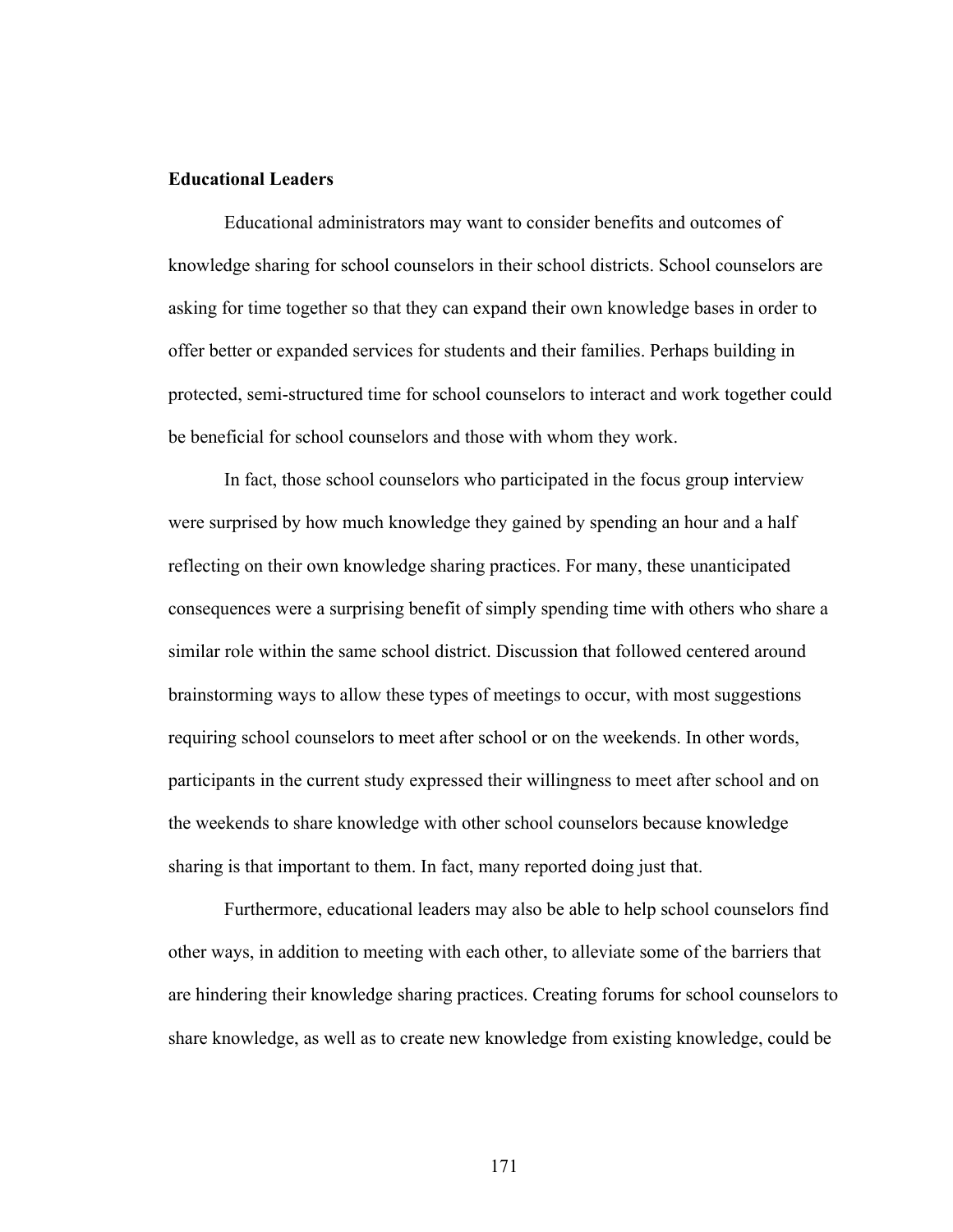an important aspect of educational leaders' roles in facilitating school counselors' knowledge sharing practices.

If knowledge must be shared from educational leaders in a one-way communication with school counselors, it may be worthwhile for educational leaders to consider targeting key opinion leaders within the district. First, opinion leaders' knowledge is valued within the system. Second, school counselors reported having a better understanding of how to apply knowledge that was shared among their (homogenous in terms of roles) peer group, whereas knowledge shared from the central office had less clarity in terms of application and expectations. Explaining initiatives to key opinion leaders may help the spread of knowledge as well as the actual application of knowledge to practice.

#### **Research Implications**

In addition to implications for specific types of professionals, this study also has implications for the future study of knowledge sharing and for the utilization of Consensual Qualitative Research. First, a focus group was utilized as a stability check in this study in order to check findings (i.e., domains and categories) using a distinctly different format from the seven individual interviews. Utilization of a differing format as a stability check previously has not been reported in CQR literature, however, this type of stability check increases the validity of findings. The questioning format (i.e., individual interviews or focus group interviews) was not found to affect the domains and categories that surfaced. Second, the focus group was determined to create richer data when investigating school counselors' knowledge sharing practices since the format allowed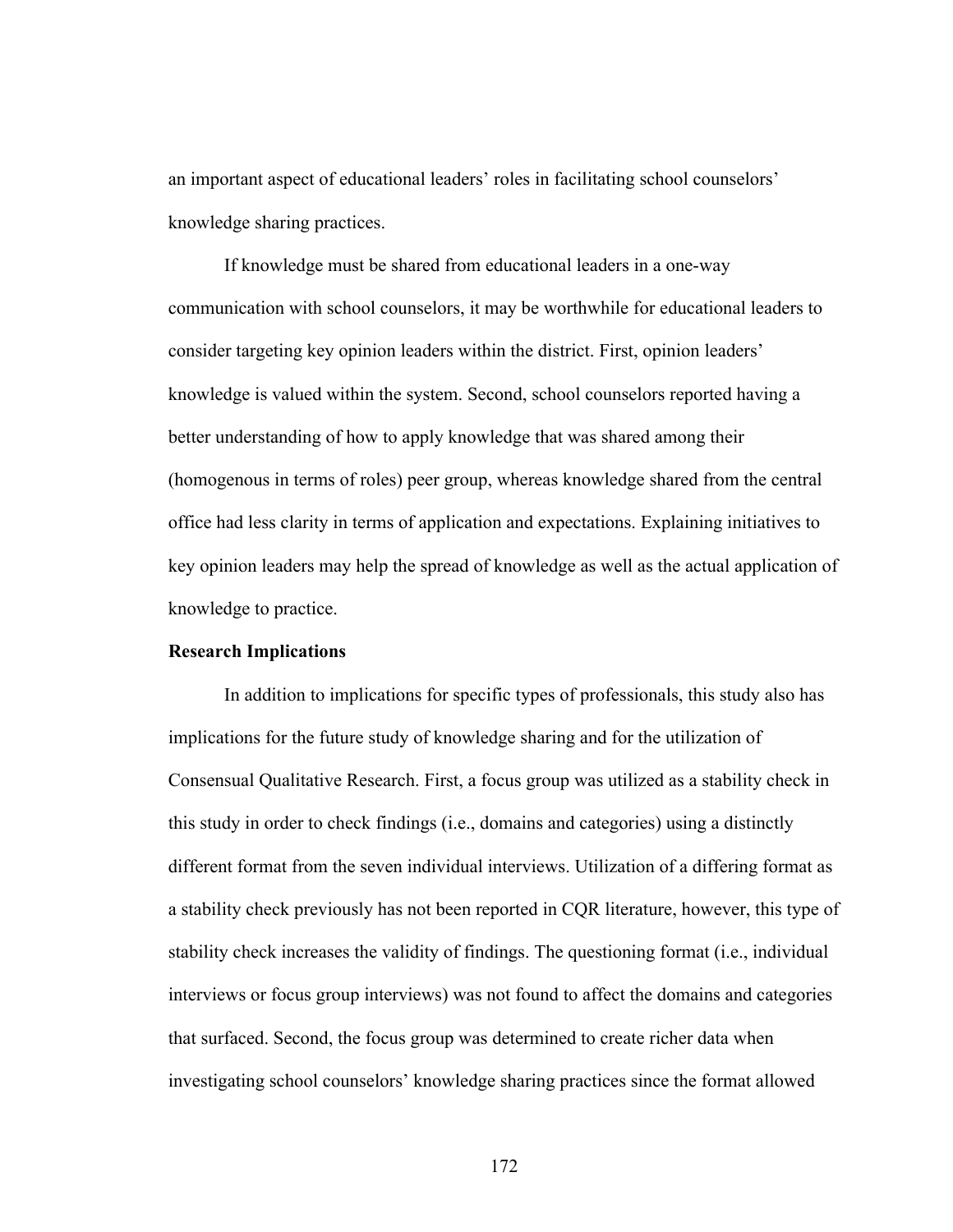school counselors to build and expand on each other's responses. In the future, a focus group format may want to be considered for exploring knowledge sharing practices.

#### **Future Research**

Steps for future research include the need to test specific theories and theoretical models to better understand school counselors' knowledge sharing practices. Again, the purpose of this particular research study was not to test theories, but to be a first step for researching and identifying school counselors' knowledge sharing practices. A model or a theory, specific for school counselors' knowledge sharing practices, could serve as a foundation for building interventions or best practices to better facilitate knowledge sharing for this group.

Additionally, it could be equally useful to identify ways in which other groups, with whom school counselors report sharing knowledge, practice knowledge sharing. Examining similarities and differences between groups could allow for better understanding of the gaps that may exist between groups. The gap between school counselors and counselor educators is one example, but there also are likely gaps between agencies and school counselors, administrators and school counselors, central office staff and school counselors, and professional organizations and school counselors or any of the other groups mentioned in this study. Closing these knowledge sharing gaps could lead to numerous benefits and outcomes for schools and communities.

Finally outcome research examining the relationship between school counselors' knowledge sharing practices and other factors could provide additional insight into outcomes and benefits of these practices. For example, knowledge sharing potentially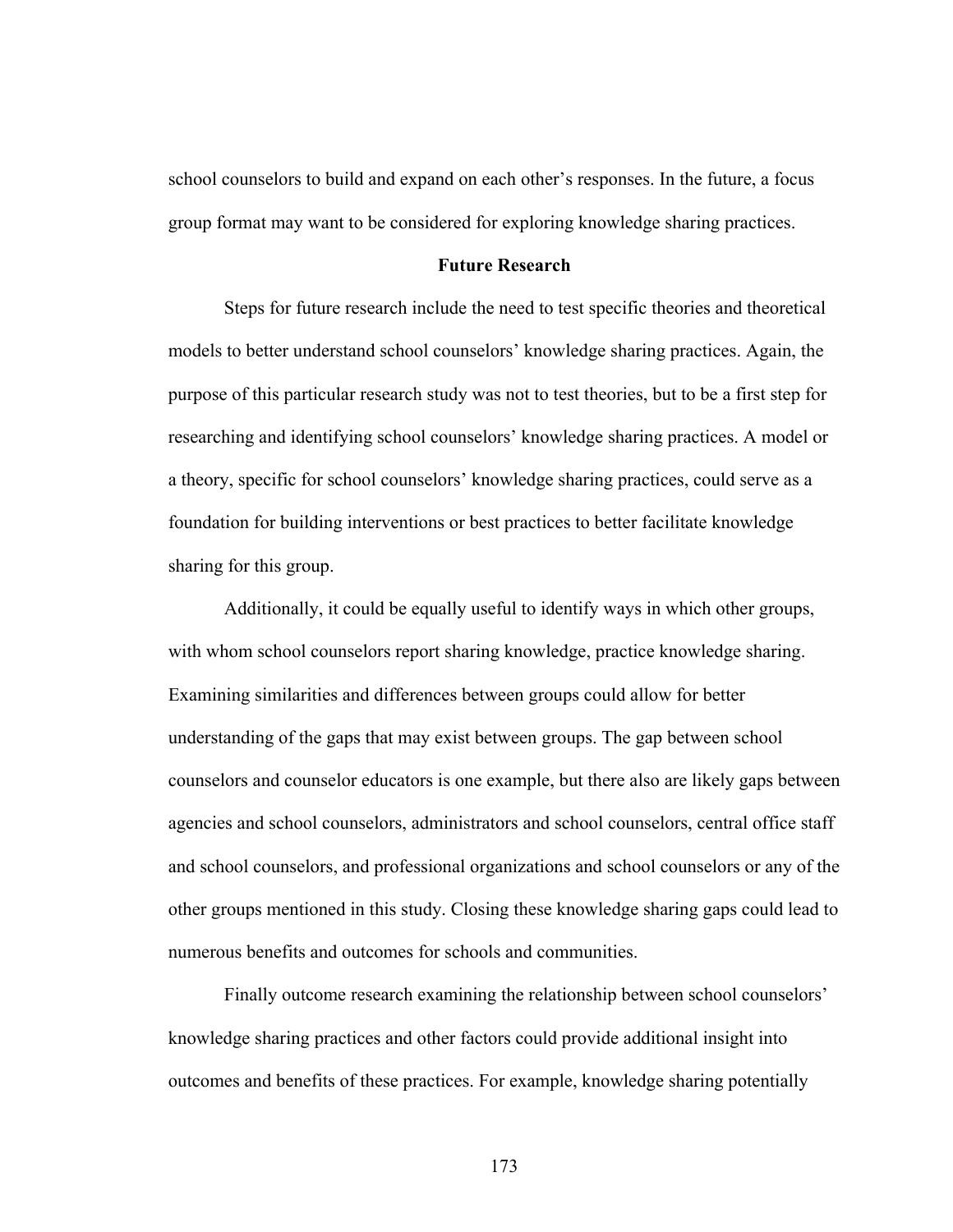could be linked to school counselor job satisfaction, school counseling program quality, or school counselor retention rates. Additionally, each of the factors named as influential to the knowledge sharing process could also be researched further as potential predictors of knowledge sharing behaviors.

#### **Limitations**

As with all research studies, this one has some limitations that must be considered when reviewing its findings. Attention has been paid to each of these and intentional decisions about how to proceed were made before continuing with the current study. Experienced researchers, current literature, and faculty advisors were consulted to ensure that these limitations do not denigrate the credibility or usefulness of the study. Limitations that were considered include those related to focus group participants' relationships with the group moderator as well as their relationships with other participants and limitations related to sampling.

#### **Participants' Relationships with Moderator**

Attributes of the moderator can be viewed in a positive and negative light with regard to reflexivity. First, as an individual who does span both the researcher and practitioner sides of the issue, the researcher brought insight from both sides. However, it was crucial that any predetermined bias based on the moderator's individual experience was kept in check. The tasks assigned to the assistant moderators were designed to help monitor these biases. Second, as an employee of the school system in which participants are employed, the moderator was less likely to be seen as an outsider to participants and also had increased access to resources such as contact information and research settings.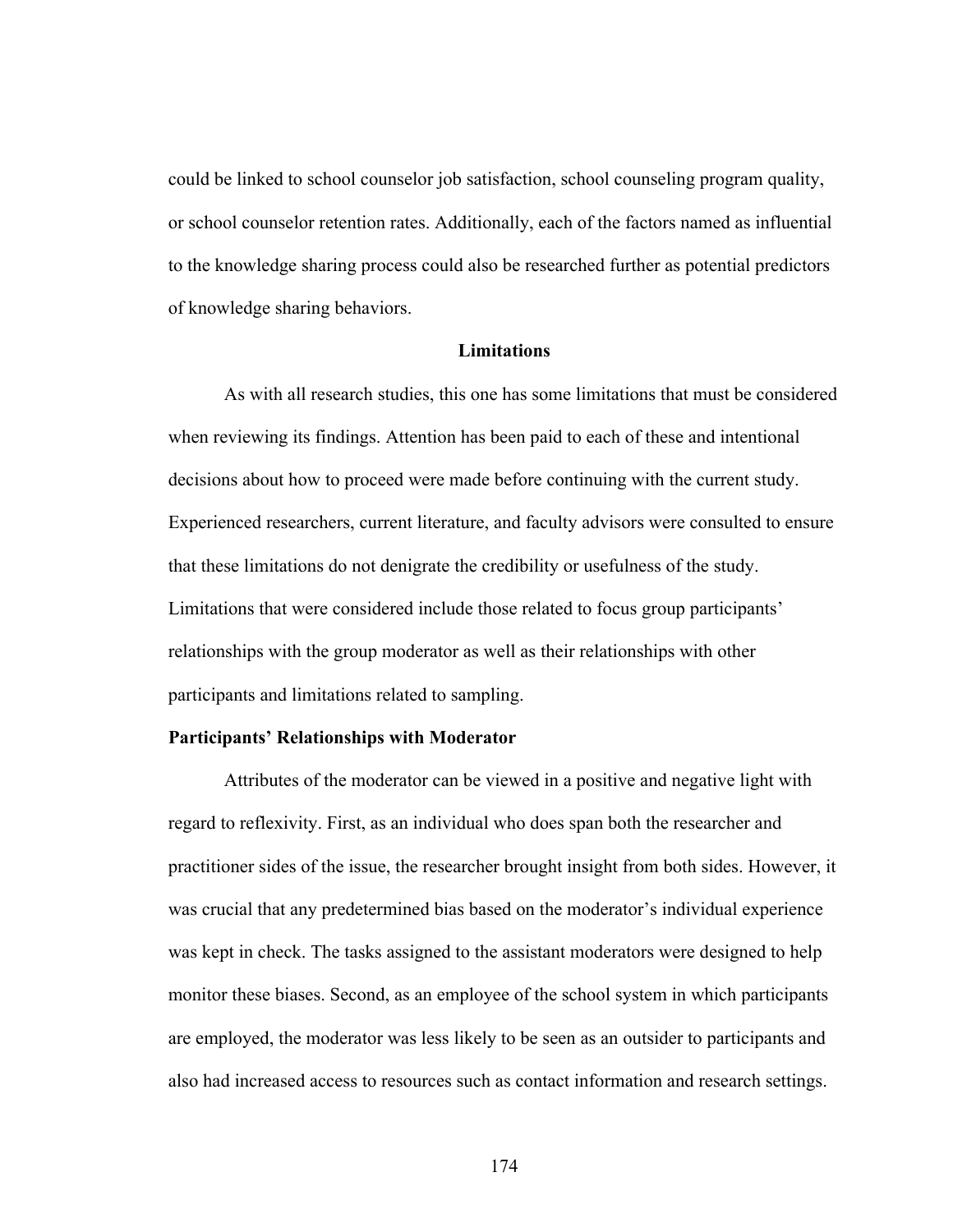An abuse of these employee privileges would be inappropriate and all assurances were made to follow research protocols of the school system, as well as the university. Finally, because the moderator is an employee, and as such may have a prior relationship with some participants, it was imperative that the researcher consider these relationships and whether or not they might unduly influence the results in either a positive or a negative way.

#### **Relationships with Other Participants**

On a similar note, because the participants work in the same school system, it is likely that some of them may have prior relationships with each other. At the very least, it is likely that they have met those school counselors who are currently working at the same level at which they are employed in monthly school counselor meetings.

In an attempt to reduce the possibility of pre-existing groups and encourage group discussion, the focus group consisted of a diverse group of school counselors from each of the following levels: elementary, middle, and high school. Although participants may be currently working at one of these levels, because North Carolina school counseling licenses are issued as K-12 licenses, it is possible that participants also have worked at another level, meaning they may have previous relationships with other participants in the group that were not expected or may have more years of experience at a different level than the one in which they are currently employed. Therefore it was important to keep in mind that the intentional variation in focus group members was an attempt to create some diversity in group members, while maintaining a homogenous group of school counselors from one school district, but should not be assumed to be a pure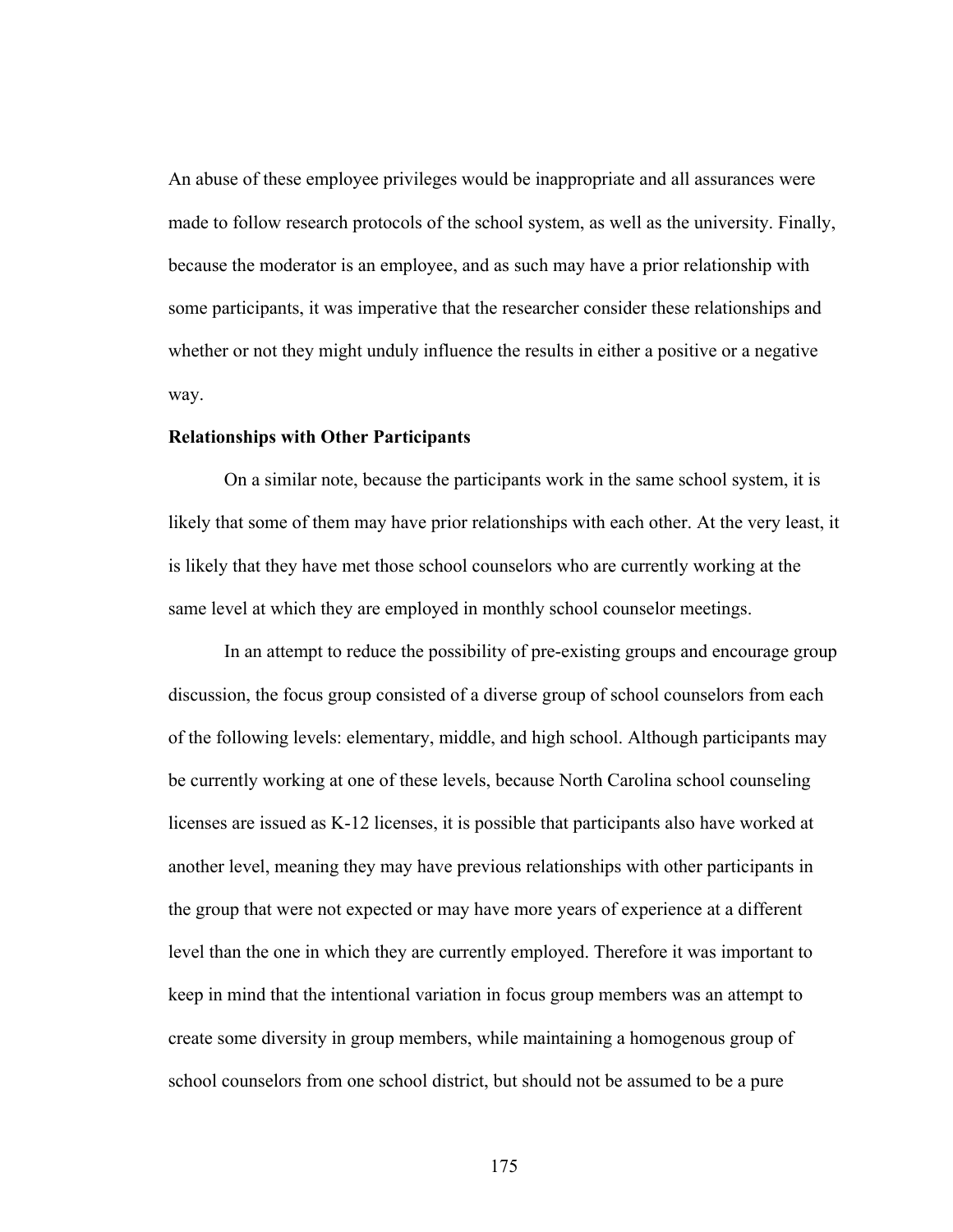method of eliminating pre-existing group member relationships, nor is it assumed to eliminate the variance in potential focus group member experiences.

# **Sampling**

One final limitation of this study is that the sampling procedures utilized may impact results. All school principals from one school system were contacted via email to request their permission to allow school counselors whom they supervise to participate in the focus group interview portion of the research study. For various reasons, some principals chose not to allow their school counselors to participate. Therefore, there may be an unforeseen difference in the school counselors who were able to consent to participate and those that were not. In other words, if school administrators impact school counselors' knowledge sharing practices, the results of the proposed study may be skewed.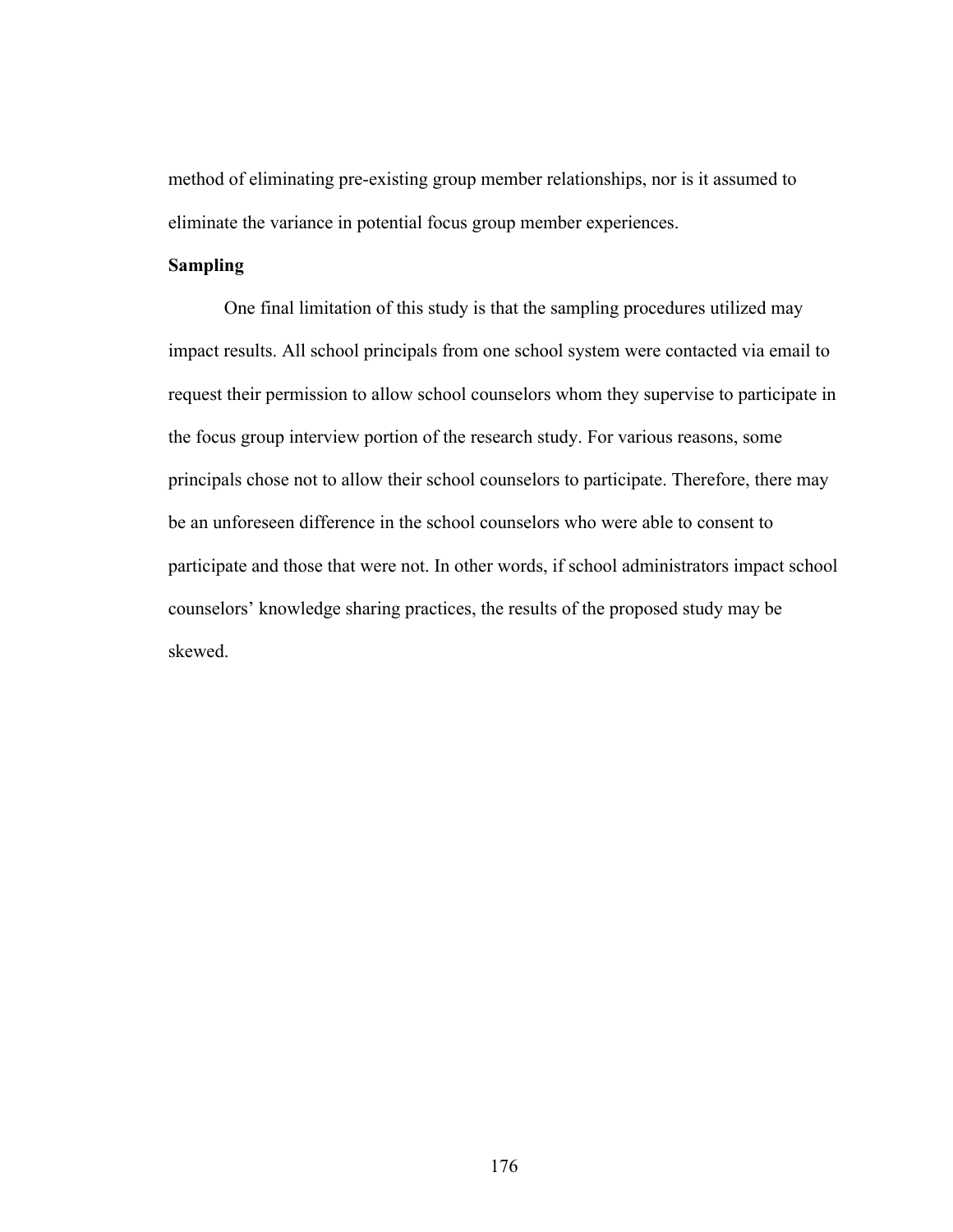#### REFERENCES

- Abrahamson, E. (1991). Managerial fads and fashions: The diffusion and refection of innovations. *Academy of Management Review, 16*, 586-612.
- Adler, P. S., & Kwon, S. W. (2002). Social capital: Prospects for a new concept. *Academy of Management Review, 27,* 17-40.
- Ahuja, M. K., & Thatcher, J. B. (2005). Moving beyond intentions and toward the theory of trying: Effects of work environment and gender on post-adoption information. *MIS Quarterly, 29,* 427-459.
- Ajzen, I., & Fishbein, M. (1974). Factors influencing intentions and the intentionbehavior relation. *Human Relations, 27*(1), 1.
- Ajzen, I., & Fishbein, M. (1975). A bayesian analysis of attribution processes. *Psychological Bulletin, 82*, 261-277.
- Akos, P., & Galassi, J. P. (2008). Strengths-based school counseling: Introduction to the special issue. *Professional School Counseling, 12*(2), 66-67.
- Alavi, M., & Leidner, D. E. (2001). Review: Knowledge management and knowledge management systems: Conceptual foundations and research issues. *MIS Quarterly, 25*, 107-136.
- Albright, M. (1996). Instructional technology and higher education: Rewards, rights, and responsibilities. Keynote address at the Southern Regional Faculty and Instructiona Development Consortium. Baton Rouge, LA.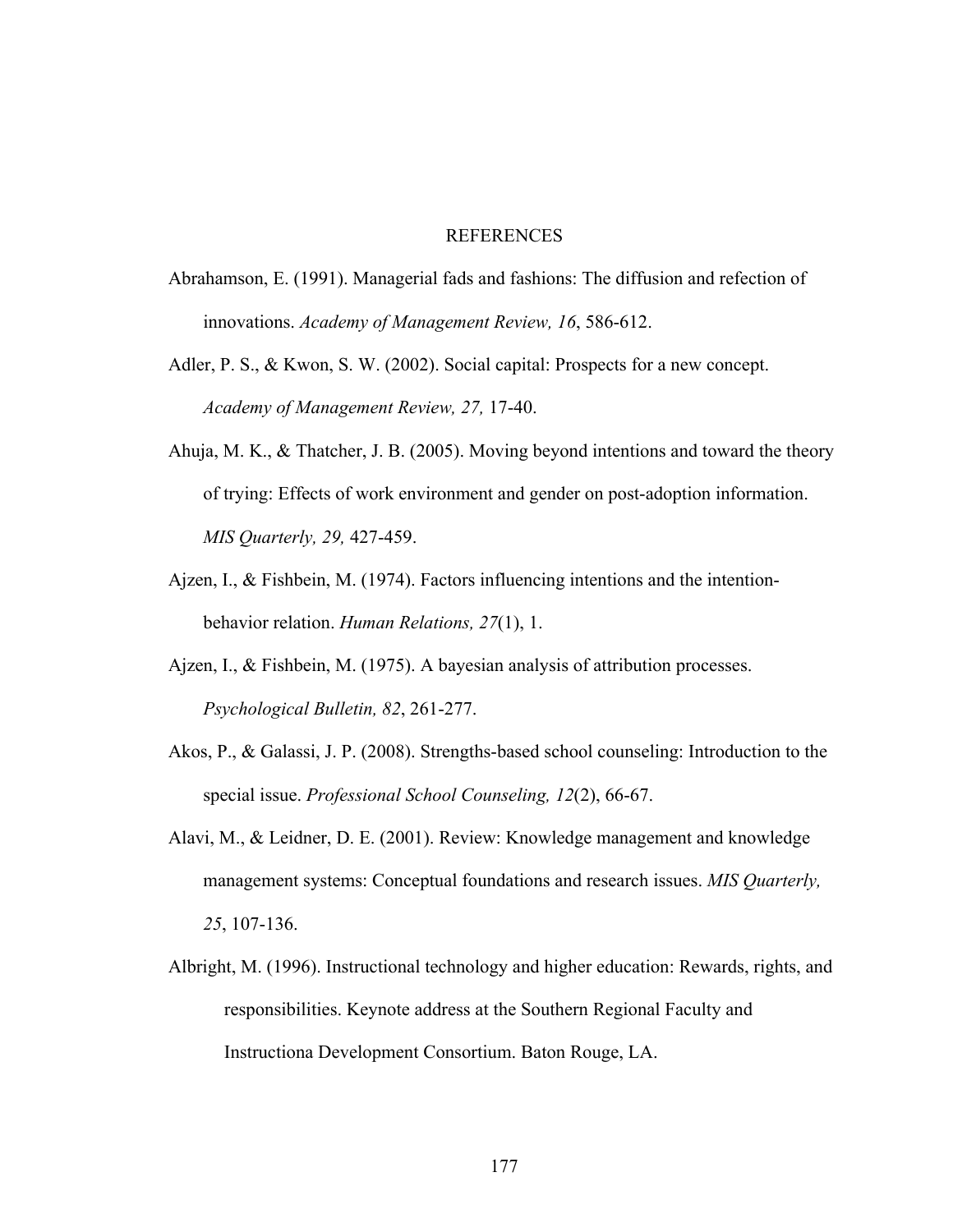- American School Counselor Association (2005). *The ASCA national model: A framework for school counseling programs* (2<sup>nd</sup> ed.). Alexandria, VA: Author.
- Ardichvili, A., Maurer, M., Li, W., Wentling, T., & Stuedemann, R. (2006). Cultural influences on knowledge sharing through online communities of practice *Journal of Knowledge Management, 10*, 94- 107.
- Arthur, M. B., Defillippi, R. J., Lindsay, V. J. (2008). On being a knowledge worker. *Organizational Dynamics, 37,* 365-377.
- Avvakumov, S. N., & Kiselev, Y. N. (2003). *Journal of Mathematical Sciences, 116*, 3657-3672.
- Awazu, Y. (2004). *Knowledge management in distributed environments: Roles of informal network players*. Paper presented at the  $37<sup>th</sup>$  Annual Hawaii International Conference on System Sciences, Hawaii.
- Baker, S. B., Robichaud, T. A., Westforth-Dietrich, V. C., & Wells, S. C. (2009). School counselor consultation: A pathway to advocacy, collaboration, and leadership. *Professional School Counseling, 12,* 200-206.
- Baldwin, R. (1998). Technology's impact on faculty life and work. *New Directions for Teaching and Learning, 76,* 7-21.
- Bandura, A. (1986). *Social foundations of thought and action: A social cognitive theory*. Englewood Cliffs, NJ US: Prentice-Hall, Inc.
- Beal, G., & Bohlen, J. (1955). *How farm people accept new ideas.* Presentation at Iowa Extension Service, Ames, Iowa.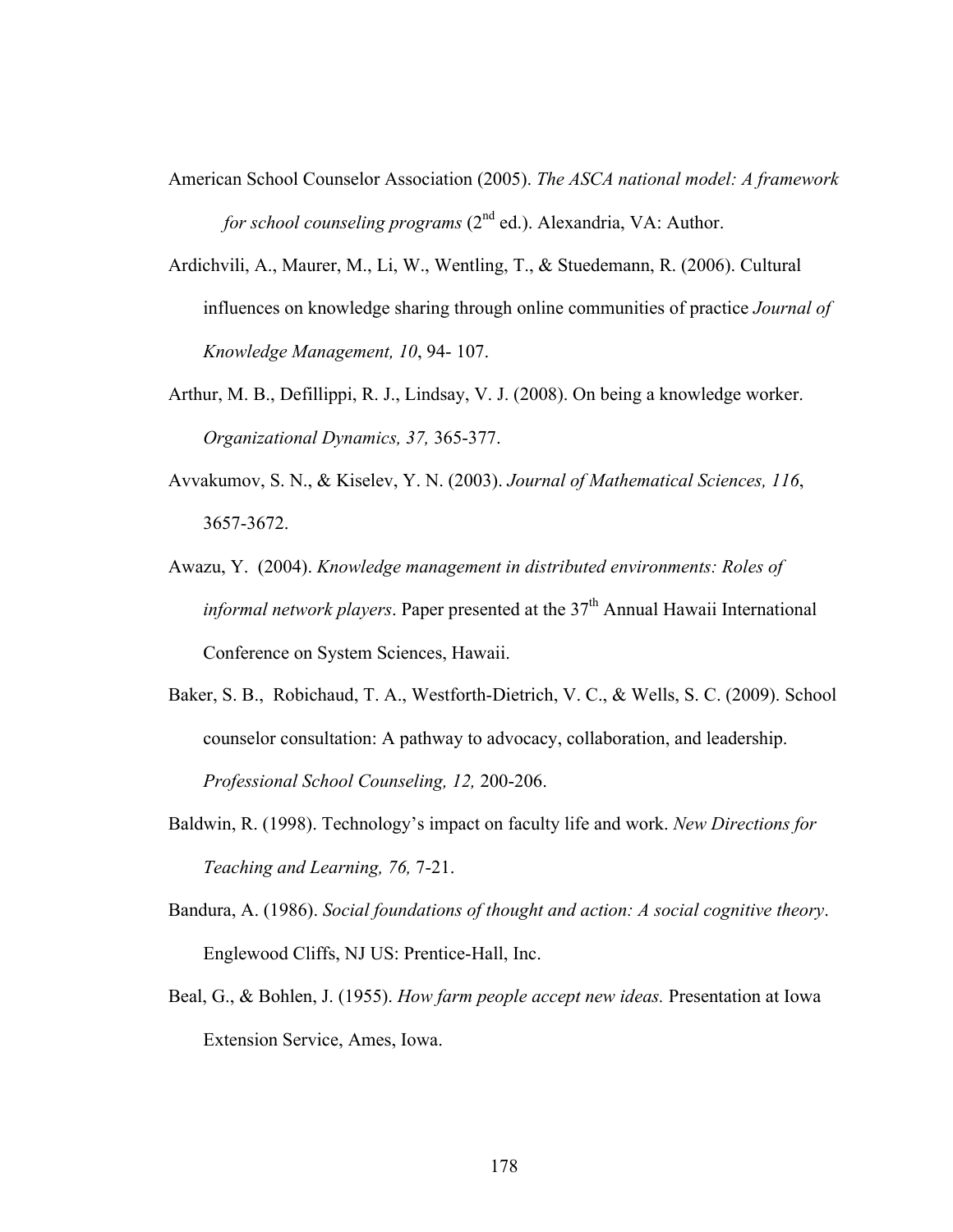- Bergman, S., Yassine, A., & Roemer, T. (2004). Competencies development framework based on best practices. *Information Knowledge Systems Management, 4,* 35-53.
- Biggam, J. (2001). *Defining knowledge: An epistemological foundation for knowledge management*. Paper presented at the 34<sup>th</sup> Hawaii International Conference on System Sciences, Hawaii.
- Bock, G. W., & Kim, Y. G. (2002). Breaking the myths of rewards: An exploratory study of attitudes about knowledge sharing. *Information Resources Management Journal, 15,* 14-21.
- Bock, G., Zmud, R. W., Kim, Y, & Lee, J. (2005). Behavioral intention formation in knowledge sharing: Examining the roles of extrinsic motvators, social-psychological forces, and organizational climate. *MIS Quarterly, 29,* 87-111.
- Borgatti, S. P., & Cross, R. (2003). A relational view of information seeking and learning in social networks. *Management Science, 49,* 432-445.
- Brass, D. J. (n.d.). Social networks in organizations: Antecedents and consequences.
- Brott, P. E., Myers, J. E. (1999). Development of professional school counselor identity: A grounded theory. *Professional School Counseling, 2,* 339-348.
- Brown, S. A., Chervany, N. L., & Reinicke, B. A. (2007). What matters when introducing new technology. *Communications of the ACM, 5*, 91-96.
- Brown, S. B., & Duguid, P. (2002). Local knowledge: Innovation in the networked age. *Management Learning, 33,* 427-437.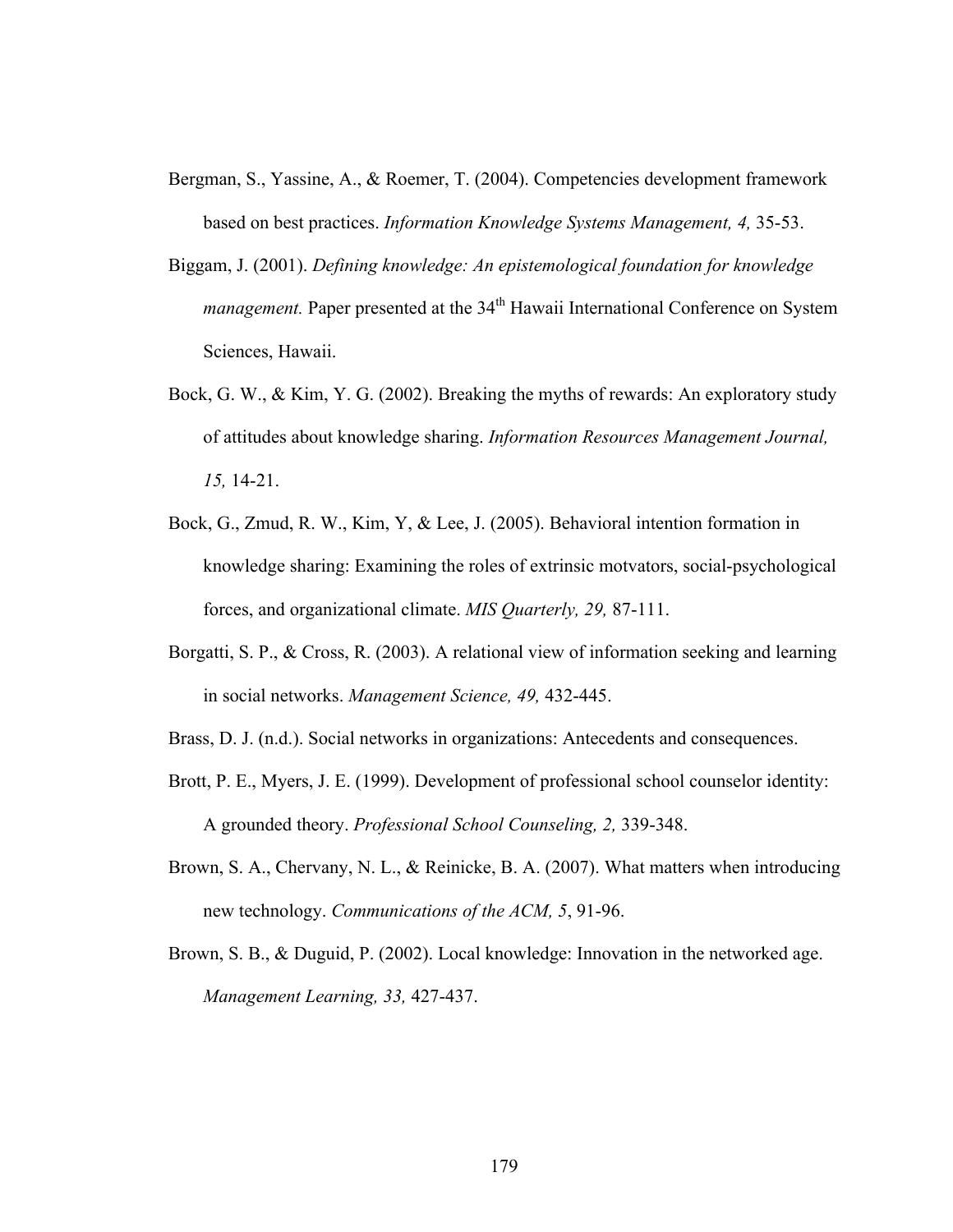- Butler, B. S. (1999). When is a group not a group: An empirical examination of metaphors for online social structure. (Unpublished doctoral dissertation). Carnegie Mellon University, Pittsburgh, PA.
- Carroll, J. M., Choo, C. W., Dunlap, D. R., Isenhour, P. L., Kerr, S. T., MacLean, A., & Rosson, M. B. (2003). Knowledge management support for teachers. *Educational Technology Research and Development, 51*, 42-64.
- Casey, J. (1995). *Developmental issues for school counselors using technology.*  Elementary School Guidance & Counseling. Retrieved from http://construct.haifa.ac.il/%7Eazy/B17-PsychApplicationsInternetBarak.pdf
- Chang, M. K., (1998). Predicting unethical behavior: A comparison of the Theory of Reasoned Action and the Theory of Planned Behavior. *Journal of Business Ethics, 17,* 433-457.
- Chatman, E. A., (1996). The impoverished life-world of outsiders. *Journal of the American Society for Information Science, 47,* 193-206.
- Chindgren, T. M. (2005). An exploration of communities of practice: Lessons from Lave and Wenger's seminal work to a U.S. government agency's knowledge sharing program. 603-609.
- Chow, W. S., & Chan, L. S. (2008). Social network, social trust, and shared goals in organizational knowledge sharing. *Information & Management, 45,* 458-465.
- Chowdhury, S. (2005). The role of affect and cognition-based trust in complex knowledge sharing. *Journal of Managerial Issues, 17,* 310-326.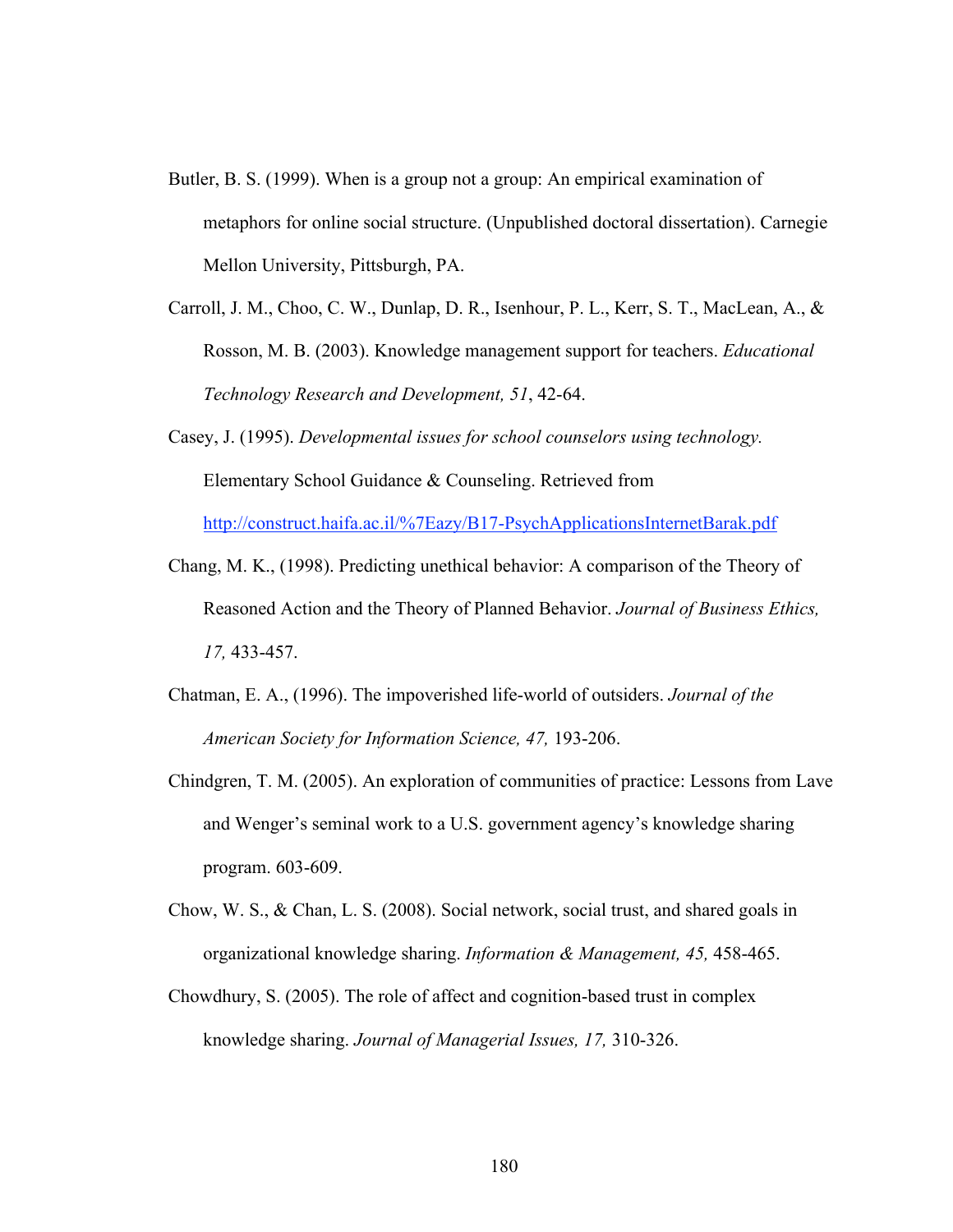- Coleman, J., Katz, E., & Menzel, H. (1957). The diffusion of an innovation among physicians. *Sociometry, 20*, 253-270.
- Constant, D., Kiesler, S., & Sproull, L. (1994). What's mine is ours, or is it? A study of attitudes about information sharing. *Information Systems Research, 5,* 400-421.

Council for Accreditation of Counseling and Related Educational Programs. (2009). *The 2009 Standards.* Alexandria, VA: Author.

- Cronin, B. (2001). Knowledge management, organizational culture and Anglo-American higher education. *Journal of Information Science, 27*, 129.
- Cross, R., Linder, J., & Parker, A. (2005). *Charged up: Managing the energy that drives innovation.* Presentation at The Network Roundtable white paper at The University of Virginia, Charlottesville, VA.
- Cross, R., Parker, A., Prusak, L, & Borgatti, S. P. (2001). Knowing what we know: Supporting knowledge creation and sharing in social networks. *Organizational Dynamics, 30,* 100-120.
- Cuban, L. (1993). *How teachers taught: Constancy and change in American classrooms, 1890-1990*. New York: Teachers College Press.
- Davenport, T. H., De Long, D. W., & Beers M.C. (1998). Successful knowledge management projects. In J. W. Cortada & J. A. Woods (Eds.). *The Knowledge Management Yearbook 1999-2000.* Woburn, MA: Butterworth-Heinemann.
- Davenport, T. H., & Prusak, L. (1997). Working knowledge: How organizations manage what they know. *Harvard Business School Press Books*.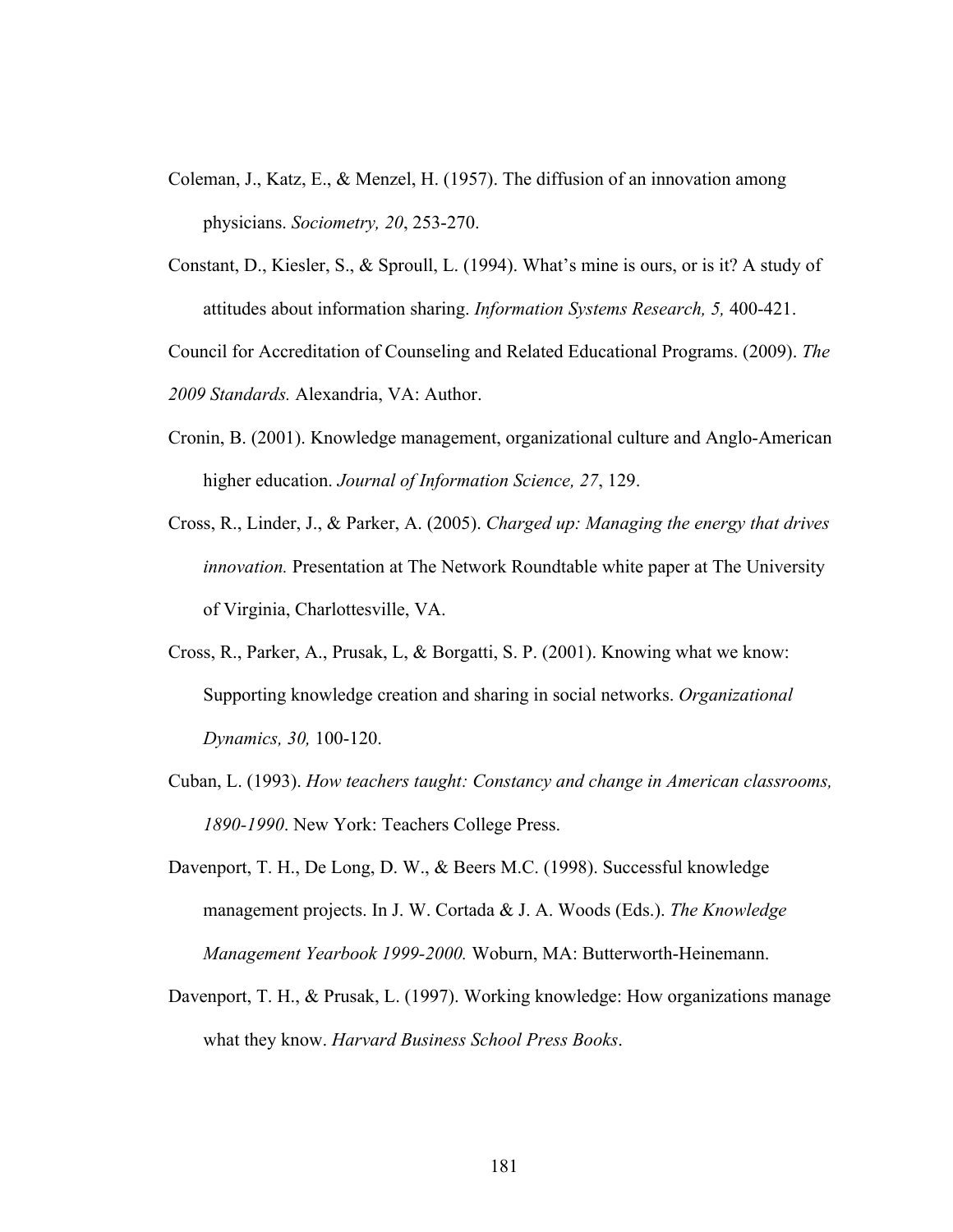- Davenport, T., & Prusak, L. (1998). Learn how valuable knowledge is acquired, created, bought and bartered. *Australian Library Journal, 47*, 268-.
- Davis, F., Bagozzi, R., & Warshaw, P. (1989). *User acceptance of computer technology: A comparison of two theoretical models* Management science.
- Dearing J. W., & Meyer, G. (2006). Revisiting diffusion theory. In A. Singhal & J. W. Dearing (Eds.), *Communication of innovations: A journey with Ev Rogers.* Thousand Oaks, CA: Sage.
- Dearing, J. W., & Singhal, A. (2006). Communication of innovations: A journey with Ev Rogers. In A. Singhal & J. W. Dearing (Eds.), *Communication of innovations: A journey with Ev Rogers.* Thousand Oaks, CA: Sage.
- De Vries, P., & Pieters, J. M. (2007). Knowledge sharing at conferences. *Educational Research and Evaluation, 13,* 237-247.
- Elliott, R. (1989). Comprehensive process analysis: Understanding the change process in significant therapy events. In M. J. Packer & R. B. Addison (Eds.), *Entering the Circle: Hermaneutic investigations in psychology.* Albany, NY: SUNY Press.
- Ensign, P. C., & Hebert, L. (2004). Competing explanations for knowledge exchange: Technology sharing within the globally dispersed R&D of the multinational enterprise. *Journal of High Technology Management Research, 20, 75-85.*
- Etzioni, A. (1961). Complex organizations: A sociological reader. Retrieved from http://www.si.umich.edu/ICOS/Disconnects.pdf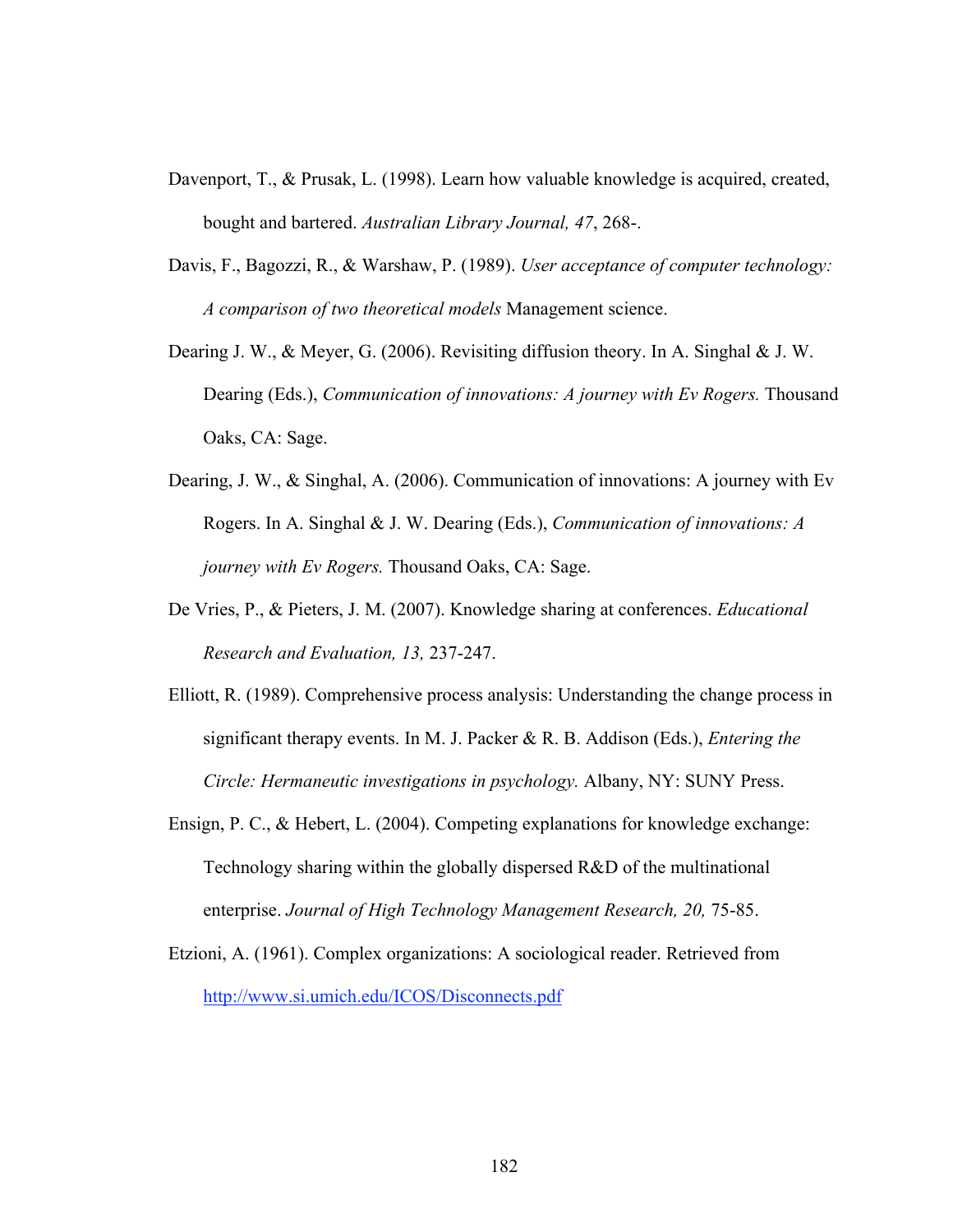- Farnham, S., Kelly, S. U., Portnoy, W., & Schwartz, J. L. K. (2004). Wallop: Designing social software for co-located social networks. Papers presented at the  $37<sup>th</sup>$  Hawaii Internation Conference on System Sciences, Hawaii.
- Farquhar, J. D., & Surry, D. W. (1994). Adoptional analysis: An additional tool for instructional developers. *Educational and Training Technology International, 31*(1), 19-25.
- Fishbein, M., & Ajzen, I. (1974). Attitudes towards objects as predictors of single and multiple behavioral criteria. *Psychological Review, 81*(1), 59-74.
- Fortin, D. R. (2000). Clipping coupons in cyberspace: A proposed model of behavior for deal-prone consumers. *Psychology and Marketing, 17,* 515-534.
- Frank, K. A., Zhao, Y., & Borman, K. (2004). Social capital and the diffusion of innovations within organizations: The case of computer technology in schools. *Sociology of Education, 77*, 148.
- Galassi, J. P., Griffin, D., & Akos, P. (2008). Strengths-based school counseling and the ASCA national model. *Professional School Counseling, 12*, 176-181.
- Galaskiewicz, J. (1985). Professional networks and the institutionalization of a single mind set. *American Sociological Review, 50,* 639-658.

Giorgi, A. (1975). An application of phenomenological method in psychology. In A. Girogi, C. Fisher, and E. Murray (Eds.), *Duquesne Studies in Phenomenological Psychology.* Pittsburgh, PA: Duquesne University Press.

Granovetter, M. (1973). The strength of weak ties. *American Journal of Sociology,* 1360- 1380.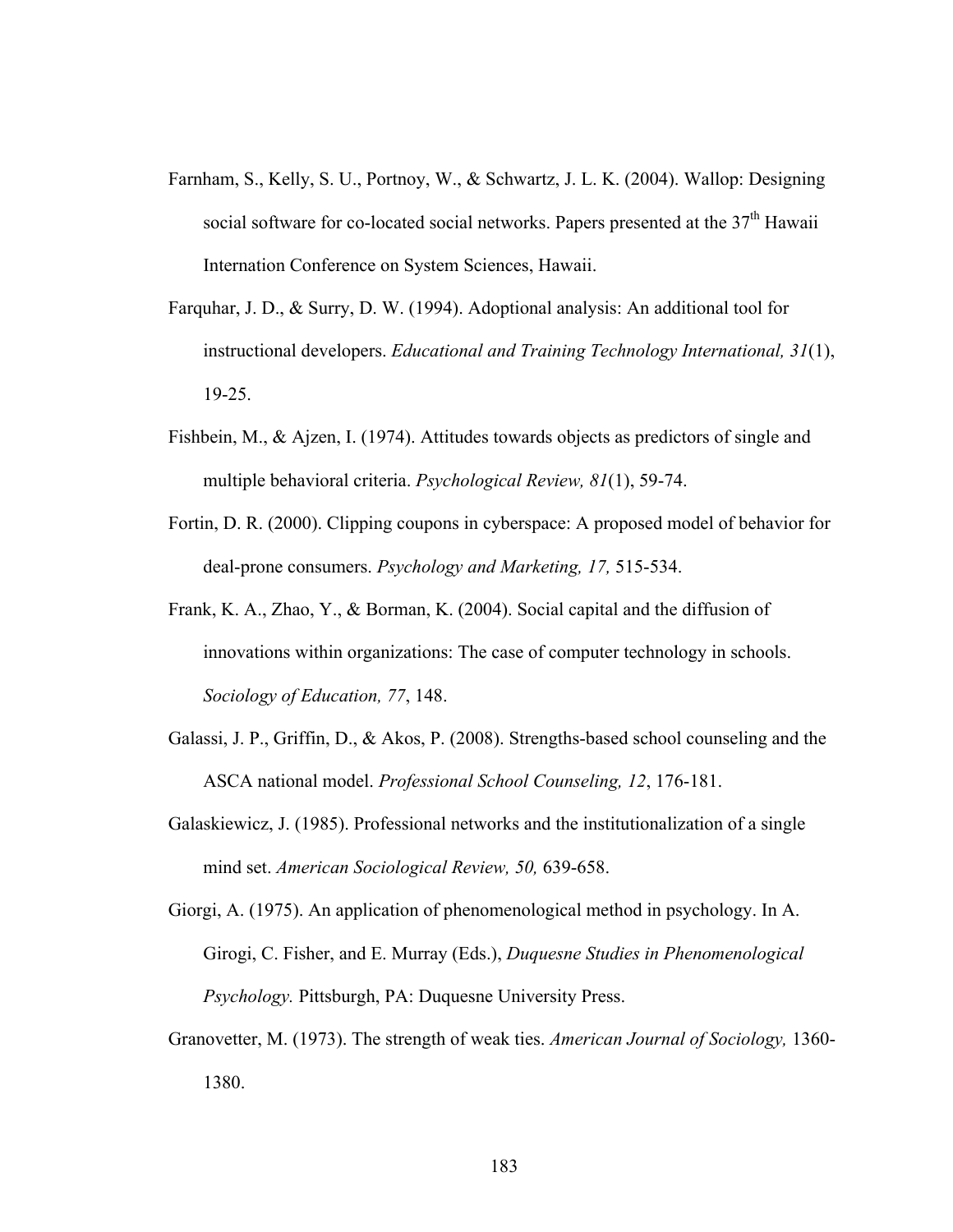- Gray, P. H (2001). The impact of knowledge repositories on power and control in the workplace. *Information Technology and People, 14,* 368-384.
- Green, E., & McCollum, V. (2004). Empowerment through compassion. *School Counselor.*
- Greene, B. B. (1991). A survey of computer integration into college courses. Educational Technololgy, 31, *37-47.*
- Grover, V., & Davenport, T. H. (2001). General perspectives on knowledge management: Fostering a research agenda. *Journal of Management Information Systems, 18,* 5-21.
- Hall, H. (2003). Borrowed theory: Applying exchange theory in information science research. *Library and Information Science Research, 25, 287-306.*
- Hannafin, R. D., & Savenye, W. C. (1993). Technology in the classroom: The teacher's new role and resistance to it. *Educational Technology 33,* 26-31.
- Hara, N. (2007). IT support for communities of practice: How public defenders learn about winning and losing in court. *Journal of the American Society for Information Science and Technology, 58,* 76-87.
- Henderson, C., Beach, A., & Famiano, M. (2007). Diffusion of educational innovations via co-teaching. *AIP Conference Proceedings, 883*, 117-120.
- Hendrickson, S. M., Veach, P. M., & LeRoy, B. S. (2002). A qualitative investigation of student and supervisor perceptions of live supervision in genetic counseling. *Journal of Genetic Counseling, 11*, 25-49.
- Hew, K. F., & Hara, N. (2007). Empirical study of motivators and barriers of teacher online knowledge sharing. *Education Tech Research Development, 55,* 573-595.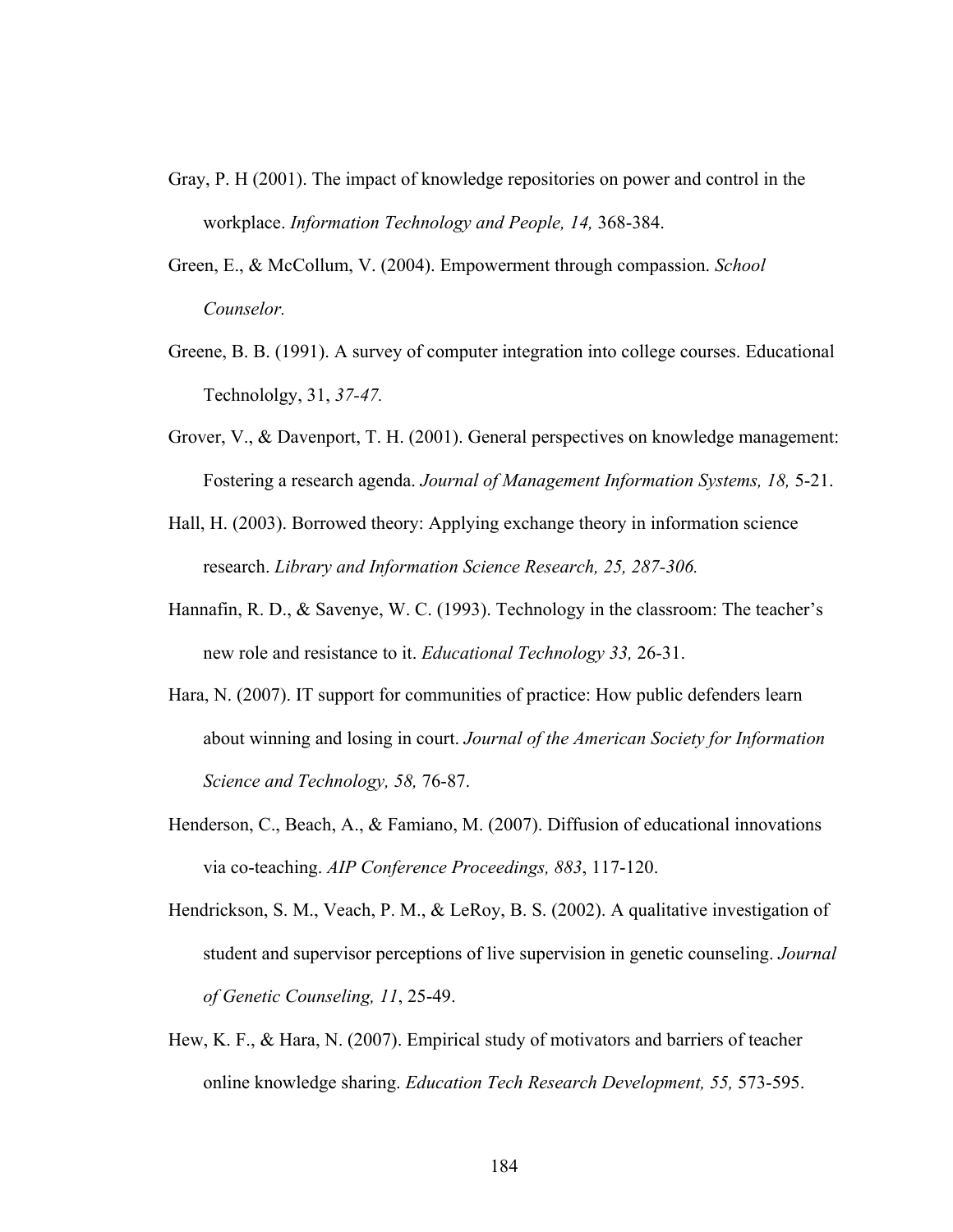Hickins, M. (1999). Xerox shares its knowledge. *Management Review, 88*, 40.

- Hill, C. B., Knox, S., Thompson, B. J., Williams, E. N., Hess, S. A., & Ladany, N. (2005). Consensual qualitative research: An update. *Journal of Counseling Psychology, 52*, 196-205.
- Hill, C. E., Thompson, B. J., & Williams, E. N. (1997). A guide to conducting consensual qualitative research. *Counseling Psychologist, 25*, 517-572.
- Hinds, P. J., & Pfeffer, J. (2003). Why organizations don't "know what they know": Cognitive and motivational factors affecting the transfer of expertise. In M. S. Ackerman, V. Pipek, & V. Wulf (Eds.), Sharing espertise, Beyond knowledge management. Cambridge, MA: MIT Press.
- Hirschbuhl, J. J., & Faseyitan, S. O. (1994). Faculty uses of computers: Fears, facts, and perceptions. *THE Journal (Technological Horizons in Education), 21.*
- Hite, J. M., Williams, E. J., Baugh, S. C. (2005). Multiple networks of public school administrators: An analysis of network content and structure. *International Journal of Leadership in Education, 8,* 91-122.
- Holtham, C., & Courtney, N. (2001). Developing managerial learning styles in the context of the strategic application of information and communications technologies. *International Journal of Training and Development, 5,* 23-33.
- Homans, G. C. (1958). Social behavior as exchange. *American Journal of Sociology, 63*, 597-606.
- Hornik, R. (2004). Some reflections on diffusion theory and the role of Everett Rogers. *Journal of Health Communication, 9*, 143-148.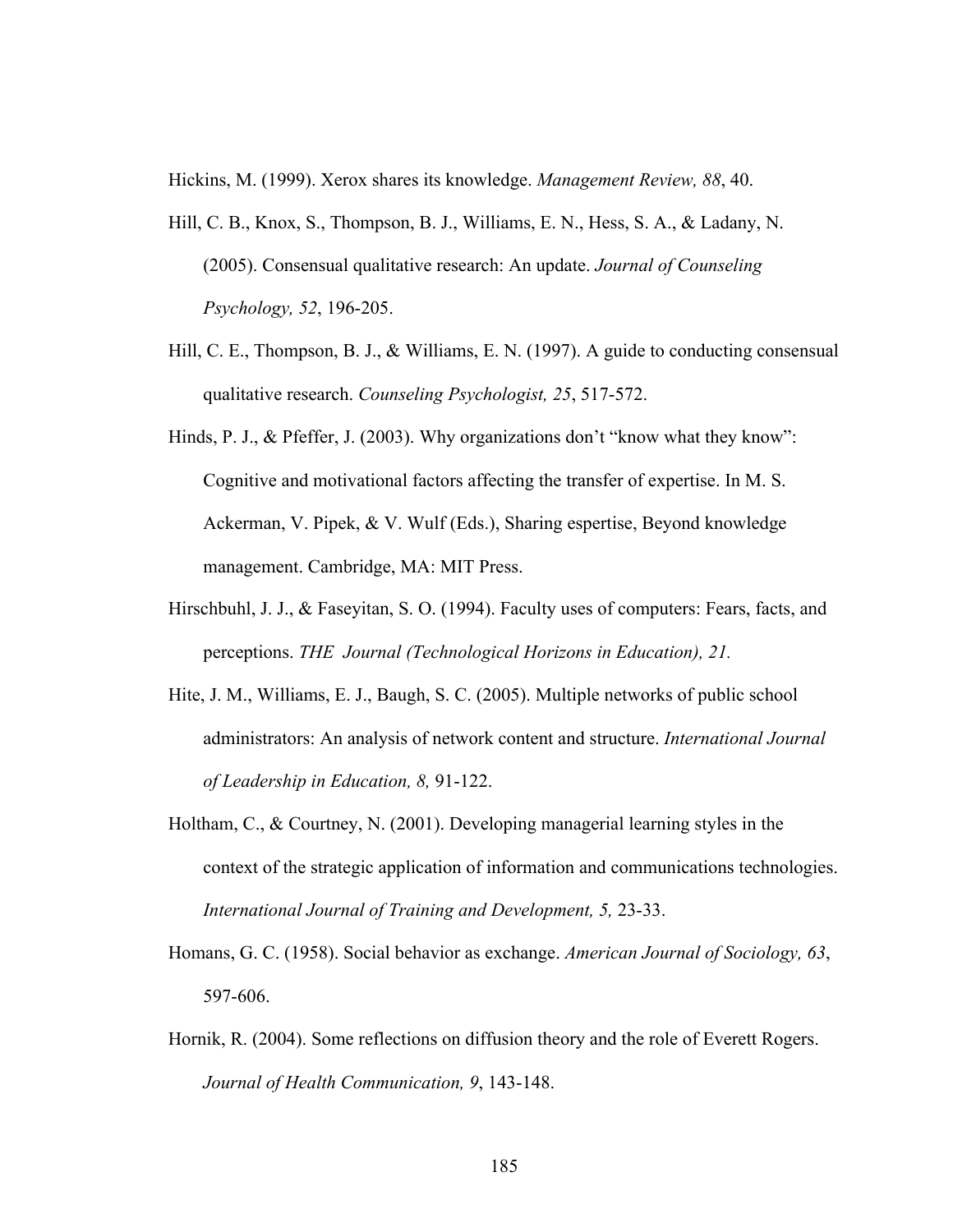- Hou, H., Sung, Y., & Chang, K. (2009). Exploring the behavioral patterns of an online knowledge-sharing discussion activity among teachers with problem-solving strategy. *Teaching & Teacher Education, 25*, 101-108.
- Husted, K., & Michailova, S. (2002). Diagnosing and fighting knowledge sharing hostility. *Organizational Dynamics, 31,* 60-73.
- Jacobsen, M. (1997). Bridging the gap between early adopters' and mainstream faculty's use of instructional technology. (Report No. HE-031-633). Calgary, Alberta, Canada: University of Calgary. (ERIC Document Reproduction Service No. ED423785).
- Jacobsen, M. (1998, June). *Adoption patterns of faculty who integrate computer technology for teaching and learning in higher education.* Paper presented at the World Conference On Educational Multimedia and Hypermedia & World Conference on Educational Telecommunications. Freiburg, Germany.
- Jarvenpaa, S. L., & Staples, D. S. (2001). Exploring perceptions of organizational ownership of information and expertise. *Journal of Management Information Systems, 18,* 151-183.
- Kelley, J. (2005, May/June). Sustaining collaboration and information sharing. *Edocmagazine,* 30-32.
- Kidwell, J. J., Vander Linde, K., & Johnson, S. L. (2000). Applying corporate knowledge management practices in higher education. *Educause Quarterly, 23*, 28-33.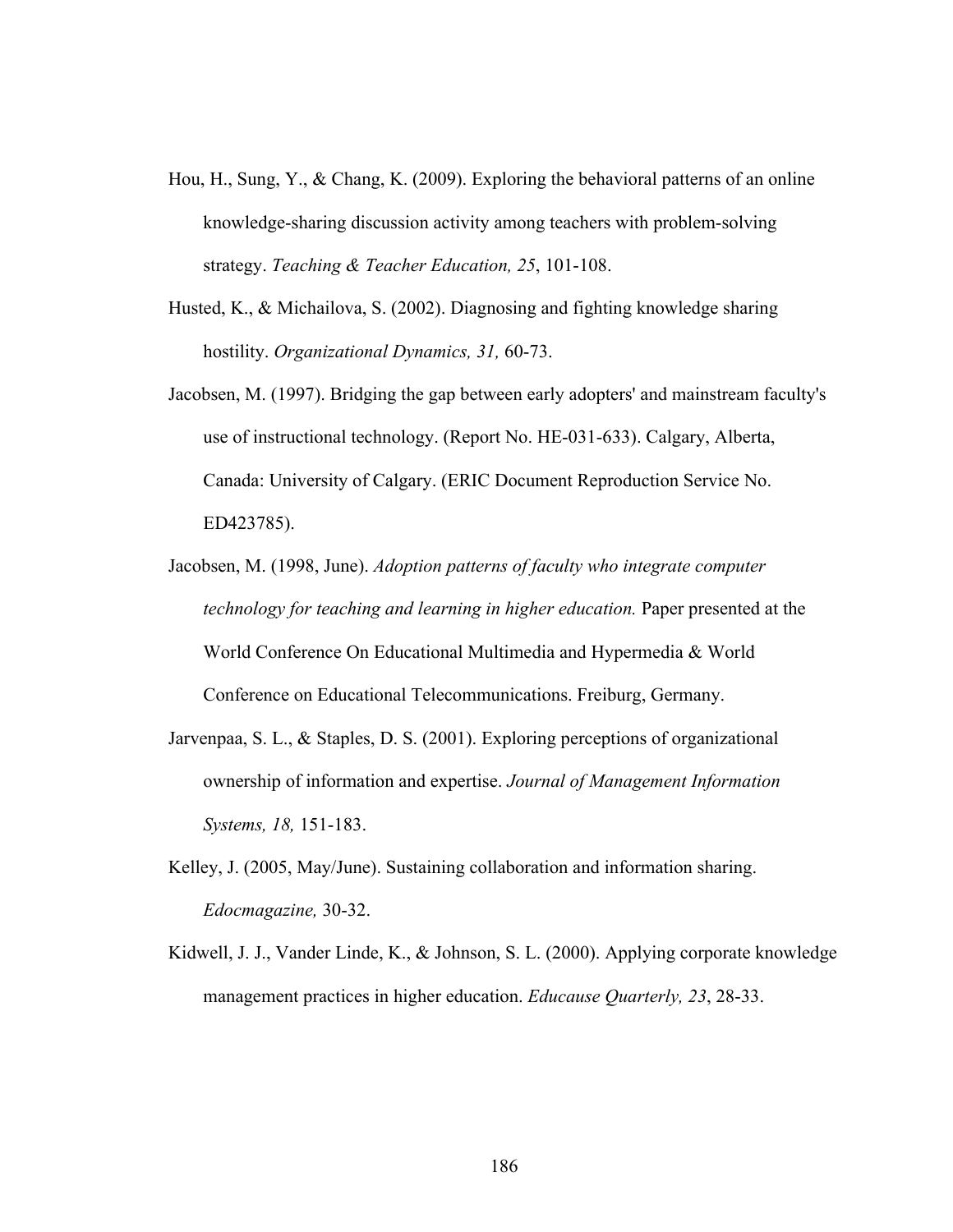- Kim, S., & Ju, B. (2008). An analysis of faculty perceptions: Attitudes toward knowledge sharing and collaboration in an academic institution. *Library & Information Science Research, 30,* 282-290.
- Knox, S., Hess, S A., Peterson, D. A., & Hill, C. E. (1997). A qualitative analysis of client perception of the effects of helpful therapist self-disclosure in long-term therapy. *Journal of Counseling Psychology, 44,* 274-283.
- Kolekofski, K. E., & Heminger, A. R. (2003). Beliefs and attitudes affecting intentions to share information in an organizational setting. *Information and Management, 40*, 521–532.
- Koys, D. J., & Decotiis, T. A. (1991). Inductive measures of psychological climate. *Human Relations, 44,* 573-596.
- Krueger, R. A., & Casey, M. A. (2009). Focus groups: A practical guide for applied research. California: Sage Publications, Inc.
- Kuo, F., & Young, M. (2008). Predicting knowledge sharing practices through intention: A test of competing models. *Computers in Human Behavior, 24,* 2697-2722.
- Kurland, N. B. (1995). Ethical intentions and the theories of reasoned action and planned behavior. *Journal of Applied Social Psychology, 25*, 297-313.
- Kwok, S. H., & Gao, S. (2005/2006, Winter). Attitude towards knowledge sharing behavior. *Journal of Computer Information Systems,* 45-51.
- Kwon, T. H, & Zmud, R. W. (1987). Unifying the fragmented models of information systems implementation. In J. R. Boland & R. Hirshheim (Eds.), *Critical issues in information systems research.* New York: John Wiley.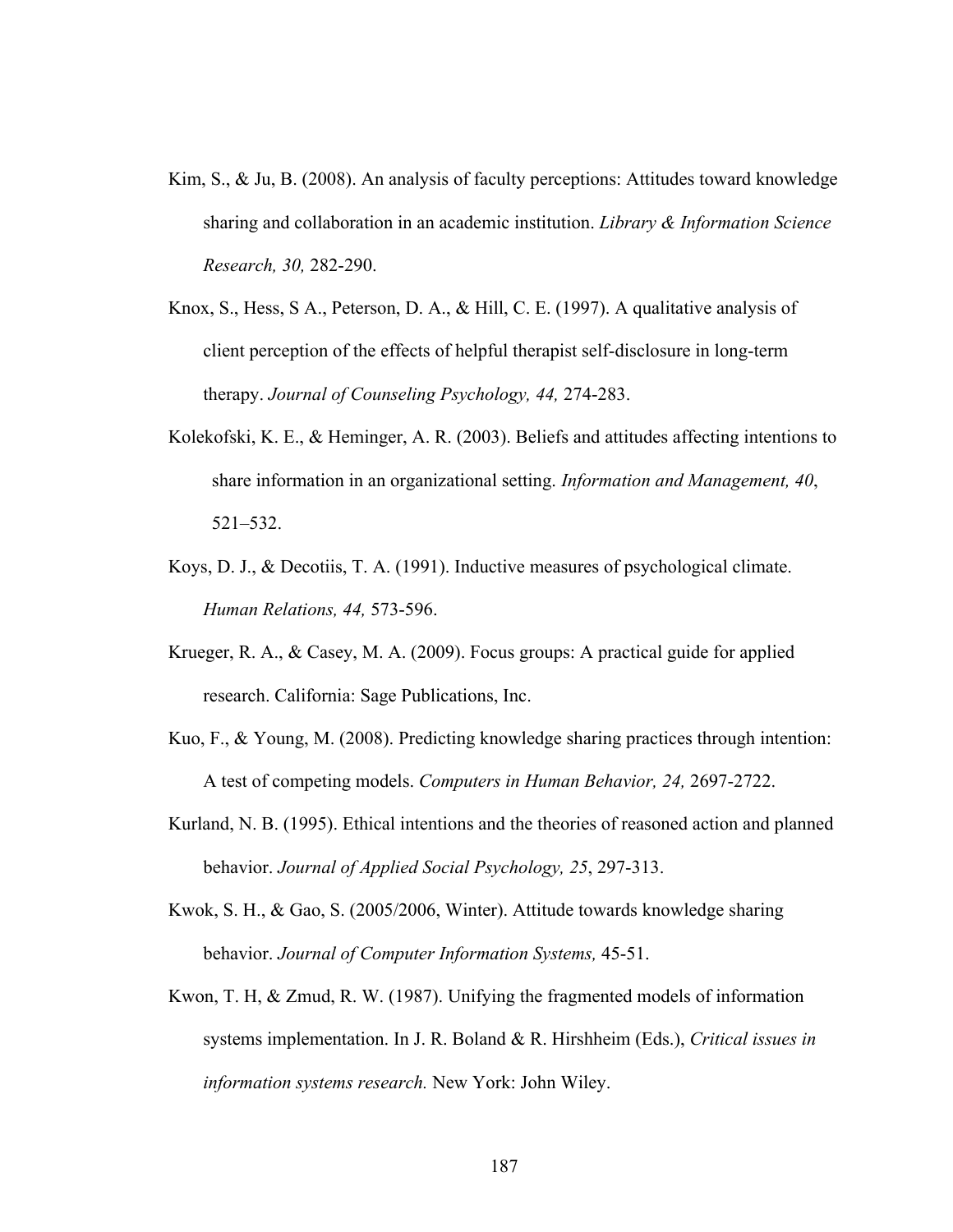- Leibowitz, J. (2007). *Social networking: The essence of innovation.* Lanham, MD: Scarecrow Press.
- Li, X., Montazemi, A. R., & Yuan, Y. (2006). Agent-based buddy-finding methodology for knowledge sharing. *Information & Management, 43*, 283-296.
- Lin, H. (2007). Effects of extrinsic and intrinsic motivation on employee knowledge sharing intentions. *Journal of Information Science, 33,* 135-149.
- Lin, H. (2008). Empirically testing innovation characteristics and organizational learning capabilities in e-business implementation success. *Internet Research, 18,* 60-78.
- Lockett, N., Kerr, R., & Robinson, S. (2008). Multiple perspectives on the challenges for knowledge transfer between higher education institutions and industry. *International Small Business Journal, 26,* 661-681.
- Marsden, P. 1990. Network data and measurement. *Annual Review of Sociology, 16,* 435- 463.
- Mathews, J. H., & Candy, P. C. (1999). *New dimensions in the dynamics of knowledge and learning.* In D. Boud & J. Garrick (Eds.), *Understanding learning at work.*  London: Routledge.
- Mathieson, K. (1991). Predicting user intentions: Comparing the technology acceptance model with the theory of planned behavior. *Information Systems Research, 2,* 173- 191.
- McCarty, C. (2002). Measuring structure in personal networks. *Journal of Social Structure, 3,* 2-34.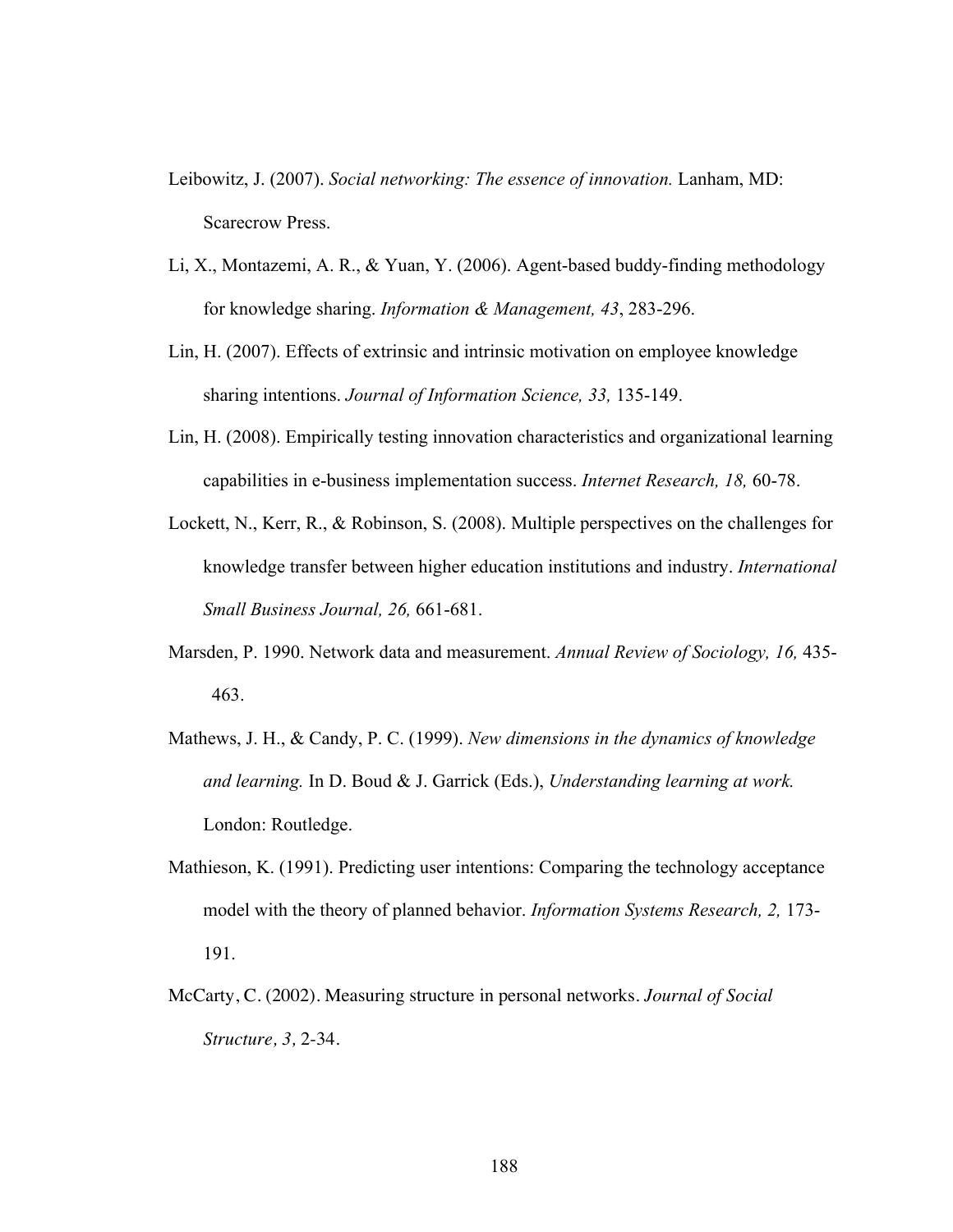- McCay, A. B., Speedie, S. S, & Kerr, R. (1988). Computer literacy: A strategy for change. *American Journal of Pharmaceutical Edcuation, 52,* 36-41.
- Miller, J. R. (2005). Attitudes and beliefs lawyers have about seeking professional mental health services. ProQuest Information & Learning. *Dissertation Abstracts International: Section B: The Sciences and Engineering, 65*, 3717-3717.
- Morehouse, D., & Stockdill, S. (1992). A technology adoption model *Educational Technology, 28,* 57-58.
- Morgan, D. L., Krueger, R. A. & King, J. A. (Eds.). Focus Group Kit (Focus Group Kit, Vol. 1-6). Thousand Oaks: Sage.
- Morrow, S. L. (2007). Qualitative research in counseling psychology: Conceptual foundations. *Counseling Psychologist, 35*(2), 209-235.

Mumtaz, S. (2000). Factors affecting teachers' use of information and communications technology: A review of the literature. *Journal of Information Technology for Teacher Education*, *9*, 319-342.

- Murray, C. E. (2009). Diffusion of innovation theory: A bridge for the research-practice gap in counseling. *Journal of Counseling & Development, 87*, 108-116.
- Nantz, K. S., & Lungren, T. D. (1998). Lecturing with technology. *College Teaching, 46,* 53-56.
- Nelson, M. L., & Shaw, M. J. (n.d.). The adoption and diffusion of interorganizaitonal system standards and process innovations. *Standard Making; A Critical Research Frontier for Information Systems MISQ Special Issue Workshop.*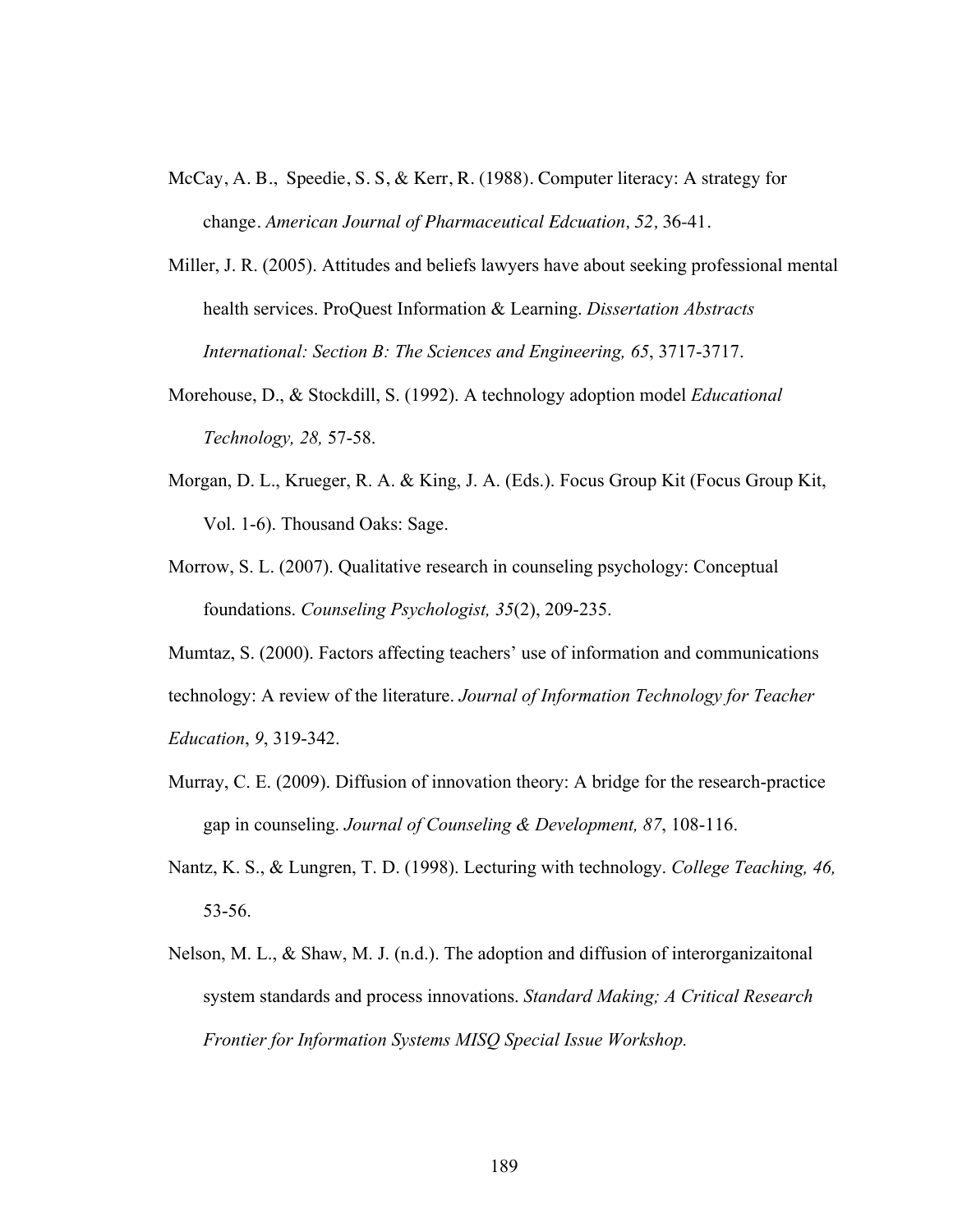- Nonaka, I., & Konno, N. (1998). The concept of Ba': Building a foundation for knowledge creation. *California Management Review, 40,* 40-54.
- Nonaka, I., & Takeuchi, H. (1995). The knowledge creating company. New York: Oxford University Press.

Polyani, M. (1967). The tacit dimension. London: Routledge and Keoan.

- Ponterotto, J. G. (2005). Qualitative research in counseling psychology: A primer on research paradigms and philosophy of science. *Journal of Counseling Psychology, 52*, 126-136.
- Prescott, M., & Conger, S. (1995). Diffusion of innovation theory: Borrowing, extensions and modifications from IT researchers. *DATABASE for Advances in Information Systems, 26,* 20-41.
- Prochaska, J. O., & DiClemente, C. C. (1982). Transtheoretical therapy: Toward a more integrative model of change. *Psychotherapy: Theory, Research & Practice, 19*, 276- 288.
- Quinn, J. B., Anderson, P., & Finkelstein, S. (1996). Leveraging intellect. *Academy of Management Executive, 10,* 7-27.
- Rafaeli, S., Barak, M., Dan-Gur, Y., & Toch, E. (2004). QSIA a web-based environment for learning, assessing and knowledge sharing in communities. *Computers & Education, 43*, 273-289.
- Robinson, J. P. (1976). Interpersonal influence in election campaigns: Two step-flow hypotheses *Public Opinion Quarterly, 40*, 304.

Rogers, E. M. (1995). *Diffusion of innovations* . New York: Free Press.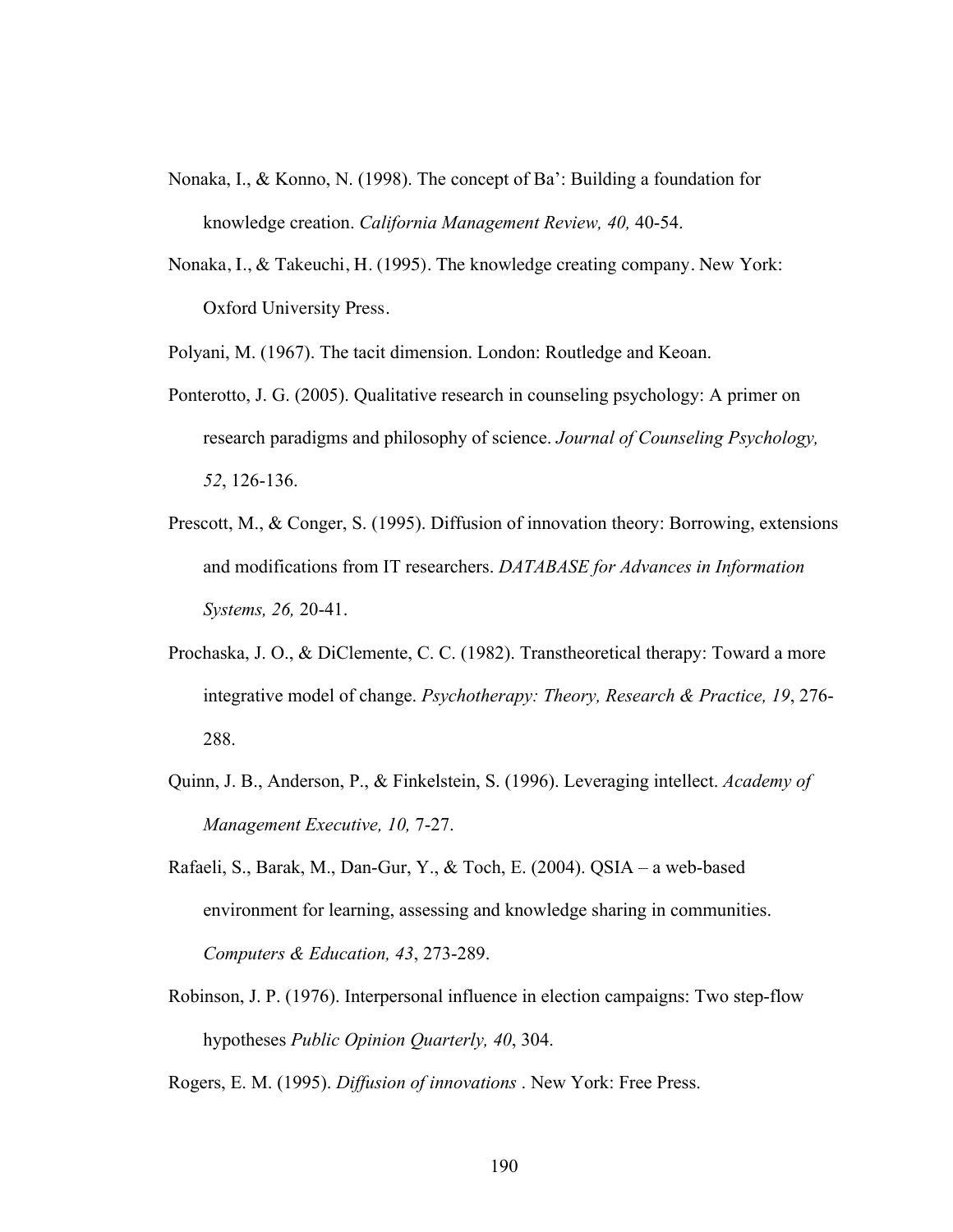- Rowley, W. J. (2000). Expanding collaborative partnerships among school counselors and school psychologists. *Professional School Counseling, 3,* 224-228.
- Ruggles, R. (1998). The state of the notion: Knowledge management in practice. *California Management Review, 40,* 80-89.
- Rutherford, L. H., & Grana, S. J. (1995). Retrofitting academe: Adapting faculty attitudes and practices to technology. *THE Journal (Technological Horizons in Education), 23.*82-86.
- Ryan, B., & Gross, N. (1943). The diffusion of hybrid seed corn in two Iowa communities. *Rural Sociology, 8,* 15-24.
- Ryu, S., Ho, S. H., & Han, I. (2003). Knowledge sharing behavior of physicians in hospitals. *Expert Systems with Applications, 25,* 113-122.
- Saba, F., & McDowell, D. (2007). Knowledge management for teachers: The collection, organization, and sharing of educational wisdom. *Educational Technology,* 39-44.

Sahin, I. (2006). Detailed review of Rogers' diffusion of innovations theory and educational technology-related studies based on Rogers' theory. *The Turkish Online Journal of Educational Technology, 5*(2)*.* 

- Saunders, J., Davis, J. M., & Monsees, D. M. (1974). Opinion leadership in family planning. *Journal of Health & Social Behavior, 15*, 217-227.
- Scarborough, J., & Culbreth, J. (2008). *Examining discrepancies between actual and preferred practice of school counselors* Journal of Counseling & Development.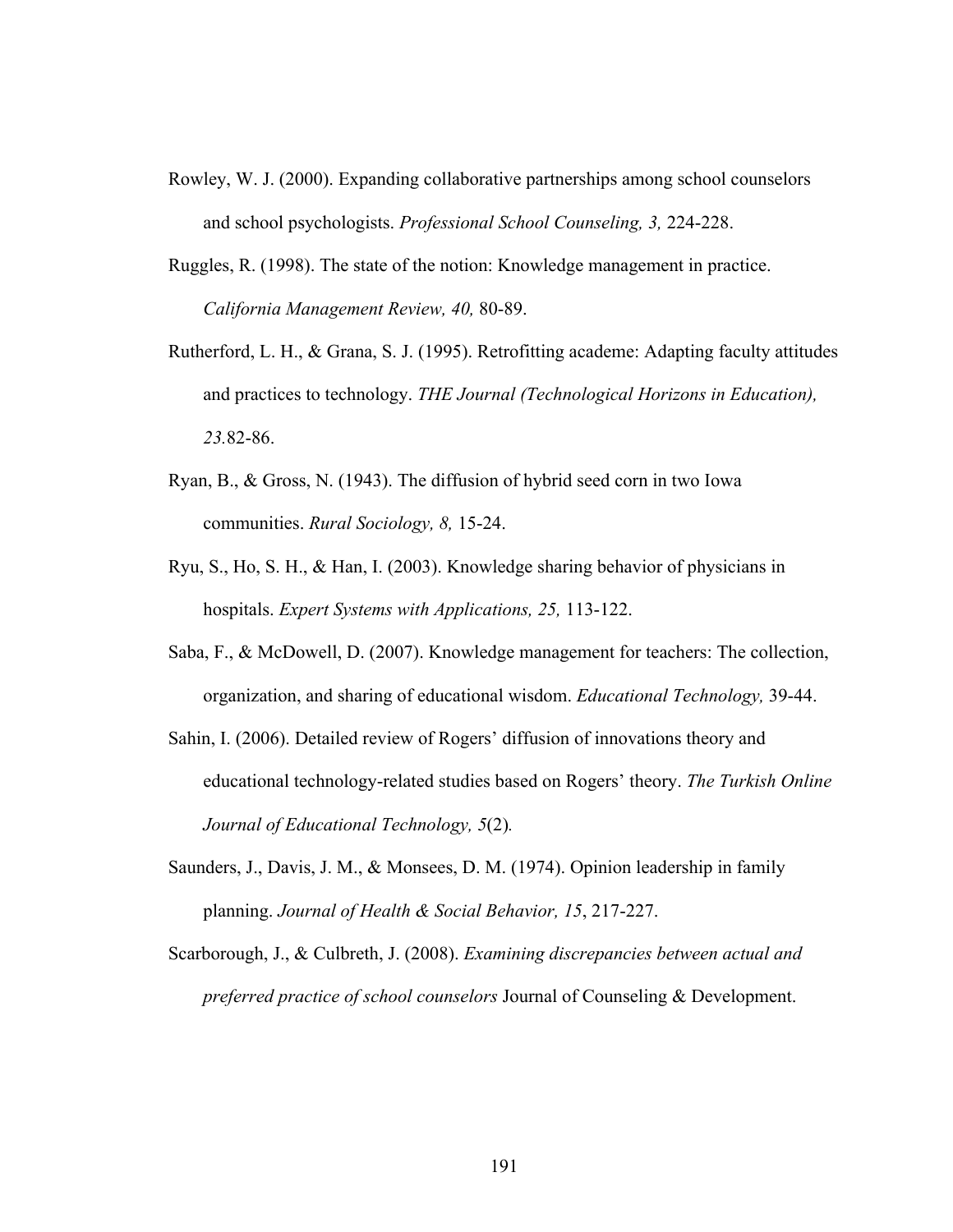- Sheppard, B. H., Hartwick, J., & Warshaw, P. R. (1988). The theory of reasoned action: A meta-analysis of past research with recommendations for modifications and future research. *Journal of Consumer Research, 15*, 325-343.
- Shin, C., Ramayah, T., & Jahani, S. (n.d.). *Using theory of reasoned action (TRA) to explain intention to share knowledge among academics.* Paper presented at Technology Management Lab, School of Management, USM Minden. Retrieved from

https://circle.ubc.ca/dspace/bitstream/2429/3237/1/ubc\_1992\_spring\_chonn\_arcadio. pdf; http://mend.endojournals.org/cgi/content/full/19/8/2035; https://www.urmc.rochester.edu/ChangARLab/ChangPapers/CV236.pdf

- Shoffner, M. F., & Briggs, M. K. (2001). An interactive approach for developing interprofessional collaboration: Preparing school counselor. *Counselor Education and Supervision, 40,* 193-202.
- Sink, C. A., Akos, P., Turnbull, R. J., Mvududu, N. (2008). An Investigation of Comprehensive School Counseling Programs and Academic Achievement in Washington State Middle Schools. *Professional School Counseling, 12,* 43-53.
- Singhal, A., & Dearing, J. W., (2006). Communication of innovations: A journey with Ev Rogers. Thousand Oaks, California: Sage Publications, Inc.
- Staples, D. S., & Webster, J. (2008). Exploring the effects of trust, task interdependence and virtualness on knowledge sharing in teams. *Information Systems Journal, 18,*  617-640.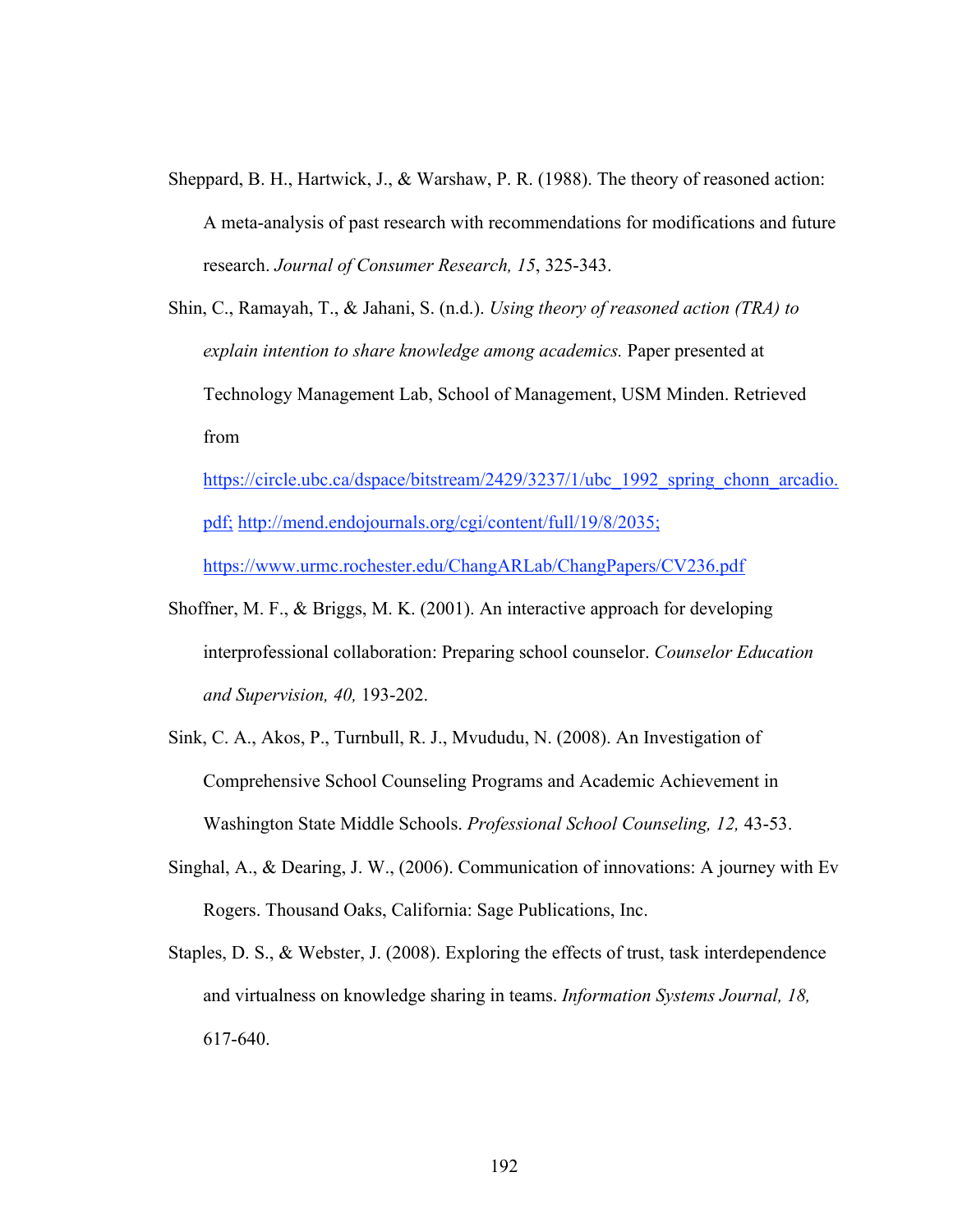- Staton, A. R., & Gilligan, T. D. (2003). Teaching school counselors and school psychologists to work collaboratively. *Counselor Education & Supervision, 42,* 162- 176.
- Strauss, A., & Corbin, J. (1990). *Basics of qualitative research: Grounded theory procedures & techniques.*Thousand Oaks, CA: Sage.
- Surry, D. W., & Brennan, J. P. (1998). *Diffusion of instructional innovations: Five important, unexplored questions*. U. S. Department of Education.
- Szulanski, G. (1996). Exploring internal stickiness: Impediments to the transfer of best practices within the firm. *Strategic Management, 17,* 27-43.
- Taylor, S., & Todd, P. (1995). Decomposition and crossover effects in the theory of planned behavior: A study of consumer adoption intentions. *International Journal of Research in Marketing, 12*, 137-155.
- Thibault, J. W., & Kelley, H. H.. (1952). *The social psychology of groups.* New York: John Wiley & Sons.
- Tearle, P. (2003) ICT implementation: What makes the difference*. British Journal of Educational Technology, 34,* 567-583.
- Tessmer, E. (1990). Environmental analysis: A neglected stage of instructional design. *Educational Technology Research and Development, 38,* 66-64.
- Thompson, R. L., Higgin, C. A., Howell, J. M. 1991. Personal computing: Toward a conceptual model if utilization. *MIS Quarterly, p. 125-143.*
- Toffler, A. (1991). *Powershift: Knowledge, wealth, and violence at the edge of the 21st century* New York : Bantam, cop.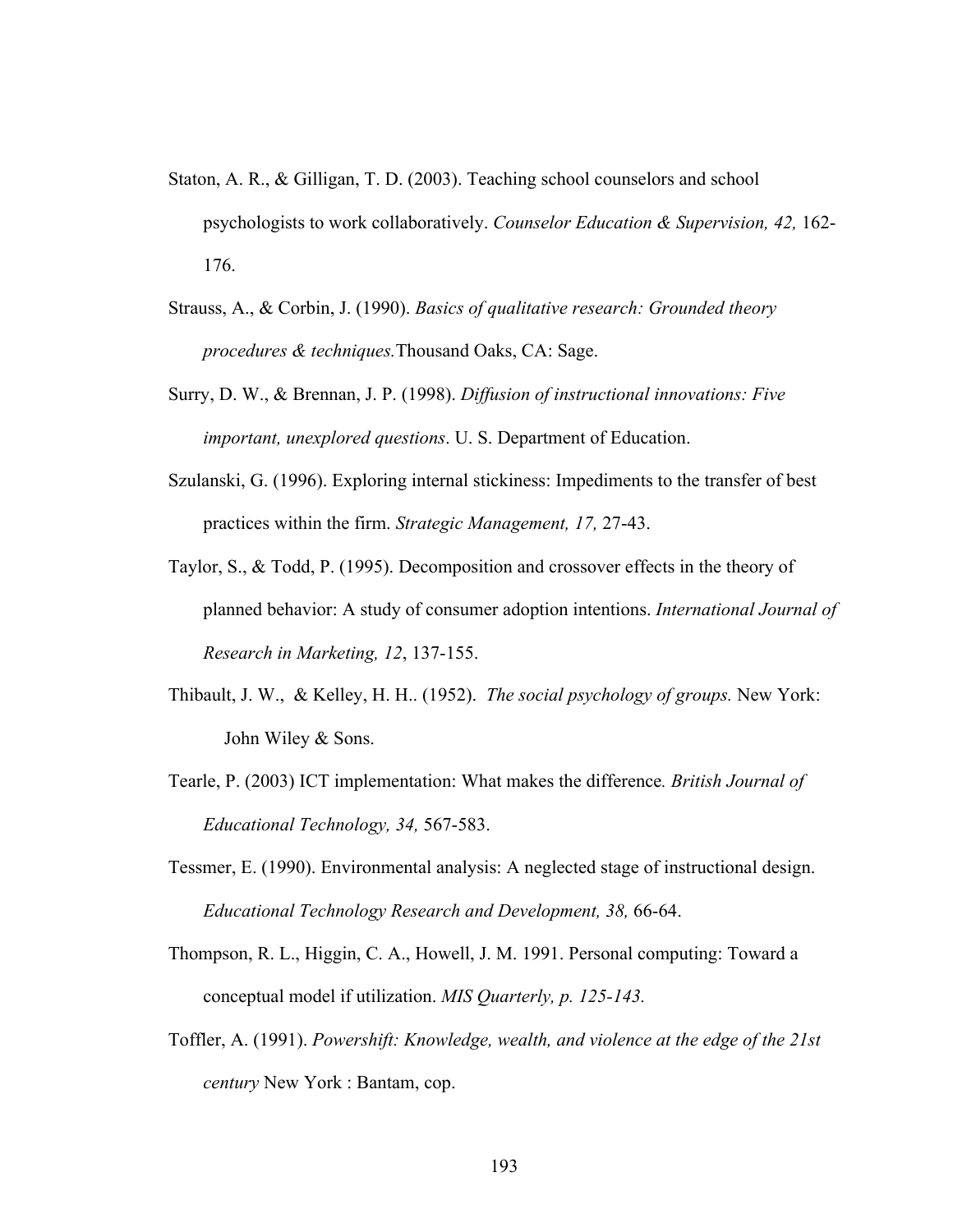- Tornatzky, L. G., & Klein, K. J. (1982). Innovation characteristics and innovation adoption-implementation: A meta-analysis of findings. *IEEE Transactions on Engineering Management, 29,* 28-43.
- Tuomi, I. (2000). Data is more than knowledge: Implicaitns of the reversed knowledge hierarchy for knowledge management and organizational memory. *Journal of Management Information Systems, 16,* 103-117.
- Uzzi, B. (1996). The sources and consequences of embeddedness for the economic performance of organizations: The network effect. *American Sociological Review, 61,* 674-698.
- Valente, T. W. (1995). *Network models of the diffusion of innovations.* Cresskill, NJ: Hampton Press.
- Valente, T. W. (1996). Social network thresholds in the diffusion of innovations. *Social Networks, 18*, 69-89
- Valente, T. W. (1999). Accelerating the diffusio of innovations using opinion leaders. *The Annuals of the American Academy of Political and Social Science, 566,* 55-67.
- Valente, T. W., & Rogers, E. M. (1995). The origins and development of the diffusion of innovations paradigm as an example of scientific growth. *Science Communication, 16*, 242-73.
- Van den Hooff, B., & de Ridder, J. A., & Aukema, (2004). Knowledge sharing in context: The influence of organizational commitment, communication climate and CMC use on knowledge sharing. *Journal of Knowledge Management, 8, 117-130.*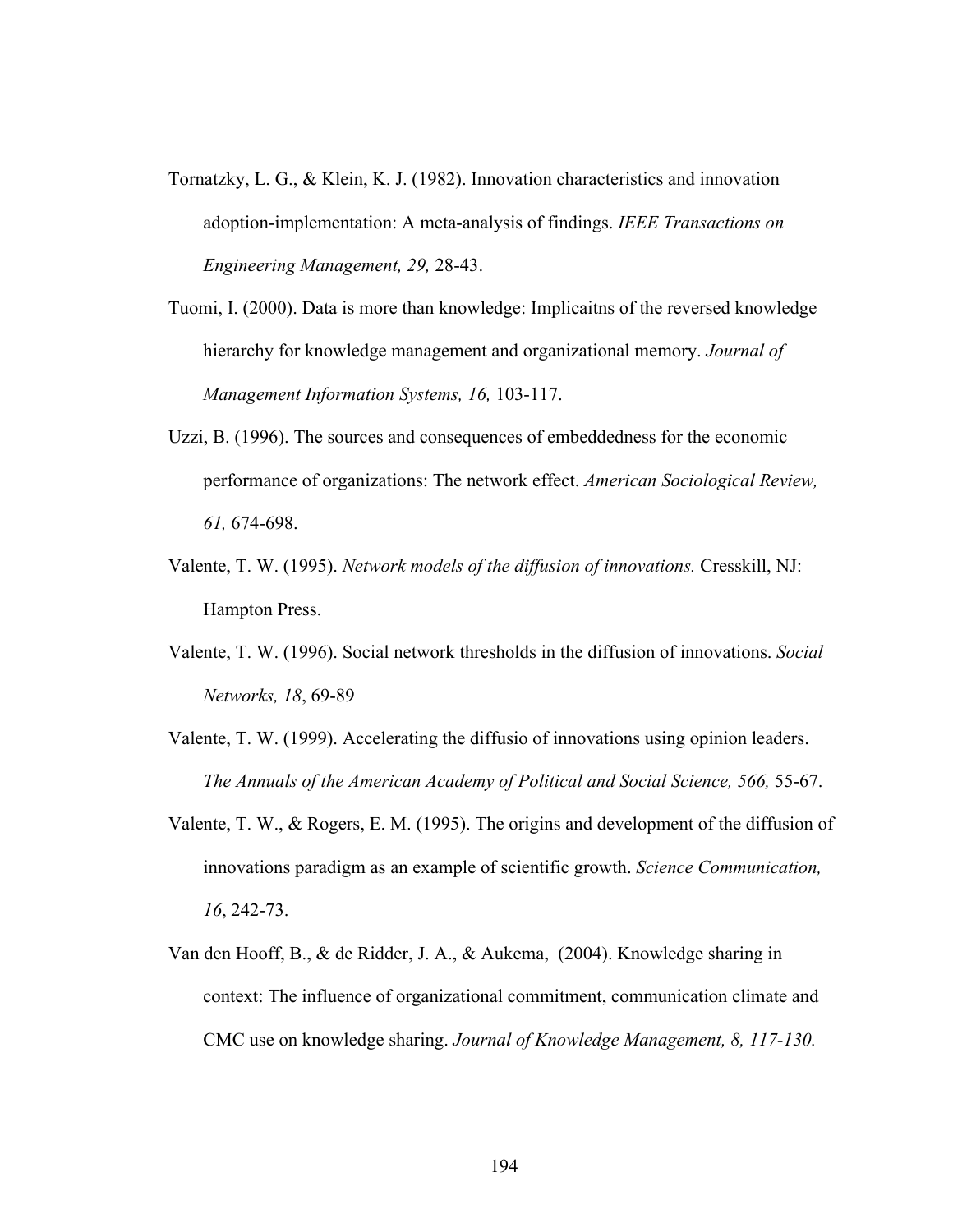- Veach, P. M., Bartels, D. M., & LeRoy, B. S. (2001). Ethical and professional challenges posed by patients with genetic concerns: A report of focus group discussions with genetic counselors, physicians, and nurses. *Journal of Genetic Counseling, 10*, 97- 119.
- Ward, B. A. and Pascarelli, J. T. (1987) Networking for educational improvement. In J. I. Goodlad (Ed.), The ecology of school renewal. Chicago: University of Chicago Press.
- Wasko, M. M., & Faraj, S. (2005). Why should I share? Examining social capital and knowledge contribution in electronic networks of practice. *MIS Quarterly, 29,* 35-57.
- Wijnhoven, F. (1998). Designing organizational memories: Concept and method. *Journal of Organizational Computing, 8,* 29-55.
- Wohlstetter, P., Malloy, C. L., Chau, D., & Polhemus, J. L. (2003). Improving schools through networks: A new approach to urban school reform. *Educational Policy, 17*(4), 399.
- Wohlstetter, P., & Smith, A. K. (2000). A different approach to systemic reform. *Phi Delta Kappan, 81*, 508.
- Wood, D. R. (n.d.). Professional learning communities: Teachers, knowledge, and knowing, *Theory into Practice, 46,* 281-290.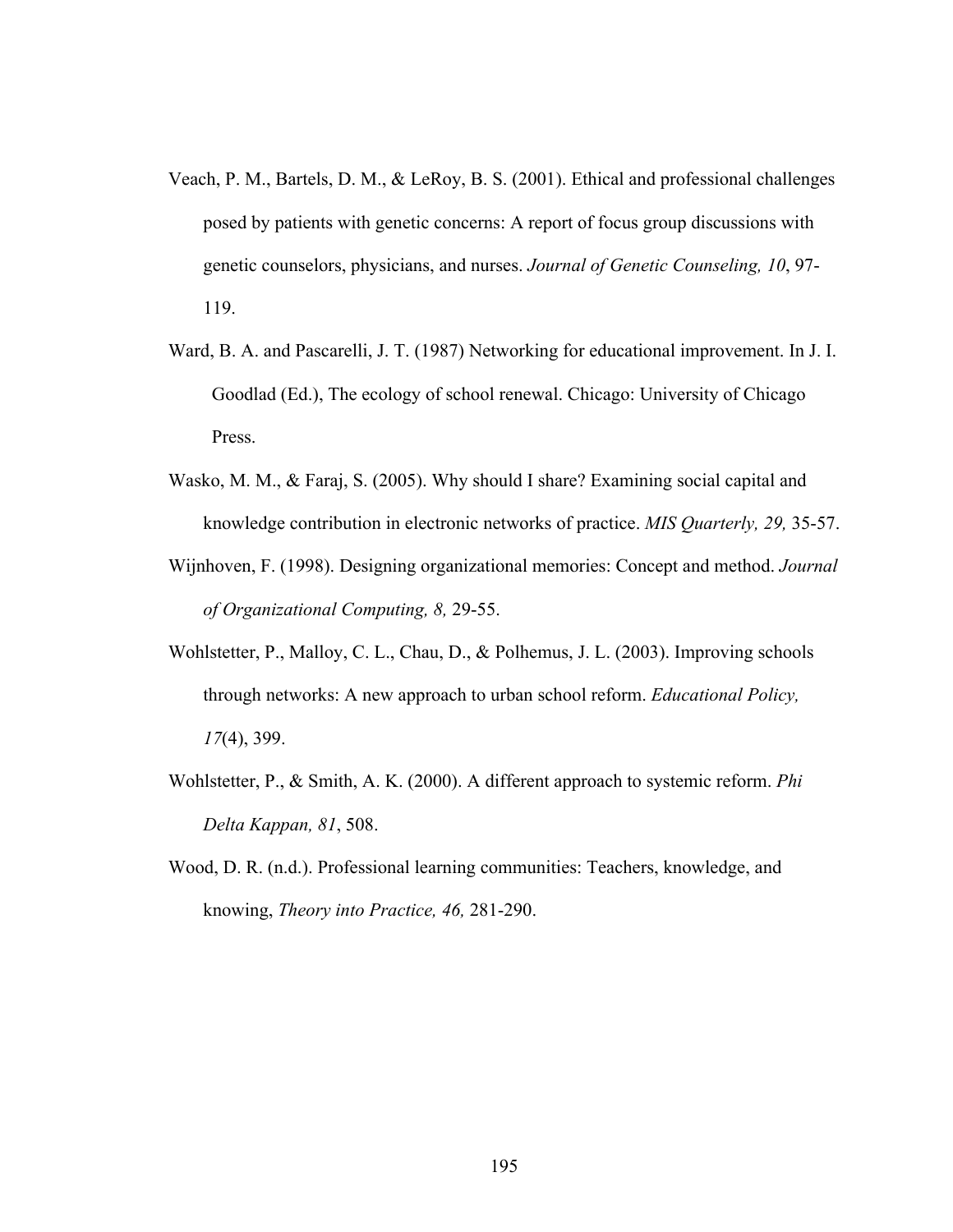## APPENDIX A: RECRUITMENT SCRIPT FOR PILOT STUDY

"Would you be interested in participating in a research study that will be a pilot study for my dissertation research at The University of North Carolina at Greensboro. I am looking for three to six practicing school counselors to participate in a focus group to give feedback on the focus group questions focused on school counselors' knowledge sharing practices. It will take approximately two to three hours of your time at no cost to you nor will there be any payment for participation. The focus group will be held in a private meeting area in close proximity to those who choose to participate in the study. The meeting area will be located in Henderson County, NC. If you are interested, I will send you an email outlining the details I have just outlined that will provide you with contact information for how to get in touch with me if you would like to participate or if you have questions. What questions do you have at this time? Would you like me to send you an email outlining the details of the study for further consideration?"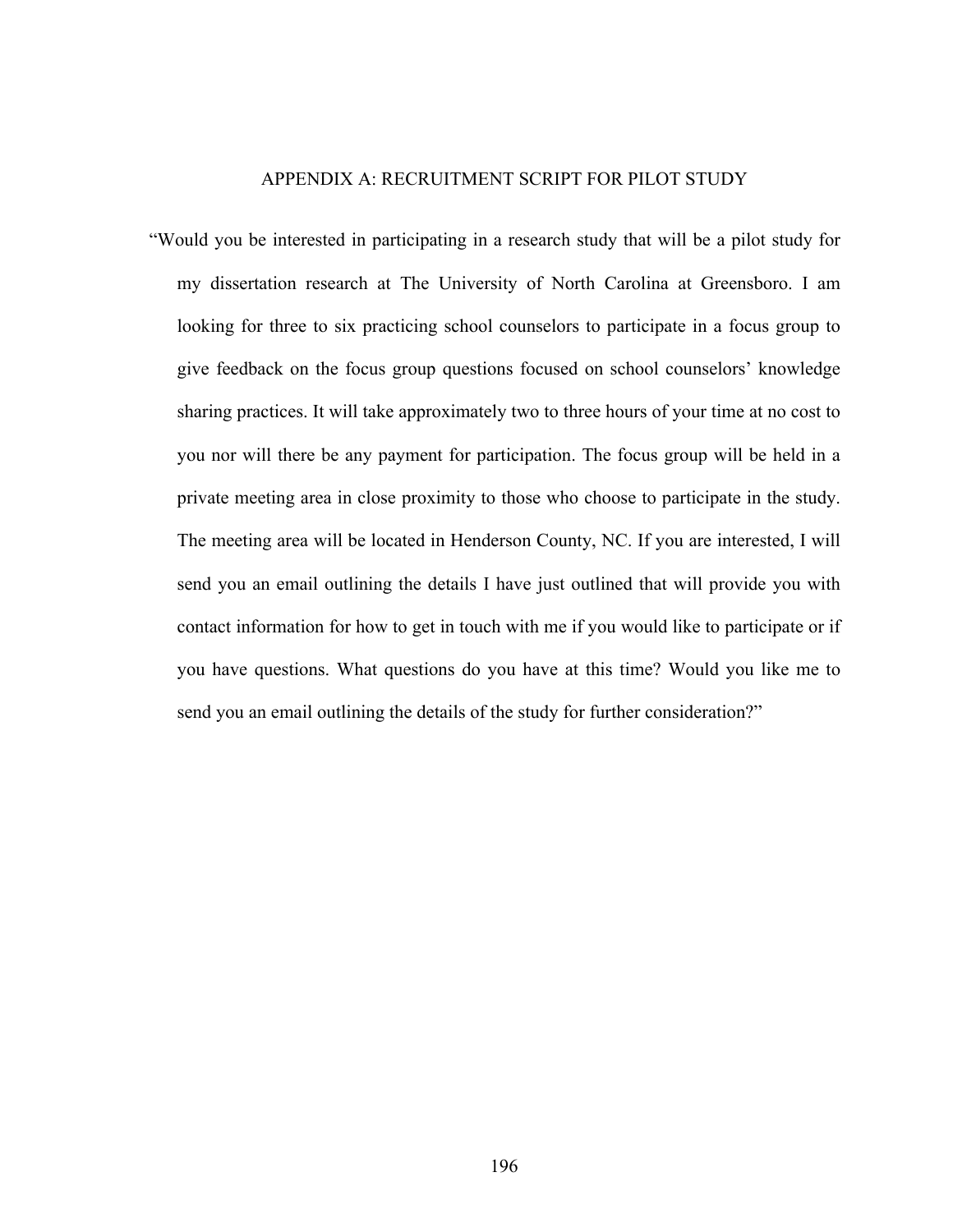## APPENDIX B: LETTER TO SCHOOL SYSTEM PRINCIPALS (FULL STUDY FOCUS GROUP)

Dear ABSS Principal:

I am currently in the process of conducting a dissertation research study as partial requirement for completion of a PhD in Counseling and Counselor Education through the University of North Carolina at Greensboro. I have received IRB approval through the Alamance-Burlington School System to ask school counselors within the system to participate in my study. I also hope that you will allow school counselors you supervise to participate in this research opportunity.

The topic of my dissertation research is school counselors' knowledge sharing practices. It requires 10-14 school counselors (elementary, middle, and high school) participate in a  $1 \frac{1}{2}$  to 2 hour focus group that will be held at the Central Office of the Alamance-Burlington School System. There will be two potential dates on which school counselors can choose to participate. Focus group interviews will take place at two different times, one at 8:00am and one at 3:00pm.

Participation in the research study has several advantages for school counselors:

- o School counselors will have time to reflect on knowledge sharing practices;
- o School counselors will learn about the knowledge sharing practices of other school counselors;
- o School counselors may apply information gleaned during the interview to future work as a school counselor.

Furthermore, the larger school counseling profession may benefit from understanding more about the knowledge sharing practices of school counselors and in turn find out how to make these practices more efficient and effective.

Thank you for considering allowing school counselors to participate in this research opportunity. If you have any questions, please feel free to contact me at adria  $\sin[p(a] \text{abss}.k12 \text{.}nc.us \text{ or } 336-376-3350$ .

Sincerely,

Adria E. Shipp, MAEd, NCC, NCLSC, NCLPC Board Eligible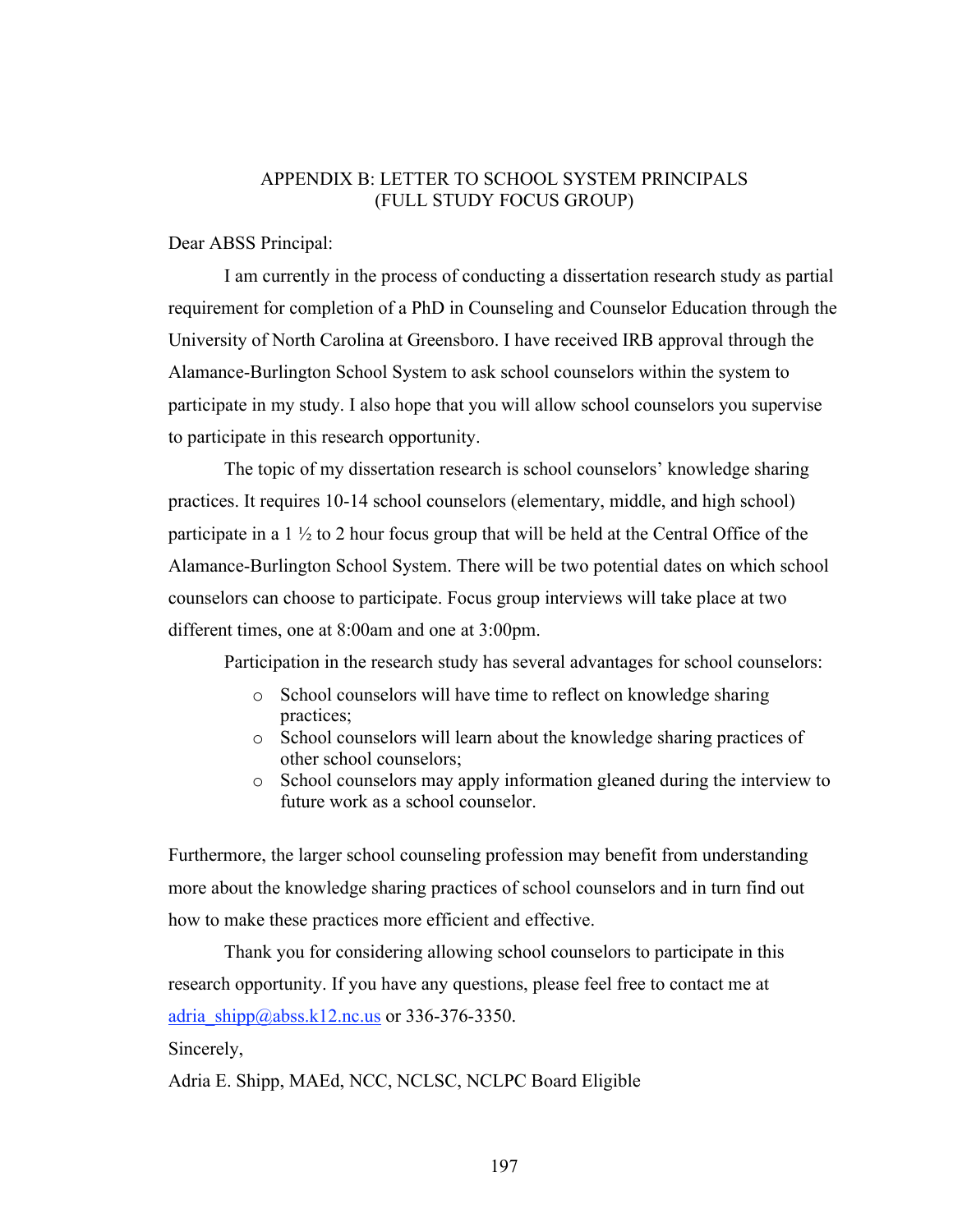# APPENDIX C: RECRUITMENT EMAIL TO SCHOOL COUNSELORS (FULL STUDY FOCUS GROUP INTERVIEW)

Dear (school counselor)

I would like to invite you to participate in a study I am conducting as part of my dissertation research at The University of North Carolina at Greensboro. This study is focused on learning more about school counselors' knowledge sharing practices. You have been chosen for this study because you are employed as a school counselor with the Alamance-Burlington School System and because your principal is willing to allow you to participate in this research study as indicated by his or her response to an earlier email sent directly to principals. A \$25 gift card will be given to all school counselors who choose to participate in the research study.

The research study will consist of two focus group interviews with school counselors. I will ask some questions about knowledge sharing that takes place as part of your position as a school counselor Each focus group will consist of 5-7 elementary, middle, and high school counselors employed by ABSS. If you would like to participate, please email me at  $\frac{\text{adria} - \text{shipp}(Q) \text{abss}.k12 \text{.nc.us}}{\text{and indicate which of the following}}$ dates you would like to be a part of a focus group held at the Alamance-Burlington School System's Central Office.

Date 1: Date  $2^{\cdot}$ 

Thank you for considering participating in this research opportunity.

Sincerely, Adria E. Shipp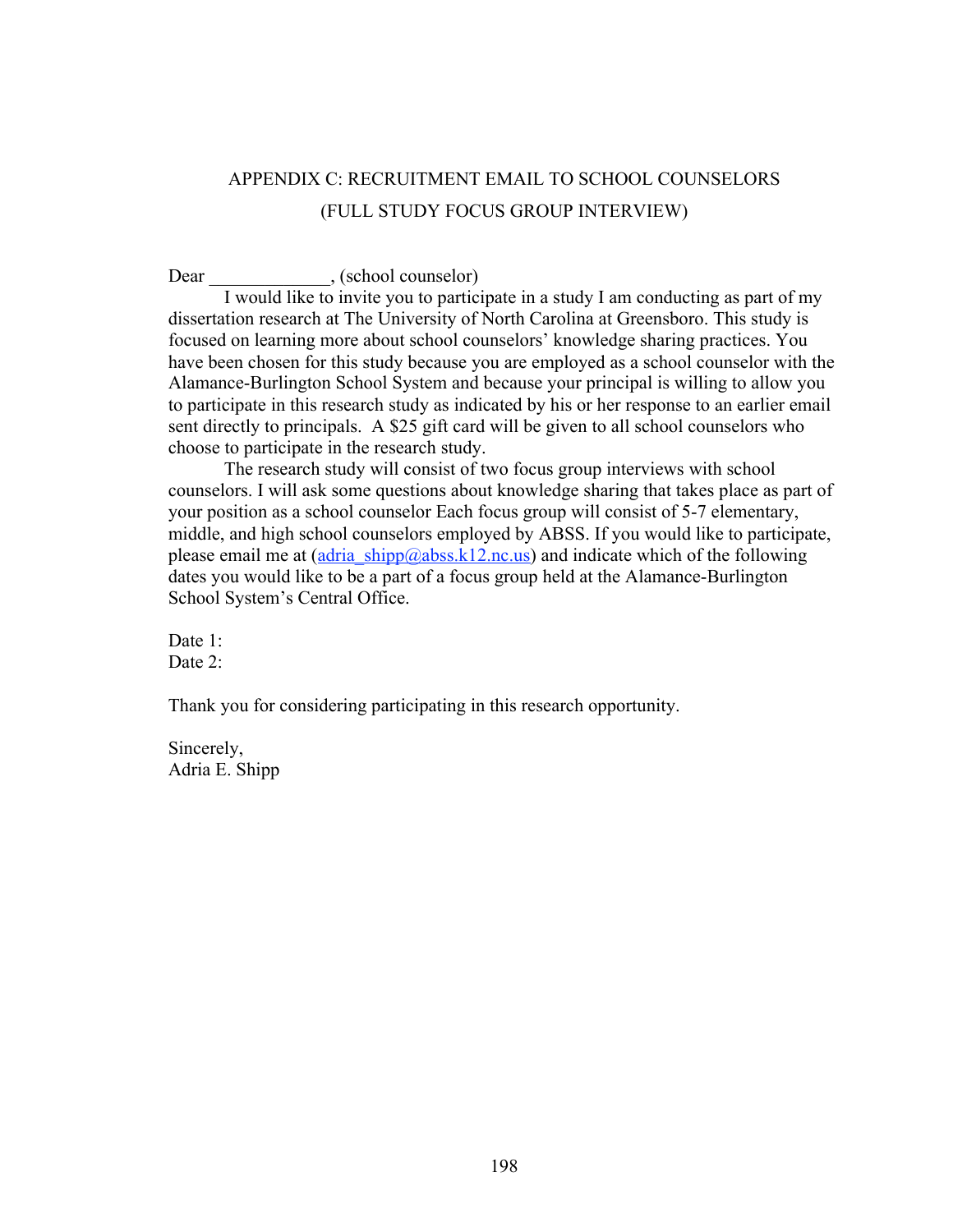# APPENDIX D: RECRUITMENT EMAIL TO SCHOOL COUNSELORS (FULL STUDY INDIVIDUAL INTERVIEWS)

Dear \_\_\_\_\_\_\_\_\_ (school counselor),

I am currently working on dissertation research at The University of North Carolina at Greensboro that is intended to explore the ways in which school counselors share knowledge about their work. You have been invited to participate as a school counselor for Alamance-Burlington Schools.

If you choose to participate, you will be asked for about 30-45 minutes of your time to participate in an individual interview discussing your knowledge sharing practices. Interviews will take place after school or on a weekend day, whichever is more convenient for you. A \$25 Barnes & Noble gift card will be given to all school counselors who choose to participate in the research study.

If you would like to participate, please email me  $(\text{adria} \ \text{shipp@abss.k12}.\text{nc.us})$ and we can set up a time to meet. I am also happy to answer any questions you have regarding the research study.

Thank you for considering participating in this research opportunity.

Sincerely, Adria Shipp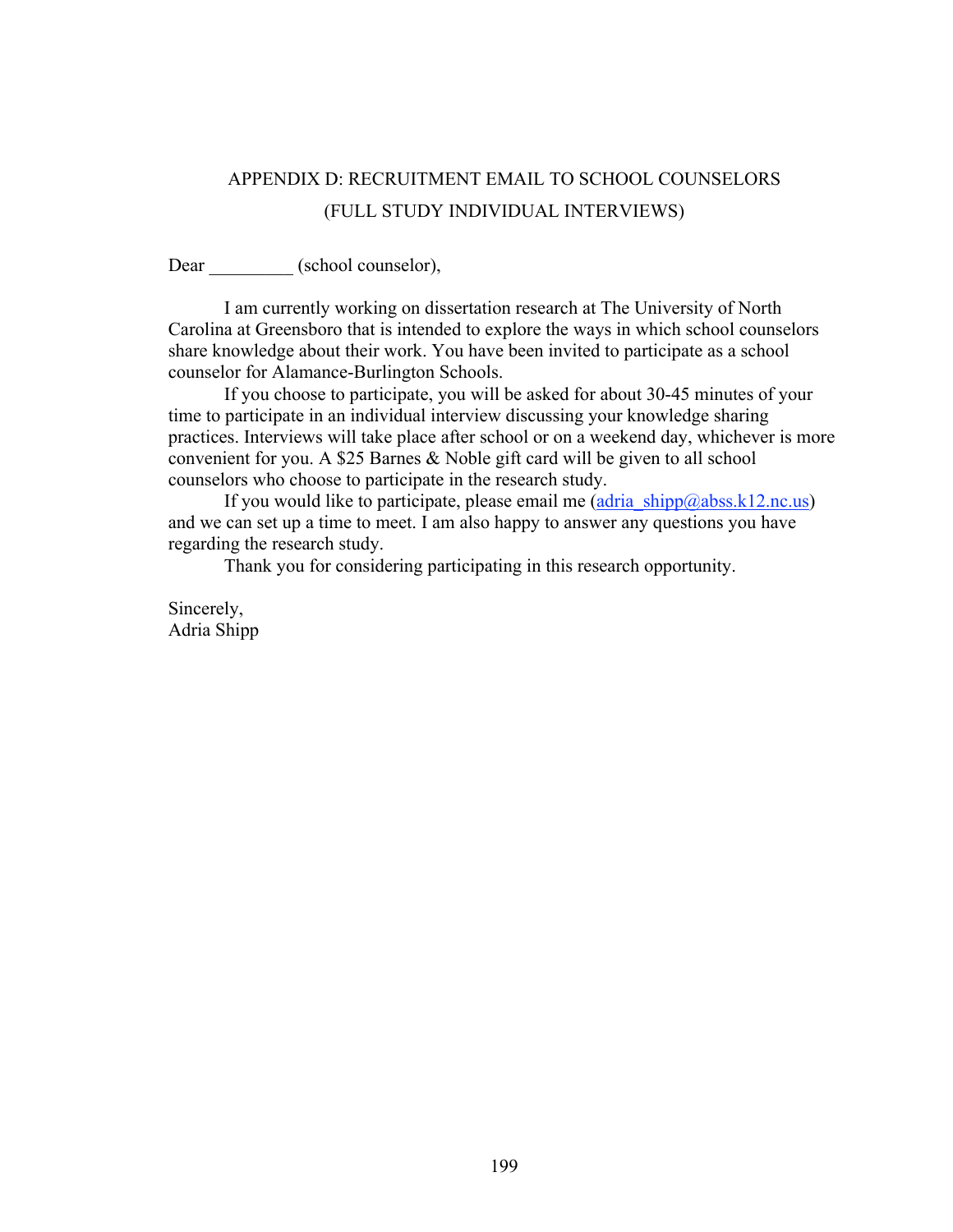# APPENDIX E: FULL STUDY INFORMED CONSENT (FOCUS GROUP INTERVIEW)

# **UNIVERSITY OF NORTH CAROLINA AT GREENSBORO**

# *CONSENT TO ACT AS A HUMAN PARTICIPANT: LONG FORM*

Project Title: School counselors' knowledge sharing practices

Project Director: James Benshoff, PhD, LPC, NCC and Adria E. Shipp, MAEd, NCC, NCLSC

Participant's Name:

## **What is the study about?**

You are being asked to participate in a research study. The purpose of this study is to learn more about school counselors' knowledge sharing practices.

## **Why are you asking me?**

You have been chosen for this study because you are employed as a school counselor with the Alamance-Burlington School System and because your principal has agreed to allow you to participate in this research study as indicated by his or her response to an earlier email sent directly to principals. You were randomly chosen from among the other school counselors who work at your school level (i.e., elementary, middle, high school) to be invited to participate in this research study.

## **What will you ask me to do if I agree to be in the study?**

You will be asked to spend approximately two hours participating in a focus group interview with two to five other practicing school counselors. This is a one-time commitment and requires no additional time from you outside of the focus group.

## **Is there any audio/video recording?**

You will be audio recorded throughout the course of this study. Because your voice will be potentially identifiable by anyone who hears the tape, your confidentiality for things you say on the tape cannot be guaranteed although the researcher will try to limit access to the tape as described below.

## **What are the dangers to me?**

The risks involved in this study include the potential that confidentiality is not guaranteed since information is being gathered through audiotaped group interviews. However, the researcher will keep all information you provide anonymous and confidential once the focus group has ended – and the researcher asks that you as a potential member in the group do the same with all other group members' information.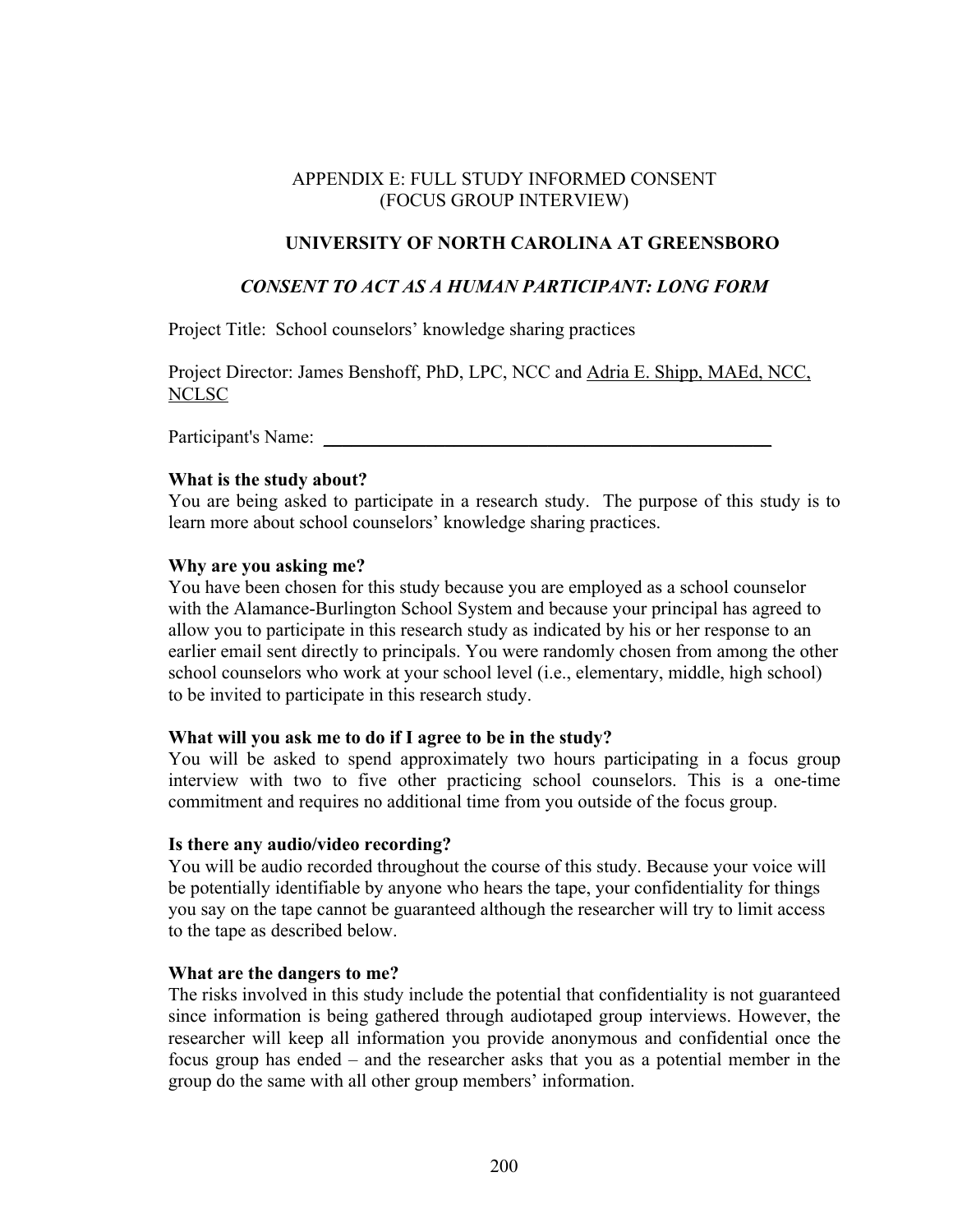If you have any concerns about your rights or how you are being treated please contact Eric Allen in the Office of Research and Compliance at UNCG at (336) 256-1482. Questions about this project or your benefits or risks associated with being in this study can be answered by [Adria E. Shipp] who may be contacted at (828) 243-7560  $(a \cdot \text{e} \cdot \text{d} \cdot \text{e})$  (aeshipp@uncg.edu).

#### **Are there any benefits to me for taking part in this research study?**

The benefits to you for participating in this study may include time to reflect on your knowledge sharing practices, learning about the knowledge sharing practices of other school counselors, and possibly applying information gleaned during to the interview to your future work as a school counselor. Furthermore, the larger school counseling profession may benefit from understanding more about the knowledge sharing practices of school counselors and in turn find out how to make these practices more efficient and effective.

#### **Are there any benefits to society as a result of me taking part in this research?**

School counselors' reflections on their own knowledge sharing practices may influence their effectiveness with students, families, faculty, and staff, within the school system in which they work. Society may benefit from changes school counselors make in their knowledge sharing behaviors that affects the students, families, and school communities with which they work.

## **Will I get paid for being in the study? Will it cost me anything?**

A \$25 gift card will be provided to all school counselors who choose to participate in the research study.

## **How will you keep my information confidential?**

Your privacy will be protected by keeping all consent forms and the recorded interview in a locked file cabinet in the supervising faculty member's office on UNCG's campus. A reputable transcription company will be used to transcribe focus group interview data. This company has strict confidentiality procedures in place to ensure your privacy. You can visit their website at www.verbalink.com. In addition, focus group interviews will be held in a private meeting room behind closed doors. All consent forms will be destroyed in a paper shredder three years after the closure of this research study. The audiotape recording of the interview will be destroyed within 30 days of the interview by physically removing and cutting the tape from the cassette. All information obtained in this study is strictly confidential unless disclosure is required by law. In addition, the investigator must add a description of any legal duty to report abuse that might supersede these confidentiality promises.

## **What if I want to leave the study?**

You have the right to refuse to participate or to withdraw at any time, without penalty. If you do withdraw, it will not affect your in any way. If you choose to withdraw, you may request that any of your data, which has been collected be destroyed unless it is in a de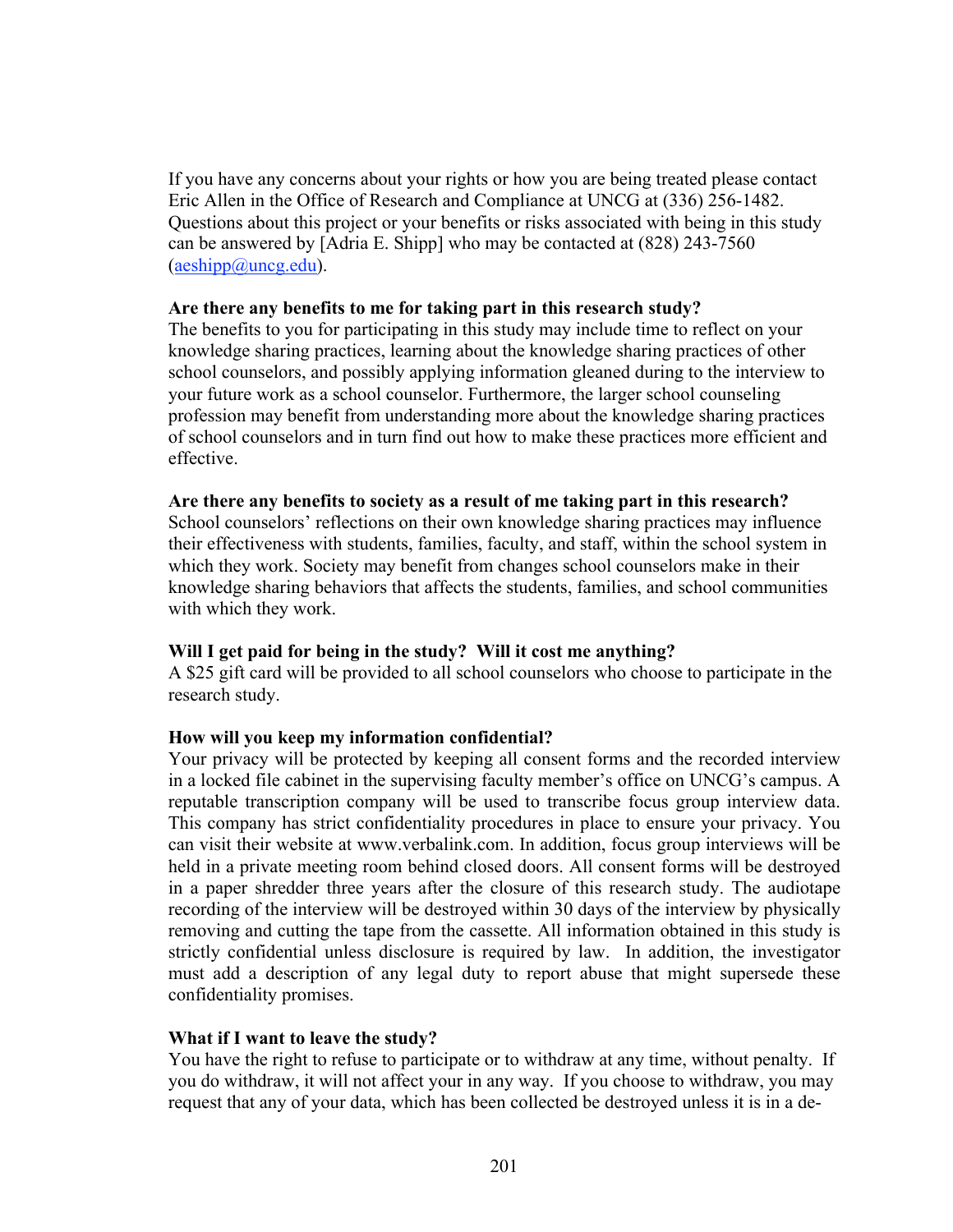identifiable state.

#### **What about new information/changes in the study?**

If significant new information relating to the study becomes available which may relate to your willingness to continue to participate, this information will be provided to you.

# **Voluntary Consent by Participant:**

By signing this consent form you are agreeing that you read, or it has been read to you, and you fully understand the contents of this document and are openly willing consent to take part in this study. All of your questions concerning this study have been answered. By signing this form, you are agreeing that you are 18 years of age or older and are agreeing to participate, or have the individual specified above as a participant participate, in this study described to you by Carla Emerson.

| Signature: | Date∶ |
|------------|-------|
|------------|-------|

Witness: Date: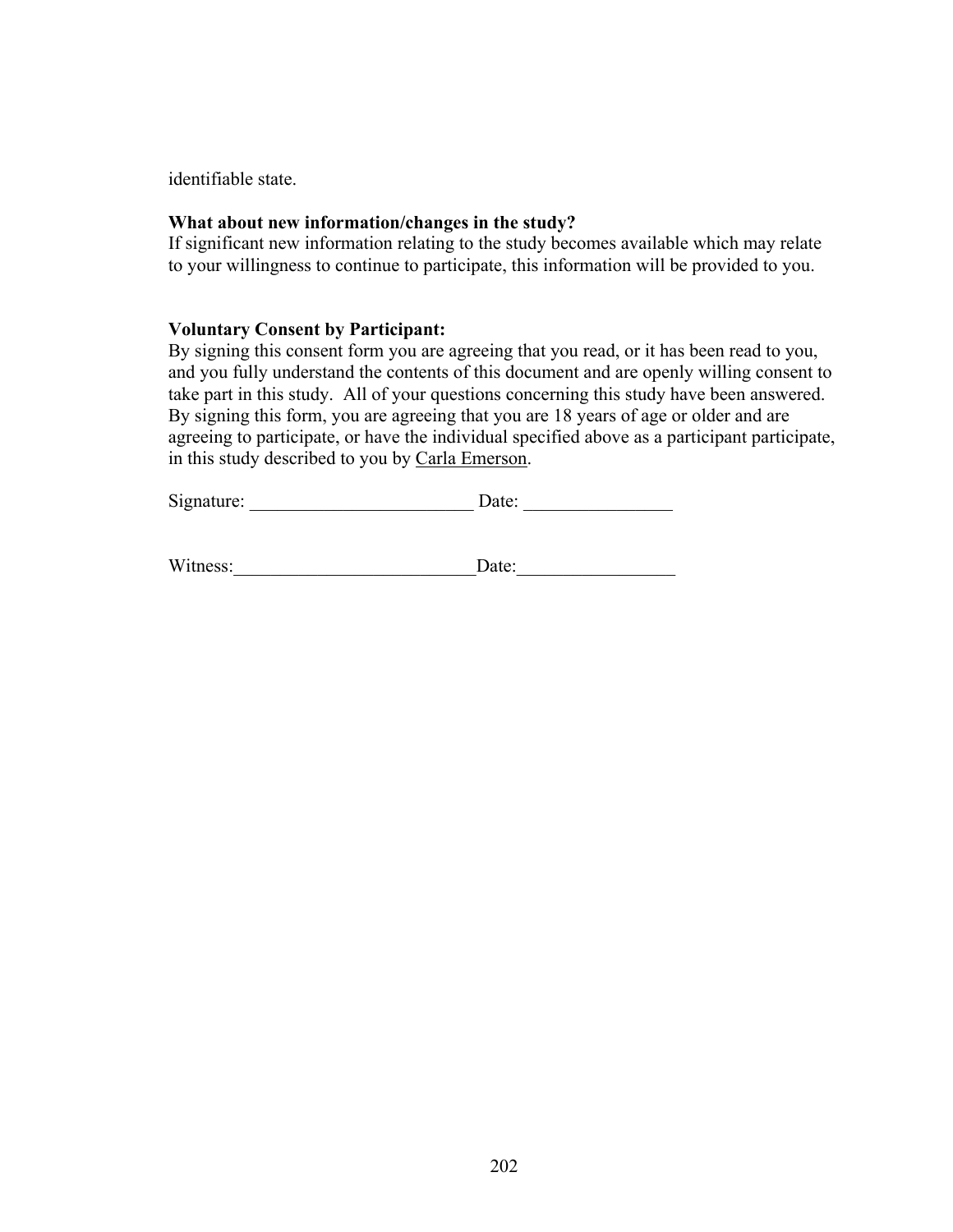# APPENDIX F: FULL STUDY INFORMED CONSENT

# **UNIVERSITY OF NORTH CAROLINA AT GREENSBORO**

# *CONSENT TO ACT AS A HUMAN PARTICIPANT: LONG FORM*

Project Title: School counselors' knowledge sharing practices

Project Director: James Benshoff, PhD, LPC, NCC and Adria E. Shipp, MAEd, NCC, NCLSC

Participant's Name:

## **What is the study about?**

You are being asked to participate in a research study. The purpose of this study is to learn more about school counselors' knowledge sharing practices.

## **Why are you asking me?**

You have been chosen for this study because you are employed as a school counselor with the Alamance-Burlington School System.

## **What will you ask me to do if I agree to be in the study?**

You will be asked to spend approximately 30-45 minutes participating in an individual interview discussing your knowledge sharing practices related to your work. This is a one-time commitment and requires no additional time from you outside of the interview.

## **Is there any audio/video recording?**

You will be audio recorded throughout the course of this study. Because your voice will be potentially identifiable by anyone who hears the tape, your confidentiality for things you say on the tape cannot be guaranteed although the researcher will try to limit access to the tape as described below.

## **What are the dangers to me?**

Because interviews will be audio recorded, confidentiality cannot be guaranteed but every measure will be taken to protect information shared by participants. Specific measures that will be in place to protect confidentiality are explained below.

If you have any concerns about your rights or how you are being treated please contact Eric Allen in the Office of Research and Compliance at UNCG at (336) 256-1482. Questions about this project or your benefits or risks associated with being in this study can be answered by [Adria E. Shipp] who may be contacted at (828) 243-7560  $(a \cdot \text{e} \cdot \text{d} \cdot \text{e})$  (aeshipp@uncg.edu).

## **Are there any benefits to me for taking part in this research study?**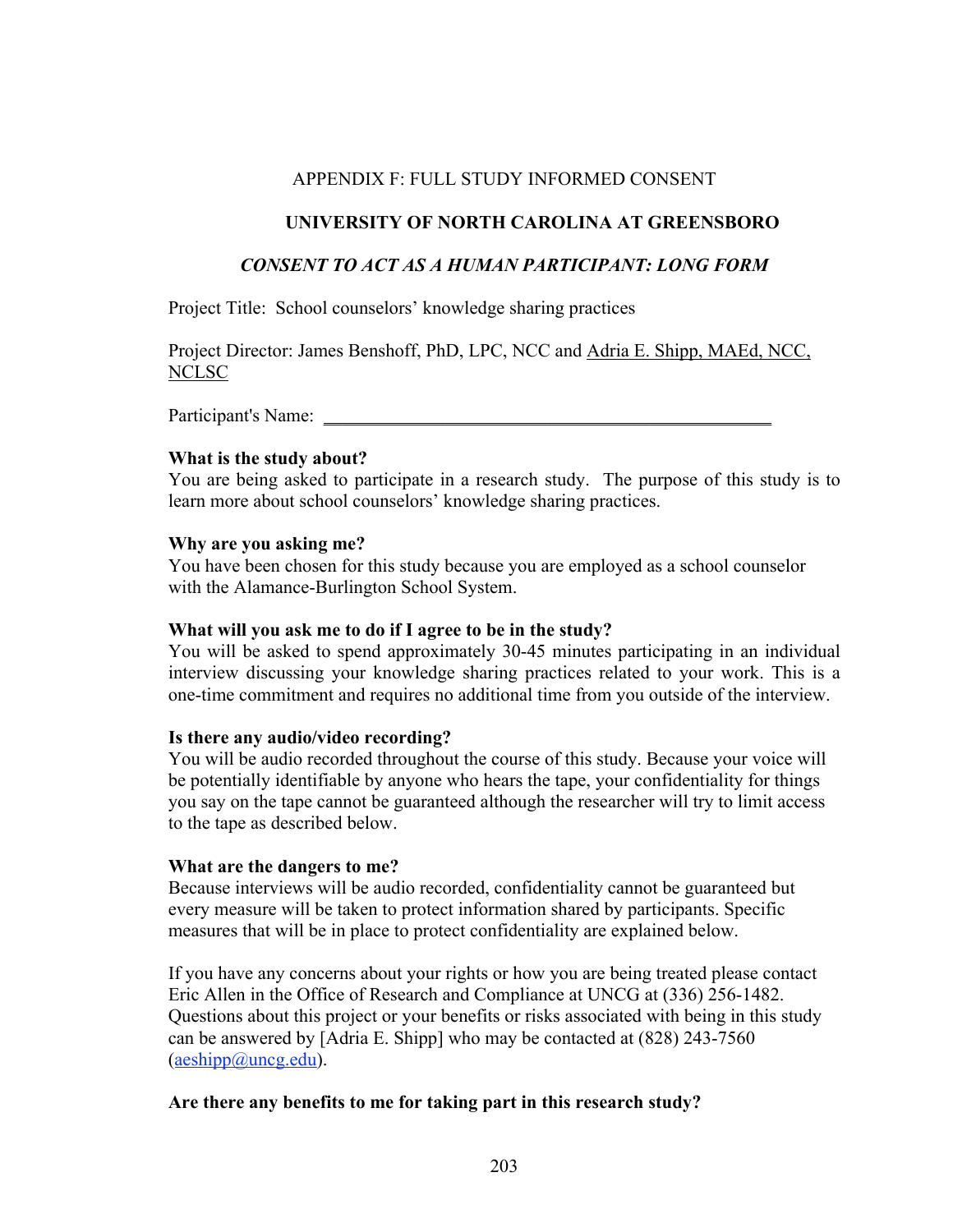The benefits to you for participating in this study may include time to reflect on your knowledge sharing practices. Furthermore, the larger school counseling profession may benefit from understanding more about the knowledge sharing practices of school counselors and in turn find out how to make these practices more efficient and effective.

#### **Are there any benefits to society as a result of me taking part in this research?**

School counselors' reflections on their own knowledge sharing practices may influence their effectiveness with students, families, faculty, and staff, within the school system in which they work. Society may benefit from changes school counselors make in their knowledge sharing behaviors that affects the students, families, and school communities with which they work.

# **Will I get paid for being in the study? Will it cost me anything?**

A \$25 gift card will be provided to all school counselors who choose to participate in the research study.

# **How will you keep my information confidential?**

Your privacy will be protected by keeping all consent forms and the recorded interview in a locked file cabinet in the supervising faculty member's office on UNCG's campus. A reputable transcription company will be used to transcribe interview data. This company has strict confidentiality procedures in place to ensure your privacy. You can visit their website at www.verbalink.com. All consent forms will be destroyed in a paper shredder three years after the closure of this research study. The audiotape recording of the interview will be destroyed within 30 days of the interview by physically removing and cutting the tape from the cassette. All information obtained in this study is strictly confidential unless disclosure is required by law.

## **What if I want to leave the study?**

You have the right to refuse to participate or to withdraw at any time, without penalty. If you do withdraw, it will not affect your in any way. If you choose to withdraw, you may request that any of your data, which has been collected be destroyed unless it is in a deidentifiable state.

## **What about new information/changes in the study?**

If significant new information relating to the study becomes available which may relate to your willingness to continue to participate, this information will be provided to you.

## **Voluntary Consent by Participant:**

By signing this consent form you are agreeing that you read, or it has been read to you, and you fully understand the contents of this document and are openly willing consent to take part in this study. All of your questions concerning this study have been answered. By signing this form, you are agreeing that you are 18 years of age or older and are agreeing to participate, or have the individual specified above as a participant participate, in this study described to you by Carla Emerson.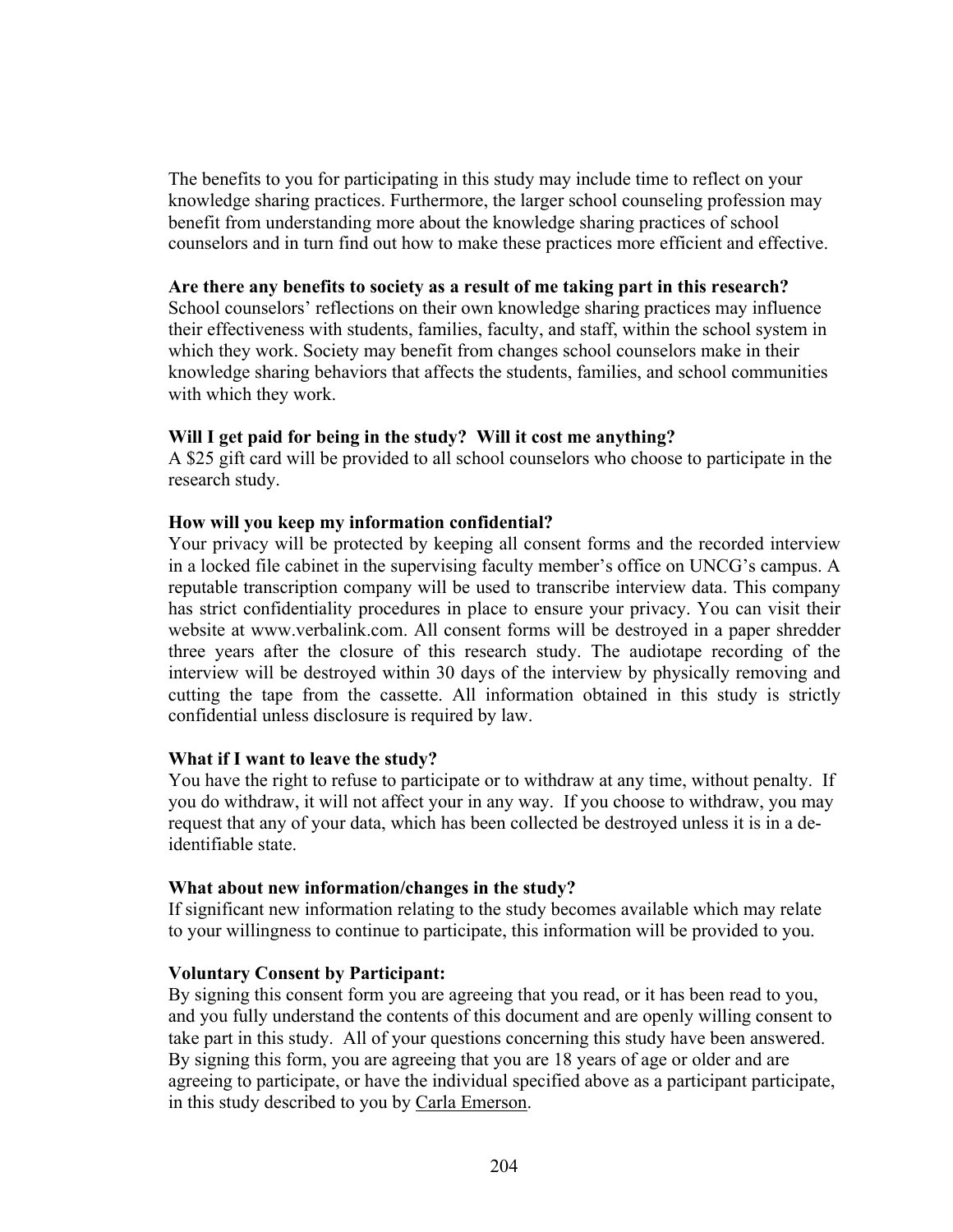| Date: |
|-------|
|       |

| Witness: | Date∶ |
|----------|-------|
|          |       |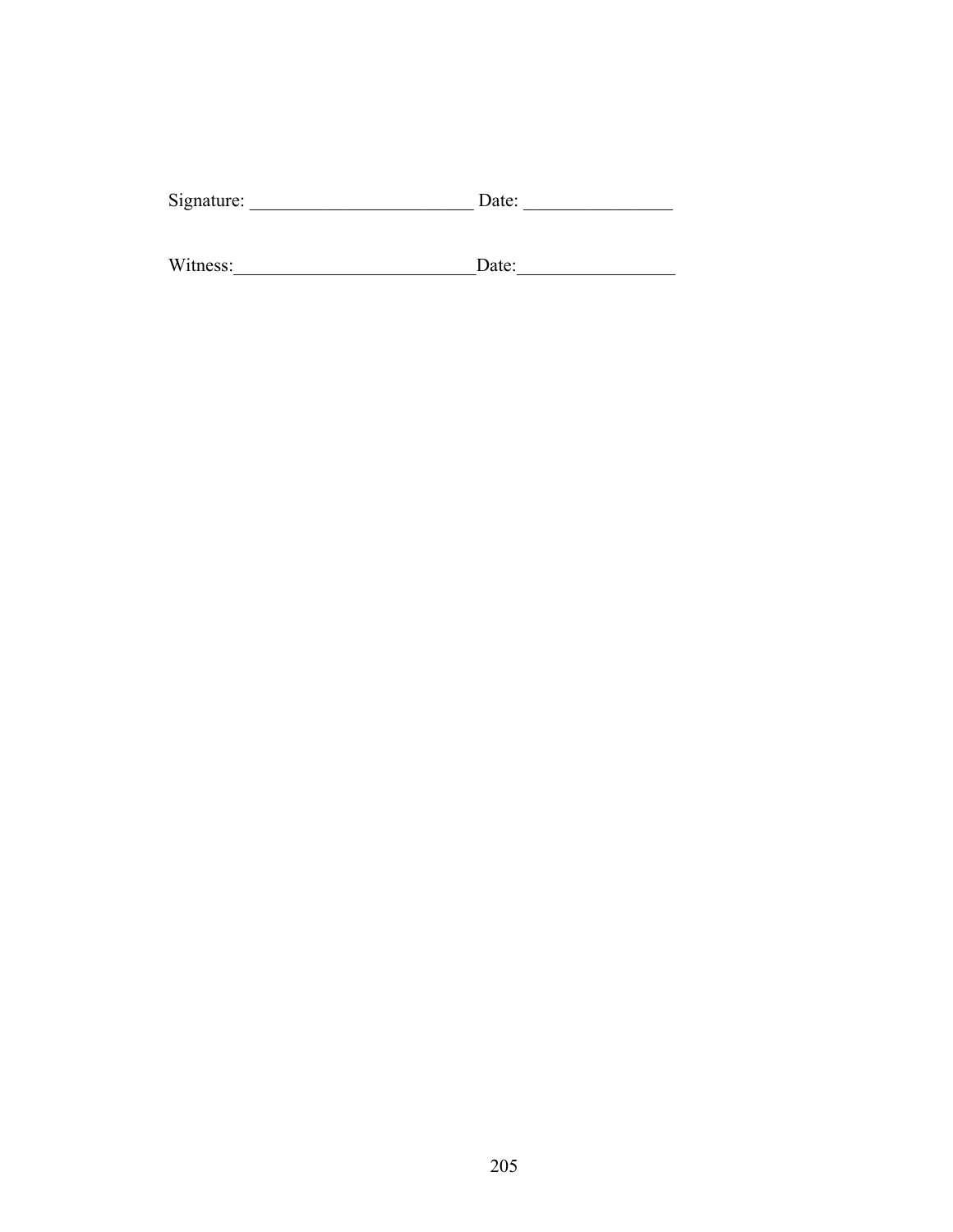# APPENDIX G: DEMOGRAPHIC QUESTIONNAIRE (PILOT STUDY)

1. Please indicate your sex:

\_\_\_\_ Male Female

- 2. What is your age?  $\frac{2}{\sqrt{2}}$
- 3. Which of the following best describes your ethnicity?

1999) Asian American / Pacific Islander

- \_\_\_\_ American Indian
- \_\_\_\_ African American / Black
- \_\_\_\_ Caucasian / White
- Hispanic / Latino/a
- \_\_\_\_ Multiracial
- $\frac{1}{\sqrt{1-\frac{1}{2}}}\text{Other (please specify)}$ 
	- 4. Which of the following best describes the setting in which you work?

\_\_\_\_ Elementary School

- \_\_\_\_ Middle/Jr. High School
- \_\_\_\_ High School
- \_\_\_\_ Other

999999999

999999999

5. How many school counselors (including yourself) work in your school?

- 6. How many years of experience do you have in the school counseling field?
- 7. How long have you worked at the school in which you are currently employed?
	- 8. What professional license(s) and/or certifications do you 6/\$+8999999999999999999999999999999999999999999999999999999999999999999999999999999999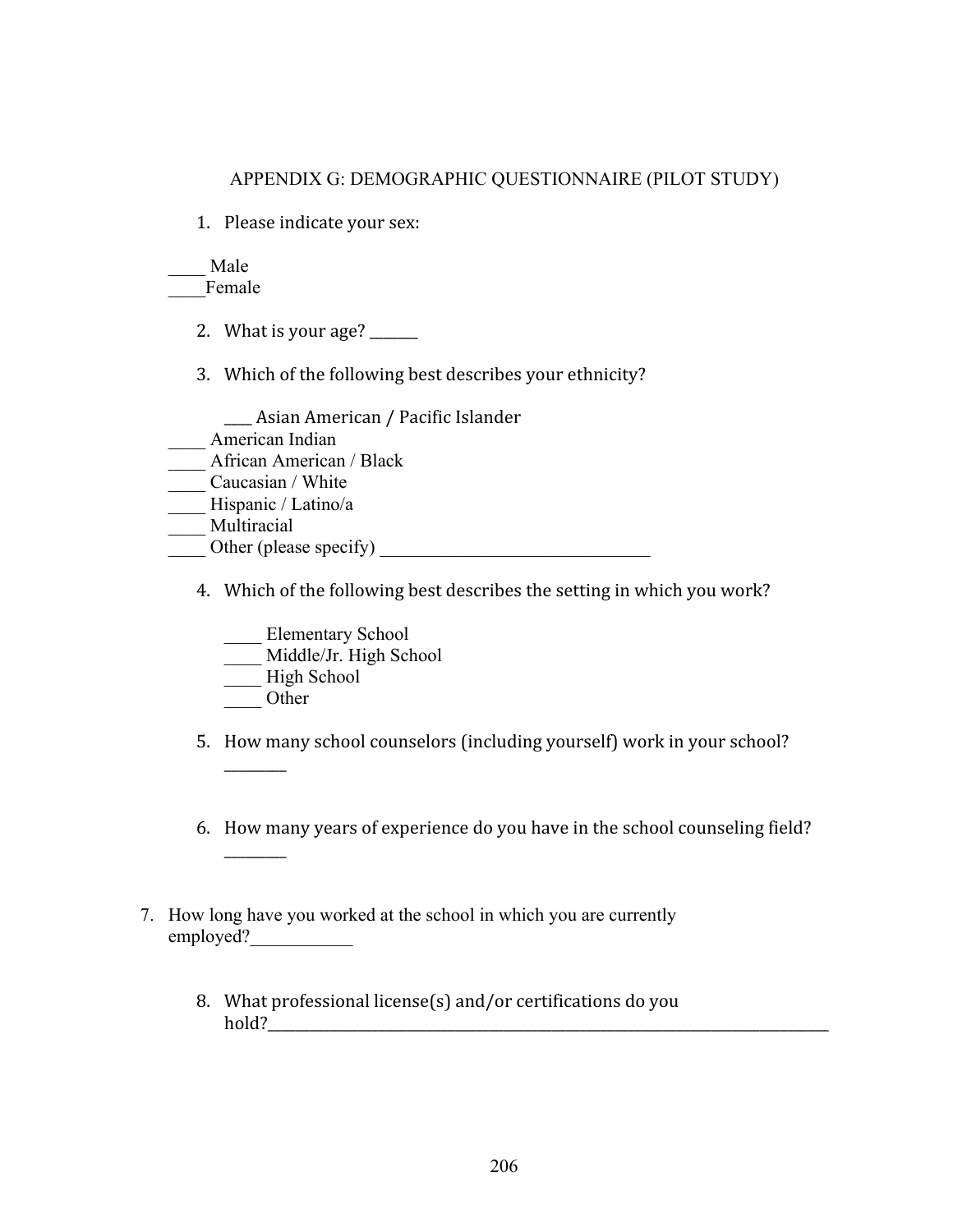- 9. What is your highest degree in a mental health field?
- \_\_\_\_ Bachelor's Degree
- \_\_\_\_ Master's Degree
- \_\_\_\_ Education Specialist Degree
- \_\_\_\_ Doctoral Degree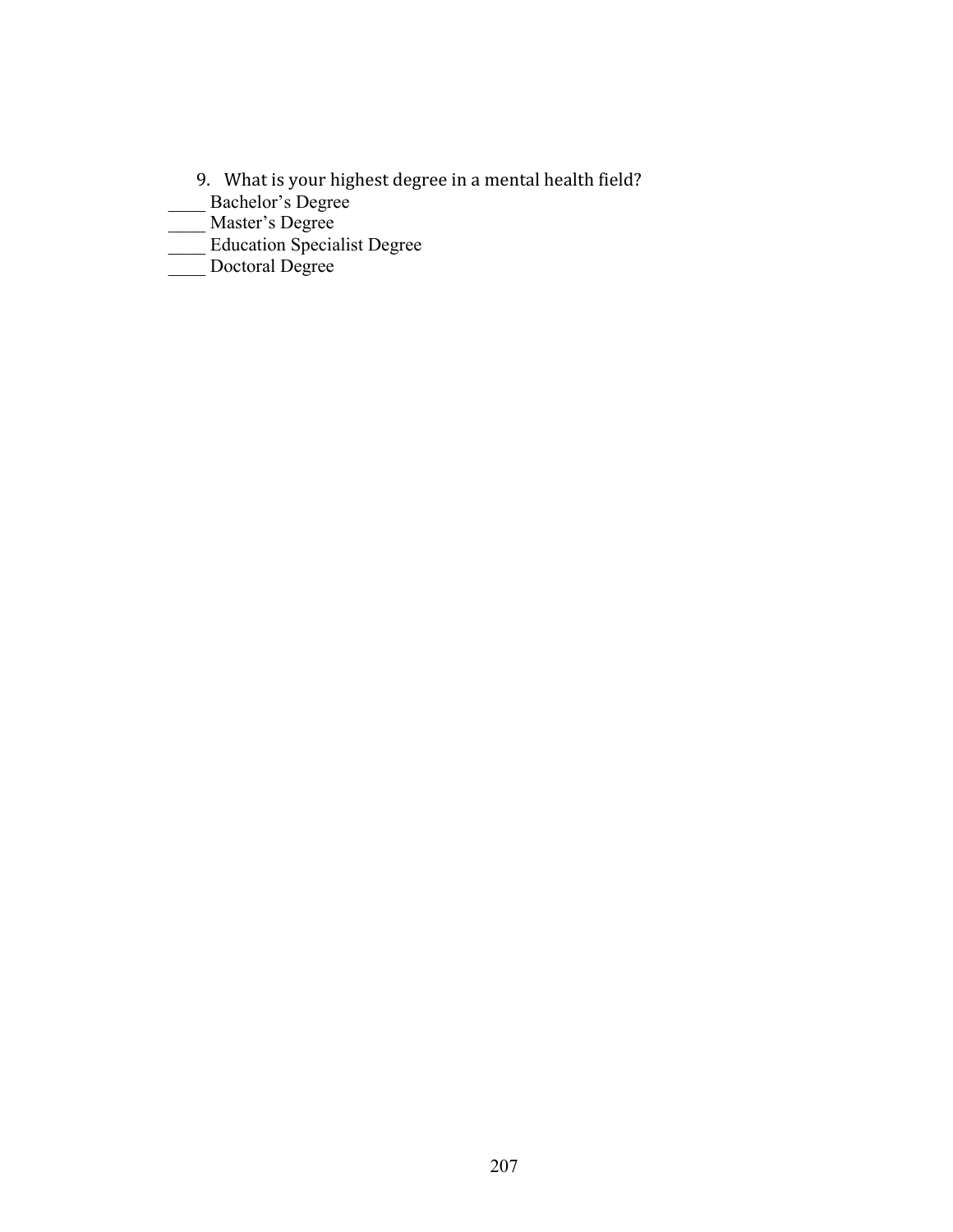# APPENDIX H: FULL STUDY DEMOGRAPHIC QUESTIONNAIRE

1. Please indicate your sex:

\_\_\_\_ Male Female

2. What is your age?  $\frac{2}{\sqrt{2}}$ 

3. Which of the following best describes your ethnicity?

1999) Asian American / Pacific Islander

- \_\_\_\_ American Indian
- \_\_\_\_ African American / Black
- Caucasian / White
- \_\_\_\_ Hispanic / Latino/a
- Multiracial

Other (please specify)

4. Which of the following best describes the setting in which you work?

\_\_\_\_ Elementary School

Middle/Jr. High School

- \_\_\_\_ High School
- \_\_\_\_ Other

999999999

999999999

5. How many school counselors (including yourself) work in your school?

6. How many years of experience do you have in the school counseling field?

7. How long have you worked at the school in which you are currently employed?

8. What professional license(s) and/or certifications do you 6/\$+8999999999999999999999999999999999999999999999999999999999999999999999999999999999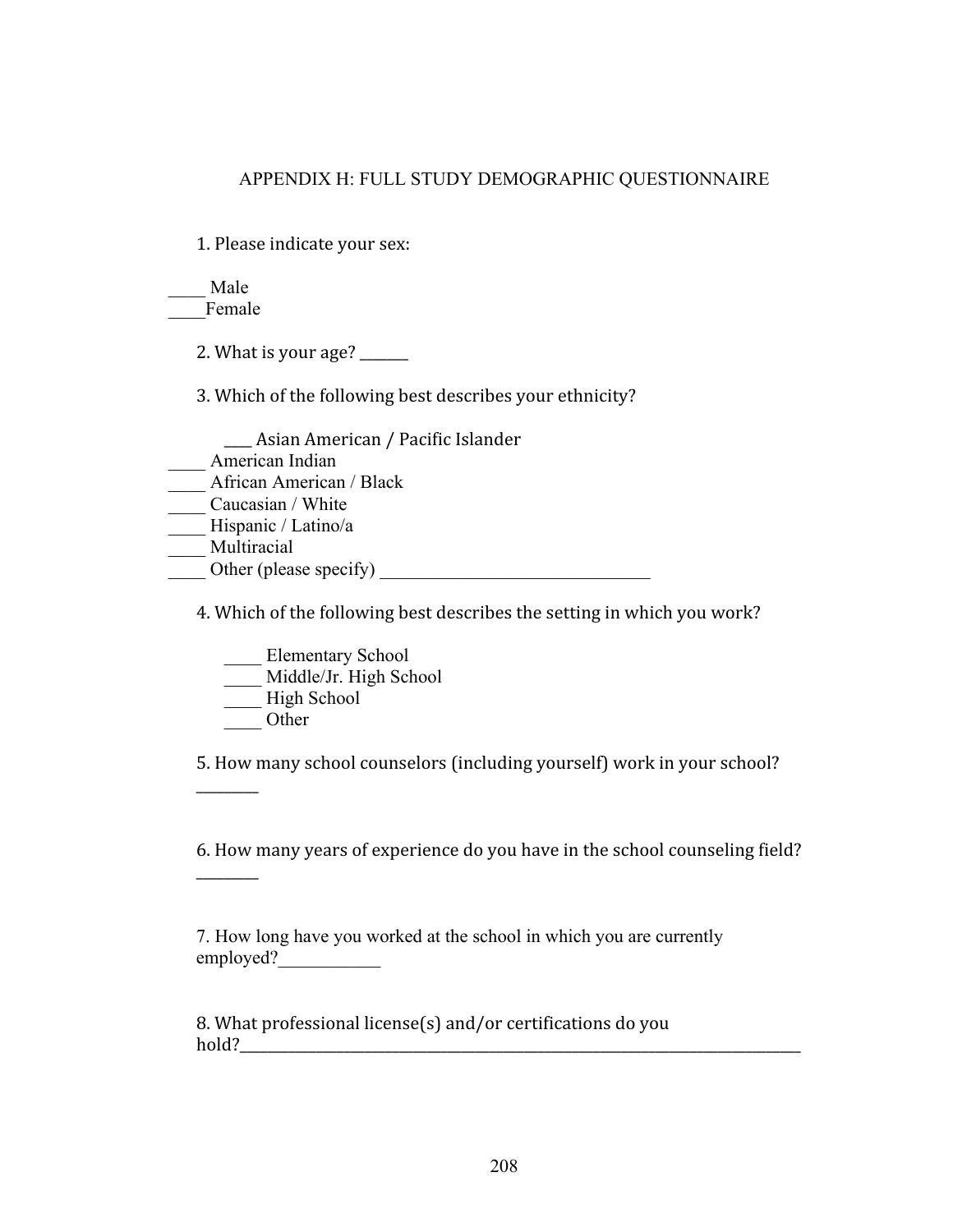9. What is your highest degree in a mental health field?

\_\_ Bachelor's Degree \_\_\_\_ Master's Degree \_\_\_\_ Education Specialist Degree \_\_\_\_ Doctoral Degree

 $\mathcal{L}_\text{max}$ 

10. Please list any professional organizations to which you are a member (e.g., ACA, ASCA, NCSCA):

 11. How many professional counseling conferences have you attended in the past 24 months?

12. Please list the names of three other school counselors in your school system with whom you regularly share knowledge relevant to your work.

| r |  |  |
|---|--|--|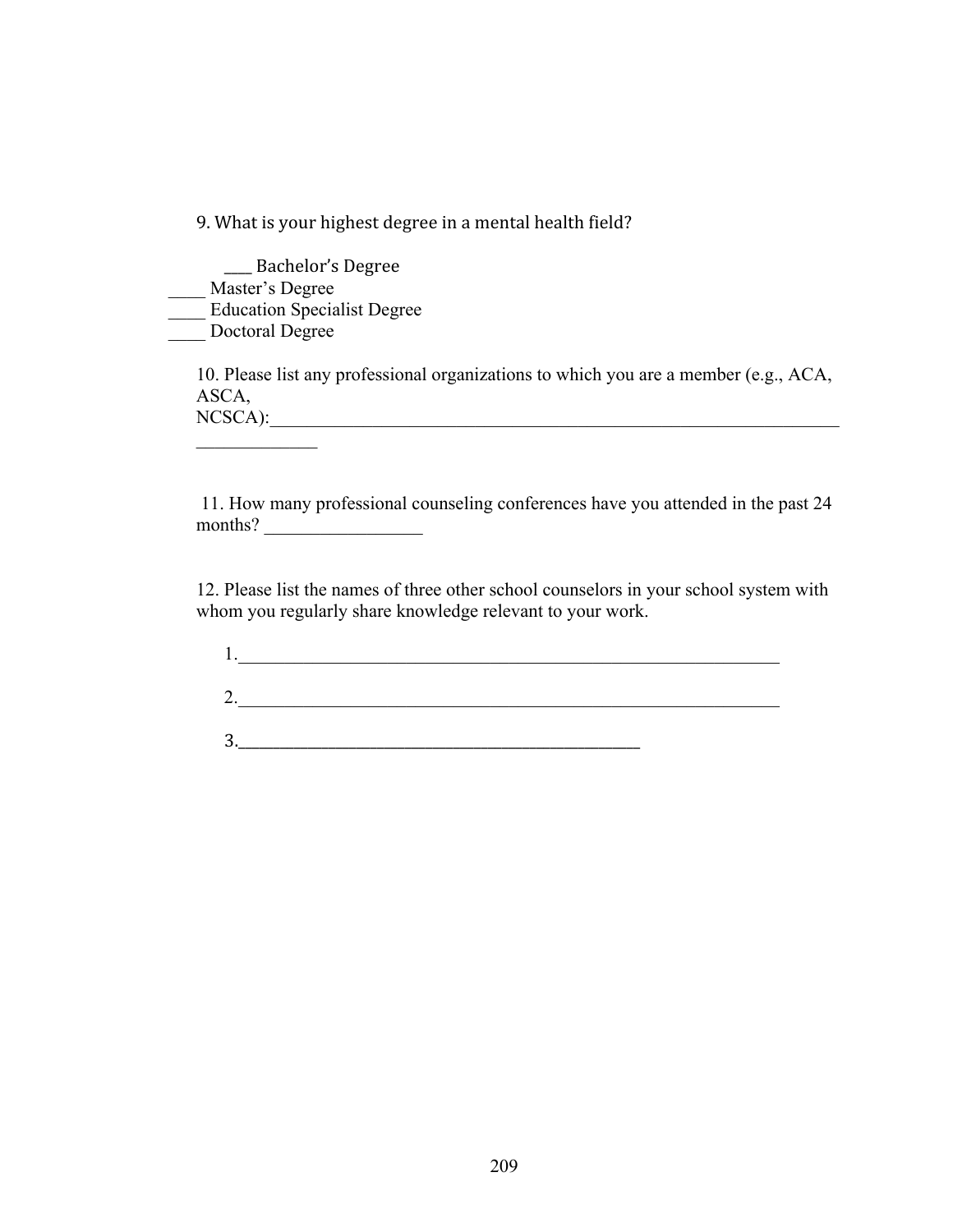# APPENDIX I: FOCUS GROUP QUESTIONS (PILOT STUDY)

(Say aloud) For the purpose of this study *school counselors' knowledge sharing* is defined as knowledge exchange involving at least one professional school counselor and can include both the giving and receiving of all types of information related to school counselors' professional work. At any given time knowledge sharing may be a one way communication of information, while at other times it might be a two-way communication of information.

#### **Opening**

To get to know each other better, let's go around the circle and have each of you share with the group your name, the school where you work and one lesson that you have learned from a student since you've been a school counselor.

#### **Introduction**

It sounds like we definitely learn lessons about school counseling from our students. Where else does school counselors' knowledge come from?

#### Transition

What kinds of knowledge are typically shared and are these different kinds of knowledge shared in different ways in terms of when, where, and by whom it is shared?

Transition How does knowledge sharing typically start?

## Key

Give an example of a knowledge sharing experience that really impacted your work as a school counselor.

## Key

What factors (both internal and external) facilitate and/or inhibit knowledge sharing?

## Key

How important is knowledge sharing for school counselors? What makes it so?

## Ending

In the last 20 minutes, what else would you like to add about school counselors' knowledge sharing practices that hasn't already been brought up?

## Process Questions:

This is the first of these types of discussions that I will be having with school counselors. I am planning to have several more over the next few months. What advice do you have for me? Were there any questions that seemed confusing or difficult to understand? If so, which ones? Was there anything about the sequencing of the questions that you would change?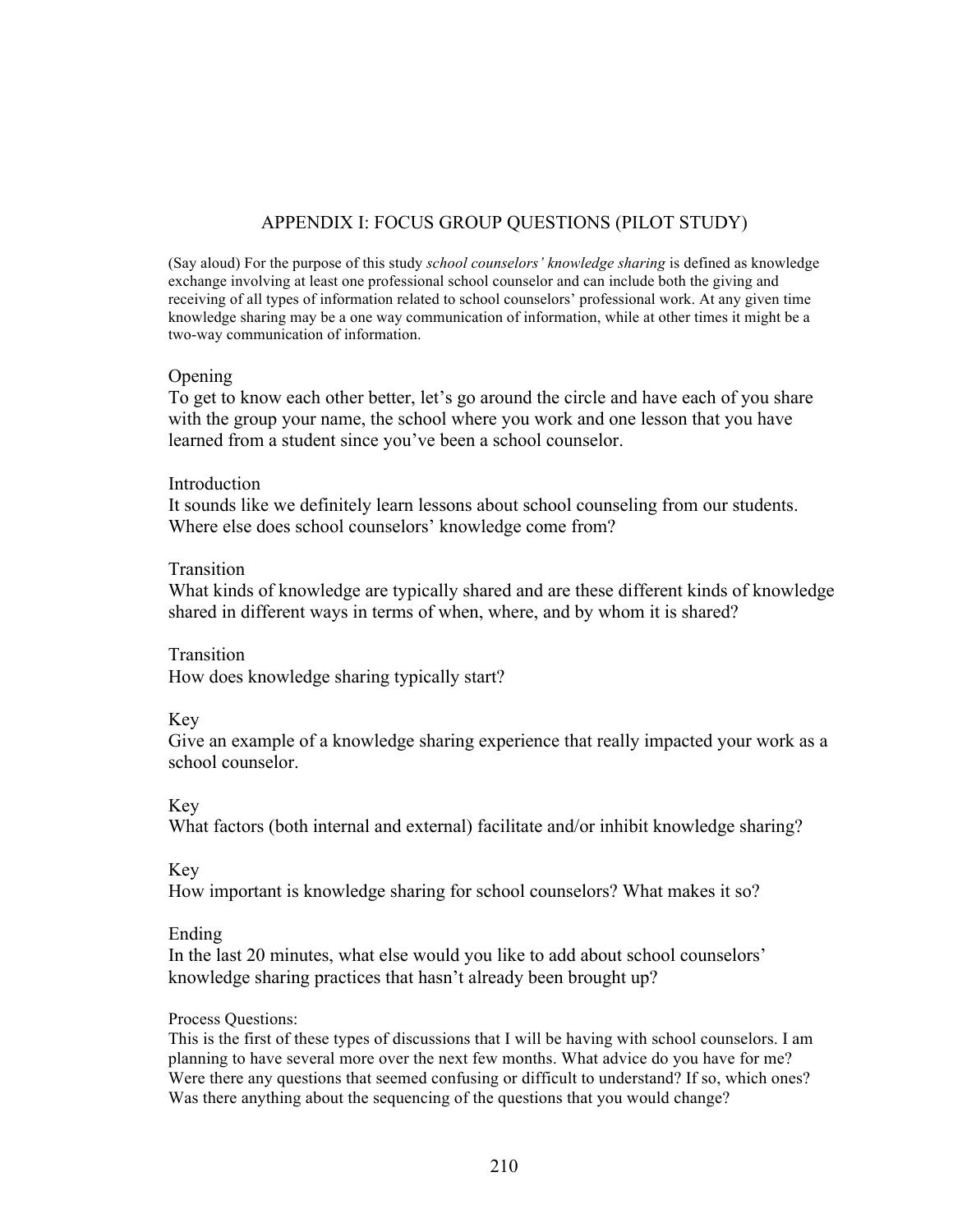What else would you be interested to know about school counselors' knowledge sharing practices?

Is there anything that could have made it easier for you to answer these questions?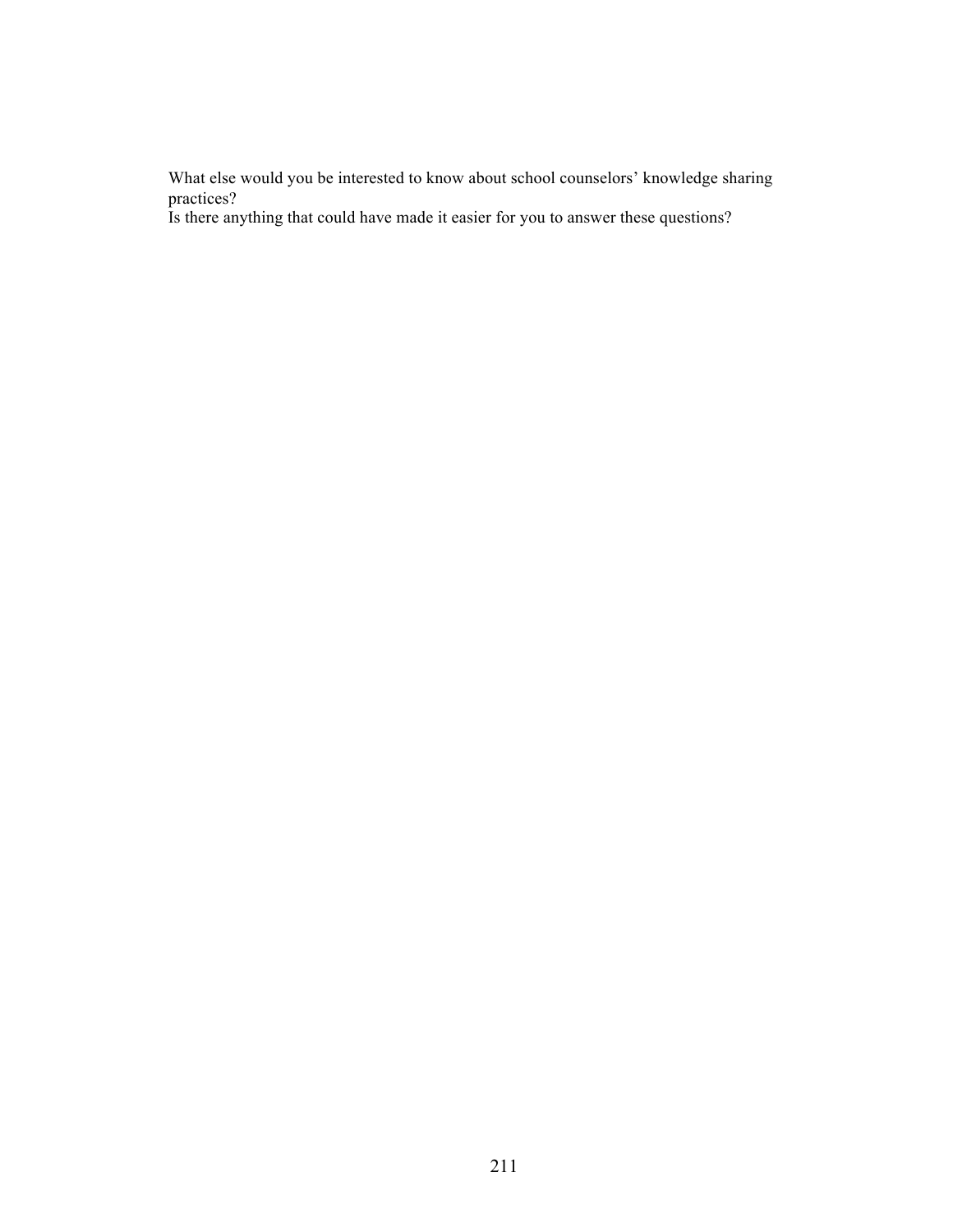# APPENDIX J: FOCUS GROUP QUESTIONS (FULL STUDY)

(Say aloud) For the purpose of this study *school counselors' knowledge sharing* is defined as an umbrella term used to describe the acquisition and dissemination of information, ideas, and practices related to school counselors professional work. At any given time knowledge sharing may be a one way communication of information, while at other times it might be a two-way communication of information.

#### Opening

To get to know each other better, let's go around the circle and have everyone share with the group their name, which school you're from and one piece of knowledge you think is invaluable as a school counselor.

#### Introduction

Let's begin with an activity to get us thinking about school counselors' knowledge sharing practices. See (Figure 1)

|                               | Inside the School | Outside the School |
|-------------------------------|-------------------|--------------------|
| Formal Knowledge Sharing      |                   |                    |
| Informal Knowledge<br>Sharing |                   |                    |

(Figure 1)

Transition

What kinds of knowledge are typically shared and are different types of knowledge shared differently?

Transition How does knowledge sharing typically start?

Key

Give an example of a knowledge sharing experience that really impacted your work as a school counselor.

Key

What factors facilitate and/or inhibit knowledge sharing?

Key

How important is knowledge sharing for school counselors? What makes it so?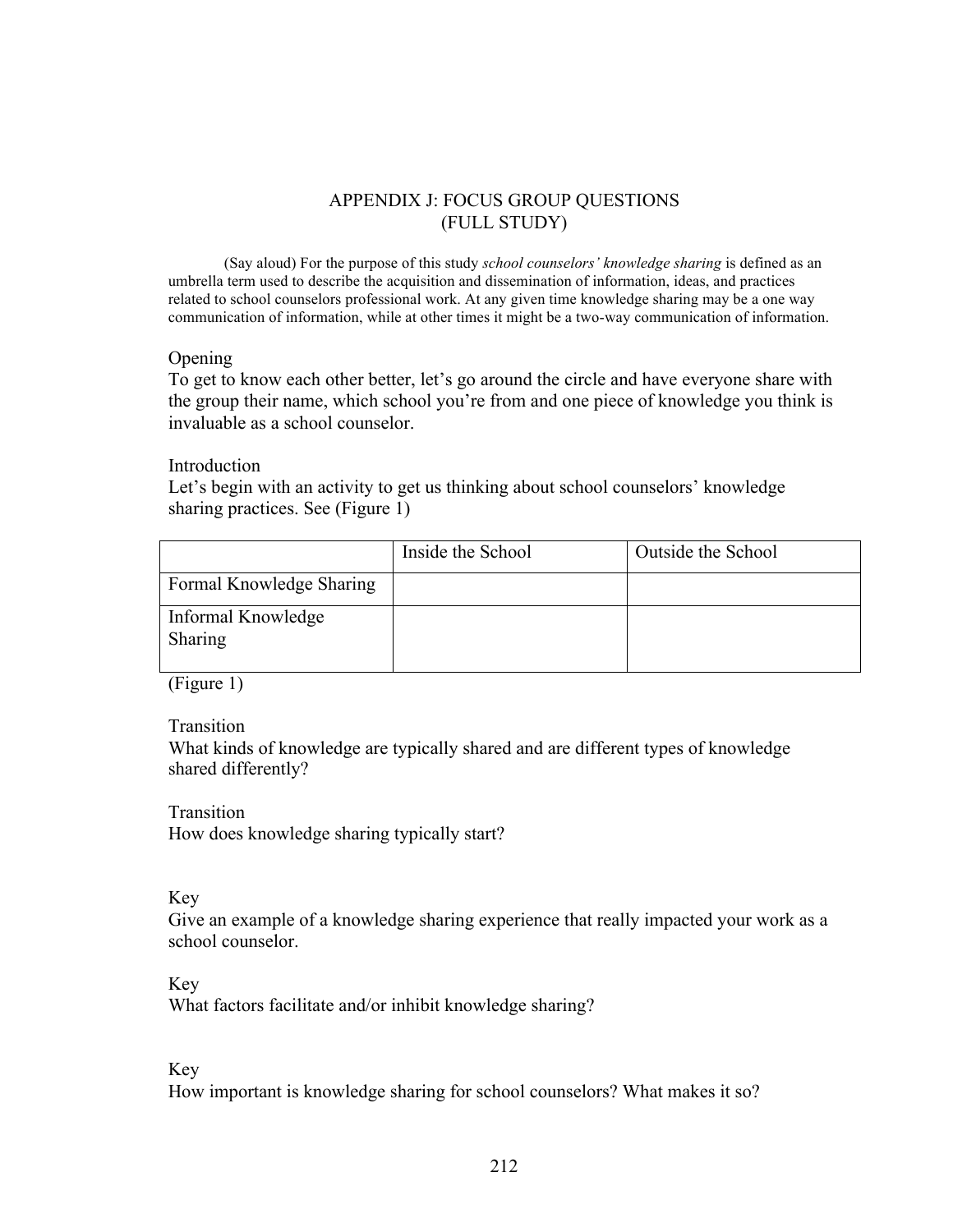# Ending

In the last 20 minutes, what else would you like to add about school counselors' knowledge sharing practices that haven't already been brought up?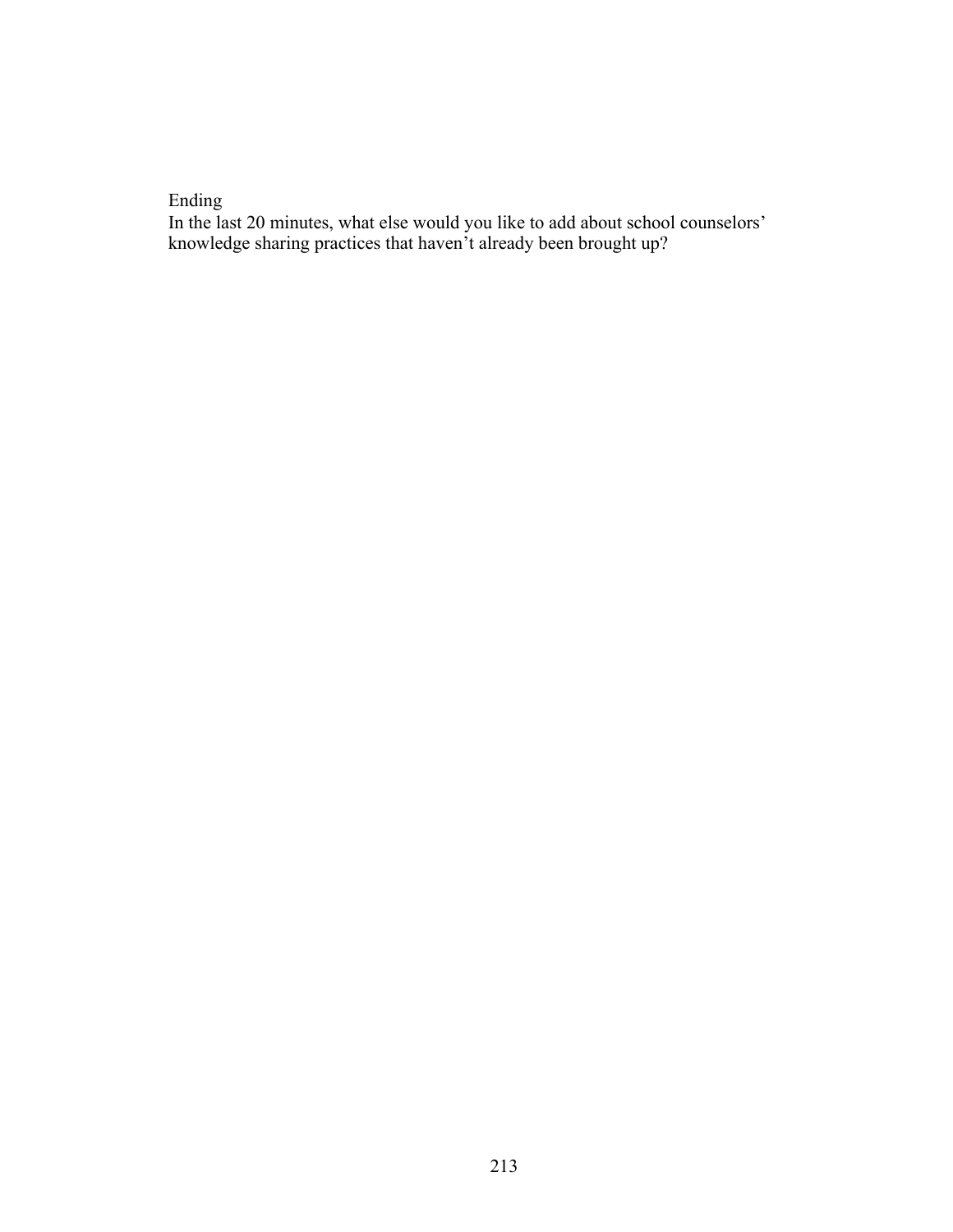# APPENDIX K: CONFIDENTIALITY AGREEMENT (FOCUS GROUP INTERVIEW)

Confidentiality Agreement For participation in the following research study:

School Counselors' Knowledge Sharing Practices: A Consensual Qualitative Research Study

I understand that focus group participants should consider all information shared during this focus group interview confidential. Although confidentiality cannot be guaranteed because of the nature of focus groups, I agree to keep all information shared during this focus group interview confidential, meaning that it will not be shared with anyone outside of this group.

| $1.$ $\frac{1}{2}$ $\frac{1}{2}$ $\frac{1}{2}$ $\frac{1}{2}$ $\frac{1}{2}$ $\frac{1}{2}$ $\frac{1}{2}$ $\frac{1}{2}$ $\frac{1}{2}$ $\frac{1}{2}$ $\frac{1}{2}$ $\frac{1}{2}$ $\frac{1}{2}$ $\frac{1}{2}$ $\frac{1}{2}$ $\frac{1}{2}$ $\frac{1}{2}$ $\frac{1}{2}$ $\frac{1}{2}$ $\frac{1}{2}$ $\frac{1}{2}$ $\frac{1}{$ |                                                                                                                                                                                                                               |
|------------------------------------------------------------------------------------------------------------------------------------------------------------------------------------------------------------------------------------------------------------------------------------------------------------------------|-------------------------------------------------------------------------------------------------------------------------------------------------------------------------------------------------------------------------------|
| 2.                                                                                                                                                                                                                                                                                                                     | Date                                                                                                                                                                                                                          |
| 3.                                                                                                                                                                                                                                                                                                                     | $\text{Date}$                                                                                                                                                                                                                 |
| 4.                                                                                                                                                                                                                                                                                                                     | $\text{Date}$                                                                                                                                                                                                                 |
| 5.                                                                                                                                                                                                                                                                                                                     | Date                                                                                                                                                                                                                          |
| 6.                                                                                                                                                                                                                                                                                                                     | Date                                                                                                                                                                                                                          |
| 7.                                                                                                                                                                                                                                                                                                                     | Date has been a series of the series of the series of the series of the series of the series of the series of the series of the series of the series of the series of the series of the series of the series of the series of |
| 8.                                                                                                                                                                                                                                                                                                                     | $\text{Date}$                                                                                                                                                                                                                 |
| 9.                                                                                                                                                                                                                                                                                                                     | Date                                                                                                                                                                                                                          |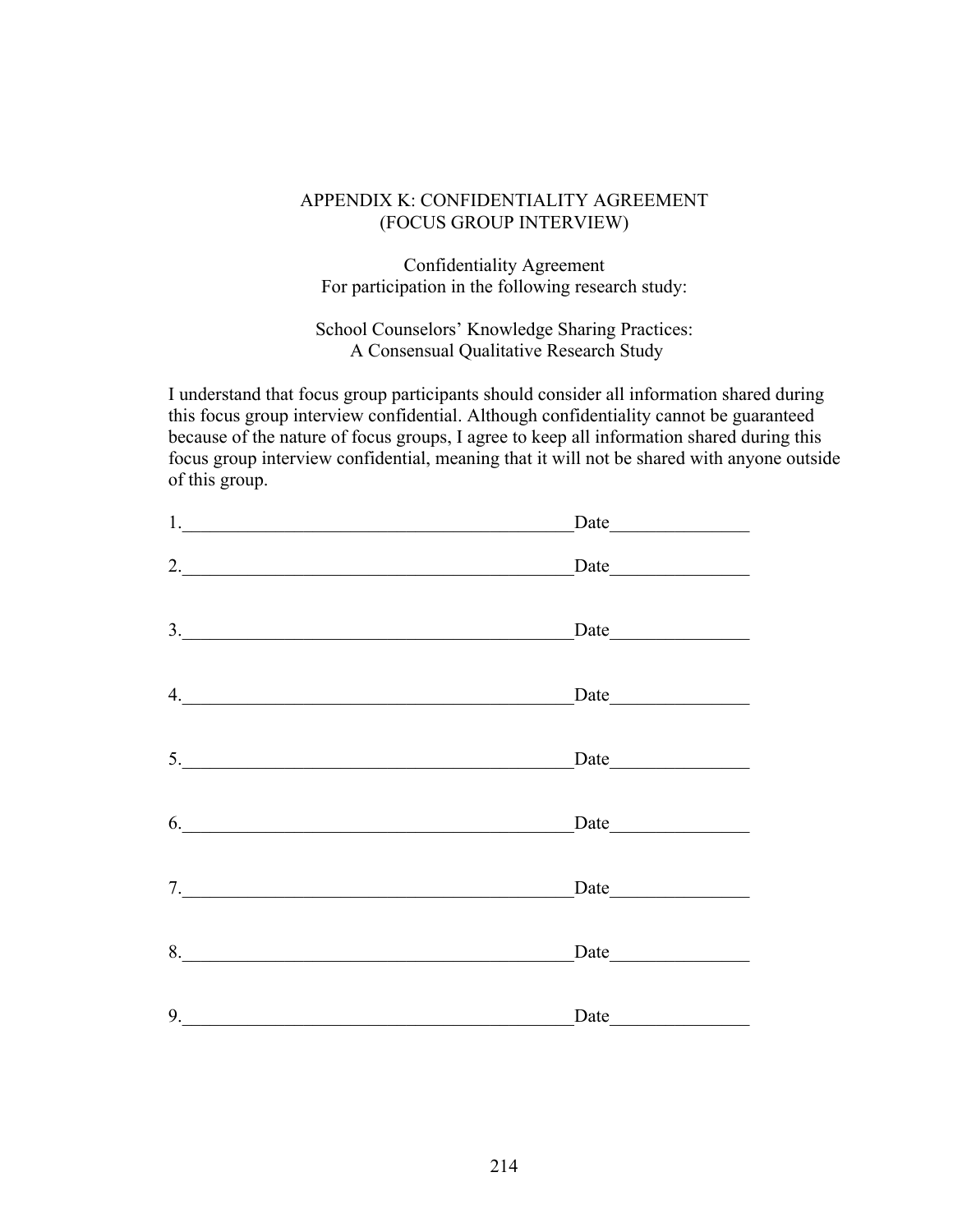# APPENDIX L: DIAGRAM OF RESEARCHERS

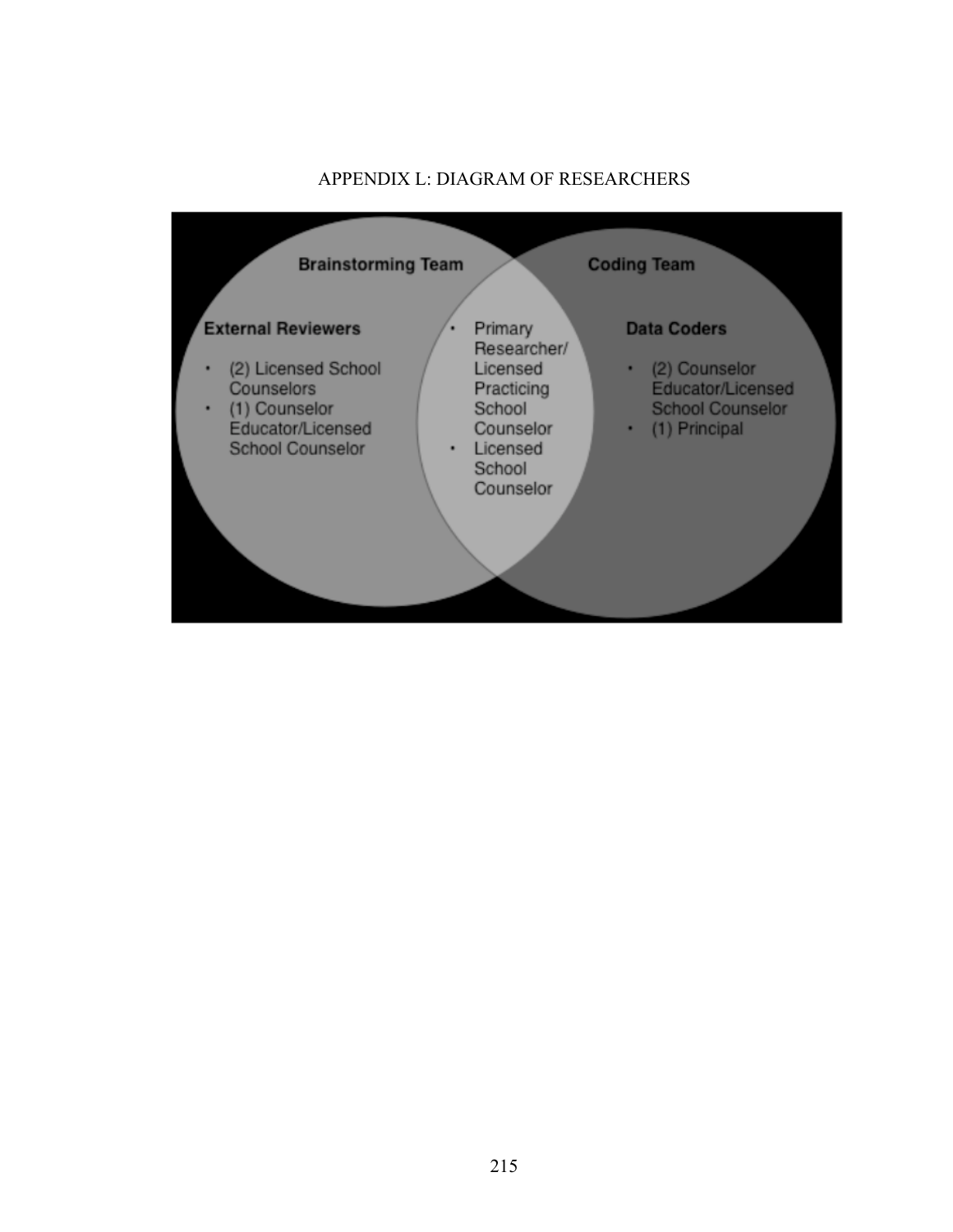| APPENDIX M: RESULTING DOMAINS AND CATEGORIES |
|----------------------------------------------|
| (FULL STUDY)                                 |

|                                         |                         |              |              |             |              |              |              | Categor |
|-----------------------------------------|-------------------------|--------------|--------------|-------------|--------------|--------------|--------------|---------|
|                                         | M                       | M            | M            | $\bf H$     | E            | M            | $\bf H$      | y Type  |
|                                         | S                       | S            | S            | S           | S            | S            | S            |         |
| <b>Benefits and Outcomes of</b>         |                         |              |              |             |              |              |              |         |
| <b>Knowledge Sharing</b>                |                         |              |              |             |              |              |              |         |
| Learning                                | X                       | X            | X            | X           | X            | X            | $\mathbf{X}$ | General |
| <b>Better or Expanded Counseling</b>    | X                       | X            | $\mathbf{X}$ |             | $\mathbf{X}$ | X            | $\mathbf{X}$ | General |
| Services                                |                         |              |              |             |              |              |              |         |
| <b>Facilitates Collaboration</b>        | X                       |              | $\mathbf{X}$ |             |              |              |              | Variant |
| Between School and                      |                         |              |              |             |              |              |              |         |
| Community                               |                         |              |              |             |              |              |              |         |
| Social Networking                       | X                       |              | X            |             |              |              | X            | Variant |
| Support                                 | $\mathbf{X}$            |              |              |             | X            |              |              | Variant |
| <b>Consequences of Non-Sharing of</b>   |                         |              |              |             |              |              |              |         |
| Knowledge                               |                         |              |              |             |              |              |              |         |
| Gaps in Service                         | X                       |              | $\mathbf X$  | X           |              |              |              | Variant |
| Inefficient Use of Time                 | X                       |              |              | X           |              |              |              | Variant |
| Frustration                             | X                       | X            | $\mathbf X$  | X           |              |              |              | Typical |
|                                         |                         |              |              |             |              |              |              |         |
| <b>Factors that Influence Knowledge</b> |                         |              |              |             |              |              |              |         |
| <b>Sharing</b>                          |                         |              |              |             |              |              |              |         |
| Communication/Communicati               | X                       |              | X            | X           |              |              | X            | Typical |
| on Gaps                                 |                         |              |              |             |              |              |              |         |
| Relationships                           |                         |              | X            | X           | X            | $\mathbf X$  | $\mathbf X$  | Typical |
| Crisis/Need                             |                         |              | $\mathbf X$  |             | $\mathbf X$  |              | $\mathbf{X}$ | Variant |
| Accessibility                           |                         |              | X            |             | $\mathbf X$  | $\mathbf X$  |              | Variant |
| Societal or Historical Events           |                         |              |              |             | $\mathbf X$  | $\mathbf X$  |              | Variant |
| Personality                             | $\mathbf X$             | $\mathbf X$  | $\mathbf X$  |             | $\mathbf X$  | $\mathbf{X}$ | $\mathbf{X}$ | General |
| Fear of Perception                      | X                       |              | X            | X           | X            |              |              | Typical |
| Confidentiality                         | X                       | X            | $\mathbf X$  |             |              |              |              | Variant |
| Knowledge Base                          | $\overline{\mathbf{X}}$ | X            | $\mathbf{X}$ |             | $\mathbf X$  | $\mathbf X$  |              | Typical |
| <b>Cultural Factors</b>                 |                         |              |              |             |              |              |              |         |
| Time                                    | $\mathbf X$             | $\mathbf X$  | $\mathbf X$  | $\mathbf X$ | $\mathbf{X}$ | $\mathbf{X}$ | $\mathbf{X}$ | General |
| Principal Support                       |                         | X            |              |             | X            | X            | $\mathbf{X}$ | Typical |
| Directives (from Central                |                         | $\mathbf{X}$ |              |             | $\mathbf{X}$ | $\mathbf X$  | $\mathbf{X}$ | Typical |
| Office, community,                      |                         |              |              |             |              |              |              |         |
| committees, etc.)                       |                         |              |              |             |              |              |              |         |
| Forum to Share Knowledge                |                         | X            | X            | X           |              | X            |              | Typical |
| Roles/Additional Duties                 | X                       | $\mathbf X$  | $\mathbf X$  | $\mathbf X$ | $\mathbf X$  | $\mathbf X$  | $\mathbf X$  | General |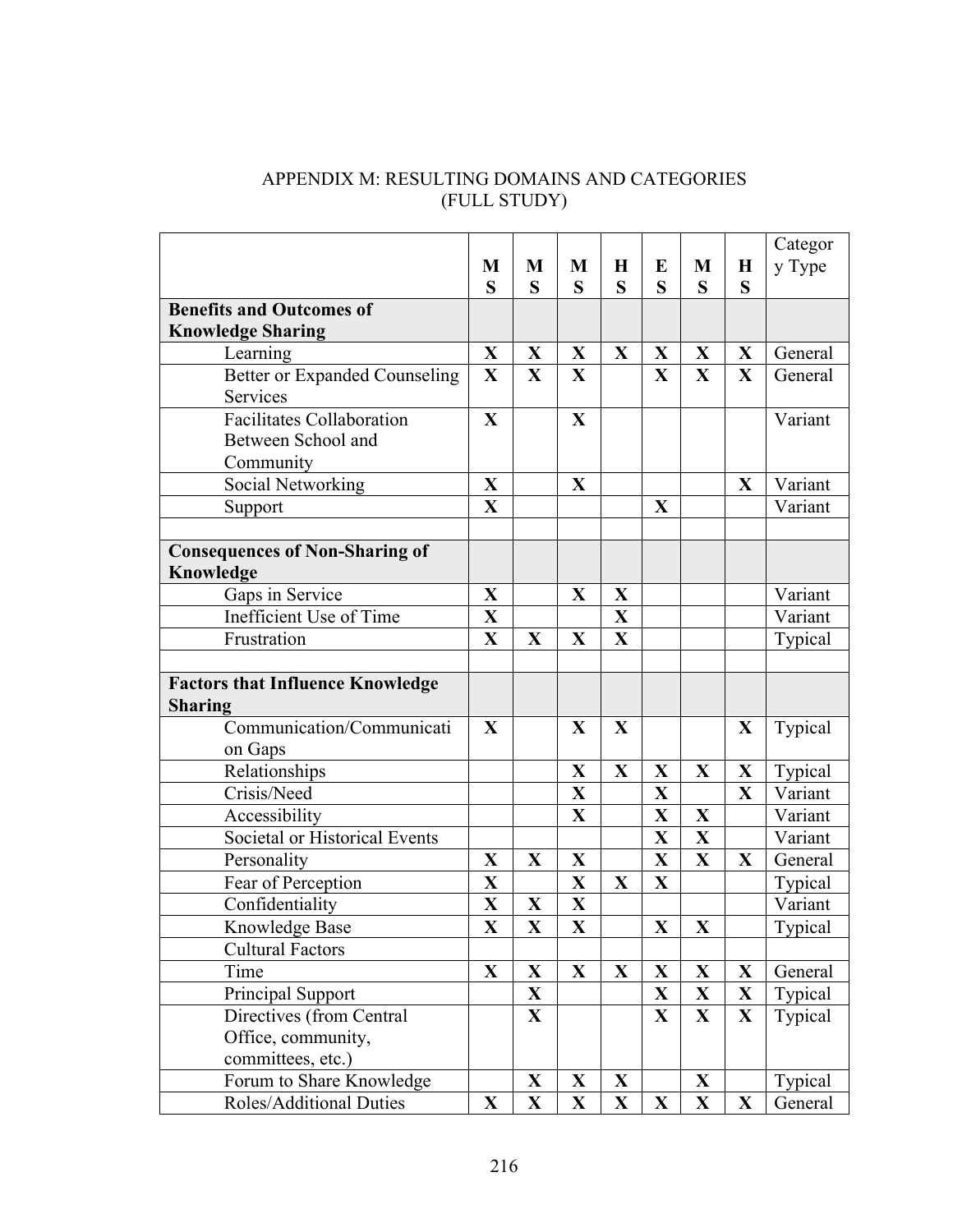| Accountability                        | $\mathbf X$             | $\mathbf X$             | $\overline{\mathbf{X}}$ | $\mathbf X$  | X                       | $\mathbf X$             | $\mathbf X$  | General        |
|---------------------------------------|-------------------------|-------------------------|-------------------------|--------------|-------------------------|-------------------------|--------------|----------------|
| <b>ASCA</b> National Model            |                         |                         |                         |              | $\mathbf{X}$            |                         | $\mathbf X$  | Variant        |
| <b>Budgeted Resources</b>             | X                       |                         | $\mathbf{X}$            |              | $\mathbf X$             |                         |              | Variant        |
| Group Dynamics                        | $\mathbf X$             |                         |                         | X            | $\mathbf X$             | $\mathbf{X}$            | $\mathbf{X}$ | Typical        |
|                                       |                         |                         |                         |              |                         |                         |              |                |
| <b>Reasons for Knowledge Sharing</b>  |                         |                         |                         |              |                         |                         |              |                |
| Proactive Services                    |                         |                         | $\mathbf X$             |              |                         | X                       |              | Variant        |
| Student-Driven                        | $\mathbf{X}$            | X                       |                         | X            | X                       | $\mathbf X$             |              | Typical        |
| <b>Reactive Services</b>              |                         |                         | X                       | X            | $\mathbf X$             |                         |              | Variant        |
|                                       |                         |                         |                         |              |                         |                         |              |                |
| <b>Knowledge Sharing Behaviors</b>    |                         |                         |                         |              |                         |                         |              |                |
| Seeking Knowledge                     | $\mathbf X$             | X                       | $\mathbf{X}$            | X            | X                       | $\mathbf{X}$            | $\mathbf{X}$ | General        |
| Giving Knowledge                      | $\overline{\mathbf{X}}$ | X                       | $\overline{\mathbf{X}}$ | X            | X                       | $\mathbf X$             |              | General        |
| Formal Verbal                         | $\overline{\mathbf{X}}$ | X                       | $\overline{\mathbf{X}}$ | $\mathbf X$  | $\mathbf{X}$            | $\mathbf{X}$            | $\mathbf X$  | General        |
| Informal Verbal                       | X                       | $\mathbf X$             | $\mathbf{X}$            | $\mathbf X$  | $\mathbf X$             | $\mathbf{X}$            | $\mathbf{X}$ | General        |
| Formal Written                        | $\overline{\mathbf{X}}$ | $\mathbf X$             | $\overline{\mathbf{X}}$ | $\mathbf{X}$ | $\mathbf X$             | $\mathbf{X}$            | $\mathbf X$  | General        |
| Informal Written                      | $\mathbf X$             | $\mathbf X$             | $\mathbf{X}$            | $\mathbf X$  | $\mathbf X$             | $\mathbf X$             | $\mathbf X$  | General        |
|                                       |                         |                         |                         |              |                         |                         |              |                |
| <b>Knowledge Sharing Content</b>      |                         |                         |                         |              |                         |                         |              |                |
| <b>Student Issues/Concerns</b>        | $\mathbf X$             | X                       | X                       | X            | X                       | $\mathbf{X}$            | $\mathbf X$  | General        |
| K-12 Curriculum                       |                         | $\overline{\mathbf{X}}$ | $\overline{\mathbf{X}}$ |              | X                       | $\overline{\mathbf{X}}$ | X            | Typical        |
| <b>Community Resources</b>            | $\mathbf{X}$            | $\mathbf X$             | X                       | X            | $\mathbf X$             | $\mathbf X$             |              | General        |
| Policies and Procedures               | X                       | $\mathbf{X}$            |                         | $\mathbf X$  | $\mathbf X$             | $\mathbf X$             | $\mathbf X$  | General        |
| Data                                  |                         |                         | X                       |              |                         |                         | $\mathbf X$  | Variant        |
| Interventions                         | $\mathbf{X}$            | $\mathbf X$             |                         | X            | X                       | $\mathbf X$             |              | Typical        |
| <b>School Needs</b>                   | $\overline{\mathbf{X}}$ | $\mathbf{X}$            | X                       | $\mathbf{X}$ | $\mathbf X$             | $\mathbf X$             |              | General        |
| Other                                 |                         | $\mathbf X$             | $\mathbf{X}$            | $\mathbf X$  | $\mathbf X$             |                         | X            |                |
|                                       |                         |                         |                         |              |                         |                         |              |                |
| Who Knowledge is Shared With          |                         |                         |                         |              |                         |                         |              |                |
| Agencies                              | X                       | $\mathbf X$             | X                       |              |                         | X                       | X            | <b>Typical</b> |
| Teachers                              | X                       | $\mathbf{X}$            | $\mathbf{X}$            | $\mathbf X$  | $\mathbf X$             | X                       | $\mathbf X$  | General        |
| <b>Student Support Services Staff</b> | $\overline{\mathbf{X}}$ |                         | $\overline{\mathbf{X}}$ |              | $\overline{\mathbf{X}}$ | $\overline{\mathbf{X}}$ | $\mathbf X$  | Typical        |
| School Staff                          | X                       | X                       | $\mathbf X$             |              | X                       |                         | $\mathbf{X}$ | Typical        |
| Administrators                        | $\mathbf{X}$            | $\mathbf{X}$            | $\mathbf{X}$            |              | $\mathbf{X}$            | $\mathbf X$             | $\mathbf{X}$ | General        |
| Central Office                        |                         |                         |                         |              | $\mathbf X$             | $\mathbf X$             | $\mathbf X$  | Variant        |
| <b>Counselor Educators</b>            |                         |                         |                         | $\mathbf X$  |                         |                         |              |                |
| <b>Counseling Colleagues</b>          | $\mathbf X$             |                         | $\mathbf{X}$            | X            | X                       | X                       | $\mathbf{X}$ | General        |
| <b>School Committees</b>              | $\mathbf X$             |                         | $\mathbf X$             |              | X                       | $\mathbf X$             | $\mathbf{X}$ | Typical        |
| <b>District Committees</b>            |                         |                         |                         |              | $\mathbf X$             | $\mathbf X$             | $\mathbf{X}$ | Variant        |
| Professional Organizations            |                         |                         | $\mathbf{X}$            |              | X                       |                         |              | Variant        |
| Parents                               | X                       | $\mathbf{X}$            | $\mathbf X$             | X            | $\mathbf{X}$            | $\mathbf{X}$            | $\mathbf{X}$ | General        |
| Students                              | $\mathbf X$             | $\mathbf X$             | $\mathbf X$             | X            | $\mathbf X$             |                         |              | Typical        |